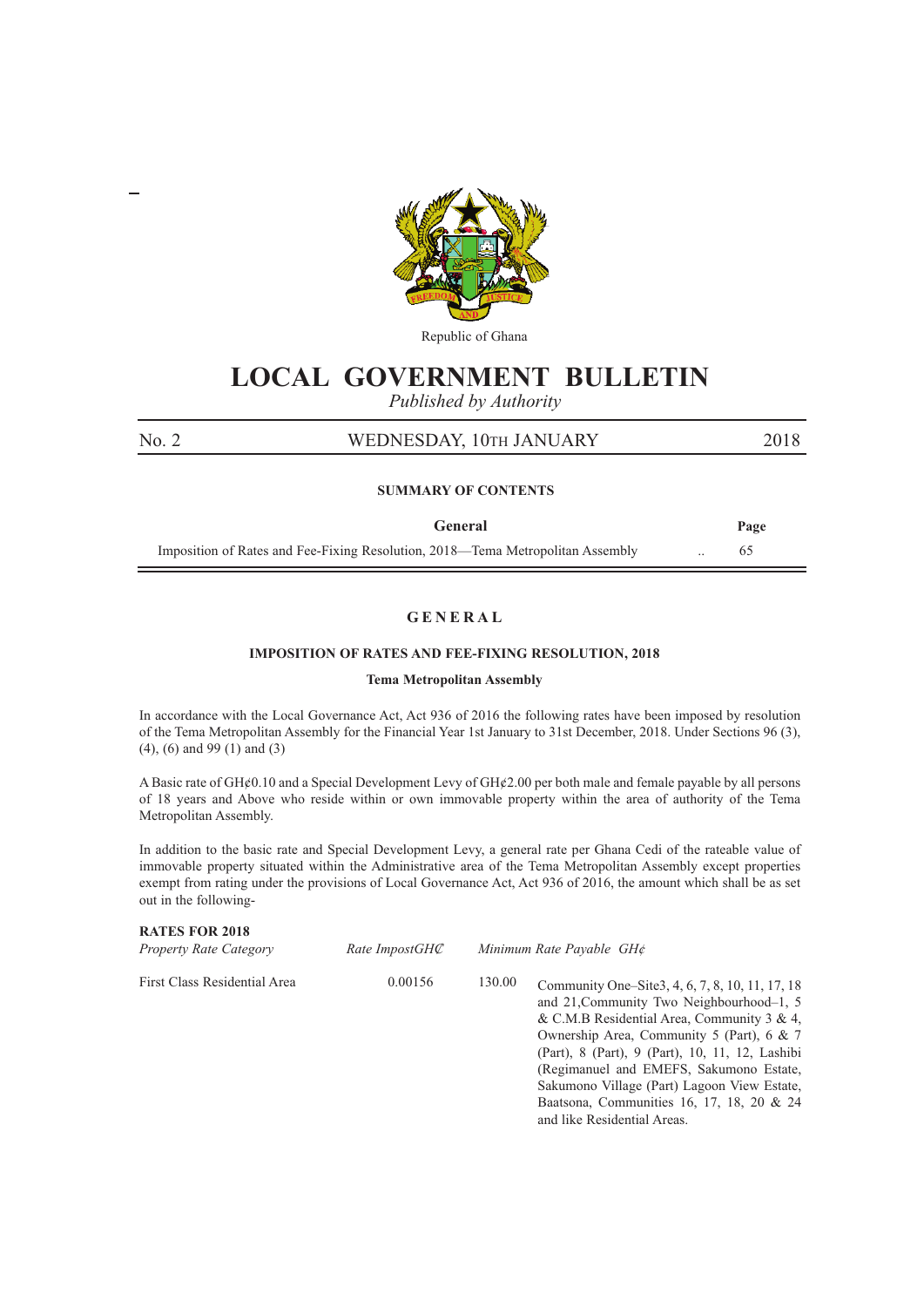| 66                                                       |         |        | LOCAL GOVERNMENT BULLETIN, 10TH JANUARY 2018                                                                                                                                                                                                                                                                                     |
|----------------------------------------------------------|---------|--------|----------------------------------------------------------------------------------------------------------------------------------------------------------------------------------------------------------------------------------------------------------------------------------------------------------------------------------|
| Second Class Residential Area                            | 0.00143 | 91.00  | Community One – Sites 5, 9, 12, 13, 14, 15, 16,<br>19, 20; Kaiser Flats, Segeco Flats, Community<br>Two Neighbourhoods 2, 3 and 4 (J. Conte),<br>Community 4 (Part), 5 (Part), Community 7<br>(Part), Community 8 (Part), Community 9<br>(Part), Community 13 (Part), Sakumono<br>(Part), Adjei Kojo and like Residential Areas. |
| Third Class Residential Area                             | 0.013   | 26.00  | Community One – Sites 1 and 2, Manhean,<br>Sakumono (Part), Lashibi (Part) and like<br>Residential Areas.                                                                                                                                                                                                                        |
| Mixed-Use Properties                                     | 0.0039  | 150.00 |                                                                                                                                                                                                                                                                                                                                  |
| Industrial                                               |         |        |                                                                                                                                                                                                                                                                                                                                  |
| Heavy Industrial Area                                    | 0.019   | 600.00 |                                                                                                                                                                                                                                                                                                                                  |
| Light Industrial Area                                    | 0.0055  | 500.00 |                                                                                                                                                                                                                                                                                                                                  |
| Commercial                                               |         |        |                                                                                                                                                                                                                                                                                                                                  |
| First Class Commercial "A" Prop.                         | 0.0195  | 500.00 |                                                                                                                                                                                                                                                                                                                                  |
| Class "A" Commercial Properties Within Residential Areas |         |        |                                                                                                                                                                                                                                                                                                                                  |
| First Class Commercial "B" Prop.                         | 0.0129  | 400.00 |                                                                                                                                                                                                                                                                                                                                  |
| Mixed-Used Properties                                    | 0.0039  | 200.00 |                                                                                                                                                                                                                                                                                                                                  |
| Agricultural                                             | 0.0004  | 30     |                                                                                                                                                                                                                                                                                                                                  |
| Cocobod Properties                                       | 0.0098  |        |                                                                                                                                                                                                                                                                                                                                  |
| Parastatals                                              | 0.01    |        |                                                                                                                                                                                                                                                                                                                                  |
| Port/Harbour Area Properties                             | 0.020   |        |                                                                                                                                                                                                                                                                                                                                  |
| Free Zone Properties:                                    |         |        |                                                                                                                                                                                                                                                                                                                                  |
| Industrial                                               | 0.0088  |        |                                                                                                                                                                                                                                                                                                                                  |
| Commercial                                               | 0.0088  |        |                                                                                                                                                                                                                                                                                                                                  |
| Agricultural                                             | 0.0088  |        |                                                                                                                                                                                                                                                                                                                                  |

## **RATE ON ACCOUNT FOR UNASSESSED/UNNUMBERED PROPERTIES**

| <b>Property Rate Category</b>        | Proposed Fees for 2018 | Duration  |
|--------------------------------------|------------------------|-----------|
| <b>First Class Residential Area</b>  | 0.10                   |           |
| One Bedroom House (Unfenced)         | 143.00                 | per annum |
| One Bedroom House (Fenced)           | 154.00                 | per annum |
| Two Bedroom House (Unfenced)         | 165.00                 | per annum |
| Two Bedroom House (Fenced)           | 176.00                 | per annum |
| Three Bedroom House (Unfenced)       | 187.00                 | per annum |
| Three Bedroom House (Fenced)         | 198.00                 | per annum |
| Four Bedroom House (Unfenced)        | 209.00                 | per annum |
| Four Bedroom House (Fenced)          | 220.00                 | per annum |
| Five Bedroom House (Unfenced)        | 231.00                 | per annum |
| Five Bedroom House (Fenced)          | 242.00                 | per annum |
| <b>Second Class Residential Area</b> |                        |           |
| One Bedroom House (Unfenced)         | 99.00                  | per annum |
| One Bedroom House (Fenced)           | 110.00                 | per annum |
| Two Bedroom House (Unfenced)         | 121.00                 | per annum |
| Two Bedroom House (Fenced)           | 132.00                 | per annum |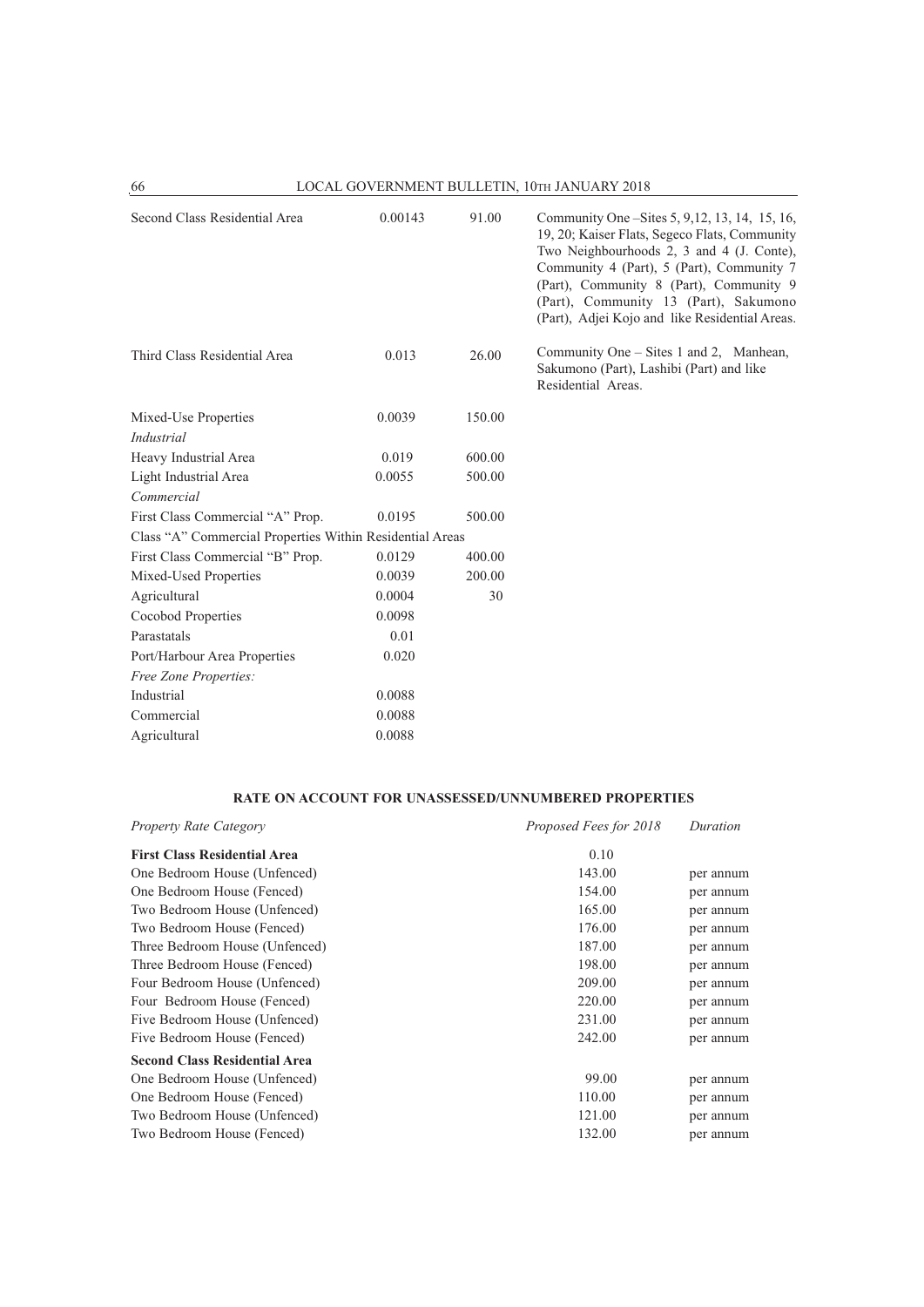| <b>Property Rate Category</b>       | Proposed Fees for 2018 | Duration  |
|-------------------------------------|------------------------|-----------|
| Three Bedroom House (Unfenced)      | 143.00                 | per annum |
| Three Bedroom House (Fenced)        | 154.00                 | per annum |
| Four Bedroom House (Unfenced)       | 165.00                 | per annum |
| Four Bedroom House (Fenced)         | 176.00                 | per annum |
| Five Bedroom House (Unfenced)       | 187.00                 | per annum |
| Five Bedroom House (Fenced)         | 198.00                 | per annum |
| <b>Third Class Residential Area</b> |                        |           |
| Commercial:                         |                        |           |
| CAT "A"                             | $6,600.00$ per annum   |           |
| CAT "B"                             | 5,500.00 per annum     |           |
| CAT "C"                             | $4,400.00$ per annum   |           |
| CAT "D"                             | 3,300.00 per annum     |           |
| CAT "E"                             | $2,200.00$ per annum   |           |
| Heavy Industrial Area               | 19,800.00 per annum    |           |
| Light Industrial Area               |                        |           |
| CAT "A"                             | 13,200.00 per annum    |           |
| CAT "B"                             | $6,600.00$ per annum   |           |
| Agricultural                        | $110.00$ per annum     |           |
| Plant and Machinery:                |                        |           |
| CAT "A"                             | $22,000.00$ per annum  |           |
| CAT "B"                             | 16,500.00 per annum    |           |

It shall be the duty of every person liable to pay these rates to settle the amount thereof at the Office of the Tema Metropolitan Assembly on or before 31st March, 2018.

Made at a meeting of the Tema Metropolitan Assembly held in October,2017.

| HON. PATRICK O. LAWER ATITIATI | <b>SAMUEL DONKOR</b>                                          |
|--------------------------------|---------------------------------------------------------------|
| Presiding Member               | Metropolitan Co-ordinating Director/Secretary to the Assembly |

Resolved that by virtue of Parts I, IV,VII and VIII of Local Governance Act, Act 936 of 2016 and the ''Guidelines for charging of fees for the provision of services and facilities and granting of licences and permits by Metropolitan Municipal / District Assemblies", the following Fees be charged and levied by the Tema Metropolitan Assembly for the Financial Year 1st January, 2018 to 31st December, 2018.

| Description of Item |                                                                                                                                                                                                                                                                                                                  |                      |                      | Proposed Fees for 2018 |
|---------------------|------------------------------------------------------------------------------------------------------------------------------------------------------------------------------------------------------------------------------------------------------------------------------------------------------------------|----------------------|----------------------|------------------------|
|                     |                                                                                                                                                                                                                                                                                                                  |                      |                      | $GH\mathcal{C}$        |
|                     |                                                                                                                                                                                                                                                                                                                  |                      |                      |                        |
|                     | $\cdot \cdot$                                                                                                                                                                                                                                                                                                    |                      | $\ddot{\phantom{0}}$ | 1.000.00<br>per annum  |
|                     |                                                                                                                                                                                                                                                                                                                  |                      |                      | 500.00<br>per annum    |
|                     |                                                                                                                                                                                                                                                                                                                  |                      |                      |                        |
|                     | $\ddot{\phantom{0}}$                                                                                                                                                                                                                                                                                             |                      | $\ddot{\phantom{0}}$ | $750.00$ per annum     |
|                     | $\ddot{\phantom{0}}$                                                                                                                                                                                                                                                                                             | $\ddot{\phantom{0}}$ | $\ddotsc$            | $550.00$ per annum     |
|                     |                                                                                                                                                                                                                                                                                                                  |                      | $\cdot$ .            | $350.00$ per annum     |
|                     | $\ddotsc$                                                                                                                                                                                                                                                                                                        | $\ddot{\phantom{0}}$ | $\ddot{\phantom{0}}$ | $250.00$ per annum     |
|                     |                                                                                                                                                                                                                                                                                                                  | $\cdot \cdot$        | $\ddotsc$            | $150.00$ per annum     |
|                     | Main Item Sub-Item<br><b>ABATTOIR ( PRIVATE)</b><br>CAT A - Industrial setting<br>CAT B - Manual setting<br><b>ADINKRA/KENTE (SHOPS)</b><br>CAT A- Weavers & Sellers (Large)<br>CAT. B- Weavers Only (Large)<br>CAT C- Sellers Only (Large)<br>CAT D- Weavers & Sellers (Medium)<br>CAT E- Weavers Only (Medium) |                      |                      |                        |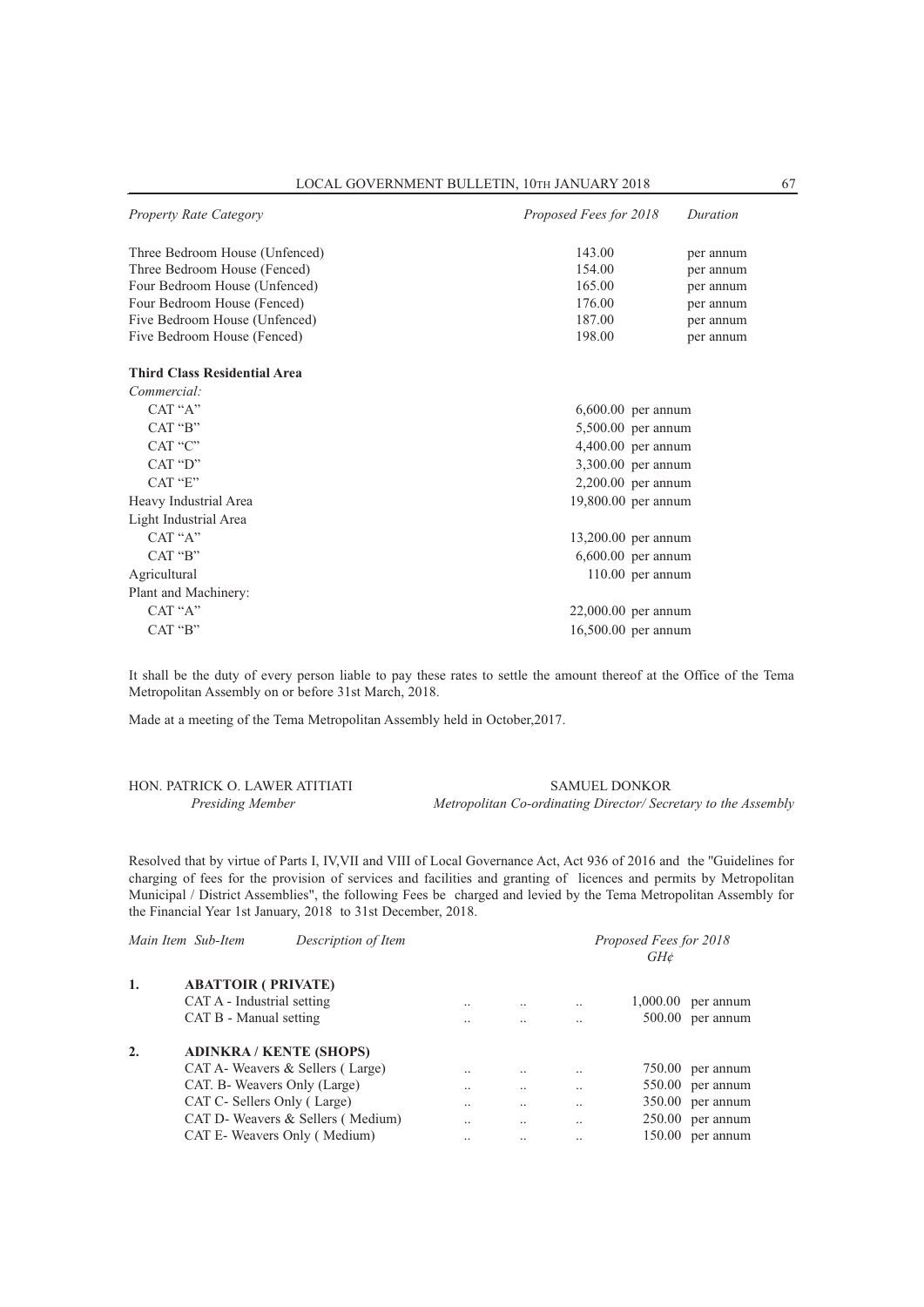|      | Main Item Sub-Item<br>Description of Item                           |                      |                       |                      | Proposed Fees for 2018<br>$GH\phi$ |           |
|------|---------------------------------------------------------------------|----------------------|-----------------------|----------------------|------------------------------------|-----------|
|      | CAT F- Sellers Only (Medium)                                        | $\ddotsc$            | $\ddotsc$             | $\ddotsc$            | 200.00                             | per annum |
|      | CAT G- Weavers & Sellers (Small)                                    | $\ddotsc$            | $\ddotsc$             | $\ddotsc$            | 120.00                             | per annum |
|      | CAT H- Weavers Only (Small)                                         |                      |                       |                      | 100.00                             | per annum |
|      | CAT I- Sellers Only (Small)                                         | $\ddotsc$            | $\ddotsc$             | $\ldots$             | 90.00                              | per annum |
|      |                                                                     | $\ddotsc$            | $\ddotsc$             | $\ddotsc$            |                                    |           |
| 3.   | <b>ADVERTISING AGENCIES</b>                                         |                      |                       |                      |                                    |           |
|      | CAT."A"- PLATINUM (Minimum of 10 staff)                             | $\ddotsc$            | $\ddotsc$             | $\ddotsc$            | 1,200.00                           | per annum |
|      | CAT B - GOLD (Minimum of 5 staff)                                   | $\ddotsc$            | $\dddot{\phantom{0}}$ | $\ddotsc$            | 900.00                             | per annum |
|      | CAT C - SILVER (Minimum of 5 staff)                                 | $\ddot{\phantom{0}}$ | $\ddotsc$             | $\ldots$             | 600.00                             | per annum |
|      | CAT."D" (BRONZE AND OTHERS)                                         | $\ddotsc$            | $\ldots$              | $\ldots$             | 300.00                             | per annum |
|      | CAT."E"                                                             | $\ddot{\phantom{0}}$ | $\ddotsc$             | $\ddotsc$            | 200.00                             | per annum |
| 4.   | <b>AGRIMA WATER SUPPLY</b>                                          | $\ddot{\phantom{0}}$ | $\ddot{\phantom{0}}$  | $\ddot{\phantom{a}}$ | 70.00                              | per annum |
| 5    | <b>AGRO CHEMICAL/FARM INPUTS DEALERS</b>                            |                      |                       |                      |                                    |           |
|      | CAT A- Manufacturers/ Importers/ Distributors/ Retailers            |                      |                       | $\ddotsc$            | 1,200.00                           | per annum |
|      | CAT B- Manufacturers & Importers                                    | $\ddotsc$            | $\ddotsc$             | $\ldots$             | 800.00                             | per annum |
|      | CAT C- Manufacturers & Distributors                                 | $\ddot{\phantom{0}}$ | $\ddotsc$             | $\ddotsc$            | 600.00                             | per annum |
|      | CAT D- Distributors & Retailers                                     | $\ddotsc$            | $\ddotsc$             | $\ddotsc$            | 500.00                             | per annum |
|      | <b>CAT E-Manufacturers</b>                                          | $\ddotsc$            | $\ddotsc$             | $\ddotsc$            | 400.00                             | per annum |
|      | CAT F- Importers                                                    |                      | $\ddotsc$             |                      | 300.00                             | per annum |
|      | <b>CAT G- Distributors</b>                                          | $\ddotsc$            |                       | $\ldots$             | 250.00                             | per annum |
|      | CAT H-Retailers                                                     | $\ddotsc$            | $\ldots$              | $\ldots$             | 220.00                             | per annum |
|      |                                                                     | $\ddotsc$            | $\ddot{\phantom{0}}$  | $\ddotsc$            |                                    |           |
| 6.   | <b>AGRO MACHINE DEALERS</b>                                         |                      |                       |                      |                                    |           |
|      | CAT A- Manufacturers                                                | $\ddotsc$            | $\ddotsc$             | $\ddotsc$            | 735.00                             | per annum |
|      | CAT B- Importers                                                    | $\ddotsc$            | $\ddotsc$             | $\ddotsc$            | 630.00                             | per annum |
|      | CAT C-Retailers                                                     | $\ddotsc$            | $\ddotsc$             | $\ldots$             | 315.00                             | per annum |
| 7.   | <b>AIRLINE OFFICES/ OPERATORS</b>                                   |                      |                       |                      |                                    |           |
|      | CAT A- Non-African Carriers                                         | $\ddotsc$            |                       | $\ldots$             | 5,000.00                           | per annum |
|      | <b>CAT B-African Carriers</b>                                       | $\ddotsc$            | $\ldots$              | $\ldots$             | 4,000.00                           | per annum |
|      | CAT C- Local Carriers                                               | $\ddotsc$            | $\ddotsc$             | $\ldots$             | 3,500.00                           | per annum |
|      |                                                                     |                      |                       |                      |                                    |           |
| 8.   | <b>AKPETESHIE (LIQUOR) DEALERS</b><br><b>AKPETESHIE WHOLESALERS</b> |                      |                       |                      |                                    |           |
| i.   | Manufacturers (Distillers)                                          |                      |                       |                      |                                    |           |
|      | CAT A- Large Scale                                                  |                      |                       | $\ldots$             | 729.00                             | per annum |
|      | CAT B- Medium Scale                                                 | $\ddotsc$            | $\ldots$              | $\ldots$             | 599.00                             | per annum |
|      | CAT C- Small Scale                                                  | $\ddots$             | $\ddotsc$             | $\ddotsc$            | 495.00                             | per annum |
|      | CAT D 320.00                                                        |                      |                       |                      |                                    |           |
| ii.  | <i>Distributors</i>                                                 |                      |                       |                      |                                    |           |
|      | CAT A- Large Scale                                                  |                      |                       |                      | 1,200.00                           | per annum |
|      | CAT B- Medium Scale                                                 | $\ldots$             |                       | $\ldots$             | 959.00                             | per annum |
|      | CAT C- Small Scale                                                  | $\ddotsc$            | $\ldots$              | $\ldots$             | 825.00                             |           |
| iii. | Home Based/Farm Site                                                | $\ddotsc$            | $\ldots$              | $\ldots$             |                                    | per annum |
|      | CAT A- Pito (Daily brewing)                                         |                      |                       |                      |                                    |           |
|      |                                                                     | $\ldots$             | $\ldots$              | $\ldots$             | 134.00                             | per annum |
|      | CAT B- Palm Wine Tappers                                            | $\ddotsc$            | $\ddot{\phantom{0}}$  | $\ddotsc$            | 134.00                             | per annum |
| 9.   | <b>ALUMINIUM FABRICATORS (Doors/Windows)</b>                        |                      |                       |                      |                                    |           |
|      | CAT A- Large Scale                                                  |                      |                       | $\ddotsc$            | 2,000.00                           | per annum |
|      | CAT B- Medium Scale                                                 | $\ddotsc$            | $\ldots$              | $\ldots$             | 1,500.00                           | per annum |
|      | CAT C- Small Scale                                                  | $\ddotsc$            | $\ddotsc$             | $\ddotsc$            | 1,000.00                           | per annum |
|      | CAT D- Others                                                       |                      |                       | $\ddotsc$            | 600.00                             | per annum |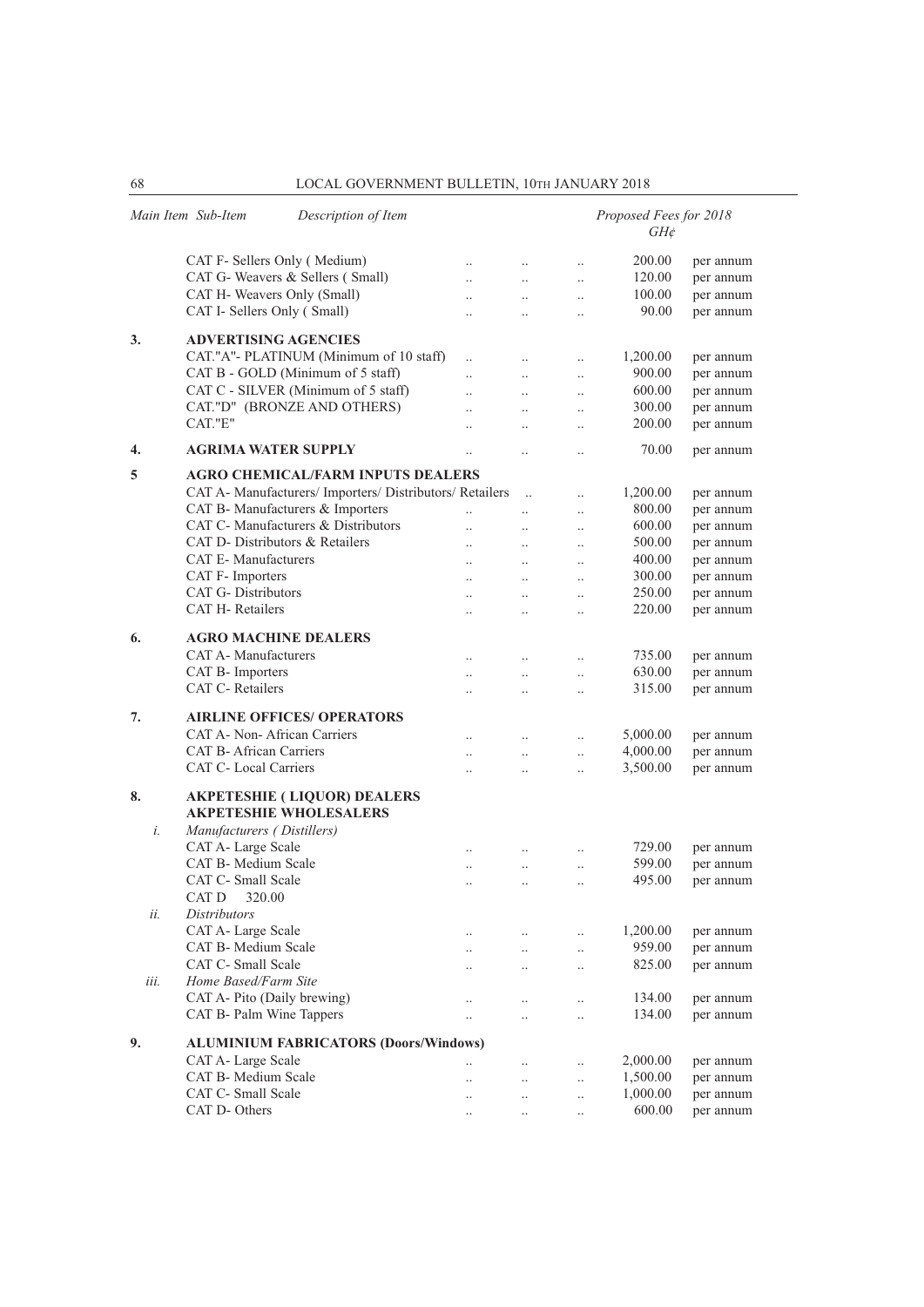|           | Main Item Sub-Item<br>Description of Item                                      |                      |                      |                      | Proposed Fees for 2018<br>$GH\phi$ |           |
|-----------|--------------------------------------------------------------------------------|----------------------|----------------------|----------------------|------------------------------------|-----------|
| 10.       | <b>ALUMINIUM POT DEALERS (DADESEN)</b>                                         |                      |                      |                      |                                    |           |
|           | CAT A- Manufacturers                                                           | $\ddotsc$            | $\ddotsc$            | $\ddotsc$            | 150.00                             | per annum |
|           | <b>CAT B- Distributers</b>                                                     | $\ddot{\phantom{a}}$ | $\ddotsc$            | $\ddotsc$            | 100.00                             | per annum |
|           | CAT C-Retailers                                                                | $\ddot{\phantom{a}}$ | $\ldots$             | $\ldots$             | 80.00                              |           |
| 11.       | ALUMINIUM MANUFACTURING                                                        |                      |                      |                      |                                    |           |
|           | CAT A- Smelting                                                                | $\ddotsc$            | $\ddots$             | $\ddotsc$            | 15,000.00                          | per annum |
|           | CAT B- Multiple Product Lines                                                  | $\ddot{\phantom{0}}$ | $\ldots$             | $\ddotsc$            | 12,000.00                          | per annum |
|           | CAT C- Roofing Sheets Only                                                     | $\ddot{\phantom{0}}$ | $\ldots$             | $\ddotsc$            | 8,000.00                           | per annum |
|           | CAT D- Saucepan                                                                | $\ddotsc$            | $\ddotsc$            | $\ddotsc$            | 4,500.00                           | per annum |
| 12.       | <b>ALUMINIUM PRODUCT DISTRIBUTORS</b>                                          |                      |                      |                      |                                    |           |
|           |                                                                                |                      |                      |                      |                                    |           |
|           | CAT A- Large Scale                                                             |                      |                      | $\ddotsc$            | 300.00                             | per annum |
|           | CAT B- Medium Scale                                                            | $\ddotsc$            | $\ldots$             | $\ldots$             | 200.00                             | per annum |
|           | CAT C- Small Scale                                                             | $\ddot{\phantom{a}}$ | $\ddotsc$            | $\ddot{\phantom{0}}$ | 100.00                             | per annum |
| 13.       | <b>ALUMINIUM PRODUCT RETAILERS</b>                                             |                      |                      |                      |                                    |           |
|           | CAT."A" STORE (Large)                                                          | $\ddotsc$            | $\ldots$             | $\ldots$             | 100.00                             | per annum |
|           | CAT."B" CONTAINER/KIOSK (Medium)                                               | $\ddot{\phantom{0}}$ | $\ldots$             | $\ldots$             | 90.00                              | per annum |
|           | CAT."C"-TABLE TOP ((Small)                                                     | $\ddot{\phantom{a}}$ | $\ddotsc$            | $\ddotsc$            | 80.00                              | per annum |
| 14.       | <b>ART GALLERY</b>                                                             |                      |                      |                      |                                    |           |
|           | CAT A- Own Facility with multi-services                                        | $\ddot{\phantom{0}}$ | $\ddotsc$            | $\ldots$             | 300.00                             | per annum |
|           | CAT B- Own Facility with Limited-services                                      | $\ddot{\phantom{a}}$ | $\ddot{\phantom{0}}$ | $\ddotsc$            | 250.00                             | per annum |
|           | CAT C- Own Facility Only                                                       | $\ddot{\phantom{a}}$ | $\ddotsc$            | $\ddotsc$            | 200.00                             | per annum |
|           | CAT D- Rented Space                                                            | $\ddotsc$            | $\ddotsc$            | $\ddotsc$            | 150.00                             | per annum |
| 15.       | <b>ART &amp; HANDICRAFT DEALERS</b>                                            |                      |                      |                      |                                    |           |
|           | CAT A- Importers                                                               | $\ddot{\phantom{a}}$ | $\ddots$             |                      | 1,500.00                           | per annum |
|           | CAT B- Exporters                                                               |                      |                      | $\ldots$             | 500.00                             | per annum |
|           | CAT C- Producers(Large)                                                        |                      | $\ldots$             | $\ldots$             | 600.00                             | per annum |
|           | CAT D- Producers(Medium)                                                       | $\ddotsc$            | $\ldots$             | $\ldots$             | 500.00                             | per annum |
|           | CAT E- Producers(Small)                                                        | $\ddotsc$            | $\ldots$             | $\ddotsc$            | 250.00                             |           |
|           | CAT F- Retailers Only                                                          | $\ddotsc$            | $\ddotsc$            | $\ddotsc$            | 300.00                             | per annum |
|           | CAT G- Container/Kiosk                                                         | $\ddot{\phantom{a}}$ | $\ddot{\phantom{a}}$ | $\ddotsc$            |                                    | per annum |
|           |                                                                                | $\ddotsc$            | $\ldots$             | $\ldots$             | 200.00                             | per annum |
|           | CAT H-Table Top                                                                | $\ddotsc$            | $\ldots$             | $\ddotsc$            | 100.00                             | per annum |
| 16.       | <b>ARTISANS (SELF EMPLOYED)</b>                                                |                      |                      |                      |                                    |           |
|           | CAT, "A" (Masons, Plumbers, steel benders, etc)                                |                      | $\ldots$             | $\ddotsc$            | 150.00                             | per annum |
|           | CAT. "B"                                                                       | $\ddotsc$            | $\ldots$             | $\ldots$             | 100.00                             | per annum |
|           | CAT. "C" (Chain Saw Operators)                                                 | $\ddotsc$            | $\ddot{\phantom{0}}$ | $\ddotsc$            | 90.00                              | per annum |
| 17.       | <b>AUCTIONEERING FIRMS / AGENCIES</b>                                          |                      |                      |                      |                                    |           |
|           | CAT A                                                                          |                      |                      | $\ddotsc$            | 1,000.00                           | per annum |
|           | CAT B                                                                          | $\ddotsc$            | $\ddotsc$            | $\ldots$             | 800.00                             | per annum |
|           | CAT C                                                                          | $\ddot{\phantom{a}}$ | $\ldots$             | $\ddotsc$            | 500.00                             | per annum |
|           | CAT D                                                                          |                      | $\ddotsc$            | $\ddot{\phantom{0}}$ | 300.00                             | per annum |
| 18.<br>i. | AUTO MECHANICS / ELECTRICIANS / SPRAYERS, ETC<br><i>AIRCONDITION MECHANICS</i> |                      |                      |                      |                                    |           |
|           | CAT."A"- Formal Company                                                        |                      |                      |                      | 625.00                             |           |
|           | CAT."B"- Informal Garage with shop                                             |                      |                      | $\ldots$             | 375.00                             | per annum |
|           |                                                                                | $\ddot{\phantom{0}}$ | $\ddotsc$            | $\ldots$             |                                    | per annum |
|           | CAT."C"- Informal Garage without shop                                          | $\ddotsc$            | $\ddotsc$            | $\ddotsc$            | 200.00                             | per annum |
|           | CAT."D"- Others                                                                | $\ddotsc$            | $\ldots$             | $\ddotsc$            | 100.00                             | per annum |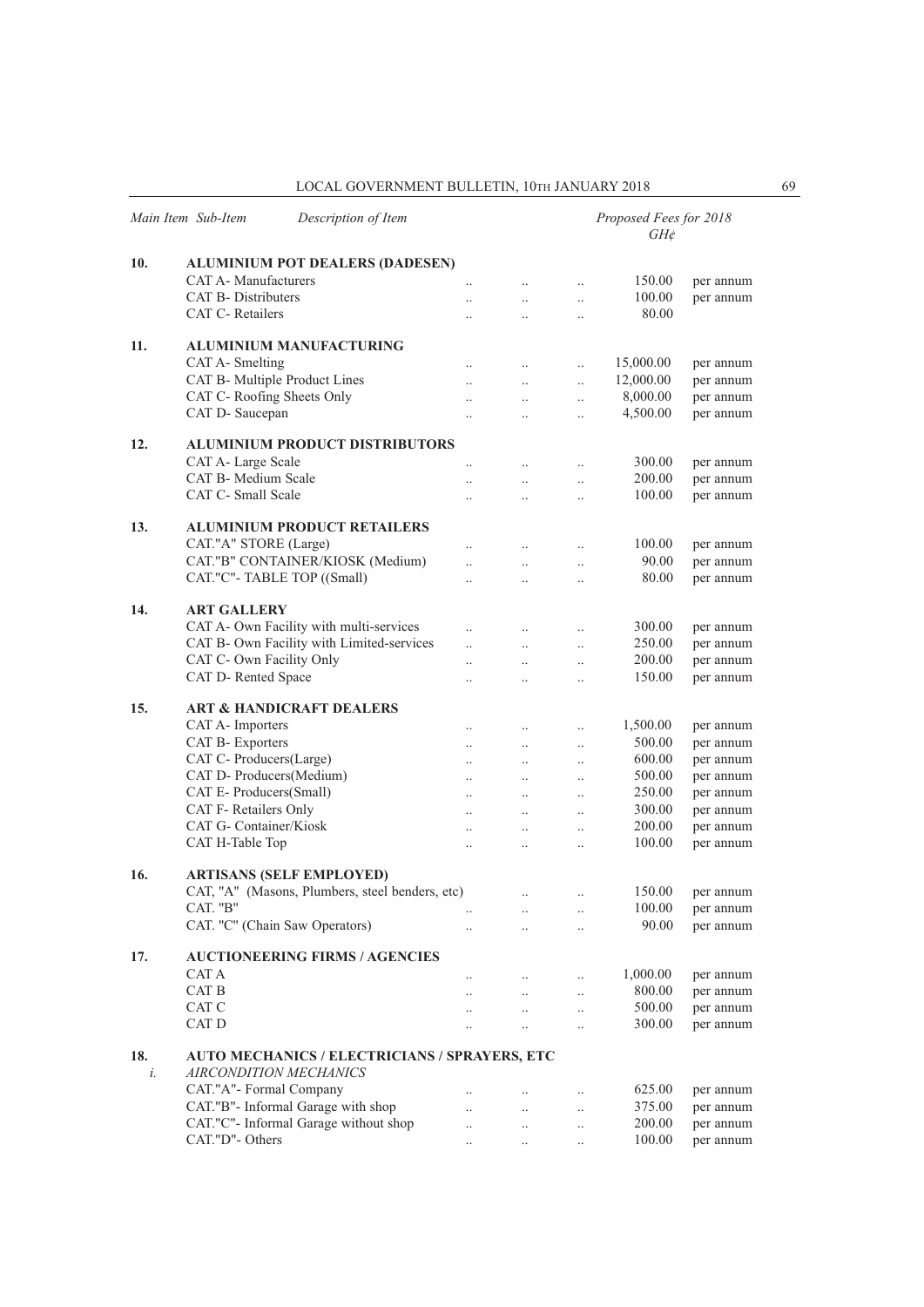| 70                     | LOCAL GOVERNMENT BULLETIN, 10TH JANUARY 2018                              |                      |                                              |                        |                                    |           |
|------------------------|---------------------------------------------------------------------------|----------------------|----------------------------------------------|------------------------|------------------------------------|-----------|
|                        | Main Item Sub-Item<br>Description of Item                                 |                      |                                              |                        | Proposed Fees for 2018<br>$GH\phi$ |           |
| ii.                    | <b>ARC WELDERS</b>                                                        |                      |                                              |                        |                                    |           |
|                        | CAT." A"- FUEL/WATER TANKERS, TRUCK BUILDERS                              |                      |                                              |                        | 400.00                             | per annum |
|                        | CAT. "B"- LIGHT VEHICLE REPAIRS, CONTAINER                                |                      |                                              |                        |                                    |           |
|                        | <b>SHOPS &amp; IRON GATE</b>                                              | $\ddotsc$            |                                              |                        | 250.00                             | per annum |
|                        | CAT. "C"                                                                  |                      | $\ddot{\phantom{a}}$                         | $\ddot{\phantom{0}}$   | 130.00                             |           |
|                        | CAT. "D"                                                                  |                      | $\ddot{\phantom{0}}$                         | $\ddot{\phantom{0}}$   | 90.00                              |           |
| iii.                   | <b>ARGON(Aluminium) WELDERS</b>                                           |                      |                                              |                        | 125.00                             | per annum |
| $iv$ .                 | <b>AUTO BODY REPAIRERS</b>                                                |                      |                                              |                        |                                    |           |
|                        | CAT." A" (Formal Company)                                                 |                      |                                              |                        | 2,100.00                           | per annum |
|                        | CAT." B" (Informal Garage with shop)                                      |                      | $\ddot{\phantom{0}}$                         |                        | 1,700.00                           | per annum |
|                        | CAT. "C" (Informal Garage without Shop)                                   | $\ddotsc$            | $\ddot{\phantom{0}}$                         | $\ddotsc$              | 1,250.00                           | per annum |
|                        | CAT. "D" (Others)                                                         |                      | $\ddot{\phantom{a}}$                         | $\ddot{\phantom{0}}$   | 750.00                             | per annum |
|                        | CAT."E"                                                                   | $\ddot{\phantom{a}}$ | $\ddotsc$                                    | $\ddotsc$              | 500.00                             | per annum |
|                        | CAT."F"                                                                   |                      |                                              | $\ddotsc$              | 260.00                             | per annum |
|                        | CAT."G"                                                                   | $\ddotsc$            | $\ddot{\phantom{a}}$                         | $\ddot{\phantom{a}}$   | 150.00                             | per annum |
|                        | CAT."H"                                                                   | $\ddot{\phantom{0}}$ | $\ddot{\phantom{a}}$                         |                        | 125.00                             | per annum |
| v.                     | <i><b>AUTO ELECTRICIANS</b></i>                                           |                      |                                              |                        |                                    |           |
|                        | CAT." A" (WITH BATTERY CHARGING)                                          |                      |                                              |                        | 100.00                             | per annum |
|                        | CAT. "B" (WITHOUT BATTERY CHARGING)                                       |                      | $\ddot{\phantom{0}}$                         | $\ddot{\phantom{0}}$   | 85.00                              | per annum |
| vi.                    | <b>AUTO MECHANICS</b>                                                     |                      |                                              |                        |                                    |           |
|                        | CAT." A" (Heavy Duty Earthmoving Equipment)                               |                      |                                              | $\ddot{\phantom{a}}$   | 250.00                             | per annum |
|                        | CAT." B" (Heavy Duty Trucks)                                              | $\ddotsc$            | $\ddot{\phantom{0}}$                         | $\ddotsc$              | 260.00                             | per annum |
|                        | CAT. "C" (Light Duty Trucks- 3 to 5 Tonnes)                               | $\ddotsc$            | $\ddot{\phantom{a}}$                         | $\ddotsc$              | 150.00                             | per annum |
|                        | CAT. "D" (Light Duty Vehicles ( Up to 3 Tonnes)                           |                      | $\ddot{\phantom{a}}$                         |                        | 100.00                             | per annum |
|                        | CAT. "E" (Alignment of vehicles)                                          | $\ddotsc$            | $\ddot{\phantom{0}}$                         |                        | 100.00                             | per annum |
| vii.                   | <b>AUTO SPRAYERS</b>                                                      |                      |                                              |                        |                                    |           |
|                        | CAT." A" (SPRAYING AND OVEN)                                              |                      | $\ddot{\phantom{0}}$                         |                        | 500.00                             | per annum |
|                        | CAT. "B" (SPRAYING WITHOUT OVEN)                                          |                      | $\ddotsc$                                    | $\ddot{\phantom{0}}$   | 200.00                             | per annum |
|                        | CAT. "C"                                                                  | $\ddotsc$            | $\ddot{\phantom{0}}$                         | $\ddot{\phantom{0}}$   | 150.00                             | per annum |
|                        | CAT. "D"                                                                  | $\ddotsc$            | $\ddotsc$                                    |                        | 100.00                             | per annum |
| viii.                  | <b>AUTO (CAR) UPHOLSTERY</b>                                              |                      |                                              |                        |                                    |           |
|                        | CAT."A"- MOULDING AND SEAT COVER SEWING                                   |                      |                                              |                        | 100.00                             | per annum |
|                        | CAT."B"- SEAT COVER SEWING                                                |                      | $\ddot{\phantom{0}}$                         |                        | 85.00                              | per annum |
| хi                     | <b>BLACKSMITHS</b>                                                        | $\ddot{\phantom{a}}$ | $\ddot{\phantom{a}}$                         | $\ddotsc$              | 80.00                              | per annum |
| х                      | <b>VULCANISERS</b>                                                        |                      |                                              |                        |                                    |           |
|                        | CAT A- Tyre Repairs, wheel Balancing, Alighnment and Washing Bay          |                      |                                              |                        | 150.00                             | per annum |
|                        | CAT B- Tyre Repairs, wheel Balancing, Alighnment and Washing Bay          |                      |                                              |                        | 150.00                             | per annum |
|                        | CAT C- Wheel Balancing and Alighnment                                     | $\ddotsc$            |                                              |                        | 100.00                             | per annum |
|                        | CAT D- Tire repairs only                                                  | $\ddotsc$            | $\ddotsc$                                    |                        | 90.00                              | per annum |
| xi                     | <b>BRAKE BAND SPECIALIST</b>                                              | $\ddotsc$            | $\ddotsc$                                    |                        | 80.00                              | per annum |
| xii                    | CARBURATOR SPECIALIST                                                     | $\ddotsc$            | $\ddotsc$                                    | $\ddotsc$              | 80.00                              | per annum |
| xiii.                  | PLASTIC WELDERS AND FABRICATORS                                           | $\ddotsc$            | $\ddotsc$                                    | $\ddotsc$              | 80.00                              | per annum |
| xiv                    | <b>RADIATOR SPECIALIST</b>                                                | $\ddot{\phantom{0}}$ | $\ddotsc$                                    | $\ddotsc$              | 80.00                              | per annum |
| $\mathbf{X}\mathbf{V}$ | Multiple Service providers for Auto Works                                 | $\ddotsc$            | $\ddotsc$                                    |                        | 200.00                             | per annum |
|                        |                                                                           |                      |                                              |                        |                                    |           |
| 19.                    | <b>AUTOMOBILE COMPANIES</b>                                               |                      |                                              |                        |                                    |           |
| i.                     | Vehicle Importers/Sales (Brand New)<br>CAT A- Vehicle Assembling and Sale |                      |                                              |                        | 15,000.00                          | per annum |
|                        | CAT B- Heavy Duty Equipment/Vehicle Sales                                 | $\ddotsc$            | $\ddot{\phantom{a}}$<br>$\ddot{\phantom{0}}$ | $\ddotsc$<br>$\ddotsc$ | 8,000.00                           | per annum |
|                        | CAT C- Light Duty Equipment/Vehicle Sales                                 | $\ddotsc$            |                                              | $\ddotsc$              | 7,000.00                           | per annum |
|                        |                                                                           |                      |                                              |                        |                                    |           |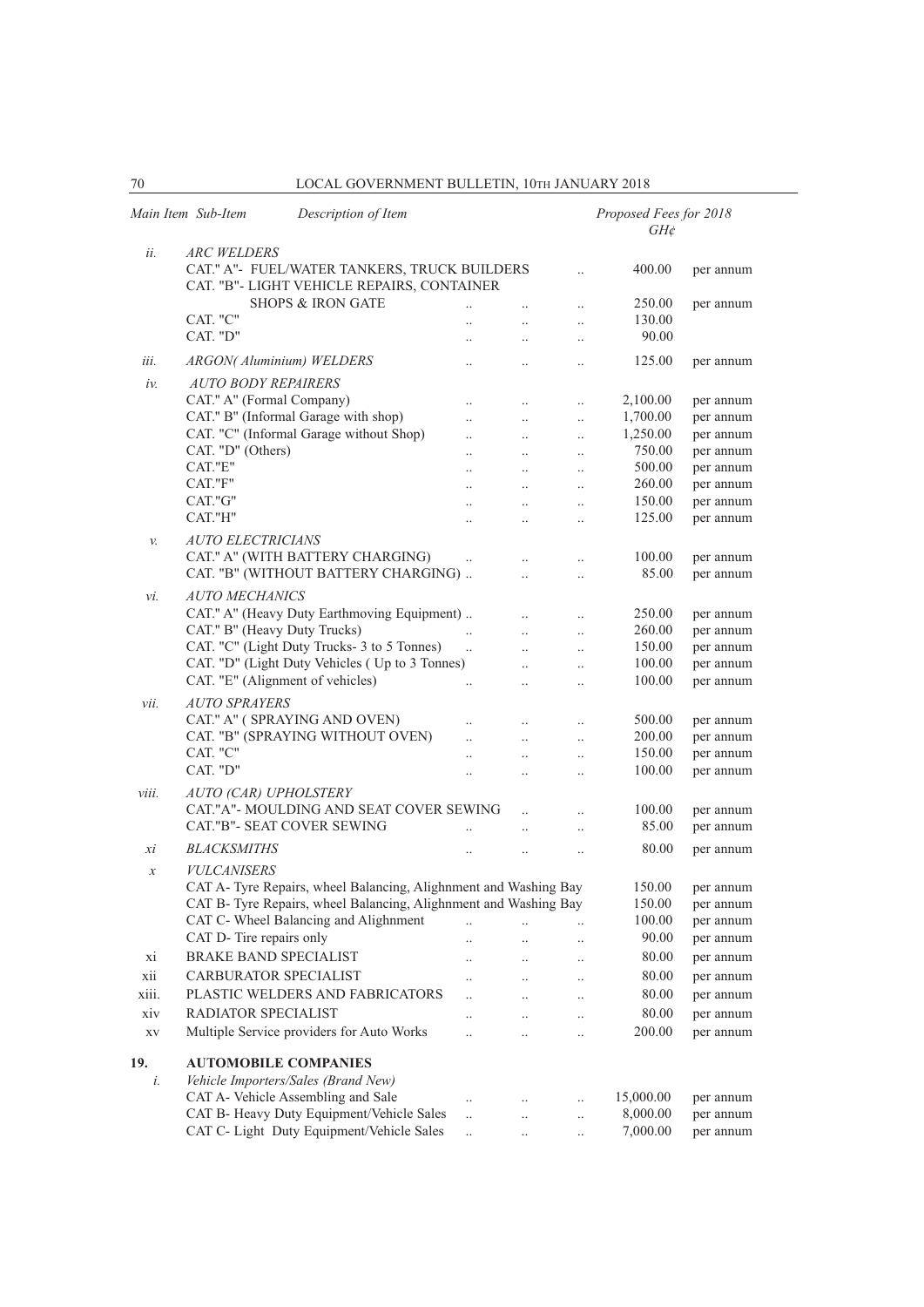|      | Main Item Sub-Item<br>Description of Item                         |                      |                      |                      | Proposed Fees for 2018<br>GH¢ |                        |
|------|-------------------------------------------------------------------|----------------------|----------------------|----------------------|-------------------------------|------------------------|
| ii.  | Saloon and Sub Urban Vehicles (SUVs)                              |                      |                      |                      |                               |                        |
|      | CAT A- Large Scale (Branded Companies)                            | $\ddot{\phantom{a}}$ | $\ddot{\phantom{a}}$ | $\ddotsc$            | 8,000.00                      | per annum              |
|      | CAT B- Medium Scale (UnBranded Companies)<br>CAT C- Others        |                      | $\ddotsc$            | $\ddotsc$            | 6,000.00                      | per annum              |
|      |                                                                   |                      | $\ddot{\phantom{0}}$ | $\ddotsc$            | 4,000.00                      | per annum              |
|      | CAT D- Sales Outlets with showRooms                               | $\ddotsc$            | $\ddot{\phantom{a}}$ | $\ldots$             | 2,500.00                      | per annum              |
| iii. | Used Vehicle Sales (Second-hand Car Dealers)                      |                      |                      |                      |                               |                        |
|      | CAT A- Large Scale (Above 50 Vehicles)                            | $\ddotsc$            |                      | $\ldots$             | 2,800.00                      | per annum              |
|      | CAT B- Medium Scale (Above 20-49 Vehicles)                        | $\ddot{\phantom{a}}$ | $\ddotsc$            | $\ldots$             | 1,500.00                      | per annum              |
|      | CAT C- Small Scale (Below 20 Vehicles)                            | $\ddot{\phantom{a}}$ | $\ddot{\phantom{a}}$ | $\ddotsc$            | 1,200.00                      | per annum              |
| iv.  | <b>Heavy Equipment Hiring Services</b><br>CAT A- Mining Equipment |                      |                      |                      | 9,000.00                      | per annum              |
|      | CAT B- Construction Equipment (Road & Building.                   | $\ddotsc$            |                      | $\ldots$             | 8,000.00                      |                        |
|      | CAT C- Others (Small Scale)                                       |                      | $\ddot{\phantom{0}}$ | $\ddotsc$            | 4,000.00                      | per annum<br>per annum |
|      |                                                                   |                      | $\ddot{\phantom{a}}$ | $\ddotsc$            |                               |                        |
| 20.  | <b>BAGS AND SUITCASES DEALERS</b>                                 |                      |                      |                      |                               |                        |
|      | CAT "A"- Large Scale                                              | $\ddotsc$            | $\ddotsc$            | $\cdot$              | 200.00                        | per annum              |
|      | CAT "B"- Medium Scale                                             |                      | $\ddot{\phantom{0}}$ | $\ldots$             | 150.00                        | per annum              |
|      | CAT "C"-Small Scale                                               | . .                  | $\ddot{\phantom{a}}$ | $\ddotsc$            | 120.00                        | per annum              |
|      | CAT "D"                                                           | $\ddot{\phantom{a}}$ |                      | $\ddotsc$            | 100.00                        | per annum              |
| 21.  | <b>BARBERING SHOP/SALON</b>                                       |                      |                      |                      |                               |                        |
|      | CAT. "A" - Large Shop (Above 5 points)                            |                      | $\ddotsc$            | $\ldots$             | 150.00                        | per annum              |
|      | CAT. "B" Medium Shop (3-5 points)                                 | $\ddot{\phantom{a}}$ | $\ddot{\phantom{0}}$ | $\ddotsc$            | 120.00                        | per annum              |
|      | CAT. "C"- Small Shop (1-2 points)                                 | $\ddot{\phantom{a}}$ | $\ddot{\phantom{a}}$ | $\ddotsc$            | 100.00                        | per annum              |
|      | CAT. "D" Mobile/Certified 'Wanzam' Operators                      | $\ddots$             | $\ddot{\phantom{0}}$ | $\ddotsc$            | 50.00                         | per annum              |
|      | CAT. "E"- Barbering Accesory Shop                                 | $\ddot{\phantom{0}}$ | $\ddot{\phantom{a}}$ | $\ddot{\phantom{a}}$ | 100.00                        | per annum              |
|      | CAT. "F" (FREELANCE BARBERS, HAWKERS)                             |                      |                      | $\ddot{\phantom{a}}$ | 60.00                         | per annum              |
| 22.  | <b>BEDSHEET SELLERS</b>                                           |                      |                      |                      |                               |                        |
|      | <b>CAT "A" NEW</b>                                                |                      |                      |                      | 120.00                        | per annum              |
|      | CAT "B" USED                                                      | $\ddot{\phantom{a}}$ | $\ddotsc$            | $\ddotsc$            | 100.00                        | per annum              |
| 23.  | <b>BATH HOUSE OPERATORS</b>                                       |                      |                      |                      |                               |                        |
|      | CAT A- Large Scale (Industrial Operations–(10 and above showers). |                      |                      |                      | 200.00                        | per annum              |
|      | CAT B- Medium Scale (5-9 showers)                                 | $\ddot{\phantom{0}}$ | $\ddotsc$            | $\ldots$             | 180.00                        | per annum              |
|      | CAT C- Small Scale (below 5 showers)                              | $\ddot{\phantom{0}}$ |                      | $\ddot{\phantom{a}}$ | 150.00                        | per annum              |
| 24.  | <b>BAKERIES</b>                                                   |                      |                      |                      |                               |                        |
|      | CAT."A"- Large Scale (Industrial Operations)                      | $\ddot{\phantom{a}}$ |                      | $\ddotsc$            | 250.00                        | per annum              |
|      | CAT."B"- Medium Scale                                             |                      | $\ddotsc$            | $\ddotsc$            | 150.00                        | per annum              |
|      | CAT."C"- Small Scale                                              | $\ddotsc$            | $\ddotsc$            | $\ddotsc$            | 100.00                        | per annum              |
| 25.  | <b>BEER/WINE/SPIRITS/SOFT DRINKS SALES</b>                        |                      |                      |                      |                               |                        |
|      | CAT A- Depots/Distributors                                        | $\ddot{\phantom{0}}$ | $\ddotsc$            | $\ddotsc$            | 1,500.00                      | per annum              |
|      | CAT B- Wholesale                                                  | $\ddotsc$            | $\ddotsc$            | $\ddotsc$            | 1,000.00                      | per annum              |
|      | CAT C- Retail                                                     | $\ddotsc$            | $\ldots$             | $\ddotsc$            | 800.00                        | per annum              |
| 26.  | <b>BICYCLE/TRICYCLES/MOTORCYCLES DEALERS</b>                      |                      |                      |                      |                               |                        |
|      | CAT A- Importers                                                  |                      |                      | $\ddotsc$            | 1,200.00                      | per annum              |
|      | CAT B- Sales Outlets (Large)                                      | $\ddot{\phantom{a}}$ |                      | $\ddotsc$            | 800.00                        | per annum              |
|      | CAT C- Sales Outlets (Small-Medium)                               | $\ddot{\phantom{0}}$ | $\ddotsc$            | $\ddotsc$            | 500.00                        | per annum              |
|      | CAT D- Tricycles Only                                             | $\ddot{\phantom{a}}$ | $\ddot{\phantom{0}}$ | $\ddotsc$            | 300.00                        | per annum              |
|      | CAT E- Bicycles Only                                              |                      | $\ddot{\phantom{0}}$ | $\ddotsc$            | 250.00                        | per annum              |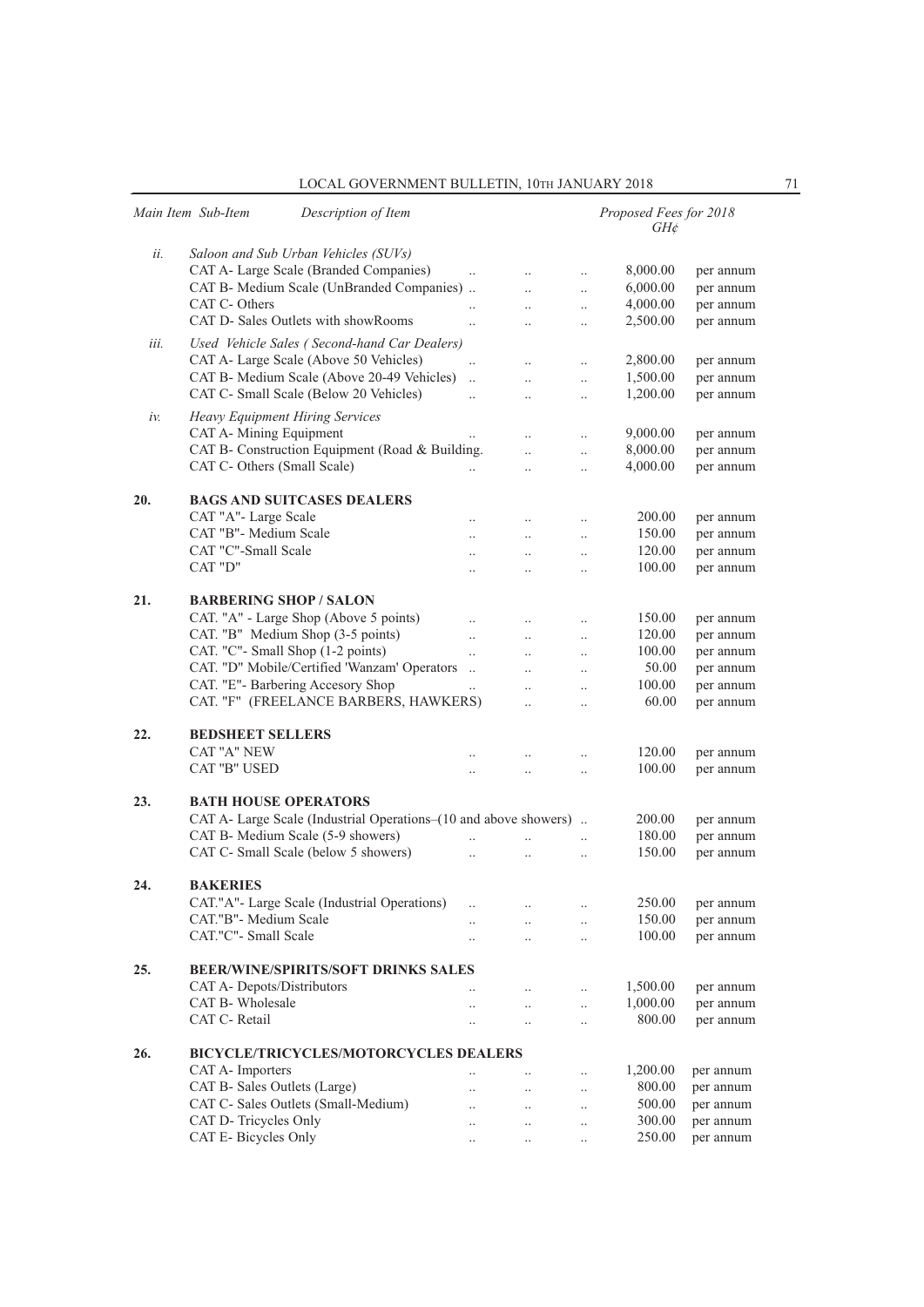|                | Main Item Sub-Item<br>Description of Item                       |                       |                       |                      | Proposed Fees for 2018<br>$GH\phi$ |                               |
|----------------|-----------------------------------------------------------------|-----------------------|-----------------------|----------------------|------------------------------------|-------------------------------|
| 27.            | BICYCLE/TRICYCLES/MOTORCYCLES AND PARTS SALES                   |                       |                       |                      |                                    |                               |
|                | CAT A- Multiple products                                        |                       | $\ddotsc$             |                      | 350.00                             | per annum                     |
|                | CAT B- Motorcycle/Tricycle with Parts                           | $\ddotsc$             | $\ldots$              | $\ddotsc$            | 300.00                             | per annum                     |
|                | CAT C- Motorcycle/Tricycles                                     | $\ddotsc$             |                       | $\ddotsc$            | 250.00                             | per annum                     |
|                | CAT D- Bicyclewith parts<br>200.00 per annum                    |                       |                       |                      |                                    |                               |
|                | CAT E-Bicycles<br>150.00 per annum                              |                       |                       |                      |                                    |                               |
| 28.            | <b>BILL BOARDS/OUTDOOR ADVERTS</b>                              |                       |                       |                      | Dependent on class of access       |                               |
| $\mathbf{i}$ . | Bill Boards (e.g. Road Arches, Unipole spectacular, LEDs,       |                       |                       |                      |                                    |                               |
|                | Building wrap or Wall Drape signs, Vehicular Adverts, Banners)  |                       |                       |                      | per $m2$                           |                               |
|                | CAT A - Class A1 (Along First Class Accesses)                   |                       | $\ddotsc$             | $\ddotsc$            | 70.00                              | per m <sup>2</sup>            |
|                | CAT B - Class A2 (Along Second Class Accesses)                  |                       | $\ddotsc$             | $\ddot{\phantom{a}}$ | 60.00                              | per m <sup>2</sup>            |
|                | CAT C - Class A3 (Along Third Class Accesses)<br>Other Adverts  |                       | $\ddotsc$             | $\ddotsc$            | 50.00                              | per m <sup>2</sup>            |
| ii.            | Aerial Adverts - Planes, Balloons etc(Per Day Fee in All Zones) |                       |                       | $\ddotsc$            | 300.00                             |                               |
| iii.           | <b>Bus Stop Shelters</b>                                        |                       | $\ddotsc$             | $\ldots$             | 550.00                             | per annum                     |
|                | CAT A - Class A1                                                | $\ddot{\phantom{a}}$  | $\ddots$              | $\ddotsc$            | 970.00                             | per annum                     |
|                | CAT B - Class A2                                                | $\ddotsc$             | $\ddots$              | $\ldots$             | 650.00                             | per annum                     |
|                | CAT C - Class A3                                                | $\ddotsc$             | $\ddots$              | $\ddots$             | 455.00                             | per annum                     |
| V.             | Flag Poles                                                      |                       |                       |                      |                                    |                               |
|                | CAT A - Class A1                                                | $\ddot{\phantom{a}}$  | $\ldots$              | $\ddotsc$            | 715.00                             | per annum                     |
|                | CAT B - Class A2                                                |                       |                       |                      | 585.00                             | per annum                     |
|                | CAT C - Class A3                                                | $\ldots$<br>$\ddotsc$ | $\ldots$<br>$\ddotsc$ | $\ldots$             | 550.00                             | per annum                     |
|                |                                                                 |                       |                       | $\ldots$             |                                    |                               |
| V.             | Group Directional Signs                                         |                       |                       |                      |                                    |                               |
|                | CAT A - Class A1<br>CAT B - Class A2                            | $\ddotsc$             | $\ddotsc$             | $\ddotsc$            | 10,500.00                          | per annum                     |
|                |                                                                 | $\ddots$              | $\ddotsc$             | $\ddotsc$            | 9,800.00                           | per annum                     |
|                | CAT C - Class A3                                                | $\ddotsc$             | $\ddot{\phantom{a}}$  | $\ddotsc$            | 8,500.00                           | per annum                     |
| vi.            | Lamp post Advertisement (Street Light Poles)                    | $\ddot{\phantom{a}}$  | $\ddot{\phantom{a}}$  | $\ddotsc$            | 455.00                             | per annum                     |
| vii.           | Posters                                                         | $\ddot{\phantom{a}}$  | $\ddotsc$             | $\ddots$             | 13.00                              | per day                       |
| viii.          | <b>Banners</b>                                                  | $\ddot{\phantom{a}}$  |                       | $\ddotsc$            | 20.00                              | per day                       |
| ix.            | Structures on Designated Spectacular Sites                      |                       |                       |                      | Fee based on a bid/Auction process |                               |
| X.             | Others (Not categorised Above)                                  | $\ddotsc$             | $\ddotsc$             | $\ldots$             | 75.00                              | per m <sup>2</sup> /per annum |
| 29.            | <b>BLOCKS AND CONCRETE PRODUCERS</b>                            |                       |                       |                      |                                    |                               |
|                | CAT A - Large Scale (Concrete Mixtures and Wares                |                       | $\ldots$              | $\cdot$ .            | 1,000.00                           | per annum                     |
|                | CAT B - Large Scale (Machine and manual for design blocks)      |                       |                       | $\cdot$ .            | 800.00                             | per annum                     |
|                | CAT C - Medium Scale (Machine for blocks only)                  |                       | $\ddot{\phantom{a}}$  | $\ddotsc$            | 600.00                             | per annum                     |
|                | CAT D - Small Scale (Manual blocks only)                        | $\ddot{\phantom{a}}$  | $\ddotsc$             | $\ldots$             | 400.00                             | per annum                     |
|                | CAT E - Small Scale (Manual design blocks/columns only)         |                       |                       | $\ddotsc$            | 300.00                             | per annum                     |
|                | CAT "F"                                                         |                       | $\ddotsc$             | $\ldots$             | 200.00                             | per annum                     |
| 30.            | <b>BOAT/CANOE OPERATORS</b>                                     |                       |                       |                      |                                    |                               |
|                | CAT A - Large Scale                                             |                       |                       |                      | 250.00                             | per annum                     |
|                | CAT B - Medium Scale                                            | $\ddotsc$             | $\ddotsc$             | $\ldots$             | 200.00                             | per annum                     |
|                | CAT C - Small Scale                                             |                       | $\ldots$              | $\ldots$             | 100.00                             | per annum                     |
| 31.            | BOOK/STATIONERY/OFFICE EQUIPMENT/COMPUTER ACC                   |                       |                       |                      |                                    |                               |
|                | CAT A - Book Shops, Stationeries, Office Equipment,             |                       |                       |                      |                                    |                               |
|                | Computer & Accessories eg. Kingdom Books).                      |                       |                       | $\ddotsc$            | 6,000.00                           | per annum                     |
|                | CAT B - Computer, Accessories, Office Equipment, Stationery     |                       |                       | $\ldots$             | 3,500.00                           | per annum                     |
|                | CAT C - Computer & Accessories, Office Equipment                |                       | $\ddotsc$             | $\ldots$             | 2,500.00                           | per annum                     |
|                | CAT D - Medium size of CAT C                                    |                       | $\ddotsc$             | $\ldots$             | 1,500.00                           | per annum                     |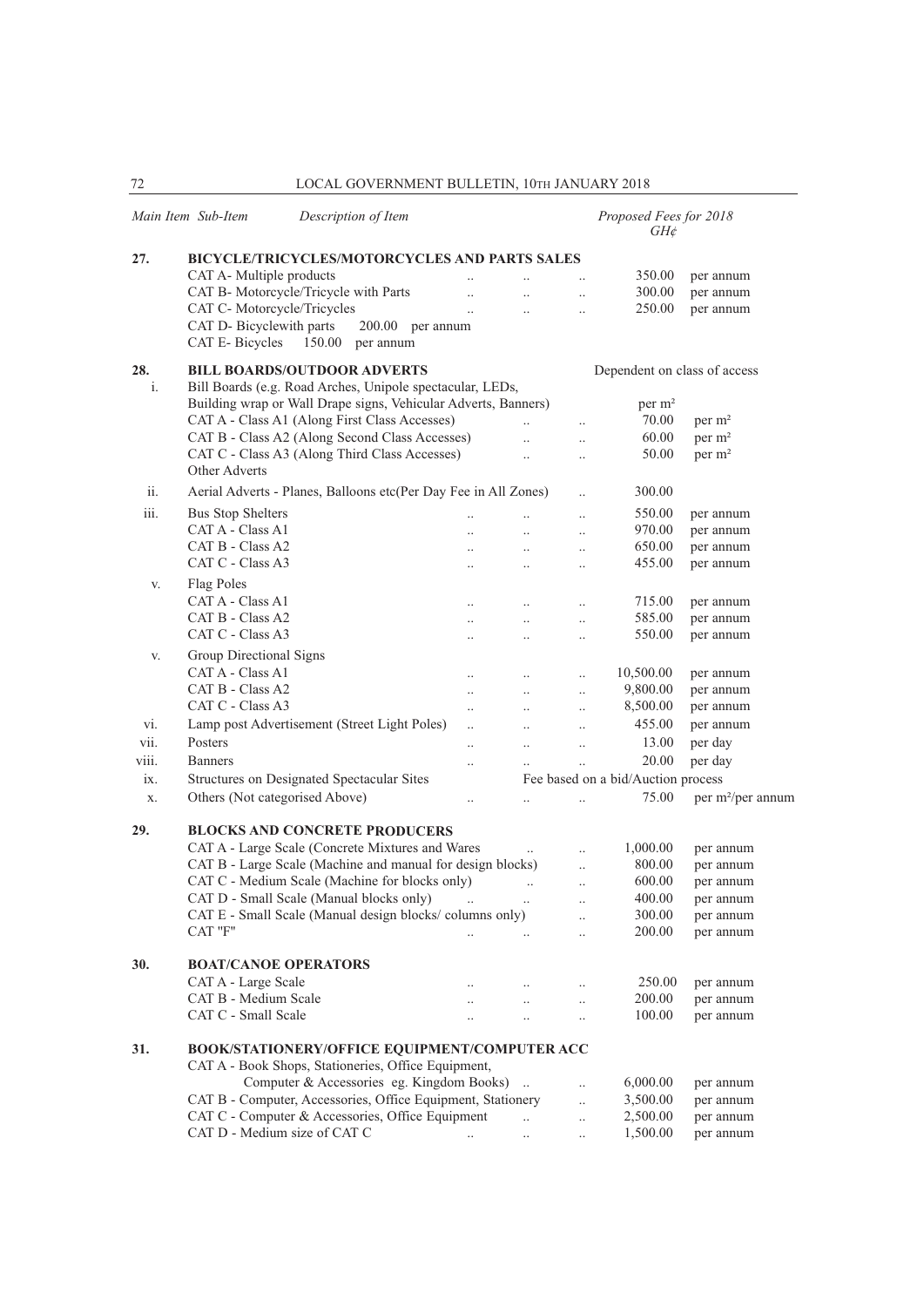|     | Main Item Sub-Item               | Description of Item                                |                                   |                      |                       | Proposed Fees for 2018<br>$GH\phi$ |           |
|-----|----------------------------------|----------------------------------------------------|-----------------------------------|----------------------|-----------------------|------------------------------------|-----------|
|     | CAT E - Book Shops, Stationeries |                                                    | $\ldots$                          | $\ldots$             | $\ldots$              | 2,000.00                           | per annum |
|     |                                  | CAT F - Stationeries, Office Equipment             | $\ddotsc$                         | $\ddotsc$            | $\ldots$              | 1,500.00                           | per annum |
|     | CAT G - Medium size of CAT E     |                                                    | $\ddot{\phantom{0}}$              | $\ddotsc$            | $\ldots$              | 900.00                             | per annum |
|     | CAT H - Office Equipment Only    |                                                    | $\ddot{\phantom{a}}$              | $\ldots$             | $\ldots$              | 1,000.00                           | per annum |
|     | CAT I - Stationery Only          |                                                    | $\ddotsc$                         | $\ddotsc$            | $\ddotsc$             | 500.00                             | per annum |
|     | CAT J - Books Only               |                                                    | $\ddot{\phantom{a}}$              | $\ddotsc$            | $\ddotsc$             | 200.00                             | per annum |
|     | CAT K - Table Top/Truck Pusher   |                                                    |                                   | $\ddotsc$            |                       | 100.00                             | per annum |
|     | CAT L - Mobile Vans              |                                                    | $\ddot{\phantom{a}}$              | $\ddotsc$            | $\ldots$<br>$\ldots$  | 300.00                             | per annum |
| 32. | <b>BOLT AND KNOT DEALERS</b>     |                                                    |                                   |                      |                       |                                    |           |
|     | CAT A - Shop                     |                                                    | $\cdot$ .                         | $\ldots$             | $\ldots$              | 100.00                             | per annum |
|     | CAT B - Table Top                |                                                    |                                   | $\cdot$ .            | $\ldots$              | 85.00                              | per annum |
| 33. | <b>BOTTLED/SACHET WATER</b>      |                                                    |                                   |                      |                       |                                    |           |
|     |                                  | CAT A - Bottled, Sachet & Filtered Water           | $\ddot{\phantom{0}}$              | $\ddotsc$            | $\ddotsc$             | 2,500.00                           | per annum |
|     | CAT B - Bottled & Sachet Water   |                                                    | $\ddotsc$                         | $\ddotsc$            | $\ddotsc$             | 2,000.00                           | per annum |
|     | CAT C - Sachet Water             |                                                    |                                   | $\ldots$             | $\ldots$              | 1,000.00                           | per annum |
|     | CAT D                            |                                                    |                                   | $\ddotsc$            | $\ldots$              | 500.00                             | per annum |
|     | CAT E                            |                                                    | $\ddot{\phantom{0}}$              | $\ddotsc$            | $\ddotsc$             | 400.00                             | per annum |
| 34. | <b>BOUTIQUES</b>                 |                                                    |                                   |                      |                       |                                    |           |
|     | CAT A - Large Scale              |                                                    | $\ldots$                          | $\ldots$             | $\ldots$              | 2,500.00                           | per annum |
|     | CAT B - Medium Scale             |                                                    | $\ddot{\phantom{a}}$              | $\ddotsc$            | $\ldots$              | 2,000.00                           | per annum |
|     | CAT C - Small Scale              |                                                    | $\ddotsc$                         | $\ddotsc$            | $\ddotsc$             | 1,500.00                           | per annum |
|     | CAT D - Branches of CAT A & B    |                                                    | $\ddot{\phantom{a}}$              | $\ddotsc$            | $\ddotsc$             | 1,200.00                           | per annum |
|     |                                  | CAT E - Neighbourhood Boutiques                    | $\cdot$                           | $\ldots$             | $\ldots$              | 1,000.00                           | per annum |
|     | CAT F                            |                                                    |                                   | $\ldots$             | $\ldots$              | 800.00                             | per annum |
|     | CAT G                            |                                                    | $\ddot{\phantom{a}}$              | $\ddotsc$            | $\ddotsc$             | 650.00                             | per annum |
|     | CAT H                            |                                                    | $\ddotsc$                         | $\ddotsc$            | $\ddotsc$             | 500.00                             | per annum |
|     | CAT I                            |                                                    | $\cdot$                           | $\ldots$             | $\ldots$              | 400.00                             | per annum |
|     | CAT J                            |                                                    | $\cdot$ .                         | $\ldots$             | $\cdot$ .             | 300.00                             | per annum |
|     | CAT K                            |                                                    | $\cdot$                           | $\ldots$             | $\ldots$              | 200.00                             | per annum |
|     | CAT L                            |                                                    |                                   | $\ddot{\phantom{0}}$ | $\ldots$              | 150.00                             | per annum |
|     | CAT M                            |                                                    | $\ddot{\phantom{a}}$              | $\ddot{\phantom{0}}$ | $\ddotsc$             | 100.00                             | per annum |
| 35. | <b>BREWERIES</b>                 |                                                    |                                   |                      |                       |                                    |           |
|     | CAT 'A'                          |                                                    |                                   | $\ldots$             | $\ldots$              | 30,000.00                          | per annum |
|     | CAT 'B'                          |                                                    |                                   | $\ldots$             | $\ldots$              | 15,000.00                          | per annum |
|     | CAT 'C'                          |                                                    | $\ddotsc$                         | $\ddotsc$            | $\ddotsc$             | 10,000.00                          | per annum |
|     | CAT 'D'                          |                                                    |                                   | $\ldots$             | $\ddotsc$             | 6,000.00                           | per annum |
| 36. | <b>BRIDAL HOMES</b>              |                                                    |                                   |                      |                       |                                    |           |
|     | CAT 'A'                          |                                                    |                                   | $\ldots$             | $\ldots$              | 1,500.00                           | per annum |
|     | CAT 'B'                          |                                                    | $\ddots$                          | $\ddots$             | $\ddotsc$             | 1,370.00                           | per annum |
|     | CAT C                            |                                                    | $\cdot$ .                         | $\ldots$             | $\ldots$              | 900.00                             | per annum |
| 37. |                                  | <b>BROKERAGE/ SECURITY FIRMS</b>                   |                                   |                      |                       |                                    |           |
|     | CAT "A1" (eg.Insurance brokers)  |                                                    |                                   |                      |                       | 2,000.00                           | per annum |
|     | CAT "A2"                         |                                                    | $\cdot$ .<br>$\ddot{\phantom{0}}$ | $\ldots$<br>$\ddots$ | $\ddotsc$<br>$\ldots$ | 1,995.00                           | per annum |
|     |                                  |                                                    |                                   |                      |                       |                                    |           |
| 38. | (eg. Iron rods, cement, etc.)    | <b>BUILDING MATERIALS (DISTRIBUTOR/WHOLESALER)</b> |                                   |                      |                       |                                    |           |
|     | CAT A - Large Scale hardware     |                                                    |                                   |                      |                       |                                    |           |
|     |                                  |                                                    |                                   |                      |                       | 3,000.00                           | per annum |
|     | CAT B - Medium Scale hardware    |                                                    | $\ddot{\phantom{0}}$              | $\ldots$             | $\ldots$              | 2,000.00                           | per annum |
|     | CAT C - Small Scale hardware     |                                                    |                                   | $\ddot{\phantom{a}}$ |                       | 1,600.00                           | per annum |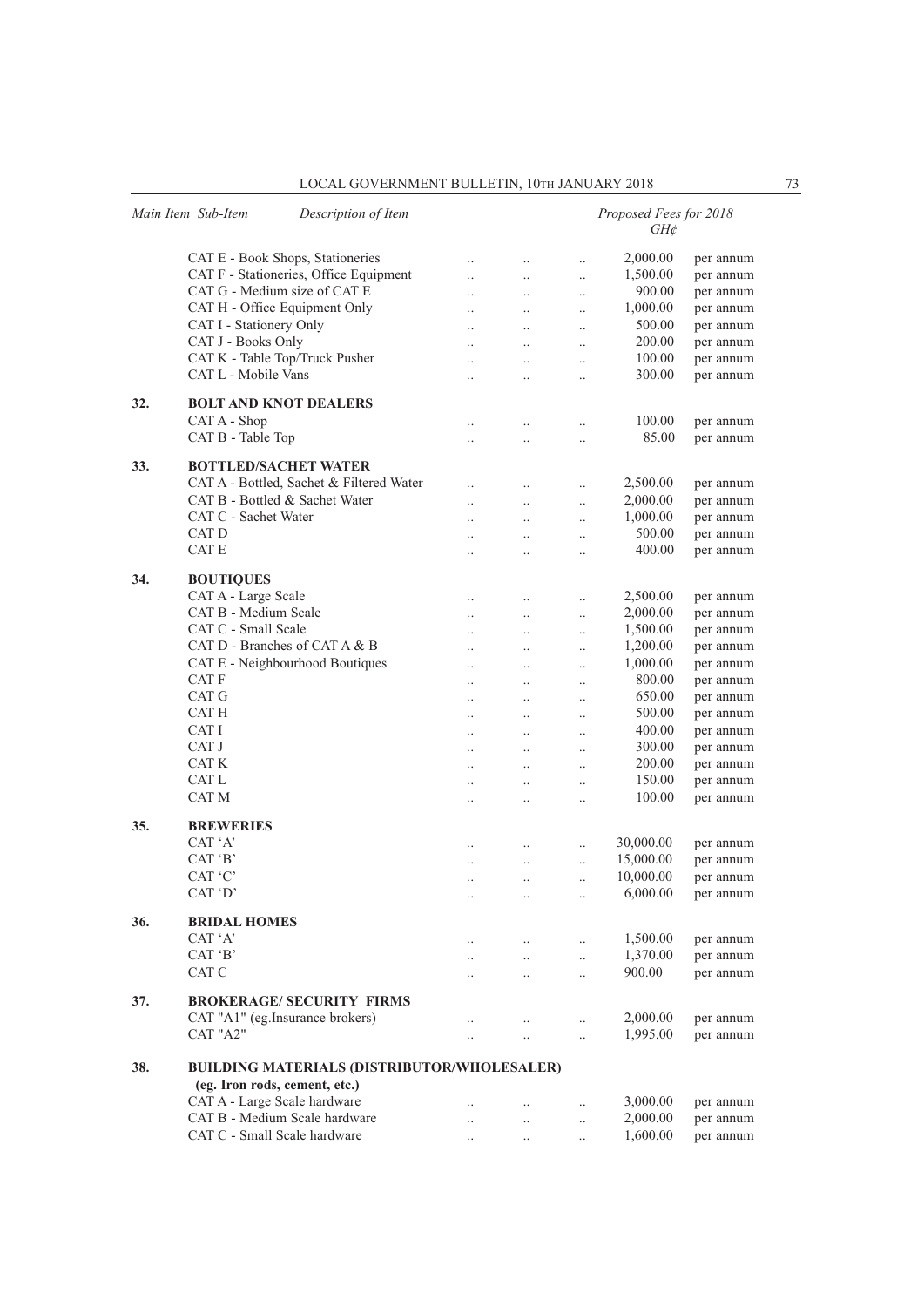| 74  | LOCAL GOVERNMENT BULLETIN, 10TH JANUARY 2018                                                   |                      |           |           |                                    |                        |
|-----|------------------------------------------------------------------------------------------------|----------------------|-----------|-----------|------------------------------------|------------------------|
|     | Main Item Sub-Item<br>Description of Item                                                      |                      |           |           | Proposed Fees for 2018<br>$GH\phi$ |                        |
| 39. | BUILDING MATERIAL DEALERS- FINISHING (eg. Tiles. WC, T&J, etc)                                 |                      |           |           |                                    |                        |
|     | CAT A - Large Scale                                                                            | $\ddot{\phantom{a}}$ | $\ddotsc$ |           | 400.00                             | per annum              |
|     | CAT B - Medium Scale                                                                           | $\ddot{\phantom{0}}$ | $\ddotsc$ | $\ddotsc$ | 300.00                             | per annum              |
|     | CAT C - Small Scale (Containers/Kiosk)                                                         | $\ddotsc$            | $\ddotsc$ | $\ldots$  | 250.00                             | per annum              |
|     | CAT. "D"                                                                                       | $\ddotsc$            | $\ddotsc$ |           | 200.00                             | per annum              |
|     | CAT. "E"                                                                                       | $\ddotsc$            | $\ddotsc$ | $\ddotsc$ | 150.00                             | per annum              |
|     | CAT. "F"                                                                                       | $\ddot{\phantom{0}}$ | $\ldots$  | $\ddotsc$ | 120.00                             | per annum              |
|     |                                                                                                |                      |           |           |                                    |                        |
| 40. | <b>BUILDING MATERIALS (HARDWARE DISTRIUTORS)</b>                                               |                      |           |           |                                    |                        |
|     | CAT. "A" eg. (K. Ofori)                                                                        | $\ddotsc$            |           | $\ddotsc$ | 2,450.00                           | per annum              |
|     | CAT. "B"                                                                                       | $\ddot{\phantom{a}}$ | $\ddotsc$ | $\ddotsc$ | 2,100.00                           | per annum              |
|     | CAT. "C"                                                                                       | $\ddot{\phantom{0}}$ | $\ddotsc$ | $\ddotsc$ | 1,700.00                           | per annum              |
| 41. | <b>BUILDNG MATERIALS (RETAILERS)</b>                                                           |                      |           |           |                                    |                        |
|     | CAT. "A"                                                                                       | $\ddotsc$            | $\ddotsc$ | $\ddotsc$ | 1,351.00                           | per annum              |
|     | CAT. "B"                                                                                       | $\ddotsc$            | $\ddotsc$ | $\ddotsc$ | 1,100.00                           | per annum              |
|     | CAT. "C"                                                                                       | $\ddotsc$            | $\ldots$  | $\ddotsc$ | 1,056.00                           | per annum              |
|     | CAT. "D"                                                                                       | $\ldots$             | $\ddotsc$ | $\ldots$  | 750.00                             | per annum              |
|     | CAT. "E"                                                                                       | $\cdot$ .            | $\ddotsc$ | $\ldots$  | 500.00                             | per annum              |
|     |                                                                                                |                      |           |           |                                    |                        |
| 42. | <b>BUSINESS CENTRES</b>                                                                        |                      |           |           |                                    |                        |
|     | CAT A - Internet, Word Processing, Printing and Copying Services                               |                      |           |           |                                    |                        |
|     | plus Above 20 Work stations with Internet Service Retailing                                    |                      |           |           | 4,500.00                           | per annum              |
|     | CAT B - Internet, Word Processing, Printing and Copying Services                               |                      |           |           |                                    |                        |
|     | plus Above 20 Work stations                                                                    |                      |           | $\ddotsc$ | 2,500.00                           | per annum              |
|     | CAT C - Internet, Word Processing, Printing and Copying Services                               |                      |           |           |                                    |                        |
|     | plus 11-20 Work 'stations<br>CAT D - Internet, Word Processing, Printing 'and Copying Services |                      |           | $\ldots$  | 1,200.00                           | per annum              |
|     | plus below 11 Work 'stations                                                                   |                      |           |           | 300.00                             | per annum              |
|     | CAT E - Secretarial Services (Word Processing, Printing and Copying Services                   |                      |           |           | 200.00                             | per annum              |
|     | CAT E - Secretarial Services (Word Processing, Printing and Copying Services                   |                      |           |           | 100.00                             | per annum              |
|     |                                                                                                |                      |           |           |                                    |                        |
| 43. | <b>BUTCHER'S LICENSE</b>                                                                       |                      |           |           | 20.00                              | per annum              |
| 44. | <b>CAFÉ (INTERNET)</b>                                                                         |                      |           |           |                                    |                        |
|     | CAT "A"                                                                                        |                      |           |           | 350.00                             |                        |
|     | CAT "B"                                                                                        | $\ldots$             | $\ddotsc$ | $\ddotsc$ | 300.00                             | per annum<br>per annum |
|     | CAT "C"                                                                                        | $\ddots$             | $\ddots$  | $\ddotsc$ | 200.00                             | per annum              |
|     |                                                                                                |                      |           | $\ddotsc$ |                                    |                        |
| 45. | <b>CANE WEAVERS</b>                                                                            |                      |           |           |                                    |                        |
|     | CAT 'A'                                                                                        |                      |           |           | 250.00                             | per annum              |
|     | CAT 'B'                                                                                        | $\ldots$             | $\ldots$  | $\ldots$  | 150.00                             | per annum              |
|     |                                                                                                |                      |           |           |                                    |                        |
| 46. | <b>CAR WASHING BAY</b>                                                                         |                      |           |           |                                    |                        |
|     | CAT A - Jet Washing, Restaurant and Drinking Facility                                          |                      | $\ddotsc$ | $\ldots$  | 700.00                             | per annum              |
|     | CAT B                                                                                          | $\cdot$ .            | $\ldots$  | $\ldots$  | 550.00                             | per annum              |
|     | CAT C - Jet Washing Only<br>CAT D - Manual Washing (Medium)                                    | $\ddotsc$            | $\ddotsc$ | $\ldots$  | 450.00                             | per annum              |
|     | CAT E - Manual Washing (Small)                                                                 | $\ddot{\phantom{a}}$ | $\ddotsc$ | $\ldots$  | 300.00<br>200.00                   | per annum<br>per annum |
|     |                                                                                                | $\ddot{\phantom{a}}$ | $\ddotsc$ | $\ddotsc$ |                                    |                        |
| 47. | <b>CARPENTRY WORKSHOPS</b>                                                                     |                      |           |           |                                    |                        |
|     | CAT A - All Works 750.00<br>per annum                                                          |                      |           |           |                                    |                        |
|     | CAT B - Furniture(plus upholstery-Medium)                                                      | $\ddot{\phantom{0}}$ | $\ldots$  | $\ldots$  | 250.00                             | per annum              |
|     | CAT C - Furniture (plus upholstery - Small)                                                    | $\ddotsc$            | $\ddotsc$ | $\ddotsc$ | 200.00                             | per annum              |
|     | CAT D - Furniture Only                                                                         | $\ddotsc$            | $\ddotsc$ | $\ldots$  | 120.00                             | per annum              |
|     | <b>CAT E - Minor Works</b>                                                                     | $\ddotsc$            | $\ldots$  | $\ldots$  | 80.00                              | per annum              |
|     |                                                                                                |                      |           |           |                                    |                        |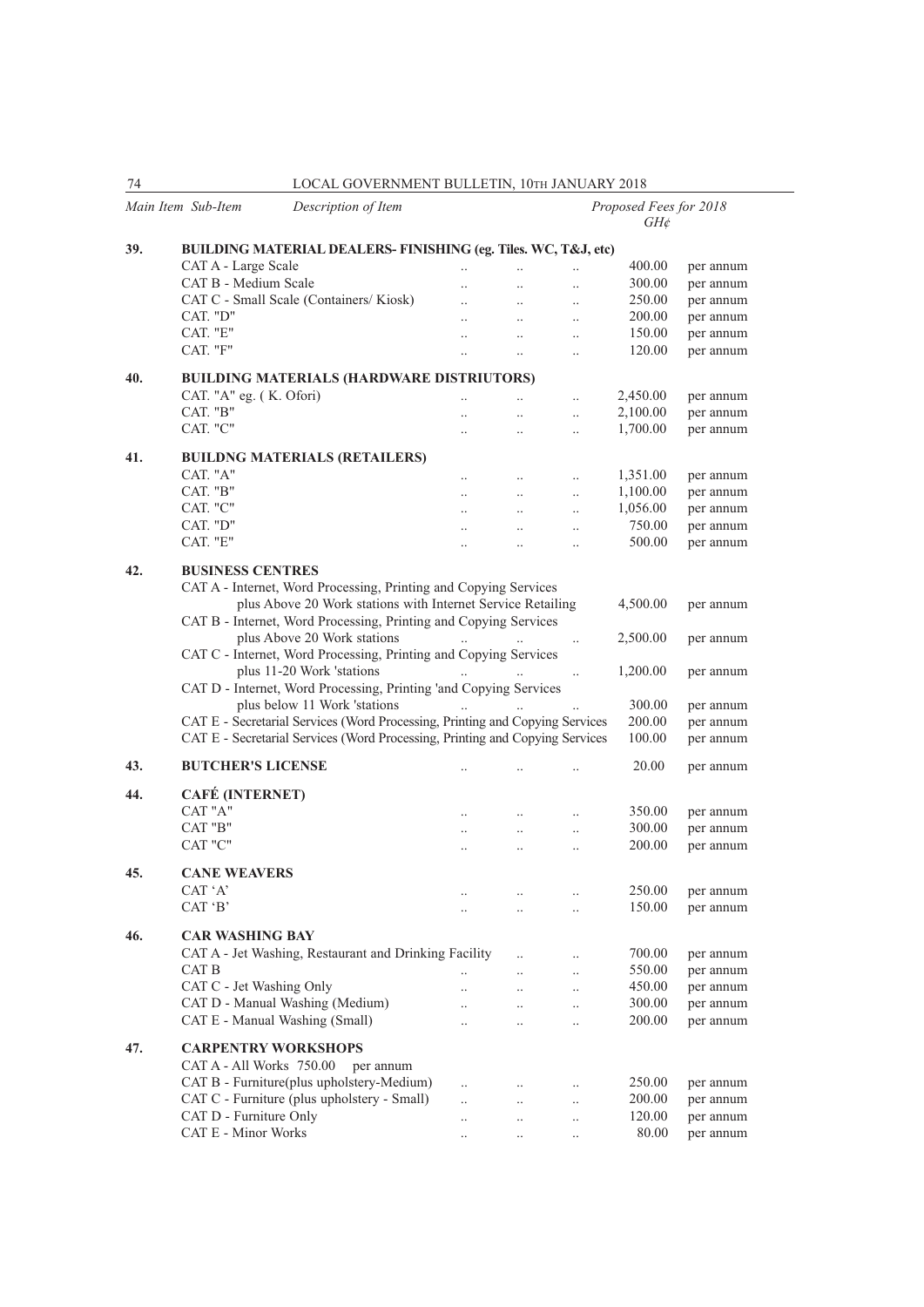|                 | Main Item Sub-Item<br>Description of Item        |                        |                      |                      | Proposed Fees for 2018<br>GH¢ |                        |
|-----------------|--------------------------------------------------|------------------------|----------------------|----------------------|-------------------------------|------------------------|
| 48.             | <b>CASINO/ BETTING COMPANIES</b>                 |                        |                      |                      |                               |                        |
|                 | CAT 'A'(Gambling House/Casino)                   | $\ddotsc$              | $\ddotsc$            | $\ddotsc$            | 4,500.00                      | per annum              |
|                 | CAT 'B'                                          |                        | $\ddotsc$            | $\ddotsc$            | 3,800.00                      | per annum              |
|                 | CAT 'C'                                          | $\ddotsc$<br>$\ddotsc$ | $\ddotsc$            | $\ddotsc$            | 1,000.00                      | per annum              |
|                 | CAT 'D' (Jackpot)                                | $\ddotsc$              | $\ddotsc$            | $\ddotsc$            | 700.00                        | per annum              |
|                 | CAT E (Tombola (Street Gambling)                 | $\ddotsc$              | $\ddot{\phantom{a}}$ | $\ddotsc$            | 600.00                        | per annum              |
|                 |                                                  |                        |                      |                      |                               |                        |
| 49.             | <b>CORN MILLS</b>                                |                        |                      |                      |                               |                        |
|                 | CAT."A" (Above 3 Corn Mills)                     | $\ddotsc$              | $\ddotsc$            |                      | 100.00                        | per annum              |
|                 | CAT."B" (2 - 3 Corn Mills)                       | $\ddot{\phantom{0}}$   | $\ddot{\phantom{0}}$ | $\ddot{\phantom{0}}$ | 90.00                         | per annum              |
|                 | CAT."C" (1 Corn Mill)                            | $\ddot{\phantom{0}}$   | $\ddot{\phantom{0}}$ | $\ddotsc$            | 80.00                         | per annum              |
|                 | CAT."D" (1 Pepper/Tomatoes Mill)                 | $\ddot{\phantom{a}}$   | $\ddot{\phantom{0}}$ | $\ddotsc$            | 75.00                         | per annum              |
|                 | CAT."D" (Fufu Mill)                              | $\ddot{\phantom{a}}$   | $\ddot{\phantom{a}}$ | $\ddotsc$            | 65.00                         | per annum              |
| 50.             | <b>CONSULTANCY FIRMS</b>                         |                        |                      |                      |                               |                        |
| $A$ .           | Recruitment/Marketing Firms                      |                        |                      |                      |                               |                        |
|                 | CAT. "A"                                         | $\ldots$               | $\ddotsc$            | $\ddotsc$            | 1,500.00                      | per annum              |
|                 | CAT "B                                           | $\ddot{\phantom{0}}$   | $\ddot{\phantom{0}}$ | $\ddotsc$            | 1,200.00                      | per annum              |
|                 | CAT "C"                                          | $\ddotsc$              | $\ddotsc$            | $\ddotsc$            | 1,000.00                      | per annum              |
|                 | CAT "D"                                          |                        | $\ddot{\phantom{0}}$ | $\ddotsc$            | 850.00                        |                        |
| В.              | <b>Accountancy Firms</b>                         |                        |                      |                      |                               |                        |
|                 | CAT. "A"                                         | $\ldots$               |                      | $\ddot{\phantom{0}}$ | 1,500.00                      | per annum              |
|                 | CAT. "B"                                         | $\ddotsc$              | $\ddot{\phantom{0}}$ | $\ddotsc$            | 1,200.00                      | per annum              |
|                 | CAT "C"                                          | $\ddotsc$              | $\ddot{\phantom{a}}$ | $\ddotsc$            | 1,000.00                      | per annum              |
| 51.             | <b>CATERERS</b>                                  |                        |                      |                      |                               |                        |
| $\mathfrak{a}.$ | Contracted Caterers (e.g. School Feeding)        |                        |                      |                      |                               |                        |
|                 | CAT A - Above 1,000 pupils                       | $\ddotsc$              | $\ddotsc$            | $\ddotsc$            | 200.00                        | per annum              |
|                 | CAT B - Above 500 to 1,000 pupils                |                        | $\ddot{\phantom{0}}$ | $\ddot{\phantom{0}}$ | 150.00                        | per annum              |
|                 | CAT C - Up to 500 pupils                         | $\ddot{\phantom{0}}$   | $\ddot{\phantom{0}}$ | $\ddot{\phantom{0}}$ | 100.00                        | per annum              |
| b.              | <b>Other Caterers</b>                            |                        |                      |                      |                               |                        |
|                 | CAT "A" (With Trainee)                           | $\ldots$               | $\ddotsc$            | $\ddotsc$            | 600.00                        | per annum              |
|                 | CAT "B"                                          | $\ddotsc$              | $\ldots$             | $\ddotsc$            | 400.00                        | per annum              |
|                 | CAT "C"                                          | $\ddotsc$              | $\ddotsc$            | $\ldots$             | 350.00                        | per annum              |
|                 | CAT "D"                                          | $\ddotsc$              | $\ddotsc$            | $\ddotsc$            | 300.00                        | per annum              |
|                 | CAT "E"                                          | $\ddotsc$              | $\ddot{\phantom{0}}$ | $\ddot{\phantom{0}}$ | 200.00                        | per annum              |
| 52.             |                                                  |                        |                      |                      |                               |                        |
|                 | <b>CD SELLERS (Audio/Video)</b><br>CAT A - Shops |                        |                      |                      | 150.00                        |                        |
|                 | CAT B - Table Tops                               |                        |                      |                      | 100.00                        | per annum<br>per annum |
|                 | CAT C - Mobile Vans                              | $\ldots$               | $\ddotsc$            | $\ldots$             | 95.00                         | per annum              |
|                 |                                                  | $\cdots$               | $\ddotsc$            | $\ldots$             |                               |                        |
| 53.             | <b>CEMENT &amp; LIMESTONE FACTORIES</b>          |                        |                      |                      |                               |                        |
|                 | CAT 'A'                                          | $\ddotsc$              | $\ddotsc$            | $\ddotsc$            | 70,000.00                     | per annum              |
|                 | CAT 'B'                                          |                        | $\ddotsc$            | $\ddotsc$            | 60,000.00                     | per annum              |
|                 | CAT 'C'                                          |                        |                      | $\ddotsc$            | 25,000.00                     | per annum              |
| 54.             | <b>CEMENT DISTRIBUTORS</b>                       |                        |                      |                      |                               |                        |
|                 | CAT "A"                                          | $\ddotsc$              | $\ddotsc$            | $\ddotsc$            | 700.00                        | per annum              |
|                 | CAT "B"                                          |                        |                      | $\ddotsc$            | 400.00                        | per annum              |
|                 | CAT "C"                                          |                        |                      | $\ddotsc$            | 300.00                        | per annum              |
| 55.             | <b>CEMENT RETAILER</b>                           |                        |                      |                      |                               |                        |
|                 | CAT "A"                                          | $\ddotsc$              | $\ddotsc$            | $\ddot{\phantom{0}}$ | 400.00                        | per annum              |
|                 | CAT "B"                                          |                        | $\ddotsc$            | $\ddotsc$            | 300.00                        | per annum              |
|                 | CAT "C"                                          |                        |                      | $\ddotsc$            | 250.00                        | per annum              |
|                 | CAT "D"                                          |                        |                      |                      | 150.00                        | per annum              |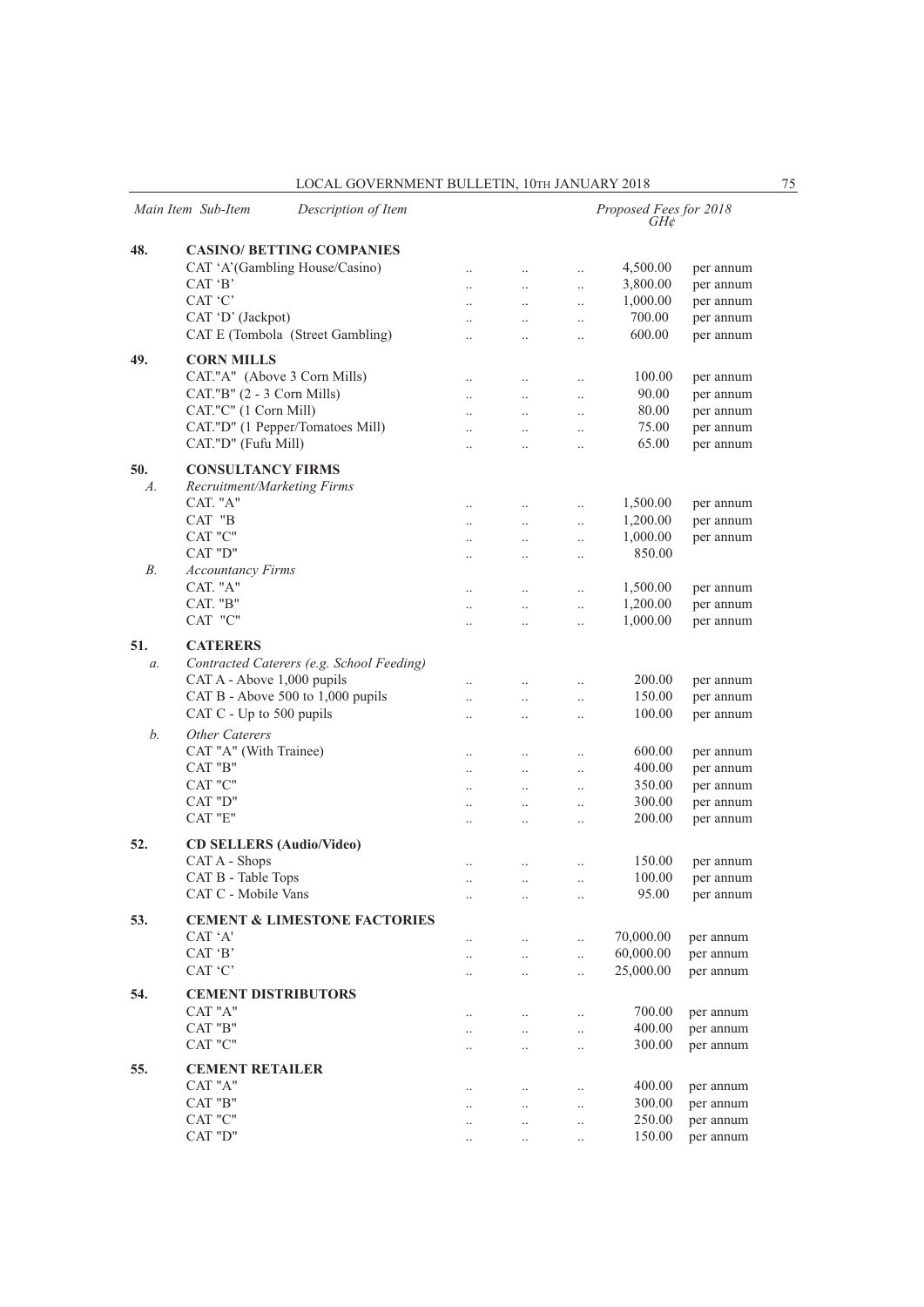|     | Main Item Sub-Item                      | Description of Item                                            |                          |                                  |                      | Proposed Fees for 2018<br>GH¢ |           |
|-----|-----------------------------------------|----------------------------------------------------------------|--------------------------|----------------------------------|----------------------|-------------------------------|-----------|
| 56. | <b>CERAMICS/POTTERY PRODUCERS</b>       |                                                                |                          |                                  |                      |                               |           |
|     | CAT 'A'                                 |                                                                | $\cdot$ .                | $\ldots$                         | $\ddot{\phantom{a}}$ | 120.00                        | per annum |
|     | CAT 'B'                                 |                                                                |                          | $\ddotsc$                        | $\ddot{\phantom{a}}$ | 80.00                         | per annum |
| 57. | <b>CEREMONIAL HIRING SERVICES</b>       |                                                                |                          |                                  |                      |                               |           |
|     | CAT A - Multi Services                  |                                                                |                          | $\ldots$                         | $\cdot$              | 3,500.00                      | per annum |
|     |                                         | CAT B - Canopies, Chairs, Tables, cutlery,                     | $\ddot{\phantom{0}}$     | $\ldots$                         | $\cdot$              | 800.00                        | per annum |
|     | CAT C - Canopies, Chairs, Tables        |                                                                |                          | $\ddotsc$                        | $\ddotsc$            | 400.00                        | per annum |
|     | CAT D - Single Item of Above            |                                                                | $\ddot{\phantom{a}}$     | $\ddotsc$                        | $\ddotsc$            | 120.00                        | per annum |
|     | CAT E - Recreational/social facilities  |                                                                | $\ddot{\phantom{0}}$     | $\ddotsc$                        | $\ldots$             | 1,400.00                      | per annum |
|     | CAT F - Spinners (Large)                |                                                                | $\ddot{\phantom{0}}$     | $\ddotsc$                        | $\ddot{\phantom{a}}$ | 250.00                        | per annum |
|     | CAT G - Spinners (Small)                |                                                                |                          | $\ddotsc$                        | $\ldots$             | 120.00                        | per annum |
|     | CAT H - Live Band                       |                                                                |                          | $\ddotsc$                        | $\ddotsc$            | 350.00                        | per annum |
|     | CAT I - Musical/Dance Groups            |                                                                | $\ddotsc$                | $\ddotsc$                        | $\ddotsc$            | 250.00                        | per annum |
|     | CAT J - Pallbearers                     |                                                                | $\ddot{\phantom{a}}$     | $\ddotsc$                        | $\ldots$             | 150.00                        |           |
| 58. |                                         | <b>CHANDLERY (SHIPPING SUPPLIES) SERVICES</b>                  |                          |                                  |                      |                               |           |
|     | CAT 'A'                                 |                                                                |                          | $\ddotsc$                        | $\ddot{\phantom{a}}$ | 3,000.00                      | per annum |
|     | CAT 'B'                                 |                                                                | $\ddotsc$                | $\ddotsc$                        | $\ddotsc$            | 2,000.00                      | per annum |
|     | CAT 'C'                                 |                                                                | $\ddotsc$                | $\ldots$                         | $\ldots$             | 1,000.00                      | per annum |
|     |                                         |                                                                |                          |                                  |                      |                               |           |
| 59. |                                         | <b>CHIPPINGS/QUARY DUST (RAW CHIPPNGS)</b>                     |                          | $\ddotsc$                        | $\ddot{\phantom{a}}$ | 300.00                        | per annum |
| 60. | <b>CIGARETTE DEALERS</b>                |                                                                |                          |                                  |                      |                               |           |
|     | CAT A - Importers/Wholesalers           |                                                                | $\ddot{\phantom{0}}$     | $\ddotsc$                        | $\cdot$              | 3,500.00                      | per annum |
|     | <b>CAT B - Distributors</b>             |                                                                | $\ddot{\phantom{0}}$     | $\ddotsc$                        | $\ddotsc$            | 2,000.00                      | per annum |
|     | CAT C - Retailers                       |                                                                | $\ddot{\phantom{0}}$     | $\ddotsc$                        | $\ddotsc$            | 700.00                        | per annum |
|     | CAT D - Retailers                       |                                                                |                          |                                  | $\ddotsc$            | 500.00                        | per annum |
| 61. | <b>CLEANING COMPANIES</b>               |                                                                |                          |                                  |                      |                               |           |
|     | CAT A - Household/Office (Large)        |                                                                | $\ddot{\phantom{0}}$     | $\ddotsc$                        | $\cdot$              | 2,000.00                      | per annum |
|     | CAT B - Household/Office (Medium)       |                                                                | $\ddot{\phantom{a}}$     | $\ddotsc$                        | $\ddotsc$            | 1,500.00                      | per annum |
|     | CAT C - Household/Office (Small)        |                                                                | $\ddot{\phantom{a}}$     | $\ddotsc$                        | $\ddot{\phantom{a}}$ | 800.00                        | per annum |
|     | CAT D - Household/Office (Very Small)   |                                                                | $\ddot{\phantom{a}}$     | $\ddotsc$                        | $\ddot{\phantom{a}}$ | 450.00                        | per annum |
|     |                                         |                                                                |                          |                                  |                      |                               |           |
| 62. |                                         | <b>COCOA RESIDUE BUYING COMPANIES</b>                          |                          |                                  |                      |                               |           |
|     | CAT 'A'                                 |                                                                |                          | $\ldots$                         | $\cdot$              | 500.00                        | per annum |
|     | CAT 'B'                                 |                                                                | $\ddot{\phantom{0}}$     | $\ldots$                         | $\ddot{\phantom{a}}$ | 400.00                        | per annum |
| 63. |                                         | <b>COCOA/SHEA NUT/COTTON/OTHER CASH CROPS BUYING COMPANIES</b> |                          |                                  |                      |                               |           |
|     | CAT A - Large Scale Mother Company)     |                                                                |                          | $\ddotsc$                        | $\ddot{\phantom{a}}$ | 7,000.00                      | per annum |
|     |                                         | CAT B - Medium Scale (Mother Company)                          | $\ddotsc$                | $\ddotsc$                        | $\ddotsc$            | 4,000.00                      | per annum |
|     | CAT C - Medium Scale (Agent)            |                                                                |                          |                                  |                      | 2,000.00                      | per annum |
|     | CAT D - Small Scale (Agent)             |                                                                | $\ldots$                 | $\ldots$                         | $\ldots$             | 1,000.00                      | per annum |
| 64. |                                         | <b>COFFEE/CASHEW BUYING COMPANIES</b>                          |                          |                                  |                      |                               |           |
|     | CAT A - Large Scale (Mother Company)    |                                                                | $\ddotsc$                | $\ldots$                         | $\ldots$             | 2,500.00                      | per annum |
|     |                                         | CAT B - Medium Scale (Mother Company)                          | $\ddot{\phantom{a}}$     | $\ddotsc$                        | $\ddotsc$            | 800.00                        | per annum |
|     | CAT C - Small Scale (Agent)             |                                                                | $\ddotsc$                | $\ldots$                         | $\ddotsc$            | 300.00                        | per annum |
| 65. | <b>COFFIN DEALERS</b>                   |                                                                |                          |                                  |                      |                               |           |
|     | CAT A - Importers                       |                                                                |                          |                                  |                      | 2,000.00                      | per annum |
|     | CAT B - Industrial (Manufacture & Sale) |                                                                | $\ldots$                 | $\ldots$                         | $\ddotsc$            | 1,300.00                      | per annum |
|     | CAT C                                   |                                                                | $\ddotsc$                | $\ldots$                         | $\ddotsc$            | 900.00                        |           |
|     | CAT D                                   |                                                                | $\ddotsc$                | $\ddots$                         | $\ldots$             | 700.00                        |           |
|     | CAT E - Manual (Manufacture & Sale)     |                                                                | $\cdot$ .                | $\ldots$                         | $\ldots$             | 350.00                        | per annum |
|     | CAT F - Sales Outlets                   |                                                                |                          | $\ldots$                         | $\ldots$             | 150.00                        | per annum |
|     | CAT G- Manufacturers Only               |                                                                | <br>$\ddot{\phantom{0}}$ | $\ldots$<br>$\ddot{\phantom{a}}$ | $\cdot$<br>$\ddotsc$ | 120.00                        |           |
|     |                                         |                                                                |                          |                                  |                      |                               |           |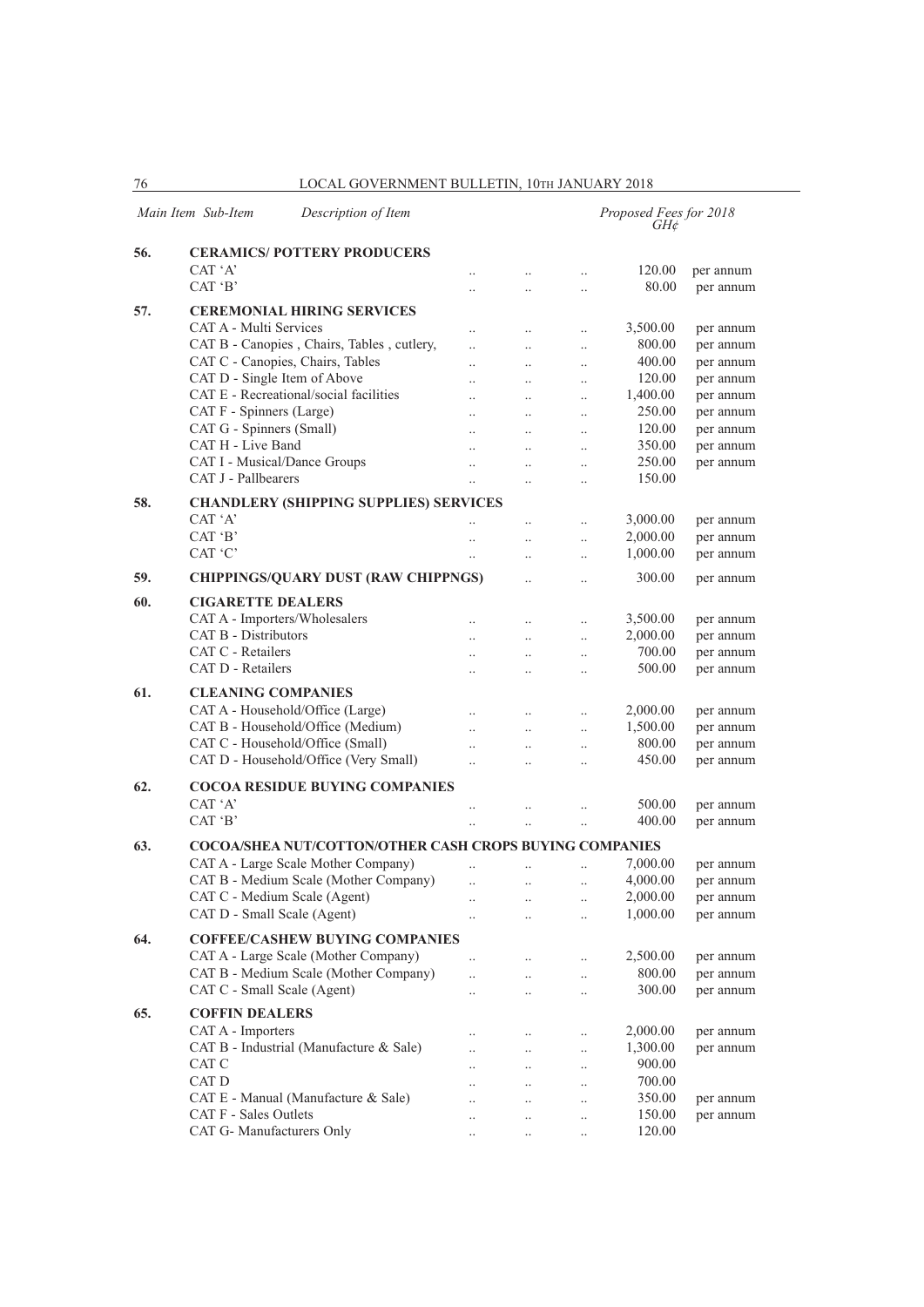|     |     | Main Item Sub-Item                | Description of Item                                              |                      |                      |                      | Proposed Fees for 2018<br>GH¢ |           |
|-----|-----|-----------------------------------|------------------------------------------------------------------|----------------------|----------------------|----------------------|-------------------------------|-----------|
| 66. |     |                                   | <b>COLA NUT BUYING COMPANIES</b>                                 |                      |                      |                      |                               |           |
|     |     | CAT A - Large Scale               |                                                                  | $\ddotsc$            | $\ldots$             | $\ddotsc$            | 200.00                        | per annum |
|     |     | CAT B - Medium Scale              |                                                                  | $\ddot{\phantom{0}}$ | $\ddotsc$            | $\ddot{\phantom{0}}$ | 150.00                        | per annum |
|     |     | CAT C - Small Scale               |                                                                  | $\ddot{\phantom{a}}$ | $\ddotsc$            | $\ddot{\phantom{0}}$ | 100.00                        | per annum |
| 67. |     | <b>COLD STORAGE FACILITIES</b>    |                                                                  |                      |                      |                      |                               |           |
|     | i.  |                                   | Importers with Own/Rented Cold Storage Facilities                |                      |                      |                      |                               |           |
|     |     |                                   | CAT A - Above 2500 Metric Tonnes                                 | $\ddotsc$            | $\ddot{\phantom{0}}$ |                      | 11,000.00                     | per annum |
|     |     |                                   | CAT B - 2001 to 2500 Metric Tonnes                               | $\ddotsc$            | $\ddotsc$            | $\ddotsc$            | 10,000.00                     | per annum |
|     |     |                                   | CAT C - 1501 to 2000 Metric Tonnes                               | $\ddotsc$            | $\ldots$             | $\ddotsc$            | 9,500.00                      | per annum |
|     |     |                                   | CAT D - 1001 to 1500 Metric Tonnes                               | $\ldots$             | $\ldots$             | $\ddot{\phantom{a}}$ | 8,500.00                      | per annum |
|     |     |                                   | CAT E - 501 to 1000 Metric Tonnes                                | $\ddotsc$            | $\ddotsc$            | $\ddot{\phantom{0}}$ | 7,500.00                      | per annum |
|     |     | CAT F - Up to 500 Metric Tonnes   |                                                                  | $\ddot{\phantom{0}}$ | $\ddotsc$            | $\ddot{\phantom{0}}$ | 7,000.00                      | per annum |
|     |     | CAT G                             |                                                                  | $\ddotsc$            | $\ddotsc$            | $\ddotsc$            | 6,500.00                      | per annum |
|     |     | CAT H                             |                                                                  | $\ddotsc$            | $\ldots$             | $\ddotsc$            | 6,000.00                      | per annum |
|     |     | CAT I                             |                                                                  | $\ddotsc$            | $\ldots$             | $\ddotsc$            | 5,500.00                      | per annum |
|     |     | CAT J                             |                                                                  | $\ddotsc$            | $\ddots$             |                      | 4,500.00                      | per annum |
|     |     | CAT K                             |                                                                  | $\ddotsc$            | $\ddotsc$            | $\ddotsc$            | 3,600.00                      | per annum |
|     |     | CAT L                             |                                                                  |                      |                      | $\ddotsc$            | 3,000.00                      | per annum |
|     |     | CAT M                             |                                                                  | $\ddotsc$            | $\ddots$             | $\ddotsc$            | 2,500.00                      | per annum |
|     |     | CAT <sub>N</sub>                  |                                                                  | $\ldots$             | $\ldots$             | $\ddot{\phantom{0}}$ |                               |           |
|     |     | CAT O                             |                                                                  | $\ldots$             | $\ldots$             | $\ddotsc$            | 1,600.00                      | per annum |
|     |     |                                   |                                                                  | $\ddotsc$            | $\ddotsc$            | $\ddot{\phantom{0}}$ | 1,000.00                      | per annum |
|     | ii. |                                   | Non-Importers with Rented Cold Storage Facilities (Local)        |                      |                      |                      |                               |           |
|     |     |                                   | CAT A - Above 1000 Metric Tonnes                                 | $\ddotsc$            | $\ddotsc$            | $\ddotsc$            | 1,600.00                      | per annum |
|     |     |                                   | CAT B - 501 to 1000 Metric Tonnes                                | $\ddotsc$            | $\ddot{\phantom{0}}$ | $\ddot{\phantom{0}}$ | 1,400.00                      | per annum |
|     |     | CAT C - Up to 500 Metric Tonnes   |                                                                  | $\ddotsc$            | $\ddotsc$            | $\ddotsc$            | 1,000.00                      | per annum |
|     |     |                                   | iii. Non-importers with containerised Storage Facilities (Local) |                      |                      |                      |                               |           |
|     |     | CAT A - 40 Footer Container       |                                                                  |                      |                      |                      | 250.00                        | per annum |
|     |     | CAT B - 20 Footer Container       |                                                                  | $\ddotsc$            | $\ddotsc$            | $\ddotsc$            | 200.00                        | per annum |
|     |     |                                   | CAT C - Below 20 Footer Container                                |                      | $\ddot{\phantom{0}}$ | $\ddot{\phantom{0}}$ | 150.00                        |           |
|     |     |                                   |                                                                  | $\ddotsc$            | $\ddotsc$            | $\ddotsc$            |                               | per annum |
|     |     | CAT D - Deep freezer              |                                                                  | $\ddotsc$            | $\ddot{\phantom{0}}$ |                      | 130.00                        | per annum |
| 68. |     |                                   | <b>COMMERCIAL HOUSES/ DEPARTMENTAL STORES</b>                    |                      |                      |                      |                               |           |
|     |     | CAT A - Mall (Large)              |                                                                  |                      |                      | $\ddot{\phantom{a}}$ | 15,000.00                     | per annum |
|     |     | CAT B - Mall (Medium)             |                                                                  | $\ddotsc$            | $\ldots$             | $\ddotsc$            | 10,000.00                     | per annum |
|     |     | CAT C - Branches of A             |                                                                  | $\ddotsc$            | $\ldots$             | $\ddot{\phantom{0}}$ | 7,000.00                      | per annum |
|     |     | CAT D - Large Supermarkets        |                                                                  | $\ddotsc$            | $\ddotsc$            | $\ddotsc$            | 5,000.00                      | per annum |
|     |     | CAT E - Medium Supermarkets       |                                                                  | $\ldots$             | $\ddotsc$            | $\ddotsc$            | 3,000.00                      | per annum |
|     |     | <b>CAT F</b> - Small Supermarkets |                                                                  | $\ddotsc$            | $\ddotsc$            |                      | 2,500.00                      | per annum |
|     |     | CAT G - Neighbourhood Shops       |                                                                  | $\ldots$             | $\ldots$             | $\ddotsc$            | 1,500.00                      | per annum |
|     |     | CAT H - Containers/Small Shops    |                                                                  | $\ldots$             | $\ldots$             | $\ddotsc$            | 1,000.00                      | per annum |
|     |     | CAT I<br>400.00                   | per annum                                                        |                      |                      |                      |                               |           |
|     |     |                                   |                                                                  |                      |                      |                      |                               |           |
| 69. |     |                                   | <b>COMMERCIALISED STATE COMPANIES/CORPORATIONS</b>               |                      |                      |                      |                               |           |
|     |     | CAT A - Head Offices              |                                                                  |                      | $\ddotsc$            | $\ddotsc$            | 20,000.00                     | per annum |
|     |     | CAT B - Regional Offices          |                                                                  |                      | $\ldots$             | $\ddotsc$            | 18,000.00                     | per annum |
|     |     | CAT C - Branch Offices            |                                                                  | $\ddot{\phantom{0}}$ | $\ddotsc$            | $\ldots$             | 10,000.00                     | per annum |
|     |     | CAT D - District Offices          |                                                                  | $\ddot{\phantom{a}}$ | $\ldots$             | $\ldots$             | 8,000.00                      | per annum |
|     |     | CAT E - Local Offices             |                                                                  | $\ddot{\phantom{0}}$ | $\ddotsc$            | $\ddot{\phantom{0}}$ | 3,000.00                      | per annum |
| 70. |     |                                   | <b>COMMISSIONER OF OATH/LETTER WRITERS</b>                       |                      |                      |                      |                               |           |
|     |     | CAT 'A'                           |                                                                  | $\ddotsc$            | $\ldots$             | $\ddotsc$            | 100.00                        | per annum |
|     |     | CAT 'B'                           |                                                                  | $\ddotsc$            | $\ldots$             | $\ddotsc$            | 75.00                         | per annum |
|     |     | CAT 'C'                           |                                                                  | $\ldots$             | $\ldots$             | $\ddotsc$            | 60.00                         | per annum |
|     |     |                                   |                                                                  |                      |                      |                      |                               |           |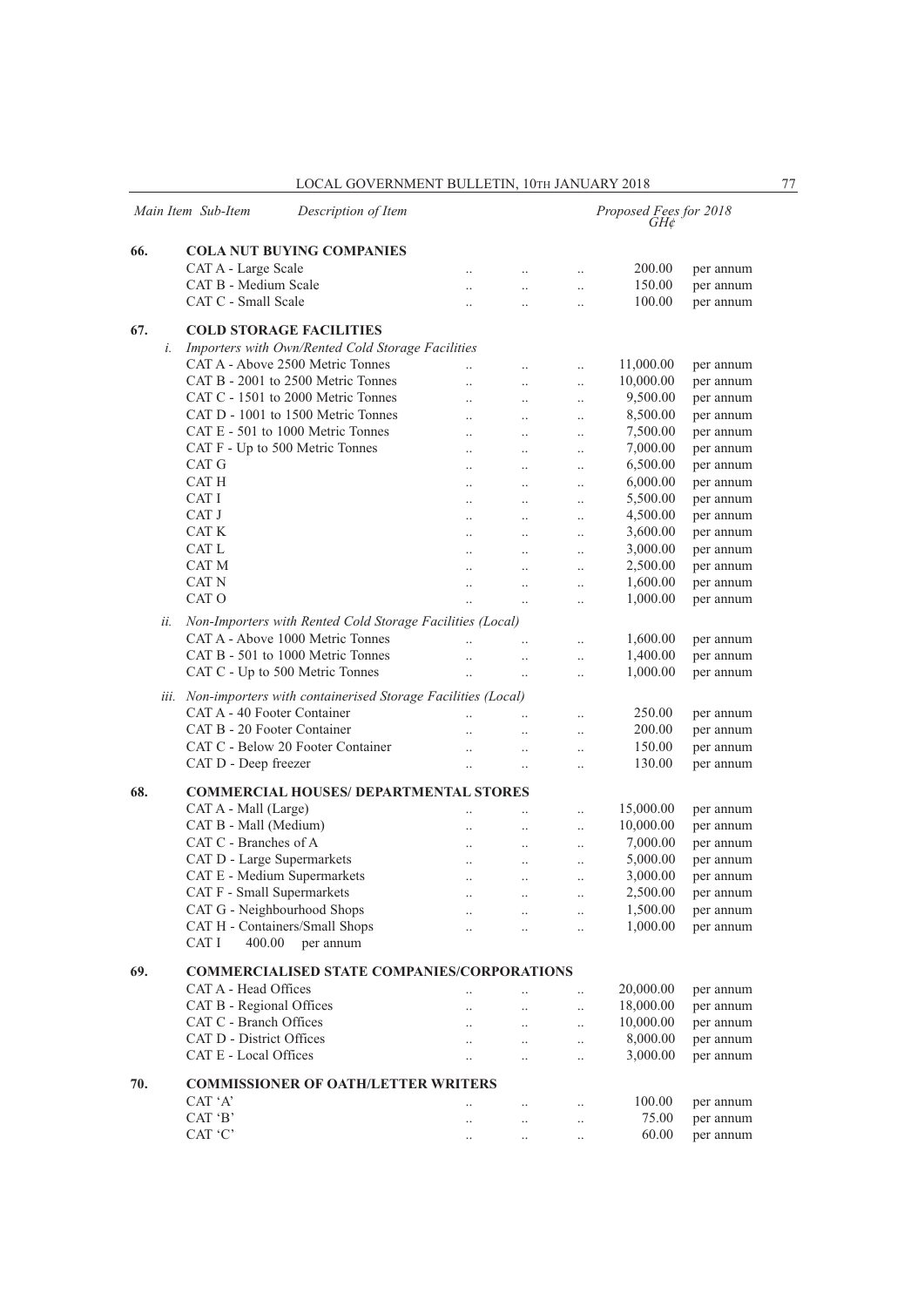|                   | Main Item Sub-Item<br>Description of Item                     |                      |                      |                      | Proposed Fees for 2018<br>GH¢ |                  |  |  |  |  |
|-------------------|---------------------------------------------------------------|----------------------|----------------------|----------------------|-------------------------------|------------------|--|--|--|--|
| 71.               | <b>COMMUNITY DEVELOPMENT RATES (FREE ZONE)</b>                |                      |                      |                      |                               |                  |  |  |  |  |
|                   | CAT. "A"                                                      |                      |                      | $\ddotsc$            | 43,560.00                     | per annum        |  |  |  |  |
|                   | CAT. "B"                                                      | $\ddotsc$            | $\ddotsc$            | $\ldots$             | 28,163.30                     | per annum        |  |  |  |  |
|                   | CAT. "C"                                                      | $\ddotsc$            | $\ddotsc$            | $\ldots$             | 22,074.80                     | per annum        |  |  |  |  |
|                   | CAT. "D"                                                      |                      |                      | $\ddotsc$            | 17,479.00                     | per annum        |  |  |  |  |
|                   | CAT. "E"                                                      |                      |                      | $\ldots$             | 13,750.00                     | per annum        |  |  |  |  |
|                   | CAT. "F"                                                      | $\ddotsc$            |                      | $\ldots$             | 11,000.00                     | per annum        |  |  |  |  |
|                   | CAT "G"                                                       | $\ddotsc$            | $\ddotsc$            | $\ddotsc$            | 10,450.00                     | per annum        |  |  |  |  |
|                   | CAT "H"                                                       |                      |                      | $\ldots$             | 8,580.00                      | per annum        |  |  |  |  |
| 72.               | <b>COMMUNICATION MAST OPERATING LICENCE</b>                   |                      |                      |                      |                               |                  |  |  |  |  |
|                   | CAT A - 1-10 Masts                                            | $\ddot{\phantom{0}}$ | $\ddotsc$            | $\ddotsc$            | 1,600.00                      | p.a./per mast    |  |  |  |  |
|                   | $CAT B - 11-20$ Masts                                         |                      |                      | $\ddotsc$            | 1,300.00                      | p.a./per mast    |  |  |  |  |
|                   | CAT $C - 21-30$ Masts                                         |                      |                      | $\ddotsc$            | 1,100.00                      | p.a./per mast    |  |  |  |  |
|                   | CAT D - 31-40 Masts                                           | $\ddotsc$            | $\ddot{\phantom{a}}$ | $\ddotsc$            | 780.00                        | p.a./per mast    |  |  |  |  |
|                   | CAT E - Above 40 Masts                                        | $\ddot{\phantom{a}}$ |                      | $\cdot$ .            | 520.00                        | p.a./per mast    |  |  |  |  |
|                   | <b>RADIO MAST:</b>                                            |                      |                      |                      |                               |                  |  |  |  |  |
| $\left( a\right)$ | Permit to install                                             | $\ddotsc$            |                      | $\ddotsc$            | 4,000.00                      | per installation |  |  |  |  |
| (b)               | <b>Communication Mask</b>                                     | $\ddotsc$            | $\ddot{\phantom{0}}$ | $\ddotsc$            | 3,500.00                      | p.a./per mast    |  |  |  |  |
|                   |                                                               |                      |                      |                      |                               |                  |  |  |  |  |
| 73.               | <b>COMMUNICATION DISCS (COMMERCIAL):</b>                      |                      |                      |                      |                               |                  |  |  |  |  |
| a)                | <b>SUBMISSION FEE</b>                                         | $\cdot$ .            | $\ldots$             | $\ldots$             | 520.30                        | per annum        |  |  |  |  |
| b)                | PERMIT FEES:                                                  |                      |                      |                      |                               |                  |  |  |  |  |
|                   | CAT."A" (0.6 Metres - 1.2 metres)                             | $\ddot{\phantom{a}}$ | $\ddotsc$            | $\ddotsc$            | 1,237.50                      | Per Disc         |  |  |  |  |
|                   | CAT."B" (1.21 Metres - 2.4 Metres)                            | $\ddotsc$            | $\ddotsc$            | $\ldots$             | 1,650.00                      | Per Disc         |  |  |  |  |
|                   | CAT."C" (Above 2.4 Metres)                                    | $\ddotsc$            | $\ddot{\phantom{a}}$ | $\ddotsc$            | 2,062.50                      | Per Disc         |  |  |  |  |
| $\mathcal{C}$     | <b>RENEWAL FEES:</b>                                          |                      |                      |                      |                               |                  |  |  |  |  |
|                   | CAT."A" (0.6 Metres - 1.2 Metres)                             |                      |                      |                      | 825.00                        | p.a./Per Disc    |  |  |  |  |
|                   | CAT."B" (1.21 Metres - 2.4 Metres)                            |                      |                      | $\ldots$             | 1,031.80                      | p.a./Per Disc    |  |  |  |  |
|                   | CAT."C" (Above 2.4 METRES)                                    | $\ddotsc$            | $\ddot{\phantom{0}}$ | $\ddotsc$            | 1,237.50                      | p.a./Per Disc    |  |  |  |  |
|                   |                                                               | $\ddot{\phantom{0}}$ | $\ddot{\phantom{0}}$ | $\ldots$             |                               |                  |  |  |  |  |
| 74.               | <b>COMPUTER/ACCESSORIES/OFFICE EQUIPMENT REPAIRS</b>          |                      |                      |                      |                               |                  |  |  |  |  |
|                   | CAT A - Large Scale (New)                                     | $\ddot{\phantom{0}}$ |                      | $\ddot{\phantom{0}}$ | 800.00                        | per annum        |  |  |  |  |
|                   | CAT B - Medium Scale (New)                                    | $\ddotsc$            | $\ddotsc$            | $\ddotsc$            | 600.00                        | per annum        |  |  |  |  |
|                   | CAT C - Small Scale (New)                                     | $\ddot{\phantom{a}}$ | $\ddotsc$            | $\ldots$             | 250.00                        | per annum        |  |  |  |  |
|                   | CAT D- Large Scale (Home used)                                | $\ddotsc$            | $\ddotsc$            | $\ldots$             | 310.00                        | per annum        |  |  |  |  |
|                   | CAT E- Medium Scale (Home used)                               | $\ddotsc$            | $\ddot{\phantom{a}}$ | $\ddotsc$            | 275.00                        | per annum        |  |  |  |  |
|                   | CAT F- Small Scale (Home used)                                |                      |                      |                      | 120.00                        | per annum        |  |  |  |  |
|                   |                                                               |                      |                      |                      |                               |                  |  |  |  |  |
| 75.               | CONDIMENTS/CONFECTIONARIES (eg. BISCUITS, TOFFEES AND SPICES) |                      |                      |                      |                               |                  |  |  |  |  |
|                   | CAT A - Wholesale                                             | $\cdot$ .            | $\cdot$ .            | $\cdot$ .            | 150.00                        | per annum        |  |  |  |  |
|                   | CAT B - Retail                                                | $\cdot$ .            | $\ddot{\phantom{a}}$ |                      | 100.00                        | per annum        |  |  |  |  |
|                   | CAT C - Table Top                                             | $\cdot$              |                      | $\ldots$             | 80.00                         | per annum        |  |  |  |  |
| 76.               | <b>CONSOLE (CONSUL) GAMES OPERATORS</b>                       |                      |                      |                      |                               |                  |  |  |  |  |
|                   | CAT 'A'                                                       | $\cdot$ .            | $\ldots$             | $\ldots$             | 5,000.00                      | per annum        |  |  |  |  |
|                   | CAT 'B'                                                       | $\cdot$ .            | $\ldots$             | $\ldots$             | 4,500.00                      | per annum        |  |  |  |  |
|                   | CAT 'C' (Roving)                                              | $\cdot$              | $\ddotsc$            | $\ddotsc$            | 800.00                        | per annum        |  |  |  |  |
| 77.               | <b>CONTRACTORS/SUPPLIERS (REGISTRATION)</b>                   |                      |                      |                      |                               |                  |  |  |  |  |
| A                 | <b>CAT A - Roads and Bridge Works</b>                         |                      |                      |                      |                               |                  |  |  |  |  |
| i.                | Class A                                                       |                      |                      |                      |                               |                  |  |  |  |  |
|                   | A1                                                            | $\ldots$             | $\ddotsc$            | $\ddotsc$            | 2,200.00                      | per annum        |  |  |  |  |
|                   | A2                                                            | $\ddotsc$            | $\ldots$             | $\ldots$             | 1,400.00                      | per annum        |  |  |  |  |
|                   | A <sub>3</sub>                                                | $\cdot$ .            | $\cdot$ .            | $\ldots$             | 1,000.00                      | per annum        |  |  |  |  |
|                   | A4                                                            | $\cdot$ .            | $\ldots$             | $\ldots$             | 700.00                        | per annum        |  |  |  |  |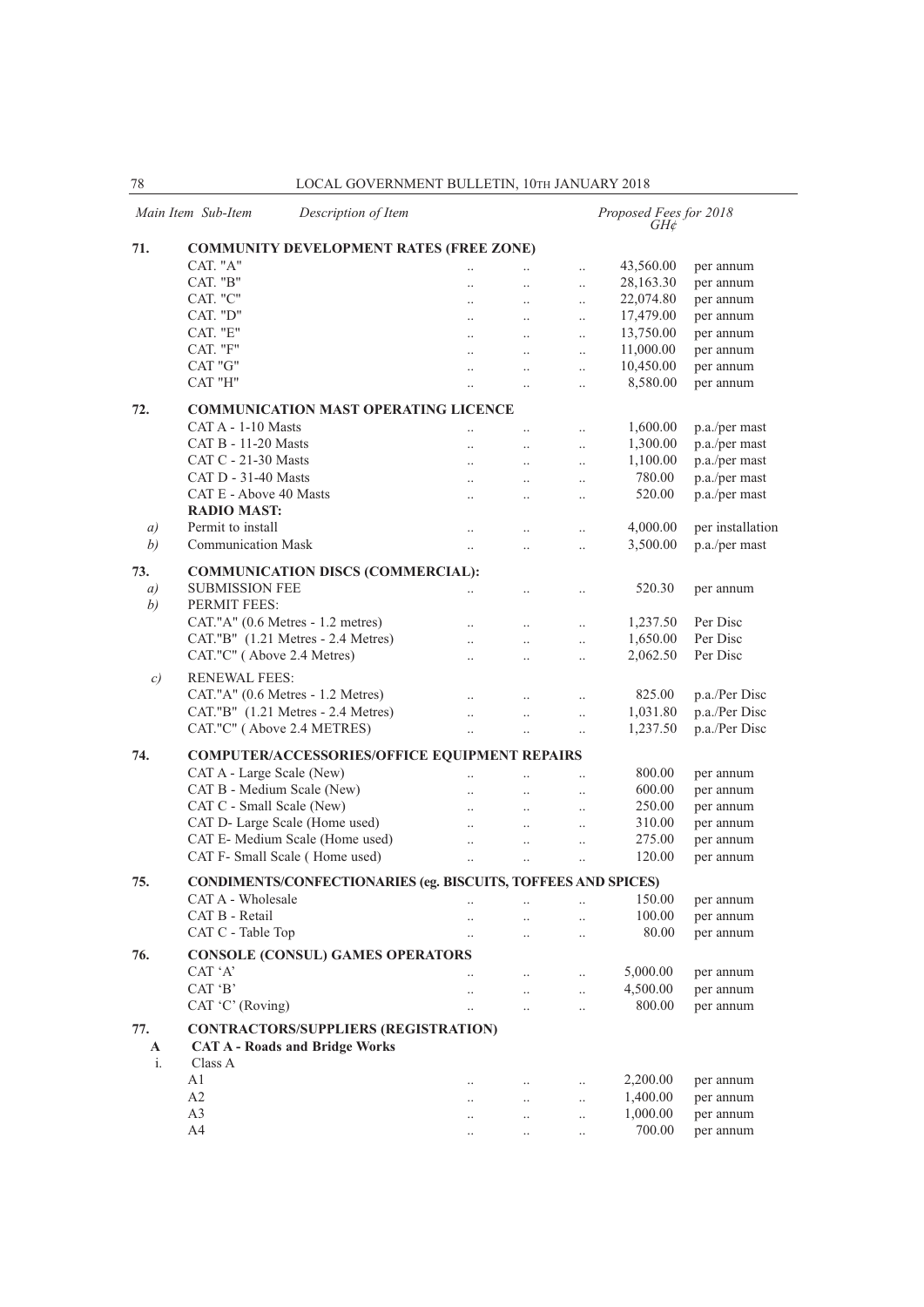|                | Main Item Sub-Item<br>Description of Item                                      |                      |                      |                      | Proposed Fees for 2018<br>GH¢ |           |
|----------------|--------------------------------------------------------------------------------|----------------------|----------------------|----------------------|-------------------------------|-----------|
| ii             | Class B                                                                        |                      |                      |                      |                               |           |
|                | B1                                                                             | $\cdot$              | $\ldots$             | $\ddotsc$            | 2,200.00                      | per annum |
|                | B <sub>2</sub>                                                                 | $\ldots$             | $\ldots$             | $\ddotsc$            | 1,400.00                      | per annum |
|                | B <sub>3</sub>                                                                 |                      | $\ddotsc$            |                      | 1,000.00                      | per annum |
|                | <b>B4</b>                                                                      | $\cdot$ .            |                      | $\ddotsc$            | 700.00                        | per annum |
| iii.           | Class S                                                                        | $\ddotsc$            |                      | $\ddot{\phantom{0}}$ |                               |           |
|                | S1                                                                             |                      |                      |                      | 1,700.00                      | per annum |
|                | S <sub>2</sub>                                                                 |                      |                      | $\cdot$              |                               |           |
|                | S <sub>3</sub>                                                                 | $\ldots$             | $\ldots$             | $\ldots$             | 1,000.00                      | per annum |
|                |                                                                                | $\ddotsc$            | $\ddotsc$            | $\ddotsc$            | 750.00                        | per annum |
|                | S4                                                                             | $\ddotsc$            |                      | $\ddot{\phantom{0}}$ | 300.00                        | per annum |
| B              | <b>CAT B - Building/Civil Works</b>                                            |                      |                      |                      |                               |           |
| $\mathbf{i}$ . | Class D                                                                        |                      |                      |                      |                               |           |
|                | D <sub>1</sub>                                                                 | $\cdot$ .            | $\ldots$             | $\ddotsc$            | 2,200.00                      | One time  |
|                | D <sub>2</sub>                                                                 | $\ddotsc$            | $\ddotsc$            | $\ddotsc$            | 1,400.00                      | One time  |
|                | D <sub>3</sub>                                                                 |                      |                      |                      | 1,000.00                      | One time  |
|                | D <sub>4</sub>                                                                 | $\ddotsc$            | $\ddotsc$            | $\ldots$             | 700.00                        | One time  |
|                |                                                                                | $\cdot$              | $\ddotsc$            | $\ddotsc$            |                               |           |
| ii.            | Class K                                                                        |                      |                      |                      |                               |           |
|                | K1                                                                             | $\cdot$ .            | $\ldots$             | $\ddotsc$            | 1,985.00                      | One time  |
|                | K <sub>2</sub>                                                                 |                      |                      |                      | 1,191.00                      | One time  |
|                | K3                                                                             | $\cdot$ .            | $\ldots$             | $\ddotsc$            | 858.00                        | One time  |
|                | K4                                                                             | $\ddotsc$            | $\ddotsc$            | $\ddotsc$            | 569.00                        | One time  |
|                |                                                                                | $\ddot{\phantom{a}}$ |                      | $\ddotsc$            |                               |           |
| C              |                                                                                |                      |                      |                      |                               |           |
|                | <b>CAT C - Electrical Works (Class E)</b>                                      |                      |                      |                      |                               |           |
|                | E1                                                                             | $\cdot$              | $\ldots$             | $\ddotsc$            | 350.00                        | One time  |
|                | E2                                                                             |                      | $\ddot{\phantom{a}}$ | $\ddot{\phantom{a}}$ | 250.00                        | One time  |
|                | E3                                                                             | $\ddot{\phantom{a}}$ | $\ddotsc$            | $\ddot{\phantom{0}}$ | 120.00                        | One time  |
|                | E4                                                                             |                      |                      |                      |                               |           |
| D              | <b>CAT D - Plumbing Works (Class G)</b>                                        |                      |                      |                      |                               |           |
|                | CAT A - G1                                                                     | $\ddot{\phantom{a}}$ | $\ddotsc$            | $\ddotsc$            | 480.00                        | One time  |
|                | CAT B - G2                                                                     |                      |                      |                      | 120.00                        | One time  |
|                | CAT C - G3                                                                     | $\ddotsc$            | $\ddotsc$            | $\ddotsc$            | 50.00                         | One time  |
|                |                                                                                | $\cdot$ .            | $\ddotsc$            | $\ddotsc$            |                               |           |
| E              | <b>ALL OTHER CONTRACTORS</b>                                                   |                      |                      |                      |                               |           |
|                | CAT A - Assembly Revenue Contractors                                           |                      |                      | $\ddot{\phantom{0}}$ | 1,000.00                      | One time  |
|                | CAT B - Private Revenue Contractors                                            | $\ddotsc$            | $\ddotsc$            | $\ddot{\phantom{0}}$ | 800.00                        | One time  |
|                | CAT C - Disinfestation Agencies                                                |                      |                      |                      | 300.00                        | One time  |
|                | CAT D - Agents of Utility Company                                              | $\ldots$             | $\ldots$             | $\ldots$             | 250.00                        | One time  |
| 78.<br>A       | <b>CONTRACTORS' LICENCE (RENEWAL)</b><br><b>CAT A - Roads and Bridge Works</b> |                      |                      |                      |                               |           |
| i.             | Class A                                                                        |                      |                      |                      |                               |           |
|                | A1                                                                             |                      | $\ldots$             | $\cdot$ .            | 700.00                        | per annum |
|                | A2                                                                             |                      | $\ldots$             | $\ldots$             | 450.00                        | per annum |
|                | A3                                                                             |                      | $\ldots$             | $\ldots$             | 400.00                        | per annum |
|                | A4                                                                             |                      | $\ddotsc$            | $\ddotsc$            | 250.00                        | per annum |
| ii.            | Class B                                                                        |                      |                      |                      |                               |           |
|                | B1                                                                             |                      | $\cdot$              | $\cdot$              | 700.00                        | per annum |
|                | B <sub>2</sub>                                                                 | $\cdot$ .            | $\ldots$             | $\ldots$             | 450.00                        | per annum |
|                | B <sub>3</sub>                                                                 |                      | $\ddotsc$            | $\ddotsc$            | 400.00                        | per annum |
|                | <b>B4</b>                                                                      | $\ddotsc$            | $\ddotsc$            | $\ldots$             | 250.00                        | per annum |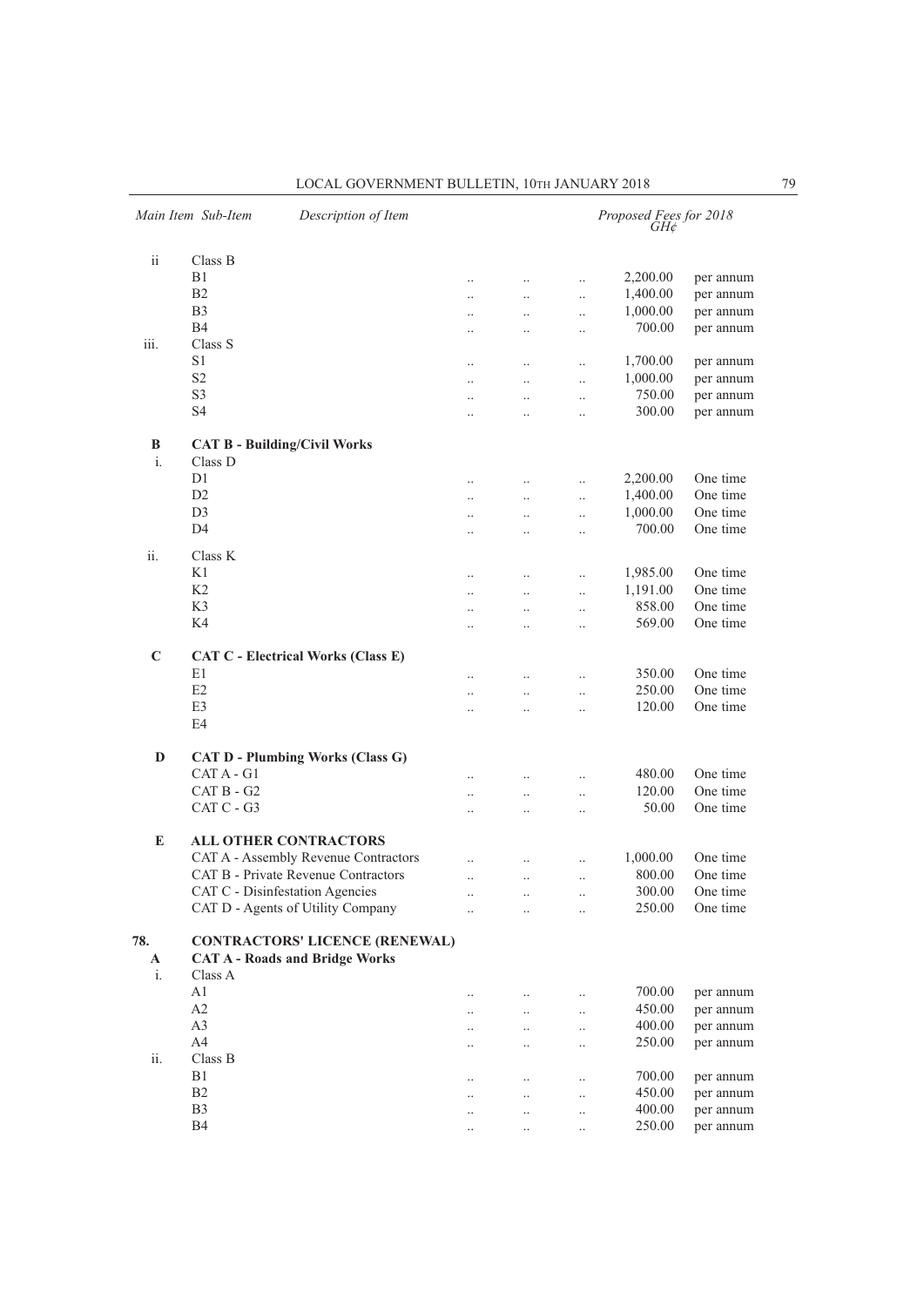|                | Main Item Sub-Item<br>Description of Item                           |                      |                       |                      | Proposed Fees for 2018<br>GH¢ |                        |
|----------------|---------------------------------------------------------------------|----------------------|-----------------------|----------------------|-------------------------------|------------------------|
| iii.           | Class S                                                             |                      |                       |                      |                               |                        |
|                | S <sub>1</sub>                                                      | $\ddot{\phantom{0}}$ | $\ddotsc$             | $\ddotsc$            | 750.00                        | per annum              |
|                | S <sub>2</sub>                                                      |                      | $\ddot{\phantom{0}}$  | $\ddotsc$            | 500.00                        | per annum              |
|                | S <sub>3</sub>                                                      |                      | $\ddotsc$             | $\ddotsc$            | 250.00                        | per annum              |
|                | S <sub>4</sub>                                                      |                      | $\ddot{\phantom{a}}$  | $\ddotsc$            | 150.00                        | per annum              |
| B              | <b>CAT B - Building/Civil Works</b>                                 |                      |                       |                      |                               |                        |
| $\mathbf{i}$ . | Class D                                                             | $\ddotsc$            | $\ddotsc$             | $\ldots$             | 750.00                        | per annum              |
|                | D1                                                                  | $\ddot{\phantom{0}}$ | $\ddotsc$             | $\ddotsc$            | 400.00                        | per annum              |
|                | D2                                                                  | $\ddot{\phantom{a}}$ | $\ddotsc$             | $\ddotsc$            | 200.00                        | per annum              |
|                | D <sub>3</sub><br>D <sub>4</sub>                                    |                      | $\ddotsc$             | $\ddotsc$            | 100.00<br>100.00              | per annum<br>per annum |
| ii.            | Class K                                                             |                      | $\ddotsc$             | $\ddotsc$            |                               |                        |
|                | K1                                                                  | $\ddot{\phantom{0}}$ | $\ddot{\phantom{0}}$  | $\ddotsc$            | 900.00                        | per annum              |
|                | K <sub>2</sub>                                                      |                      | $\ddot{\phantom{a}}$  | $\ddotsc$            | 600.00                        | per annum              |
|                | K <sub>3</sub>                                                      |                      | $\ddot{\phantom{a}}$  | $\ddotsc$            | 250.00                        | per annum              |
|                | K4                                                                  |                      |                       | $\ddotsc$            | 200.00                        | per annum              |
| C              | <b>CAT C - Electrical Works (Class E)</b>                           |                      |                       |                      |                               |                        |
|                | E1                                                                  |                      | $\ddotsc$             | $\ddotsc$            | 180.00                        | per annum              |
|                | E2                                                                  |                      | $\ddot{\phantom{a}}$  | $\ddotsc$            | 125.00                        | per annum              |
|                | E <sub>3</sub>                                                      |                      | $\ddot{\phantom{a}}$  | $\ddotsc$            | 60.00                         | per annum              |
| D              | <b>CAT D - Plumbing Works (Class G)</b>                             |                      |                       |                      |                               |                        |
|                | $CAT A - G1$                                                        | $\ddot{\phantom{a}}$ | $\ddotsc$             | $\ddotsc$            | 240.00                        | per annum              |
|                | CAT B - G2                                                          | $\ddot{\phantom{0}}$ | $\ddotsc$             | $\ddotsc$            | 60.00                         | per annum              |
|                | $CAT C - G3$                                                        |                      |                       | $\ddotsc$            | 25.00                         | per annum              |
| E              | <b>All Other Contractors</b>                                        |                      |                       |                      |                               |                        |
|                | CAT A - Assembly Revenue Contractors                                | $\ddot{\phantom{a}}$ | $\ddotsc$             | $\ddotsc$            | 500.00                        | per annum              |
|                | CAT B - Private Revenue Contractors                                 | $\ddot{\phantom{0}}$ | $\ddot{\phantom{a}}$  | $\ldots$             | 400.00                        | per annum              |
|                | CAT C - Disinfestation Agencies                                     | $\ddot{\phantom{a}}$ | $\ddot{\phantom{a}}$  | $\ldots$             | 150.00                        | per annum              |
|                | CAT D - Agents of Utility Company                                   |                      |                       | $\ddotsc$            | 120.00                        | per annum              |
| 79.            | <b>COOKING/HOUSEHOLD UTENSIL SALES</b>                              |                      |                       |                      |                               |                        |
|                | CAT 'A'                                                             | $\ddot{\phantom{0}}$ | $\ddot{\phantom{a}}$  | $\ddotsc$            | 150.00                        | per annum              |
|                | CAT 'B'                                                             | $\ddot{\phantom{a}}$ | $\ddot{\phantom{a}}$  | $\ddotsc$            | 100.00                        | per annum              |
|                | CAT 'C'                                                             |                      |                       | $\ddotsc$            | 90.00                         | per annum              |
| 80.            | <b>COSMETIC PRODUCTION</b>                                          |                      |                       |                      |                               |                        |
|                | CAT 'A'                                                             |                      |                       |                      | 2,500.00                      | per annum              |
|                | CAT 'B'                                                             |                      |                       | $\ddotsc$            | 1,000.00                      | per annum              |
|                |                                                                     |                      |                       |                      |                               |                        |
| 81.            | COSMETIC/PERSONAL CARE/HAIR PRODUCT<br>CAT A - Wholesale and Retail |                      |                       |                      | 1,000.00                      | per annum              |
|                | CAT B - Wholesale Only                                              | $\cdot$ .            | $\ddotsc$             | $\ldots$             | 800.00                        |                        |
|                | CAT C - Retail                                                      |                      | $\ddotsc$<br>$\ddots$ | $\ldots$             | 500.00                        | per annum<br>per annum |
|                | CAT D - Retail Small                                                | $\ddotsc$<br>        | $\ldots$              | $\ldots$<br>$\ldots$ | 250.00                        | per annum              |
|                | CAT E - Table Top                                                   |                      | $\ldots$              | $\ldots$             | 100.00                        | per annum              |
|                |                                                                     |                      |                       |                      |                               |                        |
| 82.            | <b>COURIER SERVICES</b>                                             |                      |                       |                      |                               |                        |
|                | CAT A - International Companies                                     | $\ddotsc$            | $\ldots$              | $\ldots$             | 4,200.00                      | per annum              |
|                | CAT B - National Companies                                          | $\ddotsc$            | $\ddotsc$             | $\ldots$             | 2,200.00                      | per annum              |
|                | CAT C - Small Companies<br>CAT D - Others                           | $\ddot{\phantom{0}}$ | $\ddotsc$             | $\ldots$             | 1,600.00                      | per annum              |
|                |                                                                     |                      | $\ddotsc$             | $\ldots$             | 1,000.00                      | per annum              |
| 83.            | <b>CURTAINS/CARPETS ETC. SALES</b>                                  |                      |                       |                      |                               |                        |
|                | CAT 'A'                                                             |                      | $\ldots$              | $\ldots$             | 250.00                        | per annum              |
|                | CAT 'B'                                                             | $\cdot$ .            | $\ldots$              | $\cdot$ .            | 150.00                        | per annum              |
|                | CAT 'C'                                                             |                      | $\ldots$              | $\ldots$             | 100.00                        | per annum              |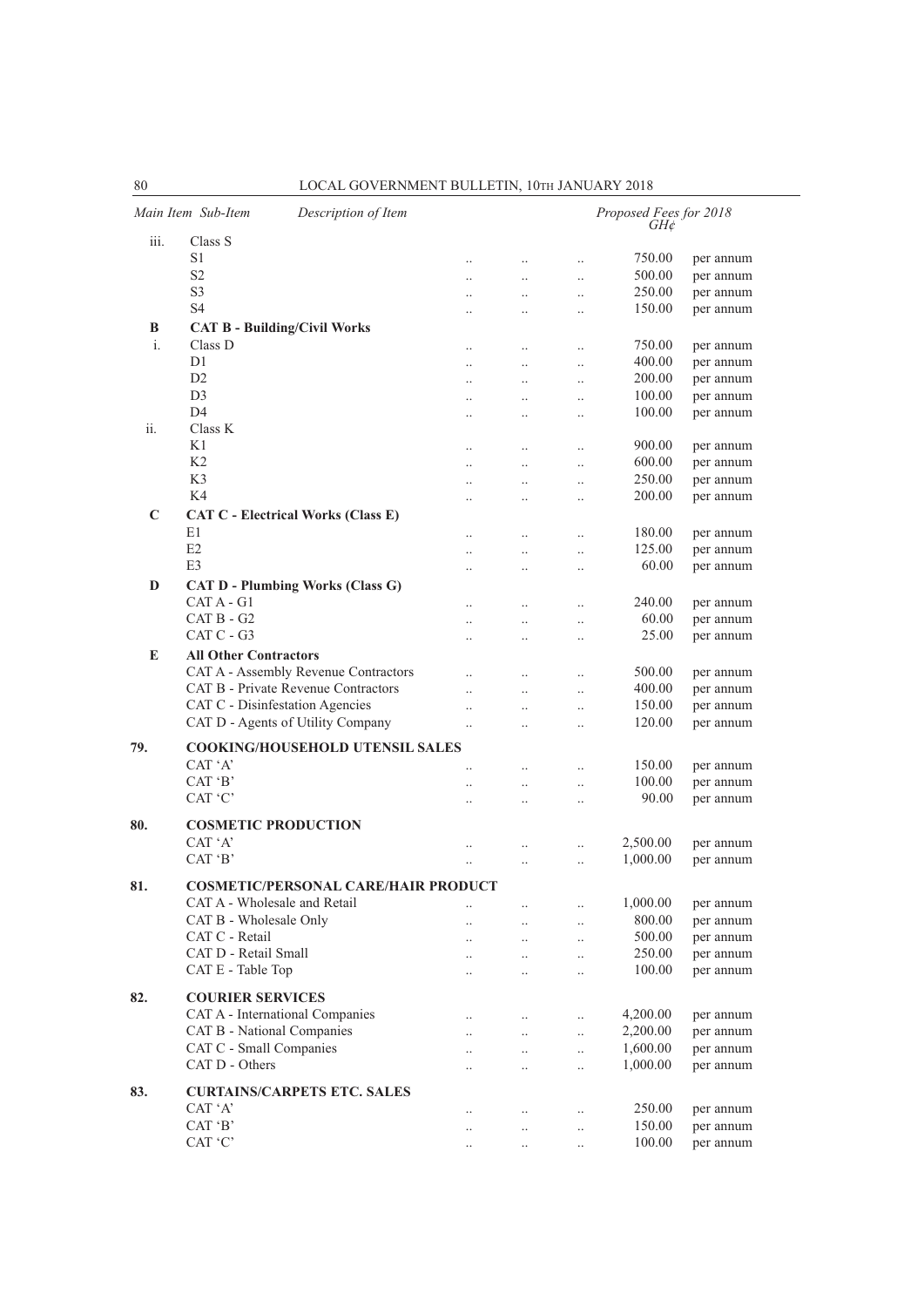|     | Main Item Sub-Item                                          | Description of Item                               |                      |                      |                      | Proposed Fees for 2018<br>GH¢ |           |  |  |  |  |
|-----|-------------------------------------------------------------|---------------------------------------------------|----------------------|----------------------|----------------------|-------------------------------|-----------|--|--|--|--|
| 84. | <b>CUSTOM/PORT AGENTS</b>                                   |                                                   |                      |                      |                      |                               |           |  |  |  |  |
| i.  | <b>Clearing Agents</b>                                      |                                                   |                      |                      |                      |                               |           |  |  |  |  |
|     | CAT 'A'                                                     |                                                   | $\ddotsc$            | $\ldots$             | $\ddotsc$            | 1,800.00                      | per annum |  |  |  |  |
|     | CAT 'B'                                                     |                                                   | $\ddot{\phantom{a}}$ | $\ddotsc$            | $\ddotsc$            | 1,200.00                      | per annum |  |  |  |  |
|     | CAT 'C'                                                     |                                                   | $\ddot{\phantom{a}}$ | $\ddot{\phantom{a}}$ | $\ddot{\phantom{0}}$ | 600.00                        | per annum |  |  |  |  |
|     | CAT 'D'                                                     |                                                   | $\ddot{\phantom{0}}$ | $\ddotsc$            | $\ddotsc$            | 900.00                        | per annum |  |  |  |  |
|     | CAT 'E'                                                     |                                                   |                      |                      |                      | 450.00                        | per annum |  |  |  |  |
| ii. | FREIGHT FORWARDING/SHIPPING COMPANIES/STEVEDORING/CONTAINER |                                                   |                      |                      |                      |                               |           |  |  |  |  |
|     | CAT 'A'                                                     |                                                   | $\ddotsc$            | $\ddotsc$            | $\ddotsc$            | 57,420.00                     | per annum |  |  |  |  |
|     | CAT 'B'                                                     |                                                   | $\ddot{\phantom{a}}$ | $\ddot{\phantom{a}}$ | $\ddotsc$            | 42,900.00                     | per annum |  |  |  |  |
|     | CAT 'C'                                                     |                                                   | $\ddotsc$            | $\ddotsc$            | $\ddotsc$            | 37,065.00                     | per annum |  |  |  |  |
|     | CAT 'D'                                                     |                                                   | $\ddotsc$            | $\ddotsc$            | $\ddotsc$            | 28,417.00                     | per annum |  |  |  |  |
|     | CAT 'E'                                                     |                                                   | $\ddotsc$            | $\ddotsc$            | $\ddotsc$            | 21,585.00                     | per annum |  |  |  |  |
|     | CAT 'F'                                                     |                                                   | $\ddotsc$            | $\ddotsc$            | $\ddotsc$            | 14,195.00                     | per annum |  |  |  |  |
|     | CAT 'G'                                                     |                                                   | $\ddotsc$            | $\ddots$             | $\ddotsc$            | 12,788.00                     | per annum |  |  |  |  |
|     | CAT 'H'                                                     |                                                   | $\ddotsc$            | $\ddotsc$            | $\ddot{\phantom{a}}$ | 11,000.00                     | per annum |  |  |  |  |
|     | CAT 'I'                                                     |                                                   | $\ddotsc$            | $\ddot{\phantom{a}}$ | $\ddot{\phantom{a}}$ | 10,000.00                     | per annum |  |  |  |  |
|     | CAT 'J'                                                     |                                                   | $\ddotsc$            | $\ddotsc$            | $\ddotsc$            | 8,000.00                      | per annum |  |  |  |  |
|     | CAT 'K'                                                     |                                                   |                      |                      |                      | 6,000.00                      | per annum |  |  |  |  |
|     |                                                             |                                                   | $\ddot{\phantom{0}}$ | $\ddotsc$            | $\ddotsc$            |                               |           |  |  |  |  |
| 85. | <b>PORT SERVICES</b>                                        |                                                   |                      |                      |                      |                               |           |  |  |  |  |
|     |                                                             | GHAPOHA (Meridian Port Services)                  | $\ddotsc$            | $\ddotsc$            |                      | 132,000.00                    | per annum |  |  |  |  |
| 86. |                                                             | <b>DIGITAL EMBROIDERY COMPANIES</b>               |                      |                      |                      |                               |           |  |  |  |  |
|     | CAT 'A'                                                     |                                                   | $\ddot{\phantom{a}}$ | $\ddotsc$            | $\ddot{\phantom{0}}$ | 2,400.00                      | per annum |  |  |  |  |
|     | CAT 'B'                                                     |                                                   | $\ddot{\phantom{0}}$ | $\ddotsc$            | $\ddotsc$            | 1,000.00                      | per annum |  |  |  |  |
|     | CAT 'C'                                                     |                                                   | $\ddot{\phantom{0}}$ | $\ddot{\phantom{0}}$ | $\ddot{\phantom{0}}$ | 500.00                        | per annum |  |  |  |  |
|     | CAT 'D'                                                     |                                                   | $\ddotsc$            | $\ddotsc$            | $\ddotsc$            | 200.00                        | per annum |  |  |  |  |
| 87. |                                                             | DISTRIBUTORS OF DRINKS (DIRECT FROM FACTORY)      |                      |                      |                      |                               |           |  |  |  |  |
|     | CAT. "A" Mixed Drinks                                       |                                                   | $\ddot{\phantom{a}}$ | $\ddotsc$            | $\ddotsc$            | 1,400.00                      | per annum |  |  |  |  |
|     | CAT. "B" Mixed Drinks                                       |                                                   | $\ddot{\phantom{0}}$ | $\ddotsc$            | $\ddotsc$            | 1,055.00                      | per annum |  |  |  |  |
|     | CAT. "C" Soft Drinks                                        |                                                   |                      |                      | $\ddotsc$            | 908.00                        | per annum |  |  |  |  |
|     | CAT. "D" Soft Drinks                                        |                                                   | $\ldots$             | $\ldots$             |                      | 455.00                        | per annum |  |  |  |  |
|     | CAT. "E" Beer                                               |                                                   |                      |                      | $\ddotsc$            | 150.00                        | per annum |  |  |  |  |
|     | CAT. "F" (Wine and Spirit)                                  |                                                   |                      | $\ddot{\phantom{a}}$ | $\ddot{\phantom{a}}$ | 150.00                        |           |  |  |  |  |
|     |                                                             |                                                   | $\ddot{\phantom{a}}$ | $\ddotsc$            | $\ddot{\phantom{a}}$ |                               | per annum |  |  |  |  |
| 88. |                                                             | DISTRIBUTORS/WHOLESALERS (PERSONAL CARE PRODUCTS) |                      |                      |                      |                               |           |  |  |  |  |
|     | CAT."A"                                                     |                                                   |                      |                      | $\ddot{\phantom{a}}$ | 1,807.00                      | per annum |  |  |  |  |
|     | CAT."B"                                                     |                                                   | $\ddotsc$            | $\ldots$             | $\ddotsc$            | 1,352.00                      | per annum |  |  |  |  |
|     | CAT "C"                                                     |                                                   |                      |                      | $\ldots$             | 750.00                        | per annum |  |  |  |  |
|     | CAT "D"                                                     |                                                   | $\ddotsc$            | $\ddotsc$            | $\ldots$             | 550.00                        | per annum |  |  |  |  |
|     | CAT."E"                                                     |                                                   |                      | $\ddotsc$            | $\ddotsc$            | 500.00                        | per annum |  |  |  |  |
| 89. | <b>DOG LICENCE</b>                                          |                                                   |                      | $\ddot{\phantom{0}}$ | $\ddotsc$            | 20.00                         | per annum |  |  |  |  |
| 90. | <b>DOG SALE LICENCE</b>                                     |                                                   |                      |                      |                      |                               |           |  |  |  |  |
|     | CAT A - Exotic & Local                                      |                                                   |                      | $\ddotsc$            | $\ldots$             | 250.00                        | per annum |  |  |  |  |
|     | CAT B - Exotic Only                                         |                                                   | $\ddotsc$            | $\ddotsc$            | $\ddotsc$            | 200.00                        | per annum |  |  |  |  |
|     | CAT C - Local Only                                          |                                                   | $\ddot{\phantom{a}}$ |                      | $\ddotsc$            | 100.00                        | per annum |  |  |  |  |
| 91. |                                                             | DRESSMAKERS/TAILORS(INDUSTRIAL)                   |                      |                      |                      |                               |           |  |  |  |  |
|     |                                                             | CAT A - Fashion Designers (Large)                 |                      |                      |                      | 1250.00                       | per annum |  |  |  |  |
|     |                                                             | CAT B - Fashion Designers (Small)                 | $\ddotsc$            | $\ddotsc$            | $\ldots$             | 800.00                        | per annum |  |  |  |  |
|     |                                                             | CAT C - Large Scale (Above 25 workers)            | $\ddot{\phantom{0}}$ | $\ddotsc$            | $\ldots$             | 400.00                        |           |  |  |  |  |
|     |                                                             |                                                   | $\ddotsc$            | $\ddotsc$            | $\ddotsc$            |                               | per annum |  |  |  |  |
|     |                                                             | CAT D - Medium Scale (10-25 workers)              | $\ddotsc$            | $\ddotsc$            | $\ddotsc$            | 300.00                        | per annum |  |  |  |  |
|     |                                                             | CAT E - Small Scale (Below 10 workers)            | $\ddotsc$            | $\ldots$             | $\ldots$             | 200.00                        | per annum |  |  |  |  |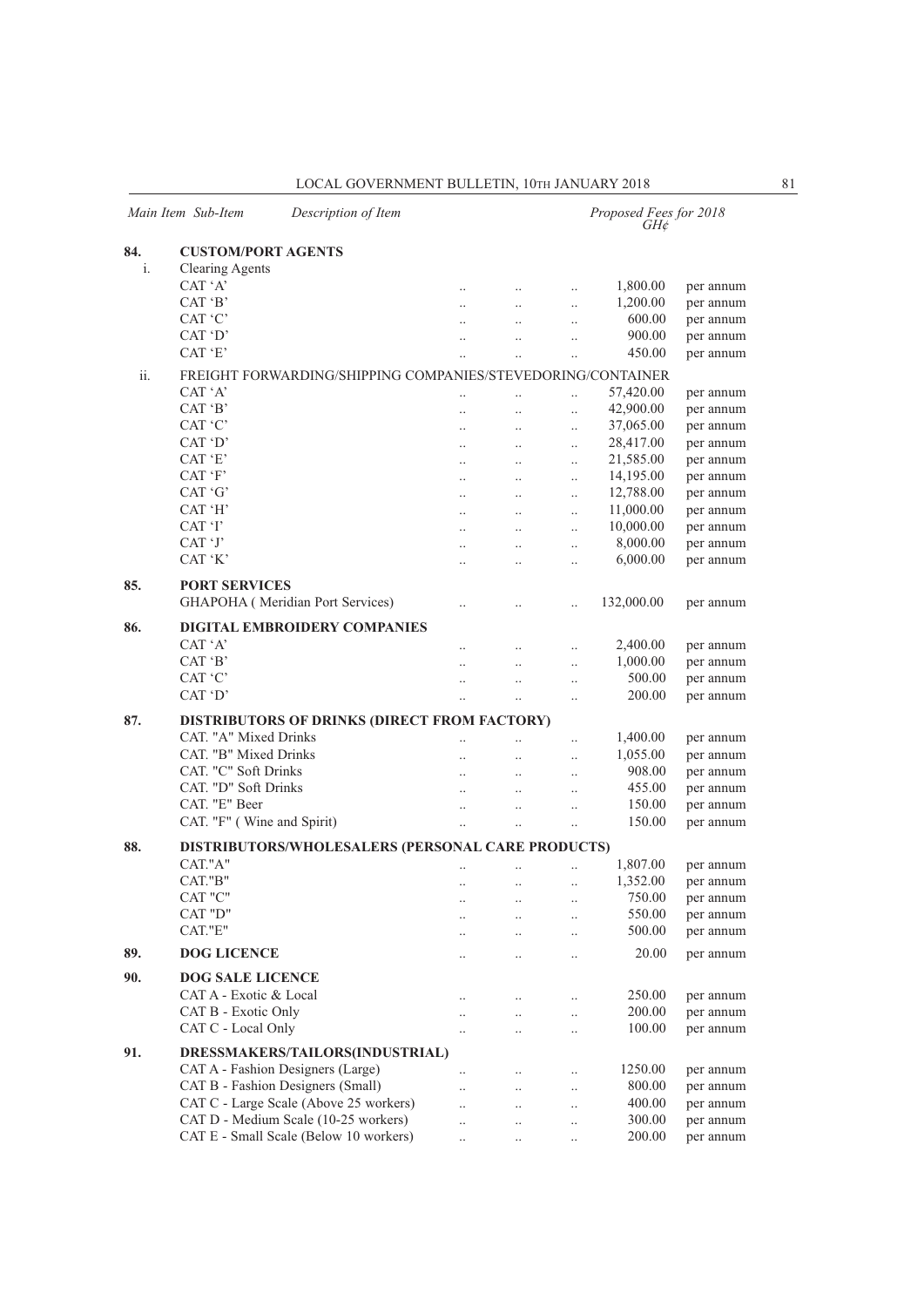|           | Main Item Sub-Item<br>Description of Item                         |                       |                        |                        | Proposed Fees for 2018<br>GH¢ |           |
|-----------|-------------------------------------------------------------------|-----------------------|------------------------|------------------------|-------------------------------|-----------|
| 92.       | DRESSMAKERS/TAILORS(NON-INDUSTRIAL)                               |                       |                        |                        |                               |           |
|           | CAT A - Large Scale                                               |                       | $\ddot{\phantom{0}}$   | $\ddot{\phantom{0}}$   | 150.00                        | per annum |
|           | CAT B - Medium Scale                                              |                       | $\ddot{\phantom{a}}$   | $\ddotsc$              | 100.00                        | per annum |
|           | CAT C - Small scale                                               |                       | $\ddotsc$              | $\ddotsc$              | 80.00                         | per annum |
| 93.       | <b>DRESSMAKERS/TAILORS SERVICES</b>                               |                       |                        |                        |                               |           |
|           | CAT A - Knitting, Haberdashery and 'Embroidery                    |                       | $\ddot{\phantom{0}}$   | $\ddot{\phantom{0}}$   | 150.00                        | per annum |
|           | CAT B - Knitting and Embroidery                                   | $\ddotsc$             | $\ddotsc$              | $\ldots$               | 120.00                        | per annum |
|           | CAT C - Embroidery only                                           |                       | $\ddot{\phantom{0}}$   |                        | 100.00                        | per annum |
|           | CAT D - Knitting only                                             | $\ddotsc$             |                        | $\ddotsc$              | 100.00                        | per annum |
|           | CAT E - Haberdashery (sewing items) '(large) Only                 | $\ddot{\phantom{0}}$  |                        |                        | 450.00                        | per annum |
|           | CAT F - Haberdashery Only (Small)                                 |                       | $\ddotsc$<br>$\ddotsc$ | $\ddotsc$<br>$\ddotsc$ | 250.00                        | per annum |
|           |                                                                   |                       |                        |                        |                               |           |
| 94.       | <b>DRIVING SCHOOLS</b><br>CAT A - Above 6 Vehicles                |                       |                        |                        | 600.00                        | per annum |
|           | $CAT B - 4 - 6$ Vehicles                                          | $\ddot{\phantom{0}}$  |                        | $\ddotsc$              | 500.00                        |           |
|           | CAT C - 1 - 3 Vehicles                                            | $\ddotsc$             | $\ddot{\phantom{0}}$   | $\ddotsc$              | 300.00                        | per annum |
|           |                                                                   | $\ddot{\phantom{a}}$  | $\ddot{\phantom{a}}$   | $\ddot{\phantom{0}}$   |                               | per annum |
| 95.       | <b>DRUM SELLERS</b>                                               |                       |                        |                        |                               |           |
|           | CAT "A"                                                           |                       |                        | $\ddot{\phantom{0}}$   | 100.00                        | per annum |
|           | CAT "B"                                                           |                       |                        | $\ddotsc$              | 90.00                         | per annum |
| 96.<br>i. | <b>EDUCATIONAL INSTITUTIONS-PRIVATE</b><br>Pre-school Facilities  |                       |                        |                        |                               |           |
|           | CAT A - Day Care/Crèche/Nursery/KG/ pre-school                    |                       | $\ddot{\phantom{0}}$   | $\ddotsc$              | 1,700.00                      | per annum |
|           | CAT B - Day Care/Crèche/Nursery/KG middle Class                   |                       | $\ddotsc$              | $\ddotsc$              | 750.00                        | per annum |
|           | CAT C - Day Care/Crèche/Nursery                                   | $\ddot{\phantom{a}}$  | $\ddot{\phantom{a}}$   | $\ddotsc$              | 350.00                        | per annum |
|           | CAT D - Day Care/Crèche                                           | $\dddot{\phantom{0}}$ | $\ddotsc$              | $\ddotsc$              | 300.00                        | per annum |
|           | CAT E - Day Care or Crèche or Nursery or KG only                  |                       | $\ddot{\phantom{a}}$   | $\ddotsc$              | 150.00                        | per annum |
| ii.       | Primary Schools/Junior High Schools                               |                       |                        |                        |                               |           |
|           | CAT 'A'                                                           |                       |                        | $\ddot{\phantom{0}}$   | 2,500.00                      | per annum |
|           | CAT 'B'                                                           | $\ddotsc$             | $\ddotsc$              | $\ddotsc$              | 1,500.00                      | per annum |
|           | CAT 'C'                                                           | $\ddotsc$             |                        | $\ldots$               | 400.00                        | per annum |
|           | CAT 'D'                                                           | $\ldots$              |                        | $\ddotsc$              | 300.00                        | per annum |
| iii.      | Senior High/Technical Schools                                     |                       |                        |                        |                               |           |
|           | CAT 'A'                                                           | $\ddotsc$             | $\ddot{\phantom{0}}$   | $\ddotsc$              | 2,500.00                      | per annum |
|           | CAT 'B'                                                           | $\ddotsc$             | $\ddotsc$              | $\ddot{\phantom{0}}$   | 1,500.00                      | per annum |
|           | CAT 'C'                                                           | $\ddotsc$             | $\ddotsc$              | $\ddotsc$              | 1,000.00                      | per annum |
|           | CAT 'D'                                                           | $\ldots$              | $\ddotsc$              | $\ddotsc$              | 500.00                        | per annum |
| iν.       | Training & Vocational Institutions                                |                       |                        |                        |                               |           |
|           | CAT A - Fashion Designing School                                  | $\ddotsc$             |                        | $\ldots$               | 1,000.00                      | per annum |
|           | CAT B - Catering School                                           | $\ddotsc$             | $\ddot{\phantom{0}}$   | $\ldots$               | 800.00                        | per annum |
|           | CAT C - Floral Training School                                    | $\ddotsc$             | $\ddots$               | $\ldots$               | 600.00                        | per annum |
|           | CAT D - Cosmetologist/Beauticians                                 | $\cdot$ .             |                        | $\ldots$               | 500.00                        | per annum |
| v.        | Tertiary Schools                                                  |                       |                        |                        |                               |           |
|           | CAT A - Degree and Above                                          | $\ddotsc$             | $\ldots$               | $\ldots$               | 5,000.00                      | per annum |
|           | CAT B - Diploma                                                   |                       | $\ddotsc$              | $\ddotsc$              | 3,600.00                      | per annum |
|           | CAT C - Certificates                                              | $\ddotsc$             | $\ddotsc$              | $\ddotsc$              | 2,000.00                      | per annum |
| νi.       | Computer Schools/ Training Centre                                 |                       |                        |                        |                               |           |
|           | CAT A - International                                             | $\ddotsc$             | $\ddotsc$              | $\ldots$               | 500.00                        | per annum |
|           | CAT B - Local (Big)                                               | $\ddotsc$             |                        | $\ldots$               | 350.00                        | per annum |
|           | CAT C - Local (Small)                                             |                       | $\ddot{\phantom{0}}$   | $\ldots$               | 250.00                        | per annum |
| vii.      | Special Tutoring (Professional Part-Time Classes/Remedial School) |                       |                        |                        | 1,000.00                      | per annum |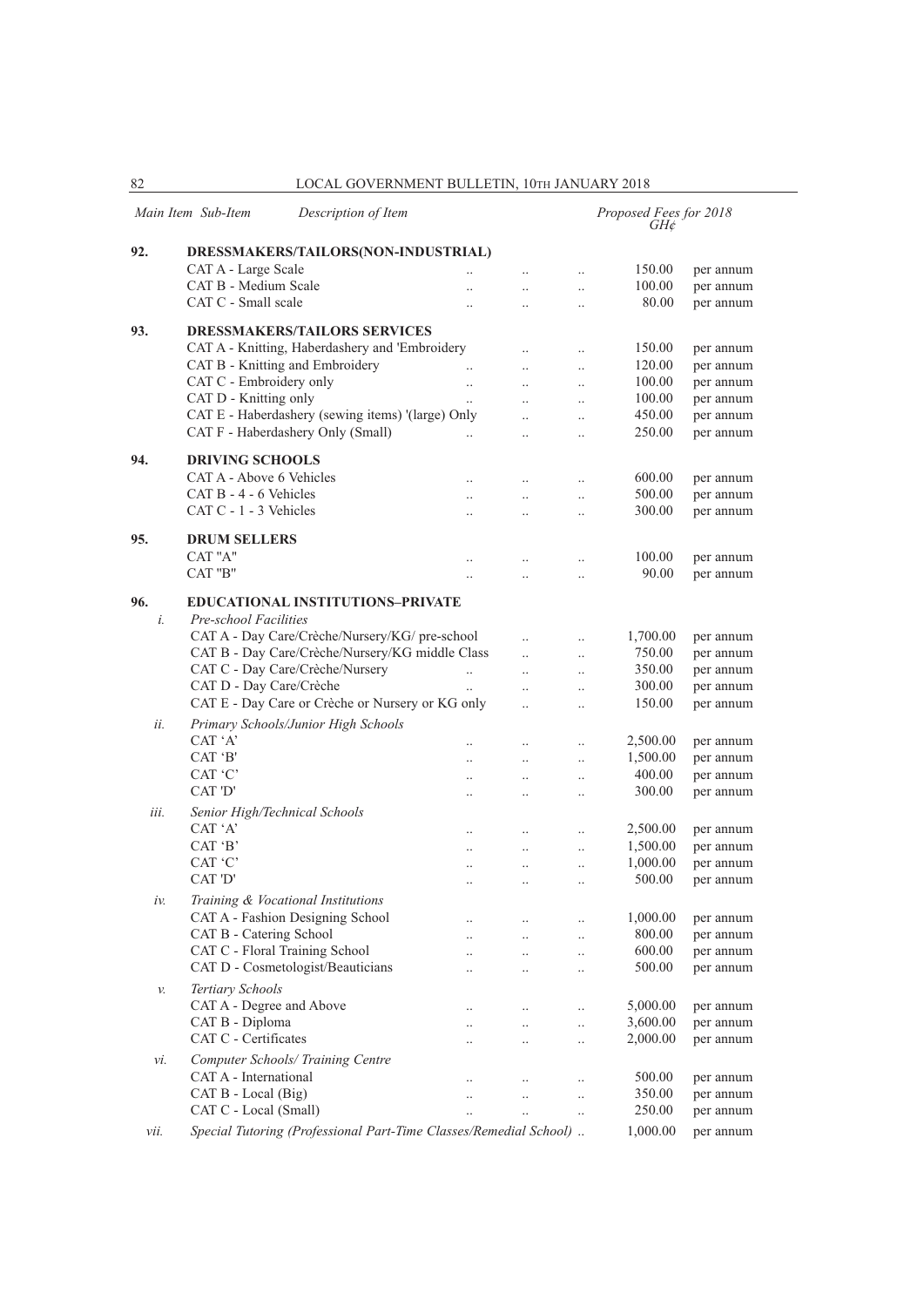|       | Main Item Sub-Item<br>Description of Item      |                                   |                       |                      | Proposed Fees for 2018<br>GH¢ |                        |
|-------|------------------------------------------------|-----------------------------------|-----------------------|----------------------|-------------------------------|------------------------|
| viii. | Media Schools                                  | $\ddotsc$                         | $\ddotsc$             | $\ddotsc$            | 300.00                        | per annum              |
| ix.   | Private Library                                |                                   | $\ddotsc$             | $\ddotsc$            | 200.00                        | per annum              |
| X.    | Private Hostels                                |                                   |                       |                      |                               |                        |
|       | CAT A -(15 Rooms and Above)                    | $\ddotsc$                         | $\ddotsc$             | $\ldots$             | 500.00                        | per annum              |
|       | CAT B - (10-14 Rooms)                          | $\ddot{\phantom{0}}$              | $\ddotsc$             | $\ddot{\phantom{a}}$ | 400.00                        | per annum              |
|       | CAT C $-$ (5-9 Rooms)                          | $\ddot{\phantom{a}}$              | $\ddotsc$             | $\ddot{\phantom{0}}$ | 300.00                        | per annum              |
|       | CAT D -(1-4 Rooms)                             |                                   | $\ddotsc$             | $\ddotsc$            | 250.00                        | per annum              |
| 97.   | <b>EGG DEALERS</b>                             |                                   |                       |                      |                               |                        |
|       | CAT A - Wholesale                              |                                   |                       | $\ddotsc$            | 150.00                        | per annum              |
|       | CAT B - Retail Shops                           | $\ddotsc$<br>$\ddot{\phantom{a}}$ | $\ldots$<br>$\ddotsc$ | $\ddotsc$            | 100.00                        | per annum              |
|       | CAT C - Mobile Retail                          | $\ddot{\phantom{a}}$              | $\ddot{\phantom{a}}$  | $\ddot{\phantom{a}}$ | 80.00                         | per annum              |
|       |                                                |                                   |                       |                      |                               |                        |
| 98.   | <b>ELECTRICAL APPLIANCES</b>                   |                                   |                       |                      |                               |                        |
|       | New & Second-hand                              |                                   |                       |                      |                               |                        |
|       | CAT A - Importers/Wholesalers                  | $\ddot{\phantom{0}}$              | $\ldots$              | $\ddotsc$            | 3,000.00                      | per annum              |
|       | CAT B - Wholesalers<br>CAT C - Retailers       | $\ddot{\phantom{a}}$              | $\ddotsc$             | $\ddotsc$            | 2,500.00                      | per annum              |
|       | CAT D - Retailers                              |                                   |                       | $\ddotsc$            | 2,000.00                      | per annum              |
|       | CAT E - Retailers                              | $\ddot{\phantom{a}}$              | $\ddotsc$             | $\ddotsc$            | 1,500.00                      | per annum              |
|       | <b>CAT F</b> - Retailers                       | $\ddotsc$                         | $\ddotsc$             | $\ddotsc$            | 1,200.00<br>1,000.00          | per annum              |
|       | CAT G - Retailers                              |                                   | $\ddotsc$             | $\ddotsc$            | 600.00                        | per annum<br>per annum |
|       |                                                |                                   | $\ddot{\phantom{a}}$  |                      |                               |                        |
| 99.   | <b>ELECTRICAL SECURITY FENCING COMPANIES</b>   |                                   |                       |                      |                               |                        |
|       | CAT A - Large Scale                            | $\ddotsc$                         | $\ddot{\phantom{0}}$  | $\ddotsc$            | 700.00                        | per annum              |
|       | CAT B - Small Scale                            | $\ddot{\phantom{a}}$              |                       | $\ddotsc$            | 300.00                        | per annum              |
| 100.  | <b>ELECTRONIC/HOME APPLIANCES/SHOPS</b>        |                                   |                       |                      |                               |                        |
|       | New & Second Hand                              |                                   |                       |                      |                               |                        |
|       | CAT A - Importers/Wholesalers (Large)          | $\ddotsc$                         | $\ddotsc$             | $\ddotsc$            | 4,500.00                      | per annum              |
|       | CAT B - Importers/Wholesalers (Small)          | $\ddot{\phantom{0}}$              | $\ddotsc$             | $\ddotsc$            | 3,000.00                      | per annum              |
|       | CAT C - Wholesalers cum Retailers (Large)      | $\ddot{\phantom{0}}$              | $\ddotsc$             | $\ddotsc$            | 2,000.00                      | per annum              |
|       | CAT D - Wholesalers cum Retailers (Small)      | $\ddot{\phantom{0}}$              | $\ddotsc$             | $\ddotsc$            | 1,500.00                      | per annum              |
|       | CAT E - Retailers                              | $\ddot{\phantom{a}}$              | $\ddotsc$             | $\ddotsc$            | 1,300.00                      | per annum              |
|       | <b>CAT F</b> - Retailers                       | $\ddot{\phantom{0}}$              | $\ddotsc$             | $\ddotsc$            | 1,000.00                      | per annum              |
|       | CAT G - Retailers                              |                                   | $\ldots$              | $\ddotsc$            | 800.00                        | per annum              |
|       | CAT H - Retailers                              | $\ddot{\phantom{0}}$              | $\ddotsc$             | $\ddotsc$            | 400.00                        | per annum              |
|       | CAT. " I"<br>CAT. " J"                         | $\ddot{\phantom{a}}$              | $\ddotsc$             | $\ddot{\phantom{a}}$ | 250.00                        | per annum              |
|       |                                                | $\ddot{\phantom{a}}$              |                       | $\ddot{\phantom{0}}$ | 150.00                        | per annum              |
| 101.  | <b>ELECTRONIC/HOME APPLIANCE PARTS DEALERS</b> |                                   |                       |                      |                               |                        |
|       | CAT 'A'                                        | $\ddotsc$                         | $\ddotsc$             | $\ldots$             | 350.00                        | per annum              |
|       | CAT 'B'                                        |                                   | $\ddot{\phantom{0}}$  | $\ddotsc$            | 250.00                        | per annum              |
|       | CAT 'C'                                        |                                   | $\ddotsc$             | $\ddotsc$            | 200.00                        | per annum              |
| 102.  | ELECTRONIC MEDIA (RADIO) OPERATORS             |                                   |                       |                      |                               |                        |
|       | CAT A - National & Inter-Regional              | $\ddot{\phantom{0}}$              | $\ldots$              | $\ddotsc$            | 3,000.00                      | per annum              |
|       | CAT B - Regional                               | $\ddot{\phantom{0}}$              | $\ldots$              | $\ddotsc$            | 2,500.00                      | per annum              |
|       | CAT C - District                               | $\ddot{\phantom{0}}$              | $\ddotsc$             | $\ldots$             | 2,000.00                      | per annum              |
|       | CAT D - Community                              | $\ddot{\phantom{0}}$              | $\ddotsc$             | $\ldots$             | 800.00                        | per annum              |
|       | CAT E - Information Centres (Urban)            |                                   | $\ddotsc$             | $\ddotsc$            | 200.00                        | per annum              |
|       | CAT F - Information Centres (Rural)            |                                   | $\ddotsc$             | $\ddotsc$            | 150.00                        | per annum              |
| 103.  | ELECTRONIC MEDIA (TELEVISION) OPERATORS        |                                   |                       |                      |                               |                        |
|       | CAT A - Very Large Scale                       |                                   |                       | $\ddotsc$            | 5,000.00                      | per annum              |
|       | CAT B - Large Scale                            |                                   | $\ldots$              | $\ddotsc$            | 4,500.00                      | per annum              |
|       | CAT C - Medium Scale                           | $\ddotsc$                         | $\ldots$              | $\ddotsc$            | 3,000.00                      | per annum              |
|       | CAT D - Small Scale                            | $\ddotsc$                         | $\ldots$              | $\ddotsc$            | 2,000.00                      | per annum              |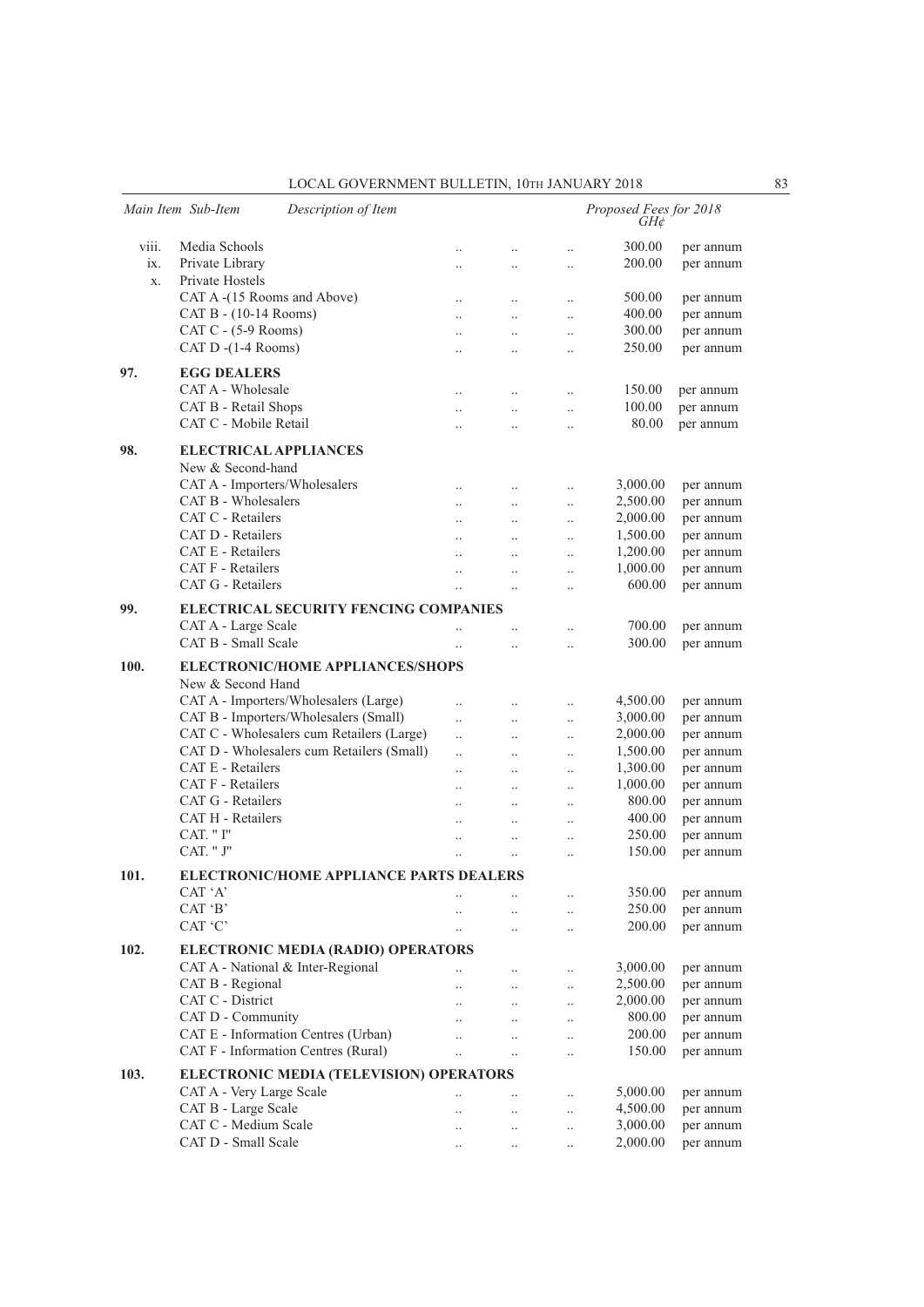|           | Main Item Sub-Item<br>Description of Item                |                                              |                                  |                        | Proposed Fees for 2018<br>$GH\ell$ |                        |
|-----------|----------------------------------------------------------|----------------------------------------------|----------------------------------|------------------------|------------------------------------|------------------------|
| 104.      | <b>EMBOSSMENT CENTRES</b>                                |                                              |                                  |                        |                                    |                        |
|           | CAT A - Vehicle Embossment Company                       | $\ddot{\phantom{0}}$                         | $\ddotsc$                        | $\ddotsc$              | 1,200.00                           | per annum              |
|           | CAT B - Stickers' Distributors                           | $\ddot{\phantom{0}}$                         | $\ddot{\phantom{a}}$             | $\ddotsc$              | 250.00                             | per annum              |
|           |                                                          |                                              |                                  |                        |                                    |                        |
| 105.      | <b>EXPORTERS OF GENERAL GOODS</b>                        |                                              |                                  |                        |                                    |                        |
|           | CAT A - Timber                                           | $\ddot{\phantom{a}}$                         | $\ldots$                         | $\ddotsc$              | 10,000.00                          | per annum              |
|           | CAT B - Cash Crops                                       | $\ddot{\phantom{a}}$                         | $\ddotsc$                        | $\ddotsc$              | 6,000.00                           | per annum              |
|           | CAT C - Food Crops<br>CAT D - African Clothing/Ornaments | $\ddot{\phantom{a}}$                         | $\ddotsc$                        | $\ddotsc$              | 3,500.00<br>3,000.00               | per annum<br>per annum |
|           | CAT E - Footwear                                         | $\ddot{\phantom{a}}$                         | $\ddotsc$                        | $\ddotsc$              | 1,000.00                           | per annum              |
|           |                                                          | $\ddot{\phantom{a}}$                         | $\ddot{\phantom{0}}$             | $\ldots$               |                                    |                        |
| 106.      | <b>IMPORTERS &amp; EXPORTERS</b>                         |                                              |                                  |                        |                                    |                        |
|           | CAT "A"                                                  | $\cdot$                                      | $\ldots$                         | $\ddotsc$              | 3,300.00                           | per annum              |
|           | CAT "B"                                                  | $\ddot{\phantom{a}}$                         | $\ddotsc$                        | $\ddotsc$              | 3,025.00                           | per annum              |
|           | CAT "C"                                                  | $\ddot{\phantom{a}}$                         | $\ddot{\phantom{0}}$             | $\ddotsc$              | 2,750.00                           | per annum              |
| А.        | <b>Exporters Only</b><br>CAT."A"                         |                                              |                                  |                        |                                    |                        |
|           | CAT."B"                                                  |                                              | $\cdot$ .                        | $\ldots$               | 2,500.00<br>2,000.00               | per annum<br>per annum |
|           | CAT."C"                                                  | $\ddot{\phantom{a}}$                         | $\ldots$<br>$\ddot{\phantom{a}}$ | $\ddotsc$              | 1,800.00                           | per annum              |
|           | CAT."D"                                                  | $\ddot{\phantom{a}}$<br>$\ddot{\phantom{a}}$ | $\ddotsc$                        | $\ddotsc$<br>$\ddotsc$ | 1,500.00                           | per annum              |
|           | CAT."E"                                                  | $\ddotsc$                                    | $\ddotsc$                        | $\ldots$               | 1,000.00                           | per annum              |
| В.        | <b>Importers Only</b>                                    |                                              |                                  |                        |                                    |                        |
|           | CAT."A"                                                  | $\ddotsc$                                    | $\cdot$ .                        | $\ddotsc$              | 3,000.00                           | per annum              |
|           | CAT."B"                                                  | $\ddotsc$                                    | $\ddotsc$                        | $\ddotsc$              | 2,500.00                           | per annum              |
|           | CAT."C"                                                  | $\ddot{\phantom{a}}$                         | $\ddotsc$                        | $\ddotsc$              | 2,200.00                           | per annum              |
|           | CAT."D"                                                  | $\ddot{\phantom{a}}$                         | $\ddotsc$                        | $\ldots$               | 1,600.00                           | per annum              |
|           | CAT."E"                                                  | $\ddot{\phantom{a}}$                         | $\ddot{\phantom{a}}$             | $\ddotsc$              | 1,200.00                           | per annum              |
| 107.      | <b>FABRIC DEALERS- MANUFACTURING</b>                     |                                              |                                  |                        |                                    |                        |
|           | CAT A - Large Scale                                      | $\ddot{\phantom{a}}$                         | $\ddot{\phantom{0}}$             | $\ddotsc$              | 1,000.00                           | per annum              |
|           | CAT B - Medium Scale                                     |                                              | $\ddotsc$                        | $\ldots$               | 600.00                             | per annum              |
|           | CAT C - Small Scale                                      | $\ddot{\phantom{a}}$                         | $\ddot{\phantom{a}}$             | $\ldots$               | 200.00                             | per annum              |
| 108.      | <b>FABRIC DEALERS-SALES</b>                              |                                              |                                  |                        |                                    |                        |
|           | CAT A - Imports/Wholesale                                | $\ddotsc$                                    | $\ddotsc$                        | $\ddotsc$              | 1,500.00                           | per annum              |
|           | CAT B - Wholesale and Retail                             | $\ddot{\phantom{0}}$                         | $\ddotsc$                        | $\ldots$               | 1,000.00                           | per annum              |
|           | CAT C - Wholesale                                        | $\ddot{\phantom{a}}$                         | $\ddotsc$                        | $\ldots$               | 450.00                             | per annum              |
|           | CAT D - Retail                                           | $\ddotsc$                                    | $\ddotsc$                        | $\ddotsc$              | 250.00                             | per annum              |
|           | CAT E - Table Top                                        | $\ddot{\phantom{a}}$                         | $\ddot{\phantom{a}}$             | $\ddotsc$              | 100.00                             | per annum              |
|           |                                                          |                                              |                                  |                        |                                    |                        |
| 109.      | <b>FAST FOOD OUTLETS ("CHECK CHECK")</b>                 |                                              |                                  |                        |                                    |                        |
|           | CAT."A"<br>CAT."B"                                       | $\ddot{\phantom{a}}$                         | $\ddotsc$                        | $\ddotsc$              | 150.00<br>100.00                   | per annum              |
| <b>B.</b> | ("Indomie Sellers")                                      |                                              | $\ldots$                         | $\ldots$               |                                    | per annum              |
|           | CAT "A"                                                  |                                              |                                  |                        | 100.00                             | per annum              |
|           | CAT "B"                                                  | $\ldots$<br>$\ldots$                         | $\ldots$<br>$\ldots$             | $\ldots$<br>$\ddotsc$  | 90.00                              | per annum              |
|           |                                                          |                                              |                                  |                        |                                    |                        |
| 110.      | FEED MILLS (POULTRY, PETS, FISH ETC.)                    |                                              |                                  |                        |                                    |                        |
|           | CAT 'A'                                                  | $\ddotsc$                                    | $\ldots$                         | $\ldots$               | 450.00                             | per annum              |
|           | CAT 'B'                                                  | $\ddot{\phantom{0}}$                         | $\ldots$                         | $\ldots$               | 300.00                             | per annum              |
|           | $\rm CAT$ 'C'                                            | $\ddot{\phantom{0}}$                         | $\ddotsc$                        | $\ddotsc$              | 200.00                             | per annum              |
|           |                                                          |                                              |                                  |                        |                                    |                        |
| 111.      | <b>FEED SELLERS</b>                                      |                                              |                                  |                        |                                    |                        |
|           | CAT A - Wholesalers                                      | $\ldots$                                     | $\ldots$                         | $\ldots$               | 400.00                             | per annum              |
|           | CAT B - Distributors                                     | $\ldots$                                     | $\ldots$                         | $\ldots$               | 250.00                             | per annum              |
|           | CAT C - Retailers                                        | $\ddotsc$                                    | $\ddotsc$                        | $\ldots$               | 120.00                             | per annum              |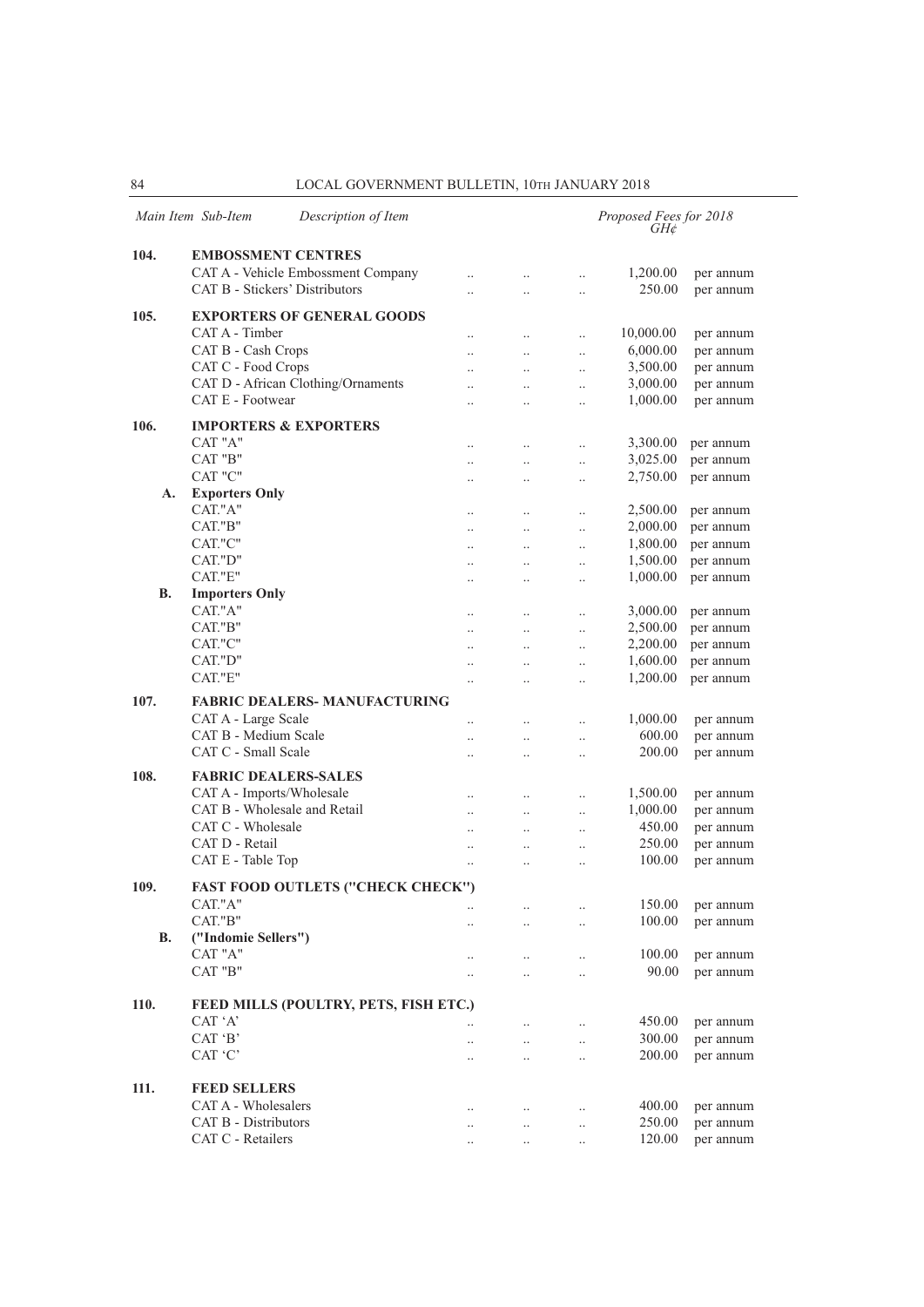|      | Main Item Sub-Item<br>Description of Item                                    |                                   |                                   |                                   | Proposed Fees for 2018<br>$GH\phi$ |           |
|------|------------------------------------------------------------------------------|-----------------------------------|-----------------------------------|-----------------------------------|------------------------------------|-----------|
| 112. | FILM PRODUCTION/DISTRIBUTION                                                 |                                   |                                   |                                   |                                    |           |
|      | CAT A - Film Production cum Distribution                                     | $\ddotsc$                         | $\ddotsc$                         | $\ddotsc$                         | 1,000.00                           | per annum |
|      | CAT B - Film Production                                                      | $\ddot{\phantom{a}}$              | $\ddotsc$                         | $\ddot{\phantom{0}}$              | 800.00                             | per annum |
|      | CAT C - Film Distribution                                                    | $\ddot{\phantom{a}}$              | $\ddotsc$                         | $\ddotsc$                         | 500.00                             | per annum |
|      | CAT D - Small Scale of CAT B or C                                            | $\ddot{\phantom{a}}$              | $\ddotsc$                         | $\ddotsc$                         | 300.00                             | per annum |
| 113. | FINANCIAL INSTITUTIONS (BANKING)                                             |                                   |                                   |                                   |                                    |           |
|      | CAT A - Bank of Ghana                                                        | $\ddotsc$                         | $\ddotsc$                         | $\ddotsc$                         | 18,000.00                          | per annum |
|      | CAT B - Main/Head Office                                                     | $\ddot{\phantom{a}}$              | $\ddotsc$                         | $\ddot{\phantom{0}}$              | 12,000.00                          | per annum |
|      | CAT C - Regional Office                                                      | $\ddotsc$                         | $\ddotsc$                         | $\ddotsc$                         | 9,000.00                           | per annum |
|      | CAT D - Branch/District Office                                               | $\ddot{\phantom{0}}$              | $\ldots$                          | $\ddotsc$                         | 6,000.00                           | per annum |
|      | CAT E - Agency Office                                                        | $\ddotsc$                         | $\ddot{\phantom{0}}$              | $\ddot{\phantom{a}}$              | 4,000.00                           | per annum |
|      | CAT F - Rural Bank                                                           | $\ddot{\phantom{a}}$              |                                   | $\ddot{\phantom{a}}$              | 3,000.00                           | per annum |
|      | CAT G - Agency Office (Rural Bank)                                           | $\ddotsc$                         | $\ddotsc$                         | $\ddot{\phantom{a}}$              | 1,600.00                           | per annum |
|      | CAT H - Mobilisation Centres/Vans                                            | $\ddotsc$                         | $\ddot{\phantom{a}}$              | $\ddot{\phantom{a}}$              | 400.00                             | per annum |
| 114. | FINANCIAL INSTITUTIONS (NON-BANKING)                                         |                                   |                                   |                                   |                                    |           |
| i.   | Insurance Companies, Debt Servicing Companies, Security Discount Houses etc. |                                   |                                   |                                   |                                    |           |
|      | CAT A - Head Office                                                          | $\ddotsc$                         | $\ddotsc$                         | $\ddotsc$                         | 20,000.00                          | per annum |
|      | CAT B - Regional Office                                                      | $\ddot{\phantom{a}}$              |                                   | $\ddotsc$                         | 2,000.00                           | per annum |
|      | CAT C - Branch Office                                                        | $\ddot{\phantom{0}}$              | $\ddotsc$                         | $\ddotsc$                         | 8,000.00                           | per annum |
|      | CAT D - Agency Office                                                        | $\ddot{\phantom{a}}$              | $\ddotsc$                         | $\ddotsc$                         | 5,000.00                           | per annum |
|      | CAT E-Agency Office                                                          | $\ddot{\phantom{a}}$              | $\ddot{\phantom{a}}$              | $\ddotsc$                         | 3,700.00                           | per annum |
|      | CAT F- Agency Office                                                         |                                   |                                   | $\ddotsc$                         | 3,000.00                           | per annum |
|      | CAT G- Agency Office                                                         | $\ddot{\phantom{a}}$              | $\ddotsc$                         | $\ddotsc$                         | 2,500.00                           | per annum |
| ii.  | CAT H- Agency Office<br>Micro-Finance Institutions                           | $\ddotsc$                         | $\ddotsc$                         | $\ddotsc$                         | 1,500.00                           | per annum |
|      | Saving and Loans Company                                                     |                                   |                                   |                                   |                                    |           |
|      | CAT A                                                                        |                                   |                                   |                                   | 4,200.00                           | per annum |
|      | CAT B                                                                        | $\ddotsc$<br>$\ddot{\phantom{a}}$ | $\ddot{\phantom{a}}$<br>$\ddotsc$ | $\ddotsc$<br>$\ddot{\phantom{a}}$ | 3,300.00                           | per annum |
|      | CAT C                                                                        | $\ddot{\phantom{a}}$              | $\ddotsc$                         |                                   | 1,800.00                           | per annum |
|      | CAT D - Collection Points                                                    | $\ddot{\phantom{a}}$              | $\ddot{\phantom{a}}$              | $\ddotsc$                         | 500.00                             | per annum |
|      | CAT E - Head Office Susu collectors                                          | $\ddot{\phantom{0}}$              | $\ddotsc$                         | $\ddotsc$<br>$\ddotsc$            | 600.00                             | per annum |
|      | CAT F - Agency Susu Collectors                                               | $\ddot{\phantom{a}}$              | $\ddot{\phantom{a}}$              | $\ddot{\phantom{a}}$              | 200.00                             | per annum |
|      | CAT G - Roving attached to An Agency                                         | $\ddotsc$                         | $\ddot{\phantom{a}}$              | $\ddotsc$                         | 1,400.00                           | per annum |
|      | CAT H - Roving Not attached to An Agency                                     | $\ddotsc$                         | $\ddotsc$                         | $\ddot{\phantom{a}}$              | 200.00                             | per annum |
| iii. | Money Lending                                                                |                                   |                                   |                                   |                                    |           |
|      | CAT 'A'                                                                      | $\ddot{\phantom{0}}$              | $\ddot{\phantom{a}}$              |                                   | 500.00                             | per annum |
|      | CAT 'B'                                                                      | $\ddot{\phantom{0}}$              | $\ddotsc$                         |                                   | 300.00                             | per annum |
|      | CAT 'C'                                                                      | $\cdot$ .                         | $\cdot$ .                         |                                   | 200.00                             | per annum |
|      | <b>Mobile Money</b>                                                          |                                   |                                   |                                   |                                    |           |
|      | CAT 'A'                                                                      |                                   | $\ldots$                          | $\ddotsc$                         | 500.00                             | per annum |
|      | CAT 'B'                                                                      | $\ddotsc$                         | $\ddotsc$                         | $\ddotsc$                         | 450.00                             | per annum |
|      | CAT 'C'                                                                      | $\ddot{\phantom{a}}$              | $\ddotsc$                         | $\ddotsc$                         | 350.00                             | per annum |
|      | CAT 'D'                                                                      |                                   | $\ddotsc$                         | $\ddotsc$                         | 150.00                             | per annum |
|      | <b>Forex Bureaus</b>                                                         |                                   |                                   |                                   |                                    |           |
|      | CAT 'A'                                                                      |                                   | $\ddotsc$                         | $\ddotsc$                         | 1,000.00                           | per annum |
|      | CAT 'B'                                                                      |                                   | $\ddotsc$                         | $\ddotsc$                         | 800.00                             | per annum |
|      | CAT C                                                                        | $\ddotsc$                         | $\ddotsc$                         | $\ddotsc$                         | 600.00                             | per annum |
|      | CAT D                                                                        |                                   | $\ddotsc$                         | $\ddotsc$                         | 400.00                             | per annum |
| iv.  | <b>Insurance Companies</b>                                                   |                                   |                                   |                                   |                                    |           |
|      | CAT A                                                                        |                                   | $\ddotsc$                         | $\ddotsc$                         | 11,862.00                          | per annum |
|      | CAT B                                                                        | $\ddotsc$                         | $\ddotsc$                         | $\ddotsc$                         | 9,350.00                           | per annum |
|      | CAT C                                                                        | $\ddot{\phantom{0}}$              | $\ddotsc$                         | $\ddotsc$                         | 6,600.00<br>5,280.00               | per annum |
|      | CAT D                                                                        | $\ddotsc$                         | $\ldots$                          | $\ddotsc$                         |                                    | per annum |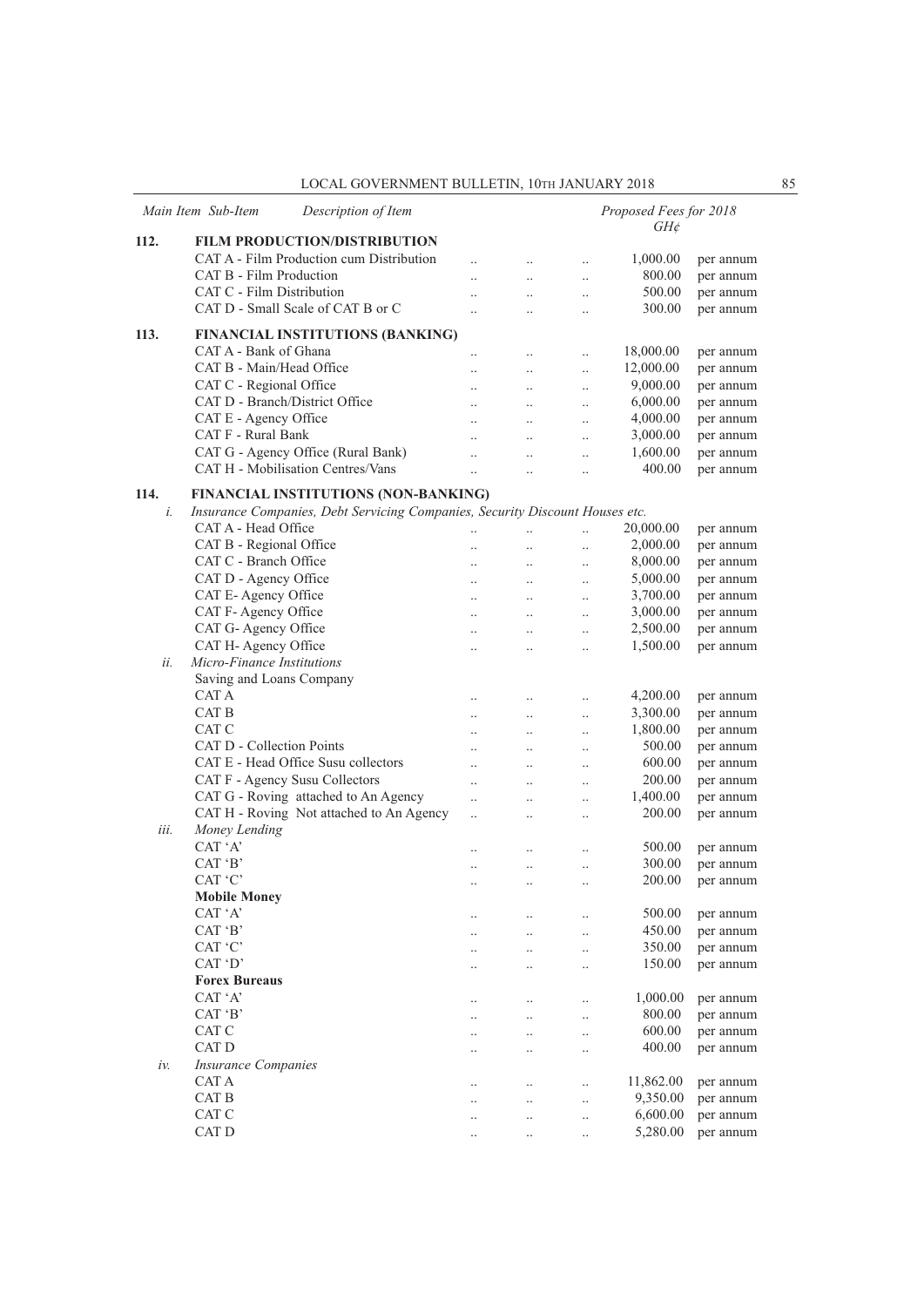|      | Main Item Sub-Item<br>Description of Item                            |                      |                                   |                        | Proposed Fees for 2018<br>$GH\phi$ |                        |
|------|----------------------------------------------------------------------|----------------------|-----------------------------------|------------------------|------------------------------------|------------------------|
|      | CAT E                                                                | $\ddotsc$            | $\ddotsc$                         | $\ldots$               | 3,850.00                           | per annum              |
|      | CAT F                                                                | $\ddotsc$            | $\ddotsc$                         | $\ddotsc$              | 3,025.00                           | per annum              |
|      | CAT G                                                                | $\ddotsc$            | $\ddot{\phantom{0}}$              | $\ddotsc$              | 2,200.00                           | per annum              |
|      | CAT H                                                                |                      | $\ddotsc$                         | $\ddotsc$              | 1,800.00                           | per annum              |
|      | CAT I                                                                |                      |                                   | $\ddot{\phantom{a}}$   | 1,500.00                           | per annum              |
|      |                                                                      |                      |                                   |                        |                                    |                        |
| 115. | <b>FIRE EXTINGUISHER DEALERS</b>                                     |                      |                                   |                        |                                    |                        |
|      | CAT 'A'                                                              |                      |                                   | $\ddotsc$              | 300.00                             | per annum              |
|      | CAT 'B'                                                              |                      | $\ddotsc$                         | $\ddotsc$              | 150.00                             | per annum              |
| 116. | <b>FISH FARMING COMPANIES</b>                                        |                      |                                   |                        |                                    |                        |
|      | CAT A - Large Scale                                                  | $\ddot{\phantom{a}}$ |                                   | $\ddotsc$              | 300.00                             | per annum              |
|      | CAT B - Medium Scale                                                 | $\ddot{\phantom{a}}$ | $\ddotsc$                         | $\ddotsc$              | 200.00                             | per annum              |
|      | CAT C - Small Scale.                                                 | $\ddot{\phantom{0}}$ | $\ddot{\phantom{a}}$              | $\ddotsc$              | 100.00                             | per annum              |
|      |                                                                      |                      |                                   |                        |                                    |                        |
| 117. | <b>FISHING NETS AND ACCESSORIES DEALERS</b>                          |                      |                                   |                        |                                    |                        |
|      | CAT A - Importers/Wholesalers                                        | $\ddot{\phantom{a}}$ | $\ddotsc$                         | $\ddotsc$              | 1,000.00                           | per annum              |
|      | CAT B - Wholesalers                                                  | $\ddot{\phantom{a}}$ |                                   | $\ddotsc$              | 800.00                             | per annum              |
|      | CAT C - Retailers                                                    | $\ddot{\phantom{a}}$ | $\ddot{\phantom{a}}$              | $\ddotsc$              | 300.00                             | per annum              |
|      | CAT D - Retailers                                                    | $\ddotsc$            | $\ddot{\phantom{0}}$              | $\ldots$               | 200.00                             | per annum              |
|      | CAT E - Table Top                                                    |                      | $\ddotsc$                         | $\ddotsc$              | 80.00                              | per annum              |
| 118. | <b>FLORIST AND ALLIED PRODUCTS</b>                                   |                      |                                   |                        |                                    |                        |
|      | CAT A - Natural (Large Scale)                                        | $\ddot{\phantom{a}}$ |                                   |                        | 350.00                             | per annum              |
|      | CAT B - Natural (Medium Scale)                                       | $\ddot{\phantom{a}}$ | $\ddot{\phantom{0}}$<br>$\ddotsc$ | $\ddotsc$<br>$\ddotsc$ | 300.00                             | per annum              |
|      | CAT C - Natural (Small Scale)                                        | $\ddotsc$            | $\ddot{\phantom{0}}$              |                        | 250.00                             | per annum              |
|      | CAT D - Artificial (Large Scale)                                     |                      |                                   | $\ldots$               | 150.00                             | per annum              |
|      | CAT E - Artificial (Small Scale)                                     | $\ddot{\phantom{0}}$ | $\ddotsc$                         | $\ldots$               | 120.00                             | per annum              |
|      |                                                                      | $\ddot{\phantom{0}}$ | $\ddot{\phantom{a}}$              | $\ddotsc$              |                                    |                        |
| 119. | <b>FLOUR KNEADING</b>                                                |                      |                                   |                        |                                    |                        |
|      | CAT. "A" (2 Machines and Above)                                      | $\ddot{\phantom{0}}$ | $\ddot{\phantom{a}}$              | $\ddotsc$              | 100.00                             | per annum              |
|      | CAT. "B" (1 Machine)                                                 | $\ddot{\phantom{a}}$ |                                   | $\ddot{\phantom{a}}$   | 80.00                              | per annum              |
|      |                                                                      |                      |                                   |                        |                                    |                        |
| 120. | <b>FUNERAL HOMES AND MOTUARIES</b>                                   |                      |                                   |                        |                                    |                        |
|      | CAT A - Morgue, hearse, cremation, pall bearers and other facilities |                      |                                   |                        | 6,000.00                           | per annum              |
|      | CAT B - Morgue only                                                  | $\ddotsc$            |                                   | $\ddotsc$              | 3,500.00                           | per annum              |
|      | CAT "C"                                                              | $\ddot{\phantom{a}}$ | $\ddotsc$                         | $\ddotsc$              | 1,500.00                           | per annum              |
|      | CAT "D"                                                              |                      | $\ddotsc$                         | $\ddotsc$              | 900.00                             | per annum              |
|      |                                                                      |                      |                                   |                        |                                    |                        |
| 121. | FUNERAL UNDERTAKER'S LICENCE                                         |                      |                                   |                        |                                    |                        |
|      | CAT A                                                                | $\ddot{\phantom{a}}$ | $\ddotsc$                         | $\ddotsc$              | 1,000.00                           | per annum              |
|      | CAT B                                                                | $\ldots$             | $\ldots$                          | $\ldots$               |                                    | 500.00 per annum       |
| 122. | <b>FURNITURE SHOWROOM</b>                                            |                      |                                   |                        |                                    |                        |
|      | CAT A - Large Scale                                                  |                      |                                   |                        | 4,000.00                           | per annum              |
|      | CAT B - Medium Scale                                                 | $\ddotsc$            | $\ldots$                          | $\ldots$               | 2,000.00                           | per annum              |
|      | CAT C - Small scale                                                  |                      | $\ddotsc$                         | $\ddotsc$              | 1,000.00                           | per annum              |
|      | CAT D                                                                |                      | $\ddotsc$                         | $\ddotsc$              | 800.00                             |                        |
|      | CAT E                                                                | $\ddotsc$            | $\ddotsc$                         | $\ddotsc$              | 500.00                             | per annum<br>per annum |
|      | CAT F                                                                |                      | $\ddotsc$                         | $\ddotsc$              | 300.00                             | per annum              |
|      |                                                                      |                      | $\ddot{\phantom{0}}$              | $\ddotsc$              |                                    |                        |
| 123. | <b>FURNITURE/CARPENTRY</b>                                           |                      |                                   |                        |                                    |                        |
|      | CAT." A "                                                            |                      |                                   |                        | 250.00                             | per annum              |
|      | CAT." B"                                                             |                      | $\ddot{\phantom{0}}$              | $\ddotsc$              | 200.00                             | per annum              |
|      | CAT." C "                                                            |                      | $\ddotsc$                         | $\ldots$               | 150.00                             | per annum              |
|      | CAT." D"                                                             |                      | $\ddotsc$                         | $\ldots$               | 100.00                             | per annum              |
|      |                                                                      |                      |                                   |                        |                                    |                        |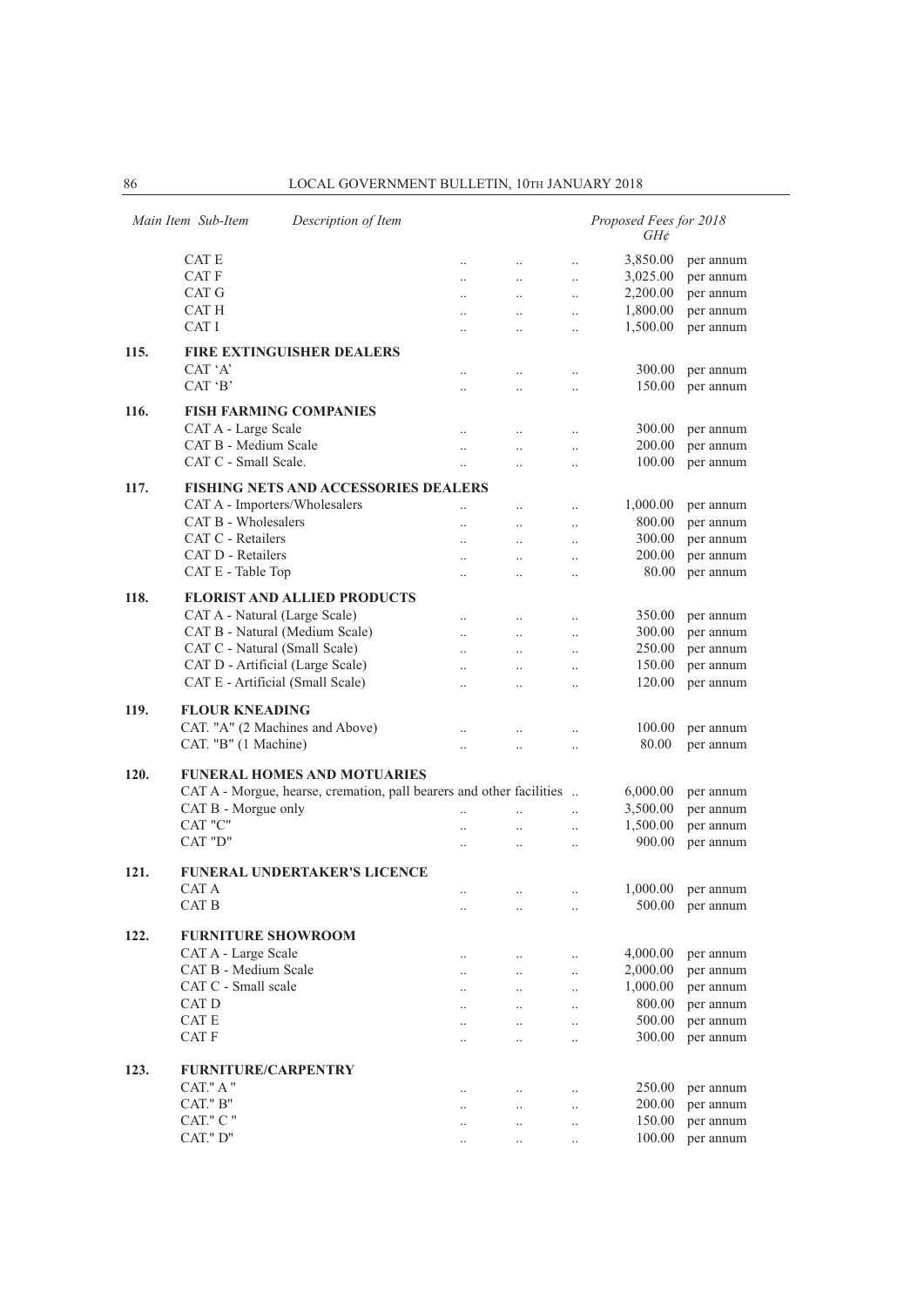|      | Main Item Sub-Item                                       | Description of Item                       |                        |                      |                        | Proposed Fees for 2018<br>$GH\mathcal{E}$ |                        |
|------|----------------------------------------------------------|-------------------------------------------|------------------------|----------------------|------------------------|-------------------------------------------|------------------------|
| 124. | <b>FURNITURE INDUSTRY</b>                                |                                           |                        |                      |                        |                                           |                        |
|      | CAT "A"                                                  |                                           | $\ddotsc$              | $\cdot$ .            | $\ddotsc$              | 3,000.00                                  | per annum              |
|      | CAT." B"                                                 |                                           | $\ddot{\phantom{a}}$   | $\ddot{\phantom{0}}$ | $\ddotsc$              | 2,000.00                                  | per annum              |
|      | CAT." C "                                                |                                           | $\ddotsc$              | $\ddotsc$            | $\ldots$               | 1,700.00                                  | per annum              |
|      | CAT." D"                                                 |                                           |                        | $\cdot$ .            | $\ldots$               | 1,500.00                                  | per annum              |
| 125. |                                                          | <b>FROZEN MEAT/FISH RETAIL</b>            |                        |                      |                        |                                           |                        |
|      | CAT. A                                                   |                                           |                        | $\cdot$              | $\cdot$ .              | 200.00                                    | per annum              |
|      | CAT. B                                                   |                                           |                        | $\cdot$              | $\ldots$               | 150.00                                    | per annum              |
|      | CAT.C                                                    |                                           | $\ddotsc$              | $\ddot{\phantom{a}}$ | $\ldots$               | 120.00                                    | per annum              |
|      | CAT. D                                                   |                                           |                        | $\ddot{\phantom{a}}$ | $\ddotsc$              | 100.00                                    | per annum              |
| 126. |                                                          | <b>GARAGES (GENERAL MECHANICS)</b>        |                        |                      |                        |                                           |                        |
|      | CAT."A"                                                  |                                           | $\cdot$                | $\cdot$ .            | $\ldots$               | 350.00                                    | per annum              |
|      | CAT."B"                                                  |                                           | $\ddot{\phantom{0}}$   | $\ddot{\phantom{0}}$ | $\ddotsc$              | 250.00                                    | per annum              |
|      | CAT."C"                                                  |                                           | $\ddotsc$              | $\ddotsc$            | $\ldots$               | 150.00                                    | per annum              |
|      | CAT."D"                                                  |                                           | $\ldots$               |                      | $\ldots$               | 100.00                                    | per annum              |
| 127. |                                                          | <b>GAS/ STOVES/ CYLINDERS (TABLE TOP)</b> |                        |                      |                        |                                           |                        |
|      | CAT A                                                    |                                           | $\ddot{\phantom{a}}$   |                      | $\ldots$               | 100.00                                    | per annum              |
|      | CAT B                                                    |                                           |                        | $\cdot$              | $\ldots$               | 90.00                                     | per annum              |
|      | CAT C                                                    |                                           | $\ddot{\phantom{a}}$   | $\ddot{\phantom{a}}$ | $\ldots$               | 85.00                                     | per annum              |
| 128. |                                                          |                                           |                        |                      |                        |                                           |                        |
|      | <b>GAS FILLING STATIONS</b><br>CAT "A" (With Accesories) |                                           |                        |                      |                        | 1,200.00                                  | per annum              |
|      | CAT "B" (With Accesories)                                |                                           | $\ddotsc$              | $\cdot$              | $\ddotsc$              | 1,000.00                                  |                        |
|      | CAT "C"                                                  |                                           | $\ddotsc$              | $\ddotsc$            | $\ddotsc$              | 800.00                                    | per annum<br>per annum |
|      | CAT "D"                                                  |                                           | $\ddotsc$<br>          | $\cdot$ .<br>        | $\cdot$ .<br>$\cdot$ . | 500.00                                    | per annum              |
|      |                                                          |                                           |                        |                      |                        |                                           |                        |
| 129. | <b>GENERAL GOODS</b>                                     | CAT."A" (e.g. ABRAHAM MARKET)             |                        |                      |                        | 800.00                                    |                        |
|      | CAT."B"                                                  |                                           |                        | $\cdot$ .            | $\cdot$ .              | 600.00                                    | per annum              |
|      | CAT."C"                                                  |                                           | $\cdot$                | $\cdot$              | $\cdot$ .              | 400.00                                    | per annum<br>per annum |
|      | CAT."D"                                                  |                                           | $\ddot{\phantom{a}}$   | $\ddot{\phantom{a}}$ | $\ddotsc$              | 300.00                                    | per annum              |
|      | CAT "E"                                                  |                                           | $\ddotsc$<br>$\ddotsc$ | $\ddot{\phantom{a}}$ | $\ddotsc$<br>$\ddotsc$ | 250.00                                    | per annum              |
|      | CAT "F"                                                  |                                           |                        |                      | $\cdot$ .              | 200.00                                    | per annum              |
|      | CAT "G"                                                  |                                           |                        |                      | $\cdot$                | 150.00                                    | per annum              |
|      | <b>GIFT SHOPS</b>                                        |                                           |                        |                      |                        |                                           |                        |
| 130. | CAT A - Large Scale                                      |                                           |                        |                      |                        | 200.00                                    |                        |
|      | CAT B - Small Scale                                      |                                           |                        |                      | $\cdot$ .              | 100.00                                    | per annum<br>per annum |
|      | CAT."C"                                                  |                                           |                        |                      | $\cdot$ .              | 85.00                                     | per annum              |
|      |                                                          |                                           |                        |                      |                        |                                           |                        |
| 131. |                                                          | <b>GLASS SELLERS (TAINTED/PLAIN)</b>      |                        |                      |                        |                                           |                        |
|      | CAT A - Large Scale                                      |                                           | $\cdot$ .              |                      | $\cdot$ .              | 1,000.00                                  | per annum              |
|      | CAT B - Medium Scale<br>CAT C - Small Scale              |                                           | $\ldots$               | $\ldots$             | $\ldots$               | 800.00                                    | per annum              |
|      |                                                          |                                           |                        | $\ldots$             | $\cdot$ .              | 500.00                                    | per annum              |
|      | CAT."D"<br>CAT."E"                                       |                                           | $\ddot{\phantom{a}}$   | $\ldots$             | $\ldots$               | 400.00<br>300.00                          | per annum<br>per annum |
|      |                                                          |                                           | $\ddot{\phantom{a}}$   | $\ddotsc$            | $\ddotsc$              |                                           |                        |
| 132. | <b>GOLD DEALERS</b>                                      |                                           |                        |                      |                        |                                           |                        |
|      |                                                          | CAT A - Gold Refinery and Merchandize     | $\cdot$                | $\ldots$             | $\ldots$               | 10,000.00                                 | per annum              |
|      | CAT B - Gold Refinery                                    |                                           | $\ddot{\phantom{a}}$   | $\ddotsc$            | $\ldots$               | 5,000.00                                  | per annum              |
|      |                                                          | CAT C - Gold Merchants (eg. Menzgold)     | $\ddotsc$              | $\ddotsc$            | $\ldots$               | 3,500.00                                  | per annum              |
|      | CAT D - Goldsmith                                        |                                           |                        | $\ddotsc$            | $\ldots$               | 1,000.00                                  | per annum              |
|      | CAT D - Goldsmith<br>CAT E - Goldsmith                   |                                           |                        | $\cdot$ .            | $\ldots$               | 800.00<br>500.00                          | per annum<br>per annum |
|      | CAT F - Goldsmith                                        |                                           |                        |                      | $\cdot$                | 200.00                                    | per annum              |
|      |                                                          |                                           | $\cdot$                |                      |                        |                                           |                        |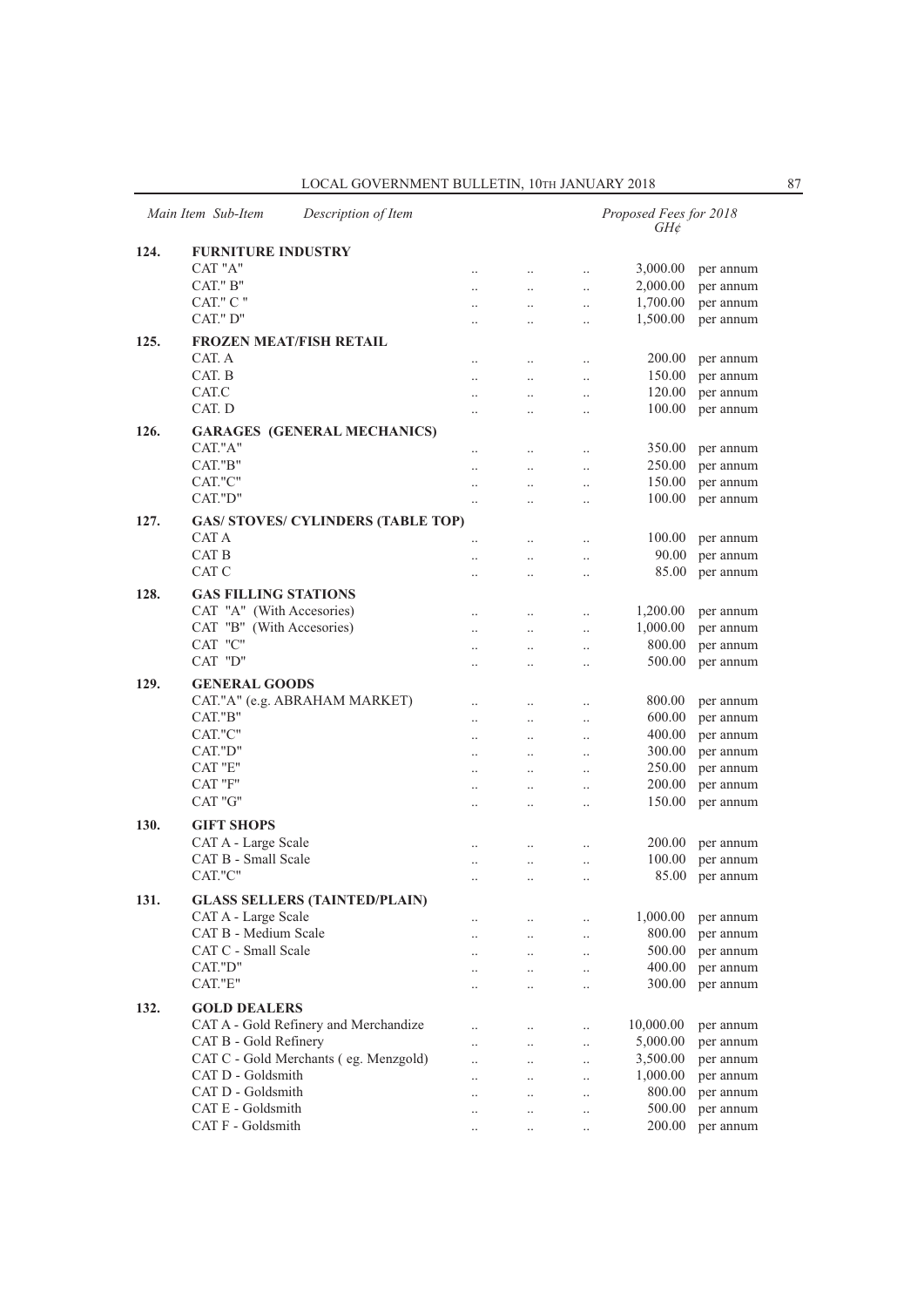|      | Main Item Sub-Item<br>Description of Item                |                      |                      |                      | Proposed Fees for 2018<br>GH¢ |           |
|------|----------------------------------------------------------|----------------------|----------------------|----------------------|-------------------------------|-----------|
| 133. | <b>GRAPHIC DESIGNERS</b>                                 |                      |                      |                      |                               |           |
|      | CAT. "A"                                                 | $\ddotsc$            | $\ldots$             | $\ldots$             | 600.00                        | per annum |
|      | CAT. "B"                                                 | $\ddotsc$            | $\ddotsc$            | $\ddotsc$            | 450.00                        | per annum |
|      | CAT. "C"                                                 | $\ldots$             | $\ldots$             | $\ddotsc$            | 300.00                        | per annum |
|      | CAT."D"                                                  |                      | $\ldots$             | $\ddotsc$            | 250.00                        | per annum |
|      |                                                          |                      |                      |                      |                               |           |
| 134. | <b>GYMNASTIC CENTRE</b>                                  |                      |                      |                      |                               |           |
|      | CAT. "A"                                                 | $\ddotsc$            |                      | $\ddotsc$            | 600.00                        | per annum |
|      | CAT. "B"                                                 | $\ddotsc$            | $\ddotsc$            | $\ddotsc$            | 400.00                        | per annum |
|      | CAT C                                                    | $\ddotsc$            | $\ldots$             | $\ddotsc$            | 300.00                        | per annum |
|      |                                                          |                      |                      |                      |                               |           |
| 135. | <b>MASSAGING CENTRES</b>                                 |                      |                      |                      |                               |           |
|      | CAT. " $A$ " (e.g.CRG)                                   | $\ddotsc$            | $\ddotsc$            | $\ddotsc$            | 2,300.00                      | per annum |
|      | CAT. "B"                                                 | $\ddotsc$            | $\ddotsc$            | $\ddotsc$            | 1,700.00                      | per annum |
|      | CAT "C"                                                  | $\ddotsc$            | $\ldots$             | $\ddotsc$            | 1,200.00                      | per annum |
|      | CAT "D"                                                  | $\ddotsc$            | $\ddot{\phantom{0}}$ | $\ddotsc$            | 300.00                        | per annum |
|      |                                                          |                      |                      |                      |                               |           |
| 136. | <b>HAIR &amp; BEAUTY SERVICE PROVIDERS</b>               |                      |                      |                      |                               |           |
|      | CAT A - Beauty Parlour and School                        | $\ddotsc$            |                      | $\ldots$             | 1,000.00                      | per annum |
|      | CAT B - Beauty Parlour                                   |                      | $\ddotsc$            | $\ldots$             | 800.00                        | per annum |
|      | CAT C - Salon with pedicure, manicure, 'braiding/weaving |                      |                      | $\ddot{\phantom{0}}$ | 600.00                        | per annum |
|      | CAT D - Big Salon                                        |                      |                      | $\ddotsc$            | 200.00                        | per annum |
|      | CAT E - Small Salon                                      |                      | $\ddot{\phantom{a}}$ | $\ddotsc$            | 100.00                        | per annum |
|      | CAT F - Braiding and Weaving Only                        | $\ddotsc$            | $\ldots$             | $\ddotsc$            | 300.00                        | per annum |
|      | CAT G - Braiding Only                                    | $\ddotsc$            | $\ldots$             |                      | 100.00                        | per annum |
|      |                                                          |                      |                      |                      |                               |           |
| 137. | <b>HABOURS</b>                                           |                      |                      |                      |                               |           |
|      | CAT A - Merchandise Harbours                             | $\ddot{\phantom{0}}$ |                      | $\ddotsc$            | 120,000.00                    | per annum |
|      | CAT B - Fishing Harbours                                 | $\ddotsc$            | $\ldots$             | $\ddotsc$            | 10,000.00                     | per annum |
| 138. | <b>HAULAGE COMPANIES</b>                                 |                      |                      |                      |                               |           |
|      | CAT 'A'                                                  |                      |                      |                      | 4,000.00                      | per annum |
|      | CAT 'B'                                                  | $\ddotsc$            | $\ldots$             | $\ddotsc$            | 2,500.00                      | per annum |
|      |                                                          | $\ldots$             | $\ddotsc$            | $\ddotsc$            |                               |           |
| 139. | <b>HAWKING</b>                                           |                      |                      |                      |                               |           |
|      | CAT."A"                                                  | $\ddotsc$            |                      | $\ldots$             | 22.00                         | per annum |
|      | CAT."B"                                                  | $\ddotsc$            | $\ddotsc$            | $\ddot{\phantom{0}}$ | 20.00                         | per annum |
|      | <b>B.</b> General                                        |                      |                      |                      |                               |           |
|      | CAT "A"                                                  | $\ddotsc$            | $\ldots$             | $\ldots$             | 60.00                         | per annum |
|      | CAT "B"                                                  |                      | $\ddotsc$            | $\ddotsc$            | 50.00                         | per annum |
|      | CAT "C"                                                  | $\ddotsc$            | $\ldots$             | $\ddotsc$            | 40.00                         | per annum |
|      |                                                          |                      |                      |                      |                               |           |
| 140. | <b>HEALTH FACILITIES</b>                                 |                      |                      |                      |                               |           |
| i.   | <b>Dental Clinics</b>                                    |                      |                      |                      |                               |           |
|      | CAT A - Large Scale                                      | $\ddotsc$            | $\ddotsc$            | $\ddotsc$            | 500.00                        | per annum |
|      | CAT B - Medium Scale                                     | $\ddotsc$            | $\ddotsc$            | $\ddotsc$            | 250.00                        | per annum |
|      | CAT C - Small Scale                                      | $\ddotsc$            | $\ddotsc$            | $\ddotsc$            | 200.00                        | per annum |
| ii.  | Eye Clinics                                              |                      |                      |                      |                               |           |
|      | CAT A - Large Scale                                      | $\ddotsc$            | $\ldots$             | $\ldots$             | 682.00                        | per annum |
|      | CAT B - Small Scale                                      | $\ddotsc$            | $\ddot{\phantom{a}}$ | $\ddotsc$            | 548.00                        | per annum |
| iii. | Hospitals/Clinics                                        |                      |                      |                      |                               |           |
|      | CAT A - Specialised (Chiropractic /Homeopathic etc.)     |                      | $\ddot{\phantom{0}}$ | $\ldots$             | 2,500.00                      | per annum |
|      | CAT B - In and Outpatient                                | $\cdot$ .            | $\ddotsc$            | $\ddotsc$            | 1,800.00                      | per annum |
|      | CAT C - Outpatient                                       | $\ddot{\phantom{0}}$ | $\ddotsc$            | $\ddotsc$            | 1,000.00                      | per annum |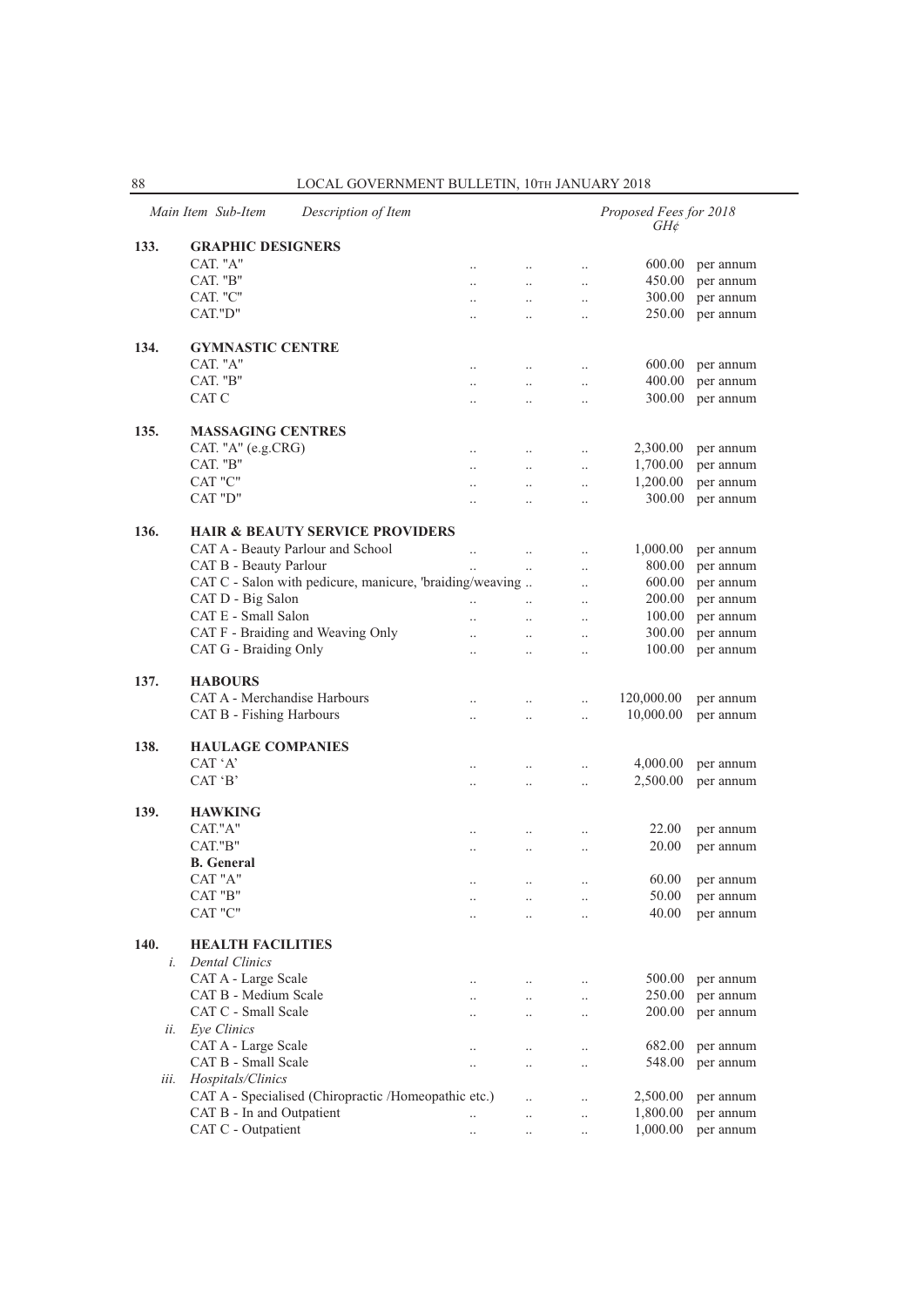|      | Main Item Sub-Item<br>Description of Item            |                      |                      |                      | Proposed Fees for 2018<br>$GH\mathcal{C}$ |                      |
|------|------------------------------------------------------|----------------------|----------------------|----------------------|-------------------------------------------|----------------------|
| iν.  | <b>Maternity Homes</b>                               |                      |                      |                      |                                           |                      |
|      | CAT A - General Services                             | $\ddotsc$            | $\ddotsc$            | $\cdot$              | 300.00                                    | per annum            |
|      | CAT B - Midwifery Services                           | $\ddotsc$            | $\ldots$             | $\ldots$             | 200.00                                    | per annum            |
|      | CAT."C" (Traditional Birth Attendant)                |                      |                      |                      | 100.00                                    | per annum            |
|      |                                                      |                      | $\ddot{\phantom{0}}$ | $\ldots$             |                                           |                      |
| v.   | <b>Medical Laboratory Facilities</b>                 |                      |                      |                      |                                           |                      |
|      | CAT A - General Services                             | $\ldots$             | $\ldots$             | $\ddotsc$            | 1,500.00                                  | per annum            |
|      | CAT B - Specialised Services                         | $\ddot{\phantom{a}}$ | $\ddotsc$            | $\ddotsc$            | 650.00                                    | per annum            |
|      | CAT C - Ordinary Services                            | $\ddot{\phantom{a}}$ | $\ddotsc$            | $\ddotsc$            | 400.00                                    | per annum            |
| νi.  | Physiotherapy Centres                                |                      |                      |                      |                                           |                      |
|      | CAT A - Large Scale                                  | $\ddot{\phantom{a}}$ | $\ddotsc$            | $\ddotsc$            | 500.00                                    | per annum            |
|      | CAT B - Medium Scale                                 | $\ddotsc$            | $\ddotsc$            | $\ddotsc$            | 350.00                                    | per annum            |
|      | CAT C - Small Scale                                  | $\ddotsc$            | $\ddotsc$            | $\ddotsc$            | 200.00                                    | per annum            |
| vii. | Lincenced Herbal Medicine Units                      |                      |                      |                      |                                           |                      |
|      | CAT A - Foreign Clinics and Shops                    | $\ldots$             | $\ldots$             | $\ldots$             |                                           | 1,500.00 per annum   |
|      | CAT B - Foreign Clinics or Shops                     | $\ddotsc$            | $\ddotsc$            | $\ddotsc$            |                                           | $1,800.00$ per annum |
|      | CAT C - Clinic and Medicine Producers (Local)        |                      | $\ddotsc$            | $\ddotsc$            |                                           | 1,200.00 per annum   |
|      | CAT D - Clinic Only (Local)                          |                      |                      |                      |                                           | $1,000.00$ per annum |
|      | CAT E - Medicine Producers Only (Local)              | $\ddot{\phantom{a}}$ | $\ddotsc$            | $\cdot$              | 900.00                                    | per annum            |
|      | CAT F - Herbal Shops (Local)                         |                      | $\ddot{\phantom{0}}$ | $\ldots$             | 300.00                                    | per annum            |
|      | CAT G - Shop on wheel (Mobile)                       | $\ddot{\phantom{a}}$ | $\ddotsc$            | $\ldots$             | 200.00                                    |                      |
|      |                                                      | $\ddotsc$            | $\ddotsc$            | $\ddotsc$            |                                           | per annum            |
|      | CAT H                                                | $\ddot{\phantom{a}}$ | $\ddotsc$            | $\ddot{\phantom{a}}$ | 150.00                                    | per annum            |
| 141. | <b>HOTELS / RESORTS</b>                              |                      |                      |                      |                                           |                      |
|      | CAT. "A" (5 Star)                                    | $\ldots$             | $\ldots$             | $\ddotsc$            |                                           | 2,530.00 per annum   |
|      | CAT. "B" (4 Star)                                    | $\ddotsc$            | $\ddotsc$            | $\ddotsc$            |                                           | 2,200.00 per annum   |
|      | CAT. B (3 Star)                                      | $\ddot{\phantom{0}}$ | $\ddotsc$            | $\ddotsc$            |                                           | 2,100.00 per annum   |
|      | CAT. "B" (4 Star)                                    | $\cdot$              | $\ldots$             | $\cdot$              |                                           | $2,000.00$ per annum |
|      | CAT. "C " (3 Star) :                                 |                      |                      |                      |                                           |                      |
|      | i) OVER 30 Rooms                                     | $\cdot$ .            | $\ldots$             | $\ldots$             | 925.00                                    | per annum            |
|      | ii) UP TO 30 Rooms                                   | $\ddotsc$            | $\ddotsc$            | $\ddotsc$            | 752.00                                    | per annum            |
|      | CAT. "D" (2 Star):                                   |                      |                      |                      |                                           |                      |
|      | i) OVER 25 Rooms                                     | $\ddotsc$            |                      |                      | 555.00                                    | per annum            |
|      | ii) FROM 11 - 24 Rooms                               |                      | $\ldots$             | $\cdot$              | 370.00                                    | per annum            |
|      | iii) UP TO 10 Rooms                                  | $\ddotsc$            | $\ldots$             | $\ldots$             | 225.00                                    | per annum            |
|      | CAT. "E" (1 STAR):                                   | $\ddotsc$            | $\ddotsc$            | $\ldots$             |                                           |                      |
|      | i) OVER 25 Rooms                                     |                      |                      |                      |                                           |                      |
|      |                                                      | $\ddotsc$            | $\ldots$             | $\cdot$ .            | 330.00                                    | per annum            |
|      | ii) FROM 11-24 Rooms                                 | $\ddotsc$            | $\ldots$             | $\ldots$             | 265.00                                    | per annum            |
|      | iii) UP TO 10 Rooms                                  | $\ddotsc$            | $\ddot{\phantom{a}}$ | $\ldots$             | 190.00                                    | per annum            |
|      | CAT. F (Budget Houses / Guest Houses/ Motels):       |                      |                      |                      | 190.00                                    |                      |
|      | i) OVER 25 Rooms                                     | $\ldots$             |                      |                      |                                           | per annum            |
|      | ii) FROM 11 - 24 Rooms                               | $\ddotsc$            | $\ddot{\phantom{a}}$ | $\ddotsc$            | 133.00                                    | per annum            |
|      | iii) UP TO 10 Rooms                                  | $\ddotsc$            | $\ddotsc$            | $\ddotsc$            | 93.00                                     | per annum            |
| 142. | <b>HOUSE HELP AGENCIES</b>                           |                      |                      |                      |                                           |                      |
|      | CAT A                                                | $\ddot{\phantom{0}}$ | $\ddotsc$            | $\ddot{\phantom{0}}$ | 500.00                                    | per annum            |
|      | CAT B                                                | $\ddot{\phantom{0}}$ | $\ddotsc$            | $\ddotsc$            | 300.00                                    | per annum            |
|      |                                                      |                      |                      |                      |                                           |                      |
| 143. | <b>HEARSE/AMBULANCE SERVICES</b>                     |                      |                      |                      |                                           |                      |
|      | CAT A - Large Scale (Above 5 Vehicles)               | $\ddot{\phantom{0}}$ | $\ddotsc$            | $\ddot{\phantom{0}}$ | 900.00                                    | per annum            |
|      | CAT B - Medium Scale (3-5 Vehicles)                  | $\ddotsc$            | $\ddotsc$            | $\ddot{\phantom{0}}$ | 800.00                                    | per annum            |
|      | CAT C - Small Scale (1-2 Vehicles)                   | $\ddot{\phantom{a}}$ | $\ddotsc$            | $\ddot{\phantom{a}}$ | 500.00                                    | per annum            |
| 144. | <b>ICE CREAM/YOGHURT DEALERS</b>                     |                      |                      |                      |                                           |                      |
|      | CAT A - Manufacturers (Very Large Scale)             | $\ddot{\phantom{a}}$ | $\ldots$             | $\ddotsc$            |                                           | 5,000.00 per annum   |
|      | CAT B - Manufacturers (Large Scale)                  | $\ddot{\phantom{0}}$ | $\ldots$             | $\ddotsc$            | 3,000.00                                  | per annum            |
|      | CAT D - Manufacturers (Small Scale -Local Producers) |                      | $\ddotsc$            |                      |                                           | $2,000.00$ per annum |
|      |                                                      |                      |                      |                      |                                           |                      |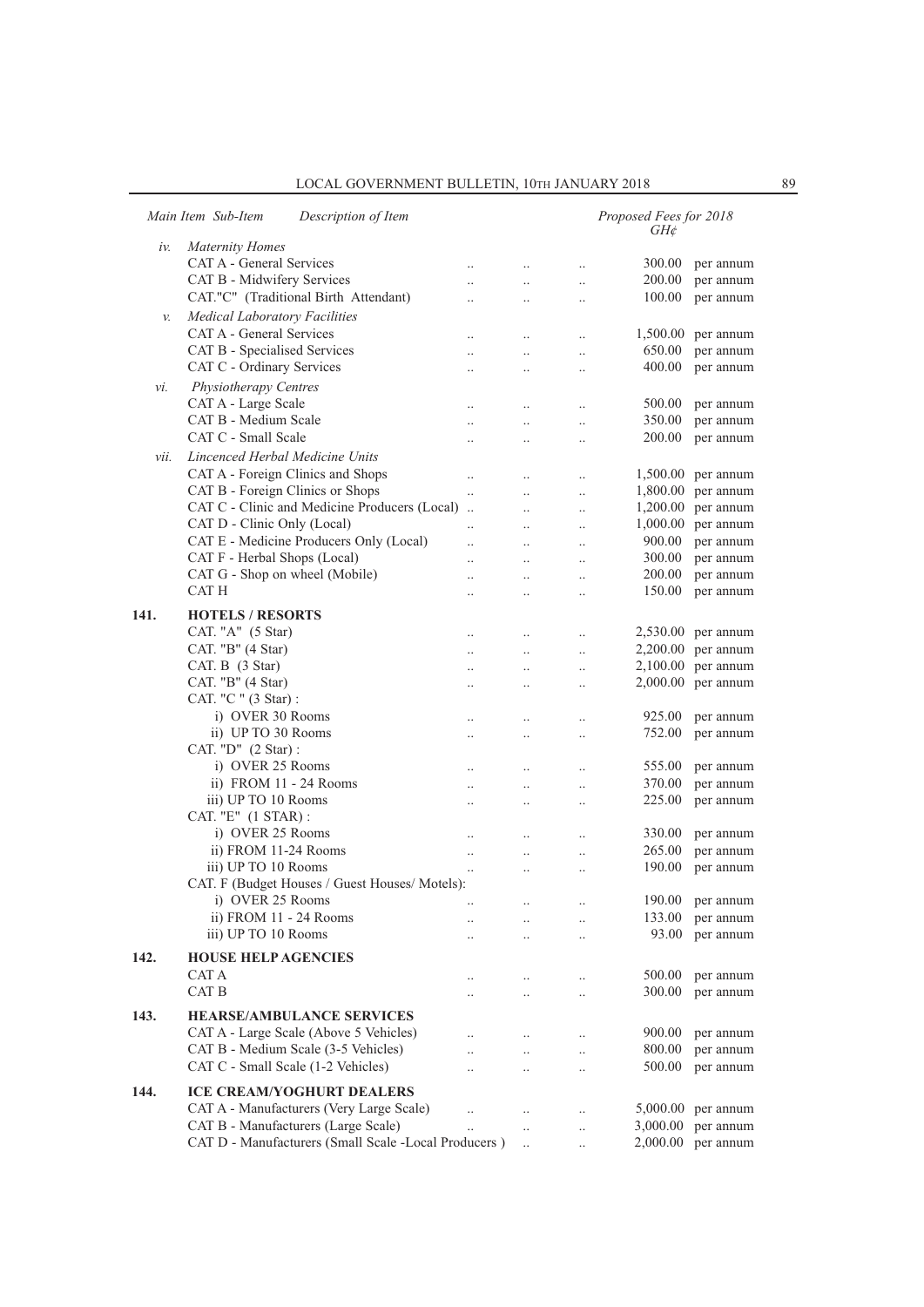|      | Main Item Sub-Item<br>Description of Item          |                      |                                              |                       | Proposed Fees for 2018<br>GH¢ |                        |
|------|----------------------------------------------------|----------------------|----------------------------------------------|-----------------------|-------------------------------|------------------------|
|      | CAT E - Wholesale/Depot                            | $\ldots$             | $\ldots$                                     | $\ldots$              | 1,500.00                      | per annum              |
|      | CAT F                                              | $\ddotsc$            | $\ddotsc$                                    | $\ldots$              | 900.00                        | per annum              |
|      | CAT G - Retail                                     |                      | $\ddotsc$                                    | $\ldots$              | 300.00                        | per annum              |
|      |                                                    |                      |                                              |                       |                               |                        |
| 145. | <b>ICE CREAM FREEZERS</b><br>CAT "A"               |                      |                                              |                       |                               |                        |
|      | CAT "B"                                            | $\cdot$ .            | $\ddotsc$                                    | $\ldots$              | 150.00<br>100.00              | per annum<br>per annum |
|      |                                                    | $\cdot$ .            | $\cdot$                                      | $\ldots$              |                               |                        |
| 146. | <b>ICE CREAM (HOME MADE)</b>                       | $\ddotsc$            | $\ddotsc$                                    | $\ldots$              | 100.00                        | per annum              |
| 147. | <b>INTERIOR DECORATORS</b>                         |                      |                                              |                       |                               |                        |
|      | CAT A - Companies                                  | $\cdot$ .            | $\ldots$                                     | $\ldots$              | 550.00                        | per annum              |
|      | CAT B - Individuals                                |                      |                                              | $\ldots$              | 300.00                        | per annum              |
| 148. | <b>JEWELLERY SHOPS</b>                             |                      |                                              |                       |                               |                        |
|      | CAT.A - Retail (Large)                             | $\ddotsc$            | $\ddotsc$                                    | $\ddotsc$             |                               | $1,500.00$ per annum   |
|      | CAT B - Retail (Medium)                            |                      | $\ddotsc$                                    | $\ddotsc$             | 650.00                        | per annum              |
|      | CAT C - Retail (Small)                             |                      | $\ddotsc$                                    | $\ldots$              | 400.00                        | per annum              |
|      | CAT D - Table Top                                  | $\ddotsc$            |                                              | $\ddotsc$             | 100.00                        | per annum              |
| 149. | <b>JEWELLERY REPAIRERS (WATCHES/BRACELET ETC.)</b> |                      |                                              |                       |                               |                        |
|      | CAT 'A'                                            |                      |                                              | $\ldots$              | 150.00                        | per annum              |
|      | CAT 'B'                                            | $\ddotsc$            | $\ddot{\phantom{a}}$                         | $\ddotsc$             | 85.00                         | per annum              |
|      |                                                    |                      |                                              |                       |                               |                        |
| 150. | <b>JOB PLACEMENT AGENCIES</b>                      |                      |                                              |                       |                               |                        |
|      | CAT 'A'                                            | $\ddotsc$            | $\ddotsc$                                    | $\ddotsc$             | 1,000.00                      | per annum              |
|      | CAT 'B'                                            | $\ddotsc$            | $\ddotsc$                                    | $\ldots$              | 750.00                        | per annum              |
|      | CAT 'C'                                            | $\ddotsc$            | $\ddot{\phantom{0}}$                         | $\ddotsc$             | 300.00                        | per annum              |
| 151. | <b>KHEBAB SELLERS</b>                              |                      |                                              |                       |                               |                        |
|      | CAT. "A" (e.g. "FRIDAYS")                          | $\ddotsc$            | $\ddotsc$                                    | $\cdot$ .             | 250.00                        | per annum              |
|      | CAT. "B"                                           | $\cdot$ .            | $\ldots$                                     | $\ldots$              | 150.00                        | per annum              |
|      | CAT. "C"                                           | $\ddotsc$            | $\ddotsc$                                    | $\ddotsc$             | 100.00                        | per annum              |
|      | CAT. "D"                                           |                      |                                              | $\ddotsc$             | 80.00                         | per annum              |
| 152. | <b>LANDSCAPERS/HORTICULTURALISTS</b>               |                      |                                              |                       |                               |                        |
|      | CAT A - Large Scale                                | $\ddotsc$            | $\ddotsc$                                    | $\ldots$              | 200.00                        | per annum              |
|      | CAT B - Medium Scale                               | $\ddotsc$            | $\ddot{\phantom{0}}$                         | $\ddotsc$             | 150.00                        | per annum              |
|      | CAT C - Small Scale                                | $\ddotsc$            | $\ddot{\phantom{a}}$                         | $\ddotsc$             | 100.00                        | per annum              |
|      |                                                    |                      |                                              |                       |                               |                        |
| 153. | <b>LAUNDRY SERVICES</b><br>CAT A - Large Scale     |                      |                                              |                       |                               |                        |
|      | CAT B - Medium Scale                               |                      | $\cdot$                                      | $\ldots$              | 1,000.00<br>800.00            | per annum              |
|      | CAT C - Medium Scale                               |                      | $\ddot{\phantom{0}}$<br>$\ddot{\phantom{0}}$ | $\ldots$<br>$\ddotsc$ | 400.00                        | per annum              |
|      | CAT D                                              |                      | $\ddot{\phantom{0}}$                         | $\ldots$              | 200.00                        |                        |
|      | CAT E                                              |                      | $\ddot{\phantom{a}}$                         | $\ddotsc$             | 150.00                        | per annum              |
|      |                                                    |                      |                                              |                       |                               |                        |
| 154. | <b>LEGAL FIRMS</b>                                 |                      |                                              |                       |                               |                        |
|      | CAT. "A"                                           | $\ddotsc$            | $\ddotsc$                                    | $\ddotsc$             | 1,565.00                      | per annum              |
|      | CAT. "B"                                           | $\cdot \cdot$        | $\ddotsc$                                    | $\ldots$              | 945.00                        | per annum              |
| 155. | <b>LEATHER WORKS</b>                               |                      |                                              |                       |                               |                        |
|      | CAT A - Producers (Donkey Skin)                    |                      |                                              | $\ldots$              | 7,000.00                      | per annum              |
|      | CAT B - Producers (Industrial)                     | $\ddot{\phantom{a}}$ | $\ddot{\phantom{0}}$                         | $\ldots$              | 800.00                        | per annum              |
|      | CAT C - Producers (Handmade)                       | $\ddotsc$            |                                              | $\cdot$ .             | 400.00                        | per annum              |
|      | CAT D - Repairers                                  | $\cdot$ .            |                                              | $\cdot$               | 100.00                        | per annum              |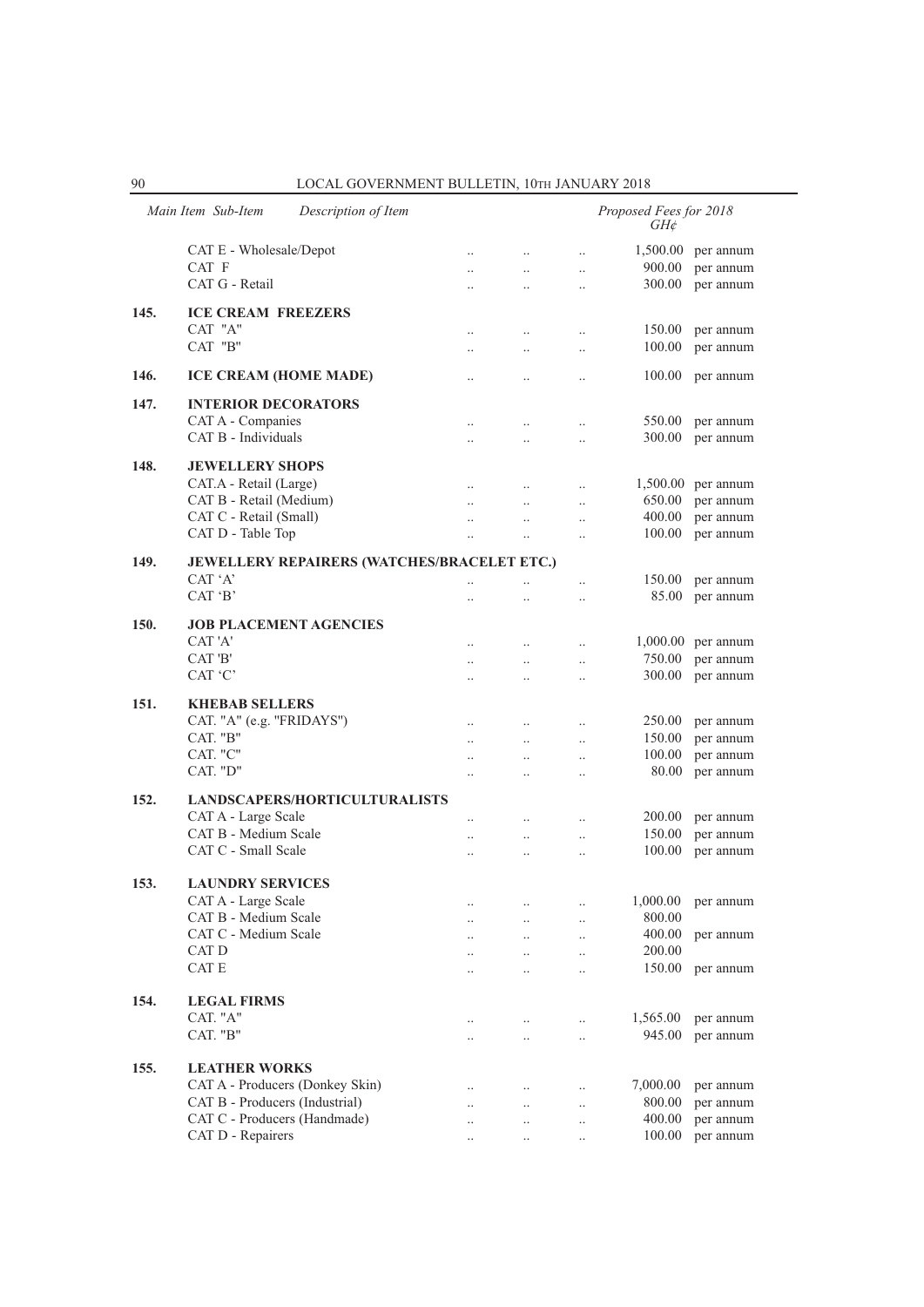|      | Main Item Sub-Item<br>Description of Item                    |                          |                      |                      | Proposed Fees for 2018<br>GH¢ |                        |
|------|--------------------------------------------------------------|--------------------------|----------------------|----------------------|-------------------------------|------------------------|
| 156. | <b>LOCAL HAIR POMADE MANUFACTURERS</b>                       |                          | $\ddotsc$            | $\ddotsc$            | 130.00                        | per annum              |
|      | CAT."A"                                                      | $\ddotsc$                | $\ddotsc$            | $\ddotsc$            | 120.00                        | per annum              |
|      | CAT."B"                                                      | $\ddot{\phantom{0}}$     | $\ddot{\phantom{0}}$ | $\ldots$             | 100.00                        | per annum              |
|      | CAT "C"                                                      |                          |                      |                      |                               |                        |
| 157. | LOCAL POWDER AND POMADE (NON-HAIR) MANUFACTURERS             |                          |                      |                      |                               |                        |
|      | CAT "A"                                                      | $\ddotsc$                | $\cdot$              | $\ldots$             | 100.00                        | per annum              |
|      | $\rm CAT$ "B"                                                | $\ddot{\phantom{a}}$     | $\ddot{\phantom{0}}$ | $\ddotsc$            | 80.00                         | per annum              |
| 158. | <b>LOCAL SOAP MANUFACTURERS</b>                              |                          | $\ddot{\phantom{0}}$ | $\ddotsc$            | 350.00                        | per annum              |
|      | CAT."A"                                                      |                          | $\ddot{\phantom{0}}$ | $\ddotsc$            | 90.00                         | per annum              |
|      | CAT."B"                                                      | $\ddot{\phantom{0}}$     | $\ddot{\phantom{0}}$ | $\ldots$             | 80.00                         | per annum              |
|      | CAT."C"                                                      |                          |                      |                      |                               |                        |
| 159. | <b>LICENCED ARMS &amp; AMMUNITION DEALERS</b>                |                          |                      |                      |                               |                        |
|      | CAT 'A'                                                      | $\ddot{\phantom{a}}$     | $\ddot{\phantom{a}}$ | $\ldots$             | 12,000.00                     | per annum              |
|      | CAT 'B'                                                      |                          | $\ddotsc$            | $\ldots$             | 6,000.00                      | per annum              |
| 160. | <b>LIVESTOCK FARMS</b>                                       |                          |                      |                      |                               |                        |
|      | CAT A - Very large-sized                                     | $\cdot$ .                | $\ldots$             | $\ldots$             | 1,500.00                      | per annum              |
|      | CAT B - Large-sized                                          | $\cdot$                  | $\cdot$ .            | $\ldots$             | 1,000.00                      | per annum              |
|      | CAT C - Medium-sized                                         |                          |                      | $\ddotsc$            | 800.00                        | per annum              |
|      | CAT D - Small-sized                                          | $\ddot{\phantom{a}}$     | $\ddotsc$            | $\ldots$             | 500.00                        | per annum              |
|      | CAT E - Very Small-sized                                     | $\ddotsc$                | $\ddot{\phantom{0}}$ | $\ldots$             | 100.00                        | per annum              |
| 161. | <b>LOTTERY BUSINESS OPERATORS</b>                            |                          |                      |                      |                               |                        |
|      | CAT A - National Lotto Authority                             | $\ddotsc$                | $\ddotsc$            | $\ddots$             | 5,000.00                      | per annum              |
|      | CAT B - National Marketing Companies/Agents                  |                          | $\ddot{\phantom{a}}$ | $\ddotsc$            | 3,000.00                      | per annum              |
|      | CAT C - Lotto Receiver                                       | $\ddot{\phantom{a}}$     | $\ddot{\phantom{0}}$ | $\ddotsc$            | 400.00                        | per annum              |
| 162. | <b>LUMBER BUSINESS</b>                                       |                          |                      |                      |                               |                        |
|      | CAT 'A'                                                      | $\ddot{\phantom{a}}$     |                      | $\ldots$             | 8,000.00                      | per annum              |
|      | CAT 'B'                                                      | $\cdot$                  | $\ddot{\phantom{0}}$ | $\ldots$             | 4,000.00                      | per annum              |
| 163. | <b>MACHINE SHOPS</b>                                         |                          |                      |                      |                               |                        |
|      | CAT 'A'                                                      | $\ldots$                 | $\ddotsc$            | $\ldots$             | 400.00                        | per annum              |
|      | CAT 'B'                                                      | $\ddot{\phantom{a}}$     | $\ddot{\phantom{0}}$ | $\ddotsc$            | 350.00                        | per annum              |
|      | CAT 'C'                                                      | $\ddotsc$                | $\ddotsc$            | $\ddotsc$            | 200.00                        | per annum              |
| 164. | <b>MANUFACTURING/PROCESSING COMPANIES</b>                    |                          |                      |                      |                               |                        |
|      | CAT A - International (Large Scale)                          | $\ldots$                 | $\ldots$             | $\ldots$             | 56,000.00                     | per annum              |
|      | CAT B - International (Medium Scale)                         | $\cdot \cdot$            | $\cdot \cdot$        |                      | 45,000.00                     | per annum              |
|      | CAT C - International (Small Scale)                          | $\cdot$ .                | $\ldots$             | $\ldots$             | 35,000.00                     | per annum              |
|      | CAT D - National (Large Scale)                               | $\cdot$ .                | $\ddotsc$            | $\ldots$             | 31,000.00                     | per annum              |
|      | CAT E - National (Medium Scale)                              |                          | $\ddotsc$            | $\ldots$             | 28,000.00                     | per annum              |
|      | CAT F - National (Small Scale)                               |                          | $\ddotsc$            | $\ldots$             | 18,000.00                     | per annum              |
|      | CAT G - Local (Large Scale)<br>CAT H - Local (Medium Scale)  |                          | $\ldots$             | $\ldots$             | 15,000.00<br>12,000.00        | per annum<br>per annum |
|      | CAT I - Local                                                | $\ddot{\phantom{0}}$     | $\ddotsc$            | $\ldots$             | 10,000.00                     | per annum              |
|      | CAT J - Local                                                | $\ddot{\phantom{0}}$<br> | $\ldots$<br>$\ldots$ | $\ldots$<br>$\ldots$ | 7,500.00                      | per annum              |
|      | CAT K - Local                                                |                          | $\ddotsc$            | $\ddotsc$            | 6,500.00                      | per annum              |
|      | CAT 1 - Local                                                |                          | $\ldots$             | $\ldots$             | 6,000.00                      | per annum              |
|      |                                                              |                          |                      |                      |                               |                        |
| 165. | <b>MARKETS &amp; OTHER FACILITIES' MANAGEMENTS COMPANIES</b> |                          |                      |                      |                               |                        |
|      | CAT A - Large Scale<br>CAT B - Medium Scale                  |                          | $\ddot{\phantom{a}}$ | $\ldots$             | 10,000.00<br>5,000.00         | per annum<br>per annum |
|      | CAT C - Small Scale                                          | $\cdot$ .                | $\ddotsc$            | $\ldots$             | 1,000.00                      | per annum              |
|      |                                                              | $\cdot$ .                | $\cdot$ .            | $\ldots$             |                               |                        |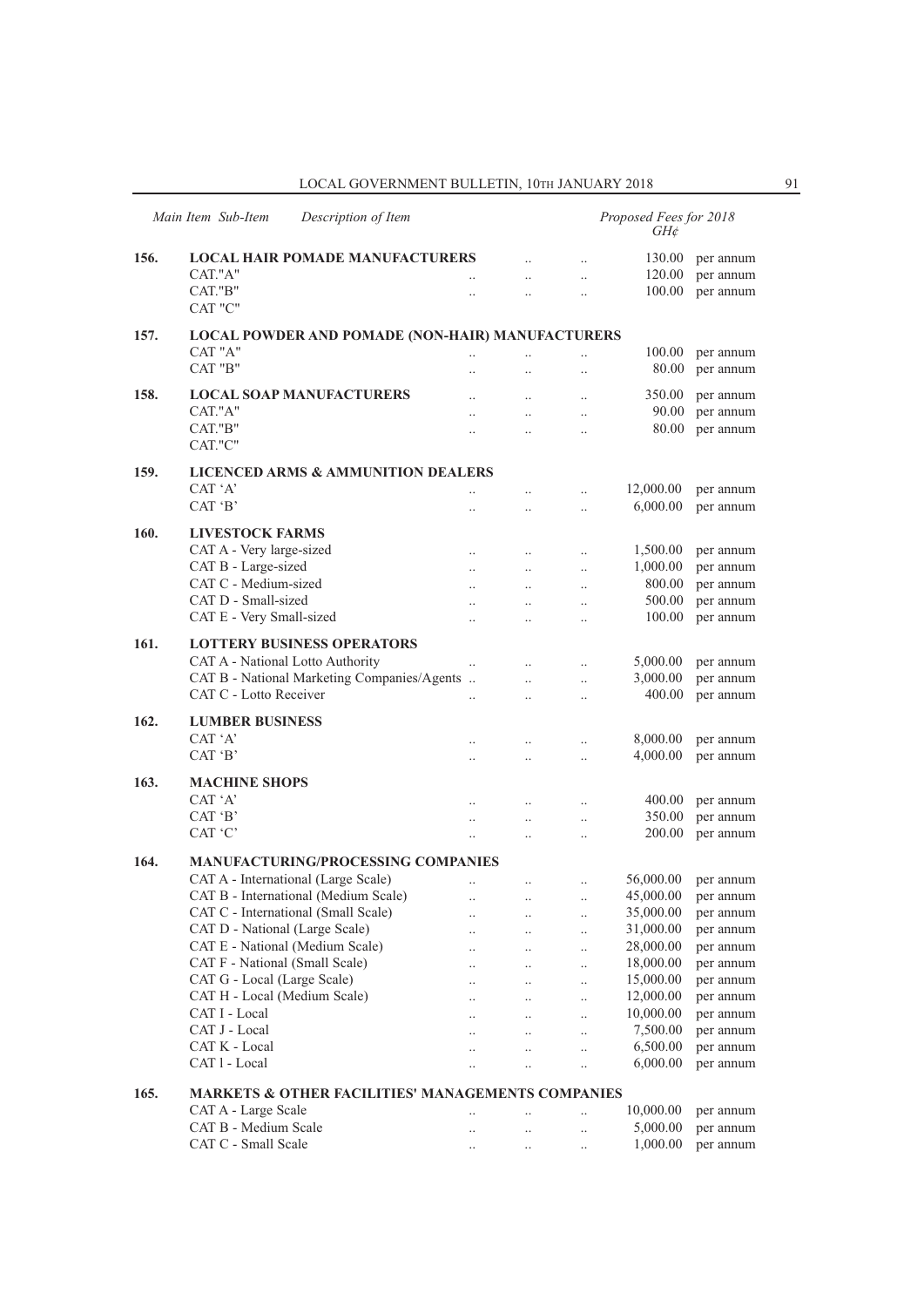CAT A - Manufacturers .. .. .. 6,500.00 per annum CAT B - Wholesalers with showRooms ... ... ... ... 1,000.00 per annum CAT C - Retailers (Medium Scale) .. .. .. 500.00 per annum CAT D - Retailers (Small Scale) .. .. .. 200.00 per annum CAT D - Retailers .. .. .. 150.00 per annum **167. MEDIA HOUSES** CAT A - Large Scale ... ... ... ... ... ... 1,000.00 per annum CAT B - Medium Scale .. .. .. 600.00 per annum CAT C - Small Scale .. .. .. 120.00 per annum **168. MEDICAL SUPPLY COMPANIES** CAT 'A' ... ... ... 1,000.00 per annum<br>
CAT 'B' ... ... ... ... 800.00 per annum .. .. .. .. .. 800.00 per annum CAT 'C' ... ... ... ... 400.00 per annum **169. METAL FABRICATORS** CAT A - Filling Station Sheds/Trailers/Underground Tanks Moulding 15,000.00 per annum CAT B - Agro Processing Machines Surface Tanks .. . .. .. 2,000.00 per annum CAT C - Domestic Milling Machines ... ... ... 1,000.00 per annum CAT D - Canopies and Scaffolding .. .. .. 600.00 per annum CAT E - Pot, Coal pots and Sheet moulders ... ... ... 300.00 per annum CAT F - Chairs and beds, etc. ... ... ... ... ... ... 250.00 per annum **170. MINERAL WATER DISTRIBUTION/SALES** CAT A - Depot .. .. .. 700.00 per annum CAT B - Wholesale ... ... ... ... ... ... 400.00 per annum CAT C - Retail (Large) .. .. .. 200.00 per annum CAT D - Retail (Medium) .. .. .. 120.00 per annum CAT E - Retail (Small) .. .. .. 90.00 per annum CAT F ... ... ... ... 50.00 per annum **171. MINERAL MARKETING COMPANIES**  CAT 'A' ... ... ... ... ... ... 10,000.00 per annum CAT 'B' ... ... ... ... ... 6,000.00 per annum<br>CAT 'C' ... ... ... ... 3,000.00 per annum .. . . . . . . . . 3,000.00 per annum **172. MINERAL WATER PRODUCING ACCESSORIES** CAT 'A' ... ... ... ... 250.00 per annum  $CAT 'B'$  ... ...  $\therefore$  ... ... 100.00 per annum **173. MOBILE PHONE & ACCESSORIES SALES/ASSEM** ... 2,000.00 per annum CAT B - Import/Wholesale/Retail/Repairs ... ... ... 1,500.00 per annum CAT C - Retail/Repairs .. .. .. 650.00 per annum CAT D - Retail Only ... ... ... ... 550.00 per annum CAT E - Repairs Only .. .. .. 300.00 per annum CAT F - Repairs Only (Small) .. .. .. 150.00 per annum CAT F - Repairs .. .. .. 100.00 per annum **174. MOBILE PHONE ACCESSORIES ONLY** CAT "A" ... ... ... ... ... 130.00 per annum CAT "B" .. .. .. 100.00 per annum .. . . . . . . 80.00 per annum

#### 92 LOCAL GOVERNMENT BULLETIN, 10Th JANUARY 2018

*GH¢* 

*Main Item Sub-Item Description of Item Proposed Fees for 2018*

**166. MATTRESS/FOAM PRODUCTS DEALERS**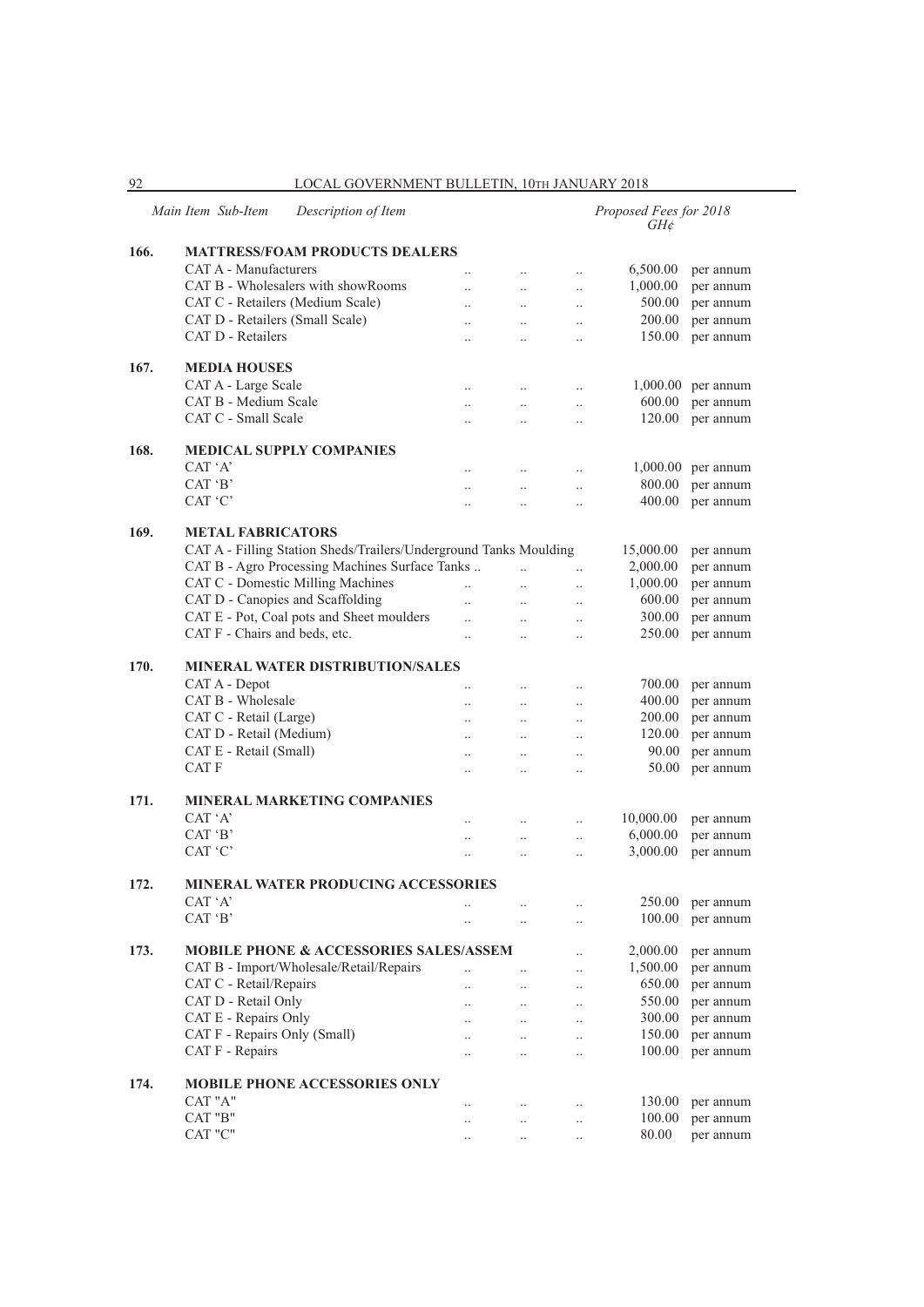|      | Main Item Sub-Item<br>Description of Item                                                                   |                      |                      |                      | Proposed Fees for 2018<br>$GH\mathcal{E}$ |                         |
|------|-------------------------------------------------------------------------------------------------------------|----------------------|----------------------|----------------------|-------------------------------------------|-------------------------|
| 175. | <b>MOBILE PHONE CARDS SALES</b>                                                                             |                      |                      |                      |                                           |                         |
|      | CAT A - Distribution/Retail                                                                                 | $\ddotsc$            | $\ddotsc$            | $\ldots$             | 500.00                                    | per annum               |
|      | CAT B - Distribution Only                                                                                   | $\ddot{\phantom{a}}$ | $\ddotsc$            | $\ddotsc$            | 350.00                                    | per annum               |
|      | CAT D - Retail                                                                                              |                      | $\ddot{\phantom{0}}$ | $\ddotsc$            | 100.00                                    | per annum               |
| 176. | <b>MOBILE SALES VAN</b><br>CAT "A" (e.g. Provision, Drinks, Cooking Utensils, Audio/Video Cassette Sellers) |                      |                      |                      |                                           | 100.00 per annum        |
| 177. | <b>MUSICAL INSTRUMENT SALES</b>                                                                             |                      |                      |                      |                                           |                         |
|      | CAT A - Wholesale/Retail                                                                                    | $\ddot{\phantom{a}}$ | $\ddotsc$            | $\ddotsc$            | 200.00                                    | per annum               |
|      | CAT B - Retail (Medium)                                                                                     |                      | $\ddotsc$            | $\ddot{\phantom{0}}$ | 160.00                                    | per annum               |
|      | CAT C - Retail (Small)                                                                                      | $\ddot{\phantom{0}}$ | $\ddotsc$            | $\ddotsc$            | 120.00                                    | per annum               |
| 178. | <b>MOTHER CARE/CHILDREN'S WEAR</b>                                                                          | $\ddot{\phantom{0}}$ | $\ddotsc$            | $\ddotsc$            | 500.00                                    | per annum               |
|      | CAT."A" (e.g. GENTLE STEPS)                                                                                 | $\ddot{\phantom{a}}$ | $\ddotsc$            | $\ddotsc$            | 400.00                                    | per annum               |
|      | CAT."B"                                                                                                     | $\ddot{\phantom{a}}$ | $\ddotsc$            | $\ddot{\phantom{0}}$ | 300.00                                    | per annum               |
|      | CAT."C"                                                                                                     | $\ddotsc$            | $\ddotsc$            | $\ddotsc$            | 200.00                                    | per annum               |
|      | CAT."D"                                                                                                     | $\ddotsc$            | $\ldots$             | $\ddotsc$            | 150.00                                    | per annum               |
|      | CAT."E"<br>CAT."F"                                                                                          | $\ddotsc$            | $\ddotsc$            | $\ddot{\phantom{a}}$ | 120.00                                    | per annum               |
|      |                                                                                                             |                      |                      |                      |                                           |                         |
| 179. | NON-GOVERNMENTAL INSTITUTIONS REGISTRATION                                                                  |                      |                      |                      |                                           |                         |
|      | CAT A - International NGOs/CSOs                                                                             |                      |                      | $\ddotsc$            |                                           | 500.00 One time payment |
|      | CAT B - Local NGOs/CSOs                                                                                     | $\ddot{\phantom{a}}$ | $\ddotsc$            | $\ddotsc$            |                                           | 400.00 One time payment |
|      | CAT C - Community CSOs/CSOs                                                                                 | $\ddotsc$            | $\ddotsc$            | $\ddotsc$            | 150.00                                    | One time payment        |
| 180. | NON-GOVERNMENTAL INSTITUTIONS (RENEWAL)                                                                     |                      |                      |                      |                                           |                         |
|      | CAT A - International NGOs/CSOs                                                                             | $\ddotsc$            | $\ddotsc$            | $\ddotsc$            | 200.00                                    | per annum               |
|      | CAT B - Local NGOs/CSOs                                                                                     | $\ddot{\phantom{a}}$ | $\ddots$             | $\ddotsc$            | 150.00                                    | per annum               |
|      | CAT C - Community NGOs/CSOs                                                                                 | $\ddot{\phantom{0}}$ | $\ddot{\phantom{0}}$ | $\ddotsc$            | 80.00                                     | per annum               |
| 181. | <b>ON-LINE TRADING</b>                                                                                      |                      | $\ddotsc$            | $\ddotsc$            | 500.00                                    | per annum               |
| 182. | <b>OPTICAL SERVICES</b>                                                                                     |                      |                      |                      |                                           |                         |
|      | CAT A - Large Scale                                                                                         | $\ddotsc$            | $\ddotsc$            | $\ddotsc$            | 750.00                                    | per annum               |
|      | CAT B - Medium Scale                                                                                        | $\ddot{\phantom{a}}$ | $\ddotsc$            | $\ddotsc$            | 600.00                                    | per annum               |
|      | CAT C - Small Scale                                                                                         | $\ddot{\phantom{a}}$ | $\ddotsc$            | $\ddot{\phantom{0}}$ | 200.00                                    | per annum               |
| 183. | <b>OPTICAL GLASSES (SALES ONLY)</b>                                                                         |                      |                      |                      |                                           |                         |
|      | CAT "A"                                                                                                     | $\ddotsc$            | $\ldots$             | $\ldots$             | 150.00                                    | per annum               |
|      | CAT "B"                                                                                                     |                      | $\ddot{\phantom{0}}$ | $\ddot{\phantom{0}}$ | 120.00                                    | per annum               |
|      | CAT "C"                                                                                                     |                      | $\ddot{\phantom{a}}$ |                      |                                           | 100.00 per annum        |
| 184. | <b>OUTBOARD MOTOR REPAIRERS</b>                                                                             |                      |                      |                      |                                           |                         |
|      | CAT "A"                                                                                                     | $\ddotsc$            | $\ddot{\phantom{0}}$ | $\ddotsc$            | 110.00                                    | per annum               |
|      | CAT "B"                                                                                                     | $\ddot{\phantom{0}}$ | $\ddot{\phantom{a}}$ | $\ddotsc$            | 90.00                                     | per annum               |
| 185. | <b>OVERLOCKING MACHINE OPERATORS</b>                                                                        |                      |                      |                      |                                           |                         |
|      | CAT. "A" (TWO MACHINES AND Above)                                                                           | $\ddotsc$            | $\ddot{\phantom{0}}$ | $\ddotsc$            | 100.00                                    | per annum               |
|      | CAT. "B" (ONE MACHINE)                                                                                      | $\ddotsc$            | $\ddotsc$            |                      |                                           | 90.00 per annum         |
| 186. | PARKS (ENTERTAINMENT PARKS, HOLIDAY RESORT                                                                  |                      |                      |                      |                                           |                         |
|      | CAT "A"                                                                                                     |                      |                      |                      | 1,500.00                                  | per annum               |
|      | CAT "B"                                                                                                     | $\ddotsc$            | $\ddotsc$            | $\ddotsc$            | 1,056.00                                  | per annum               |
|      | CAT "C"                                                                                                     | $\cdots$             | $\ldots$             | $\ldots$             | 478.00                                    | per annum               |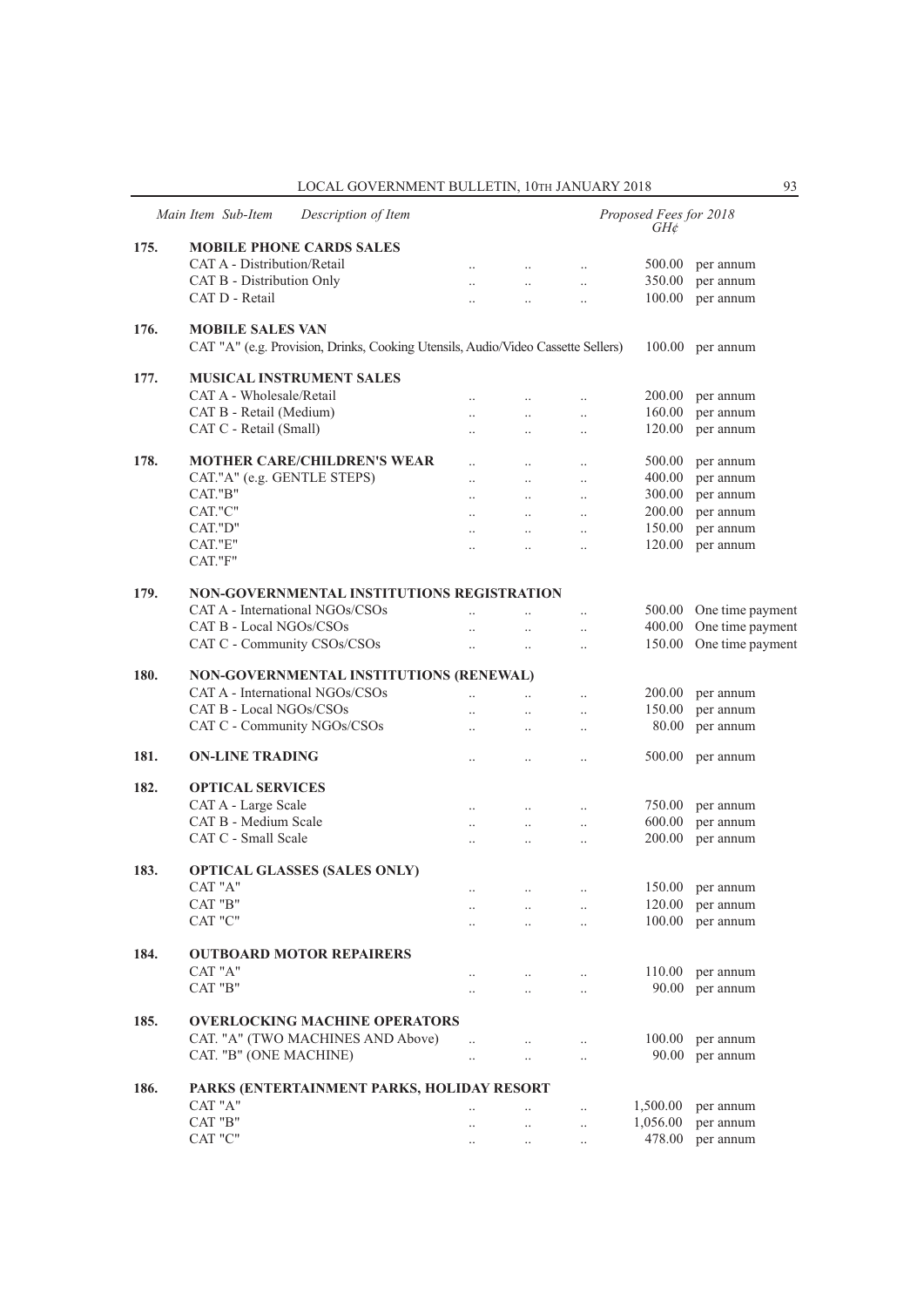|      | Main Item Sub-Item<br>Description of Item        |                                              |                                   |                        | Proposed Fees for 2018<br>GH¢ |                    |
|------|--------------------------------------------------|----------------------------------------------|-----------------------------------|------------------------|-------------------------------|--------------------|
| 187. | PAPER PRODUCT COMPANIES                          |                                              |                                   |                        |                               |                    |
|      | CAT 'A'                                          | $\cdot$                                      | $\ldots$                          | $\ldots$               | 1,000.00                      | per annum          |
|      | CAT 'B'                                          | $\ddot{\phantom{a}}$                         | $\ddot{\phantom{0}}$              | $\ldots$               | 800.00                        | per annum          |
|      | CAT 'C'                                          | $\ddot{\phantom{a}}$                         | $\ddot{\phantom{a}}$              | $\ldots$               | 500.00                        | per annum          |
| 188. | PASTRIES, ETC. (LICENSE)                         |                                              |                                   |                        |                               |                    |
|      | CAT. A                                           | $\ddot{\phantom{a}}$                         | $\cdot$ .                         | $\ddotsc$              | 150.00                        | per annum          |
|      | CAT.B                                            | $\ddotsc$                                    | $\ddotsc$                         | $\ddotsc$              | 120.00                        | per annum          |
|      | CAT. C                                           |                                              |                                   | $\cdot$ .              | 100.00                        | per annum          |
| 189. | PETROCHEMICAL COMPANIES                          |                                              |                                   |                        |                               |                    |
|      | CAT A - Oil Exploration                          | $\ddotsc$                                    | $\ddotsc$                         | $\ddotsc$              | 54,000.00                     | per annum          |
|      | CAT B - Refineries                               | $\ddot{\phantom{a}}$                         | $\ddotsc$                         | $\ldots$               | 50,000.00                     | per annum          |
|      | CAT C - Gas Processing Plants                    | $\cdot$                                      | $\cdot$ .                         | $\ldots$               | 45,000.00                     | per annum          |
|      | CAT D - Oil Import/Storage                       | $\cdot$                                      | $\ddot{\phantom{0}}$              | $\ddotsc$              | 22,000.00                     | per annum          |
|      | CAT E - Transportation and Storage of CAT A      | $\ddotsc$                                    | $\ddot{\phantom{a}}$              | $\ddotsc$              | 15,000.00                     | per annum          |
|      | CAT F - Transportation and Storage of CAT B      | $\ddotsc$                                    | $\ddot{\phantom{a}}$              | $\ddotsc$              | 13,000.00                     | per annum          |
|      | CAT G - Bulk Oil Distribution Companies of CAT A |                                              | $\ddot{\phantom{0}}$              | $\ddotsc$              | 15,000.00                     | per annum          |
|      | CAT H - Bulk Oil Distribution Companies of CAT B |                                              | $\ddot{\phantom{0}}$              | $\ldots$               | 8,500.00                      | per annum          |
| 190. | PETROLEUM PRODUCTS OUTLET                        |                                              |                                   |                        |                               |                    |
| i.   | Filling/Service Statons (With Supermarkets)      |                                              |                                   |                        | 7,200.00                      | per annum          |
|      | CAT "A" (e.g. Fraga oil)                         | $\ddot{\phantom{a}}$                         | $\cdot$ .                         | $\ldots$               | 6,000.00                      | per annum          |
|      | CAT "B" (e.g. Galaxy oil)                        | $\ddot{\phantom{a}}$<br>$\ddot{\phantom{a}}$ | $\ddot{\phantom{0}}$<br>$\ddotsc$ | $\ddotsc$<br>$\ddotsc$ | 4,500.00                      | per annum          |
|      | CAT "C"                                          |                                              |                                   |                        |                               |                    |
| ii.  | Filling/Service Statons (Without Supermarkets)   |                                              |                                   |                        |                               |                    |
|      | CAT"A"                                           |                                              | $\cdot$                           | $\ldots$               | 4,200.00                      | per annum          |
|      | CAT "B"                                          | $\ddotsc$                                    | $\cdot$ .                         | $\ldots$               | 3,500.00                      | per annum          |
|      | CAT "C"                                          | $\ddotsc$                                    | $\cdot$ .                         | $\ldots$               | 3,000.00                      | per annum          |
| iii. | Kerosene Sale Outlets (Comms)                    | $\ddot{\phantom{a}}$                         | $\ddot{\phantom{a}}$              | $\ddotsc$              | 150.00                        | per annum          |
| iν.  | Lubricants/Other Petroleum Products              |                                              |                                   |                        |                               |                    |
|      | CAT "A"                                          |                                              |                                   |                        | 120.00                        | per annum          |
|      | CAT "B"                                          | $\ddotsc$                                    | $\ddotsc$                         | $\ldots$               | 100.00                        | per annum          |
|      |                                                  |                                              | $\cdot$                           | $\ldots$               |                               |                    |
| v.   | Surface Tanks/Reseller Outlets<br>CAT "A"        |                                              |                                   |                        | 400.00                        | per annum          |
|      | CAT "B"                                          | $\cdot$                                      | $\ldots$                          | $\cdot$                | 300.00                        | per annum          |
|      | CAT "C"                                          | $\ddot{\phantom{a}}$                         | $\ddotsc$                         | $\ldots$               | 250.00                        | per annum          |
|      |                                                  |                                              | $\ddotsc$                         | $\ddotsc$              |                               |                    |
| 191. | PHARMACEUTICAL COMPANIES                         |                                              |                                   |                        |                               |                    |
|      | CAT A - Manufacture                              |                                              |                                   |                        |                               | 5,000.00 per annum |
|      | CAT B - Wholesale                                | $\cdot$ .                                    | $\ldots$                          | $\cdot$ .              | 2,500.00                      | per annum          |
|      | CAT C - Wholesale cum retail                     |                                              | $\ldots$                          | $\ldots$               | 2,000.00                      | per annum          |
|      | CAT D - Pharmacy/Chemist Shop (Large)            |                                              |                                   | $\ldots$               | 1,500.00                      | per annum          |
|      | CAT E - Pharmacy/Chemist Shop (Medium)           | $\ddot{\phantom{a}}$                         | $\ddotsc$                         | $\ldots$               | 1,000.00                      | per annum          |
|      | CAT F - Licensed Chemical Shop                   | $\ddot{\phantom{a}}$                         | $\ddotsc$                         | $\ddotsc$              | 720.00                        | per annum          |
|      | CAT G                                            |                                              | $\ddotsc$                         | $\cdot$ .              | 500.00                        | per annum          |
|      | CAT H<br>CAT I                                   |                                              | $\cdot$ .                         | $\cdot$ .              | 300.00<br>150.00              | per annum          |
|      | CAT J                                            |                                              |                                   | $\cdot$                | 100.00                        | per annum          |
|      |                                                  | $\cdot$                                      |                                   | $\ldots$               |                               | per annum          |
| 192. | PHOTOGRAPHERS/VIDEO OPERATORS                    |                                              |                                   |                        |                               |                    |
|      | CAT A - Photo/Video Company with Labs            | $\ddotsc$                                    | $\ddotsc$                         | $\ldots$               | 800.00                        | per annum          |
|      | CAT B - Photo/Video Company without Labs         | $\ddotsc$                                    | $\ddot{\phantom{0}}$              | $\ldots$               | 600.00                        | per annum          |
|      | CAT C - Photographic Laboratory                  | $\ldots$                                     | $\ldots$                          | $\ldots$               | 400.00                        | per annum          |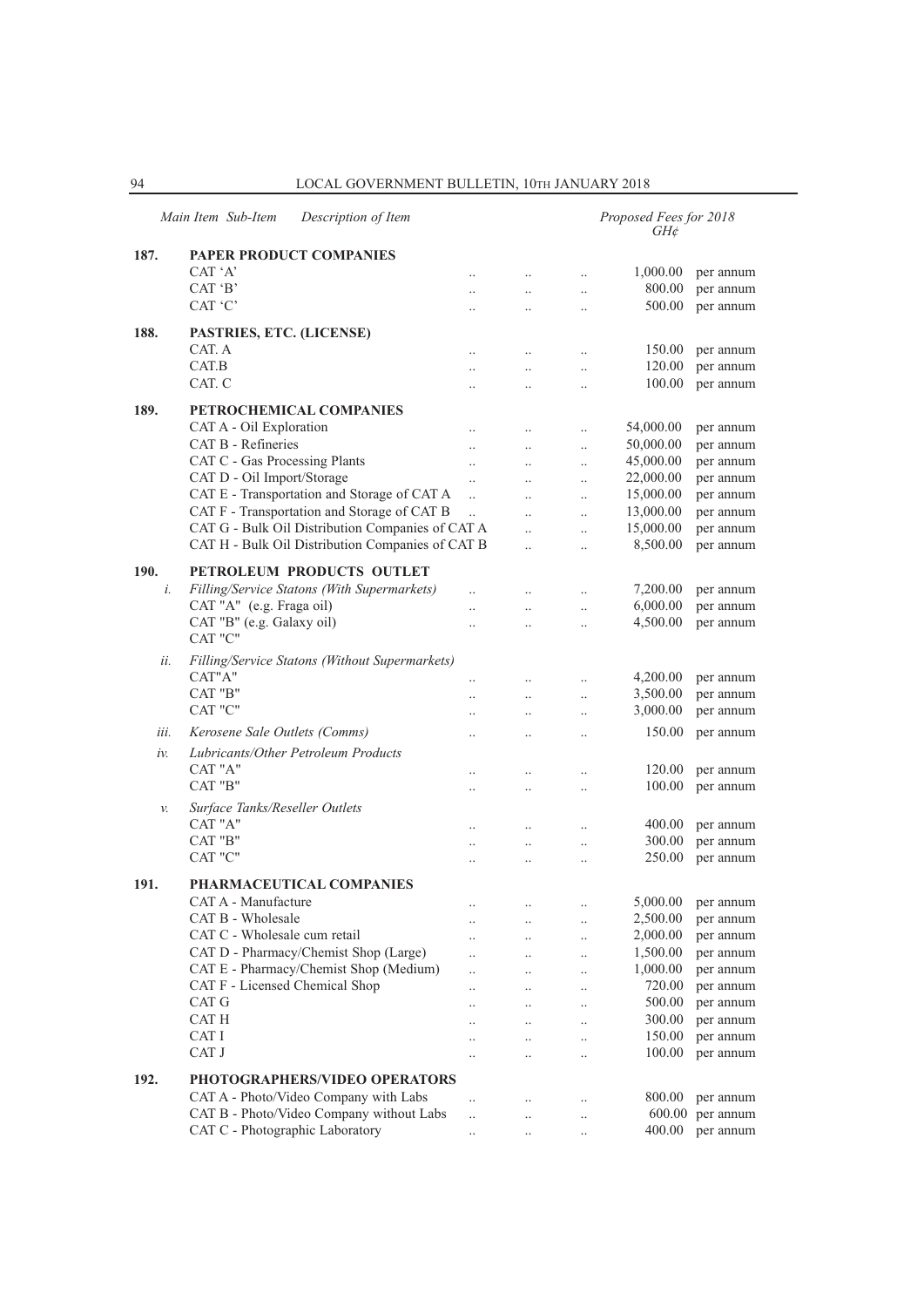|      | Main Item Sub-Item<br>Description of Item          |                                              |                        |                        | Proposed Fees for 2018<br>GH¢ |           |
|------|----------------------------------------------------|----------------------------------------------|------------------------|------------------------|-------------------------------|-----------|
|      | CAT D - Photo Shops/Studio                         |                                              | $\ddot{\phantom{0}}$   | $\ddotsc$              | 200.00                        | per annum |
|      | CAT E - Individual video and photography operators |                                              | $\ddot{\phantom{a}}$   | $\ddot{\phantom{0}}$   | 120.00                        | per annum |
| 193. | PHOTOCOPYING SERVICES                              |                                              |                        |                        |                               |           |
|      | CAT."A" (Large Scale)                              | $\ddot{\phantom{a}}$                         | $\ldots$               | $\ldots$               | 150.00                        | per annum |
|      | CAT. "B" (Medium Scale)                            | $\ddot{\phantom{0}}$                         | $\ddot{\phantom{0}}$   | $\ldots$               | 120.00                        | per annum |
|      | CAT. "C" (Small Scale)                             |                                              | $\ddotsc$              | $\ddotsc$              | 100.00                        | per annum |
| 194. | PLASTIC PROCESSING AND MANUFACTURING COMPANIES     |                                              |                        |                        |                               |           |
|      | CAT A - Bulk Product Lines (e.g. tanks, pipelines) |                                              | $\ddot{\phantom{a}}$   | $\ddotsc$              | 3,000.00                      | per annum |
|      | CAT B - Light product lines (e.g. Plastic chairs). |                                              | $\ddotsc$              | $\ddotsc$              | 2,500.00                      | per annum |
|      | CAT C - Others (Household wares)                   | $\ddotsc$                                    | $\ddotsc$              | $\ldots$               | 1,800.00                      | per annum |
|      | CAT D - Polyethylene                               | $\ddot{\phantom{0}}$                         | $\ddotsc$              | $\ldots$               | 600.00                        | per annum |
| 195. | <b>PLASTIC PRODUCT SALES</b>                       |                                              |                        |                        |                               |           |
|      | CAT A - Wholesale (Large)                          | $\ddotsc$                                    | $\ddotsc$              | $\ddotsc$              | 500.00                        | per annum |
|      | CAT B - Wholesale (Small)                          | $\ddotsc$                                    | $\ldots$               | $\ldots$               | 300.00                        | per annum |
|      | CAT C - Retail (Large)                             | $\ddotsc$                                    | $\ldots$               | $\ldots$               | 110.00                        | per annum |
|      | CAT D - Retail (Medium)                            |                                              |                        | $\ddotsc$              | 95.00                         | per annum |
|      | CAT E - Retail (Small)                             | $\ddotsc$                                    | $\ddotsc$              | $\ddotsc$              | 85.00                         | per annum |
|      | CAT F - Polyethylene Sellers                       | $\ddotsc$                                    | $\ddot{\phantom{0}}$   | $\ddotsc$              | 40.00                         | per annum |
|      |                                                    |                                              |                        |                        |                               |           |
| 196. | POLY TANK / WATER STORAGE FACILITIES<br>CAT."A"    |                                              |                        |                        | 360.00                        | per annum |
|      | CAT."B"                                            | $\ddot{\phantom{a}}$                         | $\ddotsc$              | $\cdot$ .              | 250.00                        | per annum |
|      | CAT "C"                                            | $\ddot{\phantom{a}}$<br>$\ddot{\phantom{a}}$ | $\ddotsc$<br>$\ddotsc$ | $\ddotsc$<br>$\ldots$  | 150.00                        | per annum |
| 197. | POLYTHENE BAG SELLERS                              |                                              |                        |                        |                               |           |
|      | CAT."A"                                            | $\ddotsc$                                    | $\ddotsc$              | $\ddotsc$              | 120.00                        | per annum |
|      | CAT."B"                                            | $\ddotsc$                                    | $\ddotsc$              | $\ldots$               | 100.00                        | per annum |
|      | CAT "C"                                            |                                              | $\ddotsc$              | $\cdot$                | 85.00                         | per annum |
| 198. | PLYWOOD MANUFACTURES                               | $\cdot$ .                                    | $\cdot$ .              | $\cdot$                | 3,500.00                      | per annum |
| 199. | <b>PLYWOOD SELLERS</b>                             |                                              |                        |                        |                               |           |
|      | CAT 'A'                                            | $\cdot$                                      | $\ldots$               | $\ldots$               | 1,000.00                      | per annum |
|      | CAT 'B'                                            | $\ddotsc$                                    | $\ldots$               | $\ldots$               | 600.00                        | per annum |
|      | CAT 'C'                                            | $\ddot{\phantom{a}}$                         | $\ddotsc$              | $\ddotsc$              | 400.00                        | per annum |
|      | CAT 'D'                                            |                                              | $\ddot{\phantom{a}}$   | $\ddotsc$              | 300.00                        | per annum |
| 200. | <b>POULTRY FARMS</b>                               |                                              |                        |                        |                               |           |
|      | CAT A - Above 2000 Birds                           |                                              |                        |                        | 750.00                        | per annum |
|      | CAT B - Up to 2000 Birds                           | $\cdot$ .                                    | $\cdot$ .              |                        | 550.00                        | per annum |
|      | CAT C - Up to 1000 Birds                           | $\ddotsc$                                    | $\ddots$<br>$\ddotsc$  | $\ddotsc$<br>$\ddotsc$ | 400.00                        | per annum |
|      | CAT $D - Up$ to 500                                |                                              | $\ddotsc$              | $\ldots$               | 200.00                        | per annum |
|      |                                                    |                                              |                        |                        |                               |           |
| 201. | <b>POP CORN OPERATORS</b>                          |                                              |                        |                        |                               |           |
|      | CAT "A"<br>CAT "B"                                 | $\ddot{\phantom{a}}$                         | $\ddotsc$              | $\ddotsc$              | 100.00<br>85.00               | per annum |
|      |                                                    |                                              | $\ddotsc$              | $\ddotsc$              |                               | per annum |
| 202. | <b>P.O. P. SELLERS (FOR CEILINGS)</b>              |                                              |                        |                        |                               |           |
|      | CAT"A"                                             |                                              | $\ldots$               | $\ldots$               | 330.00                        | per annum |
|      | CAT."B"                                            | $\ddotsc$                                    | $\ddotsc$              | $\ldots$               | 280.00                        | per annum |
|      | CAT."C"                                            | $\cdot$ .                                    | $\ldots$               | $\ldots$               | 200.00                        | per annum |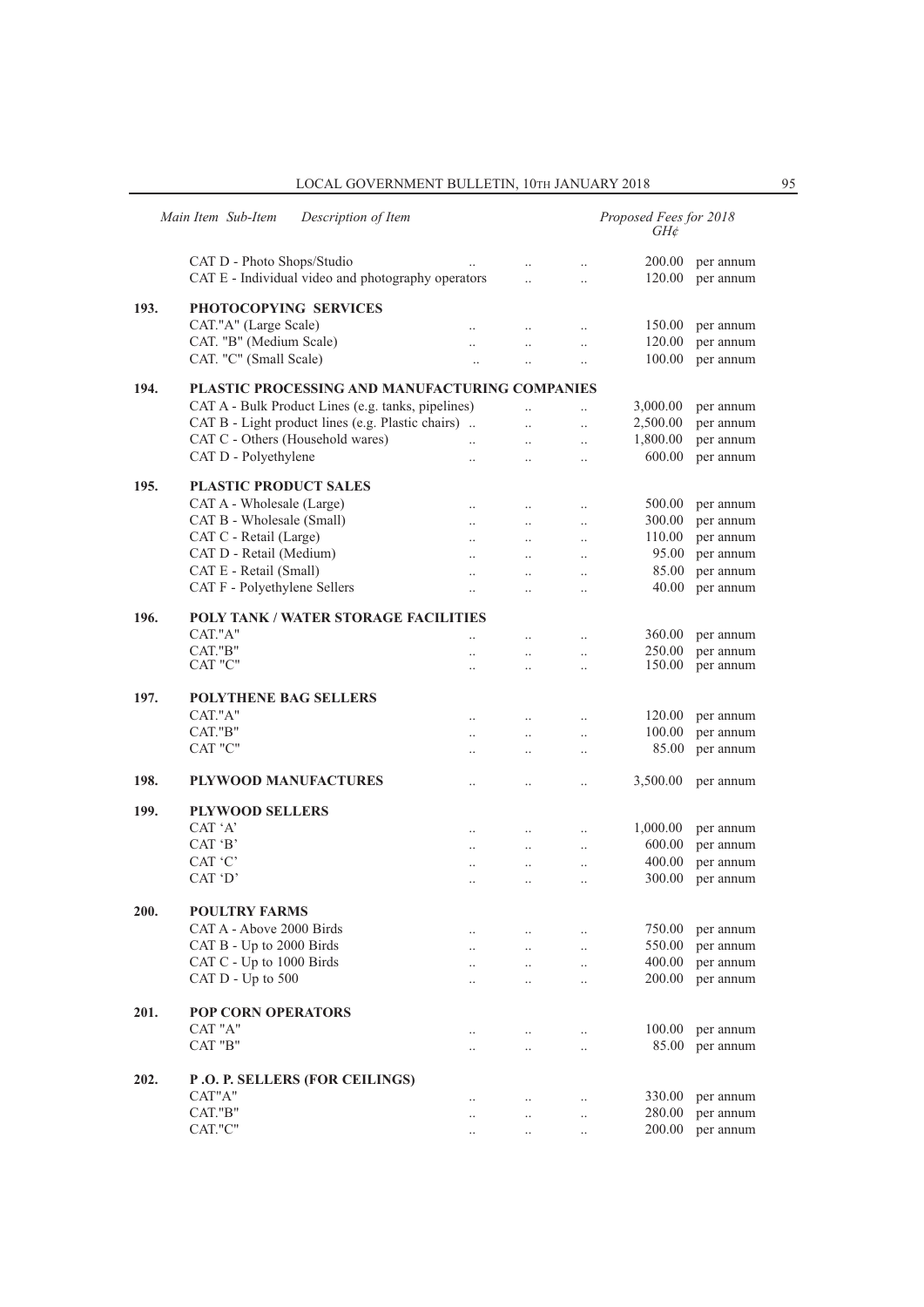|      | Main Item Sub-Item<br>Description of Item |                      |                      |                      | Proposed Fees for 2018<br>GH¢ |                      |
|------|-------------------------------------------|----------------------|----------------------|----------------------|-------------------------------|----------------------|
| 203. | PREPAID VENDORS (WATER AND ELECTRICITY)   |                      |                      |                      |                               |                      |
|      | CAT. "A" (Above Two Machines Per Office)  | $\ddot{\phantom{a}}$ |                      | $\ddot{\phantom{a}}$ | 400.00                        | per annum            |
|      | CAT. "B" (Two Machines Per Office)        | $\ddotsc$            | $\ddotsc$            | $\ddotsc$            | 310.00                        | per annum            |
|      | CAT. "C" (One Machines Per Office)        | $\ddotsc$            | $\ddot{\phantom{0}}$ | $\ddotsc$            | 200.00                        | per annum            |
|      |                                           |                      |                      |                      |                               |                      |
| 204. | <b>PREPARED FOOD</b>                      |                      |                      |                      |                               |                      |
|      | CAT "A" (Kenkey Houses)                   | $\ddot{\phantom{a}}$ | $\ldots$             | $\ldots$             | 100.00                        | per annum            |
|      | CAT."B"                                   |                      | $\ddotsc$            | $\ddot{\phantom{a}}$ | 85.00                         | per annum            |
| 205. | <b>PRINTING HOUSES</b>                    |                      |                      |                      |                               |                      |
|      | CAT A - Large Scale                       | $\ddotsc$            | $\ddotsc$            | $\ldots$             |                               | $4,500.00$ per annum |
|      | CAT B - Medium Scale                      | $\ddotsc$            | $\ddotsc$            | $\cdot$ .            | 3,500.00                      | per annum            |
|      | CAT C- Small Scale                        |                      |                      |                      |                               | 2,000.00 per annum   |
|      | CAT D - Binders                           |                      | $\ddotsc$            |                      |                               | 1,000.00 per annum   |
|      | CAT E - Others                            |                      |                      | $\ddotsc$            | 400.00                        | per annu             |
|      |                                           | $\ddot{\phantom{a}}$ | $\ddot{\phantom{a}}$ | $\ldots$             |                               |                      |
|      | CAT F - Newspaper/Periodicals Vendors     | $\ddot{\phantom{a}}$ | $\ddotsc$            |                      | 100.00                        | per annum            |
| 206. | <b>REGISTRATION OF NEWSPAPER VENDOR</b>   |                      | $\ddot{\phantom{0}}$ | $\ddot{\phantom{a}}$ | 90.00                         | per annum            |
| 207. | <b>PRINTING PRESS</b>                     |                      |                      |                      |                               |                      |
|      | CAT. "A"                                  | $\ddotsc$            | $\ddotsc$            | $\ldots$             |                               | 770.00 per annum     |
|      | CAT. "B" 370.00                           | $\ddot{\phantom{a}}$ | $\ddotsc$            | $\cdot$ .            | per annum                     |                      |
|      | CAT. "C" 220.00                           |                      |                      |                      | per annum                     |                      |
|      |                                           |                      |                      |                      |                               |                      |
| 208. | <b>PRIVATE MEAT VAN</b>                   | $\ddot{\phantom{a}}$ | $\ddot{\phantom{a}}$ | $\ddot{\phantom{a}}$ | 120.00                        | per annum            |
| 209. | <b>PRIVATE RECREATIONAL PARKS</b>         |                      |                      |                      |                               |                      |
|      | CAT A - Large Scale                       | $\ddot{\phantom{a}}$ | $\ddot{\phantom{0}}$ | $\ddotsc$            | 1,500.00                      | per annum            |
|      | CAT B - Medium Scale                      | $\ddot{\phantom{a}}$ | $\ddotsc$            | $\ddotsc$            | 1,100.00                      | per annum            |
|      | CAT C - Small Scale                       | $\ddot{\phantom{a}}$ | $\ddot{\phantom{0}}$ | $\ddotsc$            | 800.00                        | per annum            |
| 210. | <b>PRIVATE SECURITY</b>                   |                      |                      |                      |                               |                      |
|      | CAT 'A'                                   |                      |                      |                      | 4,700.00                      |                      |
|      |                                           | $\ddotsc$            | $\ddotsc$            | $\ddotsc$            |                               | per annum            |
|      | CAT 'B'                                   | $\ddot{\phantom{a}}$ | $\ddotsc$            | $\ddot{\phantom{0}}$ | 3,200.00                      | per annum            |
|      | CAT 'C'                                   | $\ddot{\phantom{0}}$ | $\ddotsc$            | $\ddotsc$            | 2,500.00                      | per annum            |
|      | CAT 'D'                                   | $\ddotsc$            | $\ddotsc$            | $\ddotsc$            | 2,200.00                      | per annum            |
|      | CAT 'E'                                   | $\ddot{\phantom{0}}$ | $\ddot{\phantom{0}}$ | $\ddot{\phantom{a}}$ | 2,000.00                      | per annum            |
| 211  | PRIVATE CLINICS/HOSPITALS                 |                      |                      |                      |                               |                      |
|      | CAT."A"                                   |                      |                      |                      | 950.00                        | per annum            |
|      | CAT."B"                                   |                      |                      | $\ddotsc$            | 750.00                        | per annum            |
|      | CAT."C"                                   | $\ddotsc$            | $\ddotsc$            | $\ddotsc$            | 300.00                        | per annum            |
|      |                                           |                      |                      |                      |                               |                      |
| 212. | PRIVATE SPECIALIST CLINICS/HOSPITALS      |                      |                      |                      |                               |                      |
|      | CAT. "A" (e.g. Pro Vita, Narh Bita)       |                      | $\cdot$ .            | $\ldots$             | 4,000.00                      | per annum            |
|      | CAT. "B"                                  |                      | $\ldots$             | $\ldots$             | 3,400.00                      | per annum            |
|      | CAT. "C"                                  |                      | $\ldots$             | $\ddotsc$            | 3,200.00                      | per annum            |
| 213. | <b>PRIVATE DAY CARE CENTRES</b>           |                      |                      |                      |                               |                      |
|      |                                           |                      |                      |                      |                               |                      |
|      | CAT."A" (Montessor)                       |                      | $\cdot$ .            | $\ldots$             | 310.00                        | per annum            |
|      | CAT."B"                                   |                      | $\ddotsc$            | $\cdot$              | 250.00                        | per annum            |
|      | CAT."C"                                   |                      | $\ddotsc$            | $\cdot$              | 160.00                        | per annum            |
|      | CAT "D"                                   |                      | $\ddot{\phantom{a}}$ | $\ddot{\phantom{a}}$ | 100.00                        | per annum            |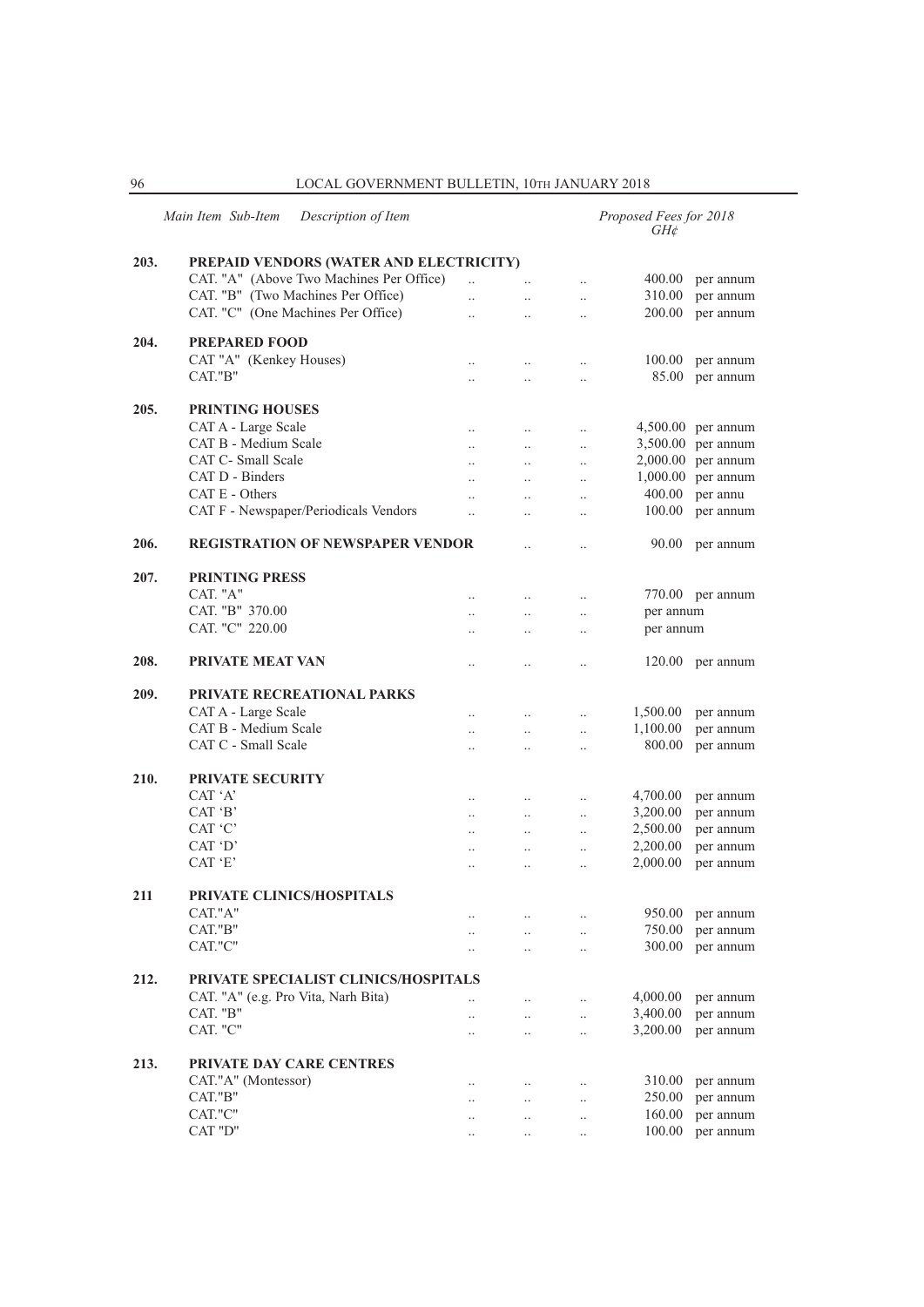*Main Item Sub-Item Description of Item Proposed Fees for 2018*

## *GH¢*

## **214 PROFESSIONAL FIRMS/INDIVIDUALS** *i. (Architectural, Auditing, Accounting, Engineering, Legal Firms etc.)* CAT A - International ... ... ... ... 3,500.00 per annum CAT B - National ... ... ... ... 2,500.00 per annum CAT C - Regional .. .. .. 2,000.00 per annum CAT D - Local .. .. .. 1,500.00 per annum CAT E - Partnership .. .. .. 1,000.00 per annum CAT F - Solo .. .. .. 100.00 per annum CAT G - Others .. .. .. 713.00 per annum *ii. Draughtsmanship Business* CAT 'A' ... ... ... 400.00 per annum<br>CAT 'B' ... ... ... 250.00 per annum .. .. .. .. .. 250.00 per annum **215. PUBLISHING HOUSES** CAT A - Publishing Cum Wholesale ... ... ... ... 2,000.00 per annum CAT B - Publishing and Retail Outlets ... ... ... ... 1,000.00 per annum CAT C - Publishing Only .. .. .. 500.00 per annum **216. QUARRY/SAND OPERATORS** CAT A - Mechanised Quarry (Large) .. .. .. 3,000.00 per annum CAT B - Mechanised Quarry (Small) ... ... ... 2,200.00 per annum CAT C - Sand Winning ... ... ... ... ... ... 600.00 per annum<br>REGISTRATION OF SITE (FIRST ACRE) ... ... ... 300.00 per annum i. REGISTRATION OF SITE (FIRST ACRE) ... ... ... 300.00 Subsequent Acre .. .. .. 50.00 per annum *ii. Pit Levy .. .. .. 17.00 per annum*  b) LAND RECLAMATION FEE: Security Deposit .. .. .. 1,500.00 per annum Reclamation Fee .. .. .. 650.00 per annum CAT D - Stone Contractors .. .. .. 500.00 per annum CAT E - Manual Stone Crackers/Labourers ... ... ... ... 80.00 per annum **217. REAL ESTATE OPERATORS** *i. Agents* CAT A - Large Scale .. .. .. 1,500.00 per annum CAT B - Medium Scale .. .. .. 900.00 per annum CAT C - Small Scale .. .. .. 650.00 per annum *ii. Developers* CAT A - Large Scale eg. Devtraco ... ... ... ... 13,500.00 per annum CAT B - Medium Scale eg Bay Developers ... ... 11,000.00 per annum CAT C - Small Scale eg Manhyia Propertities ... ... ... 8,500.00 per annum CAT D ... ... 7,200.00 per annum CAT E ... ... ... ... 3,000.00 per annum CAT F ... ... ... 2,000.00 per annum .. .. .. .. 1,700.00 per annum *iii. Property Managers* CAT A - Large Scale (International) ... ... ... ... 6,000.00 per annum CAT B - Medium Scale (National) .. .. .. 2,500.00 per annum CAT C ... ... ... 2,000.00 per annum CAT D ... ... 1,700.00 per annum CAT E - Small Scale (Local) .. .. .. 600.00 per annum **218. RECORDING SHOPS/STUDIOS** CAT."A" ... ... ... 150.00 per annum CAT."B" .. .. .. 120.00 per annum CAT."C" ... ... ... ... 100.00 per annum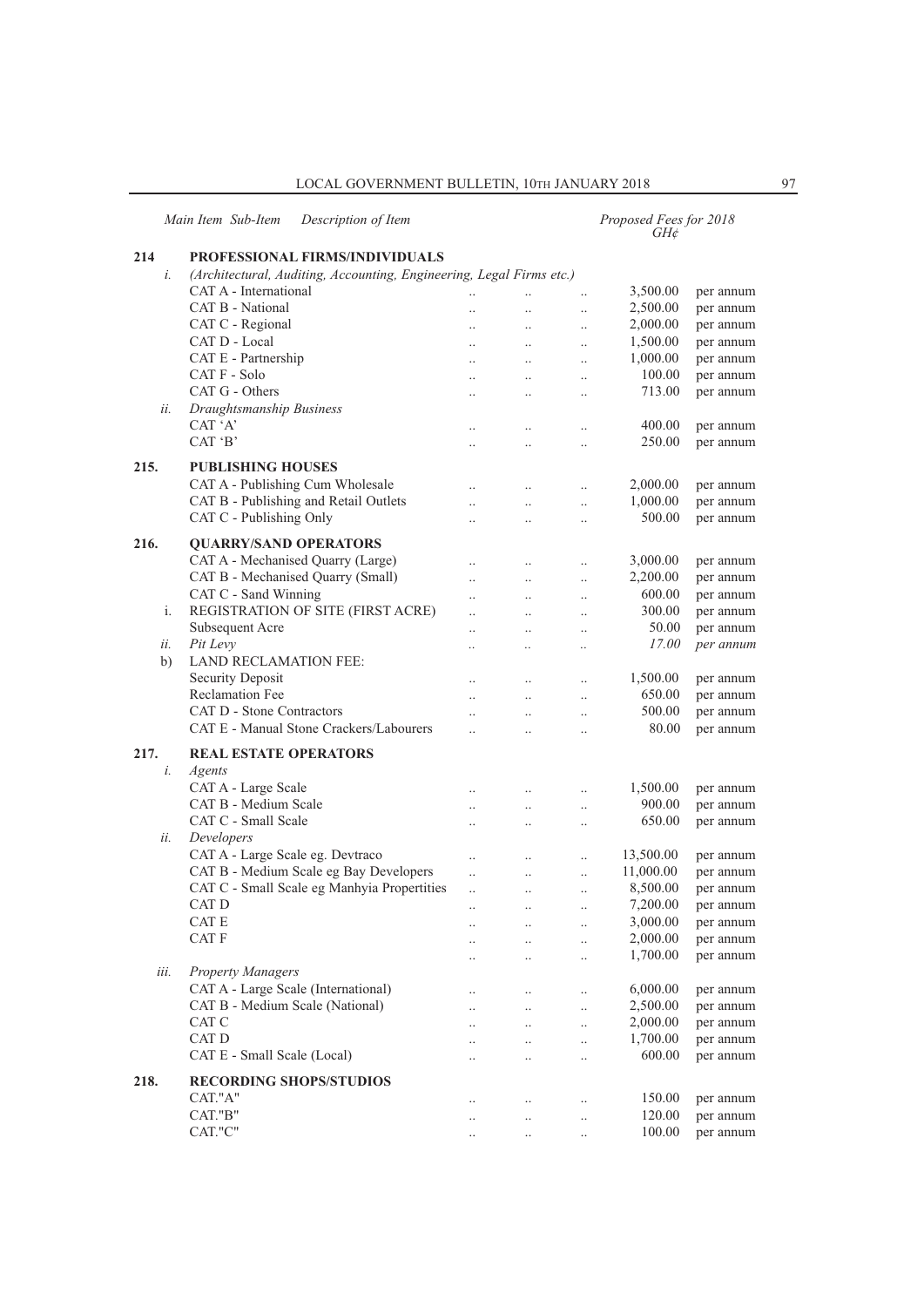|          | Main Item Sub-Item<br>Description of Item           |                      |                      |                      | Proposed Fees for 2018<br>$GH\mathcal{C}$ |           |
|----------|-----------------------------------------------------|----------------------|----------------------|----------------------|-------------------------------------------|-----------|
| 219.     | <b>RECYCLING PLANTS/COMPANIES</b>                   |                      |                      |                      |                                           |           |
|          | CAT 'A'                                             | $\ddot{\phantom{0}}$ | $\ldots$             | $\ddotsc$            | 3,000.00                                  | per annum |
|          | CAT 'B'                                             | $\ddot{\phantom{0}}$ | $\ddotsc$            | $\ddotsc$            | 2,500.00                                  | per annum |
|          | CAT 'C'                                             | $\ddotsc$            | $\ddot{\phantom{0}}$ | $\ddotsc$            | 1,800.00                                  | per annum |
|          | CAT 'D'                                             |                      | $\cdot$ .            | $\ldots$             | 1,500.00                                  | per annum |
|          |                                                     |                      |                      |                      |                                           |           |
| 220.     | <b>REFUSE COLLECTION COMPANIES</b>                  |                      |                      |                      |                                           |           |
|          | CAT 'A'<br>CAT 'B'                                  | $\ddot{\phantom{a}}$ | $\cdot$ .            | $\ddotsc$            | 750.00                                    | per annum |
|          |                                                     | $\ddotsc$            | $\ddot{\phantom{a}}$ | $\ddotsc$            | 500.00                                    | per annum |
| 221.     | <b>REFUSE DUMP CONTAINER MANAGERS</b>               |                      |                      |                      |                                           |           |
|          | CAT 'A'                                             | $\ddot{\phantom{0}}$ | $\ddot{\phantom{0}}$ | $\ddot{\phantom{a}}$ | 500.00                                    | per annum |
|          | CAT 'B'                                             |                      | $\ddot{\phantom{a}}$ | $\ddotsc$            | 400.00                                    | per annum |
|          | CAT 'C'                                             |                      | $\ddot{\phantom{0}}$ | $\ddotsc$            | 250.00                                    | per annum |
| 222.     | REGISTRATION OF ASSOCIATIONS (BUSINESS ORIENTED)    |                      |                      |                      | 300.00                                    | per annum |
| 223.     | REGISTRATION OF BUSINESS PREMISES (B.O.P.)          |                      |                      |                      |                                           |           |
|          | CAT. "A"                                            | $\ddot{\phantom{a}}$ | $\ldots$             | $\ldots$             | 49,500.00                                 | per annum |
|          | CAT. "B"                                            | $\ddot{\phantom{0}}$ | $\ddotsc$            | $\ddotsc$            | 39,600.00                                 | per annum |
|          | CAT. "C"                                            | $\ddot{\phantom{0}}$ | $\ddot{\phantom{0}}$ | $\ddot{\phantom{a}}$ | 31,000.00                                 | per annum |
|          | CAT. "D"                                            | $\ddot{\phantom{a}}$ | $\ddotsc$            | $\ddotsc$            | 25,000.00                                 | per annum |
|          | CAT. "E"                                            | $\ddot{\phantom{a}}$ | $\ddotsc$            | $\ddotsc$            | 16,000.00                                 | per annum |
|          | CAT. "F"                                            | $\ldots$             | $\ldots$             | $\ldots$             | 14,000.00                                 | per annum |
|          | CAT "G"                                             | $\ddot{\phantom{a}}$ | $\ddot{\phantom{0}}$ | $\ldots$             | 11,000.00                                 | per annum |
|          | CAT. "H"                                            | $\ddot{\phantom{a}}$ | $\ddot{\phantom{0}}$ | $\ddot{\phantom{a}}$ | 10,000.00                                 | per annum |
|          | CAT "I"                                             | $\ddot{\phantom{a}}$ | $\ddotsc$            | $\ddotsc$            | 8,000.00                                  | per annum |
|          | CAT."J"                                             | $\ddotsc$            | $\ldots$             | $\ldots$             | 6,500.00                                  | per annum |
|          | CAT "K"                                             | $\ldots$             | $\ldots$             | $\ldots$             | 4,000.00                                  | per annum |
|          | CAT."L"                                             | $\ddotsc$            | $\ddotsc$            | $\ddot{\phantom{a}}$ | 3,100.00                                  | per annum |
|          | CAT "M"                                             | $\ddotsc$            |                      | $\ddot{\phantom{a}}$ | 2,300.00                                  | per annum |
|          | CAT."N"                                             | $\ddot{\phantom{a}}$ | $\ddotsc$            | $\ddotsc$            | 1,500.00                                  | per annum |
| 224.     | <b>REGISTRATION OF CONTRACTORS:</b>                 |                      |                      |                      |                                           |           |
| a)       | <b>GENERAL CONTRACTORS:</b>                         |                      |                      |                      |                                           |           |
|          | CAT."A" CLASS A1, B1, D1, K1 (CONTRACTORS)          |                      | $\ddotsc$            | $\ddotsc$            | 2,200.00                                  | per annum |
|          | CLASS A2, B2, D2, K2 CONTRACTORS<br>CAT."B"         |                      | $\ddotsc$            | $\ddot{\phantom{a}}$ | 1,400.00                                  | per annum |
|          | CAT."C" CLASS A3, B3, D3, K3 CONTRACTORS            |                      | $\ddotsc$            | $\cdot$              | 950.00                                    | per annum |
|          | CAT."D" CLASS A4, B4, D4, K4, CONTRACTORS           |                      | $\ddotsc$            | $\ldots$             | 650.00                                    | per annum |
| b)       | REGISTRATION (SPECIALIZED CONTRACTORS):             |                      |                      |                      |                                           |           |
|          | CAT."A" (ALL CLASS E1, SI, GI)                      | $\ddotsc$            | $\ddotsc$            | $\ldots$             | 1,700.00                                  | per annum |
|          | CAT."B" (ALL CLASS E2, S2, G2)                      | $\ddotsc$            | $\ldots$             | $\ddotsc$            | 1,000.00                                  | per annum |
|          | CAT."C" (ALL CLASS E3, S3, G3)                      |                      |                      | $\ldots$             | 800.00                                    | per annum |
| c)       | REGISTRATION OF ROUTINE MAINT. & SERVICE            |                      |                      |                      |                                           |           |
|          | CONTRACTORS (ROADS DEPT.)                           |                      | $\ldots$             | $\ddotsc$            | 270.00                                    | per annum |
| $\rm d)$ | REGISTRATION OF ROUTINE MAINT. & SERVICE            |                      |                      |                      |                                           |           |
|          | <b>CONTRACTORS (WMD)</b>                            | $\ddot{\phantom{0}}$ | $\ldots$             | $\ldots$             | 220.00                                    | per annum |
| 225.     | <b>RENTING OF PROPERTIES AS COMMERCIAL BUSINESS</b> |                      |                      |                      |                                           |           |
|          | CAT."A"                                             |                      | $\ldots$             |                      | 330.00                                    | per annum |
|          | CAT."B"                                             |                      | $\ldots$             | $\ldots$             | 170.00                                    | per annum |
| 226.     | <b>RESTAURANTS</b>                                  |                      |                      |                      |                                           |           |
|          | CAT. "A"                                            | $\ddot{\phantom{0}}$ | $\ddots$             | $\ldots$             | 3,300.00                                  | per annum |
|          | CAT. $"B"$                                          | $\ddot{\phantom{0}}$ | $\ddotsc$            | $\ddotsc$            | 2,200.00                                  | per annum |
|          | CAT. "C"                                            |                      | $\ddotsc$            | $\ldots$             | 1,544.00                                  | per annum |
|          | CAT. "D"                                            | $\cdot$ .            | $\ddots$             | $\ldots$             | 1,100.00                                  | per annum |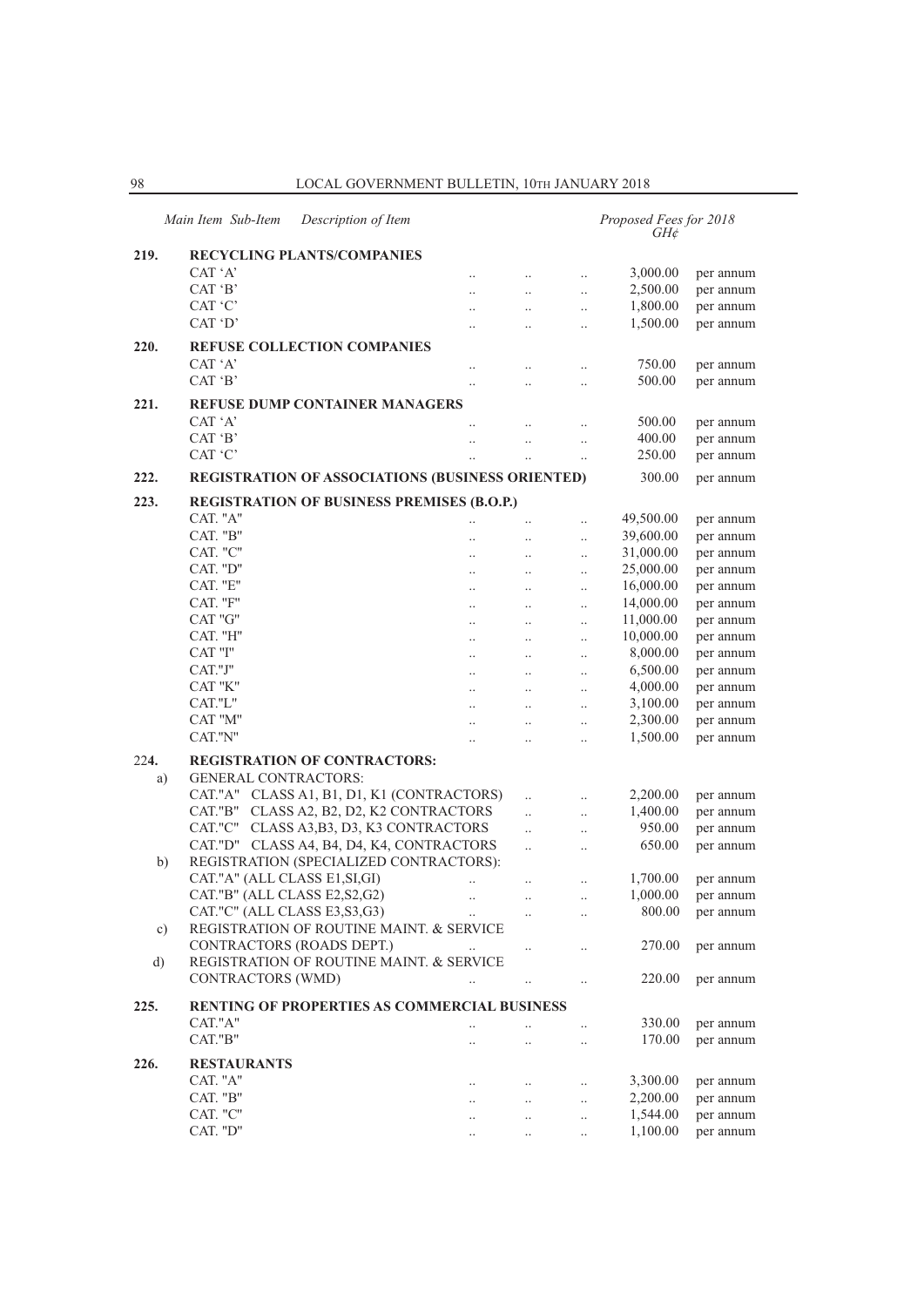| Main Item Sub-Item<br>Description of Item |                                                              |                      |           |               | Proposed Fees for 2018<br>$GH\mathcal{C}$ |           |  |  |  |  |
|-------------------------------------------|--------------------------------------------------------------|----------------------|-----------|---------------|-------------------------------------------|-----------|--|--|--|--|
|                                           | CAT. "E"                                                     | $\cdot$ .            | $\ldots$  | $\ldots$      | 720.00                                    | per annum |  |  |  |  |
|                                           | CAT. "F"                                                     | $\ddot{\phantom{0}}$ | $\ddotsc$ | $\ddotsc$     | 630.00                                    | per annum |  |  |  |  |
|                                           | CAT "G"                                                      |                      |           |               | 500.00                                    | per annum |  |  |  |  |
|                                           |                                                              | $\ddot{\phantom{0}}$ | $\ddotsc$ | $\ddots$      |                                           |           |  |  |  |  |
| 227.                                      | <b>RICE/SUGAR/BEANS/FLOUR IN PANS</b>                        | $\ddot{\phantom{a}}$ | $\ddotsc$ | $\ddotsc$     | 90.00                                     | per annum |  |  |  |  |
| 228.                                      | <b>RUBBER STAMP MAKERS</b>                                   |                      |           |               |                                           |           |  |  |  |  |
|                                           | CAT "A"                                                      | $\cdot$              | $\ldots$  | $\ldots$      | 100.00                                    | per annum |  |  |  |  |
|                                           | CAT "B"                                                      | $\ddot{\phantom{a}}$ | $\ldots$  | $\ldots$      | 80.00                                     | per annum |  |  |  |  |
| 229.                                      | <b>RUBBER CHAIRS/CANE WEAVERS</b>                            | $\ddot{\phantom{a}}$ | $\ddotsc$ | $\ddotsc$     | 90.00                                     | per annum |  |  |  |  |
| 230.                                      | <b>RUBBER CUTTING MACHINE OPERATORS</b>                      |                      |           |               |                                           |           |  |  |  |  |
|                                           | CAT. "A"                                                     | $\ddot{\phantom{a}}$ | $\ddots$  | $\ddotsc$     | 100.00                                    | per annum |  |  |  |  |
|                                           | CAT. "B"                                                     | $\ddot{\phantom{0}}$ | $\ddotsc$ | $\ddotsc$     | 90.00                                     | per annum |  |  |  |  |
|                                           | CAT. "C"                                                     | $\ddot{\phantom{a}}$ | $\ddotsc$ | $\ddotsc$     | 82.00                                     | per annum |  |  |  |  |
|                                           |                                                              |                      |           |               |                                           |           |  |  |  |  |
| 231.                                      | <b>SAFETY GOODS/ACCESSORIES</b>                              |                      |           |               |                                           |           |  |  |  |  |
|                                           | CAT 'A'                                                      |                      | $\ldots$  | $\ldots$      | 1,800.00                                  | per annum |  |  |  |  |
|                                           | CAT 'B'                                                      | $\ddotsc$            | $\ldots$  | $\ddots$      | 1,200.00                                  | per annum |  |  |  |  |
|                                           | CAT 'C'                                                      | $\ddotsc$            | $\ldots$  | $\ldots$      | 1,000.00                                  | per annum |  |  |  |  |
| 232.                                      | SALT DEALERS (SUPPLIERS TO IODISING COMPANIES)               |                      |           | $\ddotsc$     | 650.00                                    | per annum |  |  |  |  |
| 233.                                      | <b>SAFETY GOODS ITEMS</b>                                    | $\ddot{\phantom{a}}$ | $\ldots$  | $\ddots$      | 150.00                                    | per annum |  |  |  |  |
| 234                                       | SAFETY EQUIPMENT (eg.wallongton boot,reflectors, helmet etc) |                      |           |               |                                           |           |  |  |  |  |
|                                           | CAT "A"                                                      | $\ddot{\phantom{a}}$ | $\ddotsc$ | $\ddotsc$     | 450.00                                    | per annum |  |  |  |  |
|                                           | CAT "B"                                                      | $\ddot{\phantom{0}}$ | $\ldots$  | $\ldots$      | 420.00                                    | per annum |  |  |  |  |
|                                           | CAT "C"                                                      | $\cdot$              | $\ldots$  | $\ldots$      | 310.00                                    | per annum |  |  |  |  |
|                                           | CAT "D"                                                      | $\ddot{\phantom{0}}$ | $\ldots$  | $\ldots$      | 220.00                                    | per annum |  |  |  |  |
|                                           |                                                              |                      |           |               |                                           |           |  |  |  |  |
| 235.                                      | <b>SAW-MILLERS</b>                                           |                      |           |               |                                           |           |  |  |  |  |
|                                           | CAT. "A"                                                     | $\ldots$             | $\ldots$  | $\ldots$      | 10,000.00                                 | per annum |  |  |  |  |
|                                           | CAT. "B"                                                     | $\ddotsc$            | $\ldots$  | $\ldots$      | 8,500.00                                  | per annum |  |  |  |  |
|                                           | CAT. "C"                                                     | $\ddotsc$            | $\ddots$  | $\ldots$      | 6,000.00                                  | per annum |  |  |  |  |
|                                           | CAT. "D"                                                     | $\ddotsc$            | $\ddotsc$ | $\ddots$      | 2,000.00                                  | per annum |  |  |  |  |
|                                           | CAT. "E"                                                     | $\ddotsc$            | $\ddotsc$ | $\ddotsc$     | 100.00                                    | per annum |  |  |  |  |
| 236.                                      | <b>SCRAP DEALERS</b>                                         |                      |           |               |                                           |           |  |  |  |  |
|                                           | CAT A - Large Scale (Export)                                 |                      |           |               | 2,100.00                                  | per annum |  |  |  |  |
|                                           | CAT B - Medium Scale (Depot)                                 | $\cdot$ .            | $\ldots$  | $\ldots$      | 1,900.00                                  | per annum |  |  |  |  |
|                                           | CAT C - Small Scale (Collection Points)                      | $\cdot \cdot$        | $\ddots$  | $\cdot \cdot$ | 610.00                                    |           |  |  |  |  |
|                                           |                                                              | $\cdot$              | $\ldots$  | $\ldots$      |                                           | per annum |  |  |  |  |
|                                           | CAT. D                                                       |                      | $\ddots$  | $\ddotsc$     | 310.00                                    | per annum |  |  |  |  |
|                                           | CAT. E                                                       | $\ddotsc$            | $\ddots$  | $\ldots$      | 220.00                                    | per annum |  |  |  |  |
|                                           | CAT. F                                                       |                      | $\ldots$  | $\ldots$      | 130.00                                    | per annum |  |  |  |  |
| 237.                                      | <b>SECOND HAND SHOES SELLERS (RETAIL)</b>                    |                      |           |               |                                           |           |  |  |  |  |
|                                           | CAT. "A" Stores                                              | $\ddotsc$            | $\ldots$  | $\ldots$      | 160.00                                    | per annum |  |  |  |  |
|                                           | CAT. "B" Table Top                                           | $\ddotsc$            | $\ddotsc$ | $\ldots$      | 120.00                                    | per annum |  |  |  |  |
|                                           | CAT. "C" Stall/Hawkers                                       | $\ldots$             | $\ldots$  | $\ldots$      | 95.00                                     | per annum |  |  |  |  |
| 238.                                      |                                                              |                      |           |               |                                           |           |  |  |  |  |
|                                           | SECOND HAND CLOTH SELLERS (RETAIL)                           |                      |           |               |                                           |           |  |  |  |  |
|                                           | CAT. "A" Stores                                              | $\cdot$ .            | $\ldots$  | $\ldots$      | 160.00                                    | per annum |  |  |  |  |
|                                           | CAT. "B" Table Top                                           | $\cdot$ .            | $\ldots$  | $\ldots$      | 120.00                                    | per annum |  |  |  |  |
|                                           | CAT "C" Stall/Hawkers                                        | $\cdot$ .            | $\ldots$  | $\ldots$      | 110.00                                    | per annum |  |  |  |  |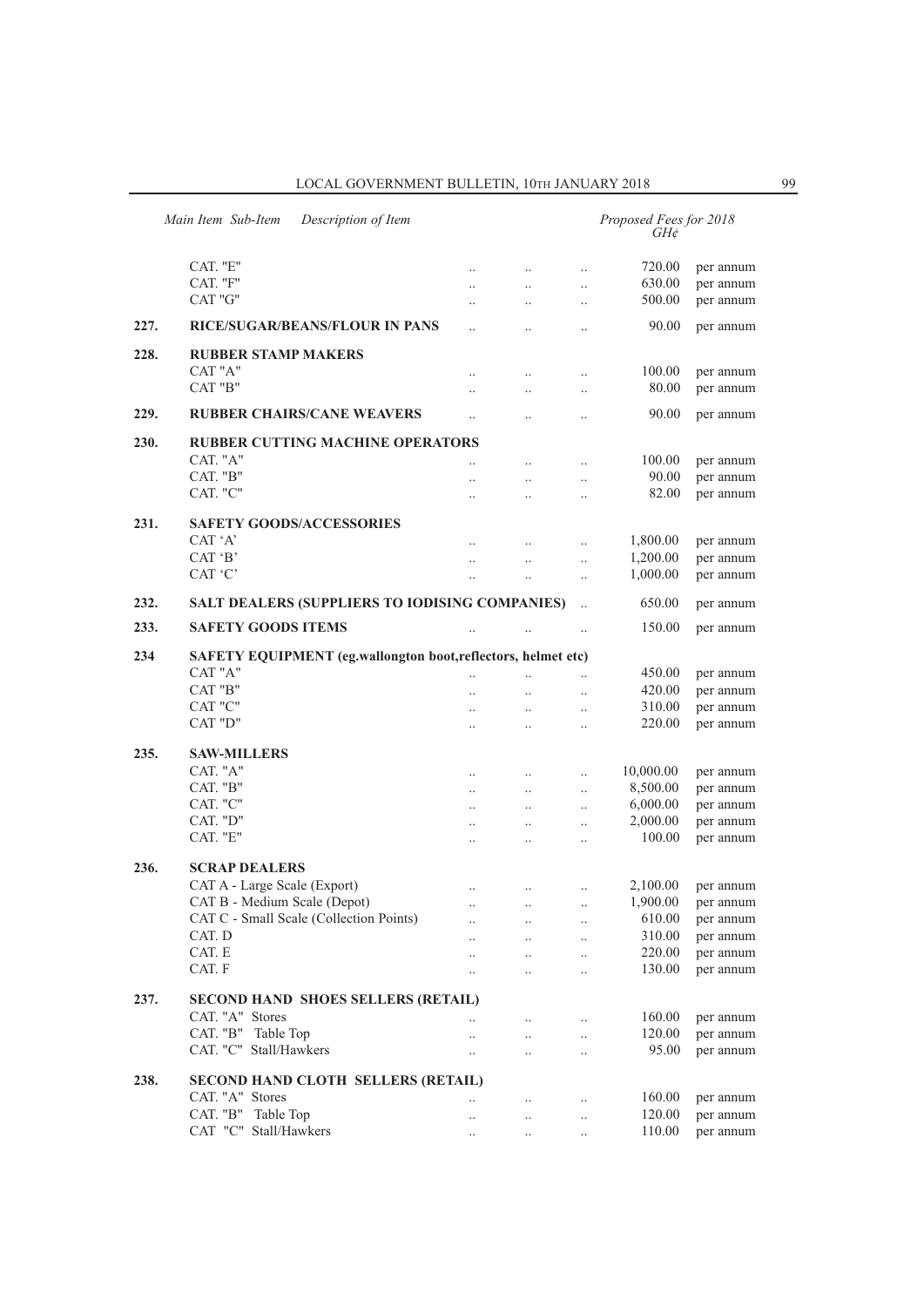| Main Item Sub-Item<br>Description of Item |                                                    |                      |           |                      | Proposed Fees for 2018<br>$GH\mathcal{C}$ |           |
|-------------------------------------------|----------------------------------------------------|----------------------|-----------|----------------------|-------------------------------------------|-----------|
| 239.                                      | <b>SECOND HAND CLOTHING AND SHOES (WHOLESALE)</b>  |                      |           |                      |                                           |           |
|                                           | CAT "A"                                            | $\ddotsc$            |           | $\ldots$             | 650.00                                    | per annum |
|                                           | CAT "B"                                            |                      | $\ddotsc$ | $\ldots$             | 310.00                                    | per annum |
|                                           | CAT "C"                                            |                      | $\ddotsc$ | $\ddotsc$            | 160.00                                    | per annum |
| 240.                                      | <b>SECOND HAND FRIDGES</b>                         |                      |           |                      |                                           |           |
|                                           | CAT "A"                                            | $\ddotsc$            | $\ddotsc$ | $\ddotsc$            | 2,000.00                                  | per annum |
|                                           | CAT "B"                                            |                      |           |                      | 1,500.00                                  | per annum |
|                                           | CAT. "C"                                           | $\ddotsc$            | $\ddotsc$ | $\ddotsc$            | 1,000.00                                  |           |
|                                           | CAT."D"                                            | $\ldots$             | $\ldots$  | $\ldots$             | 650.00                                    | per annum |
|                                           |                                                    | $\ldots$             | $\ddotsc$ | $\ddotsc$            |                                           | per annum |
| 241.                                      | <b>SECOND HAND FRIDGES / T.V (RETAIL SHOP)</b>     |                      |           |                      |                                           |           |
|                                           | CAT."A"                                            | $\ddot{\phantom{0}}$ | $\ddotsc$ | $\ddotsc$            | 330.00                                    | per annum |
|                                           | CAT."B"                                            | $\ddotsc$            | $\ldots$  | $\ldots$             | 240.00                                    | per annum |
|                                           | CAT "C"                                            | $\ddotsc$            | $\ddotsc$ | $\ddotsc$            | 150.00                                    | per annum |
|                                           | CAT "D"                                            | $\ddotsc$            | $\ddotsc$ | $\ddotsc$            | 130.00                                    | per annum |
| 242.                                      | <b>SECOND HAND GOODS (GENERAL)</b>                 |                      |           |                      |                                           |           |
|                                           | CAT "A"                                            | $\ddotsc$            | $\ddotsc$ | $\ldots$             | 210.00                                    | per annum |
|                                           | CAT "B"                                            |                      | $\ldots$  | $\ldots$             | 200.00                                    | per annum |
|                                           | CAT "C"                                            | $\cdot$ .            | $\ldots$  | $\ldots$             | 170.00                                    | per annum |
|                                           | CAT "D"                                            | $\ddotsc$            | $\ddotsc$ | $\ddotsc$            | 140.00                                    | per annum |
|                                           |                                                    |                      |           |                      |                                           |           |
| 243.                                      | <b>SECRETARIAL &amp; COMMUNICATION SERVICES</b>    |                      |           |                      |                                           |           |
|                                           | CAT. 'A " (With Other ACtivities, e.g. internet)   |                      | $\ddotsc$ | $\ldots$             | 240.00                                    | per annum |
|                                           | CAT."B" (Other Trading Activities Medium Scale)    |                      | $\ddotsc$ | $\ddotsc$            | 200.00                                    | per annum |
|                                           | CAT. "C"                                           |                      | $\ddotsc$ | $\ddotsc$            | 180.00                                    | per annum |
|                                           | CAT. "D"                                           | $\ddotsc$            | $\ddotsc$ | $\ddotsc$            | 140.00                                    | per annum |
|                                           | CAT. "E"                                           | $\cdot$ .            | $\ldots$  | $\cdot$ .            | 120.00                                    | per annum |
|                                           | CAT. "F" (Letters Writters)                        | $\cdot$ .            | $\ddotsc$ | $\cdot$              | 90.00                                     | per annum |
| 244.                                      | <b>SEED MULTIPLICATION UNIT</b>                    |                      |           |                      |                                           |           |
|                                           | Seed and Seedling                                  | $\ddotsc$            |           | $\ddot{\phantom{0}}$ | 100.00                                    | per annum |
| 245.                                      | <b>SERVICE/FILLING STATIONS</b>                    |                      |           |                      |                                           |           |
|                                           | CAT A - Fuel, Shopping Centre and Vulcanizing      |                      | $\ddotsc$ | $\ldots$             | 8,000.00                                  | per annum |
|                                           | CAT B - Fuel and Shopping Centres                  | $\ddotsc$            | $\ldots$  | $\ldots$             | 6,500.00                                  | per annum |
|                                           | CAT C - Fuel Only                                  | $\ddotsc$            | $\ldots$  |                      | 4,500.00                                  | per annum |
|                                           | CAT D - Surface Tank Points                        |                      | $\ddotsc$ | $\ldots$             | 750.00                                    | per annum |
|                                           | CAT E - Kerosene                                   |                      |           | $\ldots$             | 400.00                                    | per annum |
|                                           | CAT F - LPG Retail Points of CAT A                 | $\ddotsc$            | $\ddotsc$ | $\ddotsc$            | 2,500.00                                  | per annum |
|                                           | CAT G - LPG Retail Points of CAT B                 |                      |           |                      | 1,200.00                                  |           |
|                                           |                                                    |                      | $\cdot$ . | $\ldots$             |                                           | per annum |
|                                           | CAT H - LPG Only (Large)                           | $\ddotsc$            | $\ddotsc$ | $\ldots$             | 2,500.00<br>1,000.00                      | per annum |
|                                           | CAT I - LPG Only (Small)                           |                      | $\ldots$  | $\ddots$             |                                           | per annum |
| 246.                                      | SEWING ITEMS (THREAD, ZIP, NEEDLES, ETC) (RETAIL). |                      |           |                      |                                           |           |
|                                           | CAT."A"                                            |                      |           | $\ldots$             | 220.00                                    | per annum |
|                                           | CAT."B"                                            | $\ddotsc$            | $\ddots$  | $\ldots$             | 180.00                                    | per annum |
|                                           | CAT."C"                                            | $\cdot$ .            | $\ddotsc$ | $\ldots$             | 130.00                                    | per annum |
|                                           | CAT."D"                                            | $\ddotsc$            | $\ddotsc$ | $\ddotsc$            | 100.00                                    | per annum |
| 247.                                      | <b>SIGN WRITERS (WITH COMPUTER)</b>                |                      |           |                      |                                           |           |
|                                           | CAT "A"                                            | $\ldots$             | $\ldots$  | $\ldots$             | 130.00                                    | per annum |
|                                           | CAT "B"                                            | $\ldots$             | $\ldots$  | $\ldots$             | 100.00                                    | per annum |
|                                           | CAT "C" (SALOON CARS)                              |                      | $\ddotsc$ | $\ldots$             | 90.00                                     | per annum |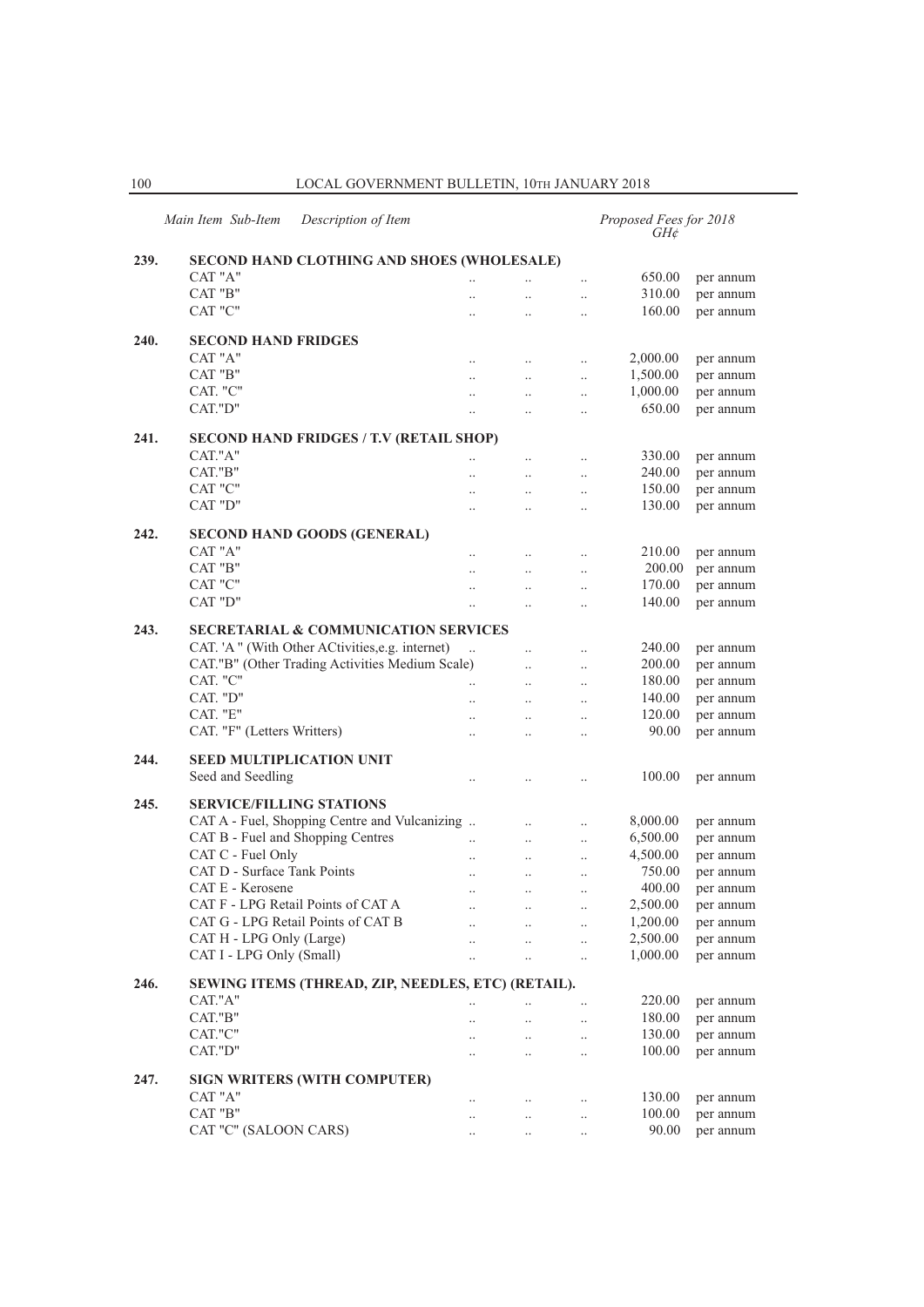## LOCAL GOVERNMENT BULLETIN, 10TH JANUARY 2018 101

|      | Main Item Sub-Item<br>Description of Item    |                      |                      |                      | Proposed Fees for 2018<br>GH¢ |           |
|------|----------------------------------------------|----------------------|----------------------|----------------------|-------------------------------|-----------|
| 248. | <b>SHIPPING COMPANIES</b>                    |                      | $\ddot{\phantom{a}}$ | $\ddotsc$            | 50,000.00                     | per annum |
| 249. | SHIP MAINTENANCE / REPAIRS COMPANIES         |                      |                      |                      |                               |           |
|      | CAT "A" (e.g. PSC Shipping Company)          | $\ddotsc$            | $\ddotsc$            | $\cdot$ .            | 5,000.00                      | per annum |
|      | CAT "B" (e.g. NELGOF Shipping Services Ltd.) |                      | $\ddot{\phantom{a}}$ | $\ddotsc$            | 3,000.00                      | per annum |
|      | CAT "C"                                      |                      | $\ddot{\phantom{a}}$ | $\ddotsc$            | 1,500.00                      | per annum |
| 250. | SHIRTS AND OTHER MEN'S WEAR                  |                      |                      |                      |                               |           |
|      | CAT "A"                                      |                      | $\ddot{\phantom{a}}$ | $\ddot{\phantom{a}}$ | 150.00                        | per annum |
|      | CAT "B"                                      |                      | $\ddot{\phantom{a}}$ | $\ddot{\phantom{a}}$ | 120.00                        | per annum |
|      | CAT "C"                                      |                      | $\ddotsc$            | $\ddotsc$            | 100.00                        | per annum |
| 251. | <b>SHOE SELLERS (NEW SHOES) ONLY</b>         |                      |                      |                      |                               |           |
|      | CAT "A"                                      |                      |                      | $\ddot{\phantom{a}}$ | 150.00                        | per annum |
|      | CAT "B"                                      | $\cdot$              | $\cdot$ .            | $\cdot$              | 130.00                        | per annum |
|      | CAT "C"                                      |                      |                      |                      | 100.00                        | per annum |
| 252. | <b>SHOE REPAIRERS</b>                        |                      |                      |                      |                               |           |
|      | CAT "A"                                      |                      |                      | $\cdot$ .            | 90.00                         | per annum |
|      | CAT "B"                                      |                      | $\cdot$              | $\cdot$              | 50.00                         | per annum |
| 253. | <b>SLOT MACHINE</b>                          |                      |                      |                      | 90.00                         | per annum |
| 254. | <b>SIGNAGE MAKERS</b>                        |                      |                      |                      |                               |           |
|      | CAT A - Digital                              | $\ddot{\phantom{a}}$ | $\ddot{\phantom{a}}$ | $\cdot$              | 1,000.00                      | per annum |
|      | CAT B - Non-digital                          | $\ddot{\phantom{a}}$ | $\ddot{\phantom{0}}$ | $\ddotsc$            | 800.00                        | per annum |
| 255. | <b>SIGNAGE WRITERS</b>                       |                      |                      |                      |                               |           |
|      | CAT A - Electronic                           | $\ddot{\phantom{a}}$ | $\ddot{\phantom{a}}$ | $\ddot{\phantom{a}}$ | 800.00                        | per annum |
|      | CAT B - Manual                               | $\ddot{\phantom{0}}$ | $\ddot{\phantom{a}}$ | $\ddot{\phantom{a}}$ | 450.00                        | per annum |
| 256. | <b>SPARE PARTS SALES OUTLETS(NEW)</b>        |                      |                      |                      |                               |           |
|      | Category A - Importers/Wholesalers Only      | $\ddot{\phantom{a}}$ | $\cdot$ .            | $\ldots$             | 1,200.00                      | per annum |
|      | Category B - Retailers (Large)               |                      |                      | $\ddot{\phantom{a}}$ | 400.00                        | per annum |
|      | Category C - Retailers (Medium)              |                      | $\ddotsc$            | $\ddotsc$            | 250.00                        | per annum |
|      | Category D - Retailers (Small)               | $\ddotsc$            | $\ddotsc$            | $\cdot$              | 120.00                        | per annum |
| 257. | SPARE PARTS SALES OUTLETS (SECOND-HAND)      |                      |                      |                      |                               |           |
|      | Category A - Second-Hand Engine Shops        | $\ddotsc$            | $\ddotsc$            | $\ddotsc$            | 700.00                        | per annum |
|      | Category B - Retailers (Large)               | $\ddotsc$            | $\ddot{\phantom{0}}$ | $\ddotsc$            | 400.00                        | per annum |
|      | Category C - Retailers (Medium)              | $\ddot{\phantom{a}}$ | $\cdot$ .            | $\cdot$ .            | 250.00                        | per annum |
|      | Category D - Retailers (Small)               |                      |                      |                      | 150.00                        | per annum |
|      | Category E - Kiosk/Table Top                 | $\ddotsc$            | $\cdot$ .            |                      | 100.00                        | per annum |
| 258. | <b>SPEAKER MANUFACTURERS</b>                 | $\ddot{\phantom{a}}$ | $\ddotsc$            | $\ddot{\phantom{a}}$ | 90.00                         | per annum |
| 259. | <b>SPINNING (MUSICAL GROUPS)</b>             |                      |                      |                      |                               |           |
|      | CAT "A"                                      | $\ddotsc$            | $\cdot$ .            | $\ddotsc$            | 200.00                        | per annum |
|      | CAT "B"                                      | $\ddot{\phantom{0}}$ | $\ddots$             | $\ldots$             | 150.00                        | per annum |
| 260. | <b>SUITING / OTHER MATERIALS</b>             |                      |                      |                      |                               |           |
|      | CAT "A" (e.g. Naco)                          | $\cdot$              | $\ldots$             | $\ldots$             | 660.00                        | per annum |
|      | CAT "B"                                      |                      | $\ddotsc$            | $\cdot$              | 500.00                        | per annum |
|      | CAT "C"                                      | $\cdot$              | $\ddotsc$            | $\ldots$             | 350.00                        | per annum |
|      | CAT "D"                                      | $\ddotsc$            | $\ddot{\phantom{0}}$ | $\ddotsc$            | 250.00                        | per annum |
| 261. | <b>SUPER MARKETS / DEPARTMENTAL STORES</b>   |                      |                      |                      |                               |           |
|      | CAT."A 1 " (e.g. Melcom Plus)                | $\ddotsc$            | $\ddotsc$            | $\ddotsc$            | 5,200.00                      | per annum |
|      | CAT."A" (e.g. Melcom)                        |                      | $\ddotsc$            | $\ddotsc$            | 4,000.00                      | per annum |
|      | CAT."B" (e.g. Max Mart)                      |                      | $\cdot$ .            | $\ldots$             | 3,500.00                      | per annum |
|      | CAT."C"                                      | $\cdot$ .            | $\ldots$             | $\ddotsc$            | 2,800.00                      | per annum |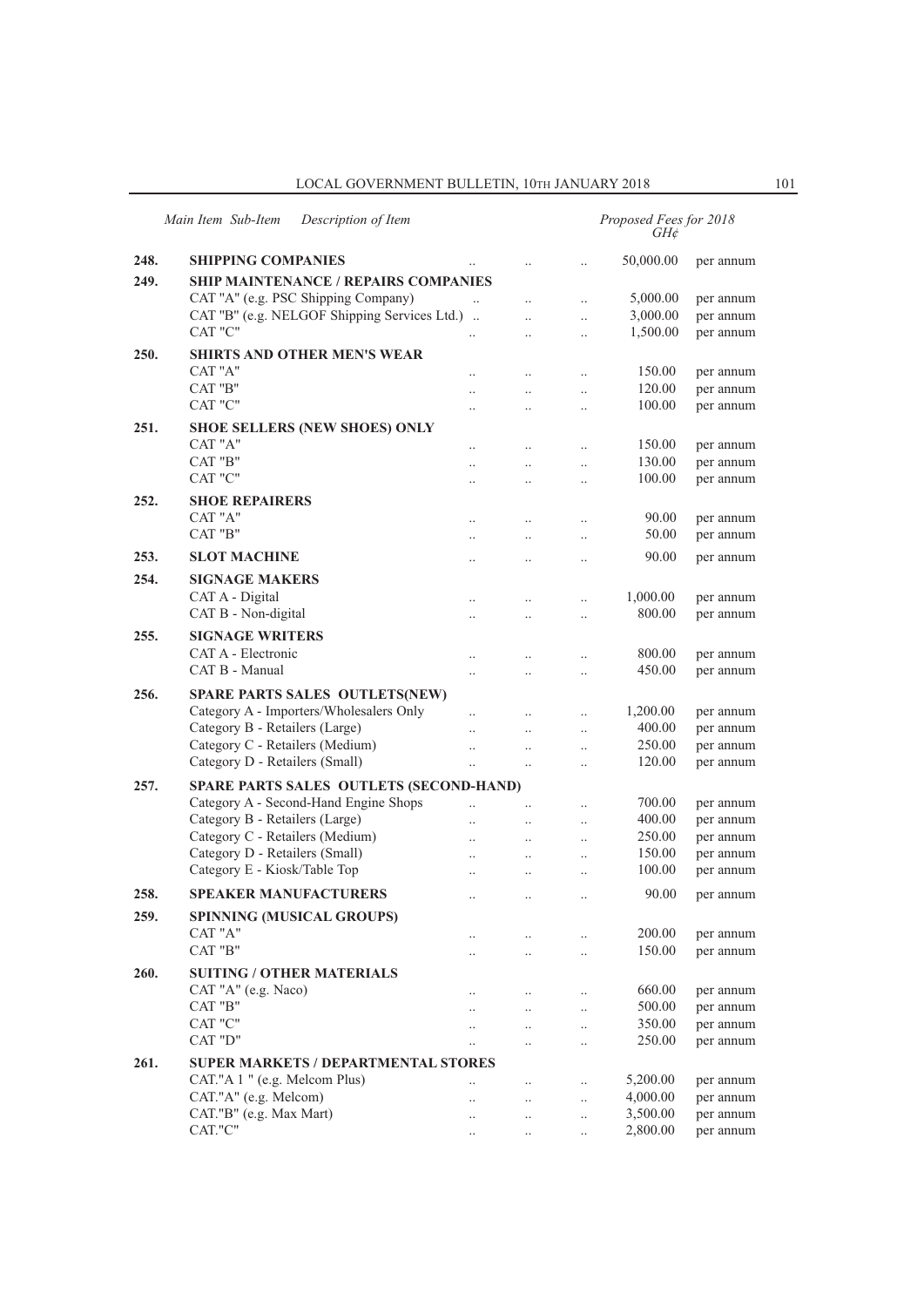|      | Main Item Sub-Item<br>Description of Item                             |                      |                       |                       | Proposed Fees for 2018<br>GH¢ |           |
|------|-----------------------------------------------------------------------|----------------------|-----------------------|-----------------------|-------------------------------|-----------|
|      | CAT."D"                                                               | $\ddotsc$            | $\ldots$              | $\ddotsc$             | 2,300.00                      | per annum |
|      | CAT."E"                                                               | $\ddotsc$            | $\ddotsc$             | $\ddotsc$             | 1,600.00                      | per annum |
|      | CAT."F"                                                               | $\ddotsc$            | $\ddotsc$             | $\ldots$              | 1,200.00                      | per annum |
|      | CAT."G"                                                               |                      |                       |                       | 1,100.00                      | per annum |
|      | CAT."H" (Mini Shops)                                                  | $\cdot$ .            | $\ldots$              | $\ldots$              | 700.00                        | per annum |
|      | CAT."I"                                                               |                      | $\ldots$<br>$\ddotsc$ | $\ldots$<br>$\ddotsc$ | 400.00                        | per annum |
|      |                                                                       |                      |                       |                       |                               |           |
| 262. | SUPPLIERS OF GENERAL GOODS (REGISTRATION)                             |                      |                       |                       |                               |           |
|      | CAT "A"                                                               | $\ddot{\phantom{0}}$ | $\ddot{\phantom{a}}$  | $\ddotsc$             | 910.00                        | per annum |
|      | CAT "B"                                                               |                      | $\ddotsc$             | $\ldots$              | 610.00                        | per annum |
|      | CAT "C"                                                               |                      | $\ddotsc$             | $\ldots$              | 400.00                        | per annum |
| 263. | <b>STRAW BASKET WEAVERS AND SALES</b>                                 | $\ddotsc$            | $\ddotsc$             | $\ddotsc$             | 80.00                         | per annum |
| 264. | <b>TELECOMMUNICATION COMPANIES</b>                                    |                      |                       |                       |                               |           |
| i.   | Internet (Data) Services Providers<br>CAT 'A'                         |                      |                       |                       |                               |           |
|      |                                                                       |                      | $\ddotsc$             | $\ldots$              | 4,000.00                      | per annum |
|      | CAT 'B'                                                               |                      | $\ddotsc$             | $\ddotsc$             | 2,500.00                      | per annum |
|      | CAT 'C'                                                               |                      | $\ddotsc$             | $\ldots$              | 1,500.00                      | per annum |
|      | CAT 'D'                                                               | $\ddotsc$            |                       | $\ddotsc$             | 1,200.00                      | per annum |
|      | CAT 'E'                                                               | $\ddotsc$            | $\ddotsc$             | $\ddots$              | 1,000.00                      | per annum |
|      | CAT 'F'                                                               |                      |                       | $\ldots$              | 850.00                        | per annum |
| ii.  | Phone and Internet Services Providers                                 |                      |                       |                       |                               |           |
|      | CAT A - Head Office                                                   |                      |                       | $\ddotsc$             | 25,000.00                     | per annum |
|      | CAT B - Regional/Municipal Office                                     |                      | $\ddotsc$             | $\ddotsc$             | 20,000.00                     | per annum |
|      | CAT C - Service Centres                                               | $\ddot{\phantom{a}}$ | $\ddotsc$             | $\ddotsc$             | 15,000.00                     | per annum |
|      | CAT D - Outsourced Service Centres                                    | $\ddotsc$            | $\ddot{\phantom{a}}$  | $\ddotsc$             | 10,000.00                     | per annum |
| 265. | <b>TEMPORARY REGISTRATION FEE FOR NEW MARKET</b>                      |                      |                       |                       |                               |           |
|      | (NON-REFUNDABLE)                                                      |                      |                       | $\ldots$              | 80.00                         | per annum |
| 266. | <b>TOILETRIES</b> (eg. Pampers, Toilet Roll, Detol, Toilet Brush etc) |                      |                       |                       |                               |           |
|      | CAT "A"                                                               |                      |                       | $\ddotsc$             | 180.00                        | per annum |
|      | CAT "B"                                                               |                      | $\ddot{\phantom{0}}$  | $\ddotsc$             | 120.00                        | per annum |
|      | CAT "C "                                                              | $\ddot{\phantom{a}}$ |                       | $\ddotsc$             | 100.00                        | per annum |
| 267. | TIE AND DYE MANUFACTURERS                                             |                      |                       |                       |                               |           |
|      | CAT."A"                                                               |                      |                       | $\ldots$              | 130.00                        | per annum |
|      | CAT."B"                                                               |                      |                       | $\ldots$              | 100.00                        | per annum |
|      | CAT."C"                                                               |                      |                       | $\ddotsc$             | 90.00                         | per annum |
| 268. | <b>TOWER INFRASTRUCTURE CENTRES</b>                                   | $\ddotsc$            | $\ddotsc$             | $\ddotsc$             | 10,000.00                     | per annum |
| 269. | <b>TERRAZZO MAKING</b>                                                |                      |                       |                       |                               |           |
|      | CAT A - Two machines and Above                                        | $\ddot{\phantom{0}}$ | $\ddotsc$             | $\ldots$              | 750.00                        | per annum |
|      | CAT B - One Machine                                                   | $\ddot{\phantom{0}}$ | $\ddotsc$             | $\ldots$              | 400.00                        | per annum |
|      |                                                                       |                      |                       |                       |                               |           |
| 270. | <b>TIMBER PRODUCTS RETAIL OUTLETS</b>                                 |                      |                       |                       |                               |           |
|      | CAT A - Large scale                                                   |                      | $\ldots$              | $\ldots$              | 1,200.00                      |           |
|      | CAT B - Medium scale                                                  |                      | $\ldots$              | $\ldots$              | 750.00                        | per annum |
|      | CAT C - Small scale                                                   |                      | $\ddotsc$             | $\ldots$              | 500.00                        | per annum |
| 271. | <b>TOILET OPERATORS (PRIVATE)</b>                                     |                      |                       |                       |                               |           |
|      | CAT A - Up to 24 Seater                                               |                      | $\ddotsc$             | $\ldots$              | 200.00                        | per annum |
|      | CAT B - 9-16 Seater                                                   | $\ddotsc$            | $\ddotsc$             | $\ldots$              | 150.00                        | per annum |
|      | CAT C - Up to 8 Seater                                                | $\ldots$             | $\ldots$              | $\ldots$              | 100.00                        | per annum |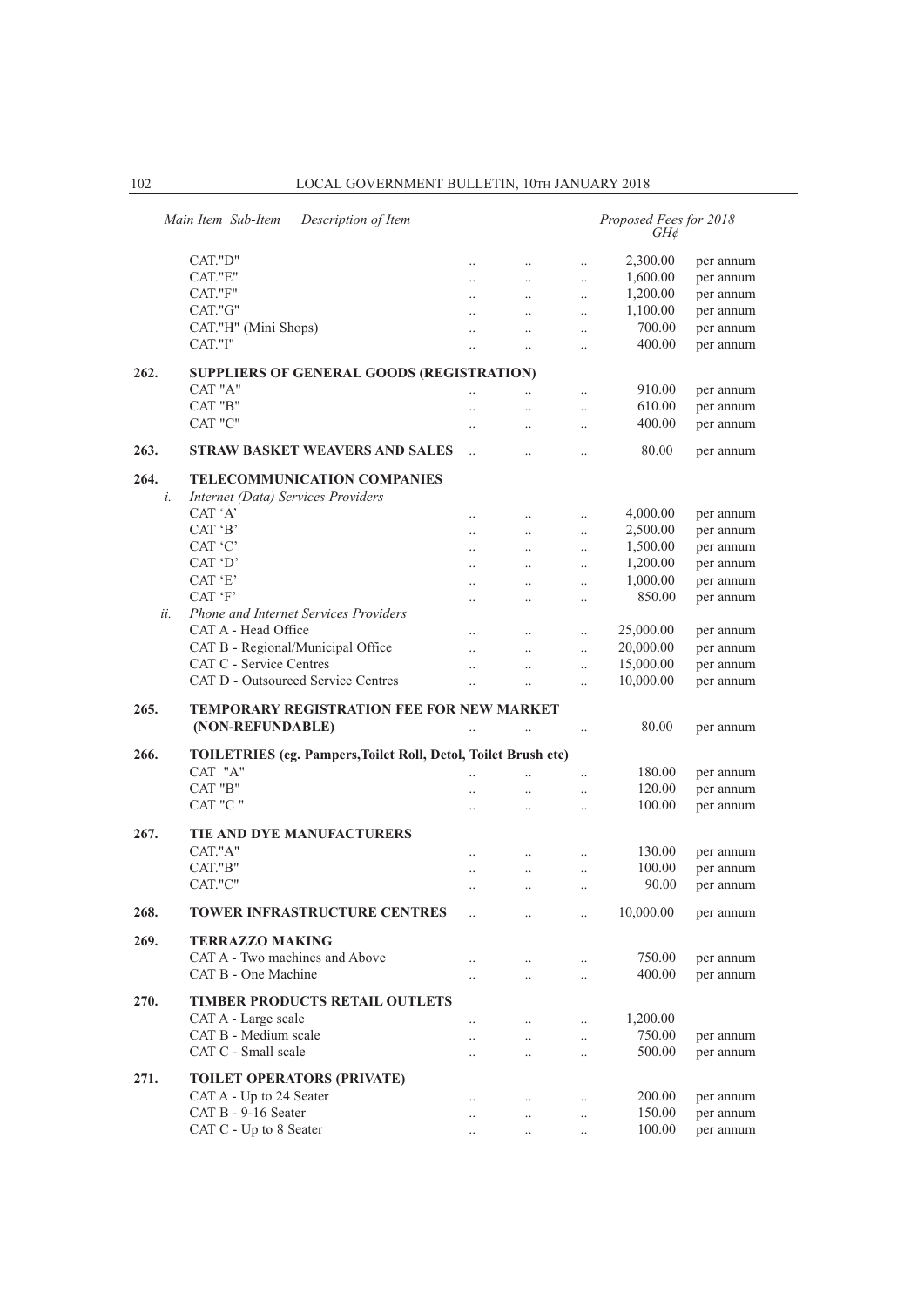## LOCAL GOVERNMENT BULLETIN, 10TH JANUARY 2018 103

|       | Main Item Sub-Item<br>Description of Item                  |                      |                      |           | Proposed Fees for 2018<br>GH¢ |           |
|-------|------------------------------------------------------------|----------------------|----------------------|-----------|-------------------------------|-----------|
| 272.  | TOILET OPERATORS (T.M.A OWNED)                             |                      |                      |           |                               |           |
|       | CAT A - Up to 24 Seater                                    | $\cdot$ .            | $\ldots$             | $\ldots$  | 2,000.00                      | per annum |
|       | CAT B - 9-16 Seater                                        |                      | $\ddotsc$            | $\ddotsc$ | 300.00                        | per annum |
|       | CAT C - Up to 8 Seater                                     |                      | $\ddotsc$            | $\ddotsc$ | 200.00                        | per annum |
| 273.  | <b>TOURISM LICENCED FACILITIES</b>                         |                      |                      |           |                               |           |
| A     | <b>Accommodation Facilities</b>                            |                      |                      |           |                               |           |
| i.    | Hotels/ Beach Resorts/ Motels                              |                      |                      |           |                               |           |
|       | CAT A - Five Star                                          |                      |                      |           |                               |           |
|       | CAT B - Four Star                                          | $\ddotsc$            | $\ddotsc$            | $\ldots$  | 8,000.00                      | per annum |
|       | CAT C - Three Star                                         | $\ddotsc$            | $\ldots$             | $\ddotsc$ | 7,000.00<br>3,000.00          | per annum |
|       | CAT D - Two Star                                           | $\ldots$             | $\ldots$             | $\ldots$  |                               | per annum |
|       | CAT E - One Star                                           | $\ldots$             | $\ldots$             | $\ldots$  | 1,000.00                      | per annum |
|       |                                                            | $\ddotsc$            | $\ddot{\phantom{a}}$ | $\ddotsc$ | 800.00                        | per annum |
| ii.   | Guest Houses (4-9 Rooms)                                   | $\ddot{\phantom{0}}$ | $\ddotsc$            | $\ddotsc$ | 700.00                        | per annum |
| iii.  | <b>Budget Hotels</b><br><b>CAT A - Association Members</b> |                      |                      |           |                               |           |
|       |                                                            | $\ldots$             | $\cdot$              | $\ldots$  | 300.00                        | per annum |
|       | CAT B - Non-association Members                            | $\ldots$             | $\cdot$              | $\ldots$  | 500.00                        | per annum |
| iν.   | Hostels (Private):                                         |                      |                      |           |                               |           |
|       | CAT A - Above 50 Beds                                      | $\ddotsc$            | $\ddotsc$            | $\ldots$  | 2,000.00                      | per annum |
|       | CAT B - 21-50 Beds                                         | $\ddotsc$            | $\ddotsc$            | $\ddotsc$ | 1,500.00                      | per annum |
|       | CAT C - Up to 10                                           | $\cdot$ .            | $\cdot$              | $\ldots$  | 900.00                        | per annum |
| $b$ . | <b>Beach Recreational Facility</b>                         |                      |                      |           |                               |           |
|       | CAT 'A'                                                    | $\ddotsc$            | $\ddotsc$            | $\ldots$  | 1,000.00                      | per annum |
|       | CAT 'B'                                                    | $\ddot{\phantom{0}}$ | $\ddotsc$            | $\ddotsc$ | 500.00                        | per annum |
| i.    | <b>Body Building Gym</b>                                   |                      |                      |           |                               |           |
|       | CAT A - Large Scale (Club Setting)                         | $\ldots$             | $\ldots$             | $\ldots$  | 600.00                        | per annum |
|       | CAT B - Medium Scale                                       | $\ddotsc$            | $\ddot{\phantom{0}}$ | $\ldots$  | 400.00                        | per annum |
|       | CAT C - Small Scale                                        |                      | $\ddot{\phantom{0}}$ | $\ddotsc$ | 200.00                        | per annum |
|       | <b>Eating/Catering Houses</b>                              |                      |                      |           |                               |           |
| ii.   | Restaurants                                                |                      |                      |           |                               |           |
|       | CAT A - Grade 1                                            | $\ldots$             | $\ldots$             | $\ldots$  | 2,500.00                      | per annum |
|       | CAT B - Grade 2                                            | $\ldots$             | $\ddotsc$            | $\ldots$  | 1,600.00                      | per annum |
|       | CAT C - Grade 3                                            | $\ddot{\phantom{0}}$ | $\ddot{\phantom{0}}$ | $\ddotsc$ | 1,000.00                      | per annum |
| iii.  | <b>Informal Catering Services</b>                          |                      |                      |           |                               |           |
|       | <b>Traditional Catering Establishments (chopbars)</b>      |                      |                      |           |                               |           |
|       | CAT A - Grade 1                                            | $\ddotsc$            | $\ldots$             | $\ldots$  | 550.00                        | per annum |
|       | CAT B - Grade 2                                            | $\ldots$             | $\ddotsc$            | $\ldots$  | 450.00                        | per annum |
|       | <b>Drinking Bars</b>                                       |                      |                      |           |                               |           |
|       | CAT A - Grade 1                                            | $\ddotsc$            | $\ddotsc$            | $\ldots$  | 800.00                        | per annum |
|       | CAT B - Grade 2                                            |                      |                      |           | 400.00                        | per annum |
|       | CAT C - Grade 3                                            | $\cdots$             | $\ldots$             | $\ldots$  | 200.00                        | per annum |
|       | <b>Snack Bars</b>                                          |                      |                      |           |                               |           |
|       | CAT A - Grade 1                                            | $\cdot$ .            | $\ddots$             | $\ldots$  | 700.00                        | per annum |
|       | CAT B - Grade 2                                            | $\ddotsc$            | $\ddotsc$            | $\ldots$  | 200.00                        | per annum |
|       | <b>Outdoor Catering Establishments</b>                     |                      |                      |           |                               |           |
|       | CAT A - Grade 1                                            | $\ldots$             | $\ldots$             | $\ldots$  | 300.00                        | per annum |
|       | CAT B - Grade 2                                            | $\cdot$ .            | $\ldots$             | $\ldots$  | 100.00                        | per annum |
|       | <b>Local Fast Food Vendors</b>                             |                      |                      |           |                               |           |
|       | CAT A - Grade 1                                            | $\cdot$ .            | $\ldots$             | $\ldots$  | 200.00                        | per annum |
|       | CAT B - Grade 2                                            | $\ldots$             | $\ldots$             | $\ldots$  | 100.00                        | per annum |
| $c$ . | <b>Event Houses</b>                                        |                      |                      |           |                               |           |
|       | CAT A - Large Scale                                        | $\ldots$             | $\ldots$             | $\ldots$  | 2,000.00                      | per annum |
|       | CAT B - Medium Scale                                       | $\cdot \cdot$        | $\ddotsc$            | $\ldots$  | 1,500.00                      | per annum |
|       | CAT C - Small Scale                                        | $\cdot$ .            | $\ldots$             | $\ldots$  | 500.00                        | per annum |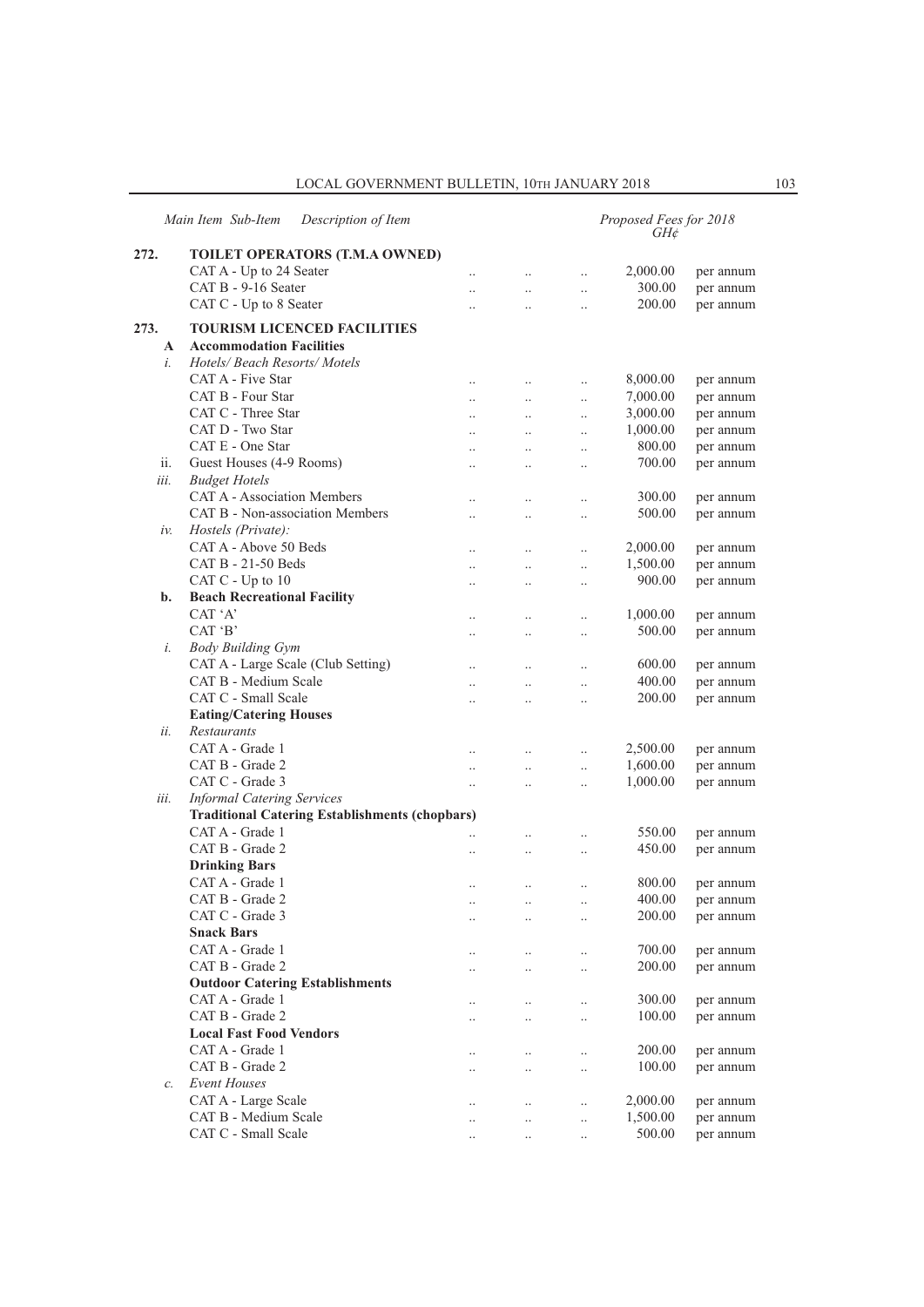|        | Main Item Sub-Item<br>Description of Item                  |                      |                      |           | Proposed Fees for 2018<br>GH¢ |           |
|--------|------------------------------------------------------------|----------------------|----------------------|-----------|-------------------------------|-----------|
|        | <b>Nightclubs and Theatres</b>                             |                      |                      |           |                               |           |
| i.     | Nightclub                                                  |                      |                      |           |                               |           |
|        | CAT A - Grade 1                                            | $\ddotsc$            | $\ddot{\phantom{0}}$ | $\ddotsc$ | 2,200.00                      | per annum |
|        | CAT B - Grade 2                                            | $\ddotsc$            | $\ddotsc$            | $\ddotsc$ | 1,000.00                      | per annum |
| ii.    | Pub                                                        |                      |                      |           |                               |           |
|        | CAT A - Grade 1                                            |                      | $\ddot{\phantom{0}}$ | $\ddotsc$ | 1,200.00                      | per annum |
|        | CAT B - Grade 2                                            | $\ddot{\phantom{a}}$ | $\ddot{\phantom{a}}$ | $\ddotsc$ | 500.00                        | per annum |
| iii.   | Movie House                                                |                      |                      |           |                               |           |
|        | CAT A - Grade 1                                            |                      | $\ddotsc$            | $\ldots$  | 1,700.00                      | per annum |
|        | CAT B - Grade 2                                            | $\ddot{\phantom{0}}$ | $\ddotsc$            | $\ldots$  | 1,000.00                      | per annum |
| $iv$ . | <b>Theatre</b>                                             |                      |                      |           |                               |           |
|        | CAT A - Grade 1                                            | $\ddot{\phantom{0}}$ | $\ddotsc$            | $\ddotsc$ | 7,200.00                      | per annum |
|        | CAT B - Grade                                              | $\ddot{\phantom{a}}$ | $\ddot{\phantom{a}}$ | $\ddotsc$ | 3,600.00                      | per annum |
| G      | Spa                                                        |                      |                      |           |                               |           |
|        | CAT A - Spa with more than 3 add-on services               |                      |                      |           | 2,600.00                      | per annum |
|        | CAT B - Spa with 2 -3 add-on services                      | $\ddot{\phantom{a}}$ | $\ddotsc$            | $\ddotsc$ | 1,200.00                      | per annum |
|        | CAT C - Spa Only                                           | $\ddotsc$            | $\ddotsc$            | $\ddotsc$ | 600.00                        | per annum |
|        |                                                            | $\ddot{\phantom{a}}$ | $\ddot{\phantom{a}}$ | $\ddotsc$ |                               |           |
| Н      | <b>Travel Trade Enterprises</b>                            |                      |                      |           |                               |           |
| i.     | Travel and Tour Operators                                  |                      |                      |           |                               |           |
|        | CAT A - With I.A.T.A. Licence                              | $\ddot{\phantom{0}}$ | $\ddotsc$            | $\ldots$  | 620.00                        | per annum |
|        | CAT B - Without I.A.T.A. Licence                           | $\ddot{\phantom{0}}$ | $\ddotsc$            | $\ddotsc$ | 520.00                        | per annum |
|        | CAT C - Tour Operators                                     | $\ddot{\phantom{a}}$ | $\ddotsc$            | $\ddotsc$ | 400.00                        | per annum |
| ii.    | Car Hiring/Rental Services                                 |                      |                      |           |                               |           |
|        | CAT A - Large Scale                                        | $\ddotsc$            | $\ddot{\phantom{0}}$ | $\ddotsc$ | 1,000.00                      | per annum |
|        | CAT B - Medium Scale                                       | $\ddot{\phantom{a}}$ | $\ddotsc$            | $\ddotsc$ | 800.00                        | per annum |
|        | CAT C - Small Scale                                        | $\ddot{\phantom{0}}$ | $\ddotsc$            | $\ldots$  | 400.00                        | per annum |
|        |                                                            |                      |                      |           |                               |           |
| 274.   | <b>TRANSPORT COMPANIES</b>                                 |                      |                      |           |                               |           |
| i.     | Road                                                       |                      |                      |           |                               |           |
|        | CAT A                                                      | $\ddot{\phantom{0}}$ | $\ddotsc$            | $\ddotsc$ | 12,000.00                     | per annum |
|        | CAT B                                                      | $\ldots$             | $\ddotsc$            | $\ddotsc$ | 8,500.00                      | per annum |
|        | CAT. C                                                     | $\ddotsc$            | $\ddotsc$            | $\ldots$  | 7,200.00                      | per annum |
|        | CAT. D                                                     | $\ddotsc$            | $\ddotsc$            | $\ddotsc$ | 3,900.00                      | per annum |
|        | CAT. E                                                     | $\ddot{\phantom{0}}$ | $\ddotsc$            | $\ddotsc$ | 2,400.00                      | per annum |
|        | CAT."F"                                                    | $\ddotsc$            | $\ddotsc$            | $\ddotsc$ | 1,700.00                      | per annum |
| ii.    | Rail                                                       | $\ddotsc$            | $\ddotsc$            | $\ddotsc$ | 1,200.00                      | per annum |
|        | <b>TRAVEL &amp; TOUR AGENCIES</b>                          |                      |                      |           |                               |           |
| 275.   | CAT A<br>650.00                                            |                      |                      |           |                               |           |
|        | per annum<br>CAT B<br>520.00<br>per annum                  |                      |                      |           |                               |           |
|        | CAT. C<br>350.00<br>per annum                              |                      |                      |           |                               |           |
|        |                                                            |                      |                      |           |                               |           |
| 276.   | <b>TRANSPORT UNIONS (LORRY PARK OPERATIONS)</b>            |                      |                      |           |                               |           |
|        | CAT 'A'<br>2,000.00<br>per annum                           |                      |                      |           |                               |           |
|        | CAT 'B' 1,500.00<br>per annum                              |                      |                      |           |                               |           |
|        | CAT 'C' 1,000.00<br>per annum                              |                      |                      |           |                               |           |
|        |                                                            |                      |                      |           |                               |           |
| 277.   | <b>TREATMENT/STORAGE STORAGE PLANTS</b>                    |                      |                      |           |                               |           |
| i.     | <b>Gas Storage Plants</b><br><b>Waste Treatment Plants</b> |                      |                      | $\ddotsc$ | 85,000.00                     |           |
| ii.    |                                                            |                      |                      |           |                               |           |
|        | CAT A - Sewage<br>CAT B - E-waste                          | $\ddotsc$            | $\ddotsc$            | $\ldots$  | 2,500.00                      | per annum |
|        | CAT C - Others                                             |                      |                      | $\ddotsc$ | 2,500.00<br>1,200.00          | per annum |
|        |                                                            |                      |                      |           |                               | per annum |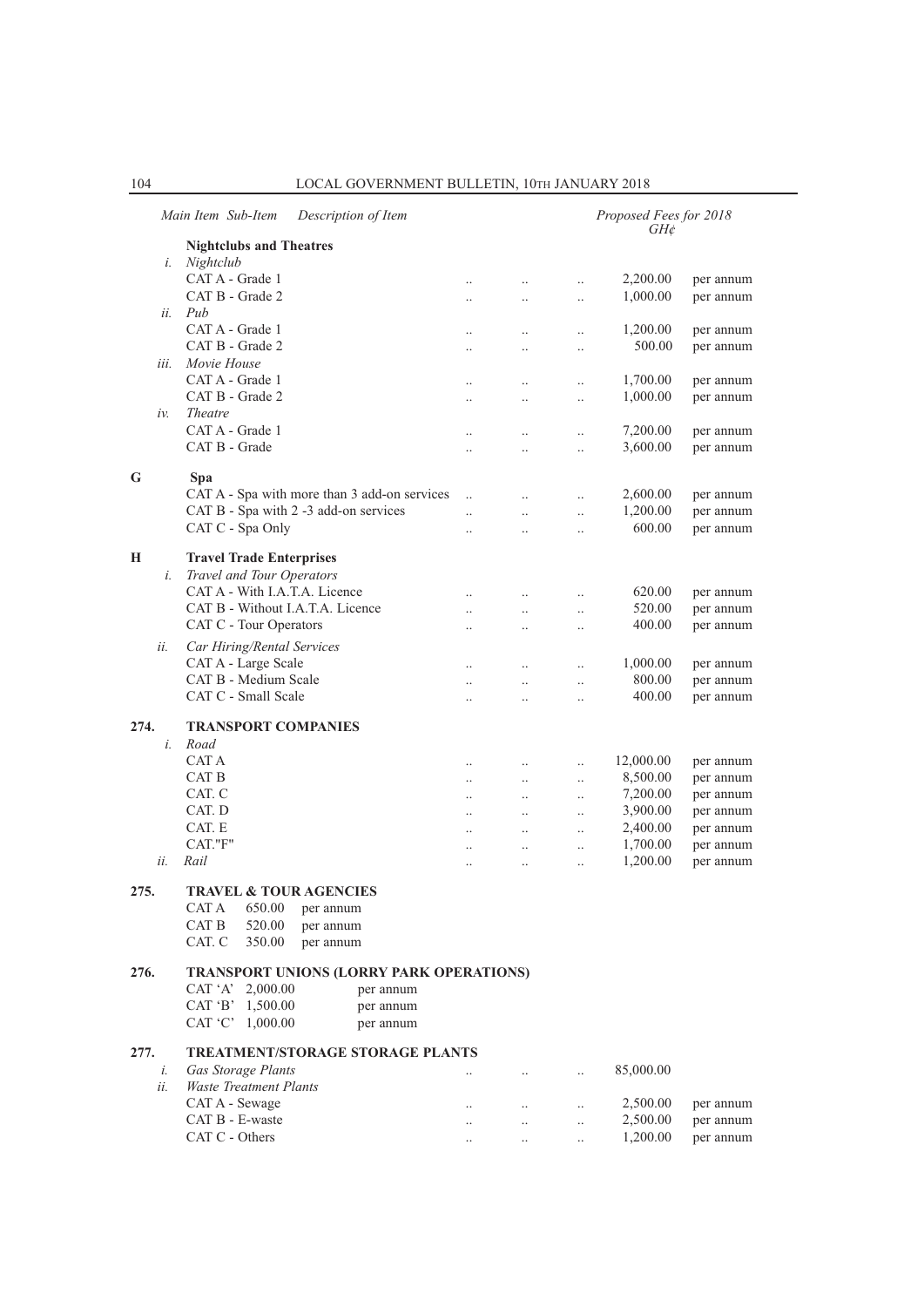## LOCAL GOVERNMENT BULLETIN,  $10\text{th}$  JANUARY  $2018$   $105$

|      |    | Main Item Sub-Item<br>Description of Item                 |                      |                      | Proposed Fees for 2018<br>$GH\mathcal{C}$ |                        |
|------|----|-----------------------------------------------------------|----------------------|----------------------|-------------------------------------------|------------------------|
| 278. |    | <b>TYRE/BATTERY DEALERS-NEW</b>                           |                      |                      |                                           |                        |
|      |    | CAT A - Wholesale<br>$\ddotsc$                            | $\ddotsc$            | $\ddot{\phantom{0}}$ | 2,000.00                                  | per annum              |
|      |    | CAT B - Retail                                            | $\ddot{\phantom{a}}$ | $\ddotsc$            | 1,500.00                                  | per annum              |
|      |    |                                                           |                      |                      |                                           |                        |
| 279. |    | <b>TYRE/BATTERY DEALERS-USED</b>                          |                      |                      |                                           |                        |
|      |    | CAT A - Wholesale<br>$\ddotsc$                            | $\ddotsc$            | $\ddotsc$            | 2,200.00                                  | per annum              |
|      |    | CAT B - Retail<br>$\ddotsc$                               | $\ddotsc$            | $\ddotsc$            | 1,200.00                                  | per annum              |
|      |    | CAT B - Retail<br>$\ddotsc$                               | $\ddots$             | $\ddotsc$            | 250.00                                    | per annum              |
|      |    | CAT B - Retail<br>$\ddotsc$                               | $\ddotsc$            | $\ddotsc$            | 220.00                                    | per annum              |
|      |    | CAT C - Wayside<br>$\ddot{\phantom{0}}$                   |                      | $\ddotsc$            | 400.00                                    | per annum              |
| 280. |    | <b>TYRE MANUFACTURING</b>                                 |                      |                      |                                           |                        |
|      |    | CAT A - Manufacturers<br>$\ldots$                         | $\ddotsc$            | $\ddot{\phantom{0}}$ | 2,500.00                                  | per annum              |
|      |    | CAT B - Remoulding<br>$\ddotsc$                           | $\ddotsc$            | $\ddot{\phantom{0}}$ | 600.00                                    | per annum              |
| 281. |    | <b>TV &amp; RADIO REPAIRERS</b>                           |                      |                      | 85.00                                     | per annum              |
|      |    | $\ddot{\phantom{0}}$                                      | $\ddot{\phantom{0}}$ | $\ddot{\phantom{0}}$ |                                           |                        |
| 282. |    | <b>USED PAPER SELLERS (STORE)</b><br>$\ddotsc$            | $\ddot{\phantom{a}}$ | $\ddot{\phantom{0}}$ | 75.00                                     | per annum              |
| 283. |    | USE OF ASSEMBLY'S INFORMATION VAN                         |                      |                      |                                           |                        |
|      |    | <b>PUBLIC USE</b>                                         |                      |                      |                                           |                        |
|      | a) | PER DAY (MAXIMUM 3 HRS WITH 9 LITERS FUEL).               |                      | $\ddotsc$            | 220.00                                    | per use                |
|      | b) | ADDITIONAL HOURS (PER HOUR)                               | $\ddotsc$            | $\ddotsc$            | 55.00                                     | per use                |
|      |    | PRIVATE USE                                               |                      |                      |                                           |                        |
|      | a) | PER DAY (MAXIMUM 3 HRS WITH 9 LITERS FUEL).               |                      | $\ddotsc$            | 620.00                                    | per use                |
|      | b) | ADDITIONAL HOURS (PER HOUR)<br>$\ddotsc$                  | $\ddotsc$            | $\ddotsc$            | 150.00                                    | per use                |
|      |    |                                                           |                      |                      |                                           |                        |
|      |    |                                                           |                      |                      |                                           |                        |
| 284. |    | <b>URINAL OPERATORS (PRIVATE)</b>                         |                      |                      |                                           |                        |
|      |    | CATA - Large Scale<br>$\ddot{\phantom{0}}$                | $\ddotsc$            | $\ddotsc$            | 200.00                                    | per annum              |
|      |    | CAT B - Medium Scale<br>$\ddot{\phantom{0}}$              | $\ddotsc$            | $\ddotsc$            | 120.00                                    | per annum              |
|      |    | CAT C - Small Scale                                       |                      | $\ddot{\phantom{0}}$ | 80.00                                     | per annum              |
| 285. |    | <b>VEHICLE - DRIVER'S REGISTRATION</b>                    |                      |                      |                                           |                        |
|      |    | Taxi Licence<br>$\ddotsc$                                 | $\ddotsc$            | $\ddotsc$            | 30.00                                     | per annum              |
|      |    | Trotro/Bus Licence<br>$\ddotsc$                           | $\ddotsc$            | $\ddotsc$            | 50.00                                     | per annum              |
|      |    | Heavy Duty Licence<br>$\ddotsc$                           | $\ddots$             | $\ddotsc$            | 80.00                                     | per annum              |
|      |    | Multi-Purpose Licence<br>$\ddotsc$                        | $\ddots$             | $\ddotsc$            | 100.00                                    | per annum              |
|      |    | Car Rental Licence<br>$\ddotsc$                           | $\ddots$             | $\ddotsc$            | 30.00                                     | per annum              |
|      |    | Wheel Cart Licence<br>$\ddotsc$                           | $\ddotsc$            | $\ddot{\phantom{0}}$ | 6.00                                      | per annum              |
|      |    | <b>Tractor Licence</b><br>$\ldots$                        | $\ddotsc$            | $\ddotsc$            | 60.00                                     | per annum              |
|      |    | Truck Vehicle Licence<br>                                 | $\ddotsc$            |                      | 100.00                                    | per annum              |
|      |    | Tanker Vehicle Licence<br>$\ldots$                        | $\ddotsc$            | $\ddotsc$            | 100.00                                    | per annum              |
|      |    | Hearse/Ambulance Licence                                  | $\ddotsc$            | $\ddot{\phantom{0}}$ | 30.00                                     | per annum              |
|      |    | Earth/Excavating / Levelling Machinery Licence            | $\ddotsc$            | $\ddot{\phantom{a}}$ | 120.00                                    | per annum              |
| 286. |    | <b>VEHICLE STICKERS/EMBOSSMENT</b>                        |                      |                      |                                           |                        |
|      | i. | General                                                   |                      |                      |                                           |                        |
|      |    | Taxi<br>$\ddotsc$                                         | $\ldots$             | $\ddotsc$            | 75.00                                     |                        |
|      |    | Heavy Duty<br>$\ddotsc$                                   | $\ddotsc$            | $\ddotsc$            | 100.00                                    | per annum<br>per annum |
|      |    | <b>Light Duty</b><br>$\ddot{\phantom{0}}$                 | $\ddots$             | $\ddotsc$            | 90.00                                     | per annum              |
|      |    | Multi-Purpose<br>$\ddot{\phantom{0}}$                     | $\ddotsc$            | $\ddot{\phantom{0}}$ | 50.00                                     | per annum              |
|      |    | 4 - Wheel Cart (Truck)                                    |                      | $\ddotsc$            | 6.00                                      | per annum              |
|      |    | 1 & 2- Wheel Cart                                         |                      |                      | 2.00                                      | per annum              |
|      |    | Tricycles/ Motorcycles (Per Unit)<br>$\ddot{\phantom{0}}$ |                      | $\ddotsc$            | 20.00                                     | per annum              |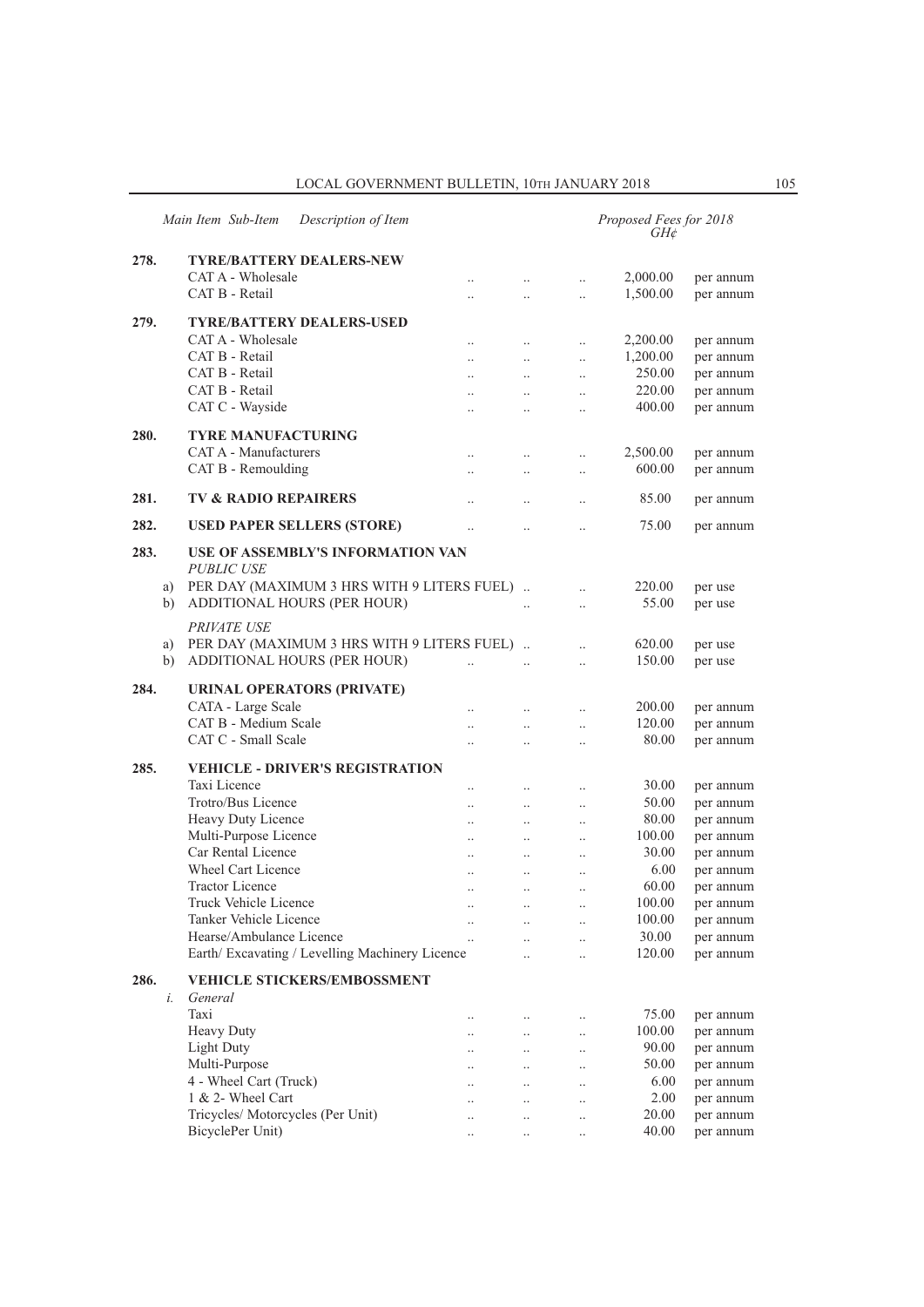|               | Main Item Sub-Item<br>Description of Item     |                      |                      |           | Proposed Fees for 2018<br>$GH\phi$ |           |
|---------------|-----------------------------------------------|----------------------|----------------------|-----------|------------------------------------|-----------|
| ii.           | <b>Buses/Trotro</b>                           |                      |                      |           |                                    |           |
|               | 46 Passengers and Above                       | $\ddotsc$            | $\cdot$              | $\ldots$  | 90.00                              | per annum |
|               | 34 - 45 Passengers                            | $\cdot$ .            | $\ddotsc$            | $\cdot$ . | 75.00                              | per annum |
|               | 24 - 33 Passengers                            |                      | $\cdot$              | $\ldots$  | 60.00                              | per annum |
|               | 8 - 23 Passengers                             |                      |                      | $\ldots$  | 50.00                              | per annum |
| iii.          | Trucks                                        |                      |                      |           |                                    |           |
|               | Articulator / Timber Trucks                   |                      |                      |           | 144.10                             |           |
|               | Cargo Trucks (Above 10 Tons)                  | $\ldots$             | $\ddot{\phantom{a}}$ | $\ddotsc$ |                                    | per annum |
|               |                                               | $\ddot{\phantom{0}}$ | $\ddot{\phantom{0}}$ | $\ldots$  | 75.00                              | per annum |
|               | Cargo Trucks/Kia (Below 10 Tons) / Mini Cargo |                      | $\ddotsc$            | $\ldots$  | 56.00                              | per annum |
|               | Tipper Trucks:                                |                      | $\ddot{\phantom{0}}$ | $\ldots$  | 34.10                              | per annum |
|               | Up to 9.5 Cubic metres                        | $\ddotsc$            | $\ddot{\phantom{a}}$ | $\ldots$  | 120.00                             | per annum |
|               | 10 - 14 Cubic metres                          | $\ddotsc$            | $\ddot{\phantom{a}}$ | $\ddotsc$ | 220.00                             | per annum |
|               | 15 - 25 Cubic metres                          | $\ddot{\phantom{a}}$ | $\ddot{\phantom{0}}$ | $\ldots$  | 300.00                             | per annum |
|               | up to 45-46 Cubic metres                      |                      | $\ddotsc$            | $\ldots$  | 103.40                             | per annum |
| iν.           | <b>Tankers</b>                                |                      |                      |           |                                    |           |
|               | 1,100 - 1,500 Gallon Capacity                 | $\ddotsc$            | $\ddot{\phantom{a}}$ | $\ldots$  | 300.00                             | per annum |
|               | 2,000 - 2,500 Gallon Capacity                 | $\ddotsc$            | $\ddot{\phantom{0}}$ | $\ddotsc$ | 400.00                             | per annum |
|               | 3,000 - 7,000 Gallon Capacity                 | $\ddotsc$            | $\cdot$              | $\cdot$ . | 450.00                             | per annum |
|               |                                               |                      |                      |           |                                    |           |
| a)            | Tanker (Fuel)                                 |                      |                      |           |                                    |           |
|               | CAT."A" (5,000 Gallons & Above)               | $\ddotsc$            | $\cdot$              | $\ldots$  | 85.00                              | per annum |
|               | CAT."B" (4,000 Gallons)                       | $\ddotsc$            | $\ddot{\phantom{a}}$ | $\ldots$  | 62.00                              | per annum |
|               | CAT."C" (3,000 Gallons)                       | $\ddotsc$            | $\ddot{\phantom{a}}$ | $\ddotsc$ | 50.00                              | per annum |
|               | CAT."D" (2,000 Gallons)                       | $\ddot{\phantom{a}}$ | $\ddot{\phantom{a}}$ | $\ldots$  | 35.00                              | per annum |
| b)            | Tanker (Water)                                |                      |                      |           |                                    |           |
|               | CAT."A" (Above 3000 Gallons)                  | $\ddot{\phantom{a}}$ | $\cdot$              | $\ldots$  | 30.00                              | per annum |
|               | CAT."B"(UP TO 3000 Gallons)                   | $\ddot{\phantom{a}}$ | $\ddot{\phantom{0}}$ | $\ddotsc$ | 22.00                              | per annum |
| $\mathcal{C}$ | Other Goods                                   |                      |                      |           |                                    |           |
|               | CAT "A" (Double Axle)                         | $\ddot{\phantom{a}}$ | $\ddot{\phantom{a}}$ |           | 90.00                              | per annum |
|               | CAT "B" (Single Axle)                         |                      |                      | $\cdot$ . | 76.00                              | per annum |
|               |                                               | $\cdot$              |                      | $\ldots$  |                                    |           |
| v.            | Earth/Excavating / Levelling Machinery        |                      |                      |           |                                    |           |
|               | <b>Bitumen Distributor</b>                    | $\ddotsc$            | $\ddot{\phantom{a}}$ | $\ddotsc$ | 900.00                             | per annum |
|               | <b>Bitumen</b> Tanker                         | $\ddotsc$            | $\ddot{\phantom{a}}$ | $\ldots$  | 600.00                             | per annum |
| νi.           | <b>Bulldozers</b>                             |                      |                      |           |                                    |           |
|               | D. 6                                          |                      |                      | $\cdot$   | 300.00                             | per annum |
|               | D. 7                                          | $\cdot$ .            | $\ddotsc$            | $\ldots$  | 450.00                             | per annum |
|               | D 8 A1552                                     |                      | $\ddot{\phantom{a}}$ | $\ddotsc$ | 600.00                             | per annum |
|               | Dumper                                        | $\cdot$ .            | $\cdot$              | $\cdot$ . | 300.00                             | per annum |
|               | Excavator                                     |                      | $\cdot$ .            | $\cdot$ . | 450.00                             | per annum |
|               | Flat Truck                                    | $\cdot$ .            | $\ldots$             | $\ldots$  | 175.00                             | per annum |
|               | Forklift                                      |                      |                      |           |                                    |           |
| vii.          | 21 tons and Above 300                         |                      |                      |           |                                    |           |
|               | $1 - 20$ tons                                 | $\cdot$ .            | $\ddotsc$            | $\ldots$  | 300.00                             | per annum |
|               |                                               | $\cdot$ .            | $\ldots$             | $\ldots$  | 200.00                             | per annum |
| vii.          | Crane Mounted                                 |                      |                      |           |                                    |           |
|               | $60 - 100$ tons                               | $\ldots$             | $\ldots$             | $\ldots$  | 90.00                              | per annum |
|               | 101 - 150 tons                                | $\ldots$             | $\ldots$             | $\ldots$  | 120.00                             | per annum |
|               | 151 - 250 tons & Above                        | $\ddotsc$            | $\ldots$             | $\ldots$  | 150.00                             | per annum |
|               | Prime Mover                                   | $\ddot{\phantom{a}}$ | $\ddotsc$            | $\ldots$  | 500.00                             | per annum |
|               | Motor Grader (125 HPL)                        | $\ddot{\phantom{a}}$ | $\ddotsc$            | $\ldots$  | 320.00                             | per annum |
|               | Pavement Compactor                            |                      | $\ldots$             | $\ldots$  | 200.00                             | per annum |
|               | Pavement Roller                               | $\cdot$ .            | $\ddotsc$            | $\ldots$  | 200.00                             | per annum |
|               | Low Loader                                    | $\cdot$ .            | $\ldots$             | $\ldots$  | 200.00                             | per annum |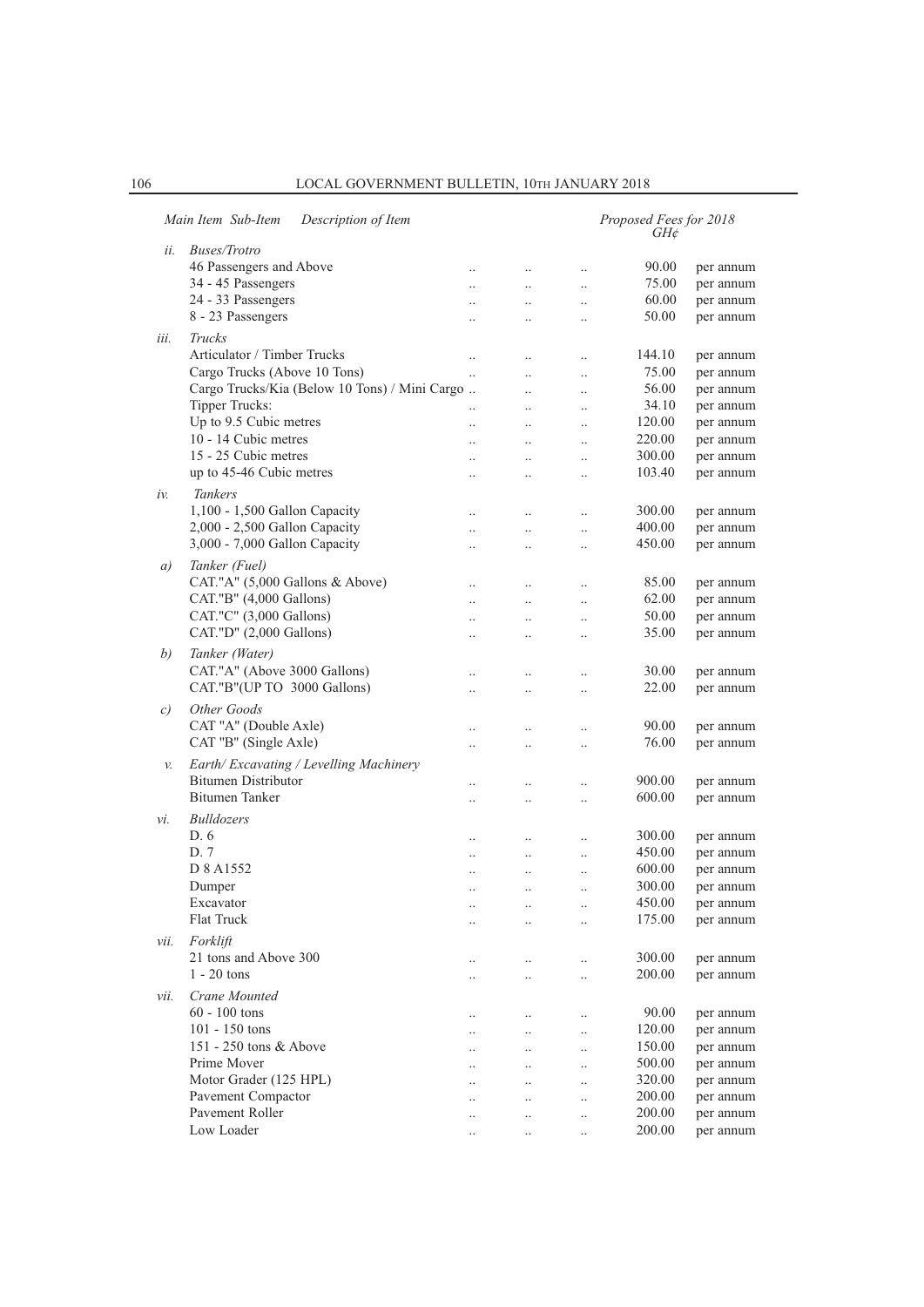|        |                                                |                      |                      |                      | GH¢    |           |
|--------|------------------------------------------------|----------------------|----------------------|----------------------|--------|-----------|
|        | Road Roller                                    | $\ddot{\phantom{a}}$ | $\ddotsc$            | $\ddot{\phantom{a}}$ | 200.00 | per annum |
|        | Tipping Trailer & Tractor                      | $\ddot{\phantom{a}}$ | $\ldots$             | $\ddotsc$            | 250.00 | per annum |
|        | Pay Loaders                                    |                      | $\ddotsc$            | $\ddotsc$            | 200.00 | per annum |
|        | <b>Small Track-excavators</b>                  | $\ddot{\phantom{a}}$ | $\ddot{\phantom{a}}$ | $\ddotsc$            | 250.00 | per annum |
|        | Large Track-excavators                         |                      | $\ddotsc$            | $\ddotsc$            | 320.00 | per annum |
|        | Vibrator Roller                                |                      | $\ddot{\phantom{a}}$ | $\ddot{\phantom{a}}$ | 200.00 | per annum |
|        | Wheel Loader                                   | $\ddot{\phantom{a}}$ | $\ddotsc$            | $\ddotsc$            | 200.00 | per annum |
|        | <b>Excavator Loader</b>                        |                      | $\ddotsc$            | $\ddotsc$            | 200.00 | per annum |
|        | <b>Wheel Tractor</b>                           | $\ddotsc$            | $\ddotsc$            | $\ddotsc$            | 200.00 | per annum |
|        | Air Compressor                                 | $\ddotsc$            | $\ddotsc$            | $\ddotsc$            | 150.00 | per annum |
|        | Static Roller (10-12)                          |                      | $\ddot{\phantom{a}}$ | $\ddot{\phantom{a}}$ | 200.00 | per annum |
|        | Plate Compactor                                | $\ddotsc$            | $\ddotsc$            | $\ddotsc$            | 200.00 | per annum |
|        | Traxcavator - Large                            | $\ddot{\phantom{a}}$ | $\ddot{\phantom{a}}$ | $\ddot{\phantom{a}}$ | 200.00 | per annum |
|        | Traxcavator - Small                            | $\ddot{\cdot}$       | $\ddot{\phantom{a}}$ | $\ddot{\phantom{a}}$ | 150.00 | per annum |
| ix.    | Other Vehicles                                 |                      |                      |                      |        |           |
|        | Cesspit Emptier                                | $\ddotsc$            | $\ldots$             | $\ddotsc$            | 450.00 | per annum |
|        | Hearse                                         | $\ddot{\phantom{a}}$ | $\ddot{\phantom{a}}$ | $\ddot{\phantom{a}}$ | 55.00  | per annum |
|        | Towing Truck                                   | $\ddotsc$            | $\ddotsc$            | $\ddotsc$            | 150.00 | per annum |
|        | Tractors                                       | $\ddot{\phantom{0}}$ | $\ldots$             | $\ldots$             | 220.00 | per annum |
|        | Roll-on Roll-off                               | $\ddotsc$            | $\ddot{\phantom{a}}$ | $\ddot{\phantom{a}}$ | 80.00  | per annum |
| x.     | Private Salon Cars                             |                      | $\ddot{\phantom{a}}$ | $\ddot{\phantom{a}}$ | 22.00  | per annum |
| xi.    | Private Pick Ups                               |                      | $\ddot{\phantom{a}}$ | $\ddot{\phantom{a}}$ | 22.00  | per annum |
| xii.   | Truck Pushers (Registration / Renewal)         |                      |                      |                      |        |           |
|        | 4-Wheel Cart                                   |                      | $\ddot{\phantom{a}}$ | $\ddot{\phantom{a}}$ | 14.30  | per annum |
|        | 2-Wheel Cart                                   | $\ddot{\phantom{a}}$ | $\ddot{\phantom{a}}$ | $\ddotsc$            | 14.30  | per annum |
|        | 1-Wheel Cart                                   |                      | $\ddot{\phantom{a}}$ | $\ddotsc$            | 8.80   | per annum |
| xiii.  | Towing Vehicles                                |                      |                      |                      |        |           |
|        | CAT."A"                                        | $\ddot{\cdot}$       | $\ddot{\phantom{a}}$ | $\ddot{\phantom{a}}$ | 71.50  | per annum |
|        | CAT."B"                                        |                      | $\ddot{\phantom{a}}$ | $\ddot{\phantom{a}}$ | 55.00  | per annum |
|        | CAT."C"                                        | $\ddot{\phantom{a}}$ | $\ddotsc$            | $\ddotsc$            | 44.00  | per annum |
| xiv.   | <b>Bicycle</b> for Hire                        |                      | $\ddotsc$            | $\ddot{\phantom{0}}$ | 5.00   | per annum |
|        | 2-3 Bicycle                                    | $\ddot{\phantom{a}}$ | $\ddot{\phantom{a}}$ | $\ddot{\phantom{a}}$ | 4.00   | per annum |
|        | 4-10 Bicycles                                  | $\ddot{\phantom{a}}$ | $\ddotsc$            | $\ddot{\phantom{a}}$ | 3.00   | per annum |
|        | 11 Bicycles and Above                          |                      | $\ddotsc$            | $\ddot{\phantom{0}}$ | 5.00   | per annum |
|        | <b>Bicycle Licence Renewal</b>                 |                      |                      |                      |        |           |
| $xv$ . | <b>Bicycle Number Plate (New Registration)</b> |                      |                      |                      |        |           |
| xvi.   | Bicycle/Tricycle/Motorcycle Repairers          |                      |                      |                      |        |           |
|        | CAT A-Tricycle/Motorcycle                      |                      | $\ldots$             | $\ddotsc$            | 80.00  | per annum |
|        | CAT B- Bicycle                                 | $\ddot{\phantom{a}}$ | $\ddotsc$            | $\ddot{\phantom{a}}$ | 20.00  | per annum |
| xvii.  | Canopy Vehicles                                |                      | $\ldots$             | $\ldots$             | 21.00  | per annum |
| xviii. | Mini Trucks (Cargo Vans/Wooden Trucks)         |                      | $\ddotsc$            | $\ddotsc$            | 20.90  | per annum |
| xix.   | Mini/Peugeot/Pick Up (Goods)                   | $\ddotsc$            | $\ddot{\phantom{a}}$ | $\ddot{\phantom{a}}$ | 22.00  | per annum |

## **URBAN PASSENGER TRANSPORT STICKER FEES (PER VEHICLE)**

| Taxi                                                   | $\cdot$ . | $\cdot$ . | $\cdot$ .            | 12.00 | per annum |
|--------------------------------------------------------|-----------|-----------|----------------------|-------|-----------|
| Up To 17 Seater                                        | $\cdot$ . | $\cdot$ . | $\cdot$ .            | 15.00 | per annum |
| 18-32 Seater                                           | $\cdot$ . | $\cdot$ . | $\cdot$ .            | 20.00 | per annum |
| 33-Seater and Above                                    |           | $\cdot$ . | $\cdot$ .            | 25.00 | per annum |
| ii. Commercial Drivers License (Per Driver) (New)      |           | $\cdot$ . | $\ddot{\phantom{a}}$ | 25.00 | per annum |
| iii. Commercial Drivers License (Per Driver) (Renewal) |           | $\cdot$ . | $\cdot \cdot$        | 15.00 | per annum |
| iv. Permit Type A for Transport Entities               | $\cdot$ . | $\cdot$ . | $\cdot$ .            | 20.00 | per annum |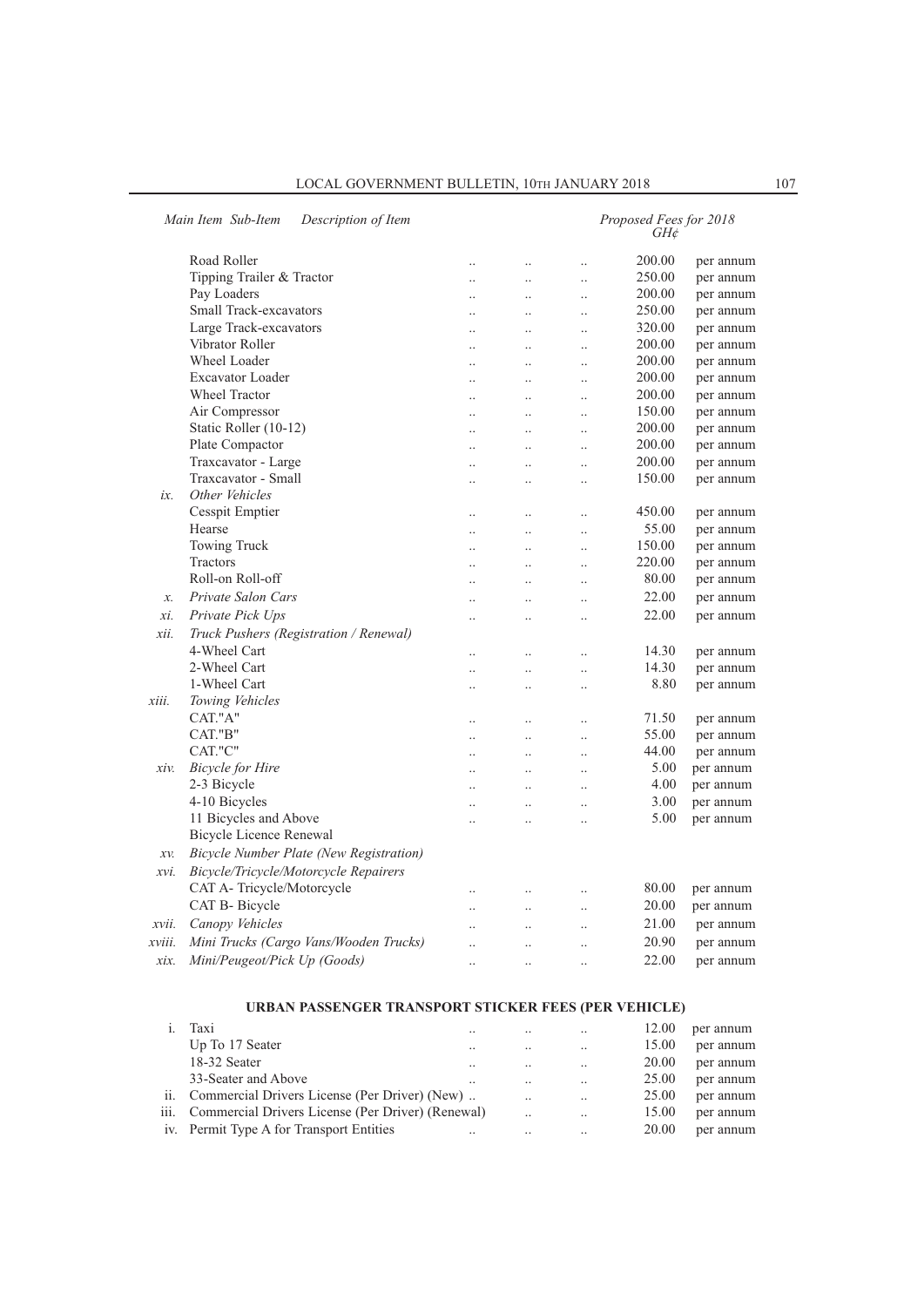|      | Main Item Sub-Item<br>Description of Item |                                   |                       |                       | Proposed Fees for 2018<br>$GH\mathcal{C}$ |           |
|------|-------------------------------------------|-----------------------------------|-----------------------|-----------------------|-------------------------------------------|-----------|
| 287. | <b>VEHICLE &amp; OTHER EMBOSSMENTS</b>    |                                   |                       |                       |                                           |           |
|      | CAT "A" (e.g. New Convenant Investment)   | $\ddot{\phantom{0}}$              | $\ldots$              | $\ddotsc$             | 1,250.00                                  | per annum |
|      | CAT "B"                                   |                                   | $\ddotsc$             | $\ddotsc$             | 250.00                                    | per annum |
|      | CAT "C"                                   |                                   | $\ddotsc$             | $\ddot{\phantom{a}}$  | 200.00                                    | per annum |
|      |                                           |                                   |                       |                       |                                           |           |
| 288. | <b>VEHICLE RENTALS</b><br>CAT A           |                                   |                       |                       |                                           |           |
|      | CAT B                                     | $\cdot$                           | $\ldots$              | $\ddotsc$             | 550.00<br>400.00                          | per annum |
|      | CAT C                                     |                                   | $\ddot{\phantom{0}}$  | $\ddotsc$             |                                           | per annum |
|      |                                           | $\ddot{\phantom{a}}$              | $\ddotsc$             | $\ddot{\phantom{0}}$  | 250.00                                    | per annum |
| 289. | <b>VETERINARY CLINIC/HOSPITAL</b>         |                                   |                       |                       |                                           |           |
|      | CAT A - Vet, Lab and Shop                 | $\ddot{\phantom{a}}$              | $\ddotsc$             | $\ddot{\phantom{0}}$  | 800.00                                    | per annum |
|      | CAT B - Vet and Shop                      | $\ddotsc$                         | $\ddotsc$             | $\ddot{\phantom{0}}$  | 700.00                                    | per annum |
|      | CAT C - Vet Only                          | $\ddotsc$                         | $\ddotsc$             | $\ddotsc$             | 500.00                                    | per annum |
|      | CAT D - Shop Only                         |                                   | $\cdot$ .             | $\ddotsc$             | 350.00                                    | per annum |
| 290. | <b>VIDEO GAMES</b>                        |                                   |                       |                       |                                           |           |
|      | CAT"A" (8 and Above Games)                | $\ddot{\phantom{a}}$              | $\cdot$ .             | $\ddotsc$             | 460.00                                    | per annum |
|      | CAT."B" (4-7 Games)                       | $\cdot$                           | $\ldots$              | $\ddotsc$             | 310.00                                    | per annum |
|      | CAT."C" (1-3 Games)                       | $\ddotsc$                         | $\ddot{\phantom{0}}$  | $\ddotsc$             | 200.00                                    | per annum |
|      | <b>VIDEO &amp; CINEMA HOUSES</b>          |                                   |                       |                       |                                           |           |
| 291. |                                           |                                   |                       |                       |                                           |           |
|      | CAT."A"                                   | $\ddotsc$                         | $\ldots$              | $\cdot$               | 460.00                                    | per annum |
|      | CAT."B"                                   | $\ddot{\phantom{a}}$              | $\ldots$              | $\ddotsc$             | 280.00                                    | per annum |
|      | CAT "C" (Movie House)                     |                                   | $\ddotsc$             | $\ddotsc$             | 220.00                                    | per annum |
| 292. | <b>VIDEO RENTAL / LIBRARIES</b>           |                                   |                       |                       |                                           |           |
|      | CAT"A"                                    | $\ddot{\phantom{0}}$              | $\ldots$              | $\ldots$              | 140.00                                    | per annum |
|      | CAT."B"                                   | $\ddot{\phantom{a}}$              | $\ddotsc$             | $\ddotsc$             | 135.00                                    | per annum |
|      | CAT."C"                                   | $\ddotsc$                         | $\ddotsc$             | $\ddotsc$             | 120.00                                    | per annum |
|      | CAT."D"                                   | $\ddot{\phantom{a}}$              | $\ddot{\phantom{a}}$  | $\ddot{\phantom{0}}$  | 110.00                                    | per annum |
| 293. | <b>WAREHOUSE (PRIVATE)</b>                |                                   |                       |                       |                                           |           |
| i.   | Customs Bonded Warehouse/Container Depot  |                                   |                       |                       |                                           |           |
|      | CAT 'A'                                   |                                   |                       |                       | 9,000.00                                  | per annum |
|      | CAT 'B'                                   | $\ddotsc$<br>$\ddot{\phantom{0}}$ | $\ldots$<br>$\ddotsc$ | $\ldots$<br>$\ldots$  | 7,200.00                                  | per annum |
|      | CAT 'C'                                   |                                   | $\ldots$              |                       | 5,000.00                                  | per annum |
|      | CAT 'D'                                   | $\cdot$                           |                       | $\ddotsc$             | 3,500.00                                  | per annum |
| ii.  | Un-bonded Warehouse                       | $\ldots$                          | $\ldots$              | $\ddot{\phantom{a}}$  |                                           |           |
|      | CAT A - 100m x 70m                        | $\ddot{\phantom{a}}$              |                       | $\ddot{\phantom{0}}$  | 10,000.00                                 | per annum |
|      | CAT B - 80m x 50m                         | $\ddotsc$                         | $\ldots$<br>$\ddotsc$ |                       | 5,000.00                                  | per annum |
|      | CAT C - 60m x 30m                         |                                   | $\ldots$              | $\ddotsc$<br>$\ldots$ | 2,500.00                                  | per annum |
|      | CAT D - Others                            | $\ldots$                          |                       |                       | 600.00                                    | per annum |
|      |                                           | $\cdot \cdot$                     | $\cdot \cdot$         | $\cdot \cdot$         |                                           |           |
| 294. | <b>WIG SELLERS</b>                        |                                   |                       |                       |                                           |           |
|      | CAT. "A" 300.00<br>per annum              |                                   |                       |                       |                                           |           |
|      | CAT. "B"                                  | $\cdot$ .                         | $\ldots$              | $\ldots$              | 200.00                                    | per annum |
|      | CAT. "C"                                  |                                   | $\ldots$              | $\ddot{\phantom{0}}$  | 150.00                                    | per annum |
| 295. | <b>WINDSCREEN DEALERS</b>                 |                                   |                       |                       |                                           |           |
|      | CAT 'A'                                   |                                   |                       |                       | 400.00                                    | per annum |
|      | CAT 'B'                                   |                                   | $\ldots$              | $\ddot{\phantom{0}}$  | 300.00                                    | per annum |
|      | CAT 'C'                                   |                                   | $\ddotsc$             |                       | 200.00                                    | per annum |
|      |                                           |                                   | $\ddotsc$             | $\ddot{\phantom{0}}$  |                                           |           |
| 296. | <b>WINDSCREEN REPAIRERS</b>               |                                   |                       |                       |                                           |           |

CAT 'A' 150.00 per annum CAT 'B' 130.00 per annum CAT 'C' 100.00 per annum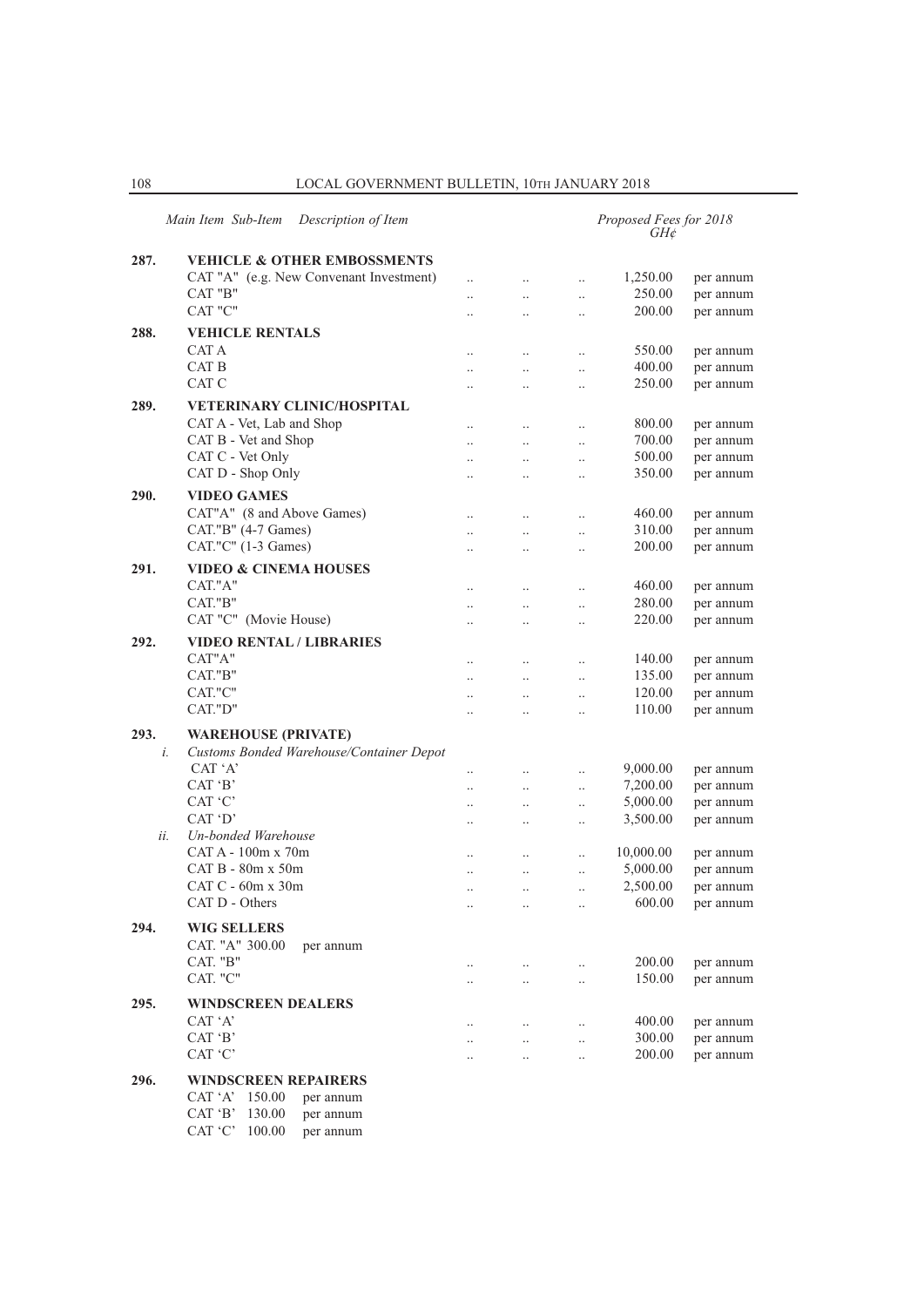|                  | Main Item Sub-Item Description of Item                                                     |                      |                      |                      | Proposed Fees for 2018<br>$GH\mathcal{C}$ |                          |
|------------------|--------------------------------------------------------------------------------------------|----------------------|----------------------|----------------------|-------------------------------------------|--------------------------|
| 297.             | <b>WOOD FUEL</b>                                                                           |                      |                      |                      |                                           |                          |
|                  | <b>CAT A - Charcoal Producers</b>                                                          | $\ddotsc$            | $\ldots$             | $\ldots$             | 250.00                                    | per annum                |
|                  | CAT B - Firewood Sellers (Large)                                                           |                      | $\ddotsc$            | $\ddot{\phantom{a}}$ | 120.00                                    | per annum                |
|                  | CAT C - Firewood Sellers (Medium)                                                          |                      |                      |                      | 60.00                                     | per annum                |
|                  | CAT D - Firewood Sellers (Small)                                                           | $\ddot{\phantom{a}}$ |                      | $\ddotsc$            | 60.00                                     | per annum                |
|                  | CAT E - Charcoal Sellers                                                                   | $\ddotsc$            | $\ddot{\phantom{a}}$ | $\ddotsc$            | 60.00                                     | per annum                |
| 298.             | WOOD SELLERS (COMM. ONE TIMBER MARKET)                                                     |                      |                      |                      |                                           |                          |
|                  | CAT "A"                                                                                    |                      |                      | $\ddotsc$            | 120.00                                    | per annum                |
|                  | CAT."B"                                                                                    |                      | $\ddotsc$            | $\ddotsc$            | 100.00                                    | per annum                |
|                  | CAT."C"                                                                                    |                      | $\ddotsc$            | $\ddotsc$            | 90.00                                     | per annum                |
| 299.             | <b>BAMBOO SELLERS (COMM. ONE TIMBER MARKET)</b>                                            |                      |                      |                      |                                           |                          |
|                  | CAT "A"                                                                                    |                      |                      |                      | 100.00                                    |                          |
|                  | CAT."B"                                                                                    |                      |                      | $\ddotsc$            | 80.00                                     | per annum                |
|                  |                                                                                            |                      |                      | $\ddotsc$            |                                           | per annum                |
| 300.             | WOOD SELLERS (TIMBER MARKET ROUNDABOUT)                                                    |                      |                      | $\ddotsc$            | 300.00                                    |                          |
| a)               | BAMBOO SELLERS (TIMBER MARKET ROUNDABOUT)                                                  |                      |                      | $\ddot{\phantom{0}}$ | 100.00                                    | per annum                |
| 301.             | WOOD SELLERS (PLY WOOD)                                                                    |                      |                      |                      |                                           |                          |
|                  | CAT "A"                                                                                    |                      |                      |                      | 730.00                                    | per annum                |
|                  | CAT "B"                                                                                    |                      |                      | $\ddotsc$            | 470.00                                    | per annum                |
|                  | CAT "C"                                                                                    | $\ddot{\phantom{a}}$ | $\ddotsc$            | $\ldots$             | 310.00                                    | per annum                |
|                  | CAT "D"                                                                                    | $\ddotsc$            | $\ldots$             | $\ldots$             | 200.00                                    | per annum                |
|                  |                                                                                            |                      | $\ddot{\phantom{a}}$ |                      |                                           |                          |
|                  | <b>PERMITS</b>                                                                             |                      |                      |                      |                                           |                          |
|                  | <b>Building Plans and Permits</b>                                                          |                      |                      |                      |                                           |                          |
| 1.               | <b>Jacket/Application Forms</b>                                                            |                      |                      |                      | 100.00                                    | per application          |
| $\overline{2}$ . | <b>BUILDING PROCESSING FEE</b>                                                             |                      |                      |                      |                                           |                          |
|                  | (Non-Refundable Deposit)                                                                   |                      |                      |                      |                                           |                          |
|                  | i. RESIDENTIAL                                                                             |                      |                      |                      |                                           |                          |
|                  | General residential development (1 storey)                                                 |                      | $\ddotsc$            | $\ldots$             | 200.00                                    | per project              |
|                  | 2 storey residential development                                                           |                      | $\ddotsc$            | $\ddotsc$            | 250.00                                    | per project              |
|                  | 3 storey residential development (below a gross floor area of 450m <sup>2</sup> )          |                      |                      |                      | 350.00                                    | per project              |
|                  | 3 storey and Aabove residential development (above gross floor area of 450m <sup>2</sup> ) |                      |                      |                      |                                           | 350+30% of 350 per gross |
|                  |                                                                                            |                      |                      |                      | floor area of 450m <sup>2</sup>           |                          |
|                  | Apartments                                                                                 |                      |                      | $\ddot{\phantom{a}}$ | 500.00                                    | per unit                 |
|                  | ii. COMMERCIAL                                                                             |                      |                      |                      |                                           |                          |
|                  | <b>Filling Station</b>                                                                     |                      |                      |                      | 500.00                                    | per unit                 |
|                  | <b>Shops</b>                                                                               |                      |                      |                      |                                           |                          |
|                  | Up to 2 storey shops development                                                           | $\cdot$ .            | $\cdot$ .            | $\cdot$              | 600.00                                    | per unit                 |
|                  | Shops development (below a gross floor area of 450m <sup>2</sup> )                         |                      | $\ddotsc$            | $\ddotsc$            | 450.00                                    | per unit                 |
|                  | Shops development (Above gross floor area of 450m <sup>2</sup> )                           |                      | $\ddot{\phantom{a}}$ |                      |                                           | 450+30% of 450 per gross |
|                  |                                                                                            |                      |                      |                      | floor area of 450m <sup>2</sup>           |                          |
|                  | <b>Hotels</b>                                                                              |                      |                      |                      |                                           |                          |
|                  | 2 storey Hotel building                                                                    | $\ldots$             |                      | $\ldots$             | 600.00                                    | Per Unit                 |
|                  | 3 Storey Hotel building                                                                    | $\ddotsc$            | $\ddotsc$            | $\ldots$             | 700.00                                    | Per Unit                 |
|                  | Hotel Building (Above a gross floor area of 450m <sup>2</sup> )                            |                      | $\ddotsc$            | $\ddot{\phantom{a}}$ |                                           | 700+30% of 700 per gross |
|                  |                                                                                            |                      |                      |                      | floor area of 450m <sup>2</sup>           |                          |
|                  | <b>Restaurants</b>                                                                         |                      |                      |                      |                                           |                          |
|                  | Single storey restaurant                                                                   |                      | $\ldots$             | $\ldots$             | 500.00                                    | Per Unit                 |
|                  | 2 storey restaurant                                                                        | $\ddotsc$            | $\ddotsc$            | $\ldots$             | 600.00                                    | Per Unit                 |
|                  | 3 storey restaurant                                                                        |                      | $\ddotsc$            | $\ldots$             | 700.00                                    | Per Unit                 |
|                  | Restaurant Building with gross floor area Above of 450m <sup>2</sup>                       |                      |                      | $\ddotsc$            |                                           | 700+30% of 700 per gross |
|                  |                                                                                            |                      |                      |                      | floor area of 450m <sup>2</sup>           |                          |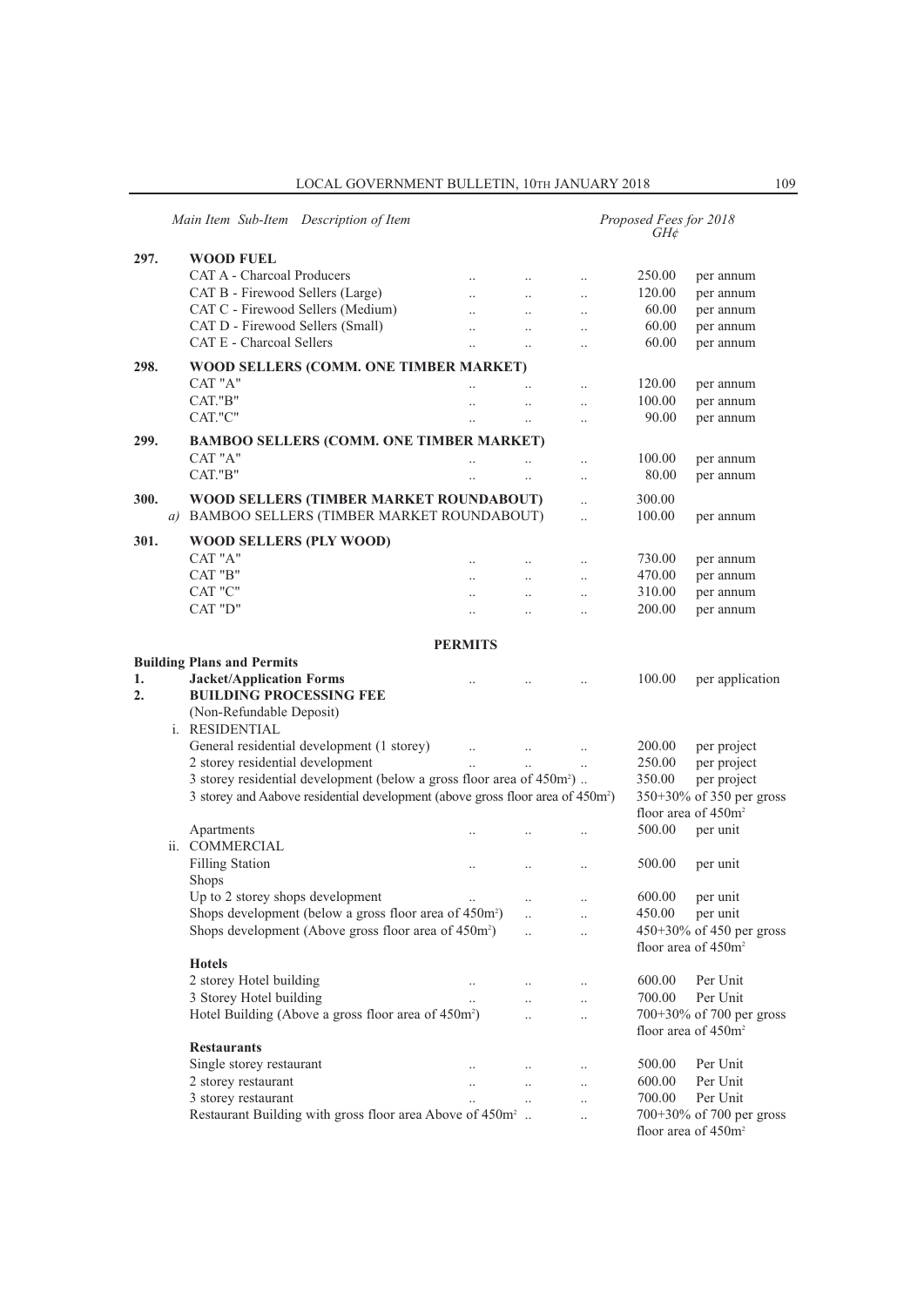|      | Main Item Sub-Item Description of Item                                                         |                      |                      |                      | Proposed Fees for 2018<br>GH¢ |                                       |
|------|------------------------------------------------------------------------------------------------|----------------------|----------------------|----------------------|-------------------------------|---------------------------------------|
|      | Multi-storey parking facility                                                                  |                      |                      |                      |                               |                                       |
|      | 2 storey parking facility                                                                      | $\ldots$             | $\ddotsc$            | $\ldots$             | 600.00                        | Per Unit                              |
|      | 3 storey parking facility                                                                      | $\ddots$             | $\ddotsc$            | $\ddot{\phantom{a}}$ | 700.00                        | Per Unit                              |
|      | Parking facility(Above a gross floor area of 450m <sup>2</sup> )                               |                      | $\ddotsc$            | $\ddotsc$            |                               | 700+30% of 700 per gross              |
|      |                                                                                                |                      |                      |                      |                               | floor area of 450m <sup>2</sup>       |
|      | <b>Banking Hall</b>                                                                            |                      |                      |                      |                               |                                       |
|      | 1 storey Banking hall                                                                          | $\ddotsc$            | $\ddot{\phantom{a}}$ | $\ldots$             | 500.00                        | Per Unit                              |
|      | 2 storey Banking hall                                                                          | $\ddots$             | $\ddots$             | $\ldots$             | 600.00                        | Per Unit                              |
|      | 3 storey Banking hall                                                                          | $\ddots$             | $\ddot{\phantom{0}}$ | $\ddotsc$            | 700.00                        | Per Unit                              |
|      | Banking hall with a gross floor area Above of 450m <sup>2</sup>                                |                      | $\ddotsc$            | $\ddotsc$            |                               | 700+30% of 700 per gross              |
|      |                                                                                                |                      |                      |                      |                               | floor area of 450m <sup>2</sup>       |
|      | <b>Radio/TV Station building</b>                                                               |                      |                      |                      |                               |                                       |
|      | 1 storey building<br>500.00                                                                    |                      | $\ldots$             | $\ldots$             | Per Unit                      |                                       |
|      | 2 storey building<br>600.00                                                                    | $\ldots$             | $\ldots$             | $\ddotsc$            | Per Unit                      |                                       |
|      | 3 storey building<br>700.00                                                                    | $\ddot{\phantom{a}}$ | $\ddotsc$            | $\ddotsc$            | Per Unit                      |                                       |
|      | Radio/TV station building with gross floor area Above 450m <sup>2</sup>                        |                      |                      | $\ddot{\phantom{0}}$ |                               | 700+30% of 700 per gross              |
|      |                                                                                                |                      |                      |                      |                               | floor area of 450m <sup>2</sup>       |
|      | <b>Telecommunication Mast</b>                                                                  |                      |                      | $\ddot{\phantom{a}}$ | 1,000.00                      | per annum                             |
|      | <b>Printing Houses</b>                                                                         |                      |                      |                      |                               |                                       |
|      | 1 storey Printing House                                                                        |                      |                      |                      | 500.00                        | per annum                             |
|      | 2 storey Printing House                                                                        | $\ddots$             | $\ddotsc$            | $\ldots$             | 600.00                        | per annum                             |
|      | 3 Storey Printing House                                                                        | $\ddots$             | $\ddotsc$            | $\ddotsc$            | 700.00                        | per annum                             |
|      | Printing House building with gross floor area Above 450m <sup>2</sup>                          | $\ddotsc$            | $\ldots$             | $\ddotsc$            |                               | 700+30% of 700 per gross              |
|      |                                                                                                |                      |                      | $\ddot{\phantom{0}}$ |                               | floor area of 450m <sup>2</sup>       |
|      | <b>Funeral Home</b>                                                                            |                      |                      |                      |                               |                                       |
|      | CAT A - 3 storey Funeral Home                                                                  | $\ddots$             |                      | $\cdot$              | 700.00                        | per annum                             |
|      | CAT B - 2 storey Funeral Home                                                                  | $\ddotsc$            | $\ldots$             | $\ldots$             | 600.00                        | per annum                             |
|      | CAT C - storey Funeral Home                                                                    | $\ddot{\phantom{a}}$ |                      |                      | 500.00                        | per annum                             |
|      | Funeral Home building with gross floor area Above 450m <sup>2</sup>                            |                      |                      | $\ddotsc$            |                               | 700+30% of 700 per gross              |
|      |                                                                                                |                      |                      |                      |                               | floor area of 450m <sup>2</sup>       |
| iii. | <b>CIVIC AND CULTURAL OFFICES</b>                                                              |                      |                      |                      |                               |                                       |
|      | Up to 2 storey Office                                                                          | $\ldots$             |                      | $\ldots$             | 600.00                        | per annum                             |
|      | 3 storey Office                                                                                | $\ddotsc$            | $\ddot{\phantom{0}}$ | $\ddot{\phantom{0}}$ | 500.00                        | per annum                             |
|      | Office building with gross floor area Above 450m <sup>2</sup>                                  |                      | $\ddotsc$            | $\ddotsc$            |                               | 700+30% of 700 per gross              |
|      |                                                                                                |                      |                      |                      |                               | floor area of 450m <sup>2</sup>       |
|      | <b>Churches/Mosque</b>                                                                         |                      |                      |                      |                               |                                       |
|      | 1 storey Church/Mosque                                                                         | $\ldots$             | $\ldots$             | $\ddotsc$            | 500.00                        | per annum                             |
|      | 2 storey Church/Mosque                                                                         | $\ddotsc$            | $\ldots$             | $\ddotsc$            | 600.00                        | per annum                             |
|      | 3 storey Church/Mosque<br>Church/Mosque building with gross floor area Above 450m <sup>2</sup> | $\ddot{\phantom{a}}$ | $\ddot{\phantom{a}}$ | $\ddotsc$            | 700.00                        | per annum<br>700+30% of 700 per gross |
|      |                                                                                                |                      |                      |                      |                               | floor area of 450m <sup>2</sup>       |
|      | Hospital/Clinic/Laboratory                                                                     |                      |                      |                      |                               |                                       |
|      | 1 storey Hospital/Clinic/Laboratory                                                            |                      |                      |                      | 400.00                        | per annum                             |
|      | 2 storey Hospital/Clinic/Laboratory                                                            | $\ddotsc$            | $\ldots$             | $\ldots$             | 500.00                        | per annum                             |
|      | 3 storey Hospital/Clinic/Laboratory                                                            | $\ddotsc$            | $\ddotsc$            | $\ldots$             | 600.00                        | per annum                             |
|      | Hospital/Clinic/Laboratory building with gross floor area Above 450m <sup>2</sup>              |                      |                      |                      |                               | $600+30\%$ of 600 per gross           |
|      |                                                                                                |                      |                      |                      |                               | floor area of 450m <sup>2</sup>       |
| iv.  | <b>FACTORIES/INDUSTRIAL BUILDINGS</b>                                                          |                      |                      |                      |                               |                                       |
|      | Warehouse (storage only)                                                                       |                      |                      |                      |                               |                                       |
|      | 1 storey Warehouse (storage only)                                                              | $\ldots$             | $\ldots$             | $\cdot$ .            | 500.00                        | per annum                             |
|      | 2 storey Warehouse (storage only)                                                              | $\ddotsc$            | $\ldots$             | $\cdot$              | 600.00                        | per annum                             |
|      | 3 storey Warehouse (storage only)                                                              | $\ddotsc$            | $\ldots$             | $\ddotsc$            | 700.00                        | per annum                             |
|      | Warehouse building with gross floor area Above 450m <sup>2</sup>                               |                      | $\ddotsc$            | $\ddotsc$            |                               | 700+30% of 700 per gross              |
|      |                                                                                                |                      |                      |                      |                               | floor area of 450m <sup>2</sup>       |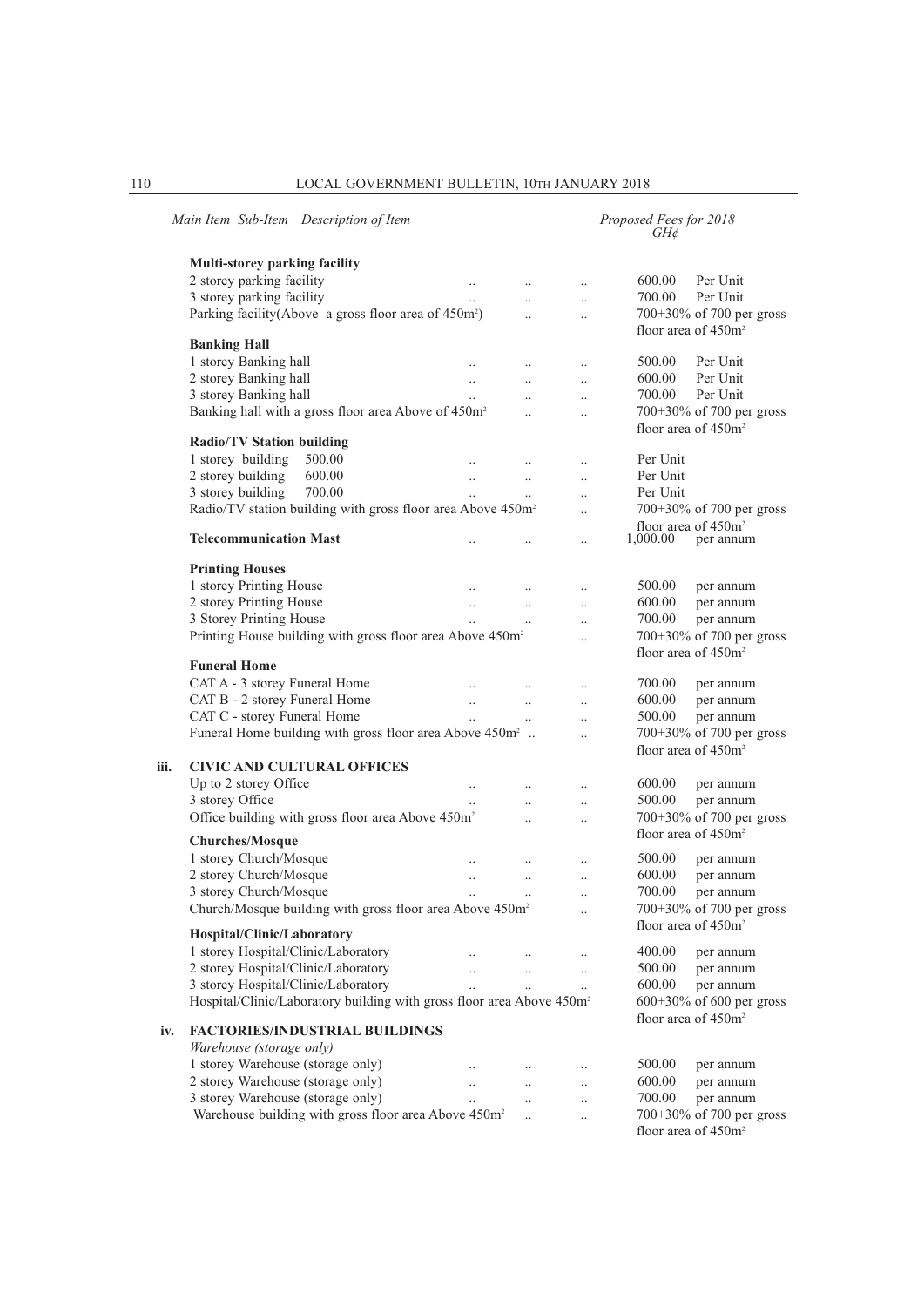| <b>Warehouse and Office</b><br>1 storey Ware house and Office<br>500.00<br>$\ddotsc$<br>$\ldots$<br>$\ldots$<br>2 storey Ware house and Office<br>600.00<br>$\ddotsc$<br>$\ldots$<br>$\ldots$<br>3 storey Ware house and Office<br>700.00<br>$\ddotsc$<br>$\ddotsc$<br>Warehouse/Office building with gross floor area Above 450m <sup>2</sup><br>700+30% of 700 per gross<br>$\ddotsc$<br>floor area of 450m <sup>2</sup><br><b>Warehouse and Residence</b><br>1 storey Warehouse & Residence<br>600.00<br>$\ldots$<br>2 storey Warehouse & Residence<br>700.00<br>$\ddot{\phantom{a}}$<br>$\ddot{\phantom{a}}$<br>$\ddotsc$<br>3 storey Warehouse & Residence<br>900.00<br>$\ddots$<br>$\ddotsc$<br>$\ddots$<br>Warehouse/residence building with gross floor area Above 450m <sup>2</sup><br>900+30% of 900 per gross<br>$\ddotsc$<br>floor area of 450m <sup>2</sup><br><b>Factories</b><br>Up to 2 storey factory<br>600.00<br>$\ldots$<br>$\ddot{\phantom{0}}$<br>Up to 3 storey factory<br>700.00<br>$\ddotsc$<br>$\ddotsc$<br>$\ldots$<br>Factory with gross floor area Above 450m <sup>2</sup><br>700+30% of 700 per gross<br>$\ddotsc$<br>$\ddotsc$<br>$\ddot{\phantom{0}}$<br>floor area of 450m <sup>2</sup><br><b>Industrial Complex</b><br>Up to 2 storey industrial complex<br>600.00<br>$\ldots$<br>$\ddotsc$<br>$\ddots$<br>Up to 3 storey industrial complex<br>700.00<br>$\ddotsc$<br>$\ddots$<br>$\ddotsc$<br>Industrial Complex with gross floor area Above 450m <sup>2</sup><br>700+30% of 700 per gross<br>$\ddotsc$<br>$\ddot{\phantom{0}}$<br>floor area of 450m <sup>2</sup><br>v. EDUCATION (PRIVATE)<br>Pre-school<br>1 storey pre-school<br>400.00<br>$\ldots$<br>2 storey pre-school<br>500.00<br>$\ldots$<br>$\ldots$<br>$\ldots$<br>3 storey pre-school<br>600.00<br>$\ddot{\phantom{0}}$<br>$\ldots$<br>Pre-school building with gross floor area Above 450m <sup>2</sup><br>600+30% of 600 per gross<br>$\ddotsc$<br>$\ddot{\phantom{0}}$<br>floor area of 450m <sup>2</sup><br><b>Basic School</b><br>1 storey basic school<br>400.00<br>$\ldots$<br>2 storey basic school<br>500.00<br>$\ddotsc$<br>3 storey basic school<br>600.00<br>$\ddotsc$<br>$\ddotsc$<br>Basic School building with gross floor area Above 450m <sup>2</sup><br>600+30% of 600 per gross<br>$\ddotsc$<br>floor area of 450m <sup>2</sup><br><b>Second Cycle School</b><br>1 storey second cycle school 400.00<br>per annum<br>2 storey second cycle school 500.00<br>per annum<br>3 storey second cycle school 600.00<br>Second Cycle School building with gross floor area Above 450m <sup>2</sup><br>$600+30\%$ of 600 per gross<br>floor area of 450m <sup>2</sup><br><b>Basic and Second Cycle</b><br>1 storey basic and second cycle school<br>400.00<br>2 storey basic and second cycle school<br>500.00<br>$\ddot{\phantom{a}}$<br>$\ddotsc$<br>$\ddotsc$ | Main Item Sub-Item Description of Item |  | Proposed Fees for 2018<br>GH¢ |           |
|------------------------------------------------------------------------------------------------------------------------------------------------------------------------------------------------------------------------------------------------------------------------------------------------------------------------------------------------------------------------------------------------------------------------------------------------------------------------------------------------------------------------------------------------------------------------------------------------------------------------------------------------------------------------------------------------------------------------------------------------------------------------------------------------------------------------------------------------------------------------------------------------------------------------------------------------------------------------------------------------------------------------------------------------------------------------------------------------------------------------------------------------------------------------------------------------------------------------------------------------------------------------------------------------------------------------------------------------------------------------------------------------------------------------------------------------------------------------------------------------------------------------------------------------------------------------------------------------------------------------------------------------------------------------------------------------------------------------------------------------------------------------------------------------------------------------------------------------------------------------------------------------------------------------------------------------------------------------------------------------------------------------------------------------------------------------------------------------------------------------------------------------------------------------------------------------------------------------------------------------------------------------------------------------------------------------------------------------------------------------------------------------------------------------------------------------------------------------------------------------------------------------------------------------------------------------------------------------------------------------------------------------------------------------------------------------------------------------------------------------------------------------------------------------------------------------------------------------------------------------------|----------------------------------------|--|-------------------------------|-----------|
|                                                                                                                                                                                                                                                                                                                                                                                                                                                                                                                                                                                                                                                                                                                                                                                                                                                                                                                                                                                                                                                                                                                                                                                                                                                                                                                                                                                                                                                                                                                                                                                                                                                                                                                                                                                                                                                                                                                                                                                                                                                                                                                                                                                                                                                                                                                                                                                                                                                                                                                                                                                                                                                                                                                                                                                                                                                                              |                                        |  |                               |           |
|                                                                                                                                                                                                                                                                                                                                                                                                                                                                                                                                                                                                                                                                                                                                                                                                                                                                                                                                                                                                                                                                                                                                                                                                                                                                                                                                                                                                                                                                                                                                                                                                                                                                                                                                                                                                                                                                                                                                                                                                                                                                                                                                                                                                                                                                                                                                                                                                                                                                                                                                                                                                                                                                                                                                                                                                                                                                              |                                        |  |                               | per annum |
|                                                                                                                                                                                                                                                                                                                                                                                                                                                                                                                                                                                                                                                                                                                                                                                                                                                                                                                                                                                                                                                                                                                                                                                                                                                                                                                                                                                                                                                                                                                                                                                                                                                                                                                                                                                                                                                                                                                                                                                                                                                                                                                                                                                                                                                                                                                                                                                                                                                                                                                                                                                                                                                                                                                                                                                                                                                                              |                                        |  |                               | per annum |
|                                                                                                                                                                                                                                                                                                                                                                                                                                                                                                                                                                                                                                                                                                                                                                                                                                                                                                                                                                                                                                                                                                                                                                                                                                                                                                                                                                                                                                                                                                                                                                                                                                                                                                                                                                                                                                                                                                                                                                                                                                                                                                                                                                                                                                                                                                                                                                                                                                                                                                                                                                                                                                                                                                                                                                                                                                                                              |                                        |  |                               | per annum |
|                                                                                                                                                                                                                                                                                                                                                                                                                                                                                                                                                                                                                                                                                                                                                                                                                                                                                                                                                                                                                                                                                                                                                                                                                                                                                                                                                                                                                                                                                                                                                                                                                                                                                                                                                                                                                                                                                                                                                                                                                                                                                                                                                                                                                                                                                                                                                                                                                                                                                                                                                                                                                                                                                                                                                                                                                                                                              |                                        |  |                               |           |
|                                                                                                                                                                                                                                                                                                                                                                                                                                                                                                                                                                                                                                                                                                                                                                                                                                                                                                                                                                                                                                                                                                                                                                                                                                                                                                                                                                                                                                                                                                                                                                                                                                                                                                                                                                                                                                                                                                                                                                                                                                                                                                                                                                                                                                                                                                                                                                                                                                                                                                                                                                                                                                                                                                                                                                                                                                                                              |                                        |  |                               |           |
|                                                                                                                                                                                                                                                                                                                                                                                                                                                                                                                                                                                                                                                                                                                                                                                                                                                                                                                                                                                                                                                                                                                                                                                                                                                                                                                                                                                                                                                                                                                                                                                                                                                                                                                                                                                                                                                                                                                                                                                                                                                                                                                                                                                                                                                                                                                                                                                                                                                                                                                                                                                                                                                                                                                                                                                                                                                                              |                                        |  |                               |           |
|                                                                                                                                                                                                                                                                                                                                                                                                                                                                                                                                                                                                                                                                                                                                                                                                                                                                                                                                                                                                                                                                                                                                                                                                                                                                                                                                                                                                                                                                                                                                                                                                                                                                                                                                                                                                                                                                                                                                                                                                                                                                                                                                                                                                                                                                                                                                                                                                                                                                                                                                                                                                                                                                                                                                                                                                                                                                              |                                        |  |                               | per annum |
|                                                                                                                                                                                                                                                                                                                                                                                                                                                                                                                                                                                                                                                                                                                                                                                                                                                                                                                                                                                                                                                                                                                                                                                                                                                                                                                                                                                                                                                                                                                                                                                                                                                                                                                                                                                                                                                                                                                                                                                                                                                                                                                                                                                                                                                                                                                                                                                                                                                                                                                                                                                                                                                                                                                                                                                                                                                                              |                                        |  |                               | per annum |
|                                                                                                                                                                                                                                                                                                                                                                                                                                                                                                                                                                                                                                                                                                                                                                                                                                                                                                                                                                                                                                                                                                                                                                                                                                                                                                                                                                                                                                                                                                                                                                                                                                                                                                                                                                                                                                                                                                                                                                                                                                                                                                                                                                                                                                                                                                                                                                                                                                                                                                                                                                                                                                                                                                                                                                                                                                                                              |                                        |  |                               | per annum |
|                                                                                                                                                                                                                                                                                                                                                                                                                                                                                                                                                                                                                                                                                                                                                                                                                                                                                                                                                                                                                                                                                                                                                                                                                                                                                                                                                                                                                                                                                                                                                                                                                                                                                                                                                                                                                                                                                                                                                                                                                                                                                                                                                                                                                                                                                                                                                                                                                                                                                                                                                                                                                                                                                                                                                                                                                                                                              |                                        |  |                               |           |
|                                                                                                                                                                                                                                                                                                                                                                                                                                                                                                                                                                                                                                                                                                                                                                                                                                                                                                                                                                                                                                                                                                                                                                                                                                                                                                                                                                                                                                                                                                                                                                                                                                                                                                                                                                                                                                                                                                                                                                                                                                                                                                                                                                                                                                                                                                                                                                                                                                                                                                                                                                                                                                                                                                                                                                                                                                                                              |                                        |  |                               |           |
|                                                                                                                                                                                                                                                                                                                                                                                                                                                                                                                                                                                                                                                                                                                                                                                                                                                                                                                                                                                                                                                                                                                                                                                                                                                                                                                                                                                                                                                                                                                                                                                                                                                                                                                                                                                                                                                                                                                                                                                                                                                                                                                                                                                                                                                                                                                                                                                                                                                                                                                                                                                                                                                                                                                                                                                                                                                                              |                                        |  |                               | per annum |
|                                                                                                                                                                                                                                                                                                                                                                                                                                                                                                                                                                                                                                                                                                                                                                                                                                                                                                                                                                                                                                                                                                                                                                                                                                                                                                                                                                                                                                                                                                                                                                                                                                                                                                                                                                                                                                                                                                                                                                                                                                                                                                                                                                                                                                                                                                                                                                                                                                                                                                                                                                                                                                                                                                                                                                                                                                                                              |                                        |  |                               | per annum |
|                                                                                                                                                                                                                                                                                                                                                                                                                                                                                                                                                                                                                                                                                                                                                                                                                                                                                                                                                                                                                                                                                                                                                                                                                                                                                                                                                                                                                                                                                                                                                                                                                                                                                                                                                                                                                                                                                                                                                                                                                                                                                                                                                                                                                                                                                                                                                                                                                                                                                                                                                                                                                                                                                                                                                                                                                                                                              |                                        |  |                               |           |
|                                                                                                                                                                                                                                                                                                                                                                                                                                                                                                                                                                                                                                                                                                                                                                                                                                                                                                                                                                                                                                                                                                                                                                                                                                                                                                                                                                                                                                                                                                                                                                                                                                                                                                                                                                                                                                                                                                                                                                                                                                                                                                                                                                                                                                                                                                                                                                                                                                                                                                                                                                                                                                                                                                                                                                                                                                                                              |                                        |  |                               |           |
|                                                                                                                                                                                                                                                                                                                                                                                                                                                                                                                                                                                                                                                                                                                                                                                                                                                                                                                                                                                                                                                                                                                                                                                                                                                                                                                                                                                                                                                                                                                                                                                                                                                                                                                                                                                                                                                                                                                                                                                                                                                                                                                                                                                                                                                                                                                                                                                                                                                                                                                                                                                                                                                                                                                                                                                                                                                                              |                                        |  |                               |           |
|                                                                                                                                                                                                                                                                                                                                                                                                                                                                                                                                                                                                                                                                                                                                                                                                                                                                                                                                                                                                                                                                                                                                                                                                                                                                                                                                                                                                                                                                                                                                                                                                                                                                                                                                                                                                                                                                                                                                                                                                                                                                                                                                                                                                                                                                                                                                                                                                                                                                                                                                                                                                                                                                                                                                                                                                                                                                              |                                        |  |                               | per annum |
|                                                                                                                                                                                                                                                                                                                                                                                                                                                                                                                                                                                                                                                                                                                                                                                                                                                                                                                                                                                                                                                                                                                                                                                                                                                                                                                                                                                                                                                                                                                                                                                                                                                                                                                                                                                                                                                                                                                                                                                                                                                                                                                                                                                                                                                                                                                                                                                                                                                                                                                                                                                                                                                                                                                                                                                                                                                                              |                                        |  |                               | per annum |
|                                                                                                                                                                                                                                                                                                                                                                                                                                                                                                                                                                                                                                                                                                                                                                                                                                                                                                                                                                                                                                                                                                                                                                                                                                                                                                                                                                                                                                                                                                                                                                                                                                                                                                                                                                                                                                                                                                                                                                                                                                                                                                                                                                                                                                                                                                                                                                                                                                                                                                                                                                                                                                                                                                                                                                                                                                                                              |                                        |  |                               |           |
|                                                                                                                                                                                                                                                                                                                                                                                                                                                                                                                                                                                                                                                                                                                                                                                                                                                                                                                                                                                                                                                                                                                                                                                                                                                                                                                                                                                                                                                                                                                                                                                                                                                                                                                                                                                                                                                                                                                                                                                                                                                                                                                                                                                                                                                                                                                                                                                                                                                                                                                                                                                                                                                                                                                                                                                                                                                                              |                                        |  |                               |           |
|                                                                                                                                                                                                                                                                                                                                                                                                                                                                                                                                                                                                                                                                                                                                                                                                                                                                                                                                                                                                                                                                                                                                                                                                                                                                                                                                                                                                                                                                                                                                                                                                                                                                                                                                                                                                                                                                                                                                                                                                                                                                                                                                                                                                                                                                                                                                                                                                                                                                                                                                                                                                                                                                                                                                                                                                                                                                              |                                        |  |                               |           |
|                                                                                                                                                                                                                                                                                                                                                                                                                                                                                                                                                                                                                                                                                                                                                                                                                                                                                                                                                                                                                                                                                                                                                                                                                                                                                                                                                                                                                                                                                                                                                                                                                                                                                                                                                                                                                                                                                                                                                                                                                                                                                                                                                                                                                                                                                                                                                                                                                                                                                                                                                                                                                                                                                                                                                                                                                                                                              |                                        |  |                               | per annum |
|                                                                                                                                                                                                                                                                                                                                                                                                                                                                                                                                                                                                                                                                                                                                                                                                                                                                                                                                                                                                                                                                                                                                                                                                                                                                                                                                                                                                                                                                                                                                                                                                                                                                                                                                                                                                                                                                                                                                                                                                                                                                                                                                                                                                                                                                                                                                                                                                                                                                                                                                                                                                                                                                                                                                                                                                                                                                              |                                        |  |                               | per annum |
|                                                                                                                                                                                                                                                                                                                                                                                                                                                                                                                                                                                                                                                                                                                                                                                                                                                                                                                                                                                                                                                                                                                                                                                                                                                                                                                                                                                                                                                                                                                                                                                                                                                                                                                                                                                                                                                                                                                                                                                                                                                                                                                                                                                                                                                                                                                                                                                                                                                                                                                                                                                                                                                                                                                                                                                                                                                                              |                                        |  |                               | per annum |
|                                                                                                                                                                                                                                                                                                                                                                                                                                                                                                                                                                                                                                                                                                                                                                                                                                                                                                                                                                                                                                                                                                                                                                                                                                                                                                                                                                                                                                                                                                                                                                                                                                                                                                                                                                                                                                                                                                                                                                                                                                                                                                                                                                                                                                                                                                                                                                                                                                                                                                                                                                                                                                                                                                                                                                                                                                                                              |                                        |  |                               |           |
|                                                                                                                                                                                                                                                                                                                                                                                                                                                                                                                                                                                                                                                                                                                                                                                                                                                                                                                                                                                                                                                                                                                                                                                                                                                                                                                                                                                                                                                                                                                                                                                                                                                                                                                                                                                                                                                                                                                                                                                                                                                                                                                                                                                                                                                                                                                                                                                                                                                                                                                                                                                                                                                                                                                                                                                                                                                                              |                                        |  |                               |           |
|                                                                                                                                                                                                                                                                                                                                                                                                                                                                                                                                                                                                                                                                                                                                                                                                                                                                                                                                                                                                                                                                                                                                                                                                                                                                                                                                                                                                                                                                                                                                                                                                                                                                                                                                                                                                                                                                                                                                                                                                                                                                                                                                                                                                                                                                                                                                                                                                                                                                                                                                                                                                                                                                                                                                                                                                                                                                              |                                        |  |                               |           |
|                                                                                                                                                                                                                                                                                                                                                                                                                                                                                                                                                                                                                                                                                                                                                                                                                                                                                                                                                                                                                                                                                                                                                                                                                                                                                                                                                                                                                                                                                                                                                                                                                                                                                                                                                                                                                                                                                                                                                                                                                                                                                                                                                                                                                                                                                                                                                                                                                                                                                                                                                                                                                                                                                                                                                                                                                                                                              |                                        |  |                               | per annum |
|                                                                                                                                                                                                                                                                                                                                                                                                                                                                                                                                                                                                                                                                                                                                                                                                                                                                                                                                                                                                                                                                                                                                                                                                                                                                                                                                                                                                                                                                                                                                                                                                                                                                                                                                                                                                                                                                                                                                                                                                                                                                                                                                                                                                                                                                                                                                                                                                                                                                                                                                                                                                                                                                                                                                                                                                                                                                              |                                        |  |                               | per annum |
|                                                                                                                                                                                                                                                                                                                                                                                                                                                                                                                                                                                                                                                                                                                                                                                                                                                                                                                                                                                                                                                                                                                                                                                                                                                                                                                                                                                                                                                                                                                                                                                                                                                                                                                                                                                                                                                                                                                                                                                                                                                                                                                                                                                                                                                                                                                                                                                                                                                                                                                                                                                                                                                                                                                                                                                                                                                                              |                                        |  |                               | per annum |
|                                                                                                                                                                                                                                                                                                                                                                                                                                                                                                                                                                                                                                                                                                                                                                                                                                                                                                                                                                                                                                                                                                                                                                                                                                                                                                                                                                                                                                                                                                                                                                                                                                                                                                                                                                                                                                                                                                                                                                                                                                                                                                                                                                                                                                                                                                                                                                                                                                                                                                                                                                                                                                                                                                                                                                                                                                                                              |                                        |  |                               |           |
|                                                                                                                                                                                                                                                                                                                                                                                                                                                                                                                                                                                                                                                                                                                                                                                                                                                                                                                                                                                                                                                                                                                                                                                                                                                                                                                                                                                                                                                                                                                                                                                                                                                                                                                                                                                                                                                                                                                                                                                                                                                                                                                                                                                                                                                                                                                                                                                                                                                                                                                                                                                                                                                                                                                                                                                                                                                                              |                                        |  |                               |           |
|                                                                                                                                                                                                                                                                                                                                                                                                                                                                                                                                                                                                                                                                                                                                                                                                                                                                                                                                                                                                                                                                                                                                                                                                                                                                                                                                                                                                                                                                                                                                                                                                                                                                                                                                                                                                                                                                                                                                                                                                                                                                                                                                                                                                                                                                                                                                                                                                                                                                                                                                                                                                                                                                                                                                                                                                                                                                              |                                        |  |                               |           |
|                                                                                                                                                                                                                                                                                                                                                                                                                                                                                                                                                                                                                                                                                                                                                                                                                                                                                                                                                                                                                                                                                                                                                                                                                                                                                                                                                                                                                                                                                                                                                                                                                                                                                                                                                                                                                                                                                                                                                                                                                                                                                                                                                                                                                                                                                                                                                                                                                                                                                                                                                                                                                                                                                                                                                                                                                                                                              |                                        |  |                               |           |
|                                                                                                                                                                                                                                                                                                                                                                                                                                                                                                                                                                                                                                                                                                                                                                                                                                                                                                                                                                                                                                                                                                                                                                                                                                                                                                                                                                                                                                                                                                                                                                                                                                                                                                                                                                                                                                                                                                                                                                                                                                                                                                                                                                                                                                                                                                                                                                                                                                                                                                                                                                                                                                                                                                                                                                                                                                                                              |                                        |  |                               |           |
|                                                                                                                                                                                                                                                                                                                                                                                                                                                                                                                                                                                                                                                                                                                                                                                                                                                                                                                                                                                                                                                                                                                                                                                                                                                                                                                                                                                                                                                                                                                                                                                                                                                                                                                                                                                                                                                                                                                                                                                                                                                                                                                                                                                                                                                                                                                                                                                                                                                                                                                                                                                                                                                                                                                                                                                                                                                                              |                                        |  |                               |           |
|                                                                                                                                                                                                                                                                                                                                                                                                                                                                                                                                                                                                                                                                                                                                                                                                                                                                                                                                                                                                                                                                                                                                                                                                                                                                                                                                                                                                                                                                                                                                                                                                                                                                                                                                                                                                                                                                                                                                                                                                                                                                                                                                                                                                                                                                                                                                                                                                                                                                                                                                                                                                                                                                                                                                                                                                                                                                              |                                        |  |                               |           |
|                                                                                                                                                                                                                                                                                                                                                                                                                                                                                                                                                                                                                                                                                                                                                                                                                                                                                                                                                                                                                                                                                                                                                                                                                                                                                                                                                                                                                                                                                                                                                                                                                                                                                                                                                                                                                                                                                                                                                                                                                                                                                                                                                                                                                                                                                                                                                                                                                                                                                                                                                                                                                                                                                                                                                                                                                                                                              |                                        |  |                               |           |
|                                                                                                                                                                                                                                                                                                                                                                                                                                                                                                                                                                                                                                                                                                                                                                                                                                                                                                                                                                                                                                                                                                                                                                                                                                                                                                                                                                                                                                                                                                                                                                                                                                                                                                                                                                                                                                                                                                                                                                                                                                                                                                                                                                                                                                                                                                                                                                                                                                                                                                                                                                                                                                                                                                                                                                                                                                                                              |                                        |  |                               | per annum |
|                                                                                                                                                                                                                                                                                                                                                                                                                                                                                                                                                                                                                                                                                                                                                                                                                                                                                                                                                                                                                                                                                                                                                                                                                                                                                                                                                                                                                                                                                                                                                                                                                                                                                                                                                                                                                                                                                                                                                                                                                                                                                                                                                                                                                                                                                                                                                                                                                                                                                                                                                                                                                                                                                                                                                                                                                                                                              |                                        |  |                               | per annum |
| 600.00<br>$\ddotsc$                                                                                                                                                                                                                                                                                                                                                                                                                                                                                                                                                                                                                                                                                                                                                                                                                                                                                                                                                                                                                                                                                                                                                                                                                                                                                                                                                                                                                                                                                                                                                                                                                                                                                                                                                                                                                                                                                                                                                                                                                                                                                                                                                                                                                                                                                                                                                                                                                                                                                                                                                                                                                                                                                                                                                                                                                                                          | 3 storey basic and second cycle school |  |                               | per annum |
| Basic & Second Cycle School building with gross floor area Above 450m <sup>2</sup><br>600+30% of 600 per gross                                                                                                                                                                                                                                                                                                                                                                                                                                                                                                                                                                                                                                                                                                                                                                                                                                                                                                                                                                                                                                                                                                                                                                                                                                                                                                                                                                                                                                                                                                                                                                                                                                                                                                                                                                                                                                                                                                                                                                                                                                                                                                                                                                                                                                                                                                                                                                                                                                                                                                                                                                                                                                                                                                                                                               |                                        |  |                               |           |
| floor area of 450m <sup>2</sup>                                                                                                                                                                                                                                                                                                                                                                                                                                                                                                                                                                                                                                                                                                                                                                                                                                                                                                                                                                                                                                                                                                                                                                                                                                                                                                                                                                                                                                                                                                                                                                                                                                                                                                                                                                                                                                                                                                                                                                                                                                                                                                                                                                                                                                                                                                                                                                                                                                                                                                                                                                                                                                                                                                                                                                                                                                              |                                        |  |                               |           |
| <b>Vocational/Technical</b>                                                                                                                                                                                                                                                                                                                                                                                                                                                                                                                                                                                                                                                                                                                                                                                                                                                                                                                                                                                                                                                                                                                                                                                                                                                                                                                                                                                                                                                                                                                                                                                                                                                                                                                                                                                                                                                                                                                                                                                                                                                                                                                                                                                                                                                                                                                                                                                                                                                                                                                                                                                                                                                                                                                                                                                                                                                  |                                        |  |                               |           |
| 1 storey vocational/technical school<br>400.00<br>$\ddotsc$<br>$\ddotsc$                                                                                                                                                                                                                                                                                                                                                                                                                                                                                                                                                                                                                                                                                                                                                                                                                                                                                                                                                                                                                                                                                                                                                                                                                                                                                                                                                                                                                                                                                                                                                                                                                                                                                                                                                                                                                                                                                                                                                                                                                                                                                                                                                                                                                                                                                                                                                                                                                                                                                                                                                                                                                                                                                                                                                                                                     |                                        |  |                               | per annum |
| 2 storey vocational/technical school<br>500.00<br>$\ddotsc$<br>$\ddotsc$<br>$\ddotsc$                                                                                                                                                                                                                                                                                                                                                                                                                                                                                                                                                                                                                                                                                                                                                                                                                                                                                                                                                                                                                                                                                                                                                                                                                                                                                                                                                                                                                                                                                                                                                                                                                                                                                                                                                                                                                                                                                                                                                                                                                                                                                                                                                                                                                                                                                                                                                                                                                                                                                                                                                                                                                                                                                                                                                                                        |                                        |  |                               | per annum |
| 3 storey vocational/technical school<br>600.00<br>$\ddotsc$<br>$\dddot{\phantom{0}}$<br>$\ddotsc$                                                                                                                                                                                                                                                                                                                                                                                                                                                                                                                                                                                                                                                                                                                                                                                                                                                                                                                                                                                                                                                                                                                                                                                                                                                                                                                                                                                                                                                                                                                                                                                                                                                                                                                                                                                                                                                                                                                                                                                                                                                                                                                                                                                                                                                                                                                                                                                                                                                                                                                                                                                                                                                                                                                                                                            |                                        |  |                               | per annum |
| Vocational/Technical school building with gross floor area Above 450m2<br>$600+30\%$ of 600 per gross                                                                                                                                                                                                                                                                                                                                                                                                                                                                                                                                                                                                                                                                                                                                                                                                                                                                                                                                                                                                                                                                                                                                                                                                                                                                                                                                                                                                                                                                                                                                                                                                                                                                                                                                                                                                                                                                                                                                                                                                                                                                                                                                                                                                                                                                                                                                                                                                                                                                                                                                                                                                                                                                                                                                                                        |                                        |  |                               |           |
| floor area of 450m2                                                                                                                                                                                                                                                                                                                                                                                                                                                                                                                                                                                                                                                                                                                                                                                                                                                                                                                                                                                                                                                                                                                                                                                                                                                                                                                                                                                                                                                                                                                                                                                                                                                                                                                                                                                                                                                                                                                                                                                                                                                                                                                                                                                                                                                                                                                                                                                                                                                                                                                                                                                                                                                                                                                                                                                                                                                          |                                        |  |                               |           |
| Extension of time<br>1,000.00<br>$\ldots$<br>$\cdots$<br>$\ldots$                                                                                                                                                                                                                                                                                                                                                                                                                                                                                                                                                                                                                                                                                                                                                                                                                                                                                                                                                                                                                                                                                                                                                                                                                                                                                                                                                                                                                                                                                                                                                                                                                                                                                                                                                                                                                                                                                                                                                                                                                                                                                                                                                                                                                                                                                                                                                                                                                                                                                                                                                                                                                                                                                                                                                                                                            |                                        |  |                               | per annum |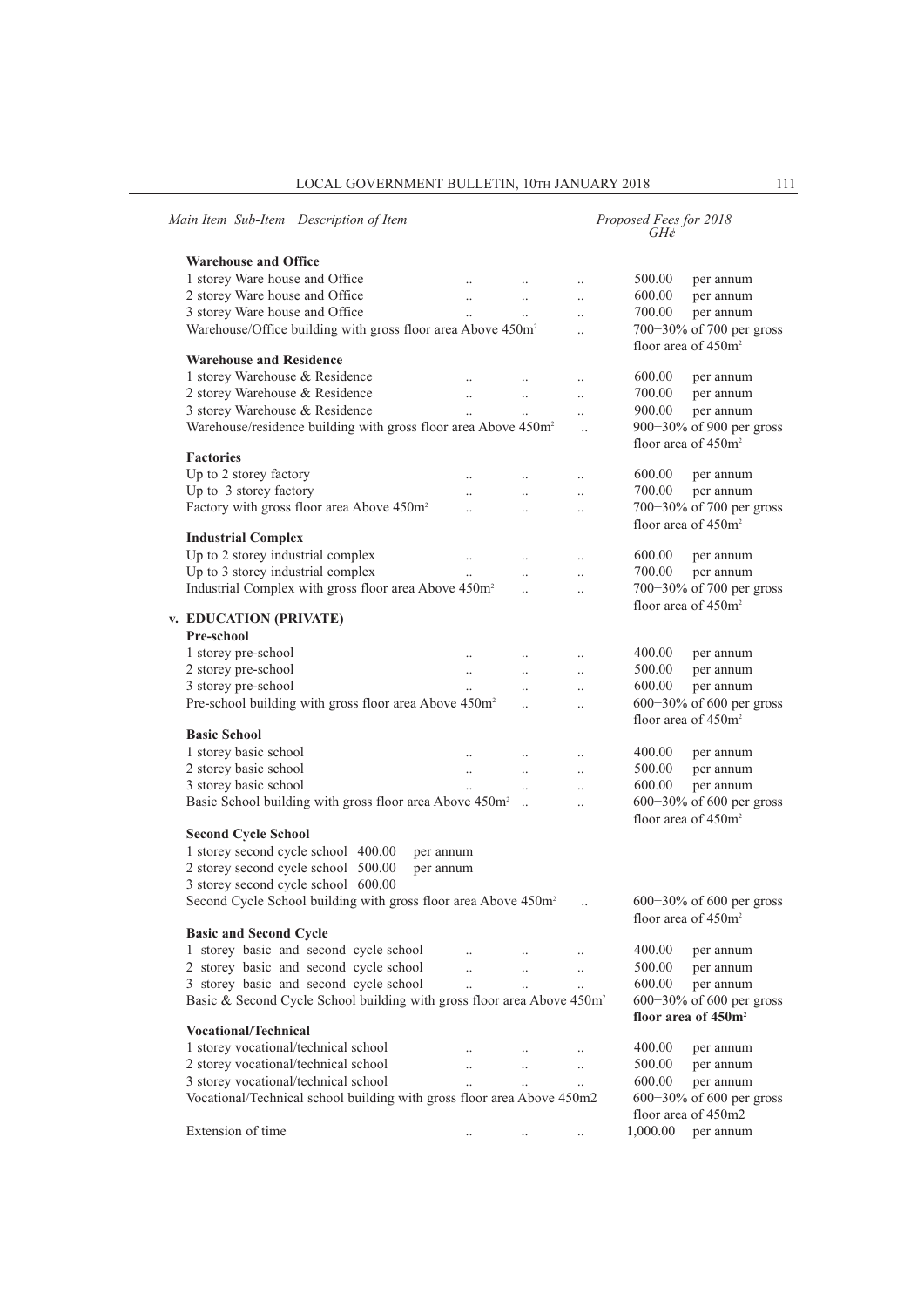|       | Main Item Sub-Item Description of Item                                         |                      |                      |                      | Proposed Fees for 2018<br>GH¢  |                                     |
|-------|--------------------------------------------------------------------------------|----------------------|----------------------|----------------------|--------------------------------|-------------------------------------|
|       | <b>Tertiary</b>                                                                |                      |                      |                      |                                |                                     |
|       | 1 storey private tertiary school building                                      | $\ddotsc$            | $\ddotsc$            | $\ddotsc$            | 400.00                         | per annum                           |
|       | 2 storey private tertiary school building                                      | $\ddotsc$            | $\ddot{\phantom{a}}$ | $\ldots$             | 500.00                         | per annum                           |
|       | 3 storey private tertiary school building                                      | $\ddotsc$            |                      |                      | 600.00                         | per annum                           |
|       | Private Tertiary School building with gross floor area Above 450m <sup>2</sup> |                      | $\ddotsc$            | $\ddotsc$            |                                | 600+30% of 600 per gross            |
|       |                                                                                |                      |                      |                      |                                | floor area of $450m^2$              |
|       | <b>Driving Schools</b>                                                         |                      |                      |                      |                                |                                     |
|       | 1 storey private driving school                                                |                      |                      |                      | 500.00                         | per annum                           |
|       | 2 storey private driving school                                                | $\ddotsc$            | $\ldots$             | $\ddotsc$            | 600.00                         | per annum                           |
|       | 3 storey private driving school                                                | $\ddotsc$            | $\ddotsc$            | $\ldots$             | 700.00                         | per annum                           |
|       | Private Driving School building with gross floor area Above 450m <sup>2</sup>  |                      |                      |                      |                                | 700+30% of 700 per gross            |
|       |                                                                                |                      |                      |                      |                                | floor area of 450m <sup>2</sup>     |
| vi.   | <b>OPEN SPACE &amp; RECREATIONAL DEVELOPMENT</b>                               |                      |                      |                      |                                |                                     |
|       | Sports Complex                                                                 |                      |                      | $\ddot{\phantom{0}}$ | 1,000.00                       | per annum                           |
|       | <b>Events Centre</b>                                                           | $\ddotsc$            | $\ddotsc$            | $\ddotsc$            | 1,000.00                       | per annum                           |
| vii   | Renovation/Rehabilitation/Refur bishment                                       | $\ddotsc$            | $\ddotsc$            | $\ddot{\phantom{0}}$ | 500.00                         | per annum                           |
| viii. | Planning Permission in Principle (AIP)                                         | $\ddotsc$            | $\ddotsc$            | $\ddot{\phantom{0}}$ | 2,500.00                       | per annum                           |
| ix.   | Hoarding                                                                       | $\ddotsc$            | $\ddots$             | $\ldots$             | 500.00                         | per annum                           |
| X.    | Demolishing                                                                    | $\ddotsc$            | $\ddotsc$            | $\ddot{\phantom{0}}$ | 1,000.00                       | per annum                           |
| xi.   | Certificate of Habitation/Occupancy                                            | $\ddotsc$            | $\ddotsc$            | $\ddot{\phantom{0}}$ | 500.00                         | per annum                           |
|       | Commercial                                                                     |                      |                      |                      |                                |                                     |
|       | Industrial                                                                     | $\ddotsc$            | $\ddotsc$            | $\ddot{\phantom{0}}$ | 10,000.00                      | per annum                           |
|       | Civic & Cultural                                                               | $\ldots$             | $\ddotsc$            | $\ddotsc$            | 500.00                         | per annum                           |
| xii.  | Temporary Structures                                                           | $\ddotsc$            | $\cdot$ .            | $\ddot{\phantom{0}}$ | 100.00                         | per annum                           |
| xiii. | Validation of Spatial Data                                                     |                      |                      |                      |                                |                                     |
|       | Checking of Site                                                               |                      |                      |                      |                                |                                     |
|       | $0.16$ acre                                                                    | $\ddotsc$            | $\ddotsc$            | $\ldots$             | 50.00                          | per annum                           |
|       | $0.17$ acre $-0.32$ acre                                                       | $\ldots$             | $\ldots$             | $\ldots$             | 60.00                          | per annum                           |
|       | $0.33$ acre - 1 acre                                                           | $\ldots$             | $\ddotsc$            | $\ddot{\phantom{a}}$ | 150.00                         | per annum                           |
|       | Above 1 acre                                                                   | $\ddotsc$            | $\ddotsc$            | $\ddotsc$            | 300.00                         | per annum                           |
|       | Tracing/Extract of Site                                                        |                      |                      |                      |                                |                                     |
|       | $0.16$ acre                                                                    | $\ddotsc$            | $\ddotsc$            | $\ldots$             | 100.00                         | per annum                           |
|       | $0.17$ acre $-0.32$ acre                                                       | $\ldots$             | $\ddotsc$            | $\cdot$              | 150.00                         | per annum                           |
|       | 0.33 acre - 1 acre                                                             | $\ldots$             | $\ddotsc$            | $\ddot{\phantom{0}}$ | 300.00                         | per annum                           |
|       | Above 1 acre                                                                   | $\ddotsc$            | $\ddotsc$            | $\ddot{\phantom{0}}$ | 1,000.00                       | per annum                           |
|       | Zoning Comments                                                                |                      |                      |                      |                                |                                     |
|       | $0.16$ acre                                                                    | $\ddotsc$            | $\ddotsc$            | $\ddotsc$            | 150.00                         | per annum                           |
|       | 0.17 acres - 0.32 acre                                                         | $\ldots$             | $\ldots$             | $\ldots$             | 200.00                         | per annum                           |
|       | $0.33$ acre - 1 acre                                                           | $\ddotsc$            | $\ddotsc$            | $\ddotsc$            | 300.00                         | per annum                           |
|       | Above 1 acre                                                                   | $\ldots$             | $\cdot$ .            |                      | 500.00                         | per annum                           |
|       | Surveying/Demarcation                                                          |                      |                      |                      |                                |                                     |
|       | $0.16$ acre                                                                    | $\cdot$ .            |                      | $\cdot$              | 360.00                         | per annum                           |
|       | 0.17 acre - 0.32 acre                                                          | $\ddotsc$            | $\ddotsc$            | $\ddotsc$            | 600.00                         | per annum                           |
|       | 0.33 acre - 1 acre                                                             | $\cdot$ .            | $\ddotsc$            | $\ddot{\phantom{0}}$ | 960.00                         | per annum                           |
|       | Above 1 acre                                                                   | $\ddotsc$            | $\ddotsc$            | $\ddot{\phantom{0}}$ | 1,200.00                       | per annum                           |
|       |                                                                                |                      |                      |                      |                                |                                     |
| 3.    | <b>PERMIT CHARGES</b>                                                          |                      |                      |                      |                                |                                     |
| i.    | <b>Building/Permanent Structure</b>                                            | $\ddotsc$            |                      |                      | $0.625\%$ cost of construction |                                     |
| ii.   | Certificate of Habitation(COH)                                                 | $\ddotsc$            | $\cdot$              |                      |                                | 25% % of prevailing building permit |
| iii.  | <b>Demolition Permit</b>                                                       |                      |                      | $\ddot{\phantom{a}}$ | 1,200.00                       | Per case                            |
|       | Hoarding Permit (only)                                                         | $\ddot{\phantom{a}}$ | $\ddotsc$            | $\ddotsc$            | 8.00                           | Per metre                           |
|       | Fence Wall Permit (only)                                                       | $\ddotsc$            | $\ddot{\phantom{a}}$ | $\ddot{\phantom{0}}$ | 14.00                          | Per metre                           |
| iv.   | Mast Permit (Installation)                                                     | $\ddotsc$            | $\cdot$ .            | $\ddot{\phantom{a}}$ | 24,000.00                      | One time payment                    |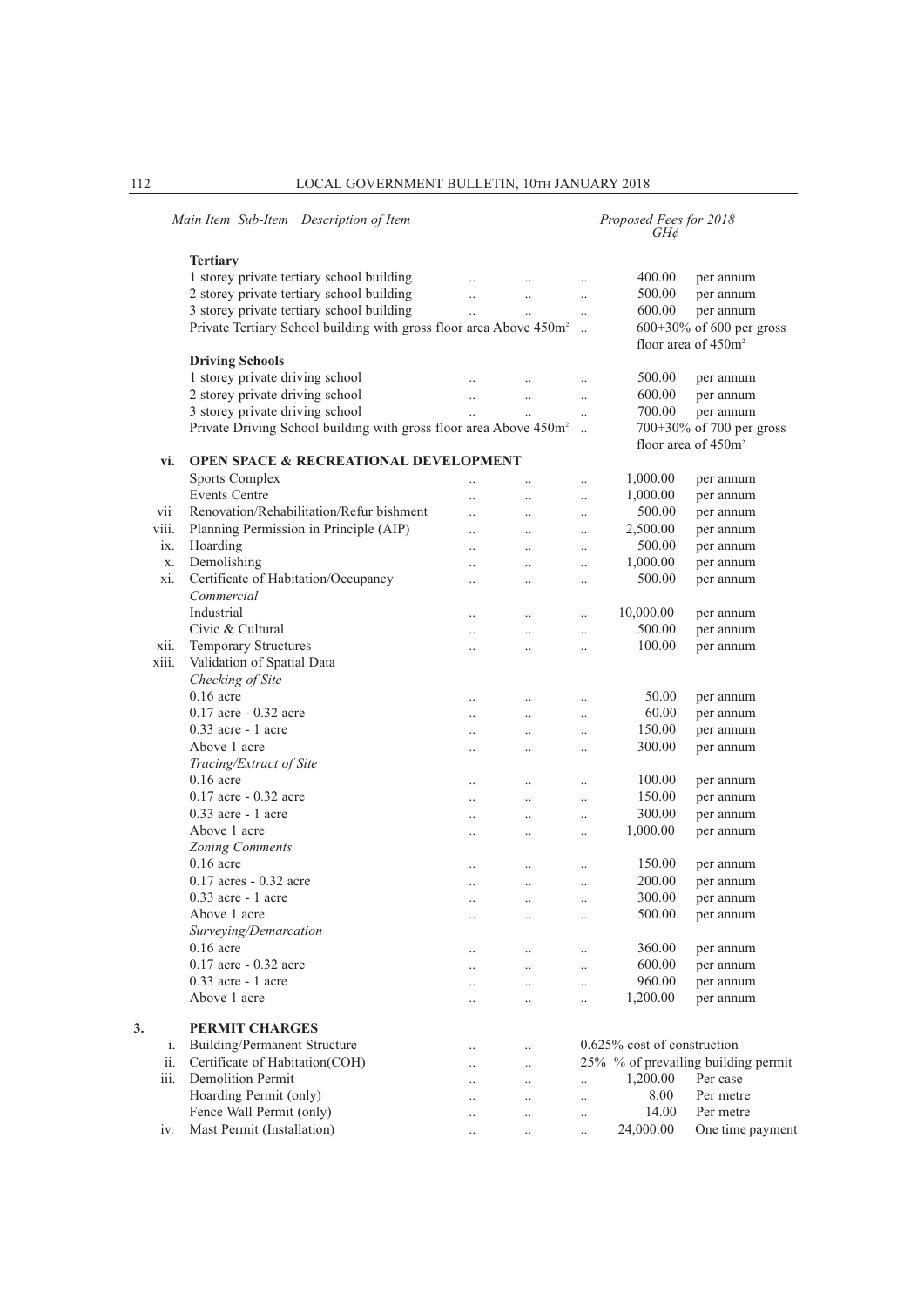# *Main Item Sub-Item Description of Item Proposed Fees for 2018 GH¢*

|    | A              | Building Permit Renewal (upon expiration of original permit/extension of time) |                       |                      |                      |           |                                   |
|----|----------------|--------------------------------------------------------------------------------|-----------------------|----------------------|----------------------|-----------|-----------------------------------|
|    | i.             | Residential                                                                    | $\ddotsc$             | $\ddot{\phantom{a}}$ | $\ddotsc$            | 500.00    | Per metre                         |
|    | ii.            | Commercial                                                                     |                       |                      | $\ddotsc$            | 1,500.00  | Per metre                         |
|    | iii.           | Factories/Industrial                                                           | $\ddotsc$             | $\ddots$             | $\ddotsc$            | 2,000.00  | Per metre                         |
|    | iv.            | Civic & Cultural                                                               | $\ddotsc$             | $\ddots$             | $\ddotsc$            | 4,000.00  | Per metre                         |
|    | V.             | Open Space & Recreational Development                                          | $\ddot{\phantom{a}}$  | $\ddotsc$            | $\ddotsc$            | 2,400.00  | Per metre                         |
|    | vi.            | Renewal for Temporary Structures                                               | $\ddots$              | $\ddotsc$            | $\ddotsc$            | 180.00    | Per metre                         |
|    | В.             | Permit to Repair/Renovate/Rehabilitate/Refurbish/Convert                       |                       |                      |                      | Per metre |                                   |
|    | $\mathbf{i}$ . | Telecommunication Mast                                                         | $\ddotsc$             |                      | $\ddotsc$            | 5,000.00  |                                   |
|    |                | All Others Structures                                                          | $\ddotsc$             | $\ddotsc$            | $\ddotsc$            |           | 0.4% of Cost of Renovation        |
|    | $\mathbf{C}$ . | <b>Temporary Structure Permit (Constructional Site)</b>                        |                       |                      |                      |           |                                   |
|    |                | Industrial/Commercial Properties/Office                                        | $\ddotsc$             | $\ddots$             | $\ldots$             | 420.00    |                                   |
|    |                | Mixed Use                                                                      | $\ddot{\phantom{a}}$  | $\ddotsc$            | $\ddotsc$            | 300.00    |                                   |
|    |                | Residential                                                                    |                       | $\ddot{\phantom{a}}$ | $\ddotsc$            | 180.00    |                                   |
|    | D.             | <b>Other Temporary Structures Permit (Provisional Site)</b>                    |                       |                      |                      |           |                                   |
|    |                | Containers/Sealed Metal                                                        | $\dddot{\phantom{0}}$ | $\ddots$             | $\ldots$             | 600.00    |                                   |
|    |                | Container (Fabricated Metals)                                                  | $\ddotsc$             | $\ddot{\phantom{a}}$ | $\ddotsc$            | 300.00    |                                   |
|    |                | <b>Sheds</b>                                                                   |                       | $\ddotsc$            | $\ddotsc$            | 200.00    |                                   |
|    |                | Wooden Kiosks                                                                  | $\ddots$              | $\ddots$             | $\ddotsc$            | 150.00    |                                   |
|    |                |                                                                                |                       |                      |                      |           |                                   |
| E. |                | <b>Other Fees</b>                                                              |                       |                      |                      |           |                                   |
|    |                | Certified True Copy                                                            | $\ddots$              | $\ldots$             |                      |           | Cost of Reproducing new documents |
|    | $i$ .          | <b>Permit For Construction:</b>                                                |                       |                      |                      |           |                                   |
|    |                | <b>Swimming Pool</b>                                                           | $\ddots$              | $\ddots$             | $\ddotsc$            | 1,000.00  |                                   |
|    |                | Fountain/Water Falls                                                           |                       |                      | $\ddotsc$            | 850.00    |                                   |
|    |                | Tennis Court/Volley Ball/Basket Ball                                           | $\ddotsc$             | $\ddots$             | $\ddotsc$            | 850.00    |                                   |
|    |                | Football Pitch                                                                 | $\ddots$              | $\ddots$             | $\ddotsc$            | 1,500.00  |                                   |
|    |                | Outdoor Jacuzzi                                                                | $\ddot{\phantom{a}}$  | $\ddots$             | $\ddotsc$            | 700.00    |                                   |
|    | ii.            | Road Crossing (Cutting) Permit Fees:                                           |                       |                      |                      |           |                                   |
|    |                | <b>Asphalt Roads</b>                                                           | $\ddotsc$             | $\ddotsc$            | $\ddotsc$            | 18.00     | Per Metre                         |
|    |                | Paved/Surfaced Dressed Road                                                    | $\ddot{\phantom{0}}$  | $\ddotsc$            | $\ddotsc$            | 15.00     | Per Metre                         |
|    | iii.           | <b>Thrust Boring</b>                                                           |                       |                      |                      |           |                                   |
|    |                | CAT A - Asphalt Pavement Road                                                  | $\ddotsc$             | $\ddotsc$            | $\ddotsc$            | 15.00     | Per Metre                         |
|    |                | CAT B - Surface Dressed Road                                                   | $\ddotsc$             | $\ldots$             | $\ddotsc$            | 10.00     | Per Metre                         |
|    | iν.            | Permit For Construction of Additional Septic Tank                              |                       |                      |                      |           |                                   |
|    |                | Residential                                                                    |                       | $\ddotsc$            | $\ddotsc$            | 100.00    | Per Tank                          |
|    |                | Commercial and Industrial                                                      | $\ddotsc$             | $\ddots$             | $\ddotsc$            | 220.00    | Per Tank                          |
|    |                | Permit For Construction of Additional Tanks                                    |                       |                      |                      |           |                                   |
|    |                | Filling Stations and Others                                                    |                       |                      |                      | 1,800.00  | Per Tank                          |
|    |                | Construction of Road, Kerbs, Gutters by Estate Developers                      |                       |                      | $\ddot{\phantom{a}}$ |           | 1% of Cost of Dev't               |
| 4. |                | <b>APPROVAL FEES FOR LAND APPLICATION</b>                                      |                       |                      |                      |           |                                   |
|    |                | <b>SUB-DIVISIONS</b>                                                           |                       |                      |                      |           |                                   |
|    |                | Residential                                                                    |                       |                      |                      |           |                                   |
|    |                | 1st Class                                                                      |                       |                      |                      |           |                                   |
|    |                | $0.16$ acre                                                                    | $\ddot{\phantom{a}}$  |                      | $\ldots$             | 1,000.00  | Per Application                   |
|    |                | $0.17 - 0.32$ acre                                                             |                       | $\ldots$             | $\ddotsc$            | 1,500.00  | Per Application                   |
|    |                | $0.33 - 1$ acre                                                                |                       | $\ldots$             | $\ldots$             | 2,000.00  | Per Application                   |
|    |                | Above 1 acre                                                                   | $\ddotsc$             | $\ddotsc$            | $\ldots$             | 3,000.00  | Per Application                   |
|    |                |                                                                                |                       |                      |                      |           |                                   |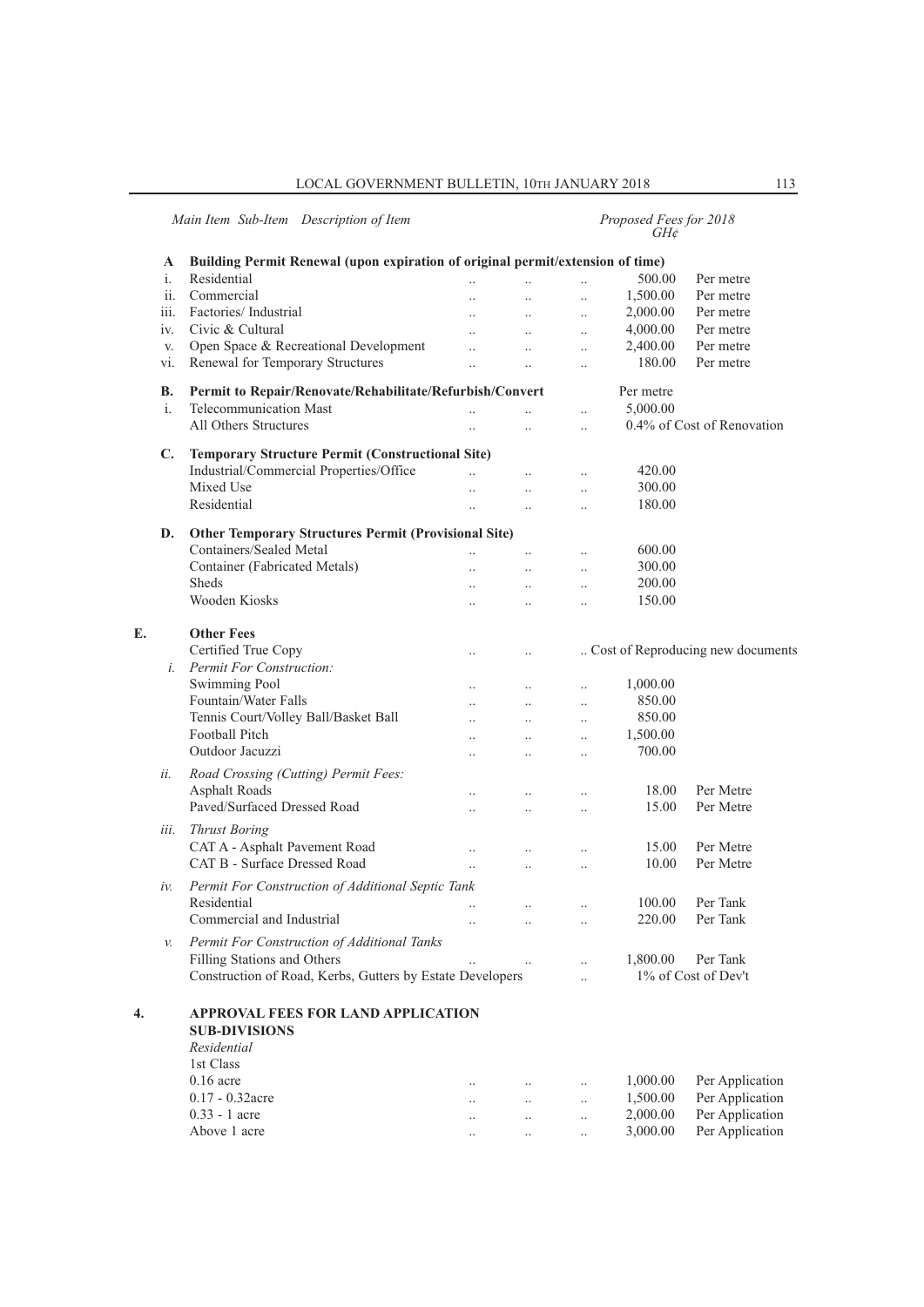|      | Main Item Sub-Item Description of Item |           | Proposed Fees for 2018<br>GH¢ |                      |          |                 |  |  |  |
|------|----------------------------------------|-----------|-------------------------------|----------------------|----------|-----------------|--|--|--|
|      | 2nd Class                              |           |                               |                      |          |                 |  |  |  |
|      | $0.16$ acre                            | $\ddotsc$ | $\cdot$ .                     | $\ddotsc$            | 1,000.00 | Per Application |  |  |  |
|      | $0.17 - 0.32$ acre                     | $\ddotsc$ | $\ldots$                      | $\ldots$             | 1,500.00 | Per Application |  |  |  |
|      | $0.33 - 1$ acre                        |           | $\ldots$                      | $\ldots$             | 2,000.00 | Per Application |  |  |  |
|      | Above 1 acre                           |           |                               | $\ddotsc$            | 3,000.00 | Per Application |  |  |  |
|      | 3rd Class                              |           |                               |                      |          |                 |  |  |  |
|      | $0.16$ acre                            |           | $\ddotsc$                     | $\ddotsc$            | 1,000.00 | Per Application |  |  |  |
|      | $0.17 - 0.32$ acre                     | $\ddotsc$ | $\ldots$                      | $\ldots$             | 1,500.00 | Per Application |  |  |  |
|      | $0.33 - 1$ acre                        | $\cdot$   | $\ldots$                      | $\ldots$             | 2,000.00 | Per Application |  |  |  |
|      | Above 1 acre                           |           |                               | $\ddot{\phantom{a}}$ | 3,000.00 | Per Application |  |  |  |
|      |                                        |           |                               |                      |          |                 |  |  |  |
| ii.  | Commercial                             |           |                               |                      |          |                 |  |  |  |
|      | $0.16$ acre                            | $\cdot$   | $\ldots$                      | $\ldots$             | 1,500.00 | Per Application |  |  |  |
|      | 0.17 acre - 0.32 acre                  |           |                               | $\ddot{\phantom{0}}$ | 2,000.00 | Per Application |  |  |  |
|      | $0.33 - 1$ acre                        | $\ddotsc$ | $\ddotsc$                     | $\ddotsc$            | 3,000.00 | Per Application |  |  |  |
|      | Above 1 acre                           | $\ddotsc$ | $\ddot{\phantom{0}}$          | $\ldots$             | 6,000.00 | Per Application |  |  |  |
| iii. | Industrial                             |           |                               |                      |          |                 |  |  |  |
|      | <b>Heavy Duty</b>                      |           |                               |                      |          |                 |  |  |  |
|      | $0.32$ acre                            |           | $\ldots$                      | $\ldots$             | 1,500.00 | Per Application |  |  |  |
|      | $0.32 - 1$ acre                        | $\ddotsc$ | $\ldots$                      | $\ldots$             | 2,000.00 | Per Application |  |  |  |
|      | Above 1 acre                           | $\ddotsc$ | $\cdot$ .                     | $\ldots$             | 3,000.00 | Per Application |  |  |  |
|      | <b>Light Duty</b>                      |           |                               |                      |          |                 |  |  |  |
|      | $0.32$ acre                            |           | $\ldots$                      | $\ldots$             | 1,500.00 | Per Application |  |  |  |
|      | $0.32 - 1$ acre                        | $\ddotsc$ | $\ldots$                      | $\ldots$             | 2,000.00 | Per Application |  |  |  |
|      | Above 1 acre                           | $\cdot$   | $\ldots$                      | $\ldots$             | 3,000.00 | Per Application |  |  |  |
|      |                                        |           |                               |                      |          |                 |  |  |  |
| iν.  | Civic and Cultural                     |           |                               |                      |          |                 |  |  |  |
|      | $0.32$ acre                            |           | $\ldots$                      | $\ldots$             | 1,500.00 | Per Application |  |  |  |
|      | $0.32 - 1$ acre                        | $\ddotsc$ | $\ldots$                      | $\ldots$             | 2,000.00 | Per Application |  |  |  |
|      | Above 1 acre                           | $\ddotsc$ | $\ldots$                      | $\ldots$             | 3,000.00 | Per Application |  |  |  |
| v.   | Education                              |           |                               |                      |          |                 |  |  |  |
|      | $0.32$ acre                            |           | $\ddotsc$                     |                      | 1,500.00 | Per Application |  |  |  |
|      | $0.32 - 1$ acre                        | $\ddotsc$ | $\ddots$                      | $\ldots$             | 2,000.00 | Per Application |  |  |  |
|      | Above 1 acre                           |           | $\ddotsc$                     | $\ldots$             | 3,000.00 | Per Application |  |  |  |
|      |                                        |           |                               |                      |          |                 |  |  |  |
| 5.   | <b>CHANGE OF USE</b>                   |           |                               |                      |          |                 |  |  |  |
| i.   | Residential to commercial              |           |                               |                      |          |                 |  |  |  |
|      | <b>1st Class</b>                       |           |                               |                      |          |                 |  |  |  |
|      | Up to 0.32 acre                        | $\cdot$ . | $\cdot$ .                     | $\ldots$             | 1,500.00 | Per Change      |  |  |  |
|      | $0.33 - 1$ acre                        | $\ddotsc$ | $\ddot{\phantom{a}}$          | $\ddotsc$            | 2,000.00 | Per Change      |  |  |  |
|      | Above 1 acre                           |           | $\ddotsc$                     | $\ldots$             | 5,800.00 | Per Change      |  |  |  |
|      | 2nd Class                              |           |                               |                      |          |                 |  |  |  |
|      | Up to 0.32 acre                        |           | $\cdot \cdot$                 | $\ldots$             | 1,500.00 | Per Change      |  |  |  |
|      | $0.33 - 1$ acre                        |           |                               |                      | 2,000.00 | Per Change      |  |  |  |
|      | Above 1 acre                           |           | $\ldots$                      | $\ldots$             | 5,800.00 | Per Change      |  |  |  |
|      | 3rd Class                              |           | $\cdot$                       | $\ldots$             |          |                 |  |  |  |
|      | Up to 0.32 acre                        |           |                               |                      | 1,500.00 | Per Change      |  |  |  |
|      | $0.33 - 1$ acre                        |           |                               | $\ddotsc$            | 2,000.00 | Per Change      |  |  |  |
|      | Above 1 acre                           |           | $\ddotsc$                     | $\ddotsc$            | 5,800.00 | Per Change      |  |  |  |
|      |                                        |           | $\ldots$                      | $\ldots$             |          |                 |  |  |  |
| ii.  | Residential to Educational             |           |                               |                      |          |                 |  |  |  |
|      | <b>1st Class</b>                       |           |                               |                      |          |                 |  |  |  |
|      | Up to 0.32 acre                        | $\ddotsc$ | $\ddotsc$                     | $\ldots$             | 1,500.00 | Per Change      |  |  |  |
|      | $0.33 - 1$ acre                        |           | $\ldots$                      | $\ldots$             | 2,000.00 | Per Change      |  |  |  |
|      | Above 1 acre                           |           | $\ddot{\phantom{a}}$          | $\ldots$             | 5,800.00 | Per Change      |  |  |  |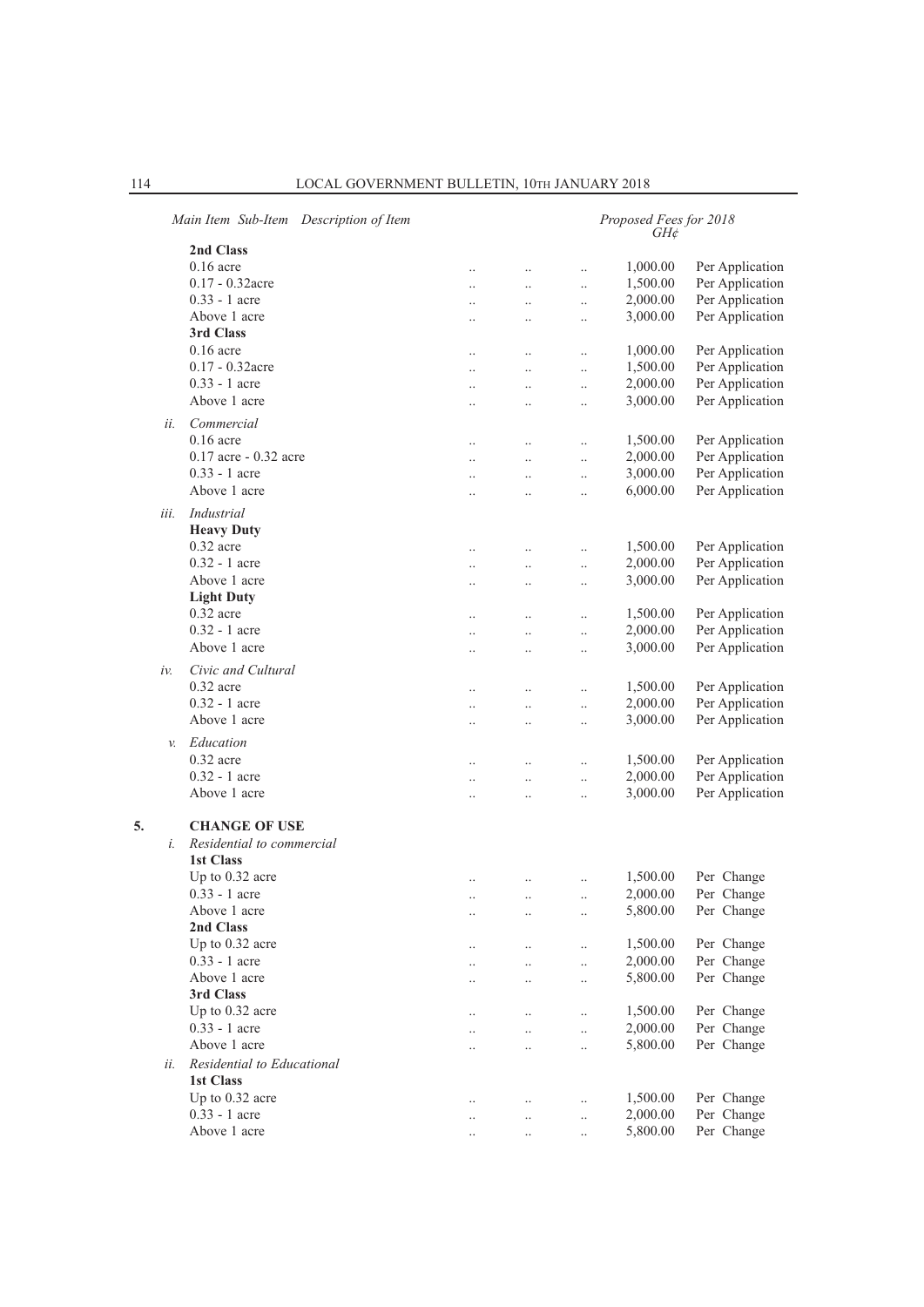|                 | Main Item Sub-Item Description of Item                |                      | Proposed Fees for 2018<br>$GH\mathcal{C}$ |           |          |            |  |  |
|-----------------|-------------------------------------------------------|----------------------|-------------------------------------------|-----------|----------|------------|--|--|
|                 | 2nd Class                                             |                      |                                           |           |          |            |  |  |
|                 | Up to 0.32 acre                                       | $\ddots$             | $\ddotsc$                                 | $\ddotsc$ | 1,500.00 | Per Change |  |  |
|                 | $0.33 - 1$ acre                                       | $\ddotsc$            | $\ldots$                                  | $\ddotsc$ | 2,000.00 | Per Change |  |  |
|                 | Above 1 acre                                          | $\ddotsc$            | $\ldots$                                  | $\ddotsc$ | 5,800.00 | Per Change |  |  |
|                 | 3rd Class                                             |                      |                                           |           |          |            |  |  |
|                 | Up to 0.32 acre                                       | $\ddots$             | $\ldots$                                  | $\ddotsc$ | 1,500.00 | Per Change |  |  |
|                 | $0.33 - 1$ acre                                       | $\ddotsc$            | $\ddotsc$                                 | $\ddotsc$ | 2,000.00 | Per Change |  |  |
|                 | Above 1 acre                                          | $\ddotsc$            | $\ddotsc$                                 | $\ddotsc$ | 5,800.00 | Per Change |  |  |
|                 |                                                       |                      |                                           |           |          |            |  |  |
| iii.            | Residential to Light industrial                       |                      |                                           |           |          |            |  |  |
|                 | 1st Class                                             |                      |                                           |           |          |            |  |  |
|                 | Up to 0.32 acre                                       |                      | $\ldots$                                  | $\ldots$  | 3,000.00 | Per Change |  |  |
|                 | $0.33 - 1$ acre                                       | $\ddotsc$            | $\ldots$                                  | $\ddotsc$ | 4,600.00 | Per Change |  |  |
|                 | Above 1 acre                                          | $\ddotsc$            | $\ldots$                                  | $\ldots$  | 7,000.00 | Per Change |  |  |
|                 | 2nd Class                                             |                      |                                           |           |          |            |  |  |
|                 | Up to 0.32 acre                                       | $\ddots$             | $\ddots$                                  | $\ddotsc$ | 3,000.00 | Per Change |  |  |
|                 | 0.33 - 1 acre                                         | $\ddots$             | $\ddot{\phantom{a}}$                      | $\ddotsc$ | 4,600.00 | Per Change |  |  |
|                 | Above 1 acre                                          | $\ddot{\phantom{0}}$ | $\ldots$                                  | $\ddotsc$ | 7,000.00 | Per Change |  |  |
|                 | 3rd Class                                             |                      |                                           |           |          |            |  |  |
|                 | Up to 0.32 acre                                       | $\ddots$             | $\ddotsc$                                 | $\ddotsc$ | 3,000.00 | Per Change |  |  |
|                 | $0.33 - 1$ acre                                       | $\ddots$             | $\ddotsc$                                 | $\ddotsc$ | 4,600.00 | Per Change |  |  |
|                 | Above 1 acre                                          | $\ddot{\phantom{0}}$ | $\ddotsc$                                 | $\ddotsc$ | 7,000.00 | Per Change |  |  |
| iv.             | Residential to Civic and Cultural<br>1st Class        |                      |                                           |           |          |            |  |  |
|                 | Up to 0.32 acres                                      |                      | $\ddotsc$                                 | $\ldots$  | 1,500.00 | Per Change |  |  |
|                 | $0.33 - 1$ acre                                       | $\ddot{\phantom{0}}$ | $\ldots$                                  | $\ddotsc$ | 2,000.00 | Per Change |  |  |
|                 | Above 1 acre                                          | $\ddotsc$            | $\ddotsc$                                 | $\ddotsc$ | 3,000.00 | Per Change |  |  |
|                 | 2nd Class                                             |                      |                                           |           |          |            |  |  |
|                 | Up to 0.32 acre                                       | $\ddots$             | $\ddots$                                  | $\ddotsc$ | 1,500.00 | Per Change |  |  |
|                 | 0.33 - 1 acre                                         | $\ddots$             | $\ddotsc$                                 | $\ddotsc$ | 2,000.00 | Per Change |  |  |
|                 | Above 1 acre                                          | $\ddotsc$            | $\ldots$                                  | $\ddotsc$ | 3,000.00 | Per Change |  |  |
|                 | 3rd Class                                             |                      |                                           |           |          |            |  |  |
|                 | Up to 0.32 acre                                       | $\ldots$             | $\ldots$                                  | $\ddotsc$ | 1,500.00 | Per Change |  |  |
|                 | $0.33 - 1$ acre                                       | $\ddots$             | $\ddotsc$                                 | $\ddotsc$ | 2,000.00 | Per Change |  |  |
|                 | Above 1 acre                                          | $\ddot{\phantom{0}}$ | $\ddot{\phantom{0}}$                      | $\ddotsc$ | 3,000.00 | Per Change |  |  |
| $\mathcal{V}$ . | Industrial to Civic and Cultural<br><b>Heavy Duty</b> |                      |                                           |           |          |            |  |  |
|                 | Up to 1 acre                                          |                      |                                           |           | 4,600.00 | Per Change |  |  |
|                 | Above 1 acre                                          | $\ddotsc$            | $\ldots$                                  | $\ddotsc$ | 7,000.00 | Per Change |  |  |
|                 | <b>Light Duty</b>                                     |                      |                                           |           |          |            |  |  |
|                 | Up to 1 acre                                          | $\ldots$             | $\cdot$                                   |           | 4,000.00 | Per Change |  |  |
|                 | Above 1 acre                                          | $\ddotsc$            | $\ddot{\phantom{a}}$                      | $\ddotsc$ | 6,000.00 | Per Change |  |  |
| vi.             | Industrial to Mixed Use<br><b>Heavy Duty</b>          |                      |                                           |           |          |            |  |  |
|                 | Up to 1 acre                                          |                      | $\ldots$                                  | $\ldots$  | 300.00   | Per Change |  |  |
|                 | Above 1 acre                                          | $\ldots$             | $\ldots$                                  | $\ldots$  | 400.00   | Per Change |  |  |
|                 | <b>Light Duty</b>                                     |                      |                                           |           |          |            |  |  |
|                 | Up to 1 acre                                          | $\ddotsc$            | $\ddotsc$                                 | $\ddotsc$ | 1,500.00 | Per Change |  |  |
|                 | Above 1 acre                                          | $\ddot{\phantom{a}}$ | $\ddot{\phantom{a}}$                      | $\ddotsc$ | 2,000.00 | Per Change |  |  |
| vii.            | <b>Educational to Mixed Use</b>                       |                      |                                           |           |          |            |  |  |
|                 | Up to 0.32 acre                                       | $\ldots$             | $\ldots$                                  | $\ldots$  | 1,500.00 | Per Change |  |  |
|                 | 0.33 - 1 acre                                         | $\ldots$             | $\ldots$                                  | $\ldots$  | 2,000.00 | Per Change |  |  |
|                 | Above 1 acre                                          |                      | $\ldots$                                  |           | 3,000.00 | Per Change |  |  |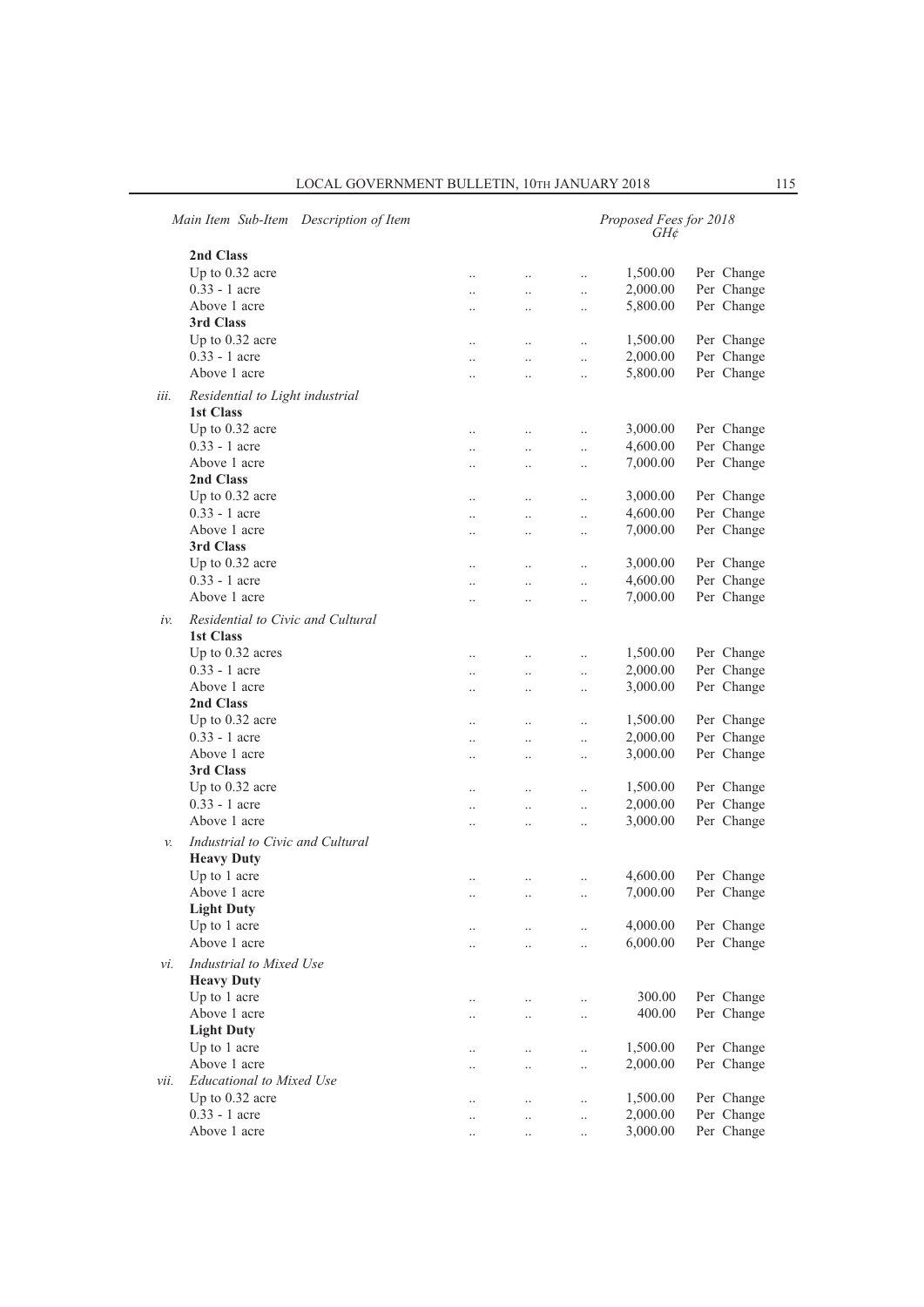|    |                 | Main Item Sub-Item Description of Item                                           |                      |                                         |                      | Proposed Fees for 2018<br>GH¢ |                  |
|----|-----------------|----------------------------------------------------------------------------------|----------------------|-----------------------------------------|----------------------|-------------------------------|------------------|
|    | viii.           | Educational to residential                                                       |                      |                                         |                      |                               |                  |
|    |                 | Up to 0.16 acre                                                                  | $\ddotsc$            |                                         | $\ldots$             | 1,500.00                      | Per Change       |
|    |                 | $0.17 - 0.32$ acre                                                               | $\ddotsc$            | $\ddotsc$                               | $\ddotsc$            | 2,000.00                      | Per Change       |
|    |                 | 0.33 acre and Above                                                              | $\ddotsc$            | $\ddotsc$                               | $\ddotsc$            | 3,000.00                      | Per Change       |
|    |                 | ix. Open space to residential                                                    |                      |                                         |                      |                               |                  |
|    |                 | $0.32 - 1$ acre                                                                  | $\cdot$ .            | $\ddot{\phantom{a}}$                    | $\ddotsc$            | 2,000.00                      | Per Change       |
|    |                 | Above 1 acre                                                                     | $\ldots$             | $\ddotsc$                               | $\ldots$             | 3,000.00                      | Per Change       |
|    | x.              | Open space to education                                                          |                      |                                         |                      |                               |                  |
|    |                 | Up to 0.32 acre                                                                  | $\cdot$ .            | $\ddotsc$                               | $\ldots$             | 2,000.00                      | Per Change       |
|    |                 | 0.33 - 1 acre                                                                    | $\ddot{\phantom{a}}$ | $\ddot{\phantom{a}}$                    | $\ddotsc$            | 3,000.00                      | Per Change       |
|    |                 | Above 1 acre                                                                     | $\cdot$ .            | $\ddot{\phantom{a}}$                    | $\ddotsc$            | 4,000.00                      | Per Change       |
|    | xi.             | Open space to mixed use                                                          |                      |                                         |                      |                               |                  |
|    |                 | Up to 0.32 acre                                                                  | $\ddotsc$            | $\ddotsc$                               | $\ddot{\phantom{a}}$ | 2,000.00                      | Per Change       |
|    |                 | $0.33 - 1$ acre                                                                  | $\ddotsc$            | $\ddotsc$                               | $\ddotsc$            | 3,000.00                      | Per Change       |
|    |                 | Above 1 acre                                                                     | $\ddot{\phantom{a}}$ | $\ddot{\phantom{a}}$                    | $\ldots$             | 4,000.00                      | Per Change       |
|    |                 | Publication of Approved Rezoning Request                                         | $\ddotsc$            | $\ddotsc$                               | $\ddotsc$            | 2,500.00                      | Per Change       |
|    |                 |                                                                                  | <b>FEES</b>          |                                         |                      |                               |                  |
| 1. |                 | <b>BURIAL (CEMETERY) FEES</b>                                                    |                      |                                         |                      |                               |                  |
|    | $\dot{i}$ .     | General Per Burial                                                               |                      |                                         |                      |                               |                  |
|    |                 | $CAT A - 1 - 5$ years                                                            | $\ddotsc$            |                                         | $\cdot$              | 10.00                         | Per Burial       |
|    |                 | CAT B - 6 -17 years                                                              | $\ddot{\phantom{a}}$ | $\ldots$                                | $\ldots$             | 40.00                         | Per Burial       |
|    |                 | CAT C - Adults (Above 18 years)                                                  |                      | $\ddot{\phantom{0}}$                    | $\ldots$             | 350.00                        | Per Burial       |
|    |                 | CAT D - Tombstone Terrazzo, Vault                                                |                      | $\ddot{\phantom{a}}$                    |                      | 4,500.00                      | Per Burial       |
|    | ii.             | Grave space reservation - Public Cemetery                                        |                      |                                         |                      |                               |                  |
|    |                 | CAT A - Allocation                                                               | $\ddot{\phantom{a}}$ | $\ddotsc$                               | $\ldots$             | 5,000.00                      | One time payment |
|    |                 | CAT B - Renewal/ Maintenance                                                     | $\ddotsc$            | $\ldots$                                | $\ldots$             | 1,000.00                      | per annum        |
|    | iii.            | <b>Cremation Per Burial</b>                                                      |                      |                                         |                      |                               |                  |
|    |                 | CAT A - Foreigners                                                               | $\ddotsc$            | $\ddot{\phantom{a}}$                    | $\ddotsc$            | 1,000.00                      |                  |
|    |                 | CAT B - Non Association Members, Ghanaians                                       | $\ddots$             | $\ddotsc$                               | $\ddotsc$            | 800.00                        |                  |
|    |                 | CAT C - Association Members, Ghanaians                                           | $\ddotsc$            | $\ddotsc$                               | $\ldots$             | 600.00                        |                  |
|    | iν.             | <b>Exportation of Corpse (Outside Country)</b>                                   | $\ddotsc$            | $\ddotsc$                               | $\ldots$             | 2,500.00                      | One time payment |
|    | $\mathcal{V}$ . | Mausoleum                                                                        | $\ddotsc$            | $\ddotsc$                               | $\ddotsc$            | 200.00                        | Per Burial       |
|    | vi.             | <b>Burials at Home</b>                                                           | $\ddot{\phantom{a}}$ | $\ddot{\phantom{a}}$                    | $\ddotsc$            | 3,600.00                      | Per Burial       |
|    | vii.            | Exhumation of Corpse Per Court Order                                             | $\ddot{\phantom{a}}$ | $\ddot{\phantom{a}}$                    | $\ddotsc$            | 1,200.00                      | Per Court Order  |
| 2. |                 | <b>BUSINESS/PRODUCT PROMOTION</b>                                                | $\ddot{\phantom{a}}$ |                                         | $\ldots$             | 400.00                        | One week         |
| 3. |                 | <b>CALIBRATION OF NOISE EMISSION</b>                                             |                      |                                         |                      |                               |                  |
|    |                 | CAT A - Large groups                                                             |                      |                                         | $\ldots$             | 500.00                        | Per Visit        |
|    |                 | CAT B - Medium groups                                                            |                      |                                         |                      | 300.00                        | Per Visit        |
|    |                 | CAT C - Small groups                                                             |                      |                                         | $\ddotsc$            | 250.00                        | Per Visit        |
|    |                 | CAT D - Others (Special Permit)                                                  | $\ddotsc$            | $\ddotsc$                               | $\ddotsc$            | 150.00                        | Per Visit        |
| 4. |                 | <b>CONSERVANCY</b>                                                               |                      |                                         |                      |                               |                  |
|    | i.              | Franchised                                                                       |                      |                                         |                      |                               |                  |
|    |                 | Franchise - Public Toilet                                                        |                      | Fee based on resolution of the Assembly |                      |                               | Per Month        |
|    |                 | Franchise - Public Bath house 'Operators Fee based on resolution of the Assembly |                      |                                         |                      |                               | Per Month        |
|    |                 | Franchise - Public Urinal Operators                                              |                      | Fee based on resolution of the Assembly |                      |                               | Per Month        |
|    |                 | <b>KVIP</b><br>Per Visit<br>1.00                                                 |                      |                                         |                      |                               |                  |
|    | ii.             | <b>Public Bathhouse</b>                                                          |                      |                                         |                      |                               |                  |
|    |                 | Public Bathhouse (No shower)                                                     |                      |                                         |                      | 1.00                          | Per Visit        |
|    |                 | Public Bathhouse (with shower)                                                   | $\ddot{\phantom{0}}$ | $\ldots$                                | $\ddotsc$            | 1.50                          | Per Visit        |
|    | iii.            | Public Urinals                                                                   | $\ddotsc$            | $\ldots$                                | $\ldots$             | 0.50                          | Per Day          |
|    |                 |                                                                                  |                      |                                         |                      |                               |                  |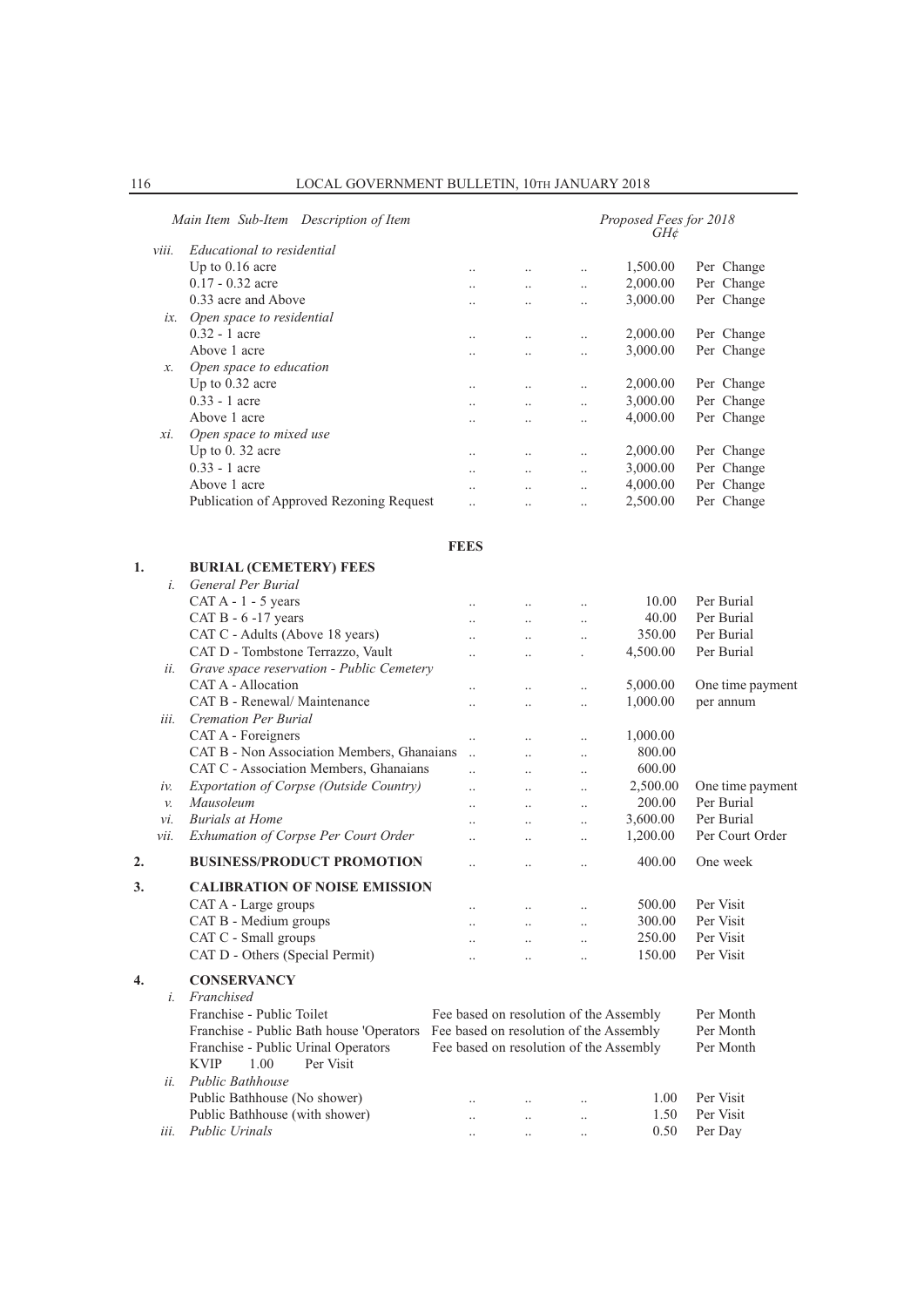|       | Main Item Sub-Item Description of Item                                       |                      |                       |                      | Proposed Fees for 2018<br>GH¢ |                        |  |  |
|-------|------------------------------------------------------------------------------|----------------------|-----------------------|----------------------|-------------------------------|------------------------|--|--|
| 5.    | <b>CRUSADE OUTREACH/CONCERT PROGRAMS</b>                                     |                      |                       |                      | 60.00                         | Per Day                |  |  |
| 6.    | <b>ENVIRONMENTAL HEALTH INSPECTION &amp; CERTIFICATE FEE</b>                 |                      |                       |                      |                               | Per Visit              |  |  |
| i.    | <b>Application Forms</b>                                                     | $\ddotsc$            | $\ddotsc$             |                      | 6.00                          | Per Application        |  |  |
| ii.   | Suitability (Health) Certification                                           |                      |                       |                      |                               |                        |  |  |
|       | CAT A - Hotels and Restaurants                                               | $\ddotsc$            | $\ddotsc$             | $\ddotsc$            | 550.00                        |                        |  |  |
|       | CAT B - Chop and Drinking Bars                                               | $\ddot{\phantom{0}}$ | $\ddotsc$             | $\ddotsc$            | 200.00                        |                        |  |  |
|       | CAT C - Food Vendors                                                         | $\ddotsc$            | $\ddotsc$             | $\ddotsc$            | 120.00                        |                        |  |  |
| 7.    | <b>EXPORT/CONVEYANCE</b>                                                     |                      |                       |                      |                               |                        |  |  |
| i.    | Animals                                                                      |                      |                       |                      |                               |                        |  |  |
|       | C <sub>ow</sub>                                                              |                      |                       | $\ddotsc$            | 12.00                         | Per animal             |  |  |
|       | Sheep, Goats, Pigs, Donkey, Dog etc.                                         | $\ddotsc$            | $\ddotsc$             | $\ddotsc$            | 6.00                          | Per animal             |  |  |
|       | <b>Birds</b>                                                                 | $\ddot{\phantom{a}}$ | $\ddotsc$             | $\ddotsc$            | 2.00                          | Per bird               |  |  |
|       | Fish                                                                         | $\ddotsc$            | $\ddotsc$             | $\ddotsc$            | 3.00                          | per basket             |  |  |
|       | <b>Bush Meat</b>                                                             | $\ddotsc$            | $\ddotsc$             | $\ddotsc$            | 3.00                          | Per animal             |  |  |
| ii.   | Bamboo                                                                       | $\ddotsc$            | $\ddotsc$             | $\ddotsc$            | 20.00                         | Per 100 Culms          |  |  |
| iii.  | Cane/Rattan                                                                  |                      |                       |                      |                               |                        |  |  |
|       | CAT A                                                                        | $\ddotsc$            | $\ddotsc$             | $\ddotsc$            | 15.00                         | Per Bundle             |  |  |
|       | CAT B                                                                        | $\ddotsc$            | $\ddot{\phantom{a}}$  | $\ddotsc$            | 8.00                          | Per Maxi bag           |  |  |
|       | CAT C                                                                        | $\ddotsc$            | $\ddotsc$             | $\ddotsc$            | 6.00                          | Per Mini bag           |  |  |
| iv.   | Charcoal                                                                     |                      | $\ddotsc$             | $\ddot{\phantom{a}}$ | 60.00                         | Per bag                |  |  |
| V.    | Cotton (Articulator, Kia, Mummy 'truck, Abossey Okai macho, Motor king etc.) |                      |                       |                      | 25.00                         | Per bag                |  |  |
| vi.   | Firewood                                                                     |                      |                       |                      |                               |                        |  |  |
|       | Articulator Truck                                                            | $\ddotsc$            | $\ddotsc$             | $\ddotsc$            | 75.00                         | Per Load               |  |  |
|       | Mummy Truck                                                                  |                      | $\ddotsc$             | $\ddotsc$            | 45.00                         | Per Load               |  |  |
|       | Kia Truck                                                                    | $\ddot{\phantom{a}}$ | $\ddotsc$             | $\ddotsc$            | 30.00                         | Per Load               |  |  |
|       | Abossey Okai macho motor king/ Donkey Cart                                   | $\dddotsc$           | $\dddot{\phantom{0}}$ | $\ddotsc$            | 15.00                         | Per Load               |  |  |
| vii.  | Fruits (Banana, Mango, Pawpaw, Pineapple, Pear, Oranges etc.)                |                      |                       | $\ddot{\phantom{a}}$ | 5.00                          | Per Crate/Bag/Basket   |  |  |
|       | Coconut                                                                      | $\ddot{\phantom{a}}$ | $\ddotsc$             | $\ddot{\phantom{a}}$ | 6.00                          | Per Load               |  |  |
| viii. | Limestone                                                                    |                      |                       |                      |                               |                        |  |  |
|       | Above 7 Tonnes                                                               |                      |                       |                      | 120.00                        | Per Load               |  |  |
|       | 6 to 7 Tonnes                                                                | $\ddotsc$            | $\ddotsc$             | $\ddotsc$            | 90.00                         | Per Load               |  |  |
|       | Up to 5 Tonnes A1689                                                         |                      |                       |                      | 60.00                         |                        |  |  |
| ix.   | Milled Foods (Corn dough, Cassava dough, Groundnut paste, Gari etc.)         |                      |                       |                      | 8.00                          | Per bag/per ocntainer  |  |  |
| X.    | Palm Fruit (Articulator, Kia, 'Mummy truck, 'Abossey Okai 'Macho',           |                      |                       |                      |                               |                        |  |  |
|       | Motor king etc.)                                                             |                      |                       |                      | 45.00                         | Per Load               |  |  |
| xi.   | Stones/Quarry/Gravel Products                                                |                      |                       |                      |                               |                        |  |  |
|       | Above 7                                                                      | $\cdot$ .            | $\ldots$              | $\ldots$             | 50.00                         |                        |  |  |
|       | 6 to 7 Tonnes                                                                | $\ddot{\phantom{a}}$ | $\ddot{\phantom{a}}$  |                      | 40.00                         | Per Load               |  |  |
|       | Up to 5 Tonnes Per load 25 15 10                                             |                      |                       | $\ddot{\phantom{a}}$ | 25.00                         | Per Load               |  |  |
| xii.  | Sand including river and sea sand                                            |                      |                       |                      |                               |                        |  |  |
|       | Above 7 Tonnes                                                               |                      | $\ddotsc$             |                      | 40.00                         | Per Load               |  |  |
|       | 6 to 7 Tonnes                                                                | $\ddotsc$            |                       | $\ddotsc$            | 25.00                         | Per Load               |  |  |
|       | Up to 5 Tonnes                                                               |                      | $\ddotsc$             | $\ddotsc$            | 25.00                         | Per Load               |  |  |
| xiii. | Roots and Tubers                                                             |                      | $\ddotsc$             | $\ddotsc$            |                               |                        |  |  |
|       | Yam                                                                          |                      |                       |                      |                               |                        |  |  |
|       | Yam - Articulator Truck                                                      |                      | $\ddotsc$             | $\ddotsc$            | 15.00                         | 100 pieces<br>Per Load |  |  |
|       |                                                                              | $\ddotsc$            | $\ddotsc$             | $\ddotsc$            | 75.00                         | Per Load               |  |  |
|       | Yam - Mummy Truck                                                            |                      | $\ddot{\phantom{0}}$  | $\ldots$             | 45.00                         |                        |  |  |
|       | Yam - Kia Truck motor king                                                   | $\ddot{\phantom{0}}$ | $\ddotsc$             | $\ldots$             | 30.00                         | Per Load               |  |  |
|       | Yam - Abossey Okai macho king                                                | $\ddot{\phantom{0}}$ | $\ddot{\phantom{0}}$  | $\ddotsc$            | 15.00                         | Per Load               |  |  |
|       | Cocoyam, Cassava, Potato                                                     | $\ddotsc$            | $\ddot{\phantom{0}}$  | $\ddotsc$            | 7.00                          | per maxi bag           |  |  |
|       | Cocoyam, Cassava, Potato                                                     | $\ddotsc$            | $\ddotsc$             | $\ddotsc$            | 6.00                          | Per mini Bag           |  |  |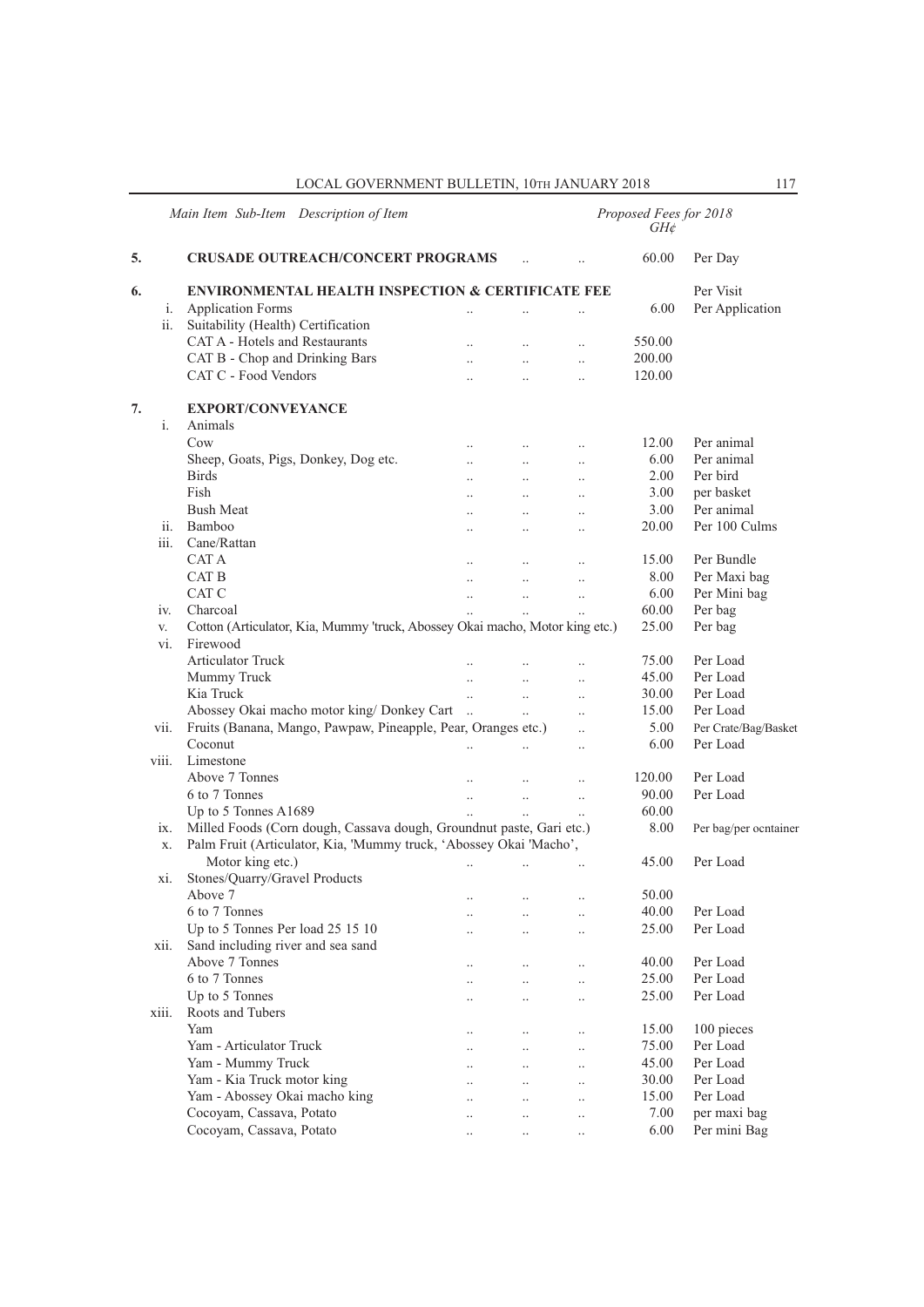|        | Main Item Sub-Item Description of Item     |                      | Proposed Fees for 2018<br>GH¢ |                      |               |                         |  |
|--------|--------------------------------------------|----------------------|-------------------------------|----------------------|---------------|-------------------------|--|
| XIV.   | Vegetable Dealers                          |                      |                               |                      | 4.00          | bag/crate/basket        |  |
| XV.    | Palm Oil, Coconut Oil, Groundnut Oil       |                      | $\ddot{\phantom{a}}$          | $\ddotsc$            | 6.00          | Per gallon (4.5 litres) |  |
| xvi.   | Shea Nuts                                  | $\ddot{\phantom{a}}$ | $\ddotsc$                     | $\ddotsc$            | 3.00          | Per Bag                 |  |
| xvii.  | Shea Butter                                | $\ddot{\phantom{a}}$ | $\ddotsc$                     | $\ddotsc$            | 36.00         | Per tonne               |  |
| xviii. | Sawn Wood Export                           |                      |                               |                      |               |                         |  |
|        | <b>KIA Truck</b>                           |                      | $\ddotsc$                     | $\ddot{\phantom{0}}$ | 150.00        | Per Load                |  |
|        | <b>Tipper Truck</b>                        |                      | $\ddot{\phantom{a}}$          | $\ddot{\phantom{a}}$ | 220.00        | Per Load                |  |
|        | Cargo Truck                                | $\ddot{\phantom{a}}$ | $\ddot{\phantom{a}}$          | $\ddotsc$            | 300.00        | Per Load                |  |
|        | Articulator                                | $\ddot{\phantom{a}}$ |                               |                      | 400.00        | Per Load                |  |
| xix.   | Off-Loading/Landing Fee                    |                      |                               |                      |               |                         |  |
|        | <b>CAT A - Articulator Truck</b>           |                      |                               |                      | 300.00        |                         |  |
|        | CAT B - Cargo trucks & Buses               | $\ddotsc$            | $\ddot{\phantom{a}}$          | $\ddot{\phantom{a}}$ | 250.00        |                         |  |
|        |                                            |                      |                               |                      |               |                         |  |
| 8.     | <b>INFORMATION VAN HIRING (ASSEMBLY'S)</b> |                      |                               |                      |               |                         |  |
|        | CAT A - Public Use                         |                      | $\ddot{\phantom{0}}$          | $\ddot{\phantom{0}}$ | 270.00        |                         |  |
|        | CAT B - Private Use                        |                      |                               | $\ddot{\phantom{a}}$ | 750.00        |                         |  |
| 9.     | <b>LORRY PARK FEE</b>                      |                      |                               |                      |               |                         |  |
| i.     | Commercial Vehicles                        |                      |                               |                      | per day       |                         |  |
|        | Taxi/Hiring                                |                      |                               |                      | 4.00          |                         |  |
|        | Mini Bus Up to 12-23 seater                | $\ddotsc$            | $\ddotsc$                     | $\ddotsc$            | 5.00          |                         |  |
|        | Bus/Kia Up to 24-33 seater                 | $\ddotsc$            | $\ddotsc$                     | $\ldots$             | 6.00          |                         |  |
|        | Bus/Kia (33 seater +)                      | $\ddotsc$            | $\ddotsc$                     | $\ddotsc$            | 7.00          |                         |  |
|        | <b>Articulator Truck</b>                   |                      |                               |                      | 7.00          |                         |  |
|        | <b>Tipper Truck</b>                        | $\ddot{\phantom{a}}$ | $\ddot{\phantom{a}}$          | $\ddotsc$            | 3.00          |                         |  |
|        | Lorry Park Overseer (Book men)             | $\ddotsc$            | $\ddotsc$                     | $\ddotsc$            | 3.00          |                         |  |
|        | Rig Saw (Yellow Tricycle)                  | $\ddotsc$            | $\ddotsc$                     | $\ldots$             | 1.00          |                         |  |
|        | Non-Lorry Park Mobile Vehicles (e.g. Taxi) |                      |                               | $\ddotsc$            | 7.00          |                         |  |
|        |                                            |                      |                               | $\ddotsc$            |               |                         |  |
| ii.    | Private Vehicles                           |                      |                               |                      | daily parking |                         |  |
|        | Saloon Cars (short parking)                |                      | $\ddot{\phantom{a}}$          | $\ddotsc$            | 6.00          |                         |  |
|        | Long parking full day                      | $\ddot{\phantom{a}}$ | $\ddot{\phantom{a}}$          | $\ddot{\phantom{a}}$ | 12.00         |                         |  |
|        | Mini Cargo Bus                             | $\ddotsc$            | $\ddotsc$                     | $\ddotsc$            | 17.00         |                         |  |
|        | <b>Medium Trucks</b>                       | $\ddotsc$            | $\ddotsc$                     | $\ddot{\phantom{0}}$ | 17.00         |                         |  |
|        | <b>Big Cargo Trucks</b>                    | $\ddot{\phantom{a}}$ | $\ddots$                      | $\ddotsc$            | 24.00         |                         |  |
|        | Trucks                                     |                      | $\ddot{\phantom{a}}$          | $\ddotsc$            | 36.00         |                         |  |
|        | Monthly Parking (for all vehicles)         | $\ddot{\phantom{a}}$ | $\ddot{\phantom{a}}$          |                      | 120.00        |                         |  |
| 10.    | <b>MARKET</b>                              |                      |                               |                      | Per day/Night |                         |  |
|        | Market Tolls (Daily/Night Tolls)           | $\ddotsc$            | $\ddotsc$                     | $\ldots$             | 2.00          |                         |  |
|        |                                            |                      |                               |                      |               |                         |  |
| 11.    | <b>MARRIAGE FEES</b>                       |                      |                               |                      |               |                         |  |
|        | Ordinance (Cap 127)                        | $\ddotsc$            |                               |                      | 220.00        | Per Registration        |  |
|        | Customary Marriage                         |                      |                               | $\ddotsc$            | 90.00         | Per Registration        |  |
|        | Divorce Certificate (Customary)            | $\ddotsc$            | $\ddotsc$                     | $\ddotsc$            | 500.00        | Per Document            |  |
|        | Registrar's Certificate                    | $\ddot{\phantom{0}}$ | $\ddotsc$                     | $\ldots$             | 75.00         | Per Document            |  |
|        | Certificate of Marriage                    | $\ddot{\phantom{0}}$ | $\ddots$                      | $\ddotsc$            | 75.00         | Per Document            |  |
|        | Certified True Copy                        | $\ddotsc$            | $\ldots$                      | $\ddotsc$            | 180.00        | Per Document            |  |
|        | Filling of Notice/Caveat (First)           | $\ddotsc$            | $\ddotsc$                     | $\ddotsc$            | 75.00         |                         |  |
|        | Filling of Notice/Caveat (Final)           |                      |                               | $\ddot{\phantom{0}}$ | 75.00         |                         |  |
|        | Authentication of Marriage Certificate     | $\ddotsc$            | $\ddotsc$                     | $\ddot{\phantom{0}}$ | 75.00         |                         |  |
|        | Marriage Ceremony (Weekdays)               |                      | $\ddot{\phantom{a}}$          | $\ddot{\phantom{0}}$ | 100.00        |                         |  |
|        | Marriage Ceremony (Week-end)               | $\ddot{\phantom{a}}$ | $\ddotsc$                     | $\ddotsc$            | 200.00        |                         |  |
|        | Search Fee (for Marriage Rregistration)    | $\ddot{\phantom{0}}$ |                               | $\ddotsc$            | 75.00         |                         |  |
|        | Use of Assembly's Hall - Marriage Ceremony | $\ddotsc$            |                               |                      | 150.00        | Per 30minutes           |  |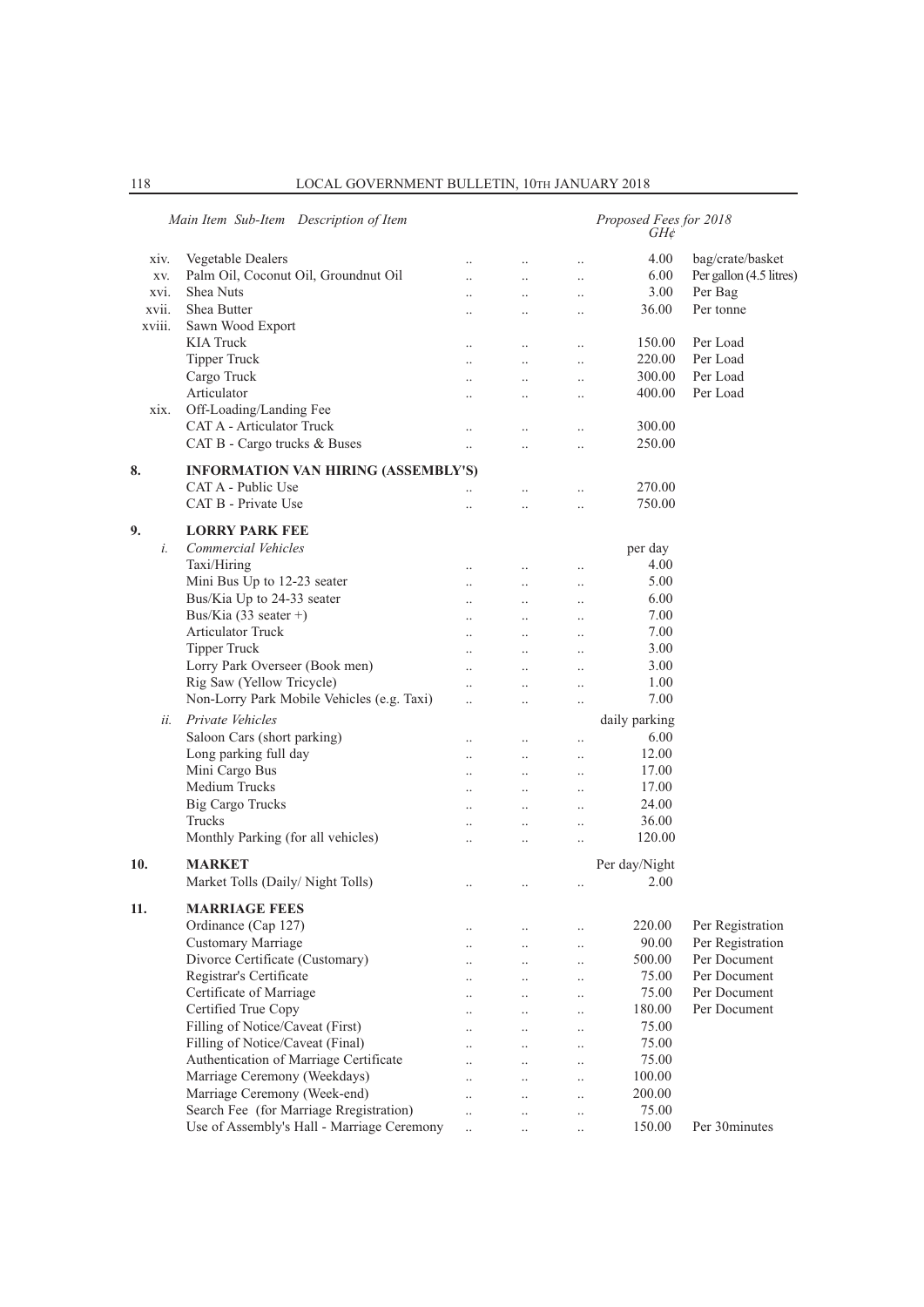|  |  |  |  | LOCAL GOVERNMENT BULLETIN, 10TH JANUARY 2018 |  |
|--|--|--|--|----------------------------------------------|--|
|--|--|--|--|----------------------------------------------|--|

|     | Main Item Sub-Item Description of Item                                                                                                                                                                    |                                                                                                                                                                                                                                                                                                                                                                                                    |                                                                         |                                                               | Proposed Fees for 2018<br>GH¢                |                                                                           |  |  |  |  |  |
|-----|-----------------------------------------------------------------------------------------------------------------------------------------------------------------------------------------------------------|----------------------------------------------------------------------------------------------------------------------------------------------------------------------------------------------------------------------------------------------------------------------------------------------------------------------------------------------------------------------------------------------------|-------------------------------------------------------------------------|---------------------------------------------------------------|----------------------------------------------|---------------------------------------------------------------------------|--|--|--|--|--|
|     | Registration of Churches for Marriage<br>Spinster/ Bachelor Certificate                                                                                                                                   | $\ddot{\phantom{a}}$<br>$\ddotsc$                                                                                                                                                                                                                                                                                                                                                                  | $\ldots$<br>$\ddotsc$                                                   | $\ldots$<br>$\ddotsc$                                         | 4,000.00<br>300.00                           | Per church                                                                |  |  |  |  |  |
|     | Online Marriage Registration<br>Authentication of Marriage Certificate<br>Marriage Certificate(Search)<br>Certified True Copy of Marriage Certificate                                                     | $\ddot{\phantom{a}}$<br>$\ddot{\phantom{a}}$<br>$\ddotsc$                                                                                                                                                                                                                                                                                                                                          | $\ddots$<br>$\ldots$<br>$\ddotsc$                                       | $\ddotsc$<br>$\ldots$<br>$\ddotsc$                            | 150.00<br>40.00<br>100.00                    | Per Document                                                              |  |  |  |  |  |
|     | After Marriage Certificate Search                                                                                                                                                                         | $\ddot{\phantom{a}}$                                                                                                                                                                                                                                                                                                                                                                               | $\ddotsc$                                                               | $\ddotsc$                                                     | 100.00                                       |                                                                           |  |  |  |  |  |
| 12. | <b>ON-STREET PARKING</b><br>Saloon Car/ Pick-up First 1 hour<br>Saloon Car/ Pick-up Second Hour<br>Saloon Car/ Pick-up Every hour Above 2 hour<br>Company parking Per Day<br>Shop Owners Parking Per week | $\ddotsc$<br>$\ddotsc$<br>$\ddotsc$<br>$\ddotsc$<br>$\ddotsc$                                                                                                                                                                                                                                                                                                                                      | $\ddots$<br>$\ddotsc$<br>$\ddot{\phantom{a}}$<br>$\ddotsc$<br>$\ddotsc$ | $\ddotsc$<br>$\ddotsc$<br>$\ddotsc$<br>$\ddotsc$<br>$\ddotsc$ | 4.00<br>6.00<br>12.00<br>20.00<br>35.00      | First 1 hour<br>Second Hour<br>Every hr Above 2 hr<br>Per Day<br>Per week |  |  |  |  |  |
| 13. | <b>RE-ALLOCATION FEES FOR ASSEMBLY STORES/STALL</b>                                                                                                                                                       |                                                                                                                                                                                                                                                                                                                                                                                                    |                                                                         |                                                               |                                              | One Time Payement                                                         |  |  |  |  |  |
|     | i.<br>Stall<br>CAT A - In CBD<br><b>CAT B - Satellite Markets</b><br>CAT C - Outside CBD<br>ii.<br><b>Store</b><br>CAT A - In CBD                                                                         | $\ddotsc$<br>$\ddot{\phantom{a}}$<br>$\ddot{\phantom{a}}$<br>$\ddotsc$                                                                                                                                                                                                                                                                                                                             | $\ddotsc$<br>$\ddotsc$<br>$\ddots$<br>$\ddots$                          | $\ddotsc$<br>$\ldots$<br>$\ddots$<br>$\ddots$                 | 1,500.00<br>1,200.00<br>1,000.00<br>2,400.00 |                                                                           |  |  |  |  |  |
|     | <b>CAT B - Satellite Markets</b><br>CAT C - Outside CBD                                                                                                                                                   | $\ddot{\phantom{a}}$<br>$\ddot{\phantom{a}}$                                                                                                                                                                                                                                                                                                                                                       | $\ddots$<br>$\ldots$                                                    | $\ddot{\phantom{a}}$<br>$\ldots$                              | 2,100.00<br>1,800.00                         |                                                                           |  |  |  |  |  |
| 14. | <b>SALE OF CONTRACT DOCUMENTS</b><br><b>Class A (Metros)</b><br>A.<br>Goods & Services<br>i.<br>Works<br>ii.                                                                                              | CAT A - Above 550,000 (Approved by Regional Tender Review Committee)<br>CAT B - Above 75,000 - 550,000 (Approved by Entity Tender Committee)<br>CAT C - Up to 75,000 (Approved by Entity Head)<br>CAT A - Above 750,000 (Approved by Regional Tender Review Committee)<br>CAT B - Above 125,000 - 750,000 (Approved by Entity Tender Committee)<br>CAT C - Up to 125,000 (Approved by Entity Head) |                                                                         |                                                               |                                              |                                                                           |  |  |  |  |  |
|     | Class B (Mun./Dist.)<br>В.<br>Goods & Services<br>i.                                                                                                                                                      | CAT A - Above 400,000 (Approved by Regional Tender Review Committee)<br>CAT B - Above 50,000 - 400,000 (Approved by Entity Tender Committee)<br>CAT C - Up to 50,000 (Approved by Entity Head)                                                                                                                                                                                                     |                                                                         |                                                               |                                              |                                                                           |  |  |  |  |  |
|     | Works<br>ii.                                                                                                                                                                                              | CAT A - Above 550,000 Approved by Regional Tender Review Committee<br>CAT B - Above 90,000 - 550,000 (Approved by Entity Tender Committee)<br>CAT C - Up to 90,000 (Approved by Entity Head)                                                                                                                                                                                                       |                                                                         |                                                               |                                              |                                                                           |  |  |  |  |  |
| 15. | <b>SEARCH FEE (General Infomation)</b>                                                                                                                                                                    |                                                                                                                                                                                                                                                                                                                                                                                                    |                                                                         |                                                               | 250.00                                       |                                                                           |  |  |  |  |  |
| 16. | <b>LAUGHTER HOUSE</b>                                                                                                                                                                                     |                                                                                                                                                                                                                                                                                                                                                                                                    |                                                                         |                                                               |                                              |                                                                           |  |  |  |  |  |
|     | Slaughter of Cow/Donkey<br>Slaughter of Sheep/Goat/ Pig<br>CAT A - Cow Per Animal<br>CAT B - Small Animals Per Animal                                                                                     |                                                                                                                                                                                                                                                                                                                                                                                                    | $\ddotsc$<br>$\ldots$<br>$\ldots$                                       | $\ddotsc$<br>$\cdot$ .                                        | 60.00<br>25.00<br>3.00<br>2.00               | Per Animal<br>Per Animal<br>Per Animal<br>Per Animal                      |  |  |  |  |  |
|     |                                                                                                                                                                                                           |                                                                                                                                                                                                                                                                                                                                                                                                    |                                                                         |                                                               |                                              |                                                                           |  |  |  |  |  |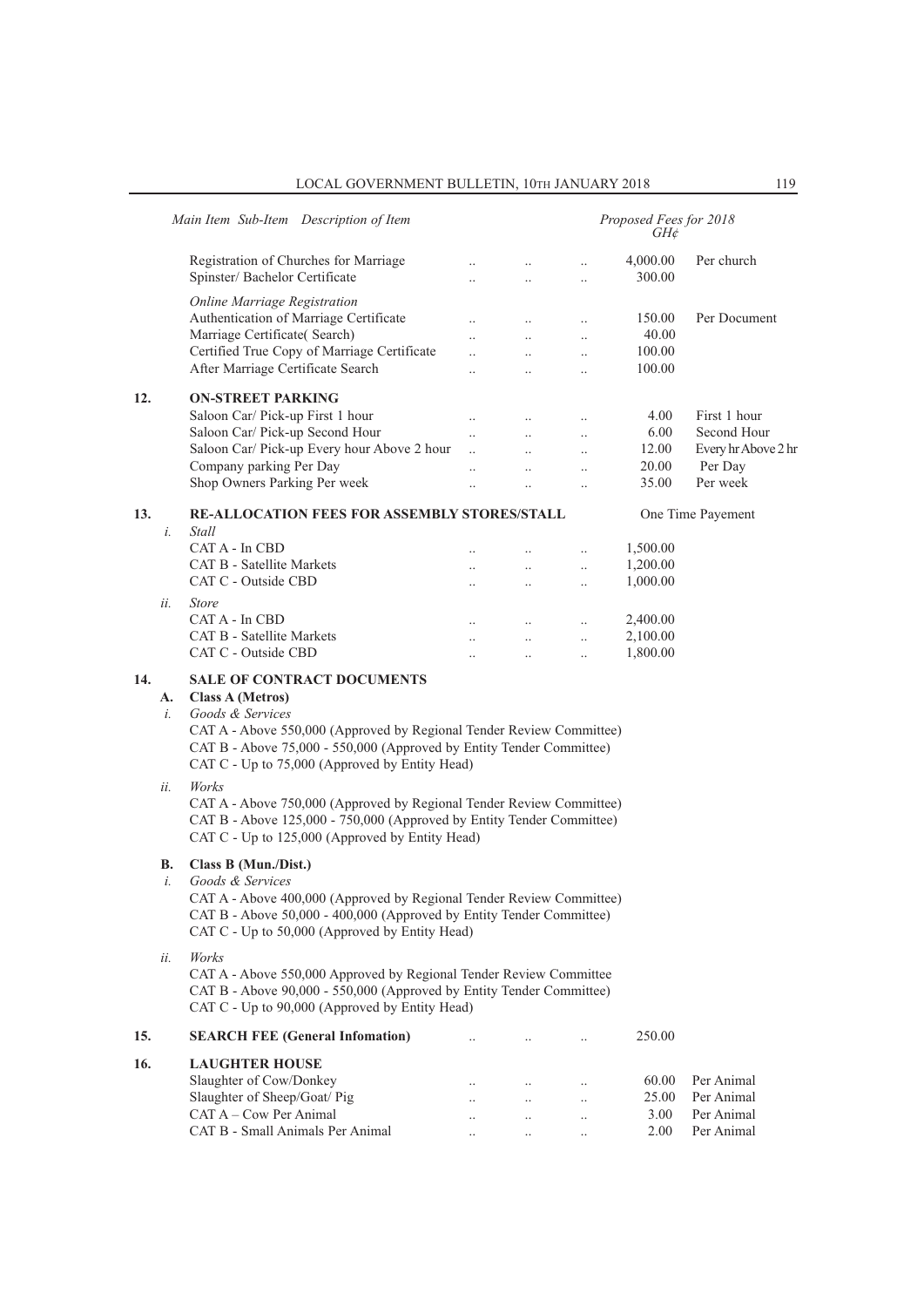|     |      | Main Item Sub-Item Description of Item                                                       |                       |                                   | Proposed Fees for 2018<br>GH¢ |           |
|-----|------|----------------------------------------------------------------------------------------------|-----------------------|-----------------------------------|-------------------------------|-----------|
| 17. |      | <b>WAREHOUSE CHARGES (IN THE MARKET</b>                                                      |                       |                                   |                               |           |
|     | i.   | Daily /Overnight Charges (Per head load)                                                     | $\ddot{\phantom{a}}$  | $\ldots$                          | 3.00                          |           |
|     | ii.  | <b>Monthly Charges</b>                                                                       |                       |                                   |                               |           |
|     |      | General Charges (Per 17 square meters)                                                       | $\ddotsc$             | $\ddotsc$                         | 60.00                         |           |
|     |      | Handling Charges (Per tonne)                                                                 |                       | $\ddotsc$<br>$\ddotsc$            | 25.00                         |           |
|     |      | Storage (Per tonne)                                                                          | $\ddotsc$             | $\ddotsc$<br>$\ddotsc$            | 12.00                         |           |
|     |      | Administrative charges (Per tonne)                                                           |                       |                                   | 12.00                         |           |
|     | iii. | Liquid oil (drums -                                                                          | $\ddotsc$             | $\ddotsc$<br>$\ldots$             | Per head                      |           |
|     |      | One (1) drum                                                                                 |                       |                                   | 12.00                         |           |
|     |      |                                                                                              | $\ddot{\phantom{0}}$  | $\ddotsc$                         |                               |           |
|     |      | One (1) Jerri can                                                                            | $\ddotsc$             | $\ddotsc$                         | 6.00                          |           |
|     |      | Others (negotiable)                                                                          | $\ddotsc$             | $\ddotsc$<br>$\ddotsc$            | 6.00                          |           |
| 18. |      | <b>WAREHOUSE CHARGES (OUTSIDE MARKET)</b>                                                    |                       |                                   |                               |           |
|     |      | CAT A - Up 5 Sq. metres                                                                      | $\ddotsc$             | $\cdot$ .<br>$\ldots$             | 4,800.00                      | Per Month |
|     |      | CAT B - 6 to 10 Sq. metres                                                                   | $\ddot{\phantom{0}}$  | $\ddotsc$<br>$\ddotsc$            | 3,600.00                      | Per Month |
|     |      | CAT C - 11 to 15 Sq. metres                                                                  |                       |                                   | 2,400.00                      | Per Month |
|     |      | CAT D - 16 to 20 Sq. metres                                                                  |                       | $\ddotsc$                         | 1,200.00                      | Per Month |
|     |      |                                                                                              | $\ddot{\phantom{0}}$  | $\ddotsc$<br>$\ddotsc$            | 600.00                        | Per Month |
|     |      | CAT E - Above 20 Sq. metres                                                                  | $\ddotsc$             | $\ddotsc$<br>$\ddotsc$            |                               |           |
| 19. |      | <b>WAREHOUSE (GENERAL)</b>                                                                   |                       |                                   |                               |           |
|     |      | CAT."A"                                                                                      | $\ddotsc$             | $\ddotsc$<br>$\ddotsc$            | 8,200.00                      | per annum |
|     |      | CAT."B"                                                                                      | $\ddotsc$             | $\ddotsc$<br>$\ddotsc$            | 7,000.00                      | per annum |
|     |      | CAT."C"                                                                                      |                       | $\ddotsc$<br>$\ddotsc$            | 5,000.00                      | per annum |
|     |      | CAT."D"                                                                                      |                       | $\ddotsc$                         | 3,200.00                      | per annum |
|     |      |                                                                                              |                       |                                   |                               |           |
|     |      | CAT."A" 250.00<br>per annum<br>CAT."B"<br>150.00<br>per annum<br>CAT."C" 100.00<br>per annum |                       |                                   |                               |           |
| 21. |      | <b>WASTE MANAGEMENT</b>                                                                      |                       |                                   |                               |           |
|     | A.   | <b>Dislodgement of Liquid Waste</b>                                                          |                       |                                   |                               |           |
|     | i.   | Dislodging                                                                                   |                       |                                   | Per Trip                      |           |
|     |      | CAT A - Dislodging - Domestic                                                                |                       |                                   | 550.00                        |           |
|     |      | CAT B - Dislodging - Commercial and Industrial undertaking                                   |                       | $\ldots$<br>$\ddotsc$             | 1,500.00                      |           |
|     |      | CAT C - Dislodging - Outside District Capital                                                | $\ddot{\phantom{a}}$  | $\dddot{\phantom{0}}$             | 720.00                        |           |
|     |      | CAT D - Dislodging - Outside District                                                        |                       | $\ddotsc$                         |                               |           |
|     |      |                                                                                              | $\dddot{\phantom{0}}$ | $\ddotsc$<br>$\ddotsc$            | 90.00                         |           |
|     | ii.  | Tipping Fee (Liquid Waste)                                                                   |                       |                                   |                               |           |
|     |      | CAT A - Dislodging - Domestic                                                                |                       | $\ddot{\phantom{a}}$              | 45.00                         |           |
|     |      | CAT B - Dislodging - Commercial and Industrial undertaking                                   |                       |                                   | 90.00                         |           |
|     |      | CAT C - Dislodging - Outside District Capital                                                |                       |                                   | 60.00                         |           |
|     |      | CAT D - Dislodging - Outside District                                                        | $\ddotsc$             | $\ldots$<br>$\cdot$ .             | 75.00                         |           |
|     | B    | <b>Solid Waste Collection</b>                                                                |                       |                                   |                               |           |
|     | i.   | Industrial/Commercial                                                                        |                       |                                   |                               |           |
|     |      |                                                                                              |                       |                                   |                               |           |
|     |      | 120 o 240 Litre((Special Containers)                                                         |                       | $\cdot$ .                         | 240.00                        | Per Month |
|     |      | 1100 litres                                                                                  |                       | $\ldots$                          | 600.00                        | Per Month |
|     |      | 3200 litres                                                                                  |                       | $\ldots$                          | 1,500.00                      | Per Month |
|     |      | 7000 litres                                                                                  |                       | $\ldots$                          | 2,000.00                      | Per Month |
|     |      | 12000 litres                                                                                 |                       | $\ddot{\phantom{0}}$<br>$\ddotsc$ | 2,200.00                      | Per Month |
|     |      | 23000 litres                                                                                 |                       | $\ldots$<br>$\cdot$ .             | 5,100.00                      | Per Month |
|     |      | 23m <sup>3</sup>                                                                             |                       | $\ldots$                          | 400.00                        | Per Trip  |
|     |      | 15m <sup>3</sup>                                                                             |                       | $\ldots$                          | 300.00                        | Per Trip  |
|     |      | 12m <sup>3</sup>                                                                             |                       | $\ldots$                          | 250.00                        | Per Trip  |
|     |      | 10m <sup>3</sup>                                                                             |                       | $\ddot{\phantom{a}}$              | 210.00                        | Per Trip  |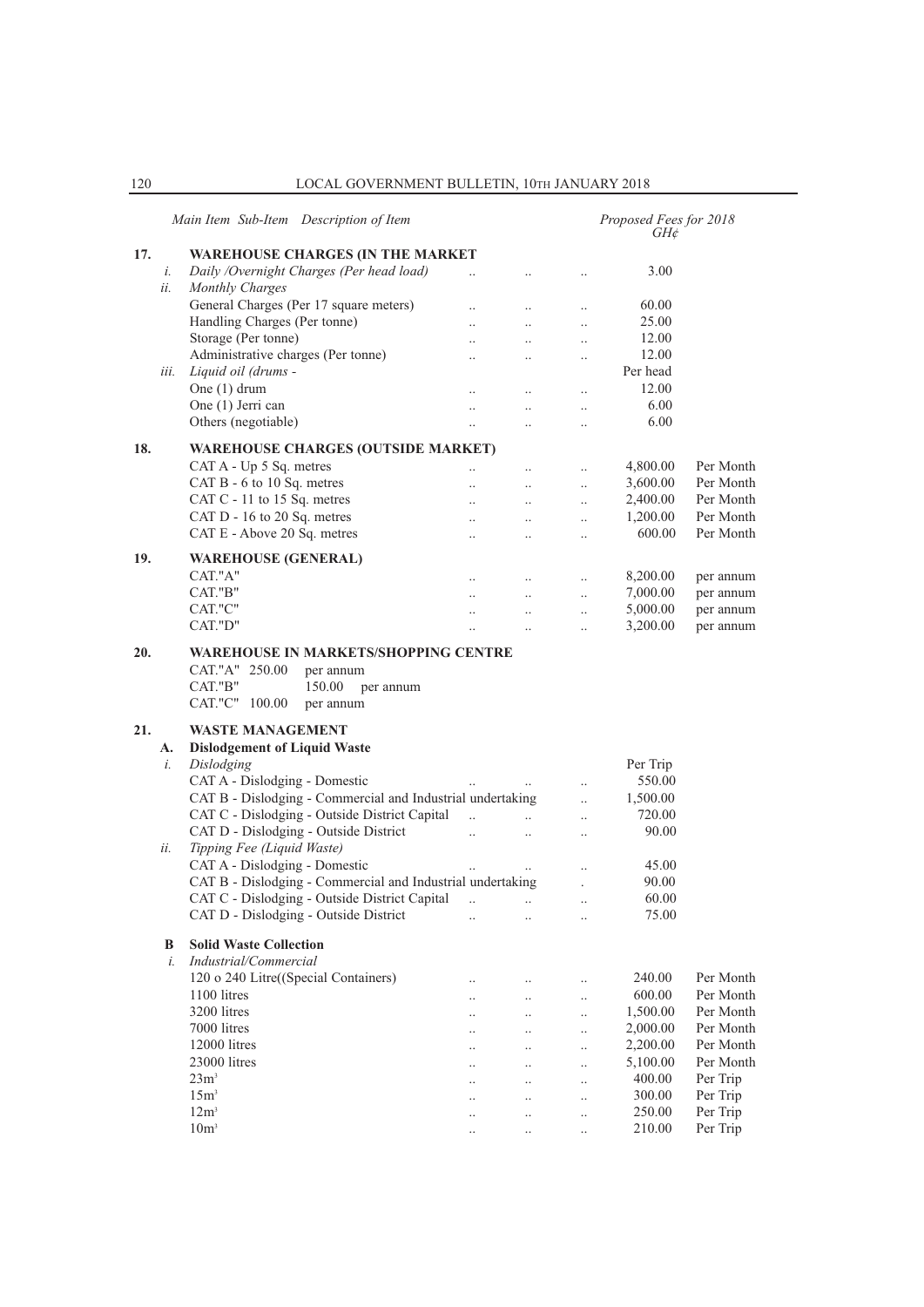|    |      | Main Item Sub-Item Description of Item                                  |                                 |                        |                      | Proposed Fees for 2018<br>GH¢         |           |
|----|------|-------------------------------------------------------------------------|---------------------------------|------------------------|----------------------|---------------------------------------|-----------|
|    |      | Special Container (7m <sup>3</sup> )                                    | $\ddotsc$                       | $\cdot$ .              | $\ddot{\phantom{a}}$ | 200.00                                | Per Trip  |
|    |      | <b>Construction Waste</b>                                               | $\ddot{\phantom{a}}$            | $\cdot$ .              | $\cdot$              | 850.00                                | Per Trip  |
|    |      | <b>Educational Institutions</b>                                         |                                 | $\ddotsc$              | $\ddot{\phantom{a}}$ | 300.00                                | Per Month |
|    |      | Factory Service - On Call                                               | $\ddot{\phantom{a}}$            | $\ddotsc$              | $\ddot{\phantom{0}}$ | 1,500.00                              | Per Trip  |
|    |      | Factory Service - Regular Service                                       |                                 | $\ddotsc$              | $\ddot{\phantom{0}}$ | 850.00                                | Per Month |
|    |      | <b>Industrial Waste</b>                                                 | $\ddot{\phantom{a}}$            | $\ddotsc$              | $\ddot{\phantom{0}}$ | 1,500.00                              | Per Trip  |
|    |      | Hospitals/Clinics                                                       |                                 |                        | $\cdot$              | 700.00                                | Per Month |
|    |      | Skip Loader Service                                                     |                                 |                        | $\ddot{\phantom{a}}$ | 2,000.00                              | Per Trip  |
|    | ii.  | Hiring of Refuse Containers Commercial Rate (Hotels, Restaurants, etc.) |                                 |                        |                      | Per Trip                              |           |
|    |      | CAT A - 23m3 Container                                                  | $\ddot{\phantom{a}}$            | $\ddot{\phantom{a}}$   | $\ddot{\phantom{0}}$ | 864.00                                |           |
|    |      | CAT B - 12m3 to 15m3 Container                                          | $\ddotsc$                       | $\ddot{\phantom{0}}$   | $\ddot{\phantom{a}}$ | 432.00                                |           |
|    |      | CAT C - 120 litre to 240 litre Bin                                      |                                 |                        |                      | 22.00                                 |           |
|    | iii. | Solid Waste Dumping                                                     | $\ddot{\phantom{a}}$            | $\ddotsc$              | $\ddot{\phantom{a}}$ |                                       |           |
|    |      | CAT A - Domestic waste                                                  |                                 |                        |                      | 75.00                                 | Per Tonne |
|    |      | CAT B - Commercial waste                                                | $\cdot$<br>$\ddot{\phantom{a}}$ | $\cdot$ .<br>$\ddotsc$ | $\cdot$<br>$\ldots$  | 100.00                                | Per Tonne |
|    |      | CAT C - Industrial waste                                                |                                 |                        | $\ddot{\phantom{a}}$ | 120.00                                | Per Tonne |
|    |      | CAT D - Port waste                                                      | $\ddot{\phantom{a}}$            |                        | $\ddotsc$            | 100.00                                | Per Tonne |
|    |      | CAT E - Construction Waste                                              | $\ddot{\phantom{a}}$            | $\ddot{\phantom{a}}$   | $\ddot{\phantom{a}}$ | 850.00                                | Per Tonne |
|    |      | CAT F - Destruction of goods                                            | $\ddot{\phantom{a}}$            |                        | $\ddot{\phantom{a}}$ | 3,000.00                              | Per Tonne |
|    |      |                                                                         |                                 |                        |                      |                                       |           |
|    | C.   | <b>Solid Waste Collection Services (Domestic)</b>                       |                                 |                        |                      | Per Month                             |           |
|    | i.   | <b>Communal Collection Service</b>                                      |                                 |                        |                      |                                       |           |
|    |      | CAT A - Pay-as-you-dump                                                 | $\ddot{\phantom{a}}$            | $\ddot{\phantom{a}}$   | $\ddot{\phantom{a}}$ | 3.00                                  |           |
|    |      | CAT B - Pay-as-you-dump                                                 | $\ddot{\phantom{a}}$            | $\ddot{\phantom{a}}$   | $\ddotsc$            | 2.00                                  |           |
|    |      | $CAT C - Others$                                                        |                                 | $\ddot{\phantom{0}}$   | $\ddot{\phantom{a}}$ | 12.00                                 |           |
|    | ii.  | Door to Door Collection Service                                         |                                 |                        |                      | Per Month                             |           |
|    |      | CAT A - 1st Class Residential Area                                      | $\ddot{\phantom{a}}$            | $\ddot{\phantom{a}}$   | $\ddotsc$            | 120.00                                |           |
|    |      | CAT B - 2nd Class Residential Area                                      |                                 | $\ddot{\phantom{0}}$   | $\ddot{\phantom{a}}$ | 70.00                                 |           |
|    |      | CAT C - 3rd Class Residential Area                                      | $\ddot{\phantom{a}}$            | $\ddot{\phantom{a}}$   | $\ddotsc$            | 25.00                                 |           |
|    | iii. | Sewage Maintenance Fees                                                 |                                 |                        |                      |                                       |           |
|    |      | CAT A - Public Toilets                                                  | $\ddot{\phantom{a}}$            | $\ddot{\phantom{a}}$   | $\ddotsc$            | 15.00                                 |           |
|    |      | <b>CAT B - Domestic Toilets</b>                                         | $\ddot{\phantom{a}}$            | $\ddotsc$              | $\ddotsc$            | 12.00                                 |           |
|    |      | CAT C - Institutional Toilets                                           | $\ddotsc$                       | $\cdot$ .              | $\ddotsc$            | 12.00                                 |           |
|    |      | <b>Road Block</b>                                                       |                                 |                        |                      |                                       |           |
|    |      | <b>CAT A - Collector Accesses</b>                                       |                                 |                        | $\ddot{\phantom{a}}$ | 900.00                                | Per Day   |
|    |      | CAT B - Local Accesses                                                  | $\ddot{\phantom{a}}$            |                        | $\ddot{\phantom{a}}$ | 420.00                                | Per Day   |
|    |      | <b>OFFENCES/SPOT FINES</b>                                              |                                 |                        |                      |                                       |           |
| 1. |      | <b>BILLBOARD/SIGNAGES OFFENCES</b>                                      |                                 |                        |                      |                                       |           |
|    | i.   | Wrongful sitting of billboard/signages                                  |                                 |                        |                      | 500.00                                | Per case  |
|    |      | Placing billboard/signage without permit                                |                                 |                        |                      | 500.00                                | Per case  |
|    |      |                                                                         |                                 |                        |                      |                                       |           |
| 2. |      | <b>BUILDING OFFENCES</b>                                                |                                 |                        |                      | Per case                              |           |
|    | i.   | Penalty for development without permit                                  |                                 | $\ldots$               |                      | 50% of permit                         |           |
|    | ii.  | Occupying Newly Completed Houses without Occupancy                      |                                 |                        |                      |                                       |           |
|    |      | (Habitation) Certificate                                                |                                 |                        |                      | 50% of permit                         |           |
|    | iii. | Penalty For Unauthorised Placements                                     | $\ddotsc$                       |                        |                      | 50% of permit                         |           |
|    | iv.  | Penalty for Refurbishment/Rehabilitation/Renovation                     |                                 |                        |                      |                                       |           |
|    |      | without permit                                                          |                                 |                        |                      | 50% of permit                         |           |
|    | V.   | Penalty for development in unauthorised places                          |                                 |                        |                      | Surcharge based on cost of demolition |           |
|    | vi.  | Penalty for Violating 'Stop-Work' Order                                 | $\ddotsc$                       | $\ddot{\phantom{0}}$   |                      | 50% of permit                         |           |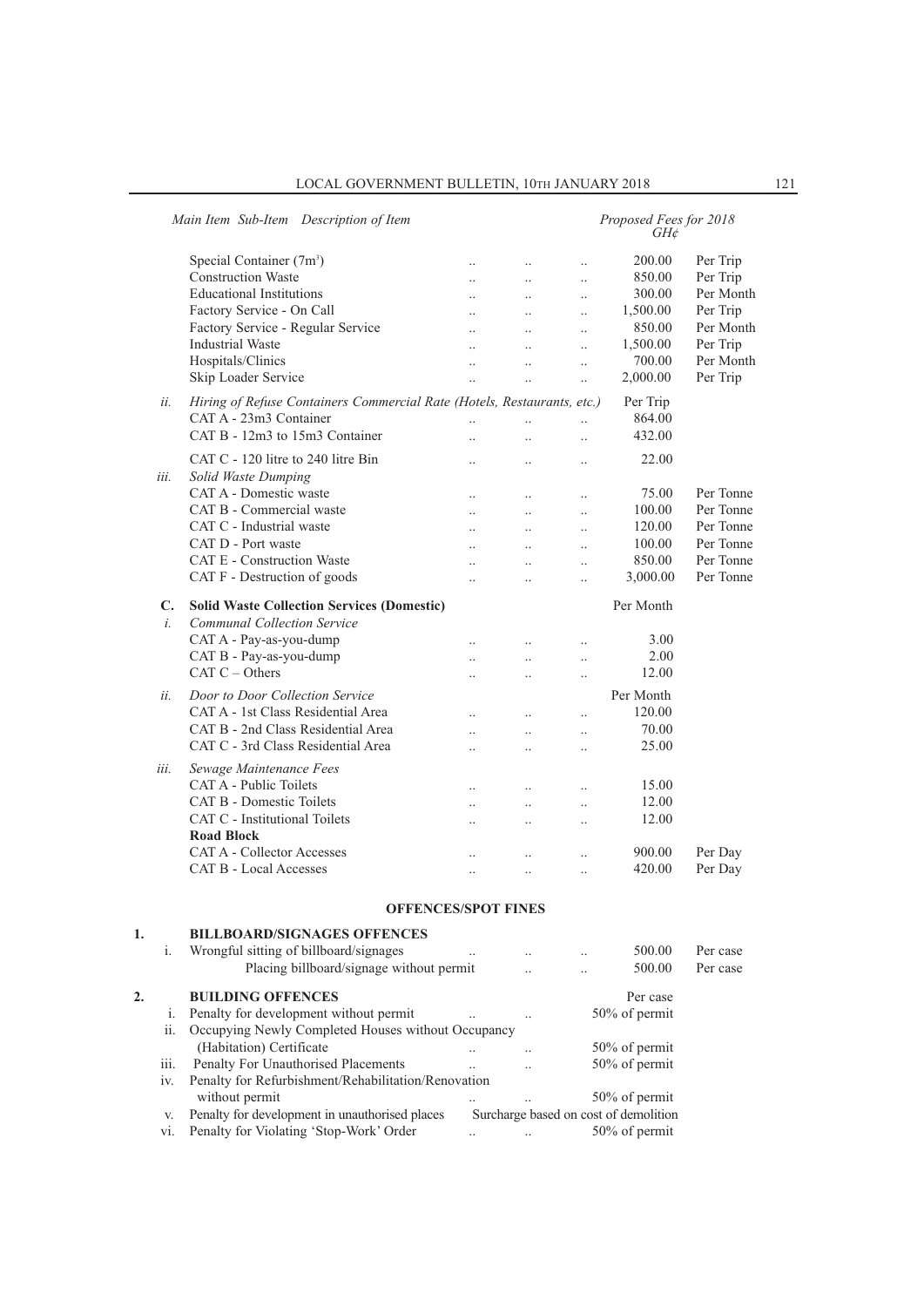|    |           | Main Item Sub-Item Description of Item                                                                         |                      |                      |                                   | Proposed Fees for 2018<br>$GH\phi$ |                      |
|----|-----------|----------------------------------------------------------------------------------------------------------------|----------------------|----------------------|-----------------------------------|------------------------------------|----------------------|
|    | vii.      | Installation of Radio/TV/Internet Service Providers/Communication<br>Mast & Others Refusal to obtain permit    | $\ddotsc$            | $\ddot{\phantom{a}}$ |                                   | 50% of principal                   |                      |
|    |           | <b>CONTAINERS PLACEMENT OFFENCES</b>                                                                           |                      |                      |                                   |                                    |                      |
|    | i.        | Placing Containers at wrongful places                                                                          | $\ddot{\phantom{a}}$ |                      |                                   | 1,500.00                           | Per case             |
|    | ii.       | Placing container without permit                                                                               | $\ddotsc$            |                      |                                   | 1,500.00                           | Per case             |
|    |           |                                                                                                                |                      |                      |                                   |                                    |                      |
| 3. |           | <b>ENVIRONMENTAL HEALTH/SAFETY/ SANITATION OFFENCES</b>                                                        |                      |                      |                                   |                                    |                      |
|    | i.<br>ii. | Defecating at unauthorized places<br>Urinating at unauthorized places                                          | $\ddot{\phantom{0}}$ |                      | $\ddot{\phantom{0}}$              | 120.00<br>25.00                    | Per case<br>Per case |
|    | iii.      | Selling at unauthorized places                                                                                 | $\ddotsc$            | $\ddot{\phantom{a}}$ | $\ddotsc$                         | 85.00                              | Per case             |
|    |           |                                                                                                                | $\ddotsc$            | $\ddotsc$            | $\ddotsc$                         |                                    |                      |
|    | iν.       | Indiscriminate disposal/burning of refuse                                                                      |                      |                      |                                   |                                    |                      |
|    |           | Industrial Area                                                                                                | $\ddot{\phantom{a}}$ | $\ddots$             | $\ddot{\phantom{a}}$              | 3,000.00                           | Per case             |
|    |           | Commercial Area                                                                                                | $\ddotsc$            | $\ddotsc$            | $\ddotsc$                         | 1,000.00                           | Per case             |
|    |           | Residential Area<br>Office Area                                                                                | $\ddotsc$            | $\ldots$             | $\ldots$                          | 850.00                             | Per case             |
|    |           |                                                                                                                |                      | $\ddot{\phantom{0}}$ |                                   | 720.00                             | Per case<br>Per case |
|    | V.<br>νi. | Unpaid Fees for Refuse Collection Services 50% of amount owed in addition to principal<br><b>Weedy Grounds</b> |                      |                      |                                   |                                    |                      |
|    |           | Business/Commercial premises                                                                                   |                      |                      |                                   | 3,000.00                           | Per case             |
|    |           | Residential premises                                                                                           |                      |                      | $\ddotsc$<br>$\ddot{\phantom{a}}$ | 600.00                             | Per case             |
|    |           |                                                                                                                |                      | $\ddot{\phantom{0}}$ |                                   |                                    |                      |
|    | vii.      | Refusal to Re-plant Tree (after property development)                                                          |                      |                      |                                   |                                    |                      |
|    |           | Industrial                                                                                                     |                      | $\ddotsc$            | $\ddotsc$                         | 300.00                             | Per case             |
|    |           | Individual                                                                                                     |                      | $\ddot{\phantom{0}}$ | $\ddotsc$                         | 150.00                             | Per case             |
|    | viii.     | Refusal to pay for Environmental Health Permit                                                                 |                      | $\ddotsc$            |                                   | 50% of principal                   | Per case             |
|    | ix.       | Refusal to comply with abatement                                                                               |                      |                      |                                   |                                    |                      |
|    |           | CAT A - Industrial                                                                                             | $\ddot{\phantom{0}}$ | $\ddotsc$            | $\ddot{\phantom{0}}$              | 850.00                             | Per case             |
|    |           | CAT B - Commercial                                                                                             |                      | $\ddot{\phantom{0}}$ | $\ddot{\phantom{0}}$              | 720.00                             | Per case             |
|    |           | CAT C - Residential                                                                                            | $\ddot{\phantom{a}}$ | $\ddotsc$            | $\ddot{\phantom{a}}$              | 600.00                             | Per case             |
|    | x.        | <b>Excessive Noise Making</b>                                                                                  |                      |                      |                                   |                                    |                      |
|    |           | CAT A - Large groups<br>CAT B - Medium groups                                                                  | $\cdot$ .            | $\cdot$ .            | $\ddot{\phantom{a}}$              | 400.00<br>250.00                   | Per case<br>Per case |
|    |           | CAT C - Small groups                                                                                           | $\ddotsc$            | $\ddotsc$            | $\ddot{\phantom{0}}$              | 120.00                             | Per case             |
|    |           | CAT D - Others (Special Permit)                                                                                | $\ddotsc$            | $\ddotsc$            | $\ddotsc$                         | 60.00                              | Per case             |
|    | xi.       | Cutting of Trees without permit                                                                                |                      | $\ddotsc$            | $\ddot{\phantom{0}}$              | 60.00                              | Per case             |
|    |           |                                                                                                                | $\ddot{\phantom{0}}$ | $\ddotsc$            | $\ddot{\phantom{0}}$              |                                    |                      |
| 4. |           | <b>IMPOUNDING - STRAY ANIMALS</b>                                                                              |                      |                      |                                   |                                    |                      |
|    | i.        | Collection - Sheep/ Goat/ Pigs/Dogs                                                                            |                      |                      |                                   | 85.00                              | Per case             |
|    | ii.       | Collection - Donkey/ Horse/ Cow                                                                                | $\ddot{\phantom{0}}$ | $\ddotsc$            | $\ddotsc$                         | 150.00                             | Per case             |
|    | iii.      | Feeding - Sheep/ Goats                                                                                         | $\cdot \cdot$        |                      | $\cdot$ .                         | 25.00                              | Per case             |
|    | iv.       | Feeding - Pigs                                                                                                 |                      | $\cdot$ .            |                                   | 60.00                              | Per case             |
|    | V.        | Feeding - Dogs                                                                                                 |                      |                      | $\ddot{\phantom{a}}$              | 60.00                              | Per case             |
|    | vi.       | Feeding - Donkey/ Horse/Cow                                                                                    |                      |                      |                                   | 160.00                             | Per case             |
|    | vii.      | Impounded animal(s) auctioning Determined by Assembly                                                          |                      |                      |                                   | Determined by Assembly             | Per case             |
| 5. |           | <b>MISCELLANEOUS OFFENCES</b>                                                                                  |                      |                      |                                   |                                    |                      |
|    | i.        | Removal of/Missing Property numberplate                                                                        |                      |                      |                                   | 120.00                             | Per Case             |
|    | ii.       | Removal/Destruction/Defacing of Street Name Signage                                                            |                      |                      |                                   | 120% of replacement cost           | Per Case             |
|    | iii.      | Destruction of Street Light Poles/Other road furniture                                                         |                      |                      |                                   | 120% of replacement cost           | Per Case             |
|    | iv.       | Posting of bills at unauthorized places                                                                        |                      | $\ddotsc$            |                                   | 120.00                             | Per Case             |
|    | V.        | Failure to pay BOP                                                                                             |                      | $\ddotsc$            |                                   | 30% of amount owed                 | Per Case             |
|    | vi.       | Desstrution of Assembly's Pad Lock                                                                             | $\ddot{\phantom{0}}$ | $\cdot$ .            |                                   |                                    | Per Case             |
|    | vii.      | Penalty for bounced cheques                                                                                    |                      | $\ddot{\phantom{a}}$ |                                   | 50% of cheque value                | Per Case             |
|    | viii.     | Transfer of stalls/stores without Assembly approval                                                            |                      | $\ddotsc$            | $\ddotsc$                         | 1,000.00                           | Per Case             |
|    |           |                                                                                                                |                      |                      |                                   |                                    |                      |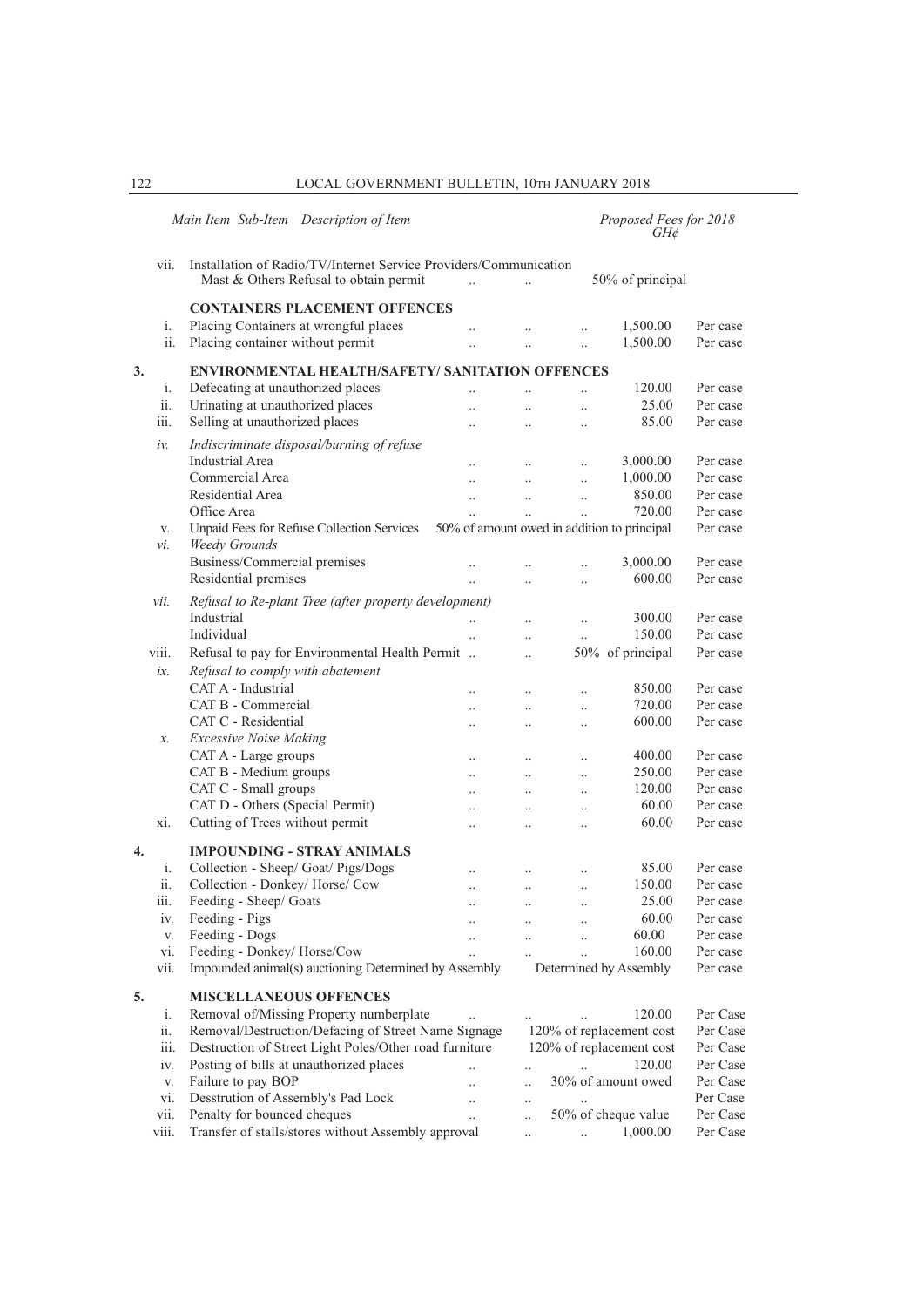# *Main Item Sub-Item Description of Item Proposed Fees for 2018 GH¢*

| 6. |       | <b>RETRIEVAL OF SEIZED TOOLS/MACHINERY (For Various Offences)</b>          |                      |                      |                      |           |                |
|----|-------|----------------------------------------------------------------------------|----------------------|----------------------|----------------------|-----------|----------------|
|    |       | 1st Time                                                                   |                      |                      |                      | 120.00    | Per case       |
|    |       | 2nd Time                                                                   |                      | $\ddotsc$            |                      | 350.00    | Per case       |
|    |       | 3rd Time                                                                   |                      | $\ddot{\phantom{0}}$ |                      | 510.00    | Per case       |
| 7. |       | <b>TRAFFIC OFFENCES</b>                                                    |                      |                      |                      |           |                |
|    | i.    | Parking/Stopping/Loading/Off-Loading/Moving/Turning at Unauthorised Places |                      |                      |                      |           |                |
|    |       | Earth Moving Equipment                                                     | $\ddotsc$            | $\ddot{\phantom{a}}$ | $\ddotsc$            | 600.00    | Per case       |
|    |       | Articulator Truck                                                          |                      |                      |                      | 420.00    | Pee Hour/ Case |
|    |       | Tipper/Cargo Truck/Tractor Per hour/                                       | $\ddotsc$            | $\ddotsc$            | $\ddotsc$            | 360.00    | Pee Hour/ Case |
|    |       | Pick-Up/ Cross-Country/SUVs Vehicle                                        | $\ddot{\phantom{a}}$ | $\ddotsc$            | $\ddotsc$            | 220.00    | Per case       |
|    |       | Saloon Car/Taxi                                                            | $\ddot{\phantom{a}}$ | $\ddotsc$            | $\ldots$             | 180.00    | Per case       |
|    |       | Buses (large)                                                              |                      | $\ddot{\phantom{0}}$ | $\ddotsc$            | 360.00    | Per case       |
|    |       | Trotro/Buses (small)                                                       | $\ddotsc$            | $\ddotsc$            | $\ddotsc$            | 300.00    | Per case       |
|    |       | Motor bikes/Tricycles                                                      | $\ddotsc$            | $\ddotsc$            | $\ddotsc$            | 60.00     | Per case       |
|    |       | Push truck                                                                 | $\ddot{\phantom{a}}$ | $\ddotsc$            | $\ddotsc$            | 12.00     | Per case       |
|    | ii.   | Riding Bicycleand motorbike in the market                                  |                      | $\ddot{\phantom{a}}$ | $\ddotsc$            | 120.00    | Per case       |
|    | iii.  | Riding Bicycleand motorbike on pedestrian walkways                         |                      |                      | $\ddotsc$            | 120.00    | Per case       |
|    | iv.   | Clamping Charges (Obstruction /No Parking)                                 |                      |                      |                      | Per case  |                |
|    |       | Heavy Duty (e.g. Articulated Trucks)                                       | $\ddot{\phantom{a}}$ | $\ddotsc$            | $\ddotsc$            | 420.00    |                |
|    |       | Medium Heavy Duty Vehicles (Kia Trucks and Buses)                          |                      | $\ddotsc$            | $\ddotsc$            | 180.00    |                |
|    |       | Private/Light Vehicle (e.g. Saloon/4x4/ Pick-up)                           |                      | $\ddot{\phantom{0}}$ | $\ddotsc$            | 120.00    | Per case       |
|    |       | Dump Trucks (Tipper Trucks)                                                | $\ddotsc$            | $\ddotsc$            | $\ddotsc$            | 300.00    |                |
|    |       | Tricycles                                                                  | $\ddot{\phantom{a}}$ | $\ddot{\phantom{a}}$ | $\ddotsc$            | 60.00     |                |
|    | v.    | Towing Charges                                                             |                      |                      |                      |           |                |
|    |       | Private Vehicles (e.g. Saloon/4x4/SUVs)                                    |                      |                      |                      | 360.00    |                |
|    |       | Light Heavy Vehicles (Kia Trucks and Buses)                                | $\ddotsc$            | $\ddotsc$            | $\ddotsc$            | 545.00    |                |
|    |       | Dump Trucks (Tipper Trucks)                                                | $\ddot{\phantom{a}}$ | $\ddotsc$            | $\ddotsc$            | 600.00    |                |
|    |       | Heavy Duty (e.g. Articulated Trucks)                                       | $\ddot{\phantom{a}}$ | $\ddotsc$            | $\ddot{\phantom{a}}$ | 900.00    |                |
|    |       | Tricycle motors                                                            | $\ddot{\phantom{a}}$ | $\ddotsc$            | $\ldots$             | 60.00     |                |
|    | V.    | Impounded Vehicle                                                          | $\ddot{\phantom{a}}$ | $\ddot{\phantom{a}}$ | $\cdot$              | 60.00     | Overnight      |
|    | vii.  | Refusal to obtain vehicle sticker                                          |                      |                      |                      | Per case  |                |
|    |       | CAT A - Articulated/Tipper Trucks                                          | $\cdot$              | $\ldots$             | $\ldots$             | 180.00    |                |
|    |       | CAT B - Commercial/Private Vehicles                                        | $\ddot{\phantom{a}}$ | $\ddot{\phantom{0}}$ | $\ldots$             | 100.00    |                |
|    | viii. | Refusal to Emboss Sticker                                                  |                      | $\ddotsc$            | $\ldots$             | 250.00    | Per case       |
|    | ix.   | Refusal to acquire Taxi Driver Licence                                     |                      | $\ddot{\phantom{0}}$ | $\ddotsc$            | 60.00     | Per case       |
| 8. |       | <b>UNAUTHORISED DIVERSION</b>                                              |                      |                      |                      | Per case  |                |
|    | i.    | Diversion of river/stream course                                           | $\ddot{\phantom{a}}$ | $\ddotsc$            | $\ddotsc$            | 15,000.00 |                |
|    | ii.   | Diversion of drains                                                        |                      | $\ddotsc$            | $\ddotsc$            | 7,000.00  |                |
|    | iii.  | Channelling of sewage waste into drains                                    | $\ddot{\phantom{a}}$ | $\ddotsc$            | $\ddotsc$            | 7,000.00  |                |
|    |       |                                                                            |                      |                      |                      |           |                |
|    |       |                                                                            |                      |                      |                      |           |                |
|    |       |                                                                            | <b>RATES</b>         |                      |                      |           |                |
| 1. |       | <b>Basic Rates</b>                                                         | $\ddot{\phantom{0}}$ | $\ddotsc$            |                      | 6.00      |                |
| 2. |       | Property Rates (Refer to Section 3.2)                                      |                      |                      |                      |           |                |
| 3. |       | <b>Special Rates</b>                                                       |                      |                      |                      |           |                |
|    | i.    | <b>BicycleRates</b>                                                        | $\cdot$              | $\ldots$             | $\ddotsc$            | 2.00      |                |
|    | ii.   | Cattle Rates - Aliens                                                      | $\ddotsc$            | $\ddotsc$            | $\ddotsc$            | 25.00     |                |
|    | iii.  | Cattle Rates - Residents                                                   |                      | $\ddot{\phantom{a}}$ | $\ddotsc$            | 10.00     |                |
|    | iv.   | Donkey Rates                                                               | $\ddot{\phantom{a}}$ | $\ddotsc$            | $\ddotsc$            | 50.00     |                |
|    | V.    | Dog/Goat/Sheep Rates                                                       |                      | $\ddotsc$            | $\cdot$              | 3.00      |                |
|    | vi.   | Pig Rates                                                                  |                      | $\ldots$             | $\ldots$             | 15.00     |                |
|    |       |                                                                            |                      |                      |                      |           |                |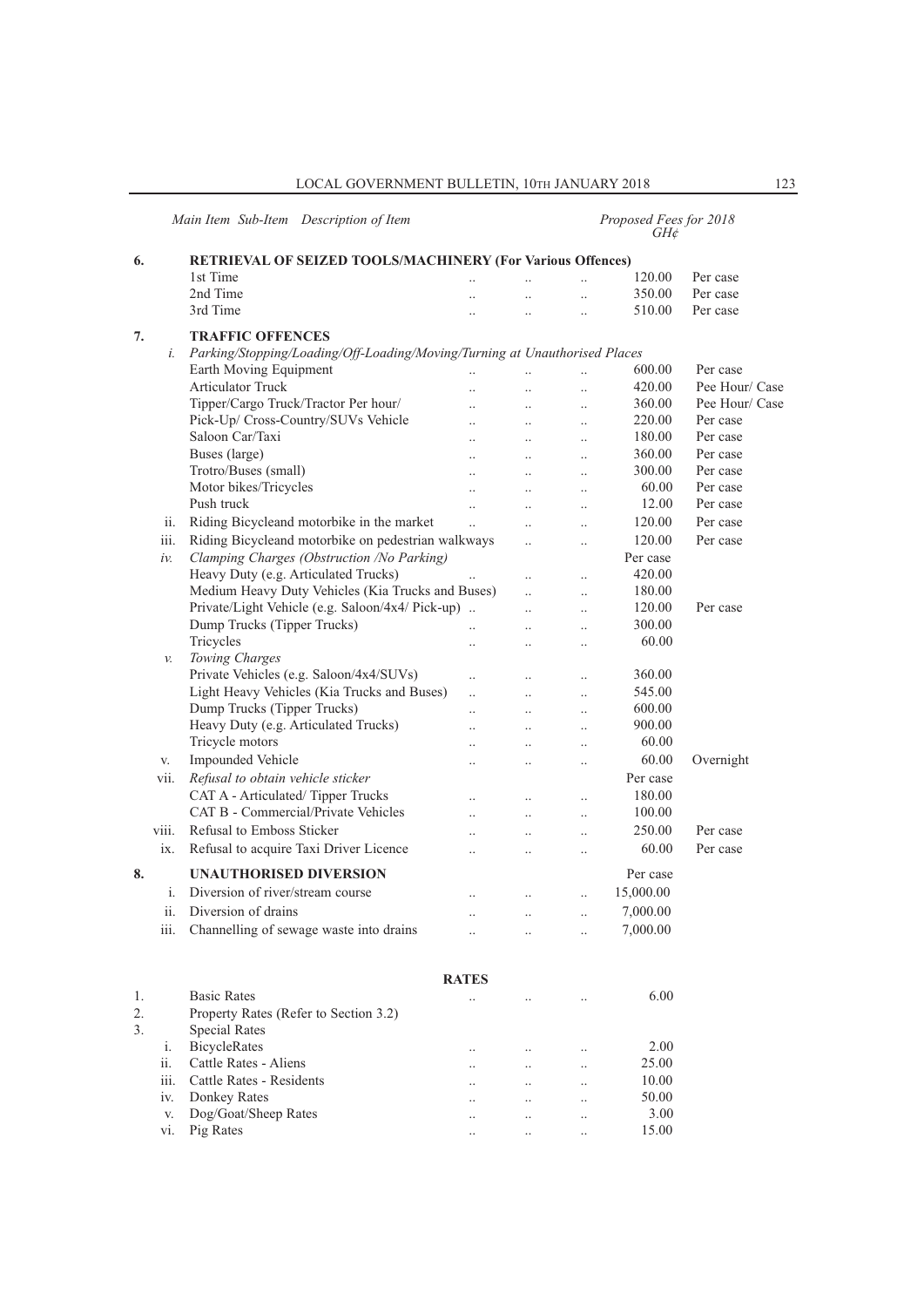|                  |           | Main Item Sub-Item Description of Item                                                                             |                      |                      |                      | Proposed Fees for 2018<br>$GH\mathcal{E}$ |                                 |
|------------------|-----------|--------------------------------------------------------------------------------------------------------------------|----------------------|----------------------|----------------------|-------------------------------------------|---------------------------------|
|                  |           |                                                                                                                    | <b>RENT</b>          |                      |                      |                                           |                                 |
| 1.               |           | <b>BILL BOARDS</b>                                                                                                 |                      |                      |                      |                                           |                                 |
|                  |           | CAT 'A'                                                                                                            |                      |                      | $\ddot{\phantom{0}}$ | 6,000.00                                  |                                 |
|                  |           | CAT 'B' (Memorial Adverts)                                                                                         | $\ddot{\phantom{a}}$ | $\ddotsc$            | $\ddotsc$            | 1,400.00                                  |                                 |
|                  |           | CAT 'C' (Small of CAT 'B')                                                                                         |                      |                      | $\ddot{\phantom{a}}$ | 700.00                                    |                                 |
| 2.               |           | <b>HIRING OF ASSEMBLY FACILITIES</b>                                                                               |                      |                      |                      | Per day                                   |                                 |
|                  | i.        | CAT A - Assembly Hall                                                                                              | $\ddot{\phantom{a}}$ | $\ddotsc$            | $\ddot{\phantom{0}}$ | 1,400.00                                  |                                 |
|                  | ii.       | CAT B - Assembly conference room                                                                                   | $\ddot{\phantom{a}}$ | $\ddotsc$            | $\ddot{\phantom{0}}$ | 750.00                                    |                                 |
|                  | iii.      | CAT C - Community centres                                                                                          | $\ddotsc$            | $\ddotsc$            | $\ddotsc$            | 360.00                                    |                                 |
|                  | iv.       | CAT D - Sub-district/Metro Halls                                                                                   |                      | $\ddotsc$            | $\ddot{\phantom{0}}$ | 240.00                                    |                                 |
|                  | V.<br>vi. | CAT E - Assembly Hall for Church Service and other events<br>$CAT F - Others$<br>240.00                            |                      |                      | $\ddot{\phantom{a}}$ | 480.00                                    |                                 |
| 3.               |           | <b>MARKET</b>                                                                                                      |                      |                      |                      |                                           |                                 |
|                  | i.        | <b>Stores</b>                                                                                                      |                      |                      |                      |                                           |                                 |
|                  |           | CAT A - In CBD (Central Business District)                                                                         | $\ddot{\phantom{0}}$ | $\ddotsc$            | $\ddot{\phantom{a}}$ | 300.00                                    | Per Month                       |
|                  |           | <b>CAT B - Satellite Markets</b>                                                                                   | $\ddot{\phantom{a}}$ | $\ddotsc$            | $\ddotsc$            | 180.00                                    | Per Month                       |
|                  |           | CAT C - Outside CBD                                                                                                | $\ddot{\phantom{a}}$ | $\ddot{\phantom{a}}$ | $\ddotsc$            | 120.00                                    | Per Month                       |
|                  |           | CAT D - Sub District Store                                                                                         |                      | $\ddot{\phantom{a}}$ | $\ddot{\phantom{a}}$ | 25.00                                     | Per Month                       |
|                  | ii.       | <i>Stalls</i>                                                                                                      |                      |                      |                      |                                           |                                 |
|                  |           | CAT A - In CBD                                                                                                     |                      | $\ddotsc$            | $\ddotsc$            | 12.00                                     | Per Month                       |
|                  |           | CAT B - Satellite Market                                                                                           | $\ddot{\phantom{a}}$ | $\ddotsc$            | $\ddotsc$            | 10.00                                     | Per Month                       |
|                  |           | CAT C - Outside CBD                                                                                                | $\ddot{\phantom{a}}$ | $\ddot{\phantom{a}}$ | $\ddot{\phantom{a}}$ | 7.00                                      | Per Month                       |
|                  |           | CAT D - Sub District Store                                                                                         | $\ddot{\phantom{0}}$ |                      | $\ddot{\phantom{a}}$ | 4.00                                      | Per Month                       |
|                  | iii.      | <b>Sheds</b>                                                                                                       |                      |                      |                      |                                           |                                 |
|                  |           | CAT A - In CBD                                                                                                     |                      | $\ddotsc$            |                      | 10.00                                     | Per Month                       |
|                  |           | <b>CAT B - Satellite Markets</b>                                                                                   | $\ddot{\phantom{a}}$ | $\ddotsc$            | $\ddotsc$            | 7.00                                      | Per Month                       |
|                  |           | CAT C - Outside CBD                                                                                                | $\ddot{\phantom{a}}$ | $\ddot{\phantom{a}}$ | $\ddot{\phantom{a}}$ | 5.00                                      | Per Month                       |
|                  |           | CAT D - Sub District Store                                                                                         | $\ddot{\phantom{0}}$ |                      | $\ddot{\phantom{a}}$ | 3.00                                      | Per Month                       |
|                  | iv.       | Rent of Undeveloped Lands                                                                                          | $\ddot{\phantom{a}}$ | $\ddotsc$            | $\ddotsc$            | 30.00                                     | 4X4 Feet                        |
|                  |           |                                                                                                                    |                      |                      |                      |                                           |                                 |
| $\overline{4}$ . |           | <b>OFFICIAL RESIDENCE</b>                                                                                          |                      |                      |                      |                                           |                                 |
|                  | i.        | Management Staff Quarters                                                                                          | $\ddot{\phantom{0}}$ | $\ddotsc$            |                      |                                           | 10% of Gross SalaryGross Salary |
|                  | ii.       | Senior Staff Quarters                                                                                              | $\ddot{\phantom{a}}$ | $\ddotsc$            |                      |                                           | 10% of Gross SalaryGross Salary |
|                  | iii.      | Junior Staff Quarters                                                                                              | $\ddot{\phantom{a}}$ | $\ddotsc$            |                      |                                           | 10% of Gross SalaryGross Salary |
|                  | iv.       | <b>Guest Houses</b>                                                                                                | $\ddot{\phantom{0}}$ | $\ddotsc$            |                      |                                           | 10% of Gross SalaryGross Salary |
| 5.               |           | <b>HIRING OF PARKS</b>                                                                                             |                      |                      |                      |                                           |                                 |
|                  | i.        | CAT A - Government Recreational Park Per event                                                                     |                      | $\ddotsc$            |                      | 850.00                                    | Per Event                       |
|                  | ii.       | CAT B - Lorry Park (space rental)                                                                                  |                      | $\cdot \cdot$        |                      | 1,500.00                                  | Per Month                       |
|                  | iii.      | CAT C - Parade Grounds (Jubilee Parks)                                                                             |                      | $\ddotsc$            |                      | 450.00                                    | Per Day                         |
| 6.               |           | <b>RENT ON LEASED BUILDINGS</b>                                                                                    |                      | $\ddotsc$            | $\ddotsc$            |                                           | Determined by Assembly          |
| 7.               |           | <b>RENT FOR VENDOR STANDS</b>                                                                                      | $\ddot{\phantom{0}}$ | $\ddotsc$            | $\ddot{\phantom{0}}$ | 100.00                                    | Per Month                       |
|                  |           |                                                                                                                    |                      |                      |                      |                                           |                                 |
|                  |           | <b>SPECIAL LICENCES</b>                                                                                            |                      |                      |                      |                                           |                                 |
| 1.               | a)<br>b)  | REGISTRATION OF NON-GOVERNMENTAL ORGANISATIONS (NGOs): 110.00<br>RENEWAL OF NON-GOVERNMENTAL ORGANISATIONS (NGOs): |                      |                      |                      | 55.00                                     | per annum<br>per annum          |
| 2.               |           | <b>REGISTRATION OF ASSOCIATIONS / UNIONS</b>                                                                       |                      |                      |                      |                                           |                                 |
|                  |           | CAT "A" (1-30 MEMBERS)                                                                                             | $\ddot{\phantom{0}}$ | $\ldots$             | $\ddotsc$            | 110.00                                    | per annum                       |
|                  |           | CAT "B" (Above 30 MEMBERS)                                                                                         | $\ddot{\phantom{0}}$ | $\ddotsc$            | $\ddotsc$            | 220.00                                    | per annum                       |
| 3.               |           | <b>UNDERTAKERS LICENCE</b>                                                                                         | $\ddotsc$            | $\ddotsc$            | $\ddotsc$            | 550.00                                    | per annum                       |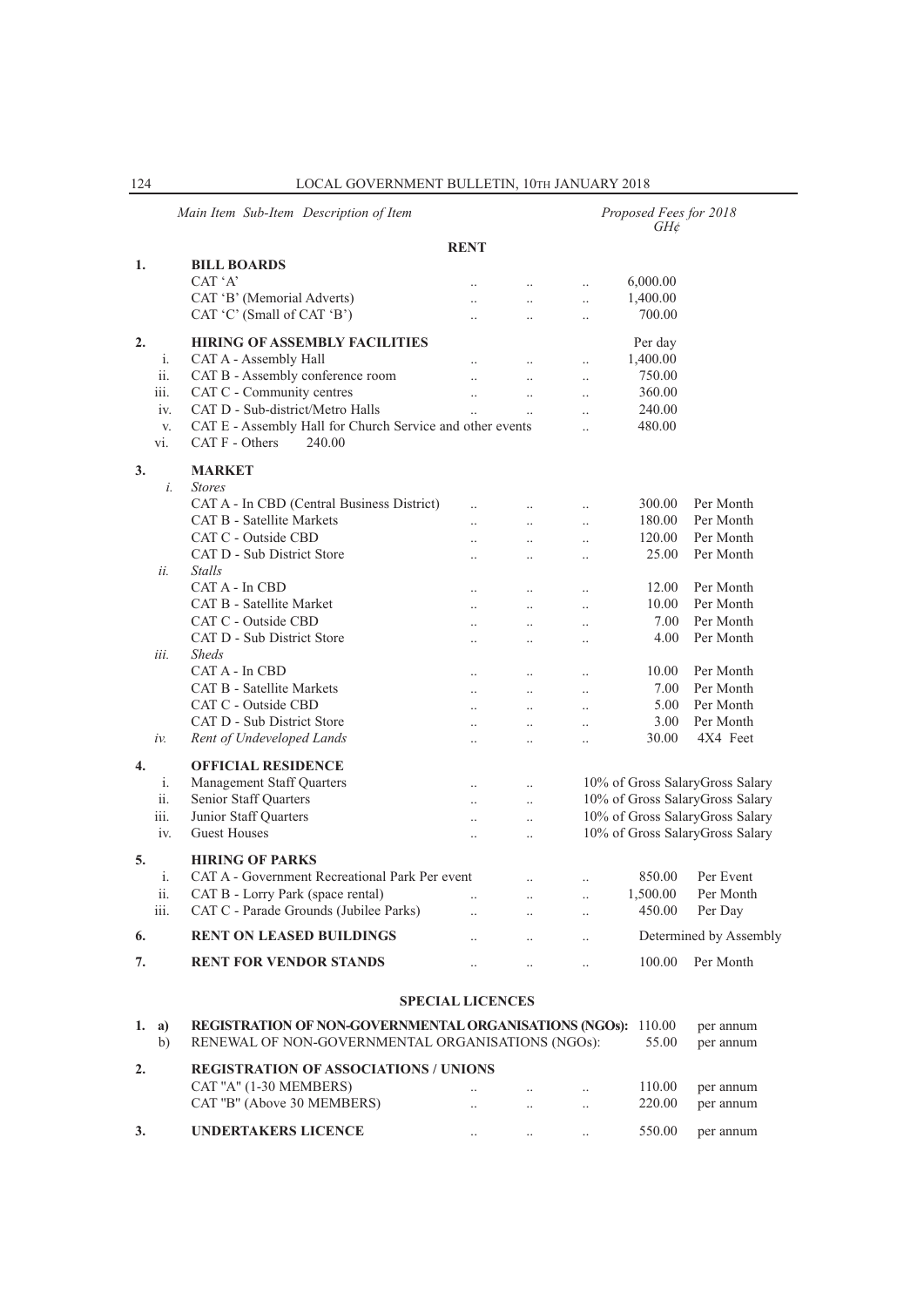|    | Main Item Sub-Item Description of Item  |  | Proposed Fees for 2018<br>$GH\mathcal{E}$ |           |          |           |  |
|----|-----------------------------------------|--|-------------------------------------------|-----------|----------|-----------|--|
| 4. | <b>REGISTRATION OF RELIGIOUS BODIES</b> |  |                                           |           |          |           |  |
|    | CAT "A"                                 |  | $\cdot$ .                                 |           | 2,200.00 | per annum |  |
|    | CAT "B"                                 |  | $\cdot$ .                                 |           | 1,650.00 | per annum |  |
|    | CAT "C"                                 |  |                                           |           | 1,100.00 | per annum |  |
|    | CAT "D"                                 |  | $\cdot$ .                                 |           | 550.00   | per annum |  |
|    | <b>UNDERTAKERS CUM COFFIN SELLERS</b>   |  | $\cdot$ .                                 | $\cdot$ . | 700.00   | per annum |  |

#### **IV. REGISTRATION OF TRADERS - PETTY GOODS**

| 6. | ADINKRA/KENTE HAWKER (SMALL SCALE)  |                      | $\ddot{\phantom{0}}$ | $\ddot{\phantom{0}}$ | 60.00  | per annum |
|----|-------------------------------------|----------------------|----------------------|----------------------|--------|-----------|
| 7. | <b>AKPITI</b>                       |                      | $\ddotsc$            |                      | 50.00  | per annum |
| 8. | ALATA ITEMS(HARBERDASHERY)          | $\ddot{\phantom{a}}$ | $\ddotsc$            | $\cdot$ .            | 50.00  | per annum |
| 9. | ALATA SOAP (RETAIL)                 | $\ddot{\phantom{0}}$ | $\ddotsc$            | $\ddot{\phantom{a}}$ | 50.00  | per annum |
| 10 | ALATA SOAP (WHOLESALE)              | $\ddot{\phantom{a}}$ | $\ddot{\phantom{a}}$ | $\ddotsc$            | 50.00  | per annum |
| 11 | <b>AMPESI</b>                       | $\ddot{\phantom{a}}$ | $\ldots$             |                      | 50.00  | per annum |
| 12 | ASAANAA                             | $\ddotsc$            | $\ddot{\phantom{a}}$ | $\cdot$ .            | 50.00  | per annum |
| 13 | <b>BAG MENDERS</b>                  | $\ddotsc$            | $\ddot{\phantom{a}}$ | $\ddotsc$            | 50.00  | per annum |
| 14 | <b>BAG AND SUITCASES</b>            | $\ddotsc$            | $\ddotsc$            | $\ddot{\phantom{a}}$ | 50.00  | per annum |
| 15 | <b>BANKU/KENKEY WITH FISH</b>       | $\ddotsc$            | $\ddotsc$            | $\ddot{\phantom{a}}$ | 50.00  | per annum |
| 16 | <b>BEACH SANDALS (RETAIL)</b>       | $\ddot{\phantom{0}}$ | $\ddotsc$            | $\ddot{\phantom{a}}$ | 50.00  | per annum |
| 17 | <b>BEACH SANDALS (WHOLESALE)</b>    | $\ddot{\phantom{a}}$ | $\ldots$             |                      | 50.00  | per annum |
| 18 | <b>BEADS</b>                        | $\ddotsc$            | $\ddotsc$            | $\cdot$              | 50.00  | per annum |
| 19 | BEEF/PORK/LAMB BREAST(RETAIL)       | $\ddot{\phantom{a}}$ | $\ldots$             | $\ddot{\phantom{0}}$ | 50.00  | per annum |
| 20 | <b>BISCUIT (RETAIL)</b>             | $\ddotsc$            | $\ddotsc$            | $\ddot{\phantom{a}}$ | 50.00  |           |
| 21 | <b>BLACK HAIR DYE MANUFACTURERS</b> | $\ddot{\phantom{a}}$ | $\ddotsc$            | $\ddot{\phantom{a}}$ | 50.00  | per annum |
| 22 | <b>BLACK HAIR DYE (RETAIL)</b>      | $\ddot{\phantom{a}}$ | $\ddot{\phantom{a}}$ | $\ddot{\phantom{a}}$ | 50.00  | per annum |
| 23 | <b>BOTTLE COLLECTORS</b>            |                      |                      |                      |        |           |
|    | CAT "A"                             | $\ddot{\phantom{a}}$ | $\ddot{\phantom{a}}$ | $\cdot$              | 50.00  | per annum |
|    | CAT "B"                             | $\ddot{\phantom{0}}$ | $\ddotsc$            | $\ddot{\phantom{0}}$ | 50.00  | per annum |
| 24 | <b>BOTTLE SELLERS</b>               |                      |                      |                      |        |           |
|    | CAT "A"                             | $\ddotsc$            | $\ldots$             | $\ddotsc$            | 50.00  | per annum |
|    | CAT "B"                             | $\ddot{\phantom{a}}$ | $\ddotsc$            | $\ddotsc$            | 50.00  | per annum |
| 25 | <b>BUSH MEAT</b>                    | $\ddotsc$            | $\ddotsc$            | $\ddot{\phantom{0}}$ | 50.00  | per annum |
| 26 | CASSAVA (RETAIL)                    | $\ddot{\phantom{a}}$ | $\ddotsc$            | $\ddot{\phantom{a}}$ | 70.00  | per annum |
| 27 | CASSAVA (WHOLESALE)                 | $\ddotsc$            | $\ddotsc$            | $\cdot$ .            | 70.00  | per annum |
| 28 | <b>CAKES</b>                        | $\ddot{\phantom{a}}$ | $\ddotsc$            | $\ddotsc$            | 70.00  | per annum |
| 29 | <b>CHARCOAL SELLERS</b>             |                      |                      |                      |        |           |
|    | CAT "A"                             | $\ddot{\phantom{a}}$ | $\ddotsc$            | $\ddot{\phantom{a}}$ | 60.00  | per annum |
|    | CAT "B"                             | $\ddotsc$            | $\ldots$             | $\ddot{\phantom{0}}$ | 60.00  | per annum |
| 30 | <b>CLOTH SELLERS</b>                | $\ddot{\phantom{a}}$ | $\ddotsc$            | $\cdot$              | 340.00 | per annum |
|    | CAT "A"                             | $\ddot{\phantom{a}}$ | $\ddot{\phantom{a}}$ | $\ddot{\phantom{0}}$ | 150.00 | per annum |
|    | CAT "B"                             | $\ddot{\phantom{a}}$ | $\ddot{\phantom{a}}$ | $\ddotsc$            | 110.00 | per annum |
|    | CAT."C"                             | $\ddotsc$            | $\ddot{\phantom{a}}$ | $\ddot{\phantom{a}}$ | 90.00  | per annum |
| 31 | <b>COCONUT SELLERS</b>              | $\ddot{\phantom{a}}$ | $\ddot{\phantom{a}}$ | $\ddot{\phantom{a}}$ | 60.00  | per annum |
|    | CAT "A" (RETAILER)                  | $\ddot{\phantom{0}}$ | $\ldots$             | $\ddot{\phantom{a}}$ | 60.00  | per annum |
|    | CAT "B" (WHOLESALER)                | $\ldots$             | $\ldots$             | $\ddot{\phantom{0}}$ | 60.00  | per annum |
| 32 | <b>COLA (RETAIL)</b>                | $\ddotsc$            | $\ddot{\phantom{a}}$ | $\ddotsc$            | 60.00  | per annum |
| 33 | COLA (WHOLESALE)                    | $\ddotsc$            | $\ddotsc$            | $\ddot{\phantom{a}}$ | 60.00  | per annum |
| 34 | <b>COMMODITY QUEENS</b>             | $\ddotsc$            | $\ddotsc$            | $\ddot{\phantom{a}}$ | 1.00   | Per day   |
| 35 | COOKING OIL (RETAIL)                | $\ddot{\phantom{a}}$ | $\ddot{\phantom{a}}$ |                      | 1.00   | Per day   |
| 36 | COOKING OIL (WHOLESALE / DRUMS)     |                      |                      | $\ddot{\phantom{0}}$ | 1.00   | Per day   |
| 37 | <b>COOKED BEANS SELLERS</b>         | $\ddotsc$            | $\ddot{\phantom{0}}$ | $\ddot{\phantom{a}}$ | 1.00   | Per day   |
|    |                                     | $\ddot{\phantom{a}}$ | $\ddotsc$            | $\ddot{\phantom{0}}$ |        |           |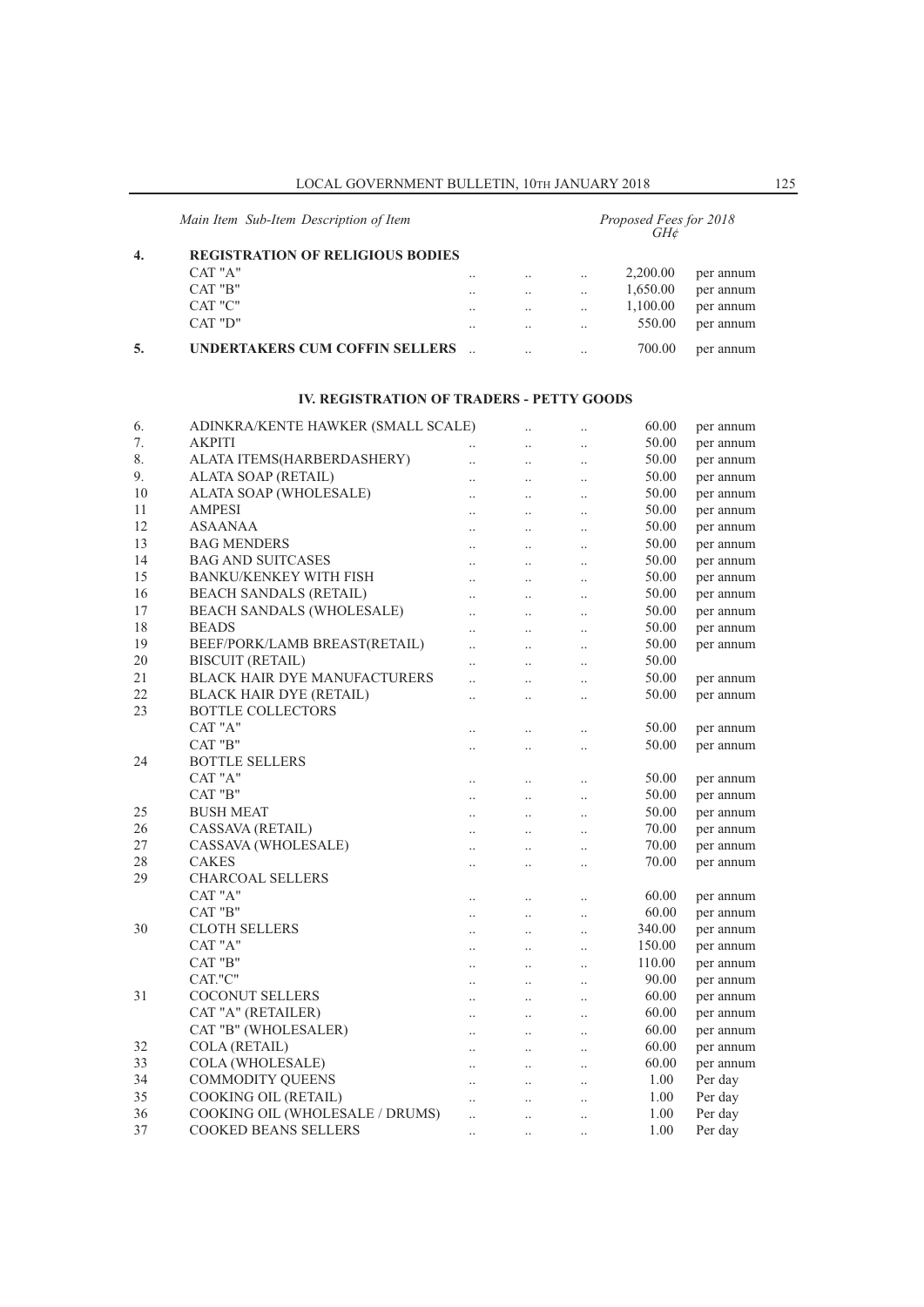|    | Main Item Sub-Item Description of Item    |                      |                      |                      | Proposed Fees for 2018<br>$GH\mathcal{E}$ |           |
|----|-------------------------------------------|----------------------|----------------------|----------------------|-------------------------------------------|-----------|
| 38 | COOKED RICE/WAACHE                        |                      |                      |                      | 1.00                                      | Per day   |
| 39 | COOKED BEANS WITH FRIED PLANTAIN & OTHERS |                      |                      | $\ddot{\phantom{a}}$ | 1.00                                      | Per day   |
| 40 | COPPER, ETC (NON-GOLD ORNAMENT)           | $\ddots$             |                      | $\ddot{\phantom{0}}$ | 1.00                                      | Per day   |
| 41 | CORN, CASSAVA DOUGH(RETAIL)               |                      | $\ddot{\phantom{a}}$ | $\cdot$ .            | 50.00                                     | per annum |
| 42 | CORN, CASSAVA DOUGH (W/SALE CAT "A")      |                      | $\ddotsc$            |                      | 50.00                                     |           |
| 43 | CORN, CASSAVA DOUGH(W/SALE CAT "B")       |                      | $\ddotsc$            | $\ddot{\phantom{a}}$ |                                           | per annum |
|    |                                           |                      | $\ddotsc$            | $\ddot{\phantom{0}}$ | 50.00                                     | per annum |
| 44 | <b>CRABS</b>                              |                      | $\ldots$             | $\cdot$              | 50.00                                     |           |
| 45 | DAILY/NIGHT TOLLS (ER DAY / NIGHT):       | $\ddotsc$            | $\ldots$             | $\cdot$ .            | 50.00                                     | per annum |
| 46 | DAY (EXCEPT TEXPO MARKET)                 | $\ddot{\phantom{0}}$ | $\ldots$             | $\cdot$              | 50.00                                     | per annum |
| 47 | NIGHT (EXCEPT TEXPO MARKET)               | $\ddot{\phantom{a}}$ | $\ddotsc$            | $\cdot$              | 50.00                                     | per annum |
| 48 | DAILY/NIGHT TOLLS FOR TEXPO MARKET        |                      | $\ddotsc$            | $\ddotsc$            | 50.00                                     | per annum |
| 49 | <b>DAKUA</b>                              |                      | $\ldots$             | $\cdot$              | 50.00                                     | per annum |
| 50 | <b>DOUGHNUT</b>                           | $\cdot$              | $\ldots$             | $\cdot$ .            | 50.00                                     | per annum |
| 51 | DOOR MAT                                  | $\cdot$              | $\ldots$             | $\cdot$              | 50.00                                     | per annum |
| 52 | <b>EGG RETAILS</b>                        |                      |                      | $\ddotsc$            | 50.00                                     | per annum |
|    | CAT "A"                                   | $\ddot{\phantom{0}}$ | $\ddotsc$            | $\ddotsc$            | 50.00                                     | per annum |
|    | CAT "B"                                   | $\cdot$              | $\ldots$             | $\cdot$              | 50.00                                     | per annum |
| 53 | <b>ENAMEL WARES</b>                       |                      |                      |                      |                                           |           |
|    | CAT "A"                                   | $\cdot$              | $\ldots$             |                      | 50.00                                     | per annum |
|    | CAT."B"                                   | $\ddot{\phantom{0}}$ | $\ddotsc$            | $\cdot$              | 50.00                                     | per annum |
| 54 | FRESH FISH(WHOLESALE)                     | $\ddot{\phantom{a}}$ | $\ddotsc$            | $\ddotsc$            | 50.00                                     | per annum |
| 55 | FIREWOOD(RETAIL)                          | $\ddotsc$            | $\ldots$             | $\cdot$              | 50.00                                     | per annum |
| 56 | FIREWOOD(WHOLESALE)                       | $\ldots$             | $\ldots$             | $\cdot$              | 50.00                                     | per annum |
| 57 | <b>FIREWORKS</b>                          | $\cdot$              | $\ldots$             | $\cdot$              | 50.00                                     | per annum |
| 58 | <b>FOODSTUFFS</b>                         | $\ddot{\phantom{a}}$ |                      |                      | 50.00                                     | per annum |
| 59 | <b>FRESH FISH (RETAIL)</b>                | $\ddot{\phantom{0}}$ | $\ddotsc$            | $\ddotsc$            | 50.00                                     | per annum |
| 60 | <b>FULA</b>                               | $\ddotsc$            | $\ldots$             | $\cdot$              | 50.00                                     | per annum |
| 61 | <b>GARI</b> (RETAIL)                      | $\cdot$              | $\ldots$             | $\cdot$              | 50.00                                     | per annum |
| 62 | GARI (WHOLESALE)                          | $\cdot$              | $\ldots$             | $\cdot$              | 50.00                                     | per annum |
| 63 | <b>GLASSWARE</b>                          |                      | $\ddotsc$            |                      | 50.00                                     | per annum |
| 64 | <b>GOLD ORNAMENTS (RETAIL)</b>            | $\ddot{\phantom{a}}$ | $\ddotsc$            | $\ddotsc$            | 50.00                                     | per annum |
| 65 | <b>GROUNDNUT (FRESH)</b>                  |                      |                      |                      |                                           |           |
|    | CAT "A"                                   |                      | $\ldots$             |                      | 50.00                                     | per annum |
|    | CAT "B"                                   | $\ddotsc$            | $\ldots$             | $\ldots$             | 50.00                                     | per annum |
| 66 | <b>GROUNDNUT (ROASTED)</b>                |                      |                      | $\cdot$              | 50.00                                     | per annum |
| 67 | <b>KNIFE SHARPENER</b>                    | $\ddot{\phantom{a}}$ | $\ddotsc$            | $\ddotsc$            | 50.00                                     | per annum |
| 68 | KOKO                                      | $\ldots$             | $\ldots$             | $\cdot$ .            | 50.00                                     | per annum |
|    | CAT "A"                                   |                      | $\ldots$             | $\ldots$             | 50.00                                     | per annum |
|    | CAT "B"                                   | $\cdot$ .            | $\cdot$ .            | $\cdot$ .            | 50.00                                     | per annum |
| 69 | <b>ICE CREAM</b>                          | $\cdot$              | $\ldots$             | $\cdot$              | 50.00                                     | per annum |
| 70 | ICE WATER/ICE BLOCK                       |                      | $\ddotsc$            | $\ddotsc$            | 50.00                                     | per annum |
| 71 | <b>LOCAL POTS (RETAIL)</b>                |                      | $\ldots$             | $\cdot$ .            | 50.00                                     | per annum |
| 72 | LOCAL POTS (WHOLESALE)                    |                      | $\ldots$             | $\ldots$             | 50.00                                     | per annum |
| 73 | <b>LOCAL SANDALS (AHENEMA)</b>            |                      | $\ldots$             | $\ldots$             | 50.00                                     | per annum |
| 74 | <b>LOCAL SOAP (RETAIL)</b>                |                      | $\ldots$             | $\cdot$              | 50.00                                     | per annum |
| 75 | LOOSE TOOLS                               | $\ddot{\phantom{0}}$ | $\ldots$             | $\ddotsc$            | 50.00                                     | per annum |
| 76 | MAIZE (RETAIL)                            |                      |                      |                      | 50.00                                     | per annum |
| 77 | MAIZE (WHOLESALE)                         |                      | $\ldots$             | $\ldots$             | 50.00                                     | per annum |
| 78 | <b>MATERIALS (TEXTILES)</b>               |                      | $\ldots$             | $\ldots$             | 50.00                                     | per annum |
| 79 | <b>MEAT</b>                               |                      | $\ldots$             | $\ldots$             | 50.00                                     | per annum |
| 80 | OBLAYOO/EKUEGBEEMLI                       |                      | $\ddotsc$            | $\ddotsc$            | 50.00                                     | per annum |
| 81 | OKRO (RETAIL)                             |                      | $\ddotsc$            | $\ddotsc$            | 50.00                                     | per annum |
| 82 | OKRO (WHOLESALE)                          |                      | $\ldots$             | $\ldots$             | 50.00                                     | per annum |
|    |                                           |                      | $\ldots$             | $\ldots$             |                                           |           |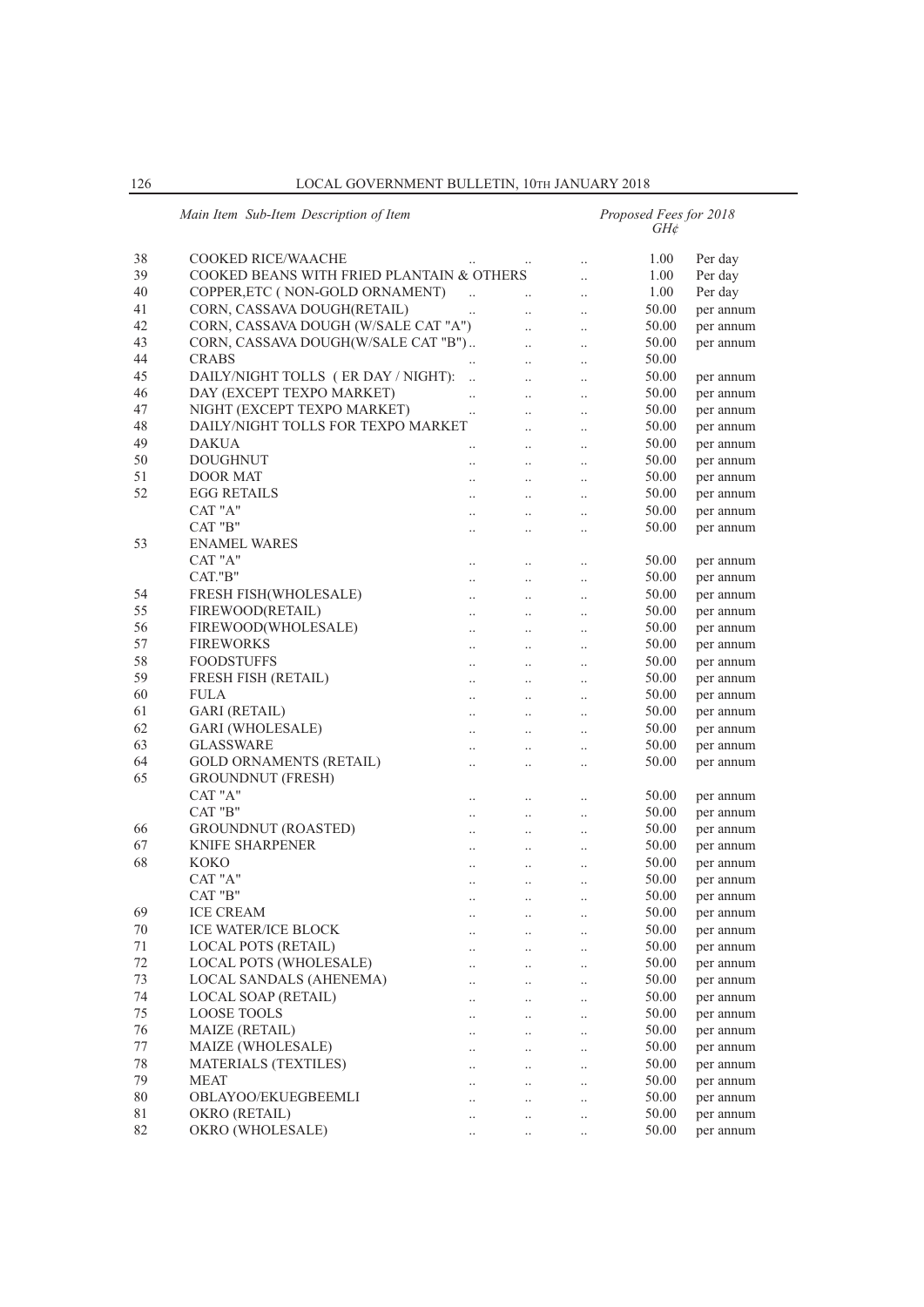|     | Main Item Sub-Item Description of Item |                      |           | Proposed Fees for 2018<br>GH¢ |       |           |  |
|-----|----------------------------------------|----------------------|-----------|-------------------------------|-------|-----------|--|
| 83  | <b>ONIONS (RETAIL)</b>                 | $\ldots$             | $\ldots$  | $\cdot$                       | 50.00 | per annum |  |
| 84  | ONIONS (WHOLESALE)                     | $\ddotsc$            | $\ldots$  | $\ddotsc$                     | 50.00 | per annum |  |
| 85  | <b>ORANGE (RETAIL)</b>                 | $\ddots$             | $\ldots$  | $\ddotsc$                     | 50.00 | per annum |  |
| 86  | ORANGE (WHOLESALE)                     | $\ldots$             | $\ldots$  | $\ddotsc$                     | 50.00 | per annum |  |
| 87  | PALMNUTS (RETAIL)                      | $\ldots$             | $\ldots$  | $\ddotsc$                     | 50.00 | per annum |  |
| 88  | PAN/COOKING UTENSILS                   | $\ddots$             | $\ldots$  | $\ddotsc$                     | 50.00 | per annum |  |
| 89  | PAINT/NAILS                            | $\ddotsc$            | $\ldots$  | $\ddotsc$                     | 50.00 | per annum |  |
| 90  | PALMNUTS (WHOLESALE)                   | $\ddotsc$            | $\ldots$  | $\ddot{\phantom{a}}$          | 50.00 | per annum |  |
| 91  | PINEAPPLE (RETAIL)                     | $\ldots$             | $\ldots$  | $\cdot$ .                     | 50.00 | per annum |  |
| 92  | PINEAPPLE (WHOLESALE)                  | $\ddotsc$            | $\ldots$  | $\cdot$ .                     | 50.00 | per annum |  |
| 93  | PLANTAIN (RETAIL)                      | $\ldots$             | $\ldots$  | $\cdot$                       | 50.00 | per annum |  |
| 94  | PLANTAIN (WHOLESALE)                   | $\ddot{\phantom{a}}$ | $\ldots$  | $\ddotsc$                     | 50.00 | per annum |  |
| 95  | POWDER AND POMADE SELLERS              | $\ddot{\phantom{a}}$ | $\ldots$  | $\ldots$                      | 50.00 | per annum |  |
| 96  | ROVING TAILORS/SEAMSTRESSES            | $\cdot$ .            | $\ldots$  |                               | 50.00 |           |  |
| 97  | <b>SALT (RETAIL)</b>                   | $\cdot$ .            | $\ldots$  | $\cdot$ .                     | 50.00 | per annum |  |
| 98  | SALT (WHOLESALE)                       | $\cdot$ .            | $\ldots$  | $\cdot$                       | 50.00 | per annum |  |
| 99  | SHEABUTTER (RETAIL)                    | $\ddot{\phantom{0}}$ | $\ldots$  | $\ddotsc$                     | 50.00 | per annum |  |
| 100 | SHEABUTTER (WHOLESALE)                 | $\ddotsc$            | $\ddotsc$ | $\ddot{\phantom{a}}$          | 50.00 |           |  |
| 101 | <b>SHEEP/GOAT SELLERS</b>              | $\cdot$ .            | $\ldots$  | $\cdot$ .                     | 50.00 | per annum |  |
| 102 | <b>SHOE SHINE</b>                      | $\ldots$             | $\ldots$  | $\cdot$                       | 50.00 | per annum |  |
| 103 | SILVER SHINE (RETAIL)                  | $\ddotsc$            | $\ldots$  | $\cdot$                       | 50.00 | per annum |  |
| 104 | SILVER SHINE (WHOLESALE)               | $\ddot{\phantom{a}}$ | $\ldots$  | $\ddotsc$                     | 50.00 | per annum |  |
| 105 | <b>SLIPPERS</b>                        | $\ddotsc$            | $\ddotsc$ | $\ddot{\phantom{a}}$          | 50.00 | per annum |  |
| 106 | <b>SMOKED FISH (RETAIL)</b>            | $\cdot$ .            | $\ldots$  | $\cdot$ .                     | 50.00 | per annum |  |
| 107 | SMOKED FISH (WHOLESALE)                |                      |           |                               |       |           |  |
|     | CAT "A"                                | $\ldots$             | $\ldots$  | $\cdot$                       | 50.00 | per annum |  |
|     | CAT "B"                                | $\ddot{\phantom{0}}$ | $\ddotsc$ | $\ddotsc$                     | 60.00 | per annum |  |
| 108 | <b>TAPIOCA</b>                         | $\ddot{\phantom{0}}$ | $\ddotsc$ | $\cdot$                       | 50.00 | per annum |  |
| 109 | TEA (WAYSIDE)                          |                      |           |                               |       |           |  |
|     | CAT."A"                                | $\ldots$             | $\ldots$  | $\cdot$                       | 50.00 | per annum |  |
|     | CAT."B"                                | $\ldots$             | $\ldots$  | $\cdot$                       | 50.00 | per annum |  |
| 110 | <b>TIGER NUTS ONLY</b>                 | $\ddot{\phantom{a}}$ | $\ldots$  | $\ddotsc$                     | 50.00 | per annum |  |
| 111 | TIGER NUTS WITH OTHER ITEMS            | $\ddotsc$            | $\ldots$  | $\cdot$                       | 50.00 | per annum |  |
| 112 | <b>TINNED TOMATOES</b>                 | $\ldots$             | $\ldots$  | $\cdot$ .                     | 50.00 | per annum |  |
| 113 | TOBACCO (RETAIL)                       | $\cdot$ .            | $\ldots$  |                               | 50.00 | per annum |  |
| 114 | TOFFEE/SWEETS (HAWKERS)                | $\ddotsc$            | $\ldots$  | $\cdot$ .                     | 50.00 | per annum |  |
| 115 | TOMATOES (RETAIL)                      | $\ddot{\phantom{0}}$ | $\ldots$  | $\ddotsc$                     | 50.00 | per annum |  |
| 116 | TOMATOES (WHOLESALE)                   | $\ddotsc$            | $\ldots$  | $\ldots$                      | 50.00 | per annum |  |
| 117 | TOWEL 50.00                            |                      |           |                               |       |           |  |
| 118 | <b>VEGETABLE LEAVES</b>                |                      |           |                               |       |           |  |
|     | CAT."A"                                | $\cdot \cdot$        | $\ddots$  | $\cdot$                       | 50.00 | per annum |  |
|     | CAT."B"                                | $\ddot{\phantom{0}}$ | $\ddots$  | $\ddotsc$                     | 50.00 | per annum |  |
|     | CAT. "C"                               | $\cdot$ .            | $\ddotsc$ | $\ddotsc$                     | 50.00 | per annum |  |
| 119 | WHITE CLAY                             |                      |           |                               |       |           |  |
|     | WHITE CLAY (AYILOR - CAT "A")          | $\ldots$             | $\ldots$  | $\cdot$                       | 60.00 | per annum |  |
|     | WHITE CLAY (AYILOR - CAT "B")          | $\ddot{\phantom{0}}$ | $\ddotsc$ | $\ddotsc$                     | 50.00 | per annum |  |
| 120 | YAM SELLERS                            |                      |           |                               |       |           |  |
|     | CAT. A YAM (HAWKER)                    | $\ddot{\phantom{a}}$ | $\ldots$  | $\ddotsc$                     | 70.00 | per annum |  |
|     | CAT. B YAM (RETAIL)                    | $\cdot$ .            | $\ldots$  | $\ldots$                      | 60.00 | per annum |  |
|     | CAT. C YAM (STALL)                     |                      | $\ldots$  | $\cdot$                       | 50.00 | per annum |  |
|     | CAT. D YAM (WHOLESALE)                 | $\cdot$ .            | $\ddotsc$ | $\ddotsc$                     | 40.00 | per annum |  |
|     |                                        |                      |           |                               |       |           |  |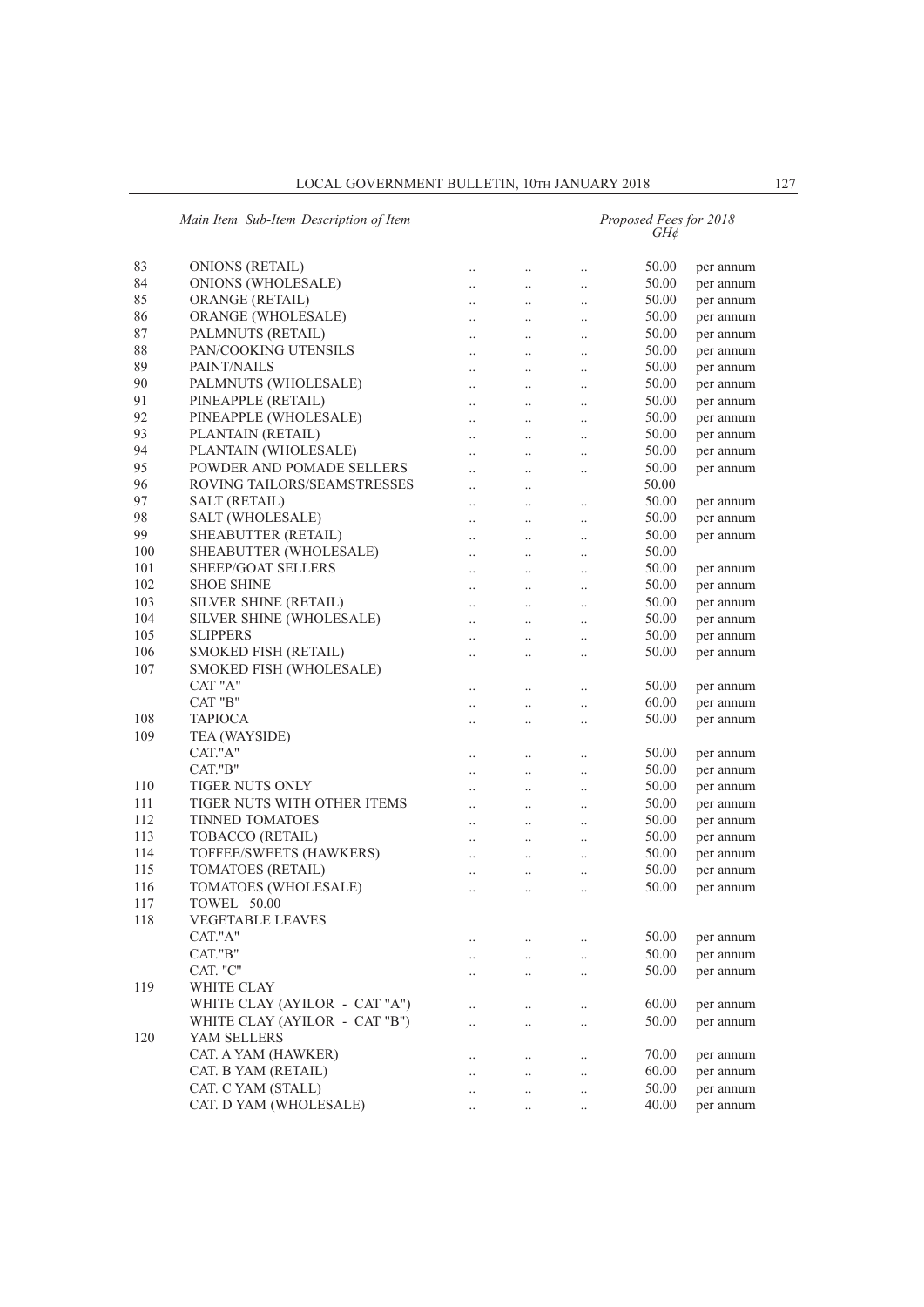# *Main Item Sub-Item Description of Item Proposed Fees for 2018 GH¢*

|    |               | V. DISCHARGING BAY FEES                  |                        |                        |                      |        |           |
|----|---------------|------------------------------------------|------------------------|------------------------|----------------------|--------|-----------|
| 1  |               | <b>BANANA, PLANTAIN</b>                  | $\ldots$               |                        | $\ldots$             | 50.00  | per annum |
| 2  |               | <b>BANANA, PLANTAIN</b>                  | $\cdot$ .              | $\ldots$               | $\ldots$             | 50.00  | per annum |
| 3  |               | <b>BARREL OF OIL(BIG SIZE)</b>           | $\ldots$               | $\ldots$               | $\cdot$ .            | 50.00  | per annum |
| 4  |               | <b>BARREL OF OIL(SMALL SIZE)</b>         | $\ldots$               | $\ldots$               | $\cdot$ .            | 50.00  | per annum |
| 5  |               | <b>BUNDLE OF SUGAR CANE</b>              | $\ldots$               | $\ldots$               | $\cdot$ .            | 50.00  | per annum |
| 6  |               | CHARCOAL (BIG SIZE)                      | $\ddotsc$              | $\ldots$               | $\ddotsc$            | 50.00  | per annum |
| 7  |               | CHARCOAL (SMALL SIZE)                    | $\ldots$               | $\cdot \cdot$          | $\cdot$ .            | 50.00  | per annum |
| 8  |               | FIREWOOD (BUNDLE)                        | $\ldots$               | $\cdot \cdot$          | $\cdot$ .            | 50.00  | per annum |
| 9  |               | MAIZE, BEANS, GARI, CASSAVA,             | $\ldots$               | $\ldots$               | $\cdot$              | 50.00  | per annum |
| 10 |               | ONION, KONKONTE, COCOYAM,                | $\ldots$               | $\ldots$               | $\cdot$              | 50.00  | per annum |
| 11 |               | ORANGES PER BAG                          | $\ldots$               | $\cdot$ .              | $\cdot$ .            | 60.00  | per annum |
| 12 |               | ORANGES PER FULL LOAD                    | $\ddotsc$              | $\ldots$               | $\cdot$ .            | 60.00  | per annum |
| 13 |               | ORANGES PER HALF LOAD                    | $\ddotsc$              | $\ddotsc$              | $\ddotsc$            | 50.00  | per annum |
| 14 |               | PEPPER, GARDEN-EGG, OKRO,                |                        |                        |                      | 50.00  | per annum |
| 15 |               | PLANTAIN (PER POLE)                      | $\ddotsc$              | $\ddot{\phantom{0}}$   | $\ddotsc$            | 50.00  | per annum |
| 16 |               | <b>SALT</b>                              | $\ddotsc$              | $\cdot$ .              | $\cdot$              | 50.00  | per annum |
| 17 |               | <b>TOMATOES PER CRATE</b>                | $\ddotsc$              | $\ddotsc$              | $\ddotsc$            | 50.00  | per annum |
|    |               | <b>TUBERS OF YAM</b>                     | $\ddotsc$              | $\ddotsc$              | $\ldots$             |        |           |
| 18 |               | YAM FULL LOAD                            | $\ddotsc$              | $\ddot{\phantom{a}}$   | $\ldots$             | 50.00  | per annum |
| 19 |               |                                          |                        |                        |                      |        |           |
|    | VI.           | <b>MARKET AND LORRY PARK FEES</b>        |                        |                        |                      |        |           |
|    | 1.            | <b>COMMUNITY SEVEN (7)</b>               |                        |                        |                      | 8.00   | Per month |
|    | a)            | RENT FOR STORES (ORDINARY)               | $\cdot$ .              | $\cdot$ .              | $\cdot$ .            | 8.00   | Per month |
|    | b)            | <b>RENT FOR STALLS / SHEDS</b>           | $\cdot$ .              | $\cdot$ .              | $\ldots$             | 8.00   | Per month |
|    | $\mathbf{c})$ | RENT FOR CONVERTED BLOCK STORES          | $\cdot$ .              | $\ldots$               | $\cdot$ .            |        |           |
|    |               | CAT."A" - 200 SQ.FT. AND ABV.            |                        |                        |                      | 22.00  | Per month |
|    |               | CAT."B - 190-199 SQ.FT. AND ABV.         | $\cdot$ .<br>$\ddotsc$ | $\cdot$ .<br>$\ddotsc$ | $\ldots$<br>$\ldots$ | 22.00  | Per month |
|    |               | CAT."C" - 181-190 SQ.FT.                 | $\ddotsc$              | $\ldots$               | $\ldots$             | 22.00  | Per month |
|    |               | CAT."D" - 80-180 SQ.FT.                  | $\cdot$ .              | $\ldots$               | $\cdot$ .            | 17.00  | Per month |
|    |               | CAT."E" - 51-79 SQ.FT.                   | $\ldots$               | $\ldots$               | $\cdot$ .            | 15.00  | Per month |
|    |               | CAT."F" - 40-50 SQ.FT.                   | $\ddotsc$              | $\ddotsc$              | $\ddotsc$            | 9.00   | Per month |
|    |               | CAT."G" - 39 SQ.FT AND BELOW             | $\ddotsc$              | $\ddotsc$              | $\ddotsc$            | 10.00  |           |
|    |               | <b>BLOCK P &amp; B</b>                   | $\ldots$               | $\cdot$ .              | $\ldots$             | 7.70   |           |
|    |               | <b>BLOCK R</b>                           | $\cdot$ .              | $\cdot$ .              | $\cdot$ .            | 7.70   |           |
| 2. |               | <b>COMMUNITY ONE (1)</b>                 |                        |                        |                      | 72.00  | Per month |
|    | a)            | <b>RENT:</b>                             | $\ddotsc$              | $\cdot$ .              | $\cdot$ .            | 37.00  | Per month |
|    | i.            | <b>COMMUNITY 1 MARKET STALLS</b>         | $\ddotsc$              | $\ddotsc$              | $\ddotsc$            | 22.00  | Per month |
|    | ii.           | WOODEN STORES                            | $\ldots$               | $\ldots$               | $\ldots$             | 22.00  | Per month |
|    | iii.          | <b>MARKET KIOSKS</b>                     |                        | $\ldots$               | $\ldots$             | 22.00  | Per month |
|    |               |                                          |                        |                        | $\ddotsc$            |        |           |
|    | iv.           | <b>OPEN STALLS</b>                       |                        | $\ddotsc$              | $\ddotsc$            | 27.00  | Per month |
|    | V.            | OPEN STALLS FOR SECOND HAND SHOE SELLERS |                        |                        | $\ddotsc$            | 22.00  | Per month |
| 3. |               | COMMUNITIES 1,4,8,11(MARKET STORES)      |                        |                        |                      |        |           |
|    | a)            | RENT:                                    |                        |                        |                      |        |           |
|    |               | CAT."A"                                  | $\ddotsc$              | $\ddotsc$              | $\ddotsc$            | 93.00  | Per month |
|    |               | CAT."B"                                  | $\ddot{\phantom{a}}$   | $\ddots$               | $\ddotsc$            | 47.00  | Per month |
|    |               | CAT."C"                                  |                        | $\ddotsc$              | $\ldots$             | 29.00  | Per month |
|    |               | CAT."D"                                  |                        | $\cdot$ .              | $\ddotsc$            | 150.00 | Per month |
|    |               | CAT."E"                                  |                        |                        |                      | 29.00  | Per month |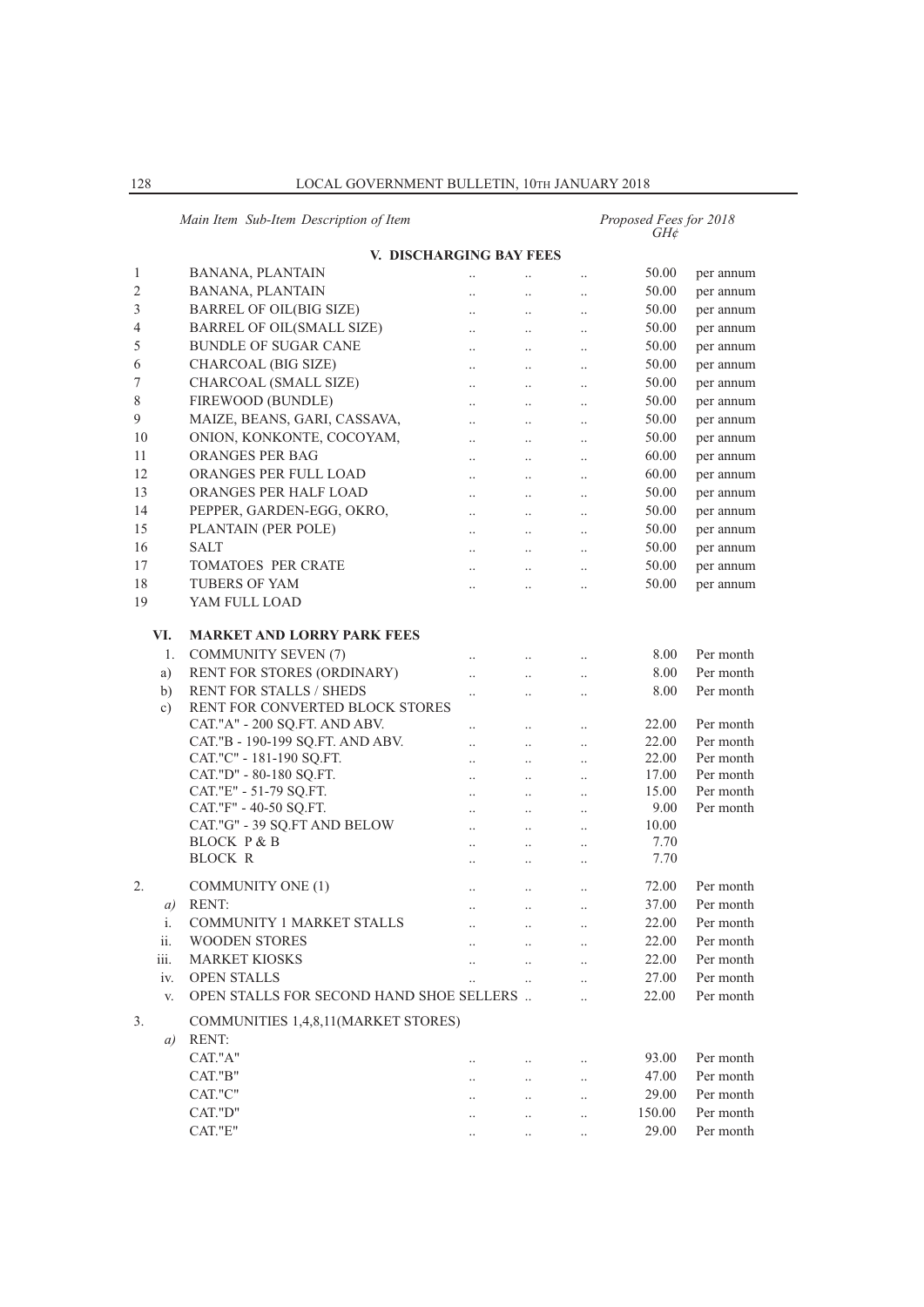$\overline{a}$ 

|         |     | Main Item Sub-Item Description of Item                         |                      |                        |                        | Proposed Fees for 2018<br>GH¢ |             |
|---------|-----|----------------------------------------------------------------|----------------------|------------------------|------------------------|-------------------------------|-------------|
| 4.      | a)  | STORES BEHIND KINGSWAY/ U.T.C. (COMMUNITY ONE)<br><b>RENT:</b> |                      |                        |                        | 22.00                         | Per month   |
| 5.      |     | DEPARTMENTAL STORES                                            |                      |                        | $\ddot{\phantom{a}}$   | 143.00                        | Per month   |
| 6.      |     | STORES BEHIND BARCLAYS BANK                                    |                      |                        | $\ddot{\phantom{a}}$   | 150.00                        | Per month   |
| 7.      |     | <b>STORES ON BARBER LANE</b>                                   |                      |                        | $\ddotsc$              | 22.00                         | Per month   |
| 8.      |     | COMMUNITIES:2 MARKET STORES /STALLS/ SHEDS, ETC.               |                      |                        |                        |                               |             |
|         | a)  | <b>RENT:</b>                                                   |                      |                        |                        |                               |             |
|         |     | CAT."A" - (eg. LAVA)                                           |                      |                        | $\ddot{\phantom{a}}$   | 1.50                          | Per month   |
|         |     | CAT."B" (e.g. EUROPEAN MARKET)                                 |                      | $\ddotsc$              | $\ddotsc$              | 1.50                          | Per month   |
|         |     | CAT."C" (e.g. AFRICA MARKET)                                   | $\ddotsc$            | $\ddot{\phantom{a}}$   | $\cdot$                | 4.00                          | Per month   |
| 9.      |     | <b>COMMUNITIES 5 (MARKET STORES /STALLS)</b><br>RENT:          |                      |                        |                        |                               |             |
|         | a)  | CAT."A"                                                        |                      |                        |                        | 15.00                         | Per month   |
|         |     | CAT."B"                                                        |                      |                        | $\ddotsc$              | 15.00                         | Per month   |
|         |     | CAT."C"                                                        | $\ddotsc$            | $\ddotsc$<br>$\ddotsc$ | $\ddotsc$<br>$\ddotsc$ | 15.00                         | Per month   |
|         |     |                                                                |                      |                        |                        |                               |             |
| 10.     |     | NEWTOWN MARKET                                                 |                      |                        |                        |                               |             |
|         | a)  | RENT:                                                          | $\ddotsc$            | $\ddotsc$              | $\ddotsc$              | 8.00                          | Per month   |
|         |     | <b>OPEN STALL</b>                                              | $\ddot{\phantom{a}}$ | $\ddotsc$              | $\ddotsc$              | 8.00                          | Per month   |
|         |     | <b>CLOSED STALL</b>                                            |                      | $\ddotsc$              | $\ddot{\phantom{a}}$   | 8.00                          | Per month   |
|         |     | <b>STORE</b>                                                   |                      |                        |                        |                               |             |
| 11.     |     | TIMBER MARKET RENTS (INDUSTRIAL AREA)                          |                      |                        |                        |                               |             |
|         |     | CAT."A"                                                        | $\ddot{\phantom{0}}$ | $\ddotsc$              | $\ddotsc$              | 15.00                         | Per day     |
|         |     | CAT."B"                                                        | $\ddotsc$            | $\ddotsc$              | $\ddotsc$              | 15.00                         | Per day     |
|         |     | CAT."C"                                                        | $\ddot{\phantom{a}}$ | $\ddotsc$              | $\ddotsc$              | 15.00                         | Per day     |
|         |     | CAT."D"                                                        |                      |                        | $\cdot$                | 11.00                         | Per day     |
|         |     | CAT."E"                                                        | $\ddotsc$            |                        | $\ddot{\phantom{a}}$   | 9.90                          | Per day     |
|         |     | CAT."F"                                                        | $\ddotsc$            | $\ddotsc$              | $\ddotsc$              | 7.70                          | Per day     |
|         |     | <b>VII. LORRY PARK USER FEES</b>                               |                      |                        |                        |                               |             |
| 1.      |     | <b>ARTICULATOR TRUCKS</b>                                      | $\ddotsc$            |                        | $\cdot$                | 3.30                          | per annum   |
| 2.      |     | LORRY PARK TOLLS (ALL STATIONS)                                |                      |                        |                        |                               |             |
|         | i.  | <b>TAXI CAB</b>                                                | $\ddotsc$            | $\ddotsc$              | $\ddotsc$              | 1.50                          | per annum   |
|         | ii. | <b>OTHER VEHICLES</b>                                          |                      | $\ddotsc$              | $\ddotsc$              | 2.00                          | per annum   |
|         |     | "ONE POUND-ONE POUND"<br>$\mathfrak{a}$ .                      | $\ddotsc$            | $\ddotsc$              | $\ddotsc$              | 2.00                          | per annum   |
|         |     | b.<br>12-19 SEATER (MINI BUSES)                                | $\ddotsc$            | $\ldots$               | $\cdot$                | 2.00                          | per annum   |
|         |     | 20-32 SEATER<br>C.                                             | $\cdot \cdot$        |                        |                        | 2.00                          | per annum   |
|         |     | d.<br><b>33-38 SEATER</b>                                      |                      | $\cdot$ .              | $\ldots$               | 2.00                          | per annum   |
|         |     | 39-60 SEATER<br>e.                                             |                      |                        |                        | 2.00                          | per annum   |
| 3. iii. |     | <b>LORRY PARK USER FEES</b>                                    |                      |                        |                        |                               |             |
|         |     | COMM.1 MKT. LORRY PARK - MANKOADZE                             |                      |                        |                        | 132.00                        | Per Parking |
|         |     | $\boldsymbol{a}$<br>b.<br>COMM.1 MKT. LORRY PARK-MAIN MARKET   |                      |                        | $\ddot{\phantom{0}}$   | 176.00                        | Per Parking |
|         |     | COMM.1 MKT. LORRY PARK- COMM. 5 TAXI                           |                      |                        | $\ddot{\phantom{a}}$   | 66.00                         | Per Parking |
|         |     | $\mathcal{C}.$<br>COMM.MKT. LORRY PARK-ACCRA TAXI STAT.<br>d.  |                      |                        | $\ddotsc$              | 66.00                         |             |
|         |     | COM. 1MKT. LORRY PARK-C2, NEW TAXI STAT.<br>e.                 |                      |                        | $\ddotsc$              | 66.00                         |             |
|         |     | COM.1MKT. LORRY PARK-C2,3,4,7,8,9,10,11,12.<br>f.              |                      |                        | $\ddot{\phantom{a}}$   | 66.00                         |             |
|         |     | COM. 1MKT. LORRY PK-ASHAIMAN /IND. AREA                        |                      |                        | $\ddotsc$              | 66.00                         | Per month   |
|         |     | g.<br>TEMA NEWTOWN LORRY PARK<br>h.                            |                      |                        | $\ddotsc$              | 66.00                         |             |
|         |     | OTHER LORRY PARKS (eg AFLAO, TEMA NEW TOWN, ETC.)<br>i.        |                      |                        |                        | 88.00                         | Per Parking |
|         |     | ASHAIMAN TIMBER MARKET PARKING LOT<br>j.                       |                      |                        |                        | 66.00                         |             |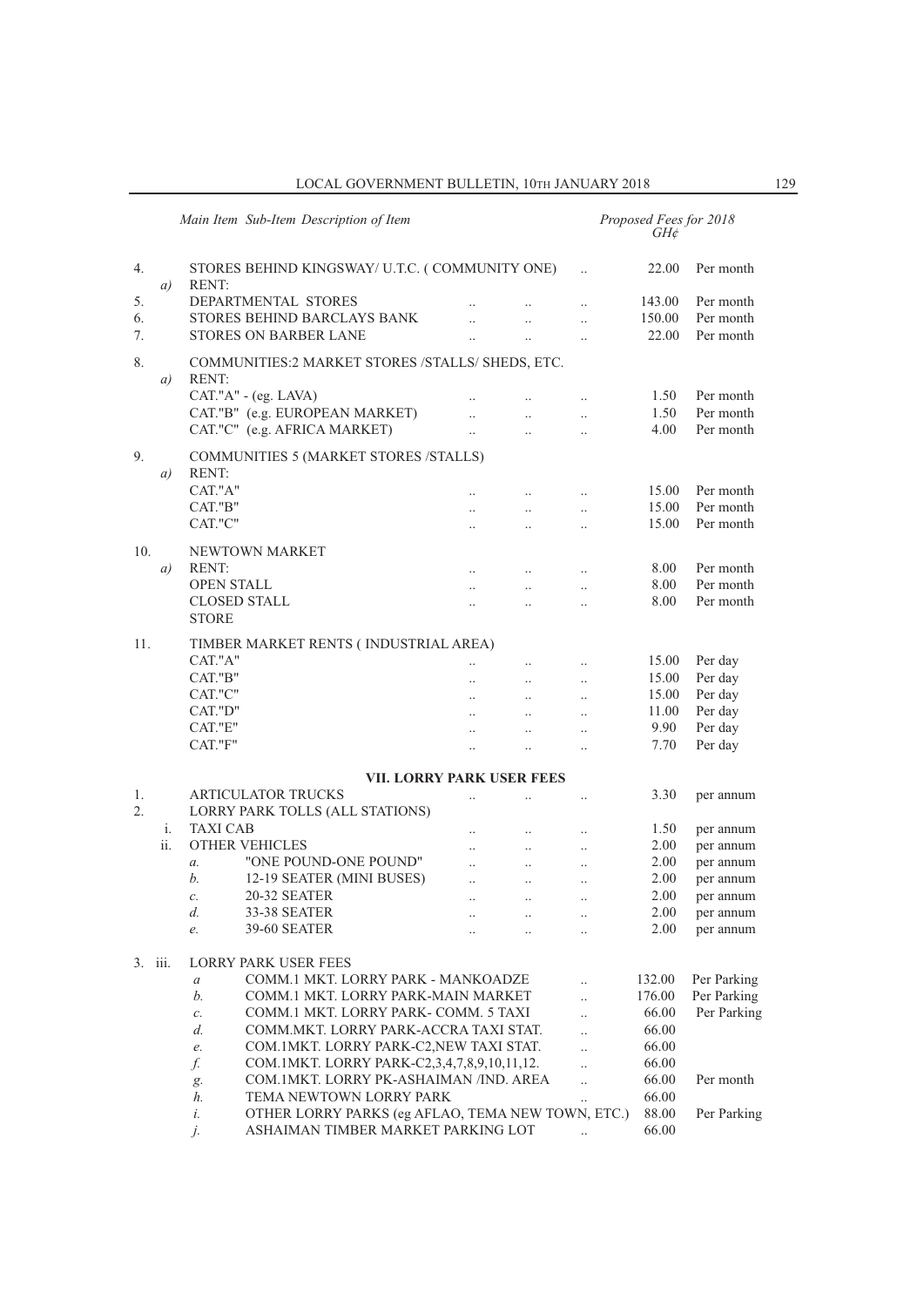130 LOCAL GOVERNMENT BULLETIN, 10Th JANUARY 2018

|             | Main Item Sub-Item Description of Item                                                                                                                                                                             |                       | Proposed Fees for 2018<br>GH¢ |                       |
|-------------|--------------------------------------------------------------------------------------------------------------------------------------------------------------------------------------------------------------------|-----------------------|-------------------------------|-----------------------|
| 4.          | DAILY TOLLS FOR CAR PARKING LOTS<br>SALOON CARS (ASSEMBLY FORECOURT, U.T.C.,                                                                                                                                       |                       | 7.00                          | Per truck             |
|             | KINGSWAY, MANKOADZE, ETC.)                                                                                                                                                                                         | $\ddotsc$             | 3.50                          | Per truck             |
| 5.          | VEHICLES OTHER THAN SALOON CARS<br>$\ddotsc$<br>MONTHLY FEES FOR CAR PARKING LOTS<br>SALOON CARS (ASSEMBLY FORECOURT, U.T.C.,                                                                                      | $\ddotsc$             | 4.40                          | Per truck             |
|             | KINGSWAY, MANKOADZE, ETC.)<br>$\ddotsc$<br>$\ddotsc$                                                                                                                                                               | $\ddotsc$             | 72.60                         | Per truck             |
|             | VEHICLES OTHER THAN SALOON CARS<br>$\ddot{\phantom{a}}$                                                                                                                                                            | $\ddot{\phantom{0}}$  | 120.00                        |                       |
| 6.          | ON/OFF STREET PARKING<br>$\ddotsc$                                                                                                                                                                                 | $\ddots$              | 3.30                          | per case              |
| 7.          | CONVEYANCE FEES FOR CONTAINERS / GOODS (STUFFED)<br>CAT."A" (40-FOOTER CONTAINER/CONTAINERISED TRUCKS<br>OF SIMILAR SIZE)<br>CAT."B" (20- FOOTER CONATINER / CONTAINERISED TRUCKS<br>OF SIMILAR SIZE)<br>$\ddotsc$ |                       | 220.00<br>265.00              | Per truck<br>per case |
| 8.          | CONVEYANCE FEES FOR CONTAINERS / GOODS (UNSTUFFED)<br>CAT."A" (40- FOOTER CONTAINER / CONTAINERISED TRUCKS<br>OF SIMILAR SIZE                                                                                      |                       | 33.00                         | per case              |
|             | CAT."B" (20- FOOTER CONATINER / CONTAINERISED TRUCKS)<br>OF SIMILAR SIZE)                                                                                                                                          |                       | 77.00                         | per case              |
| 9.          | OPERATING COMMERIAL TRANSPOT SERVICES WITHOUT A PERMIT<br>CAT "A" ON SPOT PAYMENT                                                                                                                                  |                       | 33.00                         | per case              |
| <b>B</b> ). | OPERATING ON A ROUTE EITHER THAN PERMITTED.<br>CAT "A" ON SPOT PAYMENT                                                                                                                                             | $\ddot{\phantom{a}}$  | 220.00                        | per case              |
|             | NO/ INVALID COMMERCIAL LICENCE                                                                                                                                                                                     |                       |                               |                       |
|             | CAT "A" ON SPOT PAYMENT                                                                                                                                                                                            |                       | 330.00                        | per case              |
|             | CAT "B" LIGHT DUTY CLAMPED/ESCORTED PENALTY                                                                                                                                                                        | $\ddotsc$             | 33.00                         | per case              |
|             | CAT "C" LIGHT DUTY TOWING PENALTY                                                                                                                                                                                  | $\ddotsc$             | 77.00                         | per case              |
| 16.         | CAT "D" MEDIUM DUTY CLAMPED / ESCORTED PENALTY<br>NO/ INVALID TMA STICKER                                                                                                                                          |                       | 220.00                        | per case              |
|             | CAT "A" ON SPOT PAYMENT                                                                                                                                                                                            | $\ddotsc$             | 165.00                        | per case              |
|             | CAT "B" LIGHT DUTY CLAMPED/ ESCORTED PENALTY                                                                                                                                                                       | $\ddotsc$             | 33.00                         | per case              |
|             | CAT "C" LIGHT DUTY TOWING PENALTY                                                                                                                                                                                  | $\ddotsc$             | 77.00                         | per case              |
|             | CAT "D" MEDIUM DUTY CLAMPED/ESCORTED PENALTY                                                                                                                                                                       | $\ddotsc$             | 220.00                        | per case              |
| 17.         | CAT "E" MEDIUM DUTY TOWING PENALTY<br>NO TOLL OR PARKING TICKET                                                                                                                                                    |                       | 165.00                        | per case              |
|             | CAT "A" ON SPOT PAYMENT                                                                                                                                                                                            |                       | 33.00                         | per case              |
|             | CAT "B" LIGHT DUTY CLAMPED/ESCORTED PENALTY                                                                                                                                                                        | $\ddotsc$             | 77.00                         | per case              |
|             | CAT "C" LIGHT DUTY TOWING PENALTY                                                                                                                                                                                  |                       | 220.00                        | per case              |
| 18.         | CAT "D" MEDIUM DUTY CLAMPED/ESCORTED PENALTY<br><b>LOADING AT UNPROPOSED PLACES</b>                                                                                                                                |                       | 165.00                        | per case              |
|             | CAT "A" ON SPOT PAYMENT                                                                                                                                                                                            | $\ddotsc$             | 330.00                        | per case              |
|             | CAT "B" LIGHT DUTY CLAMPED/ESCORTED PENALTY                                                                                                                                                                        |                       | 33.00                         | per case              |
|             | CAT "B" LIGHT DUTY TOWING PENALTY                                                                                                                                                                                  | $\ddots$              | 77.00                         | per case              |
|             | CAT "C" MEDIUM DUTY CLAMPED / ESCORTED PENALTY<br>CAT "D" MEDIUM DUTY TOWING PENALTY                                                                                                                               | $\dddot{\phantom{0}}$ | 220.00                        | per case              |
| 19.         | PARKING/STOPPING AT UNPROPOSED PLACES                                                                                                                                                                              |                       |                               |                       |
|             | CAT "A" ON SPOT PAYMENT                                                                                                                                                                                            | $\ddots$              | 330.00                        | per case              |
|             | CAT "B" LIGHT DUTY CLAMPED/ESCORTED PENALTY                                                                                                                                                                        | $\ddotsc$             | 220.00                        | per case              |
|             | CAT "C" LIGHT DUTY TOWING PENALTY<br>$\ddots$                                                                                                                                                                      | $\ddots$              | 33.00                         | per case              |
|             | CAT "D" MEDIUM DUTY CLAMPED / ESCORTED PENALTY 77.00                                                                                                                                                               |                       | per case                      |                       |
|             | CAT "E" MEDIUM DUTY TOWING PENALTY<br>$\ldots$                                                                                                                                                                     | $\ddots$              | 220.00                        | per case              |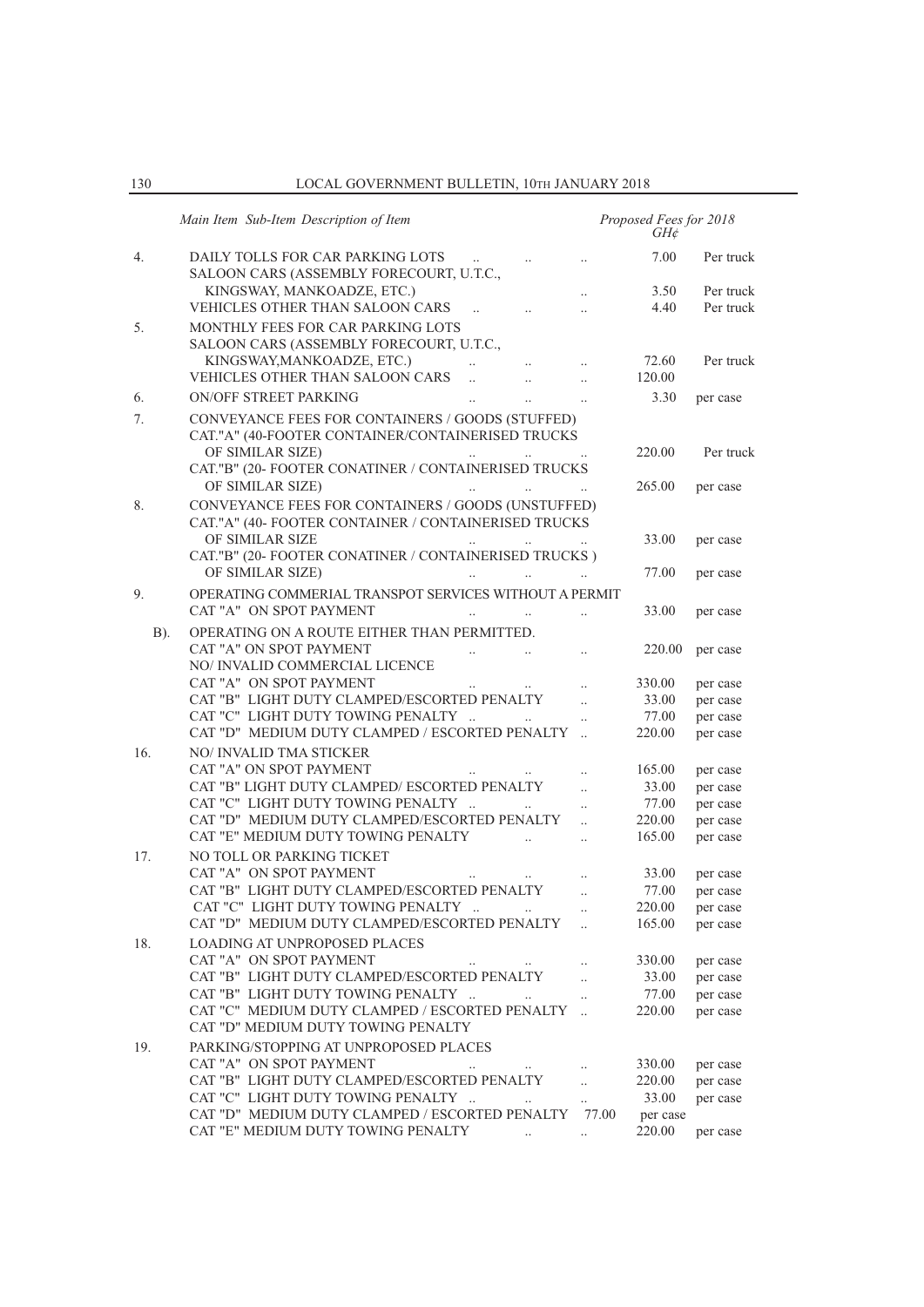|     | Main Item Sub-Item<br>Description of Item                   |                      | Proposed Fees for 2018<br>GH¢ |           |
|-----|-------------------------------------------------------------|----------------------|-------------------------------|-----------|
| 20. | PARKED WITHIN RANGE OF NO PPARKING/STOPPING INDICATOR SIGN  |                      |                               |           |
|     | CAT "A" ON SPOT PAYMENT                                     |                      | 165.00                        | per case  |
|     |                                                             | $\ddot{\phantom{a}}$ |                               | per case  |
|     | CAT "B" LIGHT DUTY CLAMPED/ESCORTED PENALTY                 |                      | 330.00                        | per case  |
|     | CAT "C" LIGHT DUTY TOWING PENALTY                           | $\ldots$             | 220.00                        | per case  |
|     | CAT "D" MEDIUM DUTY CLAMPED / ESCORTED PENALTY              |                      | 33.00                         | per case  |
|     | CAT "E" MEDIUM DUTY TOWING PENALTY                          | $\ldots$             | 77.00                         | per case  |
| 21. | PARKING OR WAITING IN A BUS STOP AREA FOR OVER 5 MINS       |                      |                               | per case  |
|     | CAT "A" ON SPOT PAYMENT                                     |                      | 165.00                        | per case  |
|     | CAT "B" LIGHT DUTY CLAMPED/ESCORTED PENALTY                 |                      | 330.00                        | per case  |
|     | CAT "C" LIGHT DUTY TOWING PENALTY                           | $\ldots$             | 33.00                         | per case  |
|     | CAT "D" MEDIUM DUTY CLAMPED / ESCORTED PENALTY              |                      | 77.00                         | per case  |
|     | CAT "E" MEDIUM DUTY TOWING PENALTY                          | $\ddot{\phantom{0}}$ | 220.00                        | per case  |
| 22. | PARKED ON A ZEBRA CROSSING                                  |                      |                               |           |
|     | CAT "A" ON SPOT PAYMENT                                     |                      | 330.00                        |           |
|     | $\cdot\cdot$<br>CAT "B" LIGHT DUTY CLAMPED/ESCORTED PENALTY | $\ldots$             |                               | per case  |
|     |                                                             | $\ddotsc$            | 33.00                         | per case  |
|     | CAT "C" LIGHT DUTY TOWING PENALTY<br>$\ddotsc$              | $\ddotsc$            | 77.00                         | per case  |
|     | CAT "D" MEDIUM DUTY CLAMPED / ESCORTED PENALTY              |                      | 220.00                        | per case  |
|     | CAT "E" MEDIUM DUTY TOWING PENALTY<br>$\ddotsc$             | $\ddotsc$            | 165.00                        | per case  |
| 23. | PARKED ON A PEDESTRIAN WALKWAY                              |                      |                               |           |
|     | CAT "A" ON SPOT PAYMENT                                     | $\ddotsc$            | 330.00                        | per case  |
|     | CAT "B" LIGHT DUTY CLAMPED/ESCORTED PENALTY                 |                      | 33.00                         | per case  |
|     | CAT "C" LIGHT DUTY TOWING PENALTY                           | $\ldots$             | 77.00                         | per case  |
|     | CAT "D" MEDIUM DUTY CLAMPED / ESCORTED PENALTY              |                      | 220.00                        | per case  |
|     | CAT "E" MEDIUM DUTY TOWING PENALTY                          |                      |                               |           |
| 24. | <b>BLOCKING ACCESS TO ENTRY POINTS</b>                      |                      |                               |           |
|     | CAT "A" ON SPOT PAYMENT                                     | $\ldots$             | 165.00                        | per case  |
|     | CAT "C" LIGHT DUTY TOWING PENALTY                           |                      | 330.00                        |           |
|     | CAT "D" MEDIUM DUTY CLAMPED / ESCORTED PENALTY              | $\ldots$             | 33.00                         |           |
|     | CAT "E" MEDIUM DUTY TOWING PENALTY                          | $\ddotsc$            |                               | per case  |
|     | $\ddotsc$                                                   | $\ddot{\phantom{0}}$ | 77.00                         | per case  |
| 25. | REPAPIRS OF VEHICLES AT UNPROPOSED PLACES                   |                      |                               |           |
|     | CAT "A" ON SPOT PAYMENT<br>$\ldots$                         | $\ldots$             | 220.00                        | per case  |
|     | CAT "B" LIGHT DUTY CLAMPED/ESCORTED PENALTY                 | $\ddotsc$            | 165.00                        | per case  |
|     | CAT "C" LIGHT DUTY TOWING PENALTY                           | $\ddot{\phantom{a}}$ | 330.00                        | per case  |
|     | CAT "D" MEDIUM DUTY CLAMPED / ESCORTED PENALTY              |                      | 550.00                        | per case  |
|     | CAT "E" MEDIUM DUTY TOWING PENALTY                          |                      | 550.00                        | per case  |
| 26. | WASHING OF VEHILES AT UNPROPOSED PLACES                     |                      |                               |           |
|     | CAT "A" ON SPOT PAYMENT<br>$\ddotsc$                        | $\ddotsc$            | 275.00                        | per annum |
|     | CAT "B" LIGHT DUTY CLAMPED/ESCORTED PENALTY                 | $\ddotsc$            | 275.00                        | per annum |
|     | CAT "C" LIGHT DUTY TOWING PENALTY                           |                      | 66.00                         | per annum |
|     | CAT "D" MEDIUM DUTY CLAMPED / ESCORTED PENALTY              | $\ddotsc$            | 165.00                        | per annum |
|     | CAT "E" MEDIUM DUTY TOWING PENALTY                          | $\ldots$             | 330.00                        | per annum |
|     |                                                             |                      |                               |           |
| 27. | DAMAGE TO CLAMP/ESCAPE                                      | $\ldots$             | 347.00                        | per annum |
|     | CAT "A" LIGHT DUTY CLAMPED/ESCORTED PENALTY                 | $\ddotsc$            | 770.00                        | per annum |
|     | CAT "B" MEDIUM DUTY CLAMPED / ESCORTED PENALTY              | $\dddotsc$           | 1,100.00                      | per annum |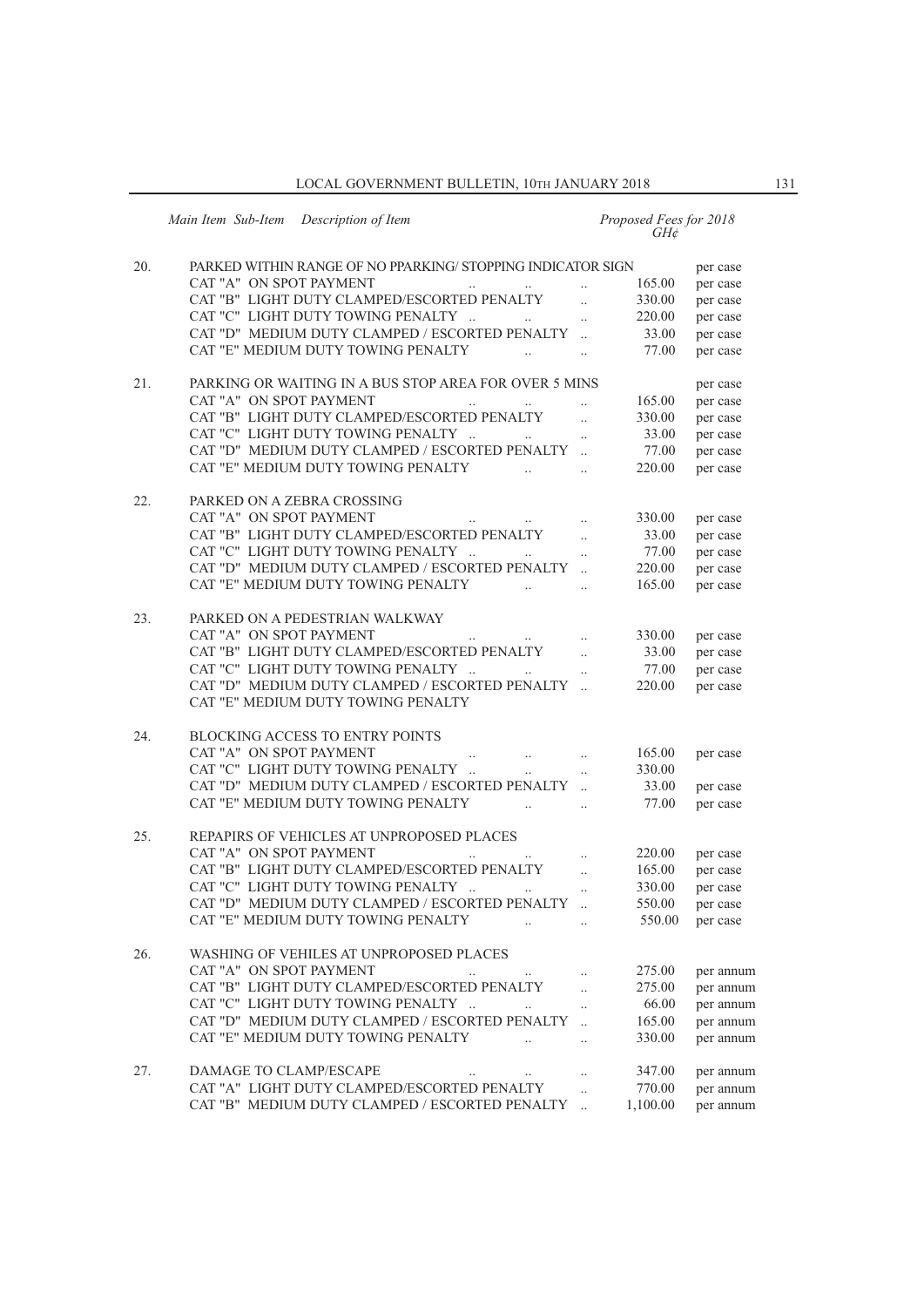|    |                     | Main Item Sub-Item                                | Description of Item                                                                                                              |                        |                                                    |                                  | Proposed Fees for 2018<br>GH¢ |                                                   |
|----|---------------------|---------------------------------------------------|----------------------------------------------------------------------------------------------------------------------------------|------------------------|----------------------------------------------------|----------------------------------|-------------------------------|---------------------------------------------------|
|    |                     |                                                   | VII. BUILDING / DEVELOPMENT FEES                                                                                                 |                        |                                                    |                                  |                               |                                                   |
| 1. | i.<br>ii.           | <b>BUILDING PERMIT</b><br><b>APPLICATION FORM</b> | APPLICATION- CERTIFIED TRUE COPY                                                                                                 | $\ddotsc$              | $\ddotsc$                                          | $\ddot{\phantom{a}}$             | 275.00<br>66.00               | Per application<br>Per application                |
| 2. |                     |                                                   | <b>BUILDING PERMIT RENEWAL</b>                                                                                                   |                        |                                                    |                                  |                               |                                                   |
|    |                     | a) RESIDENTIAL                                    |                                                                                                                                  |                        |                                                    | $\ddotsc$                        | 347.00                        | per annum                                         |
|    |                     | b) COMMERCIAL                                     |                                                                                                                                  | $\ddotsc$              | $\ddotsc$                                          | $\ddotsc$                        | 770.00                        | per annum                                         |
|    |                     | c) INDUSTRIAL                                     |                                                                                                                                  |                        | $\ddotsc$                                          |                                  | 1,100.00                      | per annum                                         |
| 3. |                     |                                                   | CERTIFICATE OF HABITATION PERMIT FOR CONSTRUCTION                                                                                |                        |                                                    |                                  |                               |                                                   |
|    |                     | OF SWIMMING POOL                                  |                                                                                                                                  |                        |                                                    |                                  | 757.00                        | Per Submission                                    |
| 4. |                     |                                                   | PERMIT FOR CONSTRUCTION OF FOUNTAIN/WATER FALLS                                                                                  |                        |                                                    |                                  | 605.00                        | Per Submission                                    |
| 5. |                     | <b>BUILDING PERMIT RATES</b>                      |                                                                                                                                  |                        |                                                    |                                  |                               |                                                   |
|    |                     |                                                   | SPACE INSPECTION FEE FOR TEMPORARY STRUCTURES                                                                                    |                        |                                                    |                                  | 110.00                        | Per Submission                                    |
|    |                     |                                                   | TENNIS COURT/VOLLEY BALL/BASKET BALL                                                                                             |                        |                                                    | $\ddotsc$                        | 577.00                        | Per Submission                                    |
|    |                     | FOOTBALL PITCH                                    |                                                                                                                                  | $\ddotsc$              | $\dddot{\phantom{0}}$                              | $\ddotsc$                        | 2,310.00                      | Per Submission                                    |
|    |                     | <b>OUTDOOR JACUZIE</b>                            |                                                                                                                                  |                        | $\ddotsc$                                          | $\ddot{\phantom{a}}$             | 660.00                        | Per Submission                                    |
| 6. |                     |                                                   | PROCESSING / DEVELOPMENT FEES:                                                                                                   |                        |                                                    |                                  |                               |                                                   |
|    |                     | RESIDENTIAL BUILDINGS                             |                                                                                                                                  |                        |                                                    |                                  |                               |                                                   |
|    |                     |                                                   | a) GENERAL RESIDENTIAL DEV'T. (1-STOREY)                                                                                         |                        |                                                    |                                  | 143.00                        | Per Submission                                    |
|    |                     |                                                   | b) 2 - STOREY RESIDENTIAL DEV'T.                                                                                                 | $\ddotsc$              | $\ddots$                                           |                                  | 176.00                        | Per Submission                                    |
|    |                     |                                                   | c) 3 -STOREY RESIDENTIAL DEV'T. (BELOW A GROSS                                                                                   |                        |                                                    |                                  |                               |                                                   |
|    |                     |                                                   | FLOOR AREA OF 5000 SQ. FT.)                                                                                                      | $\sim$                 | $\ddots$                                           | $\ddotsc$                        | 231.00                        | Per Submission                                    |
|    | d)                  |                                                   | 3 -STOREY & Above RESIDENTIAL DEV'T.<br>e) EXTENSION OF TIME 121.00 Per Submission                                               |                        |                                                    |                                  |                               | GH¢210.00 + a gross floor area of 5000 sq. ft     |
|    |                     | <b>COMMERCIAL BUILDINGS</b>                       | a) GENERAL COMMERCIAL BUILDING (1-STOREY)<br>b) 2 - STOREY COMMERCIAL DEV'T.<br>c) 3 -STOREY COMMERCIAL DEV'T.(LESS THAN A GROSS | $\ddotsc$              |                                                    | $\ddotsc$<br>$\ddotsc$           | 210.00<br>253.00              | Per Submission<br>Per Submission                  |
|    |                     |                                                   | FLOOR AREA OF 5000 SQ. FT.)                                                                                                      | $\sim 100$             | $\ldots$                                           | $\ddotsc$                        | 352.00                        | Per Submission                                    |
|    |                     |                                                   | d) 3 -STOREY & Above COMMERCIAL DEV'T.                                                                                           |                        |                                                    |                                  |                               | GH¢320.00 + a gross floor area of 5000 sq. ft     |
|    |                     | e) EXTENSION OF TIME                              |                                                                                                                                  |                        |                                                    | $\ddotsc$                        | 33.00                         | Per Submission                                    |
| 7. |                     | <b>OFFICES</b>                                    |                                                                                                                                  |                        |                                                    |                                  |                               |                                                   |
|    | a)                  |                                                   | UP TO 2 -STOREY DEVELOPMENT                                                                                                      | $\ddotsc$              | $\ldots$                                           | $\ddotsc$                        | 230.00                        | Per Submission                                    |
|    | b)                  |                                                   | 3 -STOREY DEVELOPMENT (LESS THAN A GROSS<br>FLOOR AREA OF 5000 SQ. FT.)                                                          |                        |                                                    |                                  | 280.00                        | Per Submission                                    |
|    | C)                  | 3 -STOREY & Above                                 |                                                                                                                                  | $\ddotsc$<br>$\ddotsc$ |                                                    |                                  |                               | GH¢ $255.00 + a$ gross floor area of 5000 sq. ft. |
|    | $\left( d\right)$   | EXTENSION OF TIME                                 |                                                                                                                                  |                        | $\ldots$                                           |                                  |                               | 462.00 Per Submission                             |
|    |                     |                                                   |                                                                                                                                  |                        |                                                    |                                  |                               |                                                   |
| 8. |                     | MIXED DEVELOPMENTS                                |                                                                                                                                  |                        |                                                    |                                  | 210.00                        | Per Submission                                    |
|    | a)<br>b)            |                                                   | SHOPS/OFFICES/RESIDENTIAL (1-STOREY)<br>SHOPS, OFFICES & RESIDENTIAL (UP TO 2-STOREY)                                            |                        | $\ddotsc$                                          | $\ldots$<br>$\ddot{\phantom{a}}$ | 259.00                        | Per Submission                                    |
|    | c)                  |                                                   | 3 -STOREY (LESS THAN A GROSS FLOOR AREA OF 5000 SQ. FT.)                                                                         |                        |                                                    |                                  | 33.00                         | Per Submission                                    |
|    | d)                  |                                                   | 3 -STOREY & Above MIXED DEV'T.                                                                                                   | $\ddotsc$              | $\ddotsc$                                          | $\ddotsc$                        | 352.00                        | Per Submission                                    |
|    | e)                  | <b>EXTENSION OF TIME</b>                          |                                                                                                                                  | $\ddotsc$              | $\ldots$                                           | $\ddotsc$                        | 462.00                        | Per Submission                                    |
|    |                     |                                                   |                                                                                                                                  |                        |                                                    |                                  |                               |                                                   |
| 9. |                     |                                                   | FACTORIES/INDUSTRIAL BUILDINGS                                                                                                   |                        |                                                    |                                  |                               |                                                   |
|    | a)                  | <b>SINGLE STOREY</b>                              |                                                                                                                                  | $\ldots$               | $\cdots$                                           | $\ldots$                         | 352.00                        | Per Submission<br>Per Submission                  |
|    | b)                  | 2 - STOREY                                        | 3 - STOREY (LESS THAN A GROSS FLOOR AREA OF 5000 SQ. FT.)                                                                        | $\ddots$               |                                                    | $\ddotsc$                        | 286.00<br>462.00              | Per Submission                                    |
|    | $\mathcal{C}$<br>d) |                                                   | 3 - STOREY & Above (GH¢420.00 + A GROSS                                                                                          |                        |                                                    |                                  |                               |                                                   |
|    |                     |                                                   | FLOOR AREA OF 5000 SQ. FT.)                                                                                                      | $\ddotsc$              |                                                    |                                  |                               | GH¢420.00 + a gross floor area of 5000 sq. ft.    |
|    | e)                  | <b>EXTENSION OF TIME</b>                          |                                                                                                                                  | $\ddotsc$              | $\mathbf{a}$ , and $\mathbf{a}$ , and $\mathbf{a}$ |                                  | 462.00                        | Per Submission                                    |
|    |                     |                                                   |                                                                                                                                  |                        |                                                    |                                  |                               |                                                   |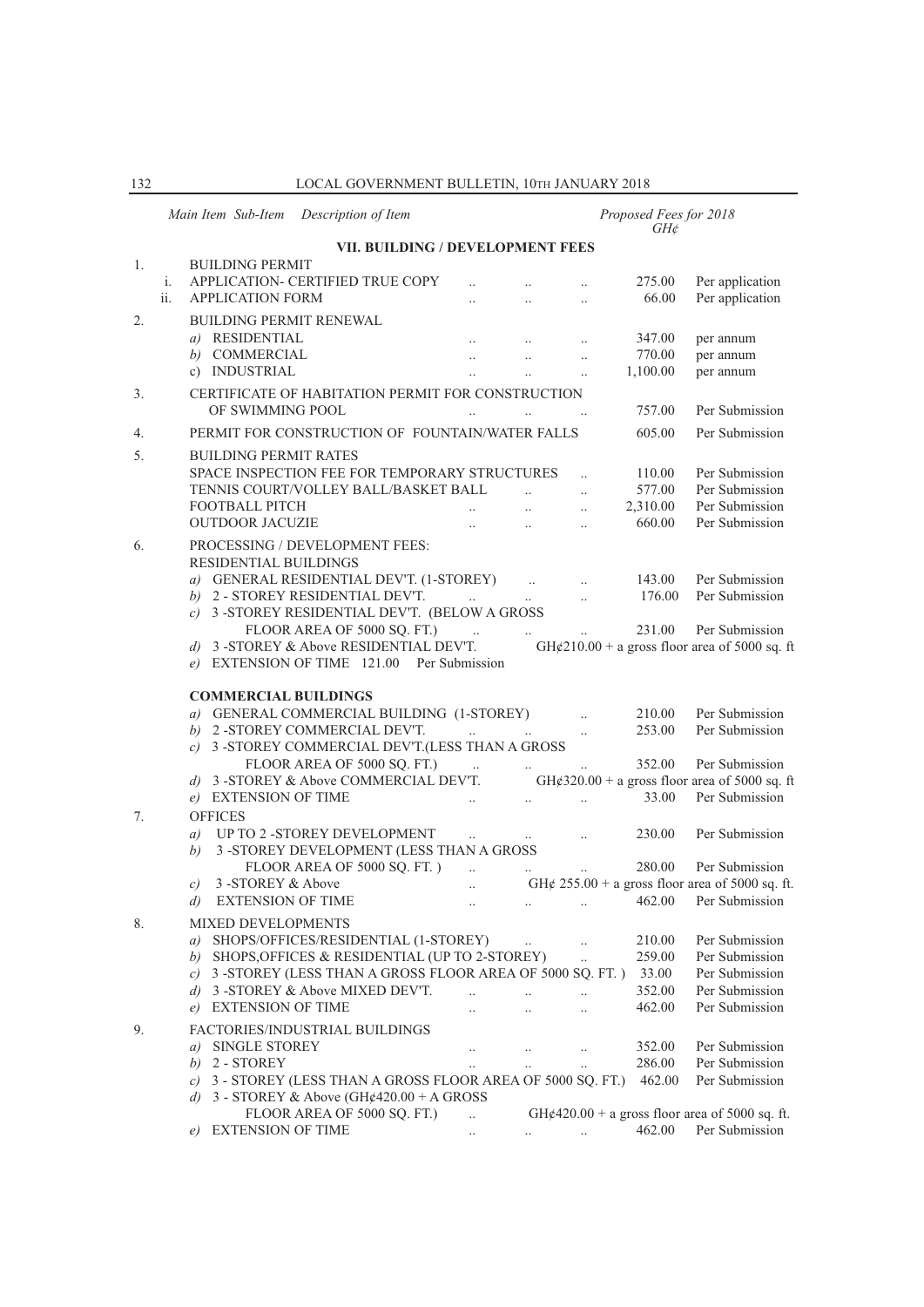|     | Main Item Sub-Item Description of Item                           |                      | Proposed Fees for 2018<br>$GH\mathcal{C}$ |                      |          |                                                |  |  |  |  |  |
|-----|------------------------------------------------------------------|----------------------|-------------------------------------------|----------------------|----------|------------------------------------------------|--|--|--|--|--|
| 10. | EDUCATIONAL BUILDINGS                                            |                      |                                           |                      |          |                                                |  |  |  |  |  |
|     | a) SINGLE STOREY                                                 | $\ddotsc$            | $\ddotsc$                                 | $\ldots$             | 165.00   | Per Submission                                 |  |  |  |  |  |
|     | $b)$ 2 - STOREY                                                  | $\ddotsc$            | $\ddotsc$                                 | $\ddot{\phantom{a}}$ | 198.00   | Per Submission                                 |  |  |  |  |  |
|     | $c)$ 3 - STOREY & Above                                          | $\ddotsc$            | $\ddots$                                  | $\ddotsc$            | 210.00   | Per Submission                                 |  |  |  |  |  |
|     | d) 3 - STOREY & Above EDUCATIONAL DEV'T                          |                      |                                           |                      |          | GH¢190.00 + a gross floor area of 5000 sq. ft. |  |  |  |  |  |
|     | e) EXTENSION OF TIME                                             |                      |                                           | $\ddotsc$            | 462.00   | Per Submission                                 |  |  |  |  |  |
|     |                                                                  |                      |                                           |                      |          |                                                |  |  |  |  |  |
| 11. | <b>HOTELS/GUEST HOUSES</b>                                       |                      |                                           | $\ldots$             | 396.00   | Per Check                                      |  |  |  |  |  |
|     | <b>SINGLE STOREY</b><br>a)                                       | $\ddotsc$            | $\ddotsc$                                 | $\ddotsc$            | 462.00   |                                                |  |  |  |  |  |
|     | b) 2 - STOREY                                                    | $\ddotsc$            | $\ddotsc$                                 | $\ddotsc$            | 583.00   | Per Check                                      |  |  |  |  |  |
|     | c) 3 - STOREY & Above (LESS THAN A GROSS FLOOR                   |                      |                                           |                      |          |                                                |  |  |  |  |  |
|     | AREA OF 5000 SQ. FT.)                                            |                      |                                           | $\ddot{\phantom{0}}$ | 583.00   | Per Check                                      |  |  |  |  |  |
|     | d) 3 - STOREY & Above HOTEL/GUEST HOUSE DEV'T.                   |                      |                                           |                      |          |                                                |  |  |  |  |  |
|     | $(GH\varphi 530.00 + a$ gross floor area of 5000 sq. ft.)        |                      |                                           | $\ddot{\phantom{0}}$ | 462.00   | Per Check                                      |  |  |  |  |  |
|     | e) EXTENSION OF TIME                                             |                      | $\ddotsc$                                 | $\ddotsc$            | 231.00   |                                                |  |  |  |  |  |
|     | f) MOTELS                                                        | $\ddot{\phantom{a}}$ | $\ddotsc$                                 | $\ddotsc$            | 462.00   | Per Submission                                 |  |  |  |  |  |
|     |                                                                  |                      |                                           |                      |          |                                                |  |  |  |  |  |
| 12. | <b>LAND SEARCH REPORT FEE</b>                                    | $\ddotsc$            |                                           |                      | 165.00   | Per Submission                                 |  |  |  |  |  |
|     |                                                                  |                      |                                           |                      |          |                                                |  |  |  |  |  |
| 13. | CHECKS OF SITES UP TO ONE ACRE                                   | $\ddotsc$            |                                           | $\ldots$             | 550.00   | Per Check                                      |  |  |  |  |  |
|     | CHECKS OF SITES MORE THAN ONE ACRE                               |                      | $\ddotsc$                                 | $\ddotsc$            | 1,100.00 | Per Check                                      |  |  |  |  |  |
|     |                                                                  |                      |                                           |                      |          |                                                |  |  |  |  |  |
| 14. | CHANGE OF LAND-USE (RE-ZONING) FEES:                             |                      |                                           |                      |          |                                                |  |  |  |  |  |
|     | FROM RESIDENTIAL USE TO COMMERCIAL USE<br>a)                     |                      |                                           |                      |          |                                                |  |  |  |  |  |
|     | <b>PLOT SIZE</b>                                                 |                      |                                           |                      |          |                                                |  |  |  |  |  |
|     | $(0.01 - 0.23$ ACRES)                                            |                      | $\ddots$                                  | $\ldots$             | 1,276.00 | Per Submission                                 |  |  |  |  |  |
|     | $(0.24 - 2.0 \text{ ACRES})$                                     |                      | $\ddot{\phantom{a}}$                      | $\ddotsc$            | 2,541.00 | Per Submission                                 |  |  |  |  |  |
|     | $(2.1 - 5.0 \text{ ACRES})$                                      |                      | $\ddot{\phantom{a}}$                      | $\ddotsc$            | 3,817.00 | Per Submission                                 |  |  |  |  |  |
|     | $(5.1 - 10.0 \text{ ACRES})$                                     | $\ddotsc$            |                                           | $\ddotsc$            | 5,082.00 | Per Submission                                 |  |  |  |  |  |
|     | $(10.0 + ACRES)$                                                 |                      |                                           | $\ddotsc$            | 6,380.00 | Per Submission                                 |  |  |  |  |  |
|     |                                                                  |                      |                                           |                      |          |                                                |  |  |  |  |  |
|     | FROM RESIDENTIAL USE TO INDUSTRIAL USE<br>b)<br><b>PLOT SIZE</b> |                      |                                           |                      |          |                                                |  |  |  |  |  |
|     | $(0.01 - 0.23$ ACRES)                                            |                      |                                           |                      | 2,541.00 | Per Submission                                 |  |  |  |  |  |
|     | $(0.24 - 2.0 \text{ ACRES})$                                     |                      |                                           | $\ldots$             | 3,817.00 | Per Submission                                 |  |  |  |  |  |
|     | $(2.1 - 5.0 \text{ ACRES})$                                      | $\ddotsc$            | $\ddots$                                  | $\ldots$             | 5,082.00 | Per Submission                                 |  |  |  |  |  |
|     | $(5.1 - 10.0 \text{ ACRES})$                                     | $\ddotsc$            |                                           | $\ldots$             | 6,380.00 | Per Submission                                 |  |  |  |  |  |
|     | $(10.0 + ACRES)$                                                 | $\ddotsc$            | $\ddotsc$                                 | $\ddotsc$            | 7,623.00 | Per Submission                                 |  |  |  |  |  |
|     |                                                                  | $\ddotsc$            | $\ddot{\phantom{a}}$                      | $\ddotsc$            |          |                                                |  |  |  |  |  |
|     | FROM COMMERCIAL USE TO RESIDENTIAL USE<br>c)                     |                      |                                           |                      |          |                                                |  |  |  |  |  |
|     | <b>PLOT SIZE</b>                                                 |                      |                                           |                      |          |                                                |  |  |  |  |  |
|     | $(0.01 - 0.23$ ACRES)                                            |                      |                                           | $\cdot$ .            | 506.00   | Per Submission                                 |  |  |  |  |  |
|     | $(0.24 - 2.0 \text{ ACRES})$                                     |                      |                                           | $\ddotsc$            | 638.00   | Per Submission                                 |  |  |  |  |  |
|     | $(2.1 - 5.0 \text{ ACRES})$                                      |                      | $\ldots$                                  | $\ldots$             | 764.50   | Per Submission                                 |  |  |  |  |  |
|     | $(5.1 - 10.0 \text{ ACRES})$                                     |                      |                                           | $\cdot$ .            | 891.00   | Per Submission                                 |  |  |  |  |  |
|     | $(0.0 + ACRES)$                                                  |                      |                                           | $\ddotsc$            | 1,017.50 | Per Submission                                 |  |  |  |  |  |
|     | FROM COMMERCIAL USE TO INDUSTRIAL USE<br>$\left( d\right)$       |                      |                                           |                      |          |                                                |  |  |  |  |  |
|     | <b>PLOT SIZE</b>                                                 |                      |                                           |                      |          |                                                |  |  |  |  |  |
|     | $(0.01 - 0.23$ ACRES)                                            |                      |                                           | $\cdot$ .            | 1,276.00 | Per Submission                                 |  |  |  |  |  |
|     | $(0.24 - 2.0 \text{ ACRES})$                                     |                      | $\ldots$                                  | $\ldots$             | 1,529.00 | Per Submission                                 |  |  |  |  |  |
|     | $(2.1 - 5.0 \text{ ACRES})$                                      |                      |                                           | $\ldots$             | 1,782.00 | Per Submission                                 |  |  |  |  |  |
|     | $(5.1 - 10.0 \text{ ACRES})$                                     | $\ddotsc$            |                                           | $\ldots$             | 2,035.00 | Per Submission                                 |  |  |  |  |  |
|     | $(10.0 + ACRES)$                                                 |                      |                                           | $\ldots$             | 2,288.00 | Per Submission                                 |  |  |  |  |  |
|     |                                                                  |                      |                                           |                      |          |                                                |  |  |  |  |  |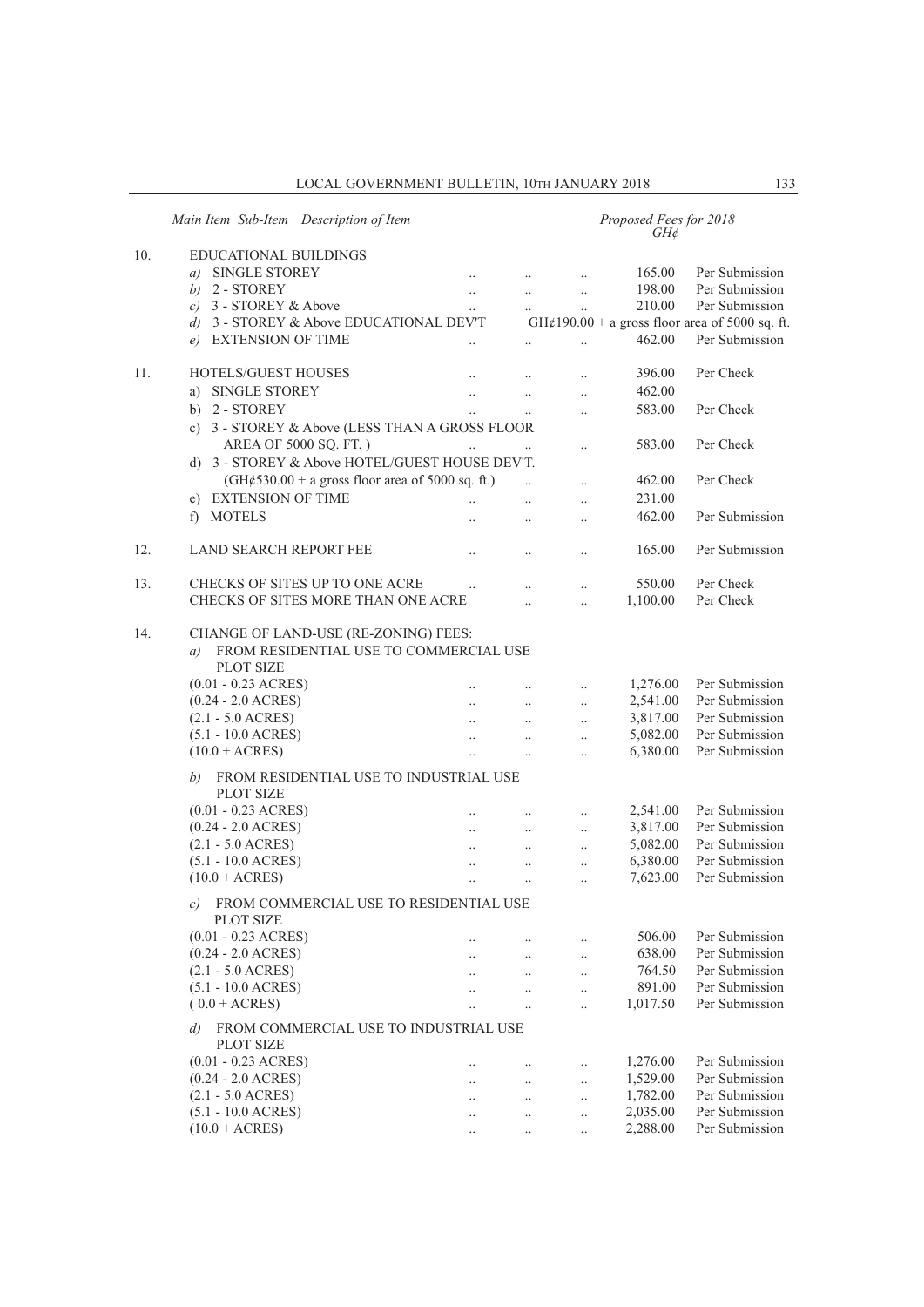|     | Main Item Sub-Item Description of Item                              |                      |                                                           | Proposed Fees for 2018<br>$GH\mathcal{E}$ |                            |                           |
|-----|---------------------------------------------------------------------|----------------------|-----------------------------------------------------------|-------------------------------------------|----------------------------|---------------------------|
|     | e) FROM INDUSTRIAL TO RESIDENTIAL USE PLOT SIZE                     |                      |                                                           |                                           |                            |                           |
|     | $(0.01 - 0.23$ ACRES)                                               |                      |                                                           | $\ddotsc$                                 | 2,541.00                   | Per Submission            |
|     | $(0.24 - 2.0 \text{ ACRES})$                                        | $\ddotsc$            | $\ddots$                                                  | $\ddotsc$                                 | 3,817.00                   | Per Submission            |
|     | $(2.1 - 5.0 \text{ ACRES})$                                         | $\ddots$             | $\ddotsc$                                                 | $\ddotsc$                                 | 5,082.00                   | Per Submission            |
|     | $(5.1 - 10.0 \text{ ACRES})$                                        | $\ddots$             | $\cdots$                                                  | $\ddot{\phantom{a}}$                      | 6,380.00                   | Per Submission            |
|     | $(10.0 + ACRES)$                                                    |                      | $\ddots$                                                  |                                           | 7,623.00                   | Per Submission            |
|     | FROM INDUSTRIAL TO COMMERCIAL USE<br>f                              |                      |                                                           |                                           |                            |                           |
|     | <b>PLOT SIZE</b>                                                    |                      |                                                           |                                           |                            |                           |
|     | $(0.01 - 0.23$ ACRES)                                               | $\ddotsc$            | $\ldots$                                                  | $\ddots$                                  | 1,276.00                   | Per Submission            |
|     | $(0.24 - 2.0 \text{ ACRES})$                                        | $\ddotsc$            | $\mathbf{1}$ , $\mathbf{1}$                               | $\ddotsc$                                 | 1,529.00                   | Per Submission            |
|     | $(2.1 - 5.0 \text{ ACRES})$                                         |                      | $\mathbf{r}_{\mathbf{r}}$ , and $\mathbf{r}_{\mathbf{r}}$ |                                           | 1,782.00                   | Per Submission            |
|     | $(5.1 - 10.0 \text{ ACRES})$                                        | $\ddotsc$            | $\ddots$                                                  | $\ddot{\phantom{a}}$                      | 2,035.00                   | Per Submission            |
|     | $(10.0 + ACRES)$                                                    |                      | $\ddotsc$                                                 | $\ddotsc$                                 | 2,288.00                   | Per Submission            |
|     |                                                                     |                      |                                                           |                                           |                            |                           |
| 15. | CONVERSION OF EXISTING PROPERTY (WITHOUT A OR SHIFT IN PLINTH AREA) |                      |                                                           |                                           |                            |                           |
|     | <b>RESIDENTIAL</b><br>a)                                            | $\ddotsc$            | $\ddotsc$                                                 | $\ddot{\phantom{a}}$                      | 0.55                       | Per sq. ft. of floor area |
|     | <b>COMMERCIAL</b><br>b)                                             |                      | $\dddotsc$                                                | $\ddotsc$                                 | 0.88                       | Per sq. ft. of floor area |
|     | <b>INDUSTRIAL</b><br>$\mathcal{C}$                                  |                      | $\ddotsc$                                                 |                                           | 1.10                       | Per sq. ft. of floor area |
| 16. | EXTENSION OF EXISTING PROPERTY (INVOLVING A SHIFT IN PLINTH AREA)   |                      |                                                           |                                           |                            |                           |
|     | <b>RESIDENTIAL</b><br>a)                                            |                      |                                                           |                                           | 0.66                       | Per sq. ft. of floor area |
|     | COMMERCIAL<br>b)                                                    |                      | $\ddotsc$                                                 | $\ddotsc$                                 | 1.10                       | Per sq. ft. of floor area |
|     | <b>INDUSTRIAL</b><br>$\mathcal{C}$                                  | $\ddot{\phantom{a}}$ | $\ddots$                                                  | $\ddotsc$                                 | 2.20                       | Per linear ft.            |
|     |                                                                     |                      |                                                           |                                           |                            |                           |
| 17. | PENALTIES FOR BUILDING/REFURB./REHAB./ RENOVATE WITHOUT PERMIT:     |                      |                                                           |                                           |                            |                           |
|     | <b>RESIDENTIAL:</b>                                                 |                      |                                                           |                                           |                            |                           |
|     | i. SUB-STRUCTURE                                                    |                      |                                                           | $\ddotsc$                                 | 3.30                       | Per sq. ft. of floor area |
|     | ii. SUPER STRUCTURE                                                 | $\ddot{\phantom{a}}$ | $\ddots$                                                  | $\ddotsc$                                 | 3.30                       | Per sq. ft. of floor area |
|     | iii. FENCE WALL                                                     | $\ddotsc$            | $\ddots$                                                  | $\ddotsc$                                 | 3.30                       | Per sq. ft.               |
|     | COMMERCIAL:                                                         |                      |                                                           |                                           |                            |                           |
|     | i. SUB-STRUCTURE                                                    |                      |                                                           |                                           | 3.30                       | Per sq. ft.               |
|     | ii. SUPER STRUCTURE                                                 | $\ddots$             | $\ldots$                                                  |                                           | 3.30                       | Per sq. ft.               |
|     | iii. FENCE WALL                                                     | $\ddots$             | $\ddots$                                                  | $\ddotsc$                                 | 9.90                       | Per ft.                   |
|     |                                                                     | $\ddots$             | $\ddots$                                                  | $\ddotsc$                                 |                            |                           |
|     | <b>INDUSTRIAL:</b>                                                  |                      |                                                           |                                           |                            |                           |
|     | i. SUB-STRUCTURE                                                    | $\ddots$             | $\ddots$                                                  | $\ddots$                                  | 3.30                       | Per ft.                   |
|     | ii. SUPER STRUCTURE                                                 |                      | $\ddot{\phantom{a}}$                                      |                                           | 3.30                       | Per ft.                   |
|     | iii. FENCE WALL                                                     |                      | $\ddotsc$                                                 | $\ddots$                                  | 3.30                       | Per ft.                   |
|     |                                                                     |                      |                                                           |                                           |                            |                           |
| 18. | RATES FOR VALUATION OF BUILDING PRIOR TO THE ISSUEANCE OF PERMITS   |                      |                                                           |                                           |                            |                           |
|     | <i>i.</i> FIRST CLASS                                               |                      |                                                           |                                           | 92.40                      | Per ft.                   |
|     | ii. SECOND CLASS                                                    |                      | $\ddot{\phantom{0}}$                                      | $\ddotsc$                                 | 81.40                      | Per ft.                   |
|     | iii. THIRD CLASS                                                    | $\ddotsc$            | $\ddotsc$                                                 | $\ddot{\phantom{a}}$                      | 70.40                      | Per ft.                   |
|     | iv. FENCE WALL                                                      |                      |                                                           |                                           | 83.60                      | Per ft.                   |
|     |                                                                     |                      |                                                           |                                           |                            |                           |
|     | <b>B. COMMERCIAL</b>                                                |                      |                                                           |                                           |                            |                           |
|     | i. COMMERCIAL AND OTHER INSTITUTIONS                                |                      | $\ddotsc$                                                 | $\ddotsc$                                 | 121.00                     | Per ft.                   |
|     | ii. SOIL / COMMODITY PIPES                                          | $\ddots$             | $\cdots$                                                  | $\ddotsc$                                 | 0.88                       | Per ft.                   |
|     | iii. FENCE WALL                                                     | $\ddotsc$            |                                                           | $\dddot{\phantom{0}}$                     | 316.80                     | Per ft.                   |
|     | iv. ESTATE DEVELOPMENT                                              |                      |                                                           |                                           | $0.725\%$ of cost of dev't | Per ft.                   |
|     | C. INDUSTRIAL                                                       |                      |                                                           |                                           |                            |                           |
|     | i. SOIL / COMMODITY PIPES                                           |                      |                                                           |                                           | 1.10                       | Per ft.                   |
|     | ii. FENCE WALL                                                      | $\ldots$             |                                                           |                                           | 316.80                     | Per ft.                   |
|     |                                                                     |                      |                                                           |                                           |                            |                           |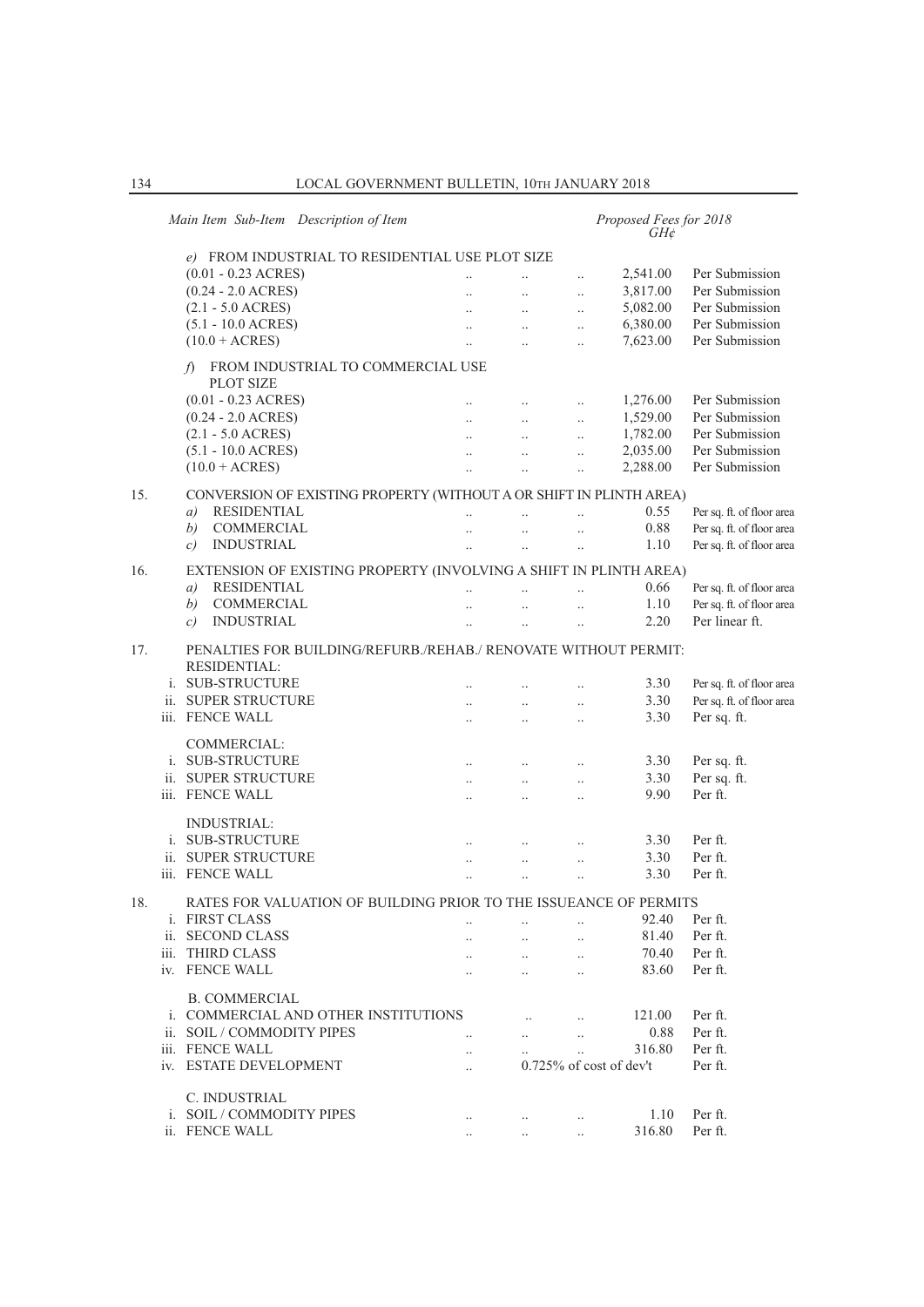|     | Main Item Sub-Item Description of Item                   |                      |                      | Proposed Fees for 2018<br>$GH\mathcal{E}$ |                    |
|-----|----------------------------------------------------------|----------------------|----------------------|-------------------------------------------|--------------------|
| 19. | RETRIEVAL OF SEIZED TOOLS (FOR VARIOUS OFFENCES)         |                      |                      |                                           |                    |
|     | <b>1ST TIME</b>                                          |                      | $\ddot{\phantom{0}}$ | 143.00                                    | Per set of tools   |
|     | 2ND TIME                                                 |                      | $\ddotsc$            | 286.00                                    | Per set of tools   |
|     | <b>3RD TIME</b>                                          |                      | $\ddotsc$            | 429.00                                    | Per set of tools   |
| 20. | PERMIT FOR TEMPORARY STRUCTURE:                          |                      |                      |                                           |                    |
|     | CAT."A" (UP TO 20 FOOTER)                                | $\ddotsc$            |                      | 132.00                                    | Per case/per annum |
|     | CAT."B" (Above 20 FOOTER AND UP TO 40 FOOTER)            |                      | $\ddotsc$            | 264.00                                    | Per case/per annum |
|     | CAT."C" (Above 40 FOOTER)<br>$\ddotsc$                   | $\ddotsc$            | $\ddotsc$            | 440.00                                    | Per case/per annum |
|     | RENEWAL FOR TEMPORARY STRUCTURE                          | $\ddot{\phantom{a}}$ | $\ddotsc$            | 110.00                                    | Per case/per annum |
|     | PENALTY FOR UNAUTHORISED PLACEMENTS                      | $\ddotsc$            | $\ddots$             | 242.00                                    | Per case/per annum |
|     | STRUCTURE ON CONST. SITE                                 | $\ddotsc$            | $\ddot{\phantom{0}}$ | 11.00                                     | Per sq. ft         |
|     | <b>NEWS VENDOR STAND</b>                                 |                      | $\ddotsc$            | 6.60                                      | Per sq. ft         |
| 21. | <b>GENERAL UTILITIES EXCAVATION PERMIT FEES</b>          |                      |                      |                                           |                    |
|     | CAT."A" (PRIVATE INDIVIDUALS)                            | $\ddotsc$            |                      | 33.00                                     | Per Metre          |
|     | CAT."B" (COMMERCIAL ENTITIES)                            | $\ddot{\phantom{a}}$ |                      | 55.00                                     | Per Metre          |
| 22. | <b>ROAD CROSSING PERMIT FEES:</b><br><b>ROAD CUTTING</b> |                      |                      |                                           |                    |
|     | CAT."A" (PAVED/SURFACED DRESSED ROAD)                    | $\ddotsc$            | $\ddotsc$            | 66.00                                     | Per Metre          |
|     | CAT."B" (UNPAVED/GRAVEL OR EARTH ROAD)                   | $\ddotsc$            | $\ddotsc$            | 192.50                                    | Per Metre          |
| 23. | <b>THRUST BORING</b>                                     |                      |                      |                                           |                    |
|     | CAT."A" (ASPHALT PAVEMENT ROAD)                          |                      | $\ddotsc$            | 11.00                                     | Per Metre          |
|     | CAT."B" (SURFACE DRESSED ROAD)                           | $\ddotsc$            | $\ddotsc$            | 5.50                                      | Per Metre          |
| 24. | PERMIT FOR CONSTRUCTION OF SEPTIC TANK                   |                      |                      |                                           |                    |
|     | a) RESIDENTIAL                                           |                      | $\ddot{\phantom{0}}$ | 66.00                                     | Per tank/per annum |
|     | b) COMMERCIAL AND INDUSTRIAL                             | $\ddotsc$            | $\ddotsc$            | 192.50                                    | Per tank/per annum |
| 25. | PERMIT FOR CONSTRUCTION OF OTHER TANKS                   |                      | $\ddotsc$            | 1,100.00                                  | Per tank/per annum |

26. CONSTRUCTION OF ROAD, KERBS,GUTTERS BY ESTATE DEVELOPERS 1% of cost of dev't

#### **BILL BOARDS (FOR ADVERTISEMENT)**

**ZONE A**

ThESE ARE MAIN OR MAJOR STREETS AND BUSINESS CENTRES WIThIN ThE ASSEMBLY AREA

**ZONE B**

ThESE ARE SUBURBS & AREAS OThER ThAN ThE MAJOR STREETS. E.G. INNER LANES, LINK ROAD ETC. FIRST PARTY SIGNS AND BILLBOARDS (OWNER OF STRUCTURE ADVERTISING OWN PRODUCTS, SERVICES, EVENTS ETC. ON OWN BUSINESS PREMISES)

*Maximum Area In Square Meters Zone A (GH¢/Gp)* (WALL OR WINDOW OR ROOFING SINGS) (FIRST PARTY) UP TO 1.0 35.00 30.00 UP TO 5.0 175.00 150.00 UP TO 10.0 350.00 300.00 300.00 300.00 300.00 300.00 300.00 300.00 300.00 300.00 300.00 300.00 300.00 300.00 300.00 300.00 300.00 300.00 300.00 300.00 300.00 300.00 300.00 300.00 300.00 300.00 300.00 300.00 300.00 300.00 3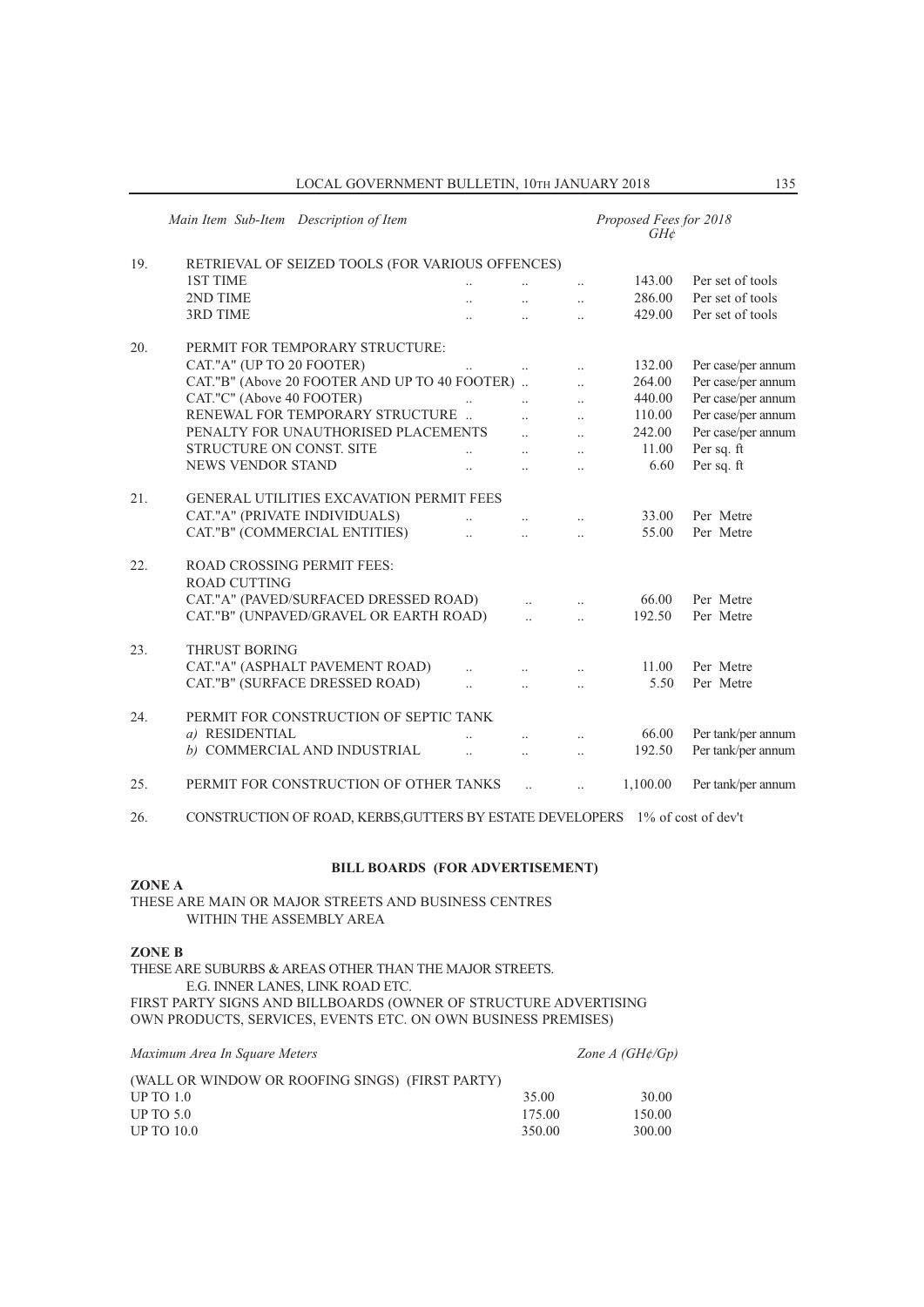| Maximum Area In Square Meters                                                                                                                                        |          | Zone $A(GH\phi/Gp)$ |
|----------------------------------------------------------------------------------------------------------------------------------------------------------------------|----------|---------------------|
| <b>UP TO 15.0</b>                                                                                                                                                    | 525.00   | 450.00              |
| <b>UP TO 20.0</b>                                                                                                                                                    | 700.00   | 600.00              |
| <b>UP TO 25.0</b>                                                                                                                                                    | 875.00   | 750.00              |
| <b>UP TO 30.0</b>                                                                                                                                                    | 1,050.00 | 900.00              |
| Above 30.0 (MAX 36.0)                                                                                                                                                | 1,260.00 | 1,080.00            |
| PROJECTING SIGNS (FIRST PARTY)                                                                                                                                       |          |                     |
| <b>UP TO 1.0</b>                                                                                                                                                     | 20.00    | 15.00               |
| <b>UP TO 5.0</b>                                                                                                                                                     | 100.00   | 75.00               |
| UP TO                                                                                                                                                                | 200.00   | 150.00              |
| <b>UP TO 15.0</b>                                                                                                                                                    | 300.00   | 225.00              |
| <b>UP TO 20.0</b>                                                                                                                                                    | 400.00   | 300.00              |
| <b>UP TO 25.0</b>                                                                                                                                                    | 500.00   | 375.00              |
| <b>UP TO 30.0</b>                                                                                                                                                    | 600.00   | 450.00              |
| Above 30.0 (MAX 36.0)                                                                                                                                                | 900.00   | 600.00              |
| MAXIMUM AREA IN SQUARE METTERS                                                                                                                                       |          |                     |
| FREE STANDING SKY SIGNS                                                                                                                                              |          |                     |
| <b>UP TO 1.0</b>                                                                                                                                                     | 45.00    | 40.00               |
| <b>UP TO 5.0</b>                                                                                                                                                     | 225.00   | 200.00              |
| <b>UP TO 10.0</b>                                                                                                                                                    | 450.00   | 400.00              |
| <b>UP TO 15.0</b>                                                                                                                                                    | 675.00   | 600.00              |
| <b>UP TO 20.0</b>                                                                                                                                                    | 900.00   | 800.00              |
| <b>UP TO 25.0</b>                                                                                                                                                    | 1,125.00 | 1,000.00            |
| <b>UP TO 30.0</b>                                                                                                                                                    | 1,350.00 | 1,200.00            |
| Above 30.0 (MAX 36.0)                                                                                                                                                | 1,620.00 | 1,440.00            |
| THIRD PARTY SIGNS AND BILLBOARDS (OWNERS OF STRUCTURE<br>ADVERTISING PRODUCT, SERVICES, EVENTS, ETC. ON ANOTHER PERSON)<br>DESIGNATION MAXIMUM AREA IN SQUARE METERS |          |                     |
| <b>Billboards /Structure (Third Party)</b>                                                                                                                           |          |                     |
| 16 SHEET                                                                                                                                                             | 6.00     | 330.00              |
| 32 SHEET                                                                                                                                                             | 12.00    | 660.00              |
| 40 SHEET                                                                                                                                                             | 16.00    | 880.00              |
| 48 SHEET                                                                                                                                                             | 18.00    | 990.00              |
| 96 SHEET                                                                                                                                                             | 36.00    | 1,980.00            |
| <b>ROOFTOP</b>                                                                                                                                                       | 40.00    | 2,200.00            |
| ROOFTOP-BACKLIT                                                                                                                                                      | 50.00    | 2,750.00            |
| <b>BACKLIT</b>                                                                                                                                                       | 54.00    | 2,970.00            |
| <b>UNIPOLE</b>                                                                                                                                                       | 108.00   | 59,40.00            |
| OTHER THIRD PARTY SIGNS/ADVERTISEMENT                                                                                                                                |          |                     |
| STRUCTURES/BANNERS/BOUNTINGS (FEE PER DAY)                                                                                                                           | 10.00    | 10.00               |
| $1.0$ Sq Mtr                                                                                                                                                         | 10.00    | 10.00               |
| POSTERS (FEE PER DAY) 1.0Sq Mtr                                                                                                                                      |          |                     |
| WALL DRAPE / BUILDING WRAP (PER sq Meter Per WEEK)                                                                                                                   | 10.00    | 5.00                |
| <b>BUS SHELTER</b>                                                                                                                                                   |          |                     |
| MAXIMUM ADVERT AREA = $8$ Sq Mtrs                                                                                                                                    | 550.00   | 500.00              |
| MEDIAN SIGNS --- LIGHT BOXES PER BOX                                                                                                                                 | 300.00   | 250.00              |
| <b>FLAG POLES</b><br>(PER FLAG POLE per annum)                                                                                                                       | 230.00   | 200.00              |
| ITEMS NOT LISTED Above OR BELOW PER SQUARE METER per annum                                                                                                           |          |                     |
| DIRECTIONAL SIGNS BRIDGE PANEL                                                                                                                                       | 60.00    | 55.00               |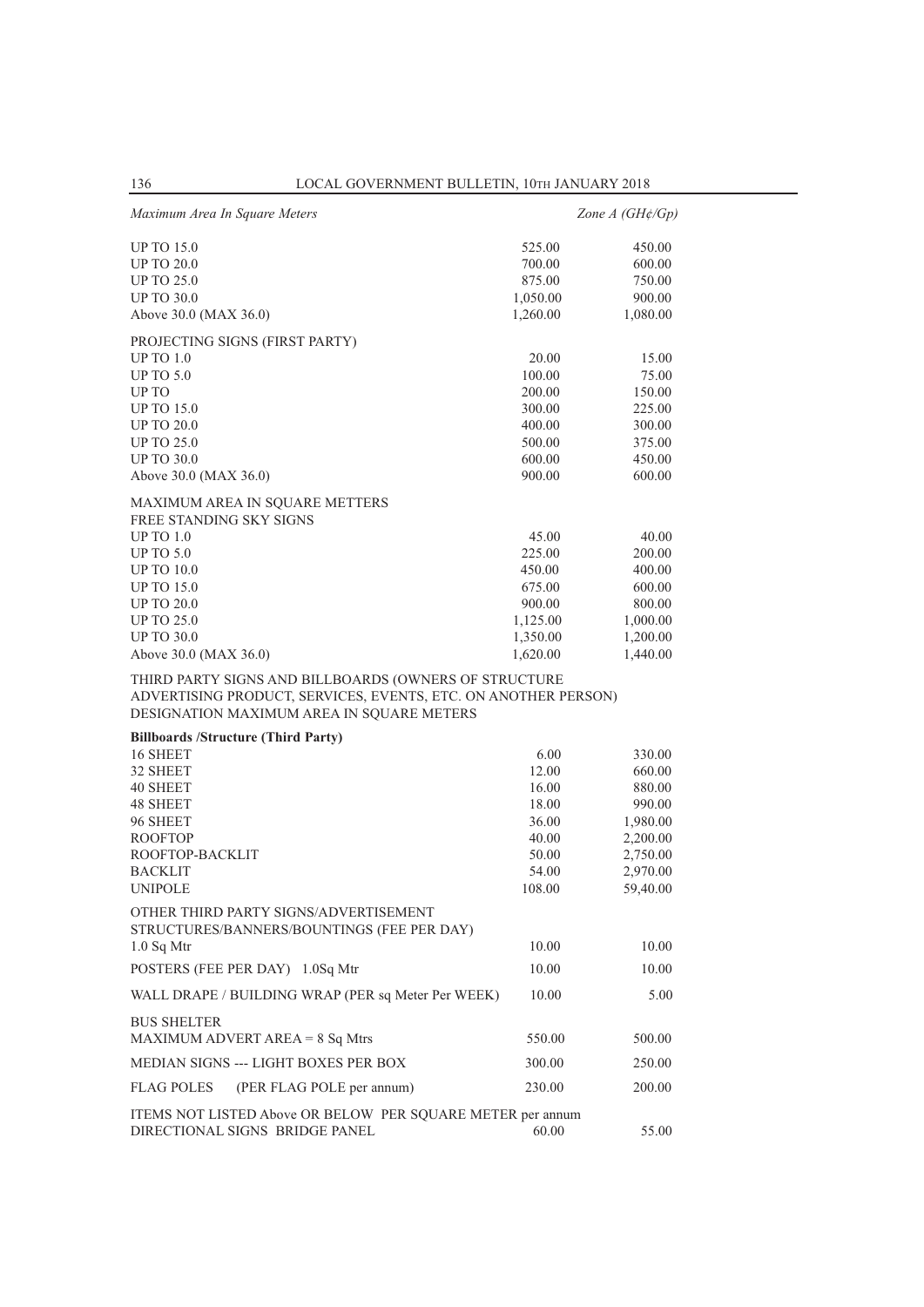| Main Item Sub-Item Description of Item                                             |                      |                                   |                      | Proposed Fees for 2018<br>GH¢                   |                                                                                |
|------------------------------------------------------------------------------------|----------------------|-----------------------------------|----------------------|-------------------------------------------------|--------------------------------------------------------------------------------|
| <b>RATES FOR BILLBOARDS</b>                                                        |                      |                                   |                      |                                                 |                                                                                |
| UNIPOLE SPECTACULAR                                                                | $\ddotsc$            | $\ldots$                          | $\ddot{\phantom{a}}$ | 11,000.00                                       | per annum                                                                      |
| <b>MOTORWAY</b>                                                                    | $\ddotsc$            | $\ddotsc$                         | $\ddotsc$            | 66.00                                           | Per Sq. Meter                                                                  |
| <b>1ST PARTY BILLBOARD</b>                                                         |                      |                                   |                      | 57.20                                           | Per Sq. Meter                                                                  |
| <b>HOSPITAL ROAD</b>                                                               | $\ddotsc$            | $\ddotsc$<br>$\ddot{\phantom{a}}$ | $\ddotsc$            | 57.20                                           | Per Sq. Meter                                                                  |
| <b>HARBOUR ROAD</b>                                                                | $\ddot{\phantom{a}}$ |                                   | $\ddotsc$            | 66.00                                           | Per Sq. Meter                                                                  |
| MOTORWAY ROUNDABOUT                                                                | $\cdot$ .            | $\ldots$                          | $\cdot$              | 66.00                                           | Per Sq. Meter                                                                  |
| ROAD ARCHES (SINGLE LANE)                                                          | $\ddotsc$            | $\ddotsc$                         | $\ddotsc$            | 5,500.00                                        | per annum                                                                      |
| ROAD ARCHES (DOUBLE LANE)                                                          | $\cdot$ .            | $\ddotsc$                         | $\ddotsc$            | 8,140.00                                        | per annum                                                                      |
| STREET LIGHT POLE ADVERTISING                                                      | $\ddot{\phantom{a}}$ | $\cdot$ .                         | $\ddotsc$            | 110.00                                          | per annum                                                                      |
| <b>OVERPASS (PER ADVERT)</b>                                                       | $\ddot{\phantom{a}}$ | $\ddot{\phantom{a}}$              | $\ddot{\phantom{a}}$ | 5,896.00                                        |                                                                                |
| FRANCHISING OF ROUNDABOUT                                                          |                      | $\ddotsc$                         | $\ddotsc$            |                                                 | per annum                                                                      |
| DIGITAL ULTRAWARE                                                                  | $\ddotsc$            | $\ddotsc$                         | $\ddot{\phantom{a}}$ | 13,200.00                                       | per annum                                                                      |
|                                                                                    | $\ddotsc$            | $\ddotsc$                         | $\ddotsc$            | 11,000.00                                       | per annum                                                                      |
| MOBILE ADVERTISEMENT (FEE FOR ALL ZONE)                                            |                      |                                   |                      |                                                 |                                                                                |
| TRANSIT/BRANDING ADVERT-per annum RATE                                             |                      |                                   |                      |                                                 |                                                                                |
| <b>TRUCK/LONG VEHICLE</b>                                                          |                      |                                   | $\cdot$              | 1,100.00                                        | per annum                                                                      |
| <b>BIG BUS</b>                                                                     | $\ddotsc$            | $\ddotsc$                         | $\ddotsc$            | 880.00                                          | per annum                                                                      |
| SALOON CAR                                                                         | $\cdot$ .            | $\ddotsc$                         | $\ddotsc$            | 440.00                                          | per annum                                                                      |
| PICK-UP/MINI BUS                                                                   | $\ddot{\phantom{a}}$ | $\cdot$ .                         | $\ddotsc$            | 660.00                                          | per annum                                                                      |
| TRUCKS/LONG VEHICLES                                                               | $\ddot{\phantom{a}}$ | $\ddot{\phantom{a}}$              | $\ddot{\phantom{a}}$ | 1,100.00                                        | per annum                                                                      |
| FLOAT/PROMOTIONAL EVENT (ON THE ROAD) -FEE PER DAY                                 |                      |                                   |                      |                                                 |                                                                                |
| <b>TRAILERS, LONG BUS</b>                                                          |                      |                                   |                      | 330.00                                          | per annum                                                                      |
| MEDIUM SIZE VANS E.G. 2007 MERCEDES BENZ                                           |                      |                                   | $\ddot{\phantom{a}}$ | 220.00                                          | per annum                                                                      |
| <b>MINI VAN/ SMALL CARS</b>                                                        | $\ddotsc$            | $\ddotsc$                         | $\ddotsc$            | 165.00                                          | per annum                                                                      |
|                                                                                    | $\ddotsc$            | $\ddotsc$                         | $\ddotsc$            |                                                 |                                                                                |
| OTHER FEES (SIGNS & ADVERTISEMENT STRUCTURE -- ALL ZONES)                          |                      |                                   |                      |                                                 |                                                                                |
| <b>MARKET/LORRY PARKS/ OPEN SPACE</b>                                              |                      |                                   |                      | 165.00                                          | per annum                                                                      |
|                                                                                    |                      |                                   |                      |                                                 |                                                                                |
| APPLICATION / REGISTRATIONS FEE (PAYABLE ON FROM SUBMISSION)                       |                      |                                   |                      |                                                 |                                                                                |
| DEPOSIT FOR REMOVAL (REFUNDABLE)                                                   | $\ddotsc$            |                                   |                      | 5% of permit Fee (Minimum $GH¢20.00$ )          |                                                                                |
|                                                                                    |                      |                                   |                      |                                                 |                                                                                |
| <b>POSTER / BANNERS</b>                                                            |                      |                                   |                      | Flat rate of Ghc 50.00                          |                                                                                |
|                                                                                    |                      |                                   |                      |                                                 |                                                                                |
| <b>OTHER STRUCTURE</b>                                                             |                      |                                   |                      | 10% of permit                                   |                                                                                |
|                                                                                    |                      |                                   |                      |                                                 |                                                                                |
| PENALTY FOR DEFAULTERS (Including Unauthorised Installations, Providing            |                      |                                   |                      |                                                 |                                                                                |
| Incorrect Information, Late payment or failing to pay default charges              |                      |                                   |                      |                                                 | 50% of initial fee plus Approved fee                                           |
| Chargeable fee                                                                     |                      |                                   |                      |                                                 |                                                                                |
|                                                                                    |                      |                                   |                      |                                                 |                                                                                |
| APPLICATION FORM<br>Hardcopy Ghc 20.00 (free download from website when available) |                      |                                   |                      |                                                 |                                                                                |
| Advert/ Structure Removal By T.M.A.                                                |                      |                                   |                      |                                                 | Bill/Fixed structures after 14 days Notice. Moveable objects immediate removal |
|                                                                                    |                      |                                   |                      |                                                 |                                                                                |
| T.M.A REMOVAL COSTS                                                                |                      |                                   |                      | Actual removal cost plus 20% Administration fee |                                                                                |
| PERMIT FOR AUTHORISED CONTAINERS/KIOSKS                                            |                      |                                   |                      |                                                 |                                                                                |
| 1.                                                                                 |                      |                                   |                      |                                                 |                                                                                |
| <b>NEW PERMIT</b><br>a)                                                            |                      |                                   |                      |                                                 |                                                                                |
| CAT "A" (40 FEET CONTAINER)                                                        |                      | $\ldots$                          |                      | 44.00                                           | per annum                                                                      |
| CAT "B" (20 FEET CONTAINER)                                                        | $\ddotsc$            | $\ddotsc$                         | $\ddotsc$            | 38.50                                           | per annum                                                                      |
| CAT "C" (10 FEET CONTAINER)                                                        | $\ddot{\phantom{a}}$ | $\ddotsc$                         | $\ddot{\phantom{0}}$ | 22.00                                           | per annum                                                                      |
| CAT "D" (NEW KIOSK REGISTRATION)                                                   | $\ddot{\phantom{a}}$ | $\ddot{\phantom{a}}$              | $\ddotsc$            | 38.50                                           | per annum                                                                      |
| Renewal of Permit<br>b)                                                            |                      |                                   |                      |                                                 |                                                                                |
| CONTAINER RENEWAL                                                                  | $\cdot$ .            | $\ldots$                          | $\ddot{\phantom{a}}$ | 22.00                                           | per annum                                                                      |
| KIOSK RENEWAL                                                                      |                      |                                   |                      | 16.50                                           | per annum                                                                      |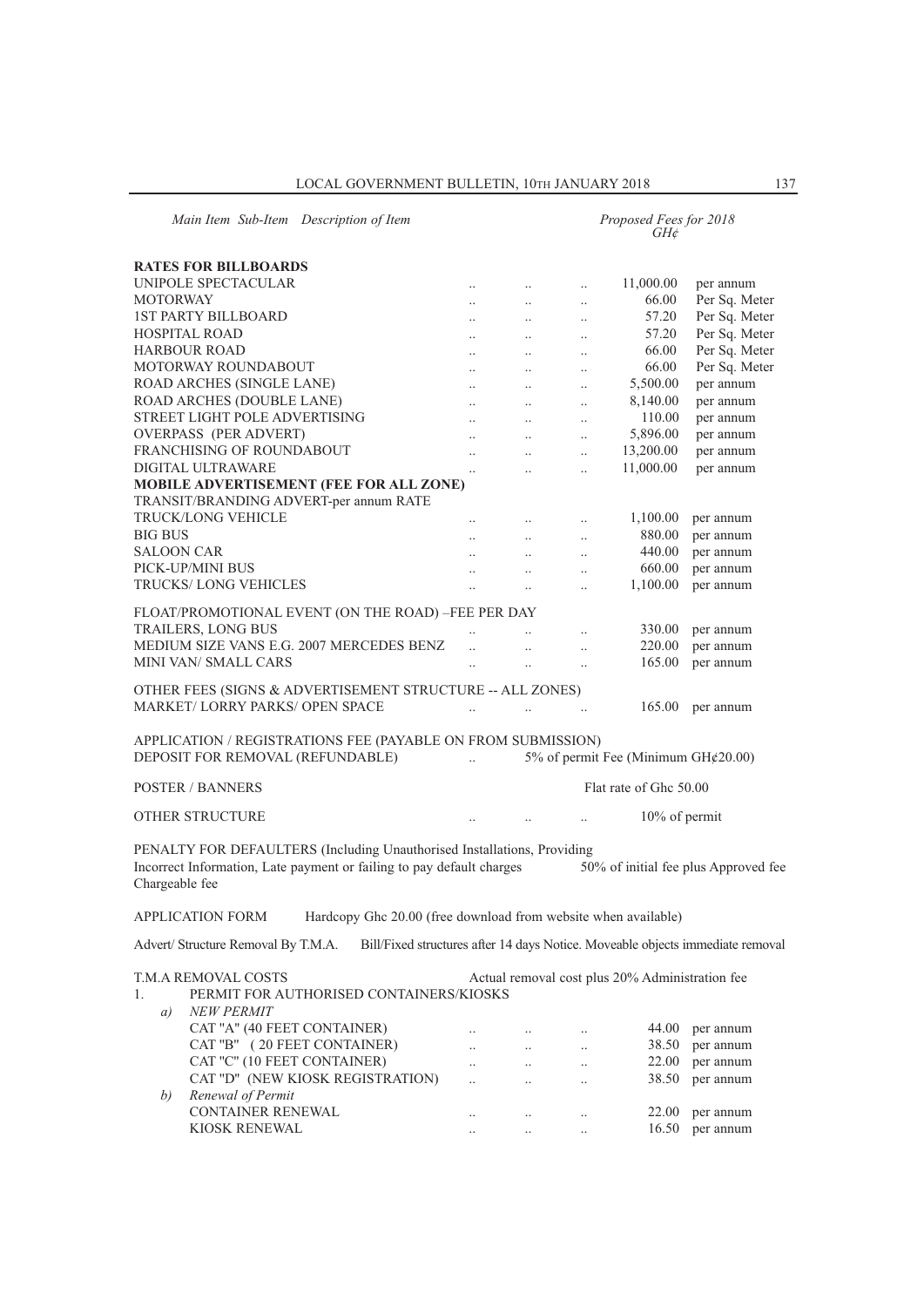|             | Main Item Sub-Item Description of Item                                           |                      |                      |                      | Proposed Fees for 2018<br>$GH\mathcal{C}$ |                                                |
|-------------|----------------------------------------------------------------------------------|----------------------|----------------------|----------------------|-------------------------------------------|------------------------------------------------|
| viii.<br>1. | METROPOLITAN PUBLIC HEALTH DEPERTMENT FEES<br><b>CEMETERIES</b>                  |                      |                      |                      |                                           |                                                |
|             | <b>STILL BIRTH</b><br>$\alpha$ .                                                 |                      |                      |                      |                                           |                                                |
|             | 1-5 YEARS<br>$h_{\cdot}$                                                         |                      |                      |                      | 10.00                                     | Per burial                                     |
|             | 6-17 YEARS<br>$\mathcal{C}$ .                                                    |                      | $\ddotsc$            | $\ddotsc$            | 40.00                                     | Per burial                                     |
|             | ADULTS (8' x 4') (ORDINARY BURIAL)<br>d.                                         |                      | $\ddotsc$            | $\ddotsc$            | 350.00                                    | Per burial                                     |
|             | i. CONSTRUCTION OF TOMBSTONE AFTER ORDINARY BURIAL                               |                      |                      |                      | 2,000.00                                  | Per tombstone                                  |
|             | <b>VAULTS</b><br>e.                                                              |                      |                      |                      | 4,500.00                                  | per vault                                      |
|             | i. CONSTRUCTION OF TOMBSTONE AFTER VAULTS BURIAL                                 |                      |                      |                      | 2,000.00                                  | Per tombstone                                  |
|             | <b>CREMATION</b><br>f.                                                           |                      |                      |                      | 150.00                                    | per cremation                                  |
|             | HEALTH CERTIFICATE FOR EXPORTATION REMAINS/CORPSE<br>g.                          |                      |                      |                      | 150.00                                    | per corpse/remain                              |
|             | H. Exportation of Dead Bodies                                                    | $\ddot{\phantom{a}}$ | $\ldots$             |                      | 250.00                                    | per corpse/remain                              |
|             | <b>GRAVE SPACE RESERVATION:</b><br>h.                                            |                      |                      |                      |                                           |                                                |
|             | i. ALLOCATION FEE                                                                |                      | $\ldots$             | $\ddotsc$            | 3,000.00                                  | per annum                                      |
|             | ii.<br><b>RENEWAL FEE</b>                                                        |                      |                      | $\ddotsc$            | 100.00                                    | per annum                                      |
|             | RENEWAL FEE FOR COMMUNITY NINE (9) CEMETERY<br>iii.                              |                      |                      | $\ddotsc$            | 450.00                                    | per annum                                      |
| 2.          | <b>DISINFECTION SERVICES</b>                                                     |                      |                      |                      |                                           |                                                |
|             | HOTELS / REST HOUSES / MOTELS<br>i.                                              |                      |                      | $\ddot{\phantom{0}}$ | 52.80                                     | Per Service                                    |
|             | ii.<br>PUBLIC INSTITUTIONS, SCHOOLS, HOSPITALS, ETC.                             |                      |                      | $\ddotsc$            | 39.60                                     | Per Service                                    |
|             | iii.<br>POULTRY FARM                                                             |                      | $\ddots$             | $\ddotsc$            | 33.00                                     | Per Service                                    |
|             | <b>INDIVIDUAL PREMISES</b><br>iv.                                                |                      | $\ddotsc$            |                      | 19.80                                     | Per Service                                    |
|             | <b>INFECTIOUS DISEASE CASES</b><br>Free<br>V.                                    |                      |                      |                      |                                           |                                                |
|             | DERATING OF WAREHOUSE, ETC.<br>vi.                                               | $\ddotsc$            | $\ddotsc$            | $\ddotsc$            | 46.20                                     | Per Service                                    |
|             |                                                                                  |                      |                      |                      |                                           |                                                |
| 3.          | PUBLIC CEMETERY ARTISANAL LICENCE<br>CAT "A" ONLY GRANITE TOMB ERECTION ARTISANS |                      |                      |                      |                                           |                                                |
|             | CAT "B" ONLY TERRAZO TOMB ERECTION ARTISANS                                      |                      |                      | $\ddotsc$            | 750.00<br>400.00                          | Per tomb construction                          |
|             | CAT "C" ONLY VAULT/TOMB TILING ARTISANS                                          |                      |                      | $\ddotsc$            | 400.00                                    | Per tomb construction<br>Per tomb construction |
|             | CAT "D" ONLY VAULT INNER PLASTERING ARTISANS                                     |                      |                      |                      | 400.00                                    | Per tomb construction                          |
|             |                                                                                  |                      |                      | $\ddotsc$            |                                           |                                                |
| 4.          | <b>ENVIRONMENTAL HEALTH &amp; SANITATION PERMIT</b>                              |                      |                      |                      |                                           |                                                |
|             | i. CHOP BARS/FOOD JOINTS/SNACK BARS                                              |                      |                      |                      |                                           |                                                |
|             | CAT "A"                                                                          |                      |                      | $\ddotsc$            | 70.00                                     | per annum                                      |
|             | CAT "B"                                                                          |                      | $\ddotsc$            |                      | 50.00                                     | per annum                                      |
|             | CAT "C"                                                                          | $\ddots$             | $\ddotsc$            | $\ddotsc$            | 40.00                                     | per annum                                      |
|             | CAT "D"                                                                          | $\ldots$             | $\ldots$             | $\ddotsc$            | 165.00                                    |                                                |
|             | ii. HEALTH FACILITIES                                                            |                      |                      |                      |                                           |                                                |
|             | CAT "A" (HOSPITALS)                                                              |                      |                      |                      | 150.00                                    | per annum                                      |
|             | CAT "B" (CLINICS)                                                                |                      | $\ldots$             |                      | 100.00                                    | per annum                                      |
|             | CAT "C" (MATERNITY HOMES)                                                        |                      |                      |                      | 50.00                                     |                                                |
|             |                                                                                  | $\cdot$ .            | $\ldots$             | $\ldots$             |                                           | per annum                                      |
|             | <b>HERBAL CENTRES</b><br>iii.                                                    |                      |                      |                      |                                           |                                                |
|             | CAT "A"                                                                          |                      | $\cdot$ .            | $\ddotsc$            | 70.00                                     | per annum                                      |
|             | CAT "B"                                                                          | $\ddotsc$            | $\ddot{\phantom{0}}$ | $\ddotsc$            | 50.00                                     | per annum                                      |
|             | <b>HOTELIERS</b><br>iv.                                                          |                      |                      |                      |                                           |                                                |
|             | CAT "A"                                                                          | $\ldots$             |                      |                      | 200.00                                    | per annum                                      |
|             | CAT "B"                                                                          |                      | $\ddot{\phantom{0}}$ | $\ddot{\phantom{0}}$ | 100.00                                    | per annum                                      |
|             | CAT "C" (BUDGET HOTELS / GUEST HOUSES)                                           |                      |                      |                      | 50.00                                     | per annum                                      |
|             | <b>RESTAURANTS</b><br>V.                                                         |                      |                      |                      |                                           |                                                |
|             | CAT "A"                                                                          |                      |                      |                      | 280.00                                    | per annum                                      |
|             | CAT "B"                                                                          | $\cdot$ .            | $\ddotsc$            | $\ddot{\phantom{0}}$ | 160.00                                    | per annum                                      |
|             | CAT "C"                                                                          | $\cdot$ .            |                      | $\cdot$ .            | 100.00                                    | per annum                                      |
|             |                                                                                  |                      |                      |                      |                                           |                                                |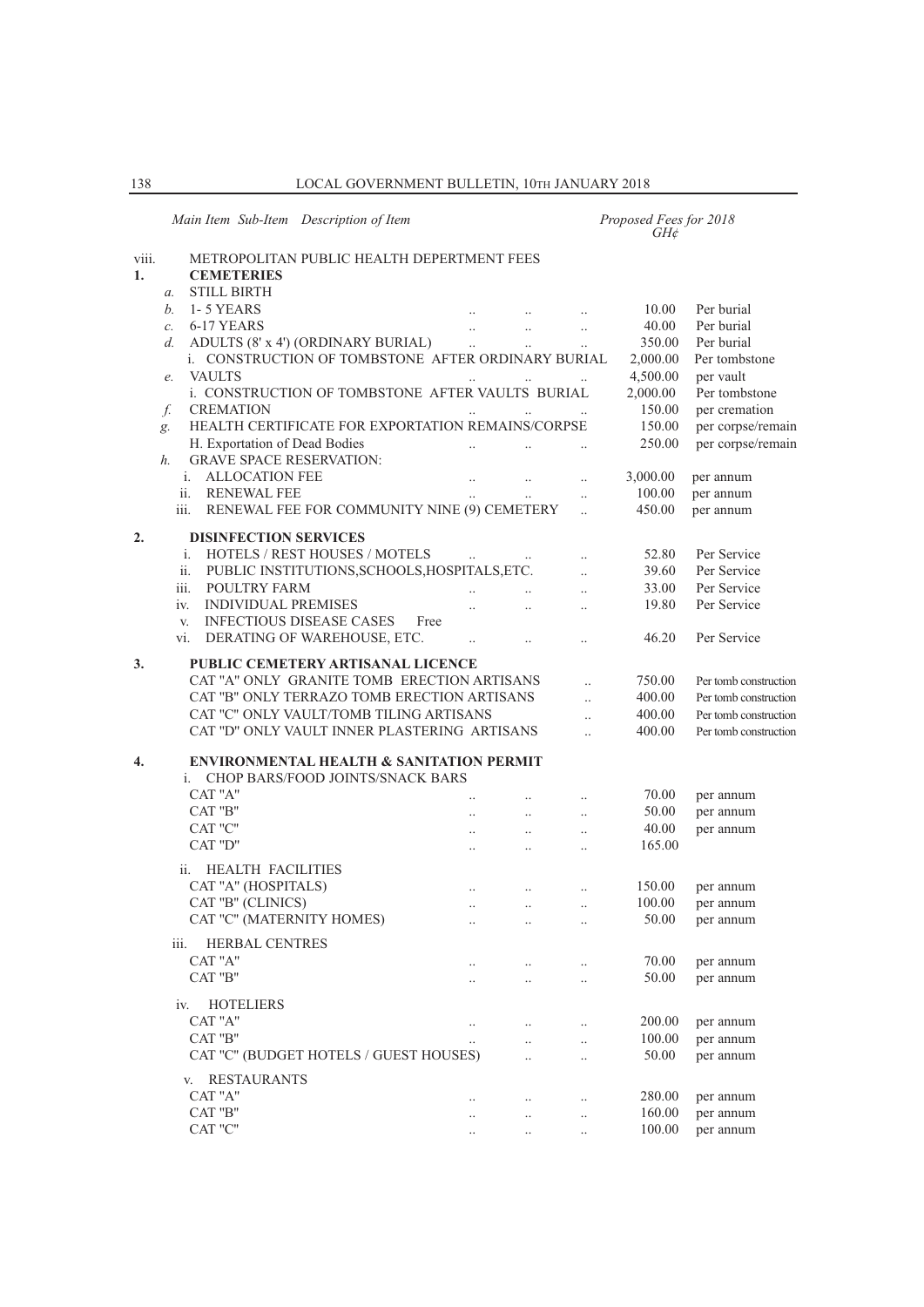LOCAL GOVERNMENT BULLETIN, 10TH JANUARY 2018 139

|     |       | Main Item Sub-Item Description of Item                       |                      |                      |                      | Proposed Fees for 2018<br>$GH\phi$ |                |
|-----|-------|--------------------------------------------------------------|----------------------|----------------------|----------------------|------------------------------------|----------------|
|     | vi.   | INDUSTRIAL ESTABLISHMENTS / WAREHOUSES                       |                      |                      |                      |                                    |                |
|     |       | CAT "A"                                                      | $\cdot$ .            | $\ldots$             | $\cdot$              | 1,500.00                           | per annum      |
|     |       | CAT "B"                                                      | $\ddotsc$            | $\ddotsc$            | $\cdot$              | 800.00                             | per annum      |
|     |       | CAT "C"                                                      | $\ddotsc$            | $\ddotsc$            | $\ldots$             | 500.00                             | per annum      |
|     |       | CAT "D"                                                      | $\ddotsc$            | $\ldots$             | $\ldots$             | 300.00                             | per annum      |
|     | vii.  | INDUSTRIAL ESTABLISHMENTS (COLD STORAGE FACILITY)            |                      |                      |                      |                                    |                |
|     |       | CAT "A"                                                      | $\ddotsc$            |                      |                      | 400.00                             | per annum      |
|     |       | CAT "B"                                                      |                      |                      |                      | 300.00                             | per annum      |
|     |       | CAT "C"                                                      | $\ddotsc$            | $\ddotsc$            | $\cdot$              | 240.00                             | per annum      |
|     |       | CAT "D"                                                      | $\ddotsc$            | $\ddotsc$            | $\ddotsc$            | 200.00                             | per annum      |
|     | viii. | SACHET AND BOTTLED WATER PRODUCERS                           |                      |                      |                      |                                    |                |
|     |       | CAT "A"                                                      | $\ddotsc$            | $\ldots$             | $\cdot$              | 650.00                             | per annum      |
|     |       | CAT "B"                                                      | $\ddotsc$            | $\ddotsc$            |                      | 400.00                             | per annum      |
|     |       | CAT "C"                                                      | $\ddotsc$            | $\ddotsc$            | $\cdot$              | 200.00                             | per annum      |
|     |       | CAT "D"                                                      | $\ddotsc$            | $\ddotsc$            | $\ddot{\phantom{a}}$ | 150.00                             | per annum      |
|     |       | ix. EDUCATIONAL INSTITUTIONS                                 |                      |                      |                      |                                    |                |
|     |       | CAT "A" Tertiary                                             | $\cdot$ .            | $\ldots$             | $\cdot$              | 300.00                             | per annum      |
|     |       | CAT "B"<br>Secondary                                         | $\ddotsc$            | $\ddotsc$            | $\ddotsc$            | 200.00                             | per annum      |
|     |       | CAT "C" Basic                                                | $\ddot{\phantom{a}}$ |                      | $\ddot{\phantom{a}}$ | 150.00                             | per annum      |
|     | X.    | <b>BARKERIES</b>                                             |                      |                      |                      |                                    |                |
|     |       | CAT "A"                                                      | $\ldots$             | $\cdot$ .            |                      | 200.00                             | per annum      |
|     |       | CAT "B"                                                      | $\ddot{\phantom{0}}$ | $\ldots$             |                      | 100.00                             | per annum      |
|     |       | xi. POULTRY AND LIVESTOCK FARMERS (NEW APPLICANT)            |                      |                      |                      |                                    |                |
|     |       | CAT "A"                                                      | $\ddotsc$            | $\ddotsc$            | $\ddot{\phantom{a}}$ | 50.00                              | per annum      |
|     |       | CAT "B"                                                      |                      | $\ddotsc$            | $\ddotsc$            | 25.00                              |                |
|     | xii.  | POULTRY AND LIVE STOCK FARMERS (ANNUAL RENEWAL)              |                      |                      |                      |                                    |                |
|     |       | CAT "A"                                                      | $\cdot$              |                      |                      | 50.00                              | per annum      |
|     |       | CAT "B"                                                      |                      | $\ddot{\phantom{a}}$ | $\ddotsc$            | 25.00                              | per annum      |
|     | xiv.  | PRIVATE LABORATORY                                           |                      |                      |                      |                                    |                |
|     |       | CAT "A"                                                      | $\ddotsc$            |                      | $\ddot{\phantom{a}}$ | 150.00                             | per annum      |
|     |       | CAT "B"                                                      | $\cdot$ .            | $\ldots$             | $\cdot$              | 100.00                             | per annum      |
|     |       | CAT "C"                                                      |                      |                      |                      | 50.00                              | per annum      |
|     | XV.   | FILLING/SERVICE/GAS STATIONS                                 |                      |                      |                      |                                    |                |
|     |       | CAT "A"                                                      |                      | $\ddotsc$            | $\ddot{\phantom{a}}$ | 275.00                             | per annum      |
|     |       | CAT "B"                                                      | $\ddotsc$            | $\ddotsc$            | $\ddotsc$            | 137.50                             | per annum      |
|     |       | CAT "C"                                                      | $\ldots$             | $\cdot$              |                      | 110.00                             | per annum      |
|     | XVI.  | <b>OTHERS</b>                                                |                      |                      |                      |                                    |                |
|     |       | CAT "A"                                                      | $\ddotsc$            | $\ddotsc$            |                      | 412.50                             | per annum      |
|     |       | CAT "B"                                                      | $\ddotsc$            | $\ddotsc$            | $\ddot{\phantom{a}}$ | 275.00                             | per annum      |
|     |       | CAT "C"                                                      |                      |                      |                      | 150.00                             | per annum      |
|     |       | $\rm CAT$ "D"                                                | $\ldots$             |                      | $\cdot\cdot$         | 82.50                              | per annum      |
| 5.  |       | HEALTH CERT. FOR COOKED FOOD VENDORS (INCLUDING              |                      |                      |                      |                                    |                |
|     |       | HOTELS & RESTAURANTS) (NEW APPLICANT)                        |                      | $\ddot{\phantom{a}}$ |                      | 22.00                              | Per person/p.a |
| 6.  |       | HEALTH CERT. FOR COOKED FOOD VENDORS (INCLUDING              |                      |                      |                      |                                    |                |
|     |       | HOTELS & RESTAURANTS) (ANNUAL RENEWAL)                       |                      |                      |                      | 13.00                              | Per person/p.a |
| 7.  |       | HEALTH CERTIFICATE FOR FOOD, CONFESSIONERY AND               |                      |                      | $\ddot{\phantom{a}}$ |                                    |                |
|     |       | BEVERAGE INDUSTRY ATTENDANTS (NEW APPLICANT)                 |                      |                      | $\ddotsc$            | 22.00                              | Per person/p.a |
| 8.  |       | HEALTH CERTIFICATE FOR FOOD, CONFESSIONERY AND               |                      |                      |                      |                                    |                |
|     |       | BEVERAGE INDUSTRY ATTENDANTS (ANNUAL RENEWAL).               |                      |                      |                      | 13.00                              | Per person/p.a |
| 9.  |       | HEALTH CERTIFICATE FOR BARKERY ATTENDANTS (NEW APPLICANT)    |                      |                      |                      | 22.00                              | Per person/p.a |
| 10. |       | HEALTH CERTIFICATE FOR BARKERIES ATTENDANTS (ANNUAL RENEWAL) |                      |                      |                      | 13.00                              | Per person/p.a |
| 11. |       | <b>IMPOUNDING FEES (FOR 7 DAYS)</b>                          |                      |                      |                      |                                    |                |
|     | i.    | COLLECTION FEE/FINE FOR STRAY ANIMAL                         |                      |                      |                      | 150.00                             | Per animal     |
|     |       | FEEDING FEE FOR STRAY ANIMAL                                 |                      |                      |                      | 50.00                              | Per animal     |
|     | ii.   |                                                              | $\ddotsc$            | $\ldots$             | $\cdot$ .            |                                    |                |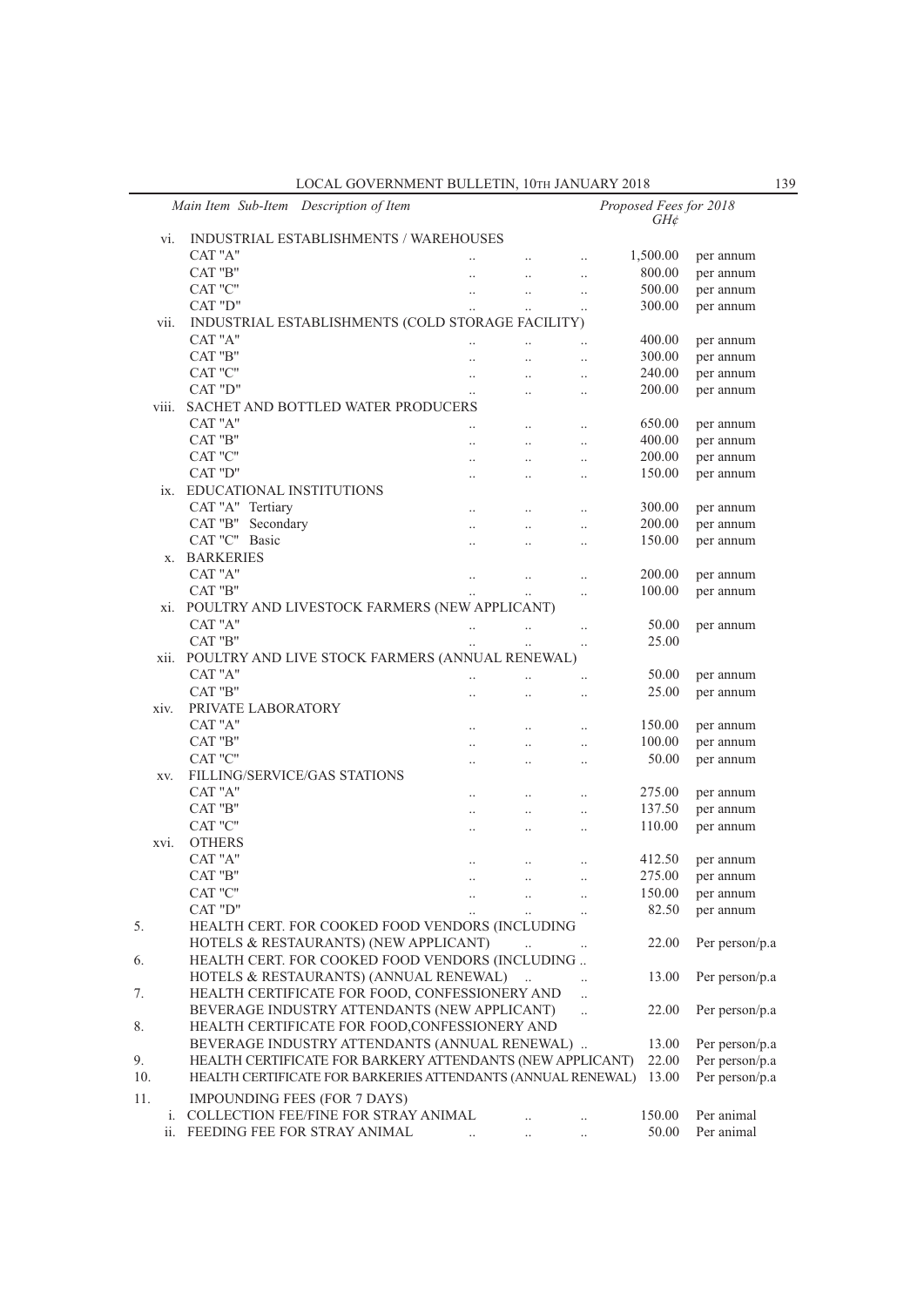|                 | Main Item Sub-Item<br>Description of Item                  |                       |                       |                      | Proposed Fees for 2018<br>$GH\mathcal{C}$ |                |
|-----------------|------------------------------------------------------------|-----------------------|-----------------------|----------------------|-------------------------------------------|----------------|
|                 | <b>CAR WASHING BAY</b>                                     |                       |                       |                      |                                           |                |
|                 | CAT "A"                                                    | $\ddots$              | $\ddotsc$             | $\ddotsc$            | 450.00                                    | per annum      |
|                 | CAT "B"                                                    | $\ddots$              | $\ddots$              | $\ddotsc$            | 250.00                                    | per annum      |
|                 | CAT "C"                                                    | $\ldots$              | $\ldots$              | $\ddot{\phantom{a}}$ | 200.00                                    | per annum      |
|                 | CAT "D"                                                    | $\ddots$              | $\ldots$              | $\ddot{\phantom{a}}$ | 150.00                                    | per annum      |
| 12.             | PUBLIC TOILET FEES                                         |                       |                       |                      |                                           |                |
|                 | CAT "A" (WATER CLOSET)                                     |                       |                       |                      | 0.55                                      | Per visit      |
|                 | CAT "B" (OTHERS)                                           | $\ldots$<br>$\ddotsc$ | $\ldots$              | $\ldots$             | 0.33                                      | Per visit      |
| 13.             | REGISTRATION OF PREMISES FOR REARING                       |                       | $\ddotsc$             | $\ddotsc$            |                                           |                |
|                 | ANIMALS (STIPULATED NUMBERS)                               |                       |                       |                      | 66.00                                     | per annum      |
| 14.             | <b>SLAUGHTER HOUSE FEES</b>                                | $\ddotsc$             | $\ldots$              | $\ldots$             |                                           |                |
| i.              | <b>BUTCHERS /ASSISTANT BUTCHERS LICENCE</b>                |                       |                       |                      | 20.00                                     |                |
| ii.             | <b>SLAUGHTERING OF SHEEP / GOATS</b>                       |                       | $\ddot{\phantom{a}}$  | $\ddotsc$            |                                           | per annum      |
|                 |                                                            | $\ddotsc$             | $\ddot{\phantom{a}}$  | $\ddotsc$            | 5.00                                      | per annum      |
| iii.            | <b>SLAUGHTERING OF COW</b>                                 | $\ddotsc$             | $\ddots$              | $\ldots$             | 10.00                                     | per annum      |
| iv.             | <b>SLAUGHTERING OF PIG</b>                                 | $\ddots$              | $\ddots$              | $\ddotsc$            | 10.00                                     | per annum      |
| V.              | CATTLE DEALERS LICENCE                                     | $\ddotsc$             | $\ddotsc$             | $\ddotsc$            | 20.00                                     | per annum      |
| vi.             | SHEEP/GOAT/PIG DEALERS LICENCE                             | $\ddotsc$             | $\ddotsc$             | $\ddotsc$            | 20.00                                     | per annum      |
|                 |                                                            |                       |                       |                      |                                           |                |
| 1.              | IX. WASTE MANAGEMENT FEES<br><b>REFUSE COLLECTION:</b>     |                       |                       |                      |                                           |                |
|                 | <b>CARPENTRY W/SHOP/CANE WEAVING</b>                       |                       |                       |                      | 19.80                                     | Per month      |
| $a$ .<br>b.     | <b>CHOP BARS</b>                                           |                       |                       | $\ddotsc$            |                                           |                |
|                 |                                                            |                       |                       |                      |                                           |                |
|                 | CAT."A" (e.g. AGBAMAME, ETC.)                              | $\ddot{\phantom{a}}$  | $\ddotsc$             | $\ddotsc$            | 198.00                                    | Per month      |
|                 | CAT."B" (e.g. KINGS, NIM TREE, ETC.)                       | $\dddot{\phantom{0}}$ | $\ddotsc$             | $\ddotsc$            | 66.00                                     | Per month      |
|                 | CAT"C" (e.g. KAKADUM, THY GRACE, ETC.)                     |                       | $\ddots$              | $\ldots$             | 39.60                                     | Per month      |
|                 | CAT"D"                                                     |                       | $\ddots$              | $\ddotsc$            | 26.40                                     | Per month      |
| $\mathcal{C}.$  | CONSTRUCTION OF WASTE (COMMERCIAL) (8 - 10 M3) cubit metre |                       |                       |                      | 198.00                                    | Per Trip       |
| d.              | CUTTING FROM TREES/PLANTS/COCONUT/ SUGAR CANE HUSKS        |                       |                       |                      | 66.00                                     | Per month      |
| $e_{\cdot}$     | EDUCATIONAL INSTITUTIONS (SERVICE CHARGE)                  |                       |                       |                      |                                           |                |
|                 | CAT."A" (PUBLIC INSTITUTIONS e.g. 240L)                    |                       |                       | $\ddot{\phantom{a}}$ | 26.40                                     | Per month      |
|                 | CAT."B" (PRIVATE INSTITUTIONS e.g. 120L)                   |                       | $\dddot{\phantom{0}}$ | $\ddotsc$            | 22.00                                     | Per month      |
| f.              | FACTORY SERVICE (ON CALL)                                  | $\cdots$              | $\ldots$              | $\ddotsc$            | 396.00                                    | Per Trip       |
| g.              | FACTORY SERVICE (REGULAR SERVICE)                          |                       |                       |                      |                                           |                |
|                 | CAT. "A"                                                   |                       | $\ddotsc$             | $\ddotsc$            | 792.00                                    | Per month      |
|                 | CAT. "B"                                                   | $\ddot{\phantom{a}}$  | $\ddotsc$             | $\ddotsc$            | 528.00                                    | Per month      |
|                 | CAT. "C"                                                   | $\ldots$              | $\ldots$              | $\ldots$             | 264.00                                    | Per month      |
| h.              | HOSPITALS/CLINICS                                          |                       |                       |                      |                                           |                |
|                 | CAT."A" (e.g. 8-10m3) THREE COLLECTION A WEEK              |                       |                       | $\ddot{\phantom{a}}$ | 594.00                                    | Per month      |
|                 | CAT."B" (e.g. 120-240L) THREE COLLECTION A WEEK            |                       |                       | $\ddotsc$            | 330.00                                    | Per month      |
|                 | CAT "C" (e.g. St. ANTHONY, MERIDIAN, ST. PETER'S)          |                       |                       | $\ddotsc$            | 264.00                                    | Per month      |
|                 | CAT "D" (VETERINARY WASTE)                                 | $\cdots$              |                       | $\ddotsc$            | 132.00                                    | Per month      |
| i.              | DOMESTIC REFUSE COLLECTION (ONCE A WEEK)                   |                       |                       |                      |                                           |                |
|                 | FIRST CLASS RESIDENTIAL AREA                               |                       |                       |                      | 55.00                                     | Per month      |
|                 | SECOND CLASS RESIDENTIAL AREA                              | $\ddotsc$             | $\ddot{\phantom{a}}$  | $\ddotsc$            | 44.00                                     | Per month      |
|                 | THIRD CLASS RESIDENTIAL AREA                               | $\ddotsc$             | $\ddotsc$             |                      | 27.50                                     | Per month      |
|                 | FOURTH CLASS RESIDENTIAL AREA                              | $\ddotsc$             |                       | $\ddot{\phantom{a}}$ | 14.00                                     | Per month      |
|                 | SOCIAL/CIVIL SOCIETY ORGANISATIONS (CHURCHES /             |                       | $\ddot{\phantom{a}}$  | $\ddot{\phantom{a}}$ |                                           |                |
| $\mathcal{I}$ . | CAT."A"                                                    |                       |                       |                      | 92.40                                     | Per month      |
|                 |                                                            | $\ddotsc$             |                       | $\ddot{\phantom{a}}$ |                                           |                |
|                 | CAT."B"                                                    | $\ddot{\phantom{0}}$  | $\ddot{\phantom{a}}$  | $\ddot{\phantom{a}}$ | 66.00                                     | Per month      |
|                 | CAT."C"                                                    | $\ddotsc$             | $\ddotsc$             | $\ddot{\phantom{a}}$ | 39.60                                     | Per month      |
| k.              | <b>KENKEY HOUSES</b>                                       |                       |                       |                      |                                           |                |
|                 | CAT"A" (LARGE)                                             | $\cdot$ .             | $\cdot$ .             | $\cdot$ .            | 39.60                                     | Per month      |
|                 | CAT."B" (MEDIUM)                                           | $\ddotsc$             | $\ddotsc$             | $\ddotsc$            | 26.40                                     | Per month      |
|                 | CAT."C" (SMALL)                                            | $\ddotsc$             | $\ddot{\phantom{0}}$  | $\ddot{\phantom{a}}$ | 19.80                                     | Per month      |
|                 | l. LIVESTOCK / POULTRY WASTE                               | $\ddotsc$             | $\ldots$              | $\ldots$             | 13.20                                     | Per collection |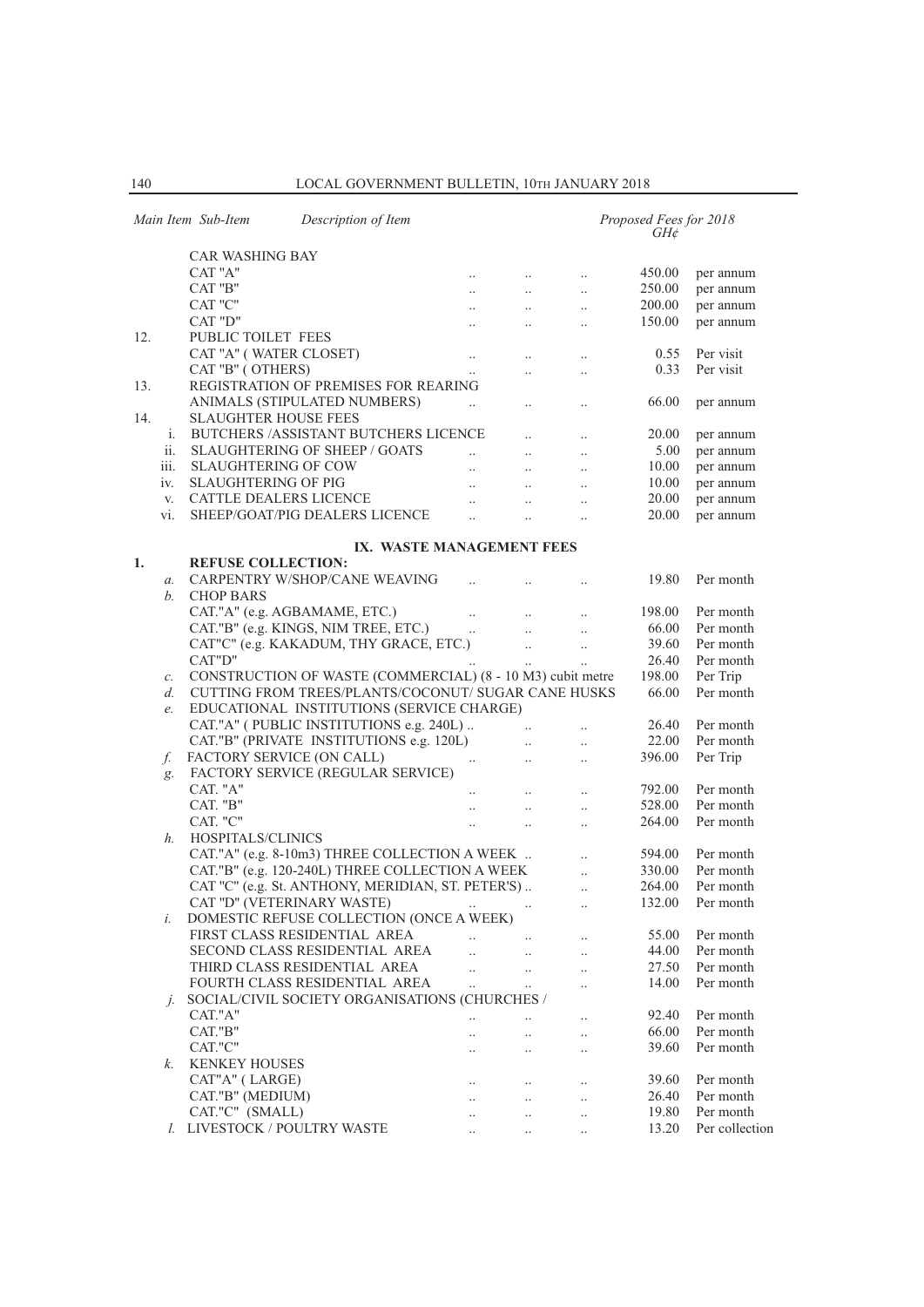|    |       | Main Item Sub-Item Description of Item                                                  |                      |                      | Proposed Fees for 2018<br>GH¢ |                         |
|----|-------|-----------------------------------------------------------------------------------------|----------------------|----------------------|-------------------------------|-------------------------|
|    | $m$ . | <b>OFFICES / SHOPS</b>                                                                  |                      |                      |                               |                         |
|    |       | CAT "A" (EVERGREEN, GCB, KINGSWAY, ETC.)                                                | $\ddots$             | $\ldots$             | 264.00                        | Per month               |
|    |       | CAT."B" (TENASA)<br>$\ddotsc$                                                           | $\ddotsc$            | $\ddotsc$            | 19.80                         | Per month               |
|    |       | CAT "C" (SMALL SHOPS/OFFICES)<br>$\cdots$                                               | $\ddotsc$            | $\ddotsc$            | 26.40                         | Per month               |
|    | n.    | RESTAURANTS/HOTELS, GUEST HOUSES                                                        |                      |                      |                               |                         |
|    |       | CAT."A" i) (eg.8-10M3) ONE COLLECTION A WEEK                                            |                      | $\ddotsc$            | 660.00                        | Per month               |
|    |       | CAT."B" i) (eg. 120-240L) ONE COLLECTION A WEEK                                         |                      | $\ddotsc$            | 198.00                        | Per month               |
|    | о.    | RENTING OF CONTAINER AND REFUSE COLLECTION                                              |                      |                      |                               |                         |
|    |       | i) 240 LITRES                                                                           |                      | $\ddots$             | 20.00                         | Per month               |
|    |       | ii) $8 - 10m3$<br>$\ldots$                                                              | $\ddotsc$            | $\ldots$             | 132.00                        | Per month               |
|    |       | iii) $15m3$<br>$\ddots$                                                                 | $\ddotsc$            | $\ldots$             | 198.00                        | Per month               |
|    | $p$ . | SKIP LOADER SERVICES (FOR INDUSTRIES):                                                  |                      |                      |                               |                         |
|    |       | i) $8 - 10m3$ (ONCE A WEEK)<br>$\ddots$                                                 | $\ddots$             |                      | 528.00                        | Per month               |
|    |       | ii) 15m3 (ONCE A WEEK)<br>$\ddotsc$                                                     | $\ddot{\phantom{a}}$ | $\ddotsc$            | 792.00                        | Per month               |
| 2. |       | <b>DUMPING/LANDFILL FEES</b>                                                            |                      |                      |                               |                         |
|    |       | FINAL REFUSE DUMP MAINT. FEES                                                           |                      |                      |                               |                         |
|    |       | i) SEMI-HAZARDOUS WASTE<br>$\ddots$                                                     | $\ddots$             | $\ddots$             |                               | 79.20 Per tonne         |
|    |       | ii) INDUSTRIAL WASTE<br>$\ddotsc$                                                       | $\ddotsc$            | $\ddot{\phantom{a}}$ |                               | 39.60 Per tonne         |
|    |       | iii) COMMERCIAL WASTE<br>$\ldots$                                                       | $\ldots$             | $\ldots$             |                               | 19.80 Per tonne         |
|    |       | iv) DOMESTIC WASTE                                                                      |                      |                      |                               |                         |
|    |       | CAT "A" (TMA CONTRACTORS)<br>$\ddots$                                                   | $\ddots$             | $\ldots$             |                               | 19.80 Per tonne         |
|    |       | CAT "B" (OTHER CONTRACTORS)<br>$\ddotsc$                                                | $\cdots$             | $\ldots$             |                               | 24.20 Per tonne         |
|    |       | v) SLAG TO LANDFILL<br>$\ddots$                                                         | $\ddots$             | $\ddots$             |                               | 52.80 Per tonne         |
|    |       | vi) BIOMEDICAL WASTE<br>$\ldots$                                                        | $\ldots$             | $\ldots$             |                               | 39.60 Per tonne         |
|    |       | vii) PORT WASTE                                                                         |                      |                      |                               | 66.00 Per tonne         |
|    |       | $\ldots$<br>viii) CONSTRUCTION WASTE                                                    | $\ldots$             | $\ldots$             |                               |                         |
|    |       | CAT "A" (1-8M3)<br>$\ddots$                                                             | $\ddots$             | $\ddots$             |                               | 132.00 Per tonne        |
|    |       | CAT "B" (9-12M3)<br>$\ddots$                                                            | $\cdots$             | $\ddotsc$            | 198.00                        | Per tonne               |
|    |       | CAT."C" (13-18M3)                                                                       | $\ldots$             | $\ldots$             | 396.00                        | Per tonne               |
|    |       | $\ldots$<br>CAT."D" (Above 18M3)<br>$\ddots$                                            | $\ldots$             |                      | 660.00                        | Per tonne               |
|    |       | ix) CONDEMNATION CERTIFICATE                                                            |                      | $\ldots$             |                               |                         |
|    |       | CAT "A" (40-FOOTER CONTAINER)<br>$\ddotsc$                                              | $\ddots$             | $\ddotsc$            | 396.00                        | Per destruction         |
|    |       | CAT "B" (20-FOOTER CONTAINER)<br>$\ddots$                                               | $\cdots$             | $\ddotsc$            | 264.00                        | Per destruction         |
|    |       | CAT "C" (LESS THAN 20-FOOTER CONTAINER)                                                 | $\ddots$             | $\ddotsc$            | 132.00                        | Per destruction         |
|    |       | x) CONDEMNATION/DESTRUCTION OF UNWHOLESOME ITEMS (NOTE 3)                               |                      |                      |                               |                         |
|    | a)    | RICE, SUGAR, ETC.                                                                       |                      |                      |                               |                         |
|    |       | CAT "A" (Above 1000 Bags)                                                               |                      | $\ddotsc$            | 11.00                         | per bag/per destruction |
|    |       | CAT "B" (501-1000)<br>$\ldots$                                                          | $\ldots$             | $\ldots$             | 11.00                         | per bag/per destruction |
|    |       | CAT."C" (301-500 BAGS)                                                                  |                      |                      | 11.00                         | per bag/per destruction |
|    |       | $\cdots$<br>CAT."D" (50-300 BAGS)                                                       | $\cdots$             | $\cdots$             | 11.00                         | per bag/per destruction |
|    |       | CAT."E" (1-49 BAGS)                                                                     |                      |                      | 11.00                         | per bag/per destruction |
|    | b)    | Evacuation of waste from sites (Materials to be excavated and transported by owner (s)) |                      |                      | 110.00                        | Per Sq. meter           |
|    | c)    | FROZEN FOODS (PER 40 FOOTER CONTAINER)                                                  |                      |                      |                               |                         |
|    |       | CAT "A"<br>$\ddotsc$                                                                    | $\ldots$             |                      | 1,320.00                      | Per destruction         |
|    |       | CAT "B" (PORT HEALTH ONLY)<br>$\ddot{\phantom{a}}$                                      | $\ddotsc$            | $\ddotsc$            | 792.00                        | Per destruction         |
|    |       |                                                                                         |                      |                      |                               |                         |
| 3. |       | <b>SEWER SERVICES (CHOKAGE FEES)</b>                                                    |                      |                      |                               |                         |
|    |       | <b>COMPANIES</b><br>$\ddotsc$                                                           |                      |                      | 220.00                        | Per Rodding             |
|    |       | SCHOOLS/INSTITUTIONS                                                                    |                      |                      |                               |                         |
|    |       | CAT."A"<br>$\cdot$ .                                                                    | $\ldots$             | $\ddotsc$            | 132.00                        | Per Rodding             |
|    |       | CAT."B"                                                                                 | $\ddotsc$            |                      | 52.80                         | Per Rodding             |
|    |       | CHOKAGE/RODDING (DOMESTIC CLEARING)                                                     | $\ldots$             |                      | 26.40                         | Per Service             |
|    |       |                                                                                         |                      |                      |                               |                         |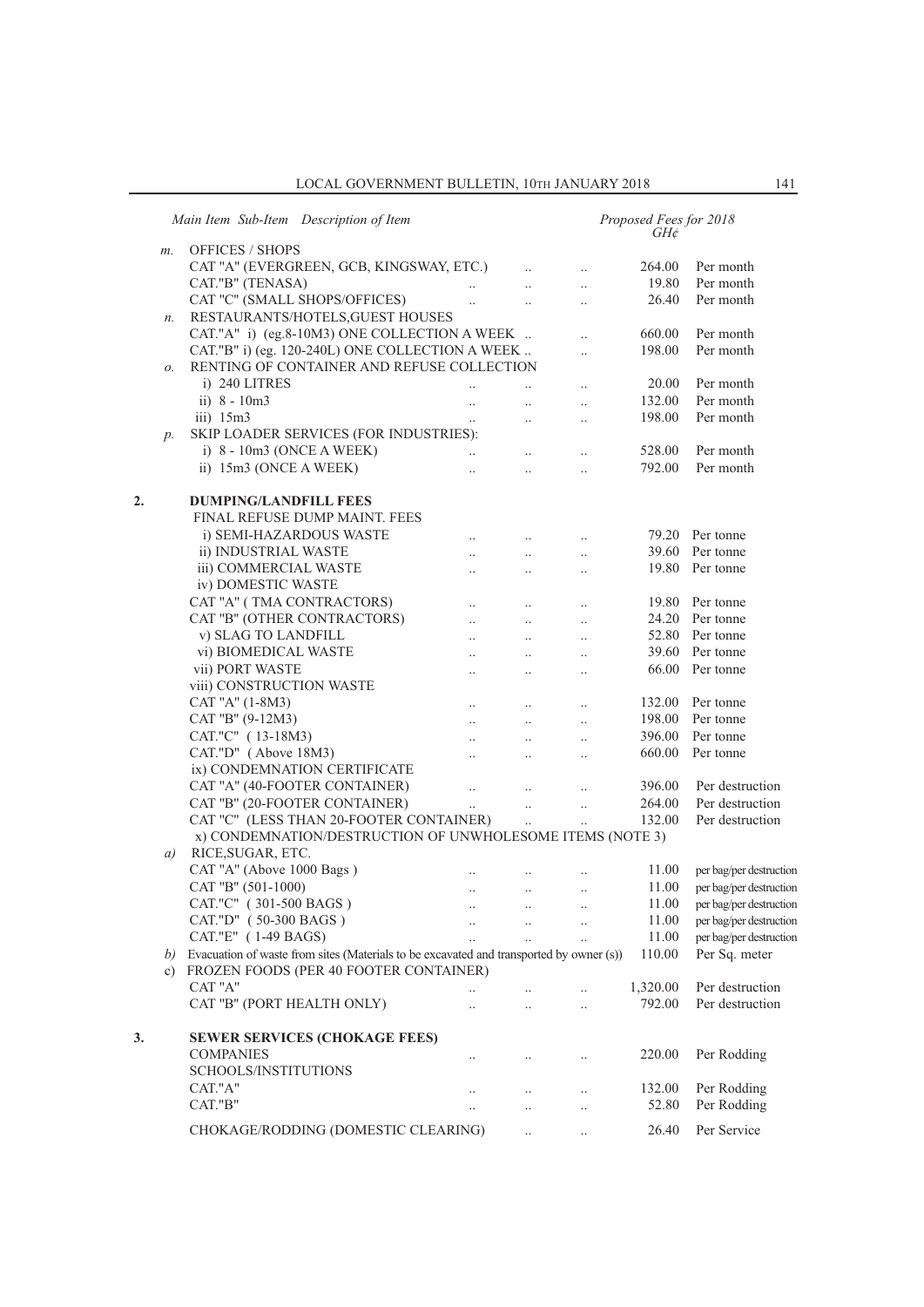|    | Main Item Sub-Item Description of Item                            |                      |                      |                       | Proposed Fees for 2018<br>$GH\phi$ |                        |
|----|-------------------------------------------------------------------|----------------------|----------------------|-----------------------|------------------------------------|------------------------|
| 4. | <b>DISLODGEMENT SERVICES</b>                                      |                      |                      |                       |                                    |                        |
|    | i. CESSPIT DESLUDGING (DOMESTIC)                                  | $\ddotsc$            |                      | $\ldots$              | 297.00                             | Per trip               |
|    | ii. CESSPIT DESLUDGING (COMMERCIAL/INDUSTRIAL)                    |                      |                      | $\ddotsc$             | 396.00                             | Per trip               |
|    | iii. CESSPIT DESLUDGING (OUTSIDE TEMA)                            |                      | 495.00               | Per trip              |                                    |                        |
|    | iv. HIGH PRESSURE CLEANING (RESIDENTIAL/DOMESTIC) 198.00          |                      |                      |                       | Per Service                        |                        |
|    | v. HIGH PRESSURE CLEANING (COMMERCIAL/INDUSTRIAL)                 |                      |                      |                       | 297.00                             | Per Service            |
| 5. | <b>CESSPIT EMPTIER OPERATORS(REGISTRATION/ RENEWAL)</b>           |                      |                      |                       | 792.00                             | per annum              |
| 6. | <b>SEWER USER FEES</b>                                            |                      |                      |                       |                                    |                        |
|    | <i>i. RESIDENTIAL (DOMESTIC)</i>                                  |                      |                      |                       |                                    |                        |
|    | CAT."A"                                                           |                      |                      |                       |                                    |                        |
|    | CAT."B"                                                           |                      |                      | $\cdot$ .             | 176.00                             | per annum              |
|    | CAT."C"                                                           | $\ddotsc$            | $\ddot{\phantom{0}}$ | $\ddotsc$             | 132.00<br>80.00                    | per annum<br>per annum |
|    |                                                                   |                      | $\ddot{\phantom{a}}$ | $\ddotsc$             |                                    |                        |
| 7. | PENALTY FOR ILLEGAL SEWER CONNECTION                              |                      |                      |                       |                                    |                        |
|    | Illegal commercial connection                                     |                      | $\ddot{\phantom{0}}$ | $\ldots$              | 800.00                             |                        |
|    | Illegal Industrial connection                                     | $\ddotsc$            | $\ddotsc$            | $\ddotsc$             | 1,000.00                           |                        |
|    | <b>Illegal Domestic connection</b>                                | $\ddotsc$            | $\ldots$             | $\ldots$              | 500.00                             |                        |
|    | ii. SOCIAL/CIVIC SOCIETY ORGANISATIONS (CHURCHES / MOSQUES, ETC): |                      |                      |                       |                                    |                        |
|    | a. CHURCHES/MOSQUES (WITH SCHOOLS)                                |                      |                      |                       |                                    |                        |
|    | CAT "A"                                                           |                      |                      | $\ddot{\phantom{0}}$  | 1,320.00                           | per annum              |
|    | CAT "B"                                                           | $\ddotsc$            | $\ddot{\phantom{0}}$ | $\ddotsc$             | 1,056.00                           | per annum              |
|    | CAT "C"                                                           | $\ddotsc$            | $\cdot$ .            | $\ldots$              | 792.00                             | per annum              |
|    | b. CHURCHES/MOSOUES (WITHOUT SCHOOLS)                             |                      |                      |                       |                                    |                        |
|    | CAT "A"                                                           | $\ddot{\phantom{a}}$ | $\cdot$ .            | $\ddotsc$             | 1,056.00                           | per annum              |
|    | CAT "B"                                                           |                      | $\ddotsc$            | $\ddotsc$             | 792.00                             | per annum              |
|    | CAT "C"                                                           | $\ddotsc$            | $\ddot{\phantom{a}}$ | $\ddotsc$             | 660.00                             | per annum              |
|    | iii. INDUSTRIAL                                                   |                      |                      |                       |                                    |                        |
|    | CAT "A"                                                           |                      |                      |                       | 15,840.00                          | per annum              |
|    | CAT "B"                                                           | <br>$\ddotsc$        | $\cdot$<br>$\ddotsc$ | $\ldots$<br>$\ddotsc$ | 13,200.00                          | per annum              |
|    | CAT "C"                                                           |                      |                      |                       | 10,560.00                          |                        |
|    | CAT "D"                                                           | $\ddotsc$            | $\ddotsc$            | $\ldots$              | 6,600.00                           | per annum              |
|    | CAT "E"                                                           | $\ddotsc$            | $\ddot{\phantom{0}}$ | $\ddotsc$             | 3,960.00                           |                        |
|    | CAT "F"                                                           | $\cdot$ .            | $\ldots$             | $\ldots$              |                                    | per annum              |
|    |                                                                   | $\cdot$ .            |                      | $\ldots$              | 2,640.00                           | per annum              |
|    | iv. COMMERCIAL                                                    |                      |                      |                       |                                    |                        |
|    | CAT "A" (CENTRAL BUSNIESS CENTRE)                                 |                      | $\ddotsc$            | $\ldots$              | 3,168.00                           | per annum              |
|    | CAT "B"                                                           | $\ddot{\phantom{0}}$ | $\ddot{\phantom{0}}$ | $\ddotsc$             | 2,376.00                           | per annum              |
|    | v. SMALL SHOPS / OFFICES                                          | $\cdot$ .            | $\ddotsc$            | $\ldots$              | 132.00                             | per annum              |
|    | CAT "A"                                                           |                      |                      | $\ddot{\phantom{a}}$  | 105.60                             | per annum              |
|    | CAT "B"                                                           |                      |                      |                       |                                    |                        |
|    | vi. INSTITUTIONS / HOSPITALS / PRIVATE HOSTELS                    |                      |                      |                       |                                    |                        |
|    | CAT."A" (e.g. TEMA GENERAL HOSPITAL)                              |                      |                      |                       | 3,960.00                           | per annum              |
|    | CAT."B"                                                           |                      |                      | $\ldots$              | 2,640.00                           | per annum              |
|    | CAT."C"                                                           |                      |                      | $\ldots$              | 1,320.00                           | per annum              |
|    | CAT."C"                                                           |                      |                      | $\cdot$ .             | 1,188.00                           | per annum              |
|    | vii. RESTAURANTS                                                  |                      |                      |                       |                                    |                        |
|    | CAT."A" (e.g. SOUTHERN FRIED CHICKEN)                             |                      |                      | $\ddotsc$             | 1,320.00                           | per annum              |
|    | CAT."B" (e.g. MAYFLOWER)                                          |                      | $\cdot$ .            | $\ldots$              | 1,188.00                           | per annum              |
|    | CAT."C"                                                           |                      |                      | $\ldots$              | 594.00                             | per annum              |
|    | CAT."D"                                                           |                      |                      | $\cdot$ .             | 462.00                             | per annum              |
|    | viii. HOTELS                                                      |                      |                      |                       |                                    |                        |
|    | CAT "A" (35 Rooms And Above)                                      |                      |                      | $\ldots$              | 1,980.00                           | per annum              |
|    | CAT "B" (30-34 Rooms)                                             |                      | $\cdot$ .            | $\ldots$              | 1,584.00                           | per annum              |
|    | CAT "C" (24-29 Rooms)                                             |                      |                      | $\ldots$              | 1,320.00                           | per annum              |
|    |                                                                   |                      |                      |                       |                                    |                        |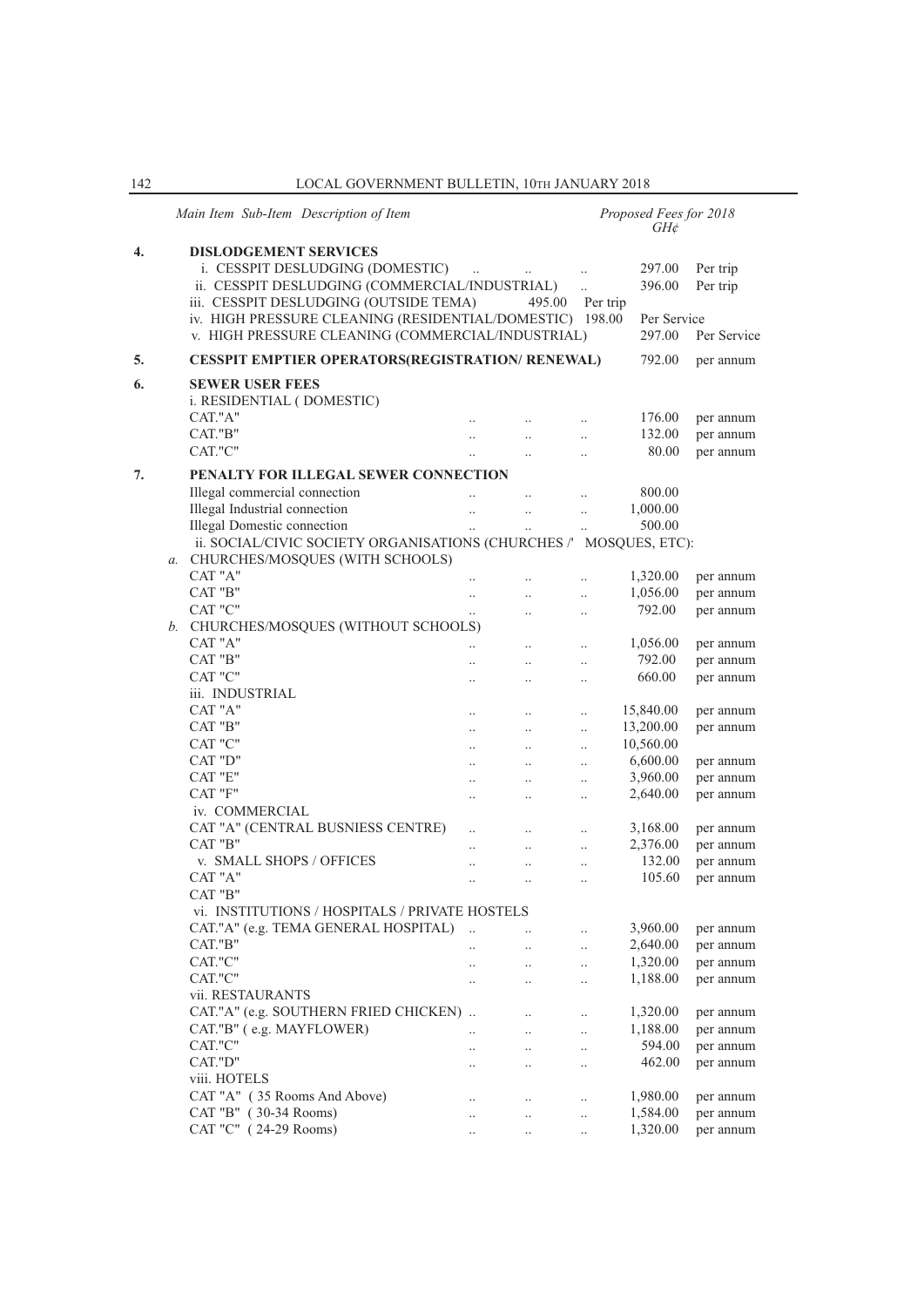|     |               | Main Item Sub-Item Description of Item                        |                      |           |                      | Proposed Fees for 2018<br>GH¢ |                       |
|-----|---------------|---------------------------------------------------------------|----------------------|-----------|----------------------|-------------------------------|-----------------------|
|     |               | CAT "D" (17-23 Rooms)                                         | $\ddotsc$            |           |                      | 924.00                        | per annum             |
|     |               | CAT "E" (11-16 Rooms)                                         | $\ddotsc$            | $\ddotsc$ | $\cdot$ .            | 660.00                        | per annum             |
|     |               | CAT "F" (1-10 Rooms)                                          | $\ddotsc$            |           | $\ddot{\phantom{a}}$ | 528.00                        | per annum             |
|     |               | ix. ALL OTHER FACILITIES NOT SPECIFIED                        |                      |           |                      | 20% of water consumption      |                       |
|     |               | x. FRANCHISED PUBLIC TOILET                                   |                      |           |                      | 20% of water consumption      |                       |
|     |               | xi. FILLING/ SERVICE STATIONS                                 |                      |           |                      |                               |                       |
|     |               | CAT A                                                         |                      |           | $\ddotsc$            | 950.40                        | per annum             |
|     |               | CAT B                                                         | $\ddot{\phantom{a}}$ | $\ddotsc$ | $\ddotsc$            | 633.60                        | per annum             |
|     |               | CAT C                                                         | $\ddot{\phantom{a}}$ |           | $\ldots$             | 396.00                        | per annum             |
|     |               | xii. Educational Inst. Etc                                    |                      |           |                      |                               |                       |
|     |               | CAT "A" (DATUS COMPLEX, ETC.)                                 | $\ddot{\phantom{a}}$ | $\ddotsc$ | $\ldots$             | 1,980.00                      | per annum             |
|     |               | CAT "B" (DATUS COMPLEX, ETC.)                                 | $\ddotsc$            | $\ldots$  | $\ldots$             | 1,320.00                      | per annum             |
|     |               | CAT "C" (TEMASCO)                                             | $\ddot{\phantom{a}}$ | $\ddotsc$ | $\ddotsc$            | 924.00                        | per annum             |
|     |               | CAT "D" (OLAMS)                                               |                      | $\ddotsc$ |                      | 528.00                        | per annum             |
|     |               | CAT "E"                                                       |                      |           | $\ldots$             | 396.00                        | per annum             |
|     |               |                                                               | $\ddot{\phantom{a}}$ | $\ddotsc$ | $\ldots$             |                               |                       |
| 8.  |               | <b>BEAUTY ACADEMY</b>                                         |                      |           |                      |                               |                       |
|     |               | CAT A                                                         |                      |           | $\ddotsc$            | 132.00                        | per annum             |
|     |               | CAT B                                                         |                      |           | $\ddotsc$            | 66.00                         | per annum             |
| 9.  |               | <b>HIRING OF MOBILE TOILETS</b>                               |                      |           |                      |                               |                       |
|     |               | CAT A (WITH A VEHICLE)                                        |                      |           | $\ddotsc$            | 79.20                         | Per unit /per day     |
|     |               | CAT B (WITHOUT A VEHICLE)                                     | $\ddot{\phantom{a}}$ |           |                      | 46.20                         | Per unit /per day     |
|     |               |                                                               |                      |           |                      |                               |                       |
| 10. |               | SEWER RECONNECTION/CONNECTIONS / CONSTRUCTION FEES:           |                      |           |                      |                               |                       |
|     | a)            | <b>HEAVY INDUSTRIES</b>                                       |                      |           | $\ddot{\phantom{0}}$ | 2,640.00                      | Per Connection        |
|     | b)            | <b>LIGHT INDUSTRIES</b>                                       |                      |           |                      | 1,056.00                      | Per Connection        |
|     | $\mathcal{C}$ | <b>COMMERCIAL</b>                                             |                      | $\ddotsc$ | $\ddotsc$            | 660.00                        | Per Connection        |
|     | d)            | RESIDENTIAL (1ST AND 2ND CLASS)                               |                      |           | $\ddotsc$            | 528.00                        | Per Connection        |
|     | e)            | THIRD CLASS RESIDENTIAL AREAS                                 | $\ddot{\phantom{a}}$ | $\ddotsc$ | $\ddotsc$            | 92.40                         | Per Connection        |
|     | f)            | <b>EXTENSIONS</b>                                             |                      | $\ddotsc$ | $\ldots$             | 66.00                         | Per Connection        |
|     | g)            | PRIVATE COMMERCIAL TOILETS CONNECTED TO SEWER                 |                      |           |                      |                               |                       |
|     |               | CAT A                                                         |                      |           | $\ddotsc$            | 264.00                        | Per Connection        |
|     |               | CAT B                                                         | $\ddot{\phantom{a}}$ | $\ddotsc$ | $\ldots$             | 158.40                        | Per Connection        |
|     | h.            | <b>SEWER CONSTRUCTION</b>                                     | $\ddotsc$            | $\ddotsc$ | $\ldots$             |                               | cost to be determined |
| 11. |               | <b>SEPTAGE DUMPING FEES</b>                                   |                      |           |                      |                               |                       |
|     |               | CAT A (3,000 Gallons and Above)                               |                      |           |                      | 33.00                         | Per Trip              |
|     |               | CAT B (Below 3,000 Gallons)                                   |                      |           |                      | 26.40                         | Per Trip              |
|     |               |                                                               | $\ddotsc$            | $\ddotsc$ | $\ddotsc$            |                               |                       |
| 12. |               | <b>FRANCHISE FEES FOR SOLID WASTE COLLETION</b>               |                      |           |                      |                               |                       |
|     |               | XI. PLASTIC WASTE MANAGEMENT FEES PERMIT CHARGES FOR VEHICLES |                      |           |                      |                               |                       |
| 1.  |               | PERMIT CHARGES FOR VEHICLES                                   |                      |           |                      |                               |                       |
|     |               | CAT "A" (e.g. Above 10 TONNES)                                |                      |           | $\cdot$ .            | 396.00                        | Per month             |
|     |               | CAT "B" (e.g. 8-10 TONNES)                                    |                      | $\ddotsc$ | $\ldots$             | 198.00                        | Per month             |
|     |               | CAT "C" (e.g. 5-7 TONNES)                                     | $\ddot{\phantom{0}}$ | $\ddots$  | $\ldots$             | 158.40                        | Per month             |
|     |               | CAT "D" (e.g. UP TO 4 TONNES)                                 | $\ddotsc$            |           | $\ldots$             | 132.00                        | Per month             |
|     |               |                                                               |                      |           |                      |                               |                       |
| 2.  |               | <b>DRINKING WATER (SACHET) VEHICLES</b>                       |                      |           |                      |                               |                       |
|     |               | CAT "A" (e.g. Above 10 TONNES)                                | $\ddotsc$            |           | $\ldots$             | 39.60                         | Per month             |
|     |               | CAT "B" (e.g. 8-10 TONNES)                                    |                      | $\ddotsc$ | $\ldots$             | 33.00                         | Per month             |
|     |               | CAT "C" (e.g. 5-7 TONNES)                                     | $\ddot{\phantom{a}}$ | $\ddotsc$ | $\ldots$             | 26.40                         | Per month             |
|     |               | CAT "D" (e.g. UP TO 4 TONNES)                                 | $\ddotsc$            |           | $\ddotsc$            | 19.80                         | Per month             |
| 3.  |               | <b>DRINKING WATER (BOTTLED) VEHICLES</b>                      |                      |           |                      |                               |                       |
|     |               | CAT "A" (e.g. UP TO 20 LTR.)                                  |                      | $\ldots$  | $\ldots$             | 26.40                         | Per month             |
|     |               | CAT "B" $(e.g. UP TO 15 LTR.)$                                | $\ddotsc$            |           |                      | 19.80                         | Per month             |
|     |               |                                                               |                      |           |                      |                               |                       |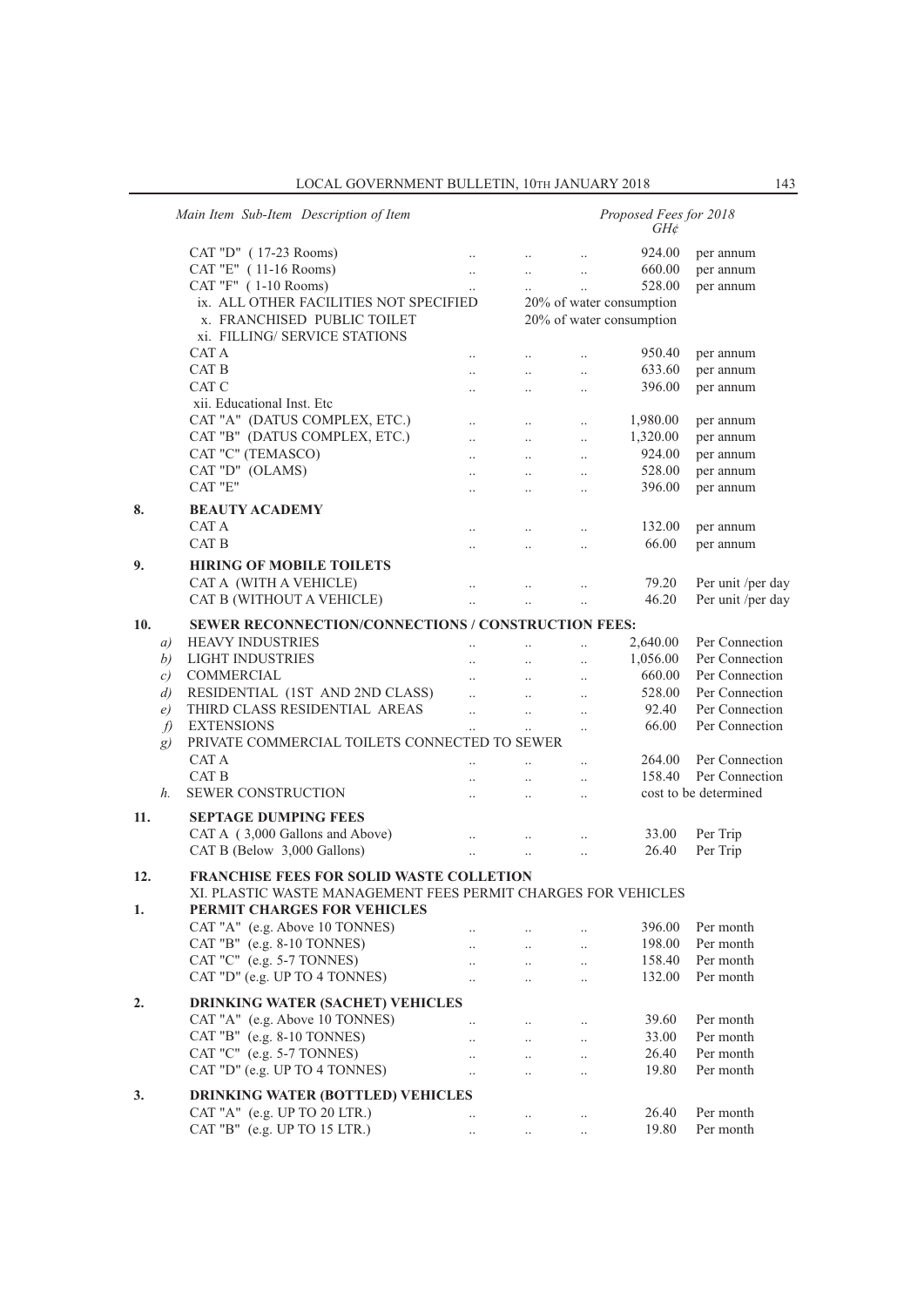144 LOCAL GOVERNMENT BULLETIN, 10Th JANUARY 2018

|    |                | Main Item Sub-Item Description of Item                            |                      |                      |                       | Proposed Fees for 2018<br>GH¢ |                   |
|----|----------------|-------------------------------------------------------------------|----------------------|----------------------|-----------------------|-------------------------------|-------------------|
| 4. |                | <b>DISPOSABLE FOOD CONTAINER VEHICLES</b>                         |                      |                      |                       |                               |                   |
|    |                | CAT "A" EXPANDABLE POLYSTRENE                                     |                      |                      |                       | 13.20                         | Per month         |
|    |                | CAT "B" THERMOFORM CONTAINER                                      | $\ddotsc$            | $\ddots$             | $\ddot{\phantom{a}}$  | 13.20                         | Per month         |
| 5. |                | <b>HIGH DENSITY/LOW DENSITY</b>                                   |                      |                      |                       |                               |                   |
|    |                | CAT "A" (e.g. SHOPPING/CARRIER BAGS)                              |                      | <b>All Committee</b> | $\ddotsc$             | 13.20                         | Per month         |
|    |                | CAT "B" (e.g. CUT BAG FOR FOOD PACKAGING) 13.20 Per month         |                      |                      |                       |                               |                   |
|    |                | CAT "C" (e.g. ROLLS AND SHEETING)                                 | $\ddot{\phantom{a}}$ | and the con-         | $\ddots$              | 13.20                         | Per month         |
|    |                | CAT "D" (e.g. PLANTAIN CHIPS/BREAD)                               | $\ddotsc$            | $\ddotsc$            | $\ddots$              | 13.20                         | Per month         |
|    |                | CAT "E" (e.g. BISCUITS)                                           | $\ddotsc$            | $\ddots$             | $\ddots$              | 13.20                         | Per month         |
| 6. |                | <b>BOTTLED BEVERAGES</b>                                          |                      |                      |                       |                               |                   |
|    |                | CAT "A" (e.g. YOGURTS/JUICE/SOFT DRINK, etc.) [UP TO 1.5 LTR]     |                      |                      |                       | 26.40                         | Per month         |
|    |                | CAT "B" (e.g. VEGETABLE/EDIBLE/COOKING OIL, etc.) [UP TO 1.5 LTR] |                      |                      |                       | 26.40                         | Per month         |
| 7. |                | <b>ALCOHOLIC BEVERAGES</b>                                        |                      |                      |                       |                               |                   |
|    |                | CAT "A" (ALCOHOLIC DRINK [e.g. SACHET])                           |                      |                      | $\ddotsc$             | 33.00                         | Per month         |
|    |                | CAT "B" (ALCOHOLIC DRINK [e.g. BOTTLED] UP TO 750ml               |                      |                      | $\ddot{\phantom{a}}$  | 33.00                         | Per month         |
| 8. |                | <b>OTHER PLASTIC WASTE</b>                                        |                      |                      |                       |                               |                   |
|    |                | CAT "A" (ANY OTHER FLEXIBLE PACKAGING)                            |                      | $\ddotsc$            | $\ddotsc$             | 13.20                         | Per month         |
|    |                | CAT "B" (ICE WATER/COCOA DRINK SELLER TAG [QUARTELY])             |                      |                      |                       | 5.50                          | Per month         |
|    |                | XII. EDUCATION LEVY                                               |                      |                      |                       |                               |                   |
| 1. |                | DAY CARE CENTRES (T.M.A.- OWNED)                                  |                      |                      |                       |                               |                   |
|    |                | REGISTRATION FEE                                                  |                      |                      |                       | 1.10                          | Per entry         |
|    |                | <b>SCHOOL FEES (MONTHLY)</b>                                      | $\ddotsc$            | $\ddots$             | $\ddotsc$             | 5.50                          | Per month         |
|    |                | <b>FEEDING FEE</b>                                                |                      | $\ldots$             | $\ddotsc$             | 0.33                          | per day           |
|    |                | <b>XIV. OTHER FEES</b>                                            |                      |                      |                       |                               |                   |
| 1. |                | <b>ENTERTAINMENT:</b>                                             |                      |                      |                       |                               |                   |
|    |                | a) DANCE AND CONCERTS                                             |                      |                      |                       | 6.60                          | Per hour Per Show |
|    | b)             | EXTENTION OF HRS. (ON REQUEST)                                    | $\ddotsc$            | $\ddots$             | $\dddot{\phantom{0}}$ | 13.20                         | Per Hour          |
| 2. |                | <b>MARRIAGE REGISTRATION</b>                                      |                      |                      |                       |                               |                   |
|    |                | i. ORDINANCE (CAP 127)                                            | $\ddots$             | $\ldots$             | $\ddots$              | 110.00                        | Per Registraton   |
|    |                | ii. CUSTOMARY MARRIAGE                                            | $\ddotsc$            | $\ldots$             | $\ddotsc$             | 110.00                        | Per Registraton   |
|    |                | iii. DIVORCE CERTIFICATE (CUSTOMARY)                              |                      |                      | $\ddot{\phantom{0}}$  | 110.00                        | Per Registraton   |
|    |                | iv. FEE FOR CORRECTION OF REGISTRATION                            |                      |                      |                       | 110.00                        | Per Registraton   |
|    |                | SPINSTER /BARCHELOR CERTIFICATE<br>V.                             |                      |                      |                       | 220.00                        | Per Registraton   |
|    |                | vi. REGISTRAR'S CERTIFICATE                                       |                      | $\ddot{\phantom{a}}$ | $\ddotsc$             | 55.00                         | Per copy          |
|    |                | vii. CERTIFICATE OF MARRIAGE FROM (TMA)                           |                      | 110.00               | Per copy              |                               |                   |
|    |                | viii. USE OF TMA HALL -MARRIAGE CEREMONY (30 MINS)                |                      |                      | 110.00                | Per use                       |                   |
|    |                | CERTIFICATE (CERTIFIED TRUE COPY)                                 |                      |                      |                       |                               |                   |
|    | a)             | <b>ORDINANCE</b>                                                  |                      |                      |                       | 110.00                        | Per copy          |
|    | b)             | <b>CUSTOMARY</b>                                                  |                      | $\cdot$              | $\cdot$               | 110.00                        | Per copy          |
|    | a.             | <b>MARRIAGE REGISTRATION - OFFICE ROOM</b>                        |                      | $\ddotsc$            | $\cdot$               | 55.00                         | Per use           |
|    | b.             | AUTHETICATION OF MARRIAGE CERTIFICATE                             |                      | $\ddotsc$            |                       | 110.00                        | Per copy          |
|    | $\mathcal{C}.$ | REGISTRATON OF CHURCHES FOR MARRIAGES                             |                      | $\ddotsc$            | $\ddot{\phantom{0}}$  | 660.00                        | Per Church        |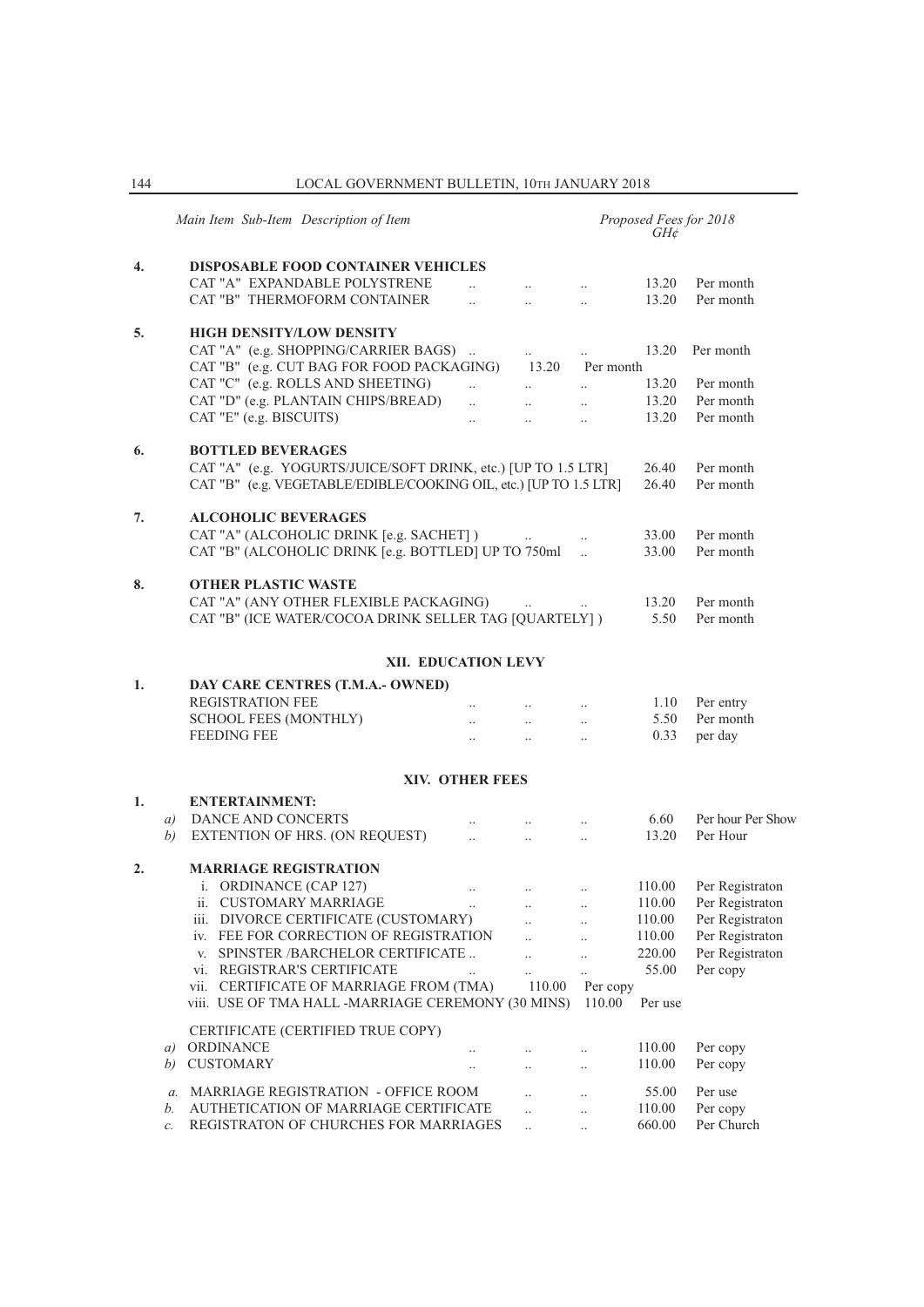LOCAL GOVERNMENT BULLETIN, 10TH JANUARY 2018 145

|                   | Main Item Sub-Item Description of Item            |                      |                      |           | Proposed Fees for 2018<br>GH¢ |              |
|-------------------|---------------------------------------------------|----------------------|----------------------|-----------|-------------------------------|--------------|
| 3.                | <b>SPOTS</b>                                      |                      |                      |           |                               |              |
|                   | PENALTIES (FOR VARIOUS OFFENCES)                  |                      |                      |           |                               |              |
|                   | a) DEFEACATION AT UNAUTHORISED PLACES             |                      |                      |           | 200.00                        | Per case     |
|                   | b) INDISCRIMINATE/UNAUTHORISED DUMPING/BURNING    |                      |                      |           |                               |              |
|                   | OF REFUSE/GARBAGE/ ANY                            |                      |                      |           | 250.00                        | Per case     |
|                   | CAT "A" (BUSINESS PREMISES)                       | $\ddot{\phantom{0}}$ | $\ldots$             | $\cdot$ . |                               | Per case     |
|                   |                                                   | $\ddot{\phantom{0}}$ | $\ldots$             | $\cdot$ . | 3,000.00                      |              |
|                   | CAT "B" (RESIDENTIAL PREMISES)                    | $\ddotsc$            | $\ddot{\phantom{a}}$ | $\cdot$ . | 800.00                        | Per case     |
|                   | c) REFUSAL TO PAY DAILY MARKET TOLLS              | $\ddotsc$            |                      | $\cdot$ . | 52.80                         | per annum    |
| $\left( d\right)$ | REFUSAL TO PAY PARK TOLLS                         | $\ddotsc$            | $\ddotsc$            | $\ddotsc$ | 132.00                        | per annum    |
| e)                | REFUSAL TO PAY BASIC RATE                         |                      | $\ddotsc$            | $\cdot$ . | 26.40                         |              |
| $\mathcal{L}$     | REFUSAL TO REGISTER BUSINESS WITH THE ASSEMBLY    |                      |                      |           |                               |              |
|                   | CAT."A"                                           |                      |                      | $\cdot$ . | 52,800.00                     | per annum    |
|                   | CAT."B"                                           |                      |                      | $\ddotsc$ | 26,400.00                     | per annum    |
|                   | CAT."C"                                           | $\ddotsc$            | $\ddotsc$            | $\ddotsc$ | 15,840.00                     | per annum    |
|                   | CAT "D"                                           |                      |                      |           | 2,640.00                      | per annum    |
|                   |                                                   |                      |                      |           |                               |              |
| 4.                | REFUSAL TO OBTAIN ENVIRONMENTAL SANITATION PERMIT |                      |                      |           |                               |              |
|                   | i. HOTELIERS                                      |                      |                      |           |                               |              |
|                   | CAT "A"                                           |                      | $\ddotsc$            | $\cdot$ . | 528.00                        | per annum    |
|                   | CAT "B"                                           | $\ddotsc$            | $\ddotsc$            | $\cdot$ . | 264.00                        | per annum    |
|                   | CAT "C" (BUDGET HOTELS / GUEST HOUSES)            |                      |                      | $\cdot$ . | 105.60                        | per annum    |
| ii.               | RESTAURANTS/CHOP BARS/FOOD JOINTS                 |                      |                      |           |                               |              |
|                   | CAT "A"                                           | $\cdot$ .            | $\cdot$ .            | $\cdot$ . | 528.00                        | per annum    |
|                   | CAT "B"                                           |                      |                      |           | 264.00                        | per annum    |
|                   | CAT "C"                                           |                      | $\ddotsc$            | $\cdot$ . | 105.60                        | per annum    |
| iii.              |                                                   |                      |                      | $\cdot$ . |                               |              |
|                   | INDUSTRIAL ESTABLISHMENTS                         |                      |                      |           |                               |              |
|                   | CAT "A"                                           |                      | $\ddotsc$            | $\ddotsc$ | 5,280.00                      | per annum    |
|                   | CAT "B"                                           | $\ldots$             | $\ldots$             | $\ldots$  | 2,640.00                      | per annum    |
|                   | CAT "C"                                           |                      | $\ddotsc$            | $\cdot$ . | 1,584.00                      | per annum    |
|                   | CAT "D" (COLD STORAGE FACILITY)                   | $\ddot{\phantom{a}}$ | $\ddotsc$            | $\cdot$ . | 792.00                        | per annum    |
|                   | CAT "E" (SACHET WATER PRODUCERS)                  |                      | $\ddotsc$            | $\cdot$ . | 528.00                        | per annum    |
|                   | iv. EDUCATIONAL INSTITUTIONS                      |                      | $\ddotsc$            | $\ddotsc$ | 105.60                        | per annum    |
|                   | vi. HEALTH FACILITIES                             |                      |                      |           |                               |              |
|                   | CAT "A" (PRIVATE HOSPITAL)                        |                      | $\ldots$             | $\cdot$ . | 264.00                        | per annum    |
|                   | CAT "B" (PRIVATE CLINICS)                         | $\cdot$ .            | $\ddotsc$            | $\cdot$ . | 132.00                        | per annum    |
|                   | CAT "C" (PRIVATE MATERNITY HOMES)                 | $\ddot{\phantom{0}}$ | $\ddot{\phantom{a}}$ | $\cdot$ . | 52.80                         |              |
| vii.              | <b>HERBAL CENTRES</b>                             |                      |                      |           |                               |              |
|                   | CAT "A"                                           |                      |                      |           | 132.00                        | per annum    |
|                   | CAT "B"                                           |                      | $\cdot$ .            | $\ddotsc$ | 52.80                         |              |
|                   |                                                   |                      | $\ldots$             | $\ldots$  |                               | per annum    |
|                   | viii. BAKERIES                                    |                      |                      |           | 105.60                        | per annum    |
| 1X.               | POULTRY AND LIVESTOCK FARMERS                     |                      |                      |           |                               |              |
|                   | CAT "A"                                           |                      |                      |           | 264.00                        | per annum    |
|                   | CAT "B"                                           | $\cdot$ .            | $\ldots$             | $\cdot$ . | 132.00                        | per annum    |
| X.                | PRIVATE LABORATORY                                |                      |                      |           |                               |              |
|                   | CAT "A"                                           |                      | $\ldots$             | $\ldots$  | 264.00                        | per annum    |
|                   | $\rm CAT$ "B"                                     | $\cdot$ .            | $\ldots$             | $\cdot$ . | 132.00                        | per annum    |
|                   | CAT "C"                                           |                      | $\ddotsc$            | $\ldots$  | 52.80                         | per annum    |
| X1.               | <b>FILLING/SERVICE/GAS STATION</b>                |                      |                      |           |                               |              |
|                   | CAT "A"                                           |                      |                      | $\ldots$  | 1,056.00                      | per annum    |
|                   | CAT "B"                                           |                      |                      | $\ldots$  | 528.00                        | per annum    |
|                   | CAT "C"                                           |                      | $\ddotsc$            | $\ddotsc$ | 264.00                        | per annum    |
| h)                | PENALTY FOR ERECTING MASTS WITHOUT PERMIT         |                      |                      | $\ddotsc$ | 52,800.00                     | Per mast/p.a |
| i)                | PENALTY FOR NON-RENEWAL (MASTS)                   | $\ddotsc$            |                      |           | 39,600.00                     | Per mast/p.a |
|                   | PENALTY FOR ERECTING DISCS WITHOUT PERMIT         |                      |                      | $\ddotsc$ |                               | Per disc/p.a |
| $\iota$           |                                                   |                      |                      | $\cdot$ . | 39,600.00                     |              |